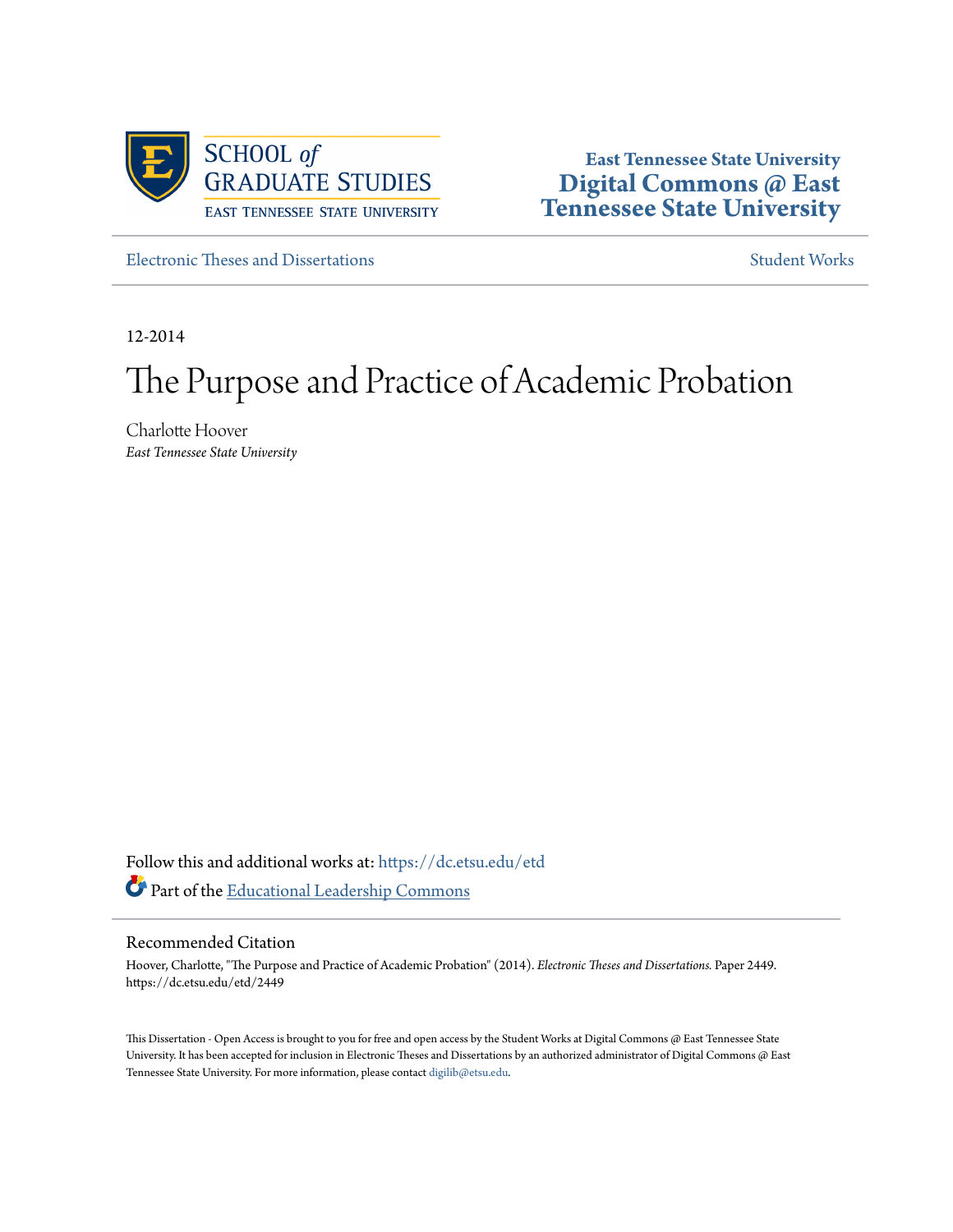The Purpose and Practice of Academic Probation

A dissertation

\_\_\_\_\_\_\_\_\_\_\_\_\_\_\_\_\_\_\_\_\_

presented to

the faculty of the Department of Educational Leadership And Policy Analysis

East Tennessee State University

In partial fulfillment

of the requirements for the degree

Doctor of Education in Educational Leadership

by

\_\_\_\_\_\_\_\_\_\_\_\_\_\_\_\_\_\_\_\_\_

Charlotte Hoover

December 2014

\_\_\_\_\_\_\_\_\_\_\_\_\_\_\_\_\_\_\_\_\_

Dr. Catherine Glascock, Chair

Dr. Bethany Flora

Dr. Donald Good

Dr. Patricia Robertson

Keywords: Academic Probation, Academic Policy, Academic Underachievement, Persistence, Retention, Student Support Services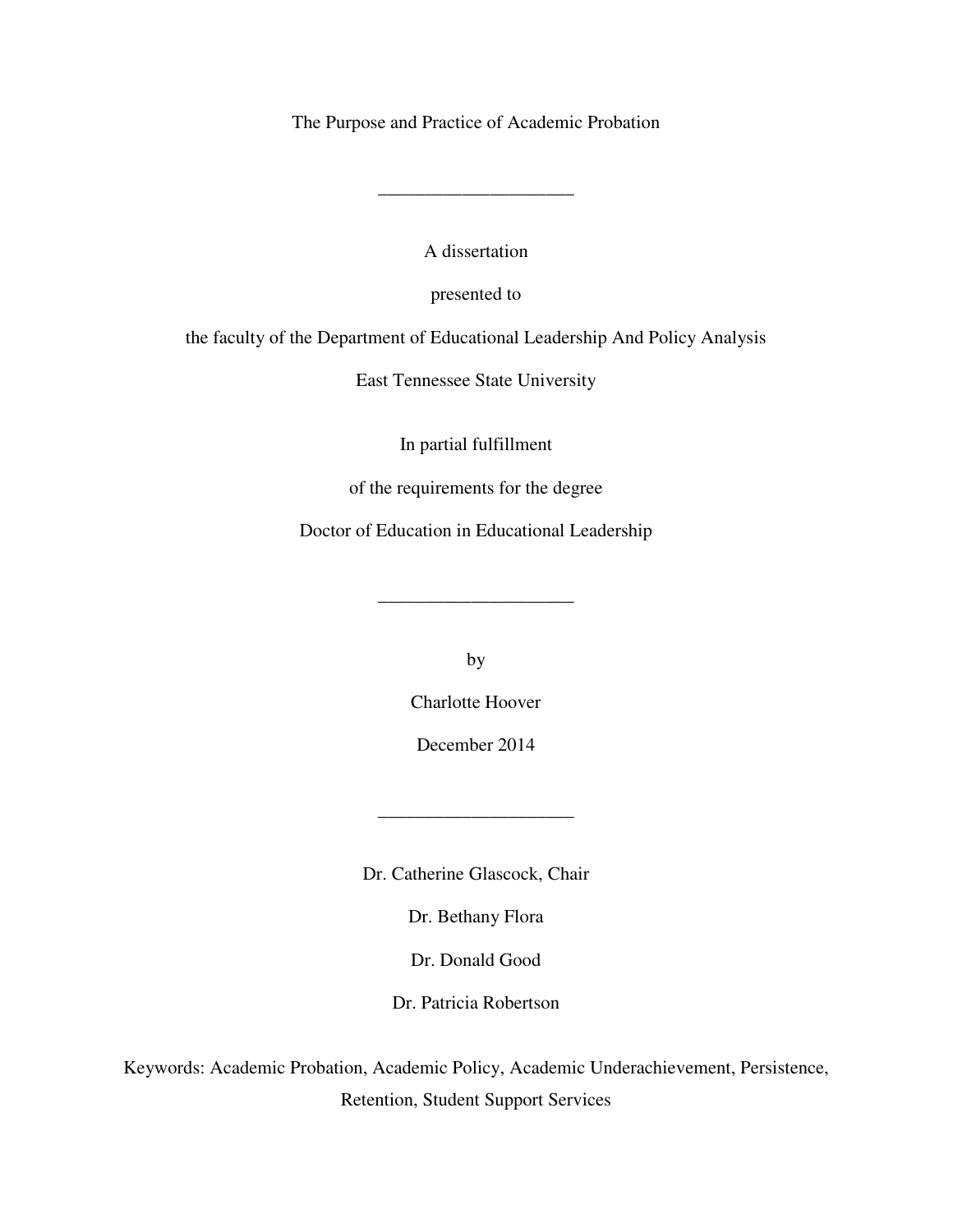#### ABSTRACT

#### The Purpose and Practice of Academic Probation

#### by

#### Charlotte Hoover

Academic policies in higher education address institutional academic standards and student requirements including academic underachievement. Academic probation is one academic policy designed to alert students they are not meeting the minimum academic standards of the institution. Institutions offer a variety of student services to support institutional retention efforts and student persistence to graduation; however, there is little research that addresses academic policies and their role in the success of the college student (Brawner, Frillman, & Ohland, 2010). This qualitative case study was an exploration of the perceptions of undergraduate students and the administration by examining the policy of academic probation at one 4-year, private, small liberal arts college in southwest Virginia. The study explored what the institution intended the purpose of academic probation to serve and the perception of the policy by students who were placed on academic probation. Interviews were conducted with 1 undergraduate student who was currently on academic probation and 2 administrators of the institution who were familiar with the policy of academic probation. Survey questions were administered to 5 additional students on academic probation. A document review of the policy of academic probation was conducted. The findings of this study demonstrated that 3 students and both administrators viewed the policy as a way to alert students to refocusing their attention on academics in order to raise their GPA and meet the academic requirements needed for graduation. The study also revealed that students who were placed on academic probation did not feel they had sufficient knowledge of the policy before they were placed on probation.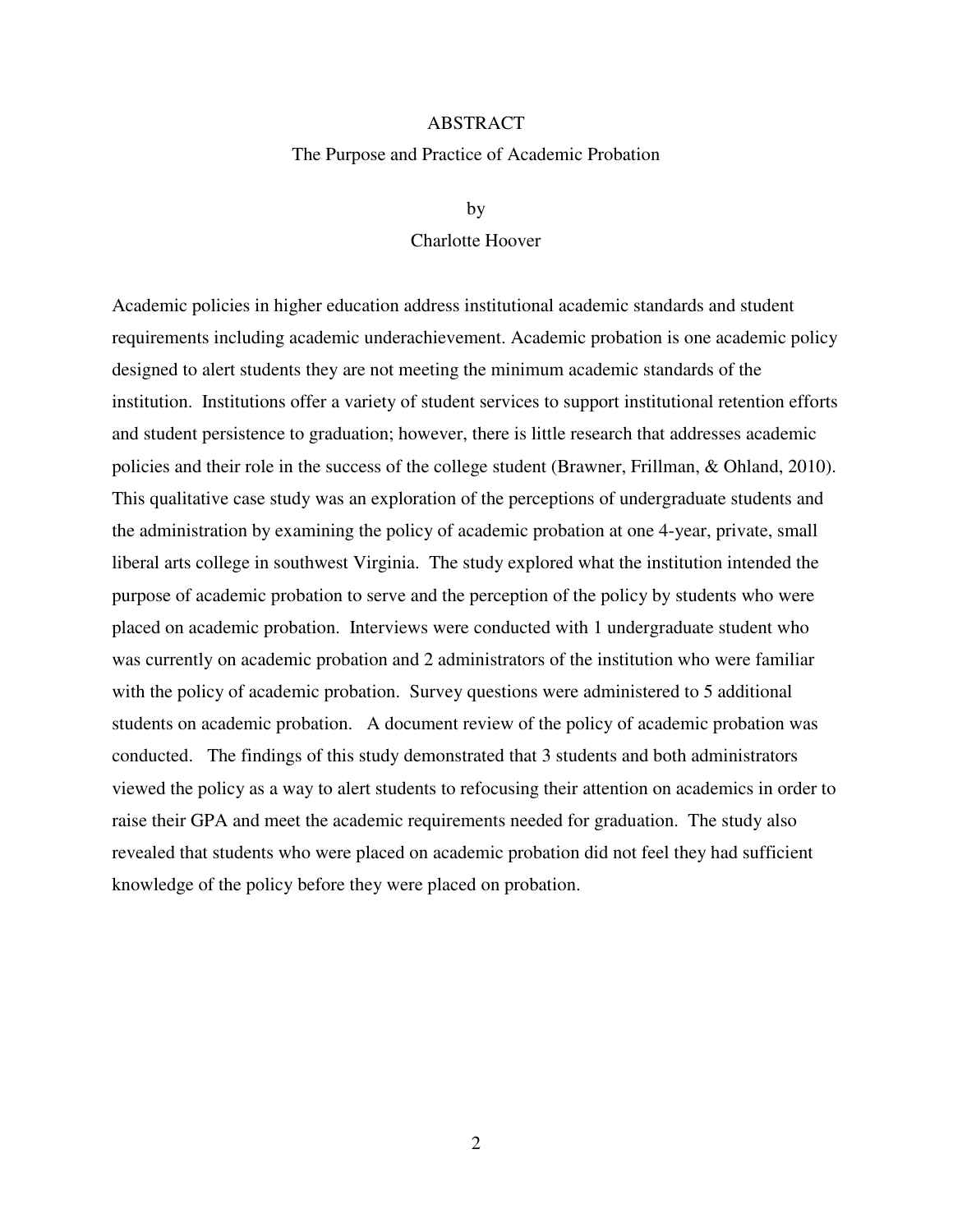#### ACKNOWLEDGEMENTS

 My sincere thanks to Dr. Catherine Glascock, my committee chair, and the members of my committee: Dr. Donald Good, Dr. Bethany Flora, and Dr. Patricia Robertson for their guidance and commitment to seeing me through this process.

I especially want to thank my husband Edwin for his patience, love, and support. His encouragement throughout this process sustained me. I would also like to acknowledge Angie Elkins for introducing me to the program and Luke Fink and Cheri Clavier for their support.

 Thank you to the library staff for their assistance, especially Marie Jones, and thank you, Lisa Speers.

Thank you all.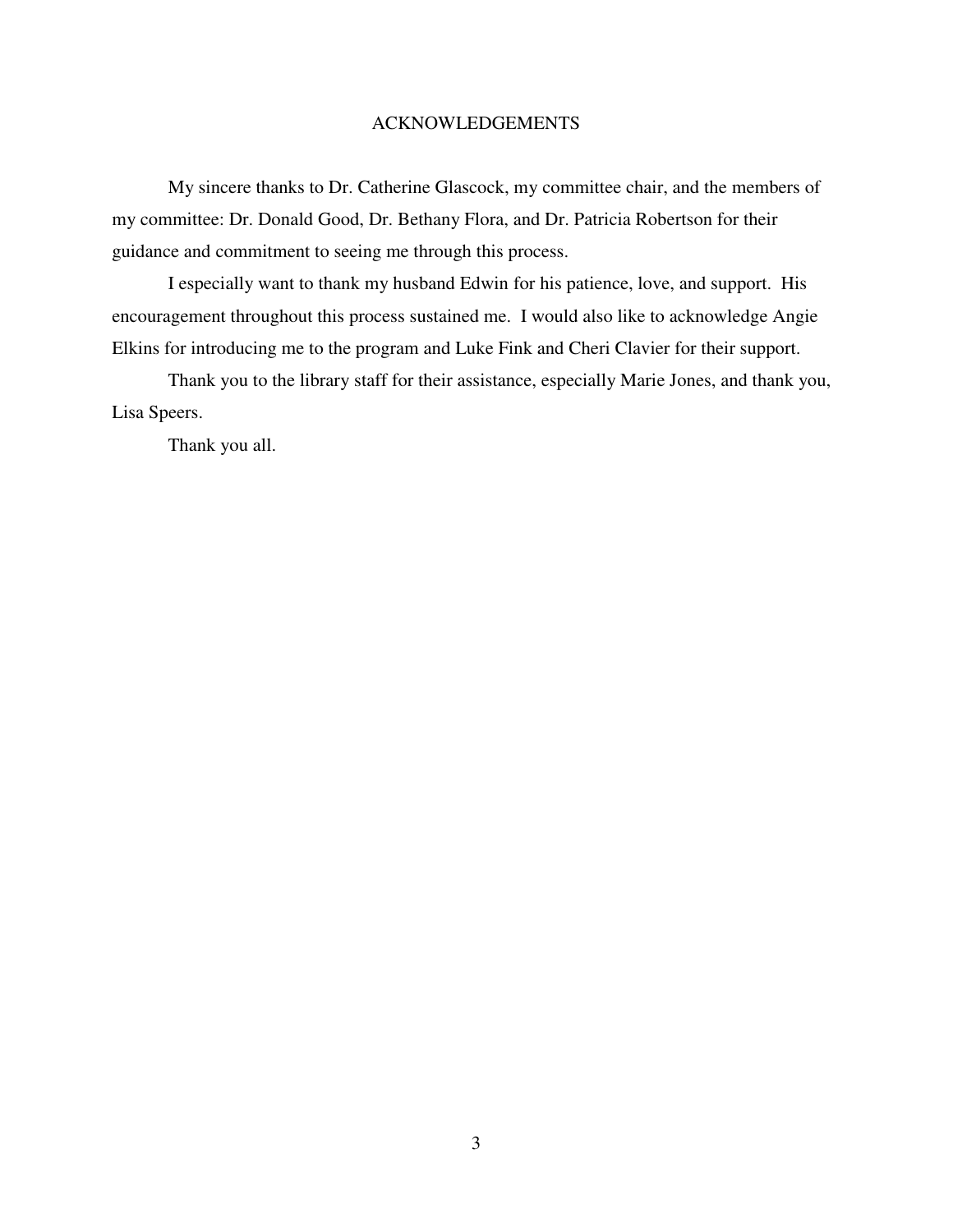## TABLE OF CONTENTS

# Chapter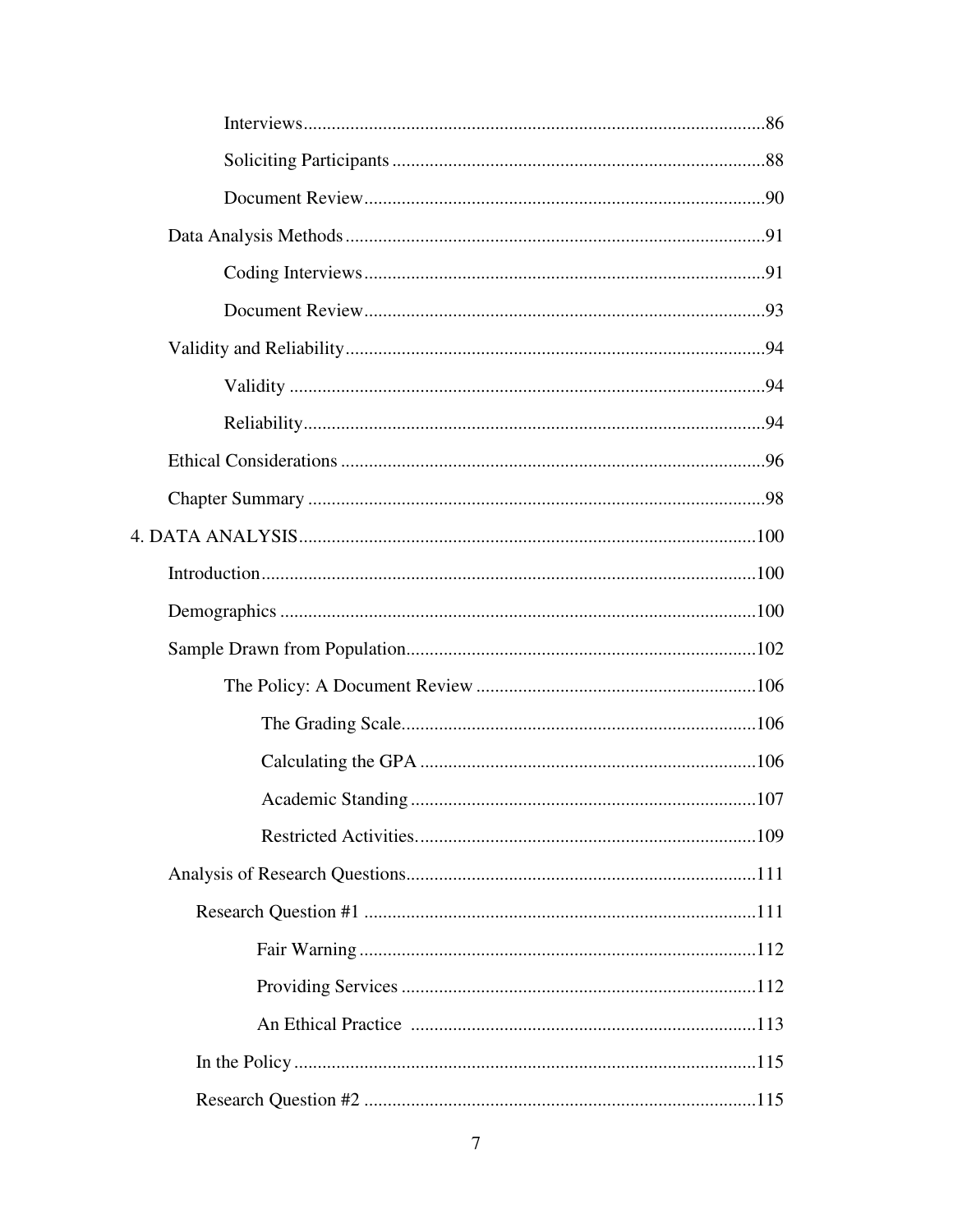| We Understand Students Will Have Feelings135 |  |
|----------------------------------------------|--|
|                                              |  |
|                                              |  |
|                                              |  |
|                                              |  |
|                                              |  |
|                                              |  |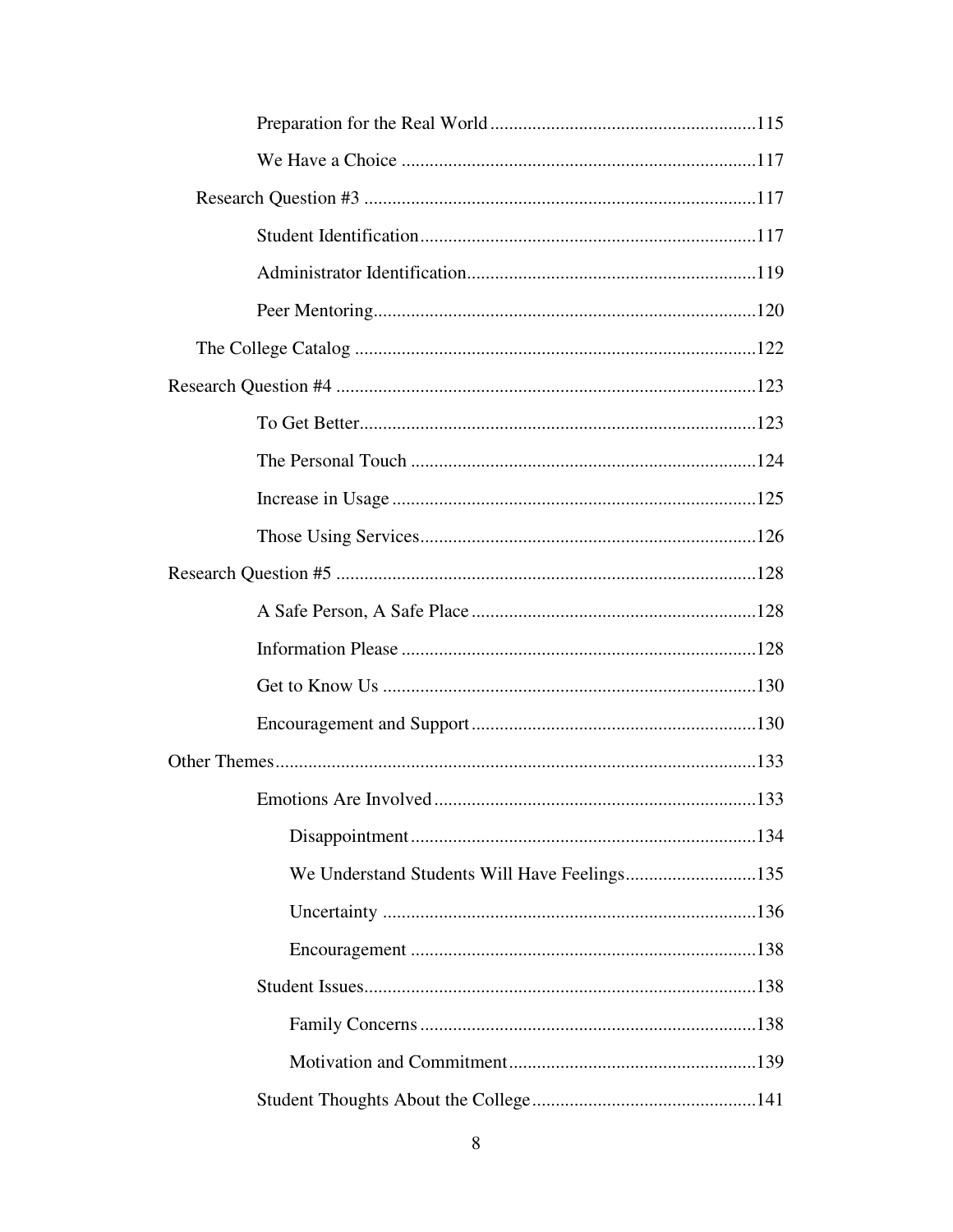| 5. SUMMARY, CONCLUSIONS, AND RECOMMENDATIONS 168 |
|--------------------------------------------------|
|                                                  |
|                                                  |
|                                                  |
|                                                  |
|                                                  |
|                                                  |
|                                                  |
|                                                  |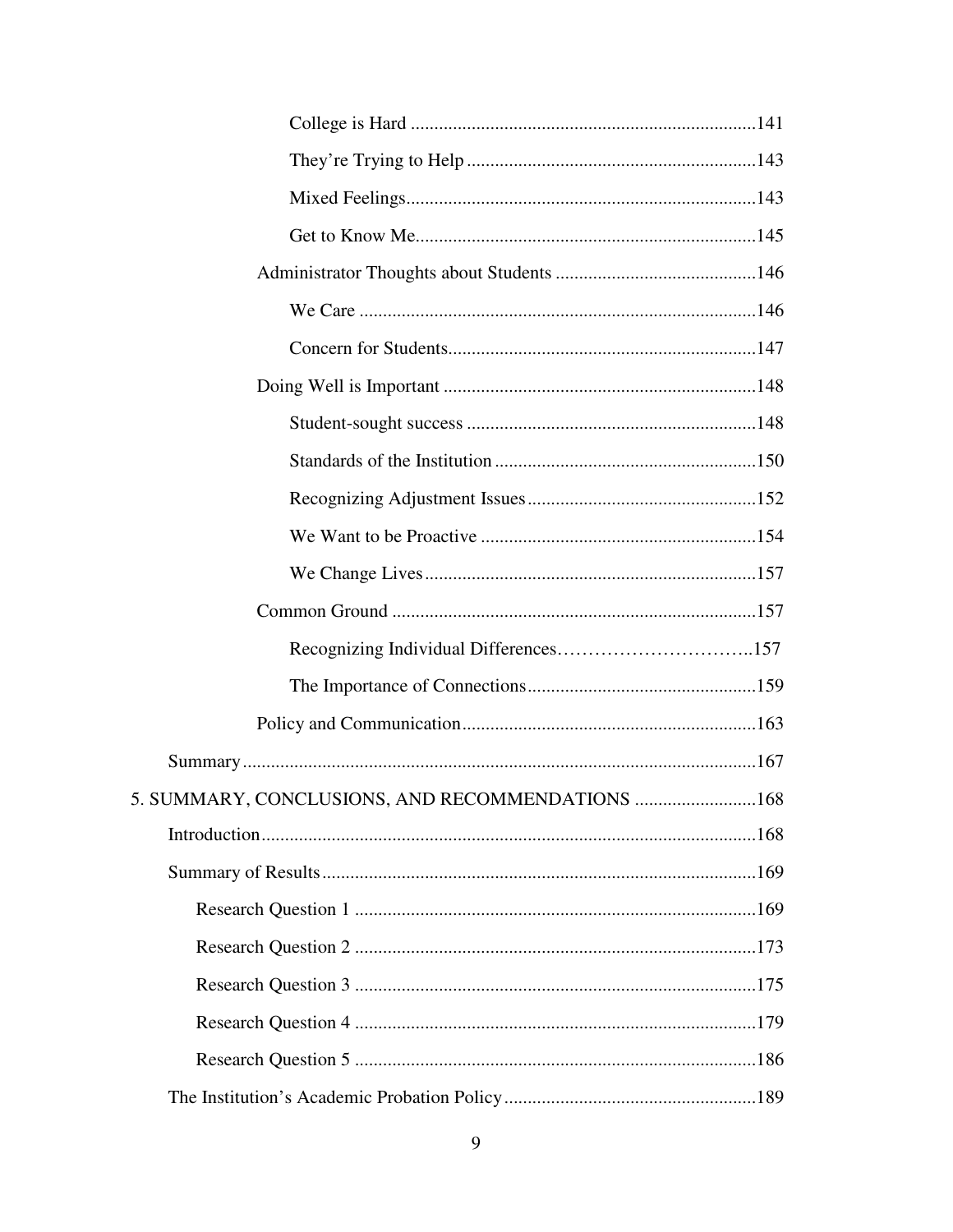| Appendix C: Letter to Institution Asking It to Send Email Requests/ Email to |  |
|------------------------------------------------------------------------------|--|
|                                                                              |  |
|                                                                              |  |
|                                                                              |  |
| Appendix F: Student Classification Based on Credit Hours Earned 226          |  |
|                                                                              |  |
| Appendix H: Sample Letter to Participants Who Agree to Be Interviewed228     |  |
|                                                                              |  |
|                                                                              |  |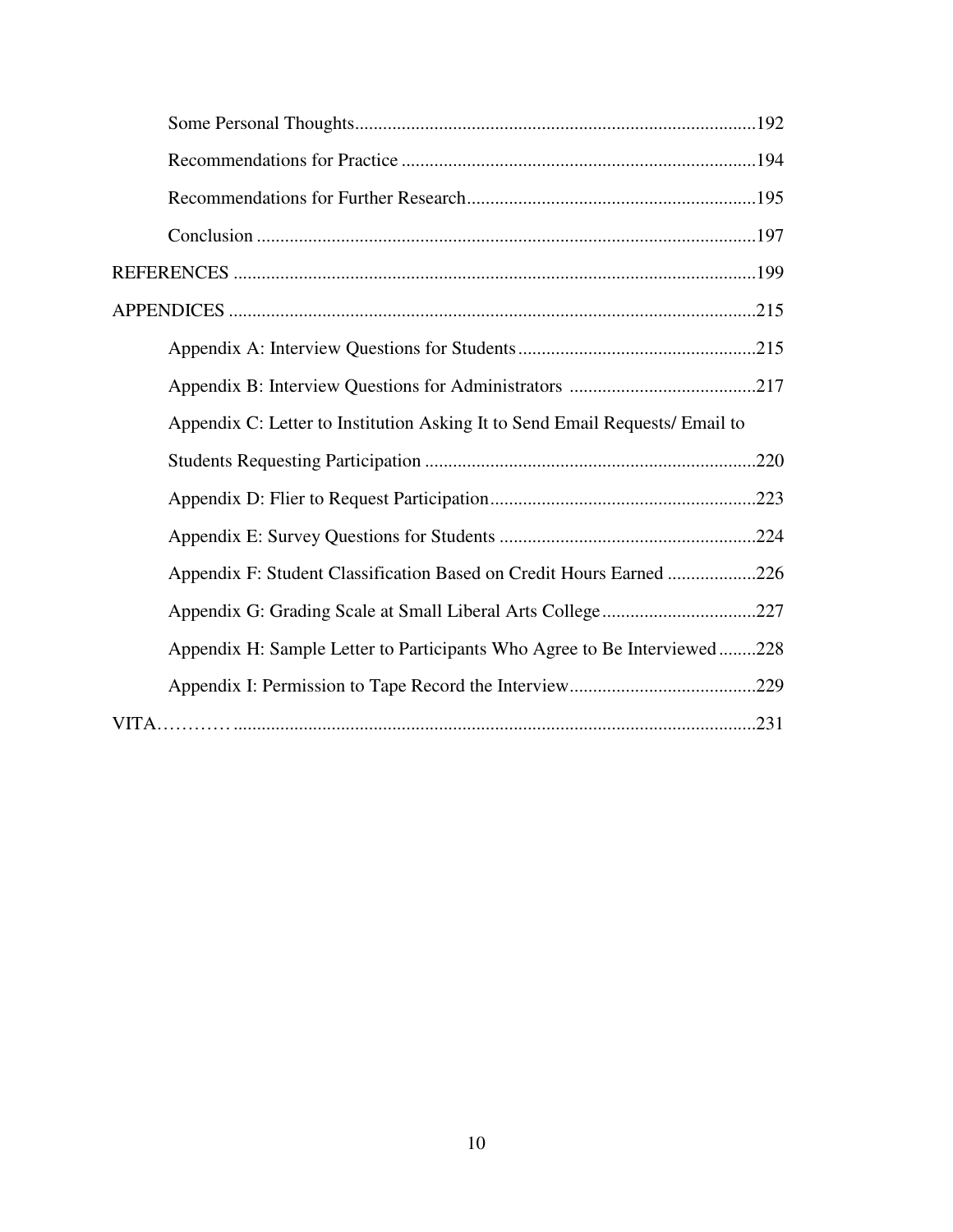### LIST OF TABLES

| Table<br>Page                                                                |
|------------------------------------------------------------------------------|
| 1.                                                                           |
| 2. Number and Percentage of Undergraduate Students on Academic Probation 101 |
| 3. Number and Percentage of Undergraduate Students with Academic             |
|                                                                              |
|                                                                              |
| 5. Probationary Status of Student Sample (Based on Student Response)105      |
| 6.                                                                           |
| 7.                                                                           |
| 8.                                                                           |
| 9.                                                                           |
|                                                                              |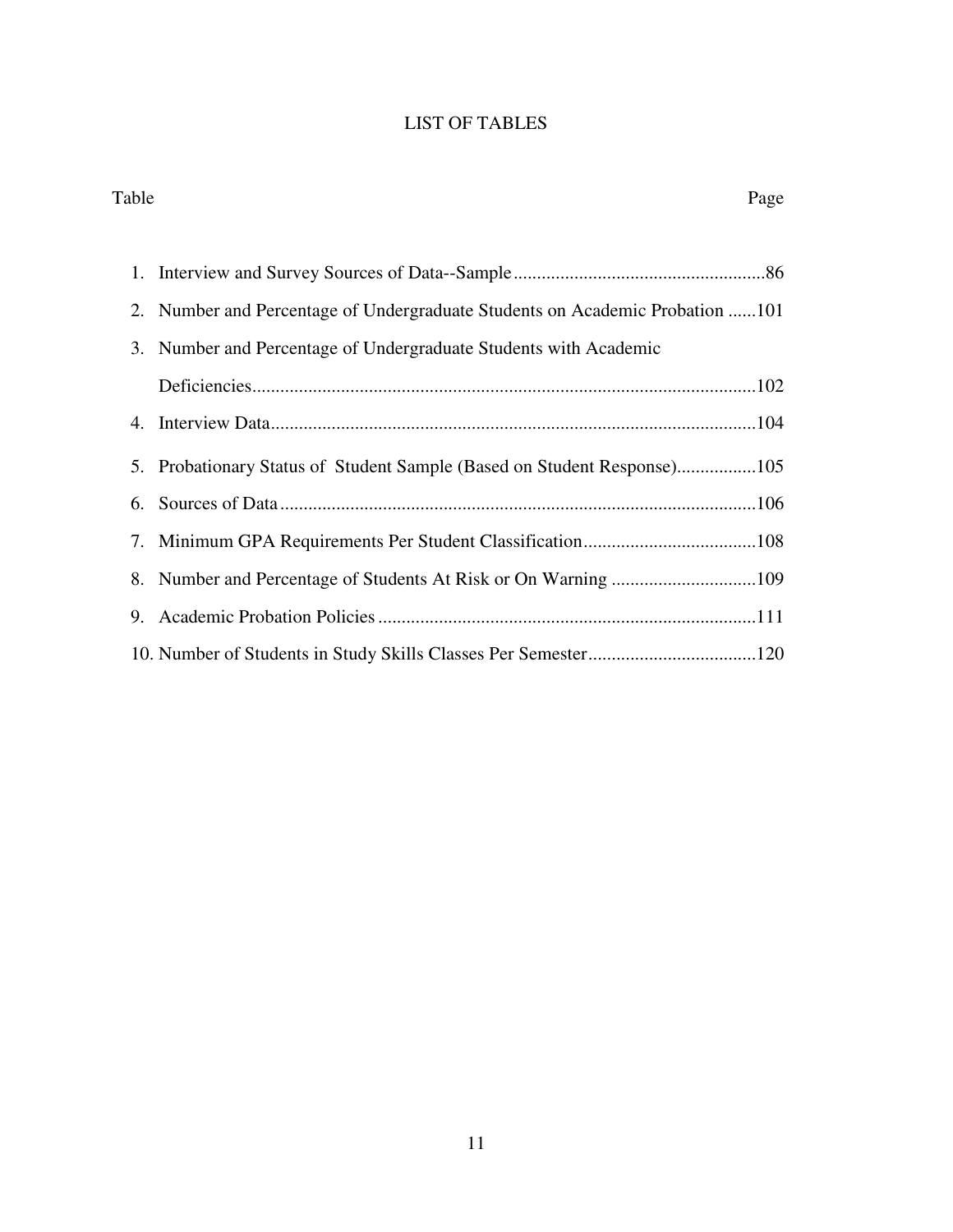#### CHAPTER 1

#### **INTRODUCTION**

 Graduating from college requires effort on the part of the student to learn and on the part of the institution to offer significant learning opportunities (Tinto, 1993). Tinto (1993) in his seminal work on student departure from college noted that student success depends on institutions and students becoming involved and engaged with each other. This engagement may occur through student organizations and activities, through classroom teaching or special instruction, and through relationship-building and commitment. Though there are many forms of student engagement in higher education, the primary interaction between the institution and the student is academic in nature and revolves around the student's "intellectual life" (Tinto, 1993, p. 206). Some students struggle with the academic expectations placed upon them. In turn, institutions seek to help these students improve through programs, services, and policies. It is through these that the student and institutional relationship is forged and fostered.

 There are many reasons students struggle academically in college. Some of the identified issues are: lack of academic preparedness (De Sousa, 2005; Miller, Smith, & Nichols, 2011) or weak academic skills (Brock, 2010; Cross, 1971), student adjustment to college (Tinto, 1993), dissatisfaction with instruction (Giaquinto, 2009), low motivation (Friedman & Mandel, 2009), personal issues (Miller et al., 2011), not using academic advising resources (Brock, 2010), or being a first generation college student and from a low-income family (Miller et al., 2011). When students do not meet the minimum academic requirements of the institution, they may be placed on academic probation, risk failing, or be dismissed from the institution (Kelley, 1996). Institutions offer services to students in an effort to retain them and help them improve their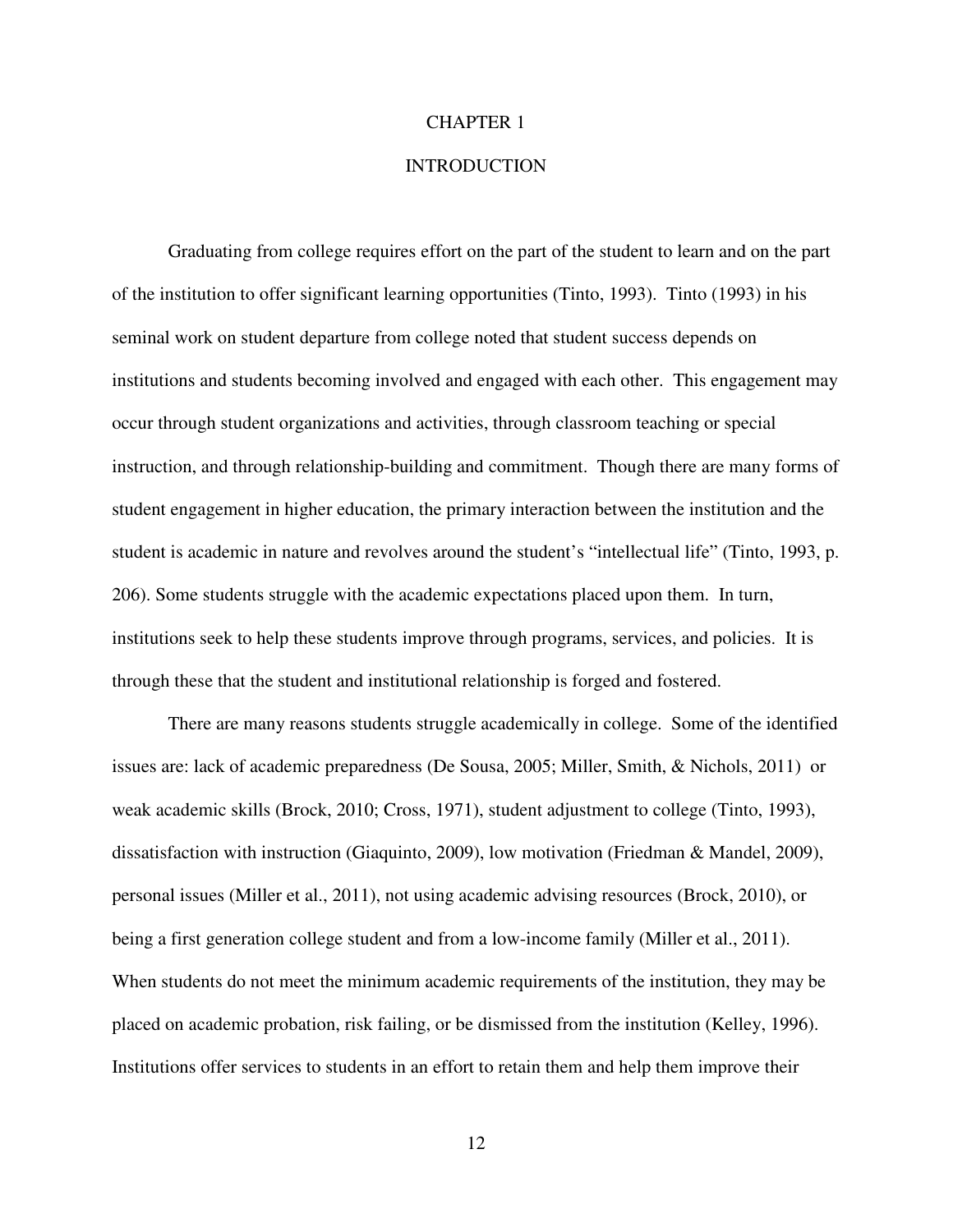skills. The policy of placing students on academic probation is meant to be an intervention. It is therefore important that institutions and students understand the intent and purpose of policies such as academic probation, that institutions understand the impact such policies have on student effort and motivation, and that institutions very deliberately craft policies that engage and support the student academic life.

#### *The Importance of a College Education*

 In 1966 Dixon noted that attending college was a social expectation meant to help many students with career success. Forty-five years later studies still indicate that knowledge and experience gained through higher education are important for the jobs of the future (Russell, 2011). There is evidence that education raises earnings. In 2011 for full-time workers with a bachelor's degree, average weekly earnings were 64% higher than those of workers with only a high school diploma (U.S. Department of the Treasury & U.S. Department of Education, 2012). In 2012 the earnings for full-time adult workers aged 25 - 34 with a bachelor's degree was 57% more than graduates who had only high school diplomas (U.S. Department of Education, Institute of Education Sciences, National Center for Educational Statistics, 2014). In the United States a national survey in 2012 revealed that 75% of Americans believed a college education is important for finding a good job, and 74% believed higher education can advance a person's career. Additionally, 88% of Americans believed college education is important for intellectual benefits such as critical thinking and new ways to analyze information, and 86% believed it is important for personal development (Northeastern University, FTI Consulting, & Brookings Institution).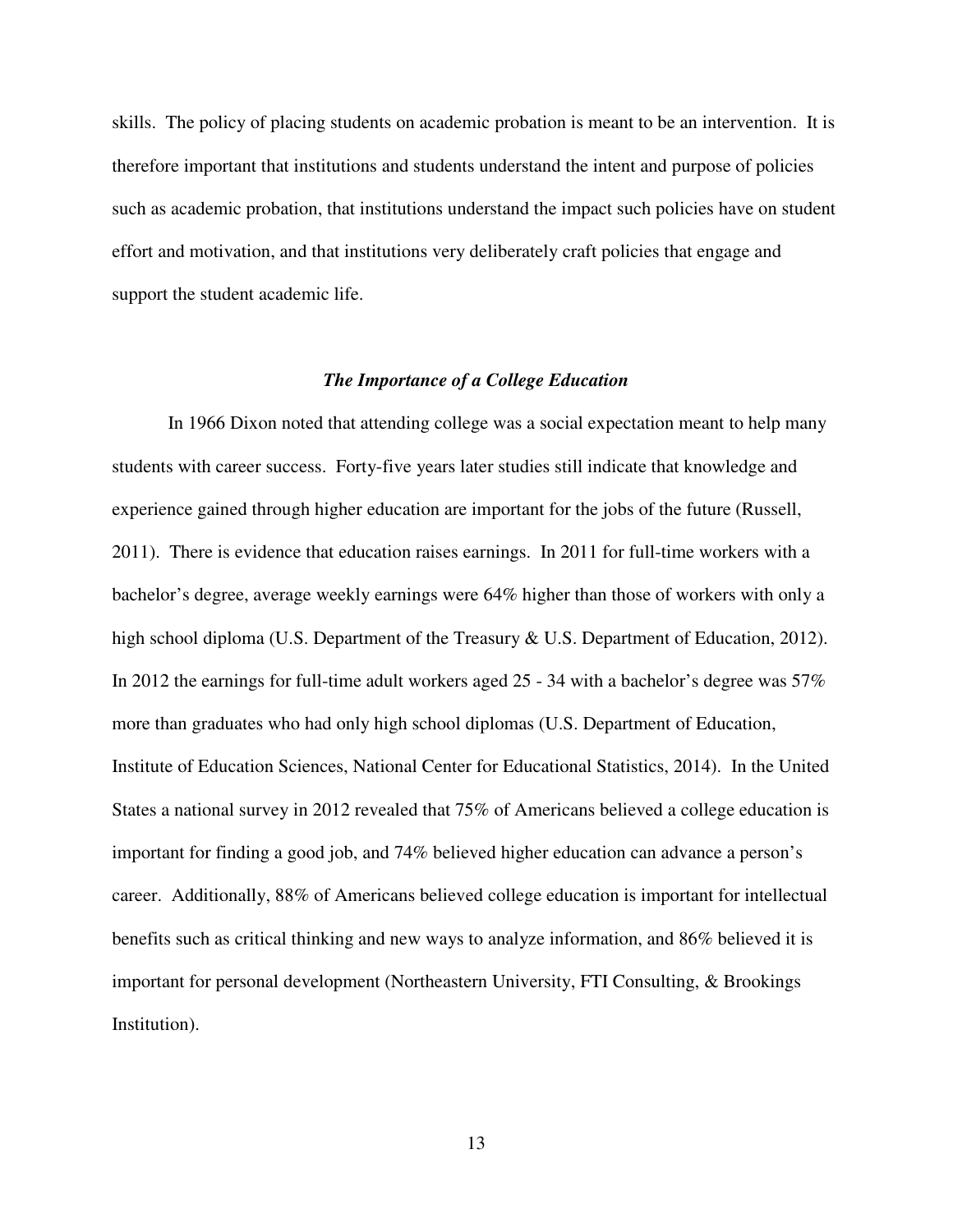#### *The Presidential Request for Action*

In 2009 in a joint session of the United States Congress, President Obama urged Congress and the American people to invest in higher education. President Obama cited the importance of increasing the number of higher education graduates in this country because many jobs of the future will require higher education. In 2010, in a speech at the University of Texas at Austin, President Obama said,

It's an economic issue when the unemployment rate for folks who've never gone to college is almost double what it is for those who have gone to college. Education is an economic issue when nearly eight in 10 new jobs will require workforce training or a higher education by the end of this decade. Education is an economic issue when we know beyond a shadow of a doubt that countries that out-educate us today, they will out-compete us tomorrow.

The single most important thing we can do is to make sure we've got a world-class education system for everybody. That is a prerequisite for prosperity. It is an obligation that we have for the next generation. (para. 17)

President Obama's focus on college completion rates motivated organizations to work to increase the number of higher education graduates in the United States (Russell, 2011). Russell (2011) noted that there has been a shift in attention from educational access for students to educational attainment. In March 2011 the President's administration called on states to lead the effort, with federal government support, to "increase college success and improve productivity" (Russell, 2011, p. 2). In its 2012 budget the administration designated money to its "First in the World" incentive program to "support programs that accelerate learning, boost completion rates and hold down tuition" (Russell, 2011, p. 2) . Moreover, the United States used to lead the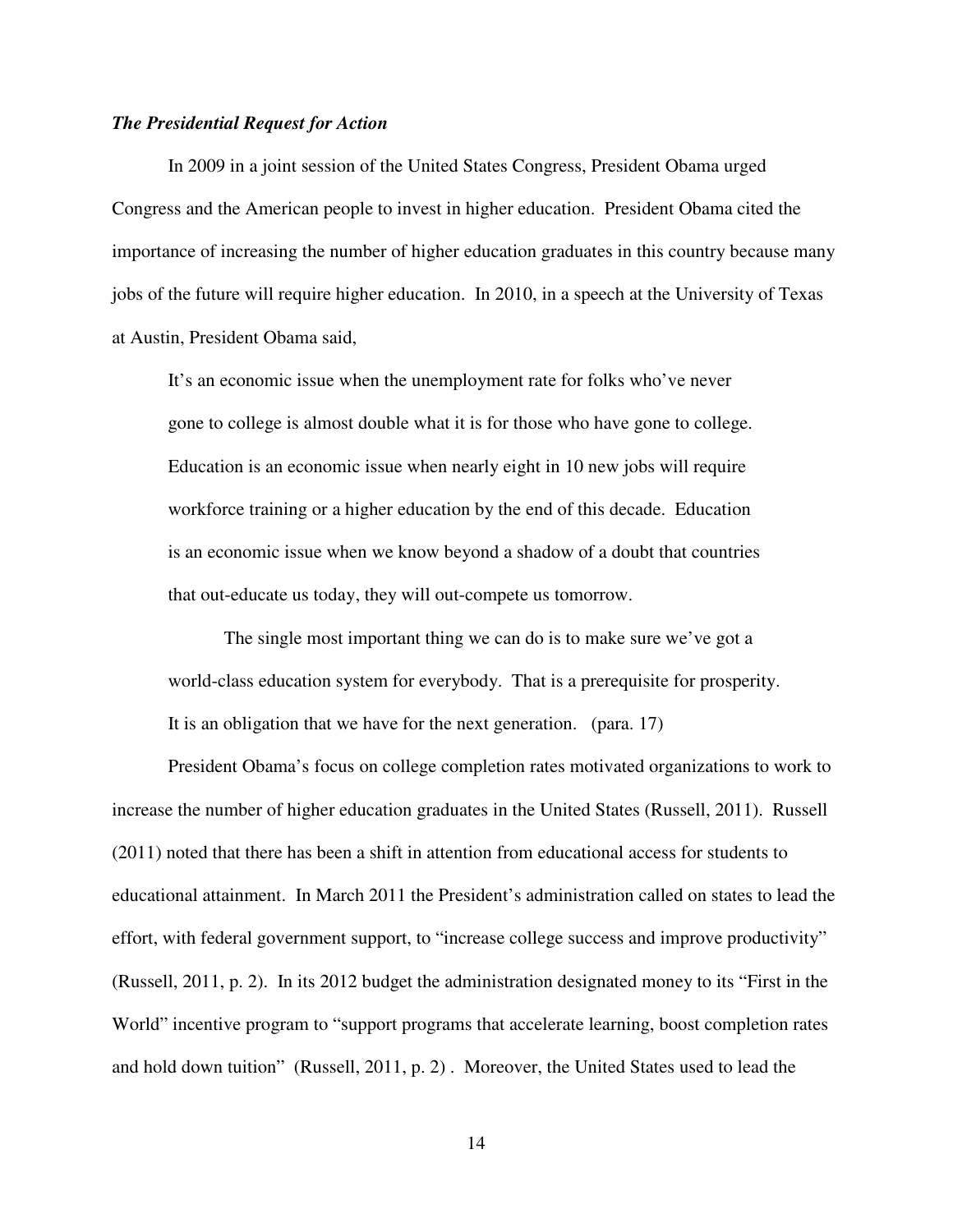world in college degrees earned but no longer does so. Degree attainment for working adults is at 40% and the rate has remained the same for the last 40 years. Currently, other nations are reporting a degree attainment rate of 50% or higher (Lumina Foundation, 2011). Of those who do attend college, the Lumina Foundation (2011) reported that "fewer than 60% of first-time, full-time college students earn their bachelor's degree in six years" (p. 7).Laitinen (2012) stated "the nation's workforce and future prosperity are at risk. The percentage of adults with college degrees is growing at a snail's pace even as other nations race ahead" (p. 3).

#### *The Response*

 The President's request for action was answered by both government and nongovernment bodies. Even prior to the President's remarks in 2009, the Bill and Melinda Gates Foundation announced its initiative in 2008 to "double the number of low-income students who earn a postsecondary degree or certificate by age 26 by the year 2025" (Russell, 2011, p. 3). The Lumina Foundation also announced in 2008 its wish to "increase the percentage of Americans with high-quality degrees and credentials to 60 percent by the year 2025" (Russell, 2011, p. 3). According to the American Association of State Colleges and Universities (AASCU) legislatures need to address education and focus on workforce concerns and economic factors (AASCU State Relations and Policy Analysis Team, 2013). Increasing postsecondary graduation rates will contribute to an educated workforce.

#### *College Readiness*

With the national focus turned to college degree completion, colleges and universities are working to create and implement strategies to help their students. Russell (2011) cited over 12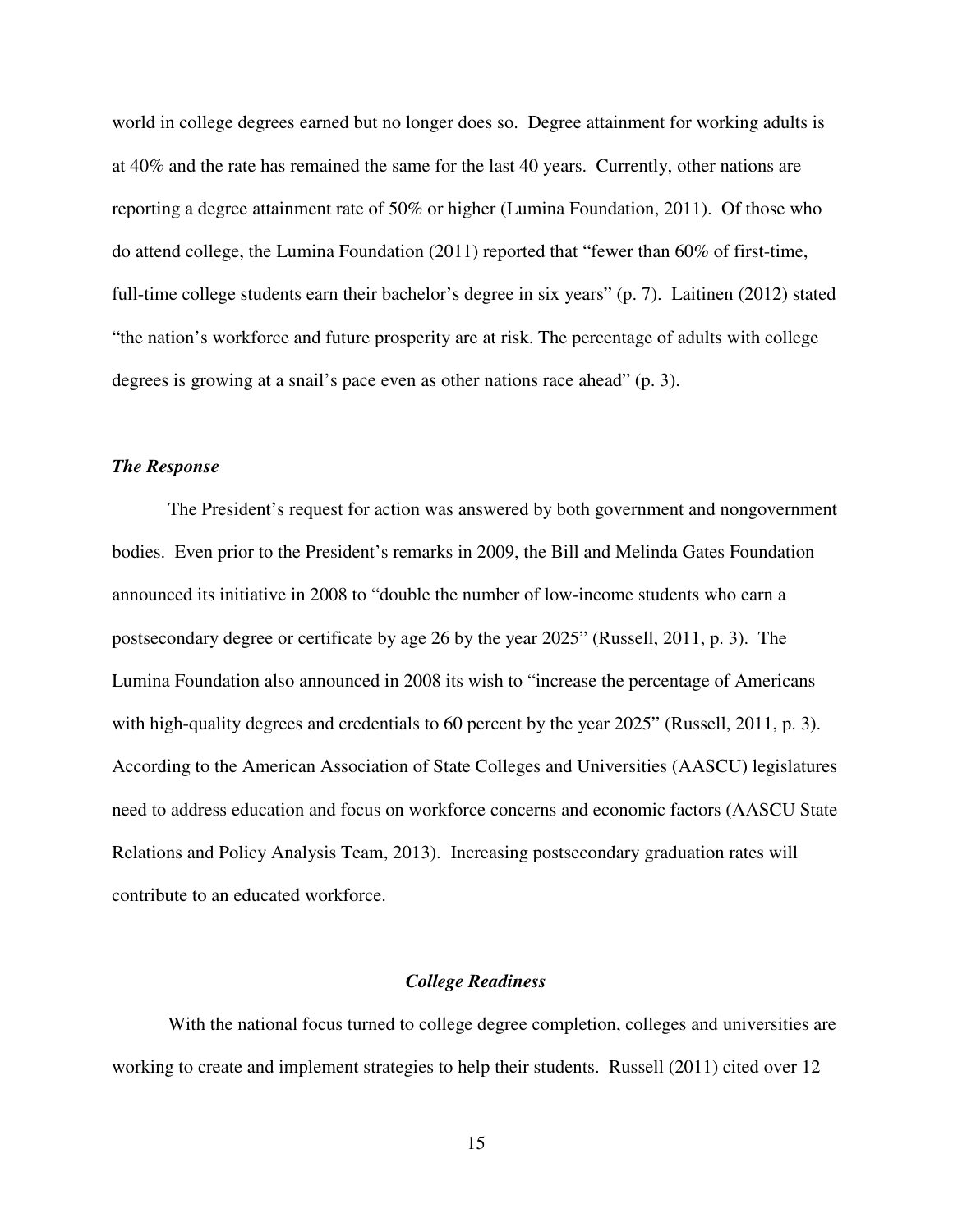initiatives by major colleges to increase student completion rates in higher education.

Additionally school districts are focused on ensuring that high school students are ready to enter college. American College Testing (ACT), which establishes benchmarks to determine if high school students are ready for college, defined college and career readiness as "the acquisition of the knowledge and skills a student needs to enroll and succeed in credit-bearing first-year courses at a postsecondary institution…without the need for remediation" (ACT, 2011, para. 2). ACT explained its benchmarks as "the minimum scores needed on the ACT subject area tests to indicate a 50% chance of obtaining a B or higher or about a 75% chance of obtaining a C or higher in corresponding first-year credit-bearing college courses" (2011, para. 3). In 2011, of the graduating high school students who were tested by ACT,

- 66% met the English Benchmark;
- 52% met the Reading Benchmark;
- 45% met the Math Benchmark; and
- 30% met the Science Benchmark.

Though more than half of graduating students met the benchmarks for English and reading, less than half met those marks for math and science. Only 25% met all four of ACT's College Readiness Benchmarks (ACT, 2011).

#### *Students' Diverse Undergraduate Experiences*

While ACT provided benchmarks for college readiness, the organization also provided insight regarding the kind of student enrolling in higher education. The ACT noted in *The Reality of College Readiness 2013* national report that many students move through multiple postsecondary placements. The ACT stated: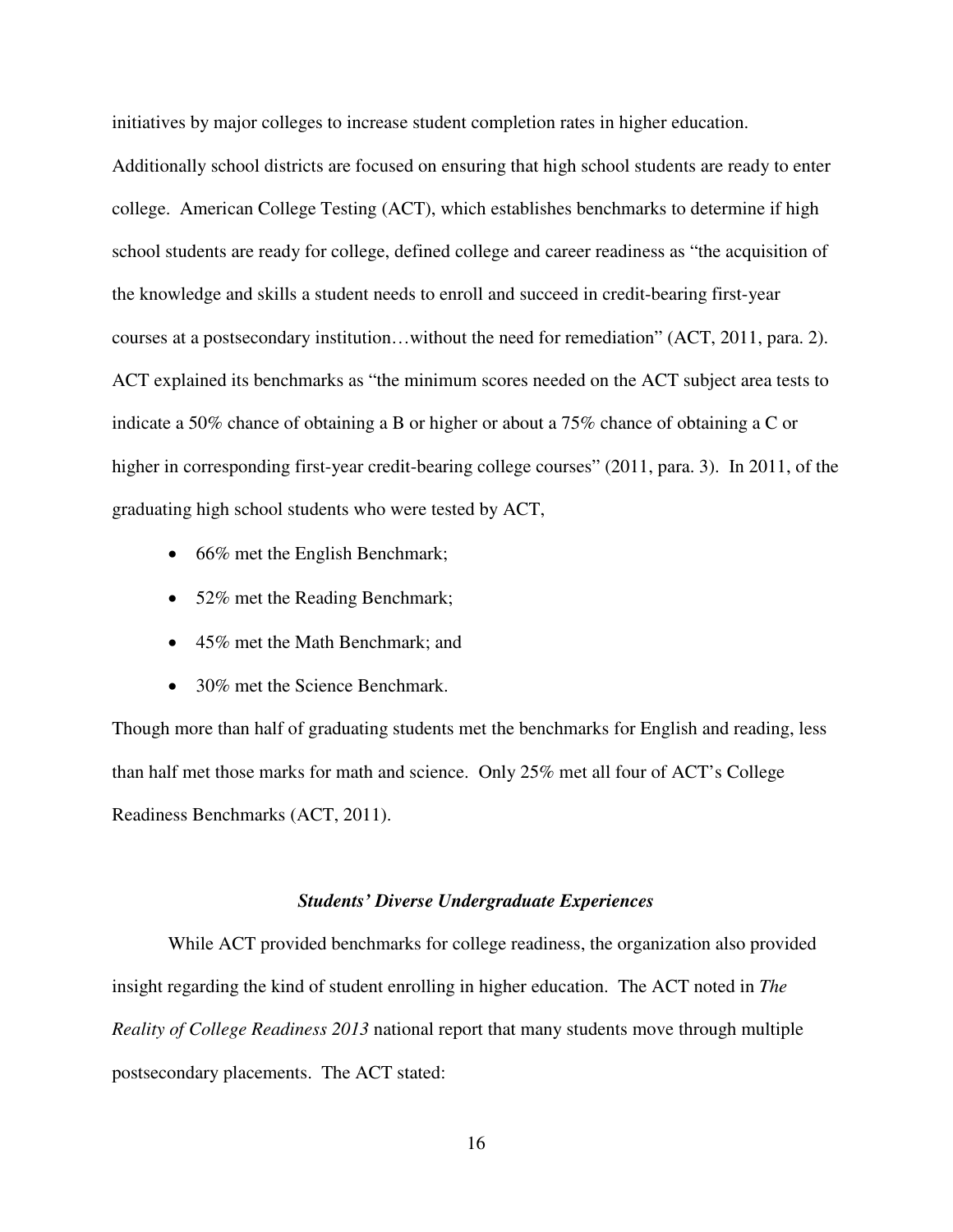- 11% of students simultaneously enrolled in more than one institution
- 41% of graduates attended more than one institution
- 38% enrolled part time
- More than 2 million students brought college credit with them at the time of first full-time enrollment (dual credit, aP, online, or CleP)
- 30% delayed enrollment a year or more
- 25% of undergraduates were over age 25
- 30% of undergraduates enrolled in an online course
- 29% of community college students transferred to four-year colleges
- 14% transferred from four-year to two-year colleges. (p. 2)

These statistics highlight the mobility and diverse college experience of students. Colleges and universities may find it challenging to assist them to college completion.

#### *Academically Unprepared*

In the early 1970s Cross (1971) declared that a new kind of student had entered higher education. These students had fewer academic skills and lower academic performance than previous students. Cross noted that these students were very likely to experience difficulty with traditional educational tests and classroom experiences. These differences, Cross noted, were cause for concern. Neither society nor higher education institutions were fully prepared to understand what this educational population shift would mean in the future. Institutions admitted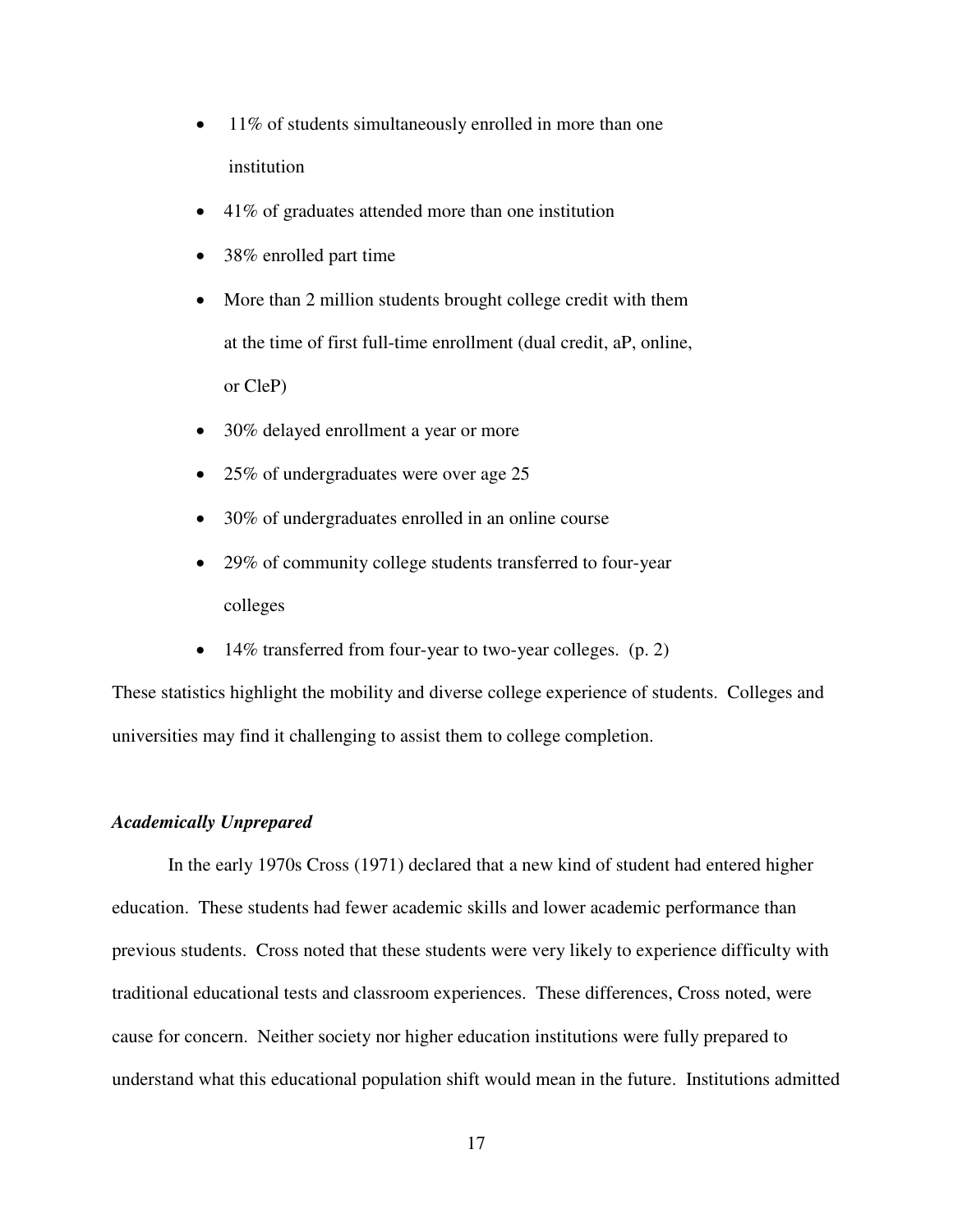underachieving academic students into their colleges and universities as "high risks" (Cross, 1971, p. 26) and required them to participate in specific programs. These programs may have helped with retention but showed little evidence of helping students improve academically (Cross, 1971). De Sousa (2005) echoed Cross's concerns by observing that many students today are not prepared for college-level work and have many different levels of abilities. Amelga (2012) and Brock (2010) also stated that entering college students are not ready for college level work. Institutions work hard to provide services to meet the varying degrees of abilities exhibited, and De Sousa noted that some institutions do a better job of this than others.

#### *Student Adjustment*

Cross (1971) noted that academically weak and underprepared students did not learn how to be academically successful in secondary education but instead learned to avoid failure. Such avoidance negatively impacted their educational experiences so that when they reached postsecondary institutions they needed assistance. Tinto (1993), one of the leading theorists on student retention and student departure in higher education, argued that most college students need assistance of some type. Tinto noted that many first semester college students begin their college careers in unfamiliar environments. Students attend college with a wide range of differing commitments, knowledge, skills, resources, and personal attributes. In order to persist in their higher educational endeavors, students need to adjust "socially and intellectually, to the new and sometimes quite strange world of the college" (Tinto, 1993, p. 45). Even those students who were responsible and capable needed help adjusting to college life. For students without the appropriate precollege academic experiences, the adjustment could be quite difficult. Whereas Tinto (1993) emphasized the adjustment students must make to the different environment, De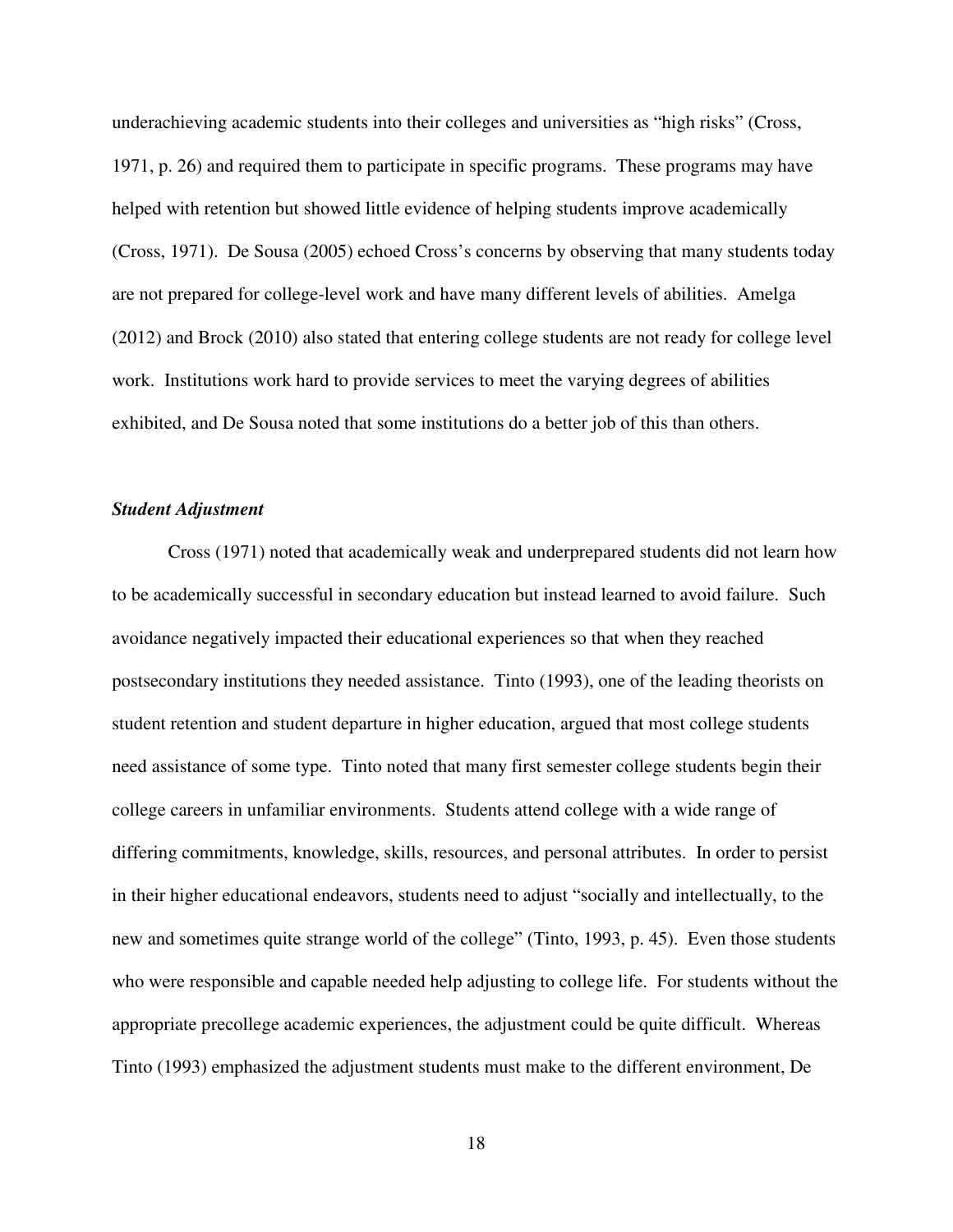Sousa (2005) noted that institutions must also work hard to provide these students with the resources they need to be successful. Kuh (2009) observed that both the student and the institution must make the effort to create the environment and opportunities appropriate for engagement.

#### *Student Expectations*

In 1966 Dixon noted that attending college was a social expectation. Dixon also stated that most students, "do not aspire to become scholars" (1966, p. 165). Mismatches between students and the institution continue to be a concern. Giaquinto (2009) stated that there is concern regarding the mismatch between students and instructors in the area of teaching. Instructors must teach in a manner that is effective for students or students will not remain at the institution. Kuh (2009) addressed incongruence between student and faculty expectations. Kuh (2009) reported "nine of ten first-year students expected to earn grades of B or better," (p. 692) but only spent about half the time on their assignments that faculty stated they needed to spend on them in order to do well. Kuh (2009) stated "three of ten first-year students reported working just hard enough to get by" (p. 692) and "between forty and fifty percent of first-year students never used career planning, financial advising, or academic tutoring services" (p. 692). Student expectations for their educational experience may differ significantly from the academic expectations faculty or other academic professionals have for student education, and therein may lie the rub. Student expectations regarding their higher educational experience may not align with the expectations of the institution regarding that same educational experience.

Students attend college for a variety of reasons, one of those being to facilitate a stable career that will support a family (Brock, 2010). Local communities, individual states, and the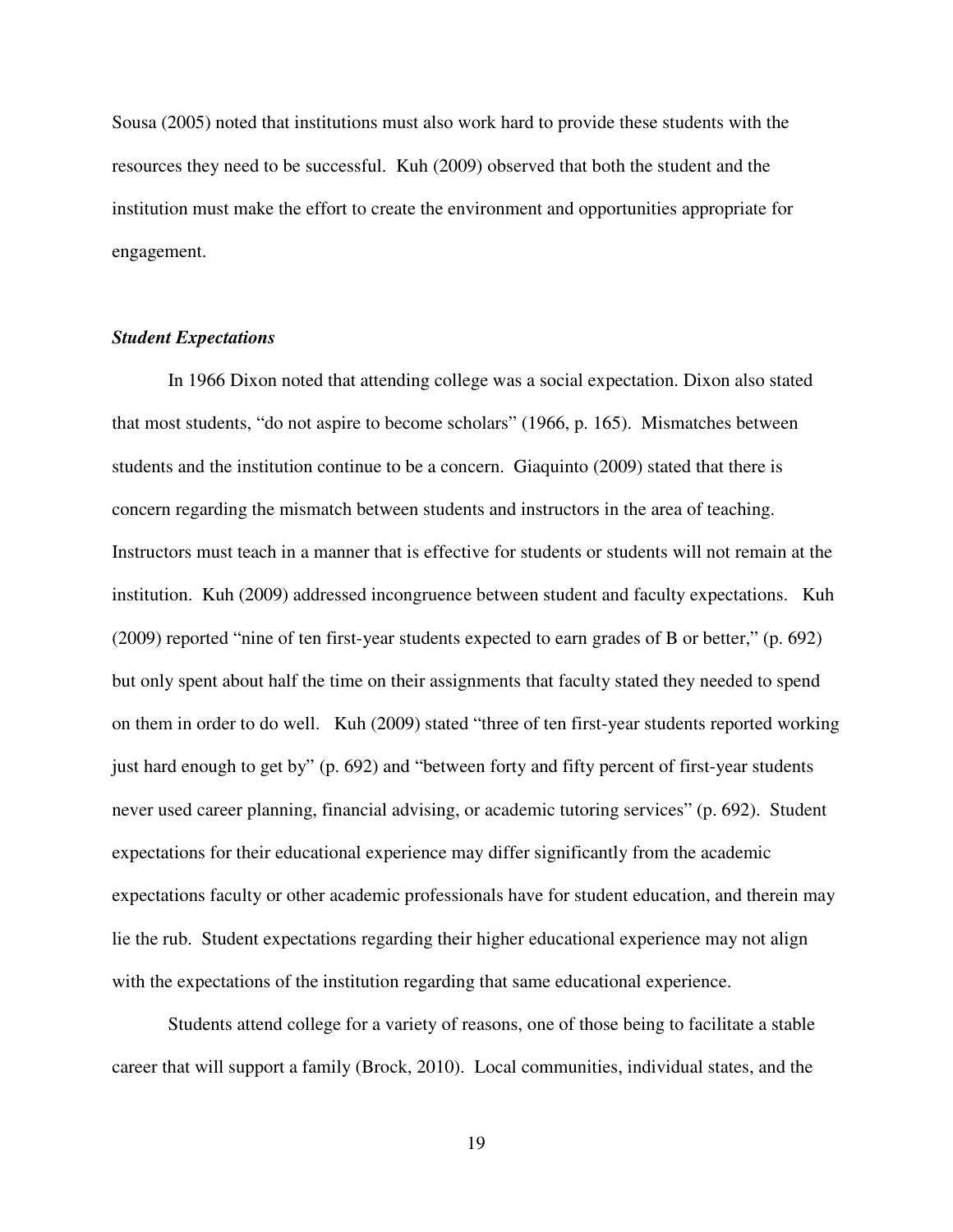nation have an economic need for an educated and skilled work force (AASCU State Relations and Policy Analysis Team, 2013; Russell, 2011). Colleges and universities focus on the student's quality of academic work. According to Cross (1971) higher education should adequately prepare students to tackle the issues and problems of their times. Education should also address societal needs and foster "personal development and self-fulfillment" (Cross, 1971, p. 84). De Sousa (2005) reiterated that students develop and grow during college. De Sousa (2005) stated that "schools recognize that in terms of learning and personal development, what students bring to college is less important than what they *do* when they get to college" (p. 1). Attending college creates growth and change as students face the challenges of the college environment.

#### *Student Academic Identification*

Many students experience a great deal of stress and anxiety during their college careers. As Tinto (1993) pointed out, adjusting to the college environment is important to student success, but so is meeting the "minimum standards regarding academic performance" (p. 48). Many students will find that they cannot meet the academic requirements of the institution and they will withdraw. Others will persist in the educational environment, all the while struggling, until they ultimately fail in their efforts (Tinto, 1993).

Some students identify with academics in such a way that they define themselves in terms of how well they perform in the role of student (Anderman & Anderman, 2009). For these students doing well in school motivates them to continue to do well. Other students don't feel this affinity for academics and are therefore less motivated to do school work. Those students who identify with academics will find that a good academic performance is rewarding, which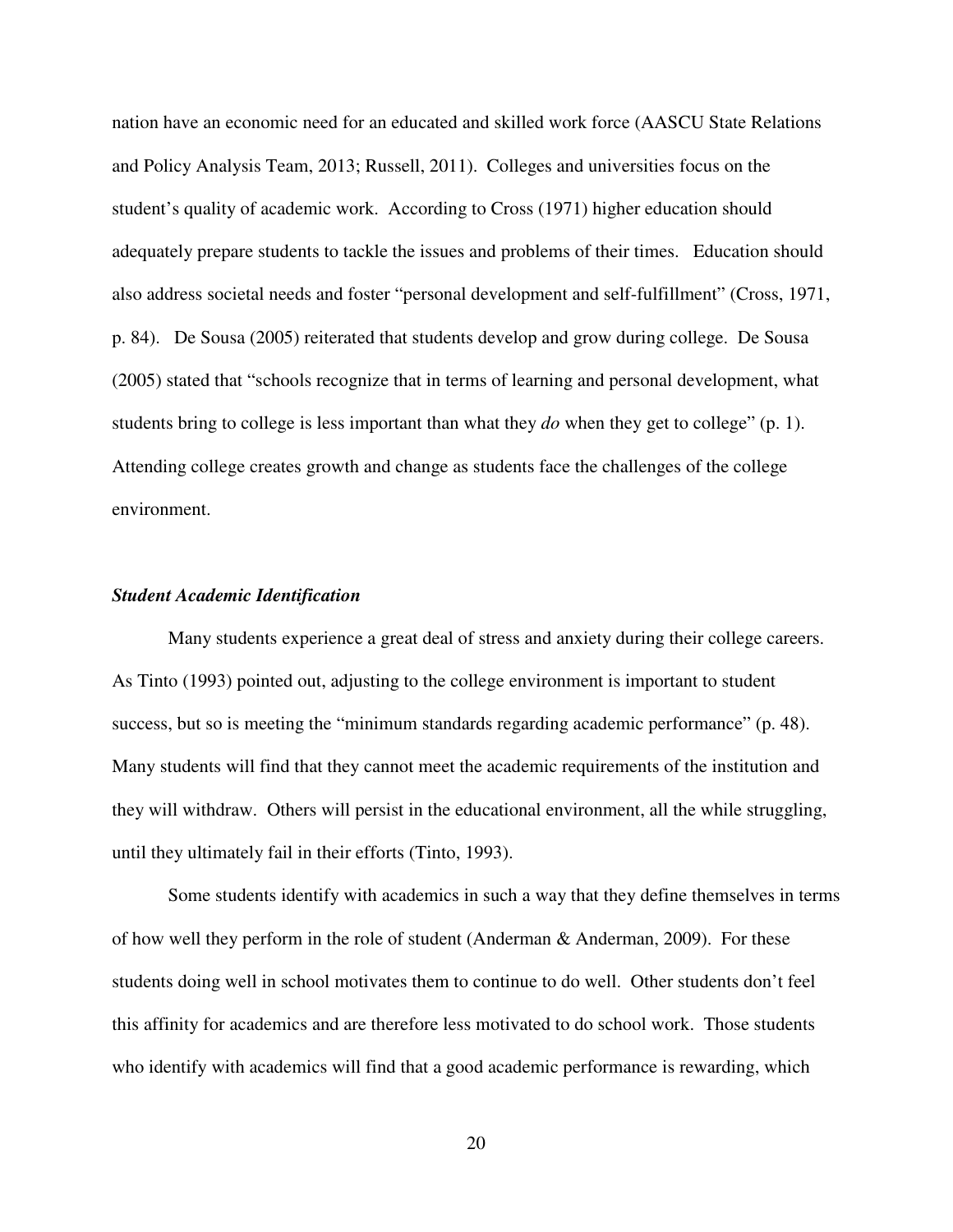leads to increased satisfaction. Likewise, a poor academic performance will lead to a decrease in satisfaction and the feeling that they have been punished. Students who do not identify with academics will not have these same feelings of reward and punishment from their academic work. Anderman and Anderman (2009) noted in their explanation that if institutions can identify those students who do not identify with academics and do it early enough, then the institution can intervene.

#### *Student Engagement*

Acknowledging the importance of the student's first year in college, Tinto (1993) noted that more students withdraw during that first year than at any other time in their college career. Freidman and Mandel (2009) stated there is an "unacceptable rate of students that do not return to college after their first year" (p. 242). It is during this time that students are the "most susceptible to the pains and doubts which separation and transition evoke. Deficiencies in prior academic preparation are most noticeable and most acutely felt" (Tinto, 1993, p. 163). How the institution responds to student "deficiencies" (Tinto, 1993, p. 163) and transitional separation can brand the institution. The college may be perceived as responsive and welcoming or as cold and aloof. This perception can then be projected onto the administration, faculty, staff, and even other students, thereby affecting the entire campus environment. The relationship between the institution and the student has been examined for some time. Mayhew remarked in 1966 that students and institutions are each affected by the other, and Tinto (1993) agreed that the institution has a role to play in the success of the student. Tinto noted that within this pivotal stage of the student's first year, institutions have the opportunity to intervene with the student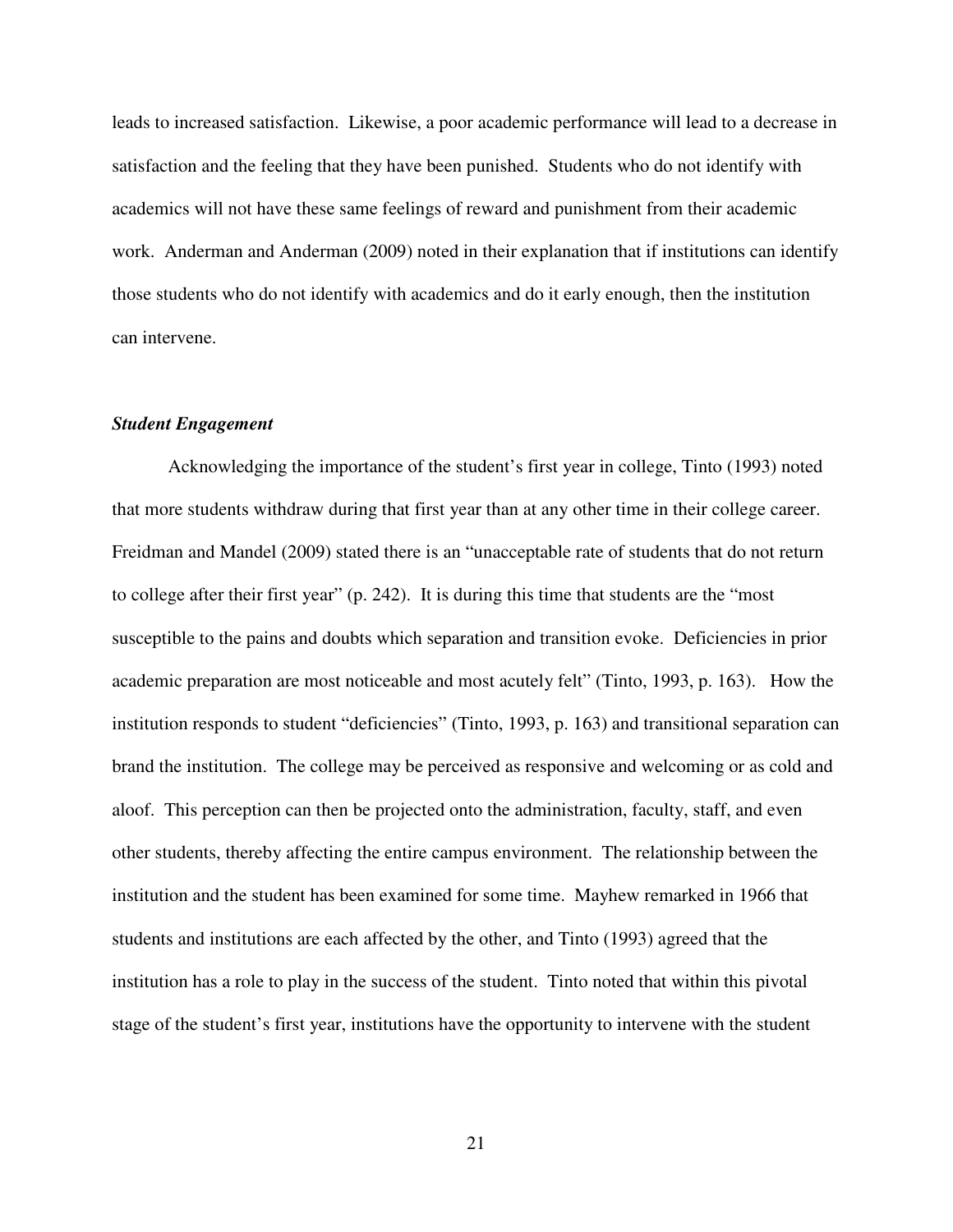and provide assistance to help the student transition. Such assistance then helps the student persist toward graduation.

Kuh (2009) identified engagement as still being considered important in terms of student success and student satisfaction. Kuh (2009) reported that several different instruments are used today to measure student engagement and satisfaction including the National Survey of Student Engagement (NSSE), the Community College Survey of Student Engagement (CCSSE), the Law School Survey of Student Engagement (LSSSE), and many others. Kuh (2009) stated that these instruments have provided a "treasure trove of insights into how and why engagement is important to a high quality undergraduate experience in the first decade of the twenty-first century" (p. 686), and Kuh (2009) credited many of the researchers and authors who have contributed to this knowledge base. Kuh (2003) earlier identified five benchmarks that the NSSE strives to evaluate: academic challenge, active and collaborative learning, student-faculty interaction, enriching educational experiences, and supportive campus environments.

#### *The Transformative College Experience for Students*

College is meant to be a transformative experience. Students are expected to acquire knowledge and skills that prepare them, not only for the workforce, but for life in general. It is an environment in which individuals can meet others with different viewpoints and beliefs, where students can explore their world in a different way, and where personal and intellectual growth occurs (Brock, 2010). The college experience changes students, especially in terms of selfesteem, self-concept, and personal identity (Pascarella & Terenzini, 2005). Throughout their college careers, students generally become "more positive about their academic and social competencies and develop an enhanced sense of self-worth" (Pascarella & Terenzini, 2005, p.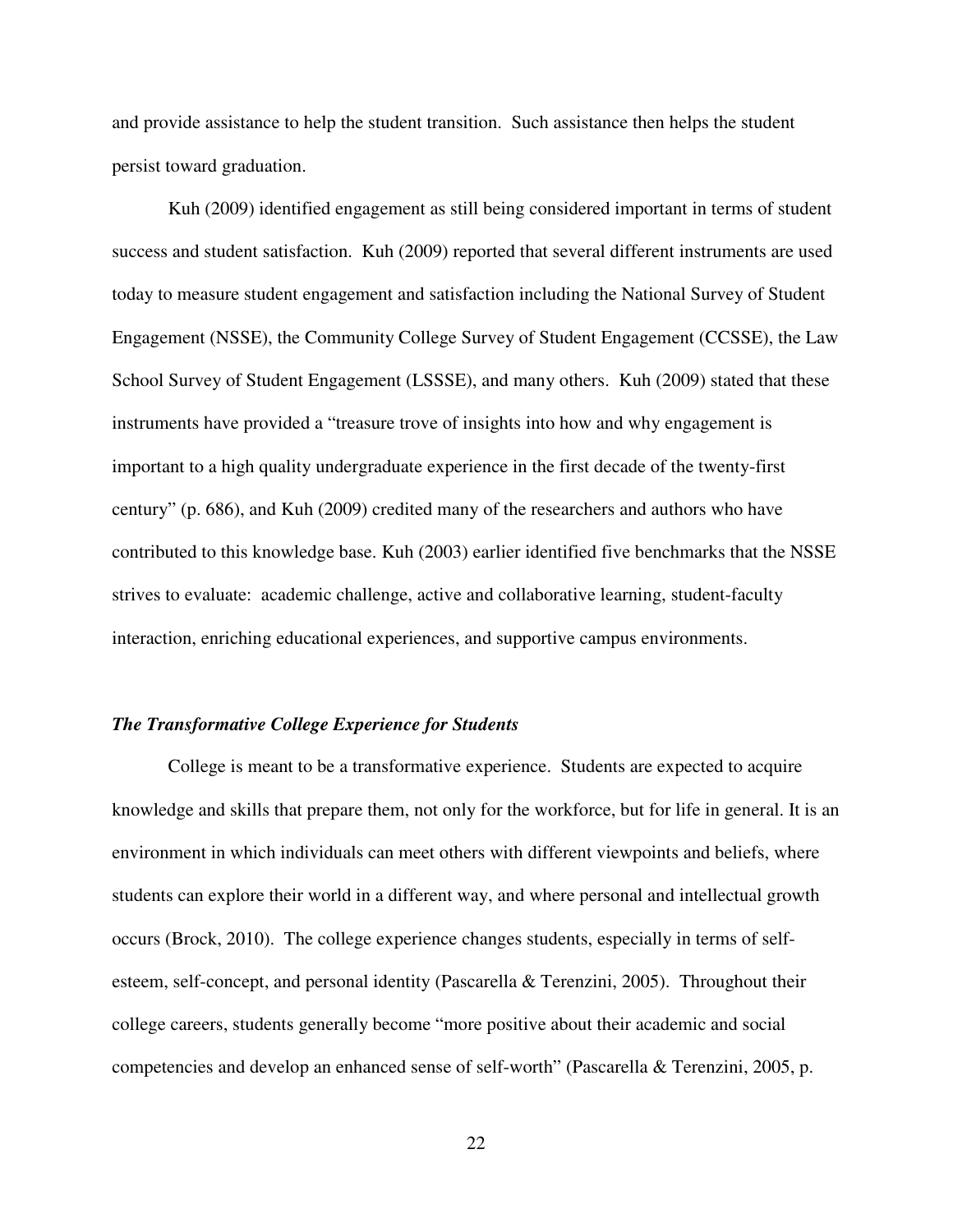214). Students also develop morally, ethically, socially, culturally, and intellectually. These transitions place higher education among institutions offering intra- and inter-personal development and growth. The knowledge students learn through a college education goes far beyond the knowledge needed to obtain a job after graduation (Brock, 2010). The institution of higher education challenges students to find their personal values, understand cultural differences, and brave the social ills of society.

While the college offers itself as an opportunity for students, students may find these opportunities fraught with the danger of personal, social, and academic alienation, isolation, or distress. Tinto (1993) stated that for many students the change from one community to another can be very stressful. Student distress revealed academically through low student grades and subpar Grade Point Averages (GPAs) will likely cause the institution to let the student know the student is not meeting college expectations. Students who reach this point are at risk of being dismissed from the school (Kelley, 1996).

#### *The Policy of Academic Probation*

By offering appropriate services, institutions believe they are offering students the opportunity to persist toward graduation. Academic probation is seen as an opportunity by the institutions to assist students who are at risk of underachieving (Kelly, 1996). Those students who do not meet the minimum academic requirements of the institution will find themselves sporadically or continually on probation throughout their college careers, or they will be dismissed from the institution.

Several factors have been attributed to students reaching academic probation. Students who do not do well academically have been identified has having insufficient motivation, not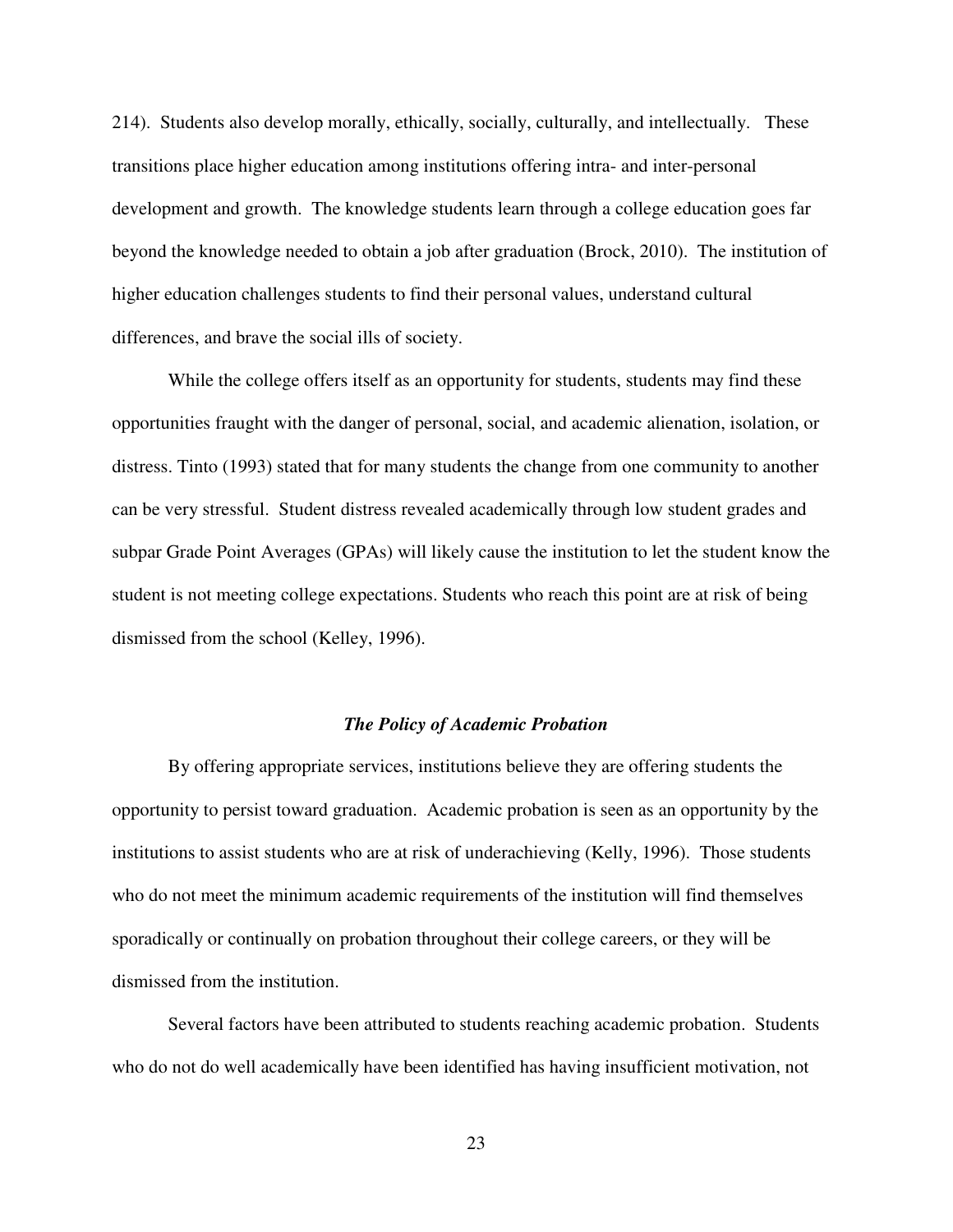having the skills necessary to do well in college, and having negative personal belief systems (Balduff, 2009). Students on academic probation have been noted to have lower levels of hope than their peers (Seirup & Rose, 2011). Tinto (1993) remarked that some students are capable but also "intellectually lazy" (p. 52). Institutions work to help these students succeed and thereby offer, or mandate, services to the students.

#### *Support Services for Students*

 A range of institutional help is offered to students. Interventions include workshops for students on academic probation (Boretz, 2012), academic credit classes focused on skills students need to succeed (Royal & Tabor, 2008), online and distance learning academic courses (Seirup & Tirotta, 2010), the use of advising services (De Sousa, 2005; Gehrke, 2006; Miller et al., 2011), developmental courses (Miller et al., 2011), early warning systems (Miller et al., 2011), career and job placement services (Miller et al., 2011), academic success centers (Miller et al., 2011), and Student Support Services, which encompass a range of services for students that can include mentoring, academic advising, tutoring, career counseling, financial aid counseling, and instruction in basic skills (Brock, 2010).

Bai and Pan (2009) demonstrated that advising and first year experience (FYE) programs helped certain student populations, and they advocated that different types of interventions be implemented to help different types of students. A review of the Canadian Student Achievement and Retention (STAR) project showed that the program's combination of supplying students with scholarship money and enhanced counseling services produced a positive effect on student persistence and their grades (Brock, 2010). By helping students succeed, the institution keeps the student enrolled and persisting toward graduation.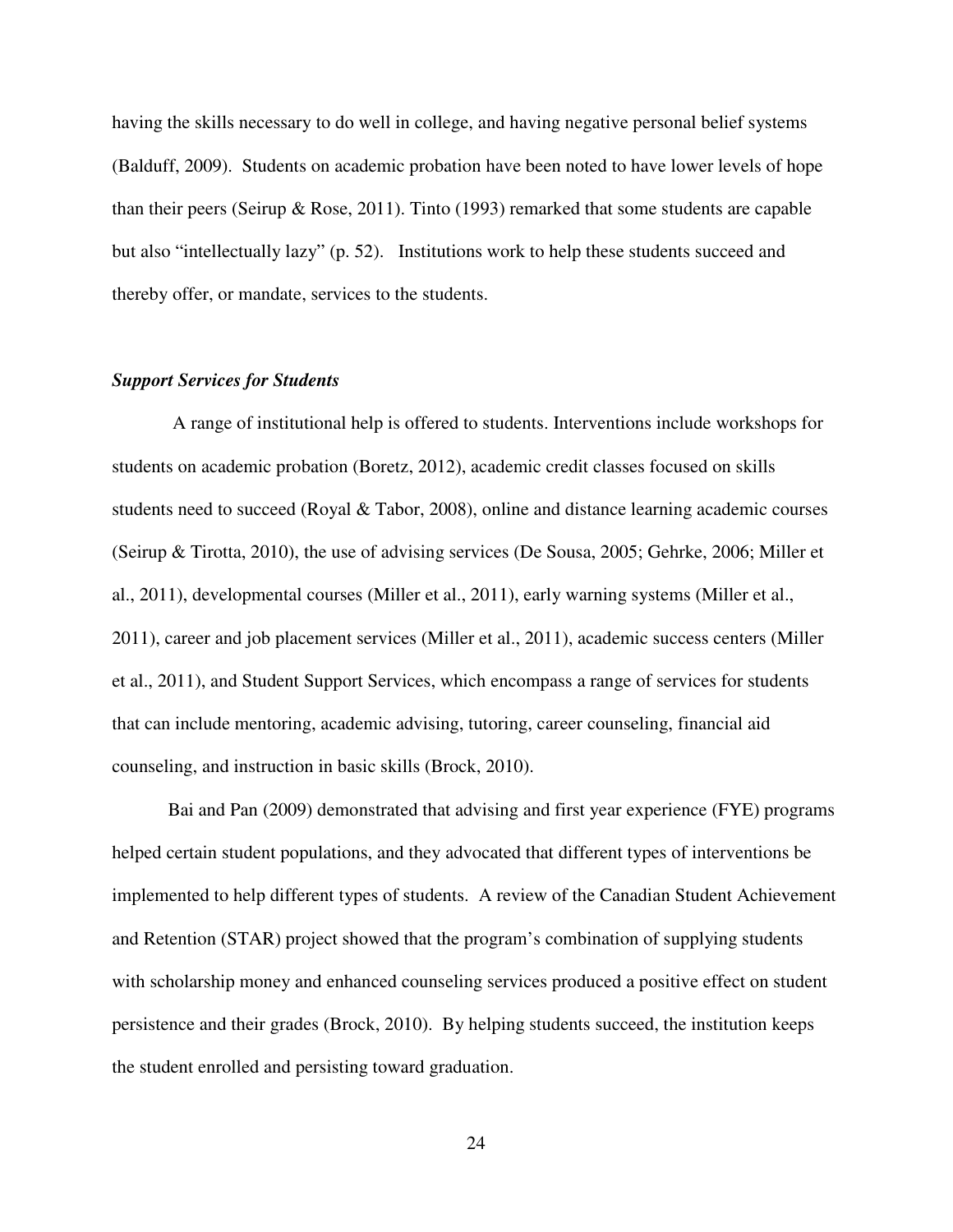#### *The Role of Policy*

Public policy involves public discourse. This discourse may take place at the state or national level, or it may occur when two individuals have a conversation about an issue bound by policy parameters such as financial aid. President Obama's call for increased college graduation rates has set the public policy wheels in motion to meet the President's request. Institutions will be affected by these policies and will have to create their own methods of increasing student completion rates.

Institutional policies have been clearly identified as part of the educational learning environment (Pascarella & Terenzini, 2005). Not only are the individual and collective experiences of the classrooms, residence halls, or campus culture foundational for learning, but the procedures and policies of the institution also directly influence and impact the student experience. Policies, therefore, should be carefully designed and implemented in order to create the environment conducive to student growth, development, learning, and engagement. Policies not only cement the values and integrity of the institution, but they are instructive to students just as other aspects of the college environment are (Pascarella & Terenzini, 2005).

#### *Statement of the Problem*

While researchers examine factors affecting student success or under-achievement in college, there are relatively few studies that focus on the academic policies themselves. Brawner, Frillman, and Ohland (2010) noted little literature pertaining to institutional policies and student success. However, some qualitative studies have asked students for insight into their academic issues (Balduf, 2009; Bell & Short, 2003; Gehrke, 2006). Chambers (2010) reviewed student comments on the NSSE regarding student satisfaction, and Zost (2009) examined the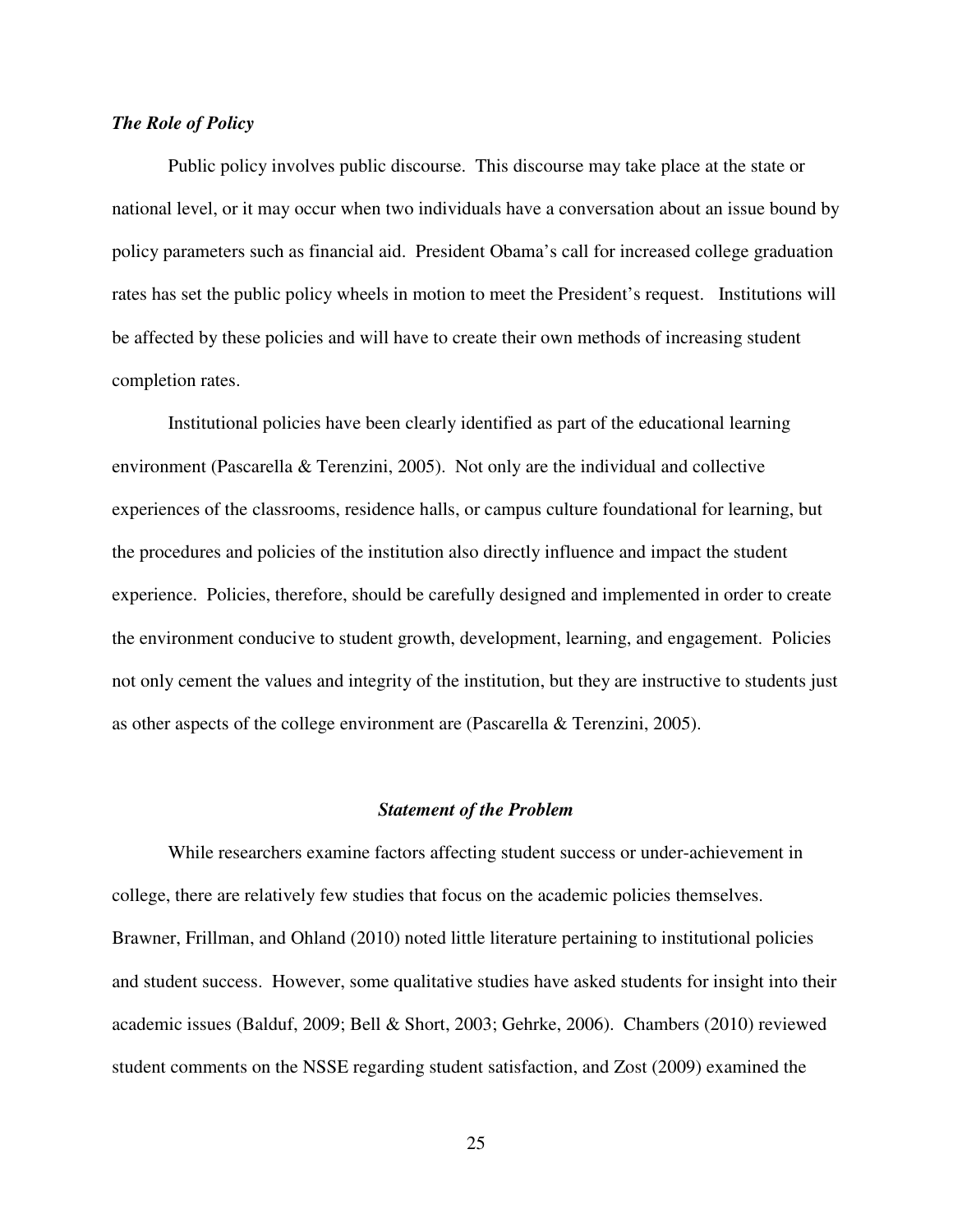resiliency of students who are on academic probation. Little research studied the dynamics of the institutional administration in using an academic policy and the students' 'use' and understanding of that policy and associated services.

Institutional policies are integral to how well the institution meets the needs of its student population and how well it provides students with the learning experiences needed to create intrapersonal changes. According to Pascarella and Terenzini (2005), "institutional structures, policies, programs, and services, as well as the attitudes, values, and behaviors of others who occupy (and to some extent define) institutional environments, are all potential influences for change" (p. 58). The purpose of this research is to determine whether the policy of academic probation and its implementation at one particular institution meet the needs of both students and the institution and is a positive influence for change.

#### *Research Questions*

The research questions of this study are:

- 1. From the perspective of higher education administration, what function or purpose does the institution intend the policy of academic probation to serve?
- 2. From the perspective of the student, what does the student understand the purpose of academic probation to be?
- 3. What support services do students and administrators identify for students on academic probation?
- 4. Do students on academic probation use the services offered to them? Why or why not?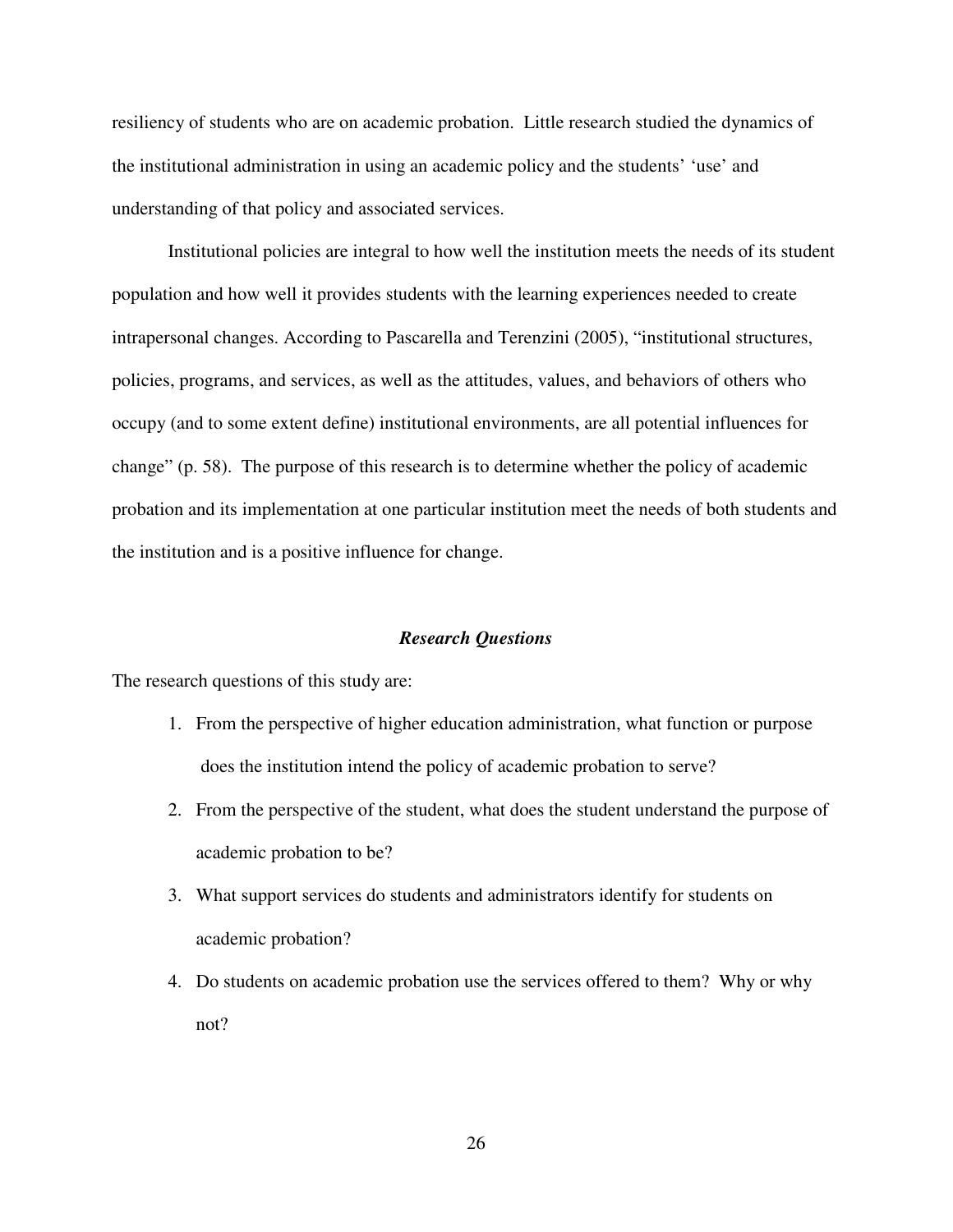5. What services do students believe the institution should offer to help them succeed, and why?

#### *Significance of this Study*

#### *The Study*

I propose to examine the perceptions of students and administrators at one 4-year institution on the institutional policy of academic probation. Such an examination will allow the institution to consider carefully the intent and purpose of its policy and to determine whether the policy serves a specific purpose guided by the college mission that is important to providing quality education to its students. Such a study may also help institutions examine the services they provide to their students to assist them in their learning, to receive feedback regarding those services from the students who use them, and to potentially make changes to those services. The purpose of this research is to benefit the institutions that implement academic probation policies and the students for whom the policies are intended.

More information is needed to understand the unique and diverse experiences of students on academic probation. As noted by Brawner et al. (2010), little research examines policy and its impact on student success. By carefully considering the purpose of academic policies, institutions must accept responsibility for the impact the policy has on students and ensure the policy meets the needs of its students.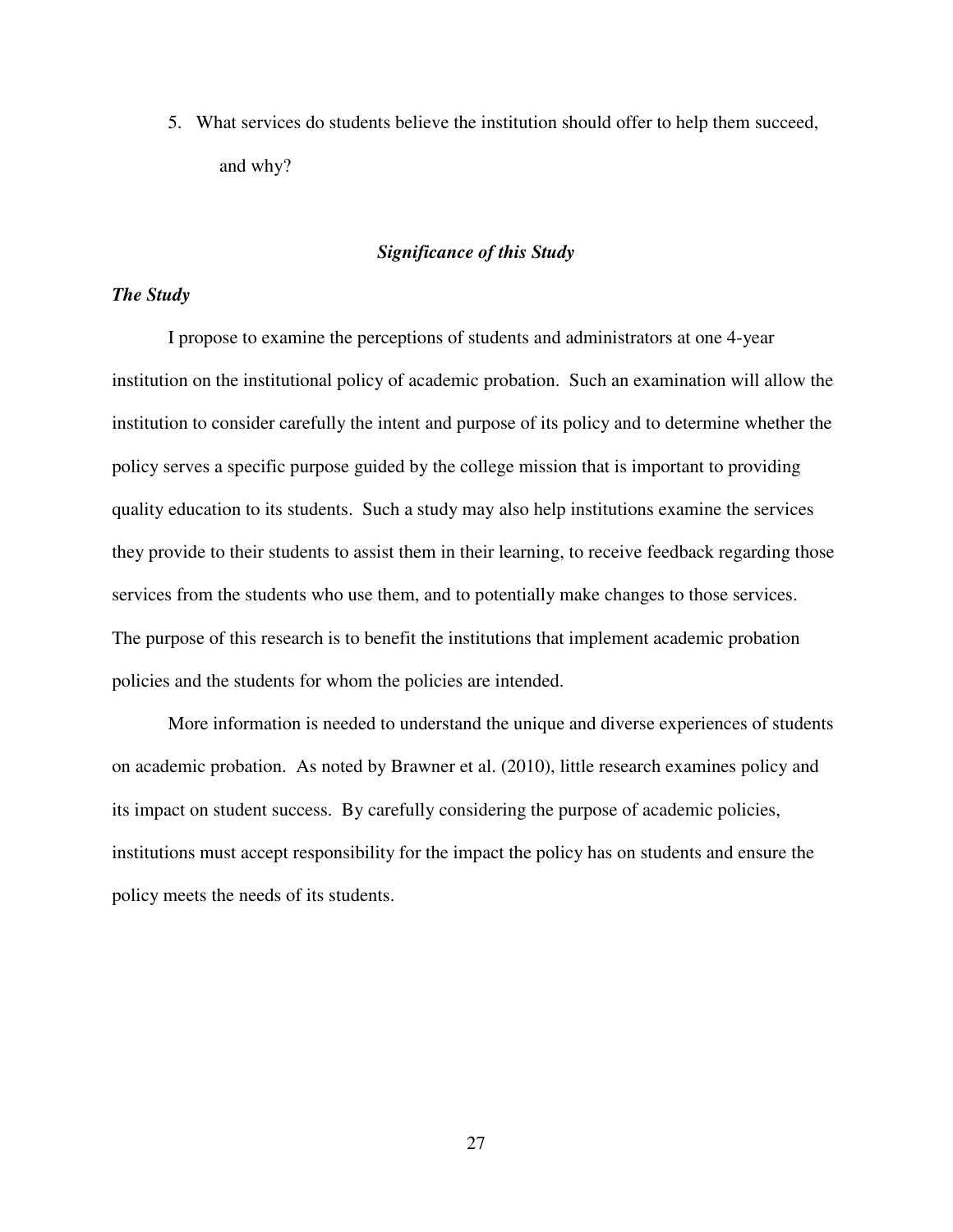#### *Definition of Terms*

For the purposes of this study, the following terms are defined as follows:

**Academic jeopardy**: The situation that occurs when students are at risk of being dismissed from the college or university because their overall grade point average (GPA) has fallen below the standards of the institution (Wlazelek & Coulter, 1999).

**Academic probation**:The policy of notifying students that they have not met the academic standards of the institution and are restricted in their academic or social activities for a specified period of time or until they raise their GPA to a specific level. Academic probation is most likely to occur if a student's overall grade point average falls below a 2.0 on a 4.0 scale (Gehrke, 2006).

**Attrition**: The student act of not re-enrolling in an institution of higher education in a consecutive semester (Berger & Lyon, 2005).

**Dismissal**: The institutional act of refusing to allow a student to continue enrollment (Berger & Lyon, 2005).

**Grade Point Average (GPA)**: The computation of an average of all the grades a student has earned within a certain semester. Overall, or cumulative, GPA is the average computation of all student grades during the entire time the student is at a specific institution.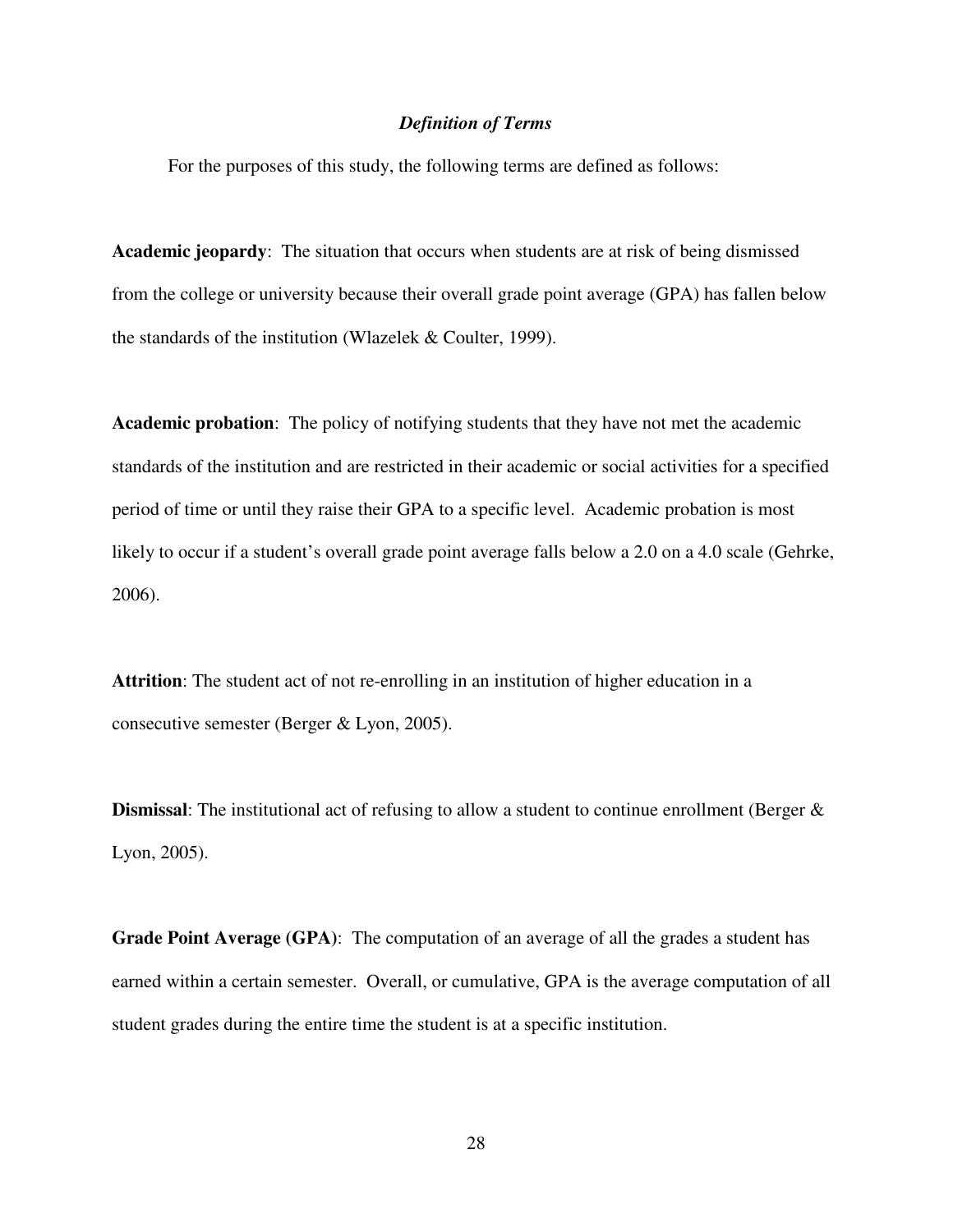**Persistence**: The act of the student staying in higher education from entry into college until graduation (Berger & Lyon, 2005).

**Retention**: The institution's ability to keep a student enrolled from admission through graduation (Berger & Lyon, 2005).

**Support services**: A variety of interventions designed to help students raise their GPA and maintain the academic standards of the higher education institution.

#### *Delimitations and Limitations*

This study uses a qualitative approach in order to gain a comprehensive understanding of the student experience of being on academic probation at one 4-year, small, private institution. Qualitative research allows for a holistic and flexible approach to studying a phenomenon in a real-world setting. It also allows for an in-depth and rich investigation into the understandings and perceptions of people involved in certain situations, events, or happenstances (Snape & Spencer, 2003). Through qualitative research *why* and *how* questions can be addressed such as: Why does the institution place students on probation? Why do students believe they are placed on probation? How are students removed from probation?

This study is limited to students who are currently on academic probation or have been on academic probation within the last 2 years at one particular institution. The results cannot necessarily be generalized to other institutions, to other students at the same institution who have not experienced academic probation, nor to other students on academic probation at the same institution.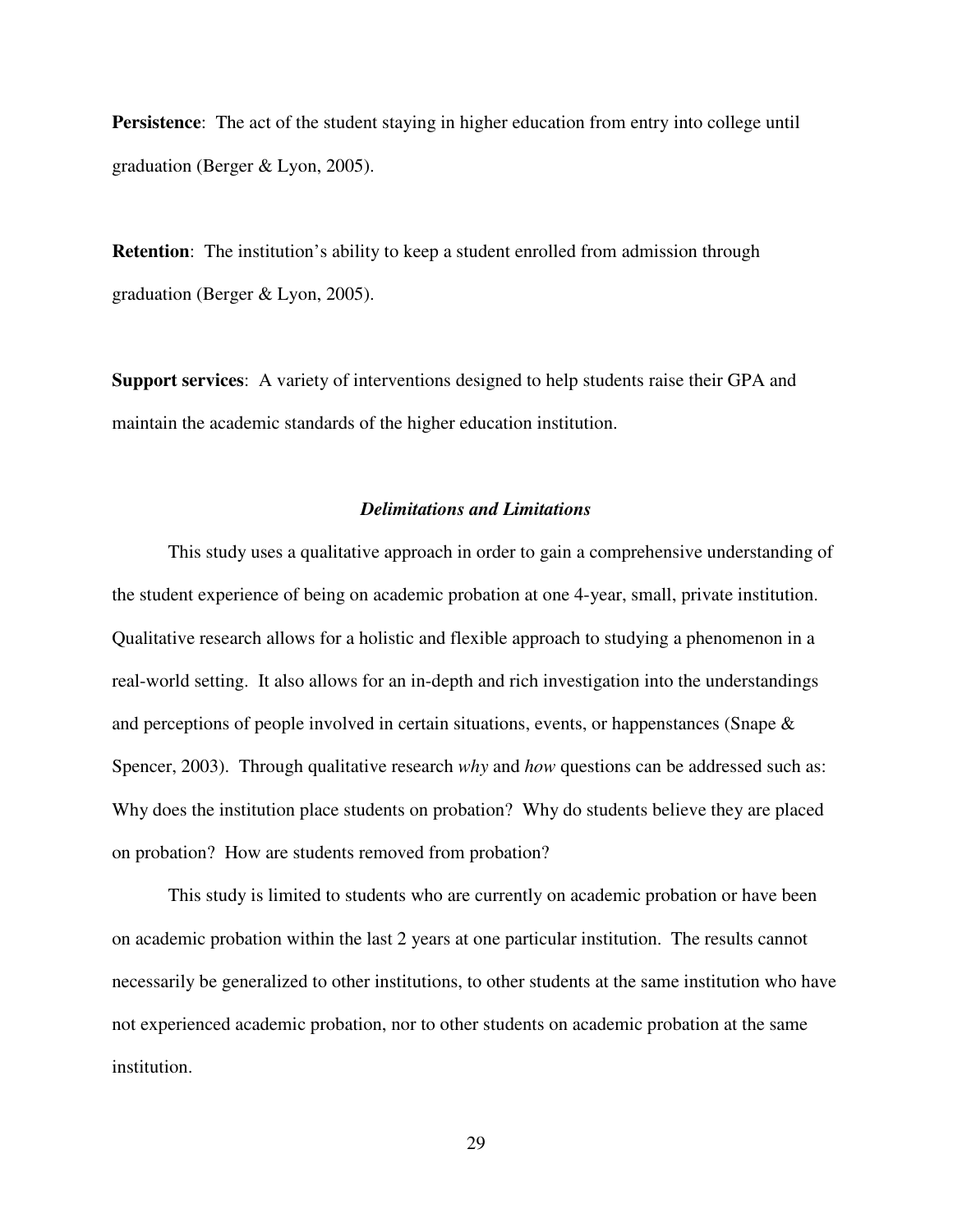Limitations of the study include unwillingness by students to participate in the study, or an unwillingness to share openly and honestly the experiences of being on academic probation by those who choose to participate. Students in the geographic region where this study took place tend to be predominantly White, so there may be limited racial diversity among participants.

#### *Statement of Researcher Perspective*

I have worked at a small, private institution of higher education. Within the scope of my duties, I regularly worked with students who were on academic probation. Therefore, my perspective may have potential biases. Many of the students I worked with struggled with their course work and wanted to do better so they could stay in college. Others did not attempt to use the resources available to them. I found that I often wanted to find a 'magic key' that would unlock each student's potential and desire to succeed. My drive to help these students and my experiences in hearing their concerns and trying to understand what may be helpful to them, are potential biases that I have toward the concerns of the students in this study. While I understand that institutions must have expectations for their students and that a minimum standard of behavior and academic success is important, I personally question whether a policy that highlights a student's academic failure rather than student success is the best way to help student motivation and achievement. I wonder if being on academic probation actually inspires positive change within the student.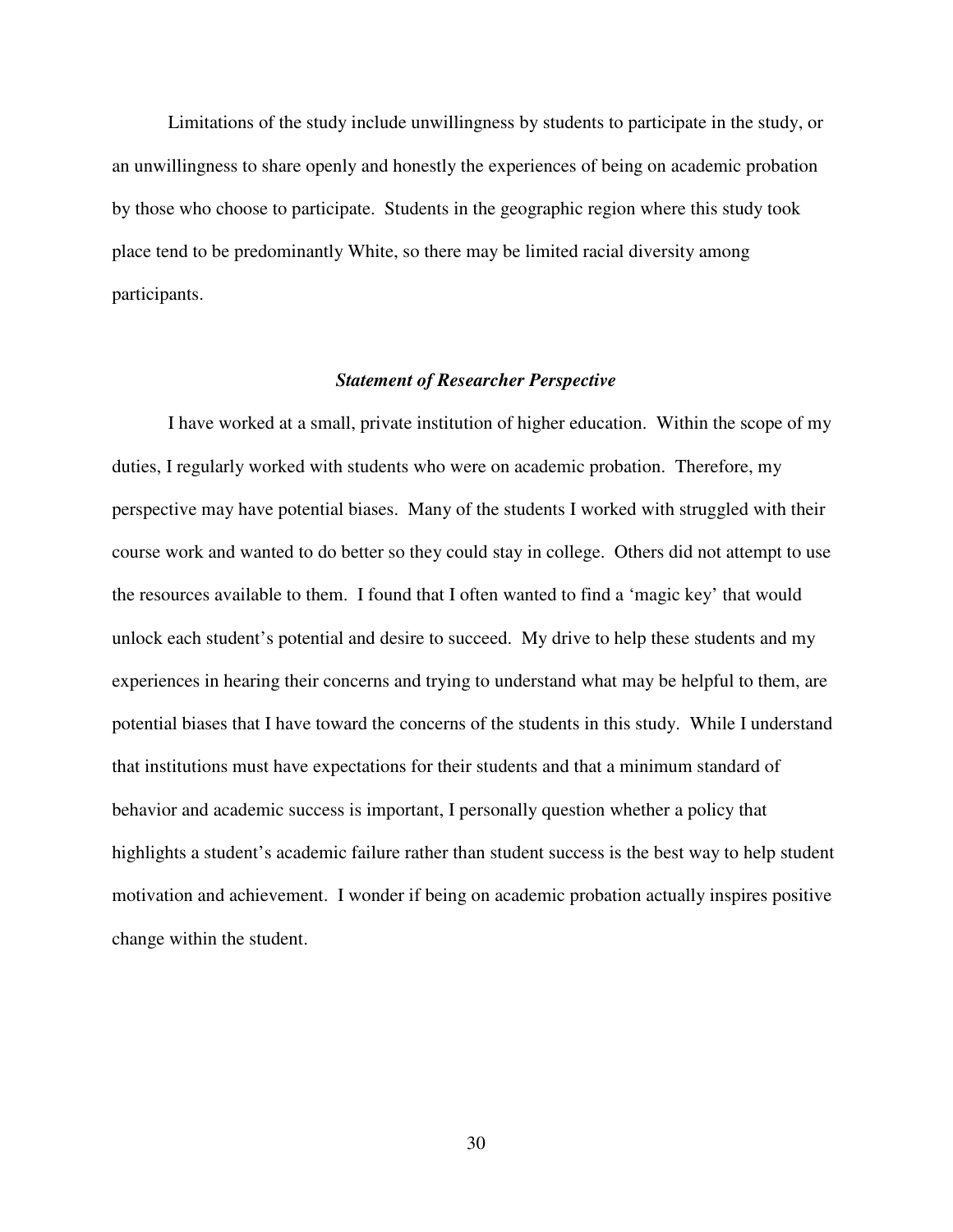#### *Chapter Summary*

Since the 1960s researchers have recognized that the skills, commitment, and motivation of students affect their academic efforts and achievement in college. It has also been established that there is a significant relationship between the institution and the student, a relationship whereby each affects the other. One of the factors affecting this relationship is the policies of the institution including the policy of academic probation for students who do not meet the minimum academic requirements of the institution. Traditionally these students have been viewed as lacking in academic skills or possessing certain individual characteristics that make them less successful than their peers. Other researchers ask us to consider that they are not lacking something but instead may not be in the best environment to meet their needs. Institutions provide services to these students intended to help them become successful and persist toward graduation. Currently there is also a national push for more students to complete higher education. This researcher seeks to investigate the relationship between the institution and the student through the policy of academic probation by speaking with the administration and students as to their perception of the policy, its purpose, and its actual use.

#### *Overview of the Study*

 Chapter 1 of this study provides a brief introduction to and overview of the study, the research questions involved in the study, the statement of the problem, the significance of the study, delimitations and limitations, and a statement of the researcher's perspective.

Chapter 2 provides an overview of the literature pertinent to the subject including retention and support efforts for students, reasons students are placed on academic probation, the role of the institution and policies in serving students, and the role of academic probation.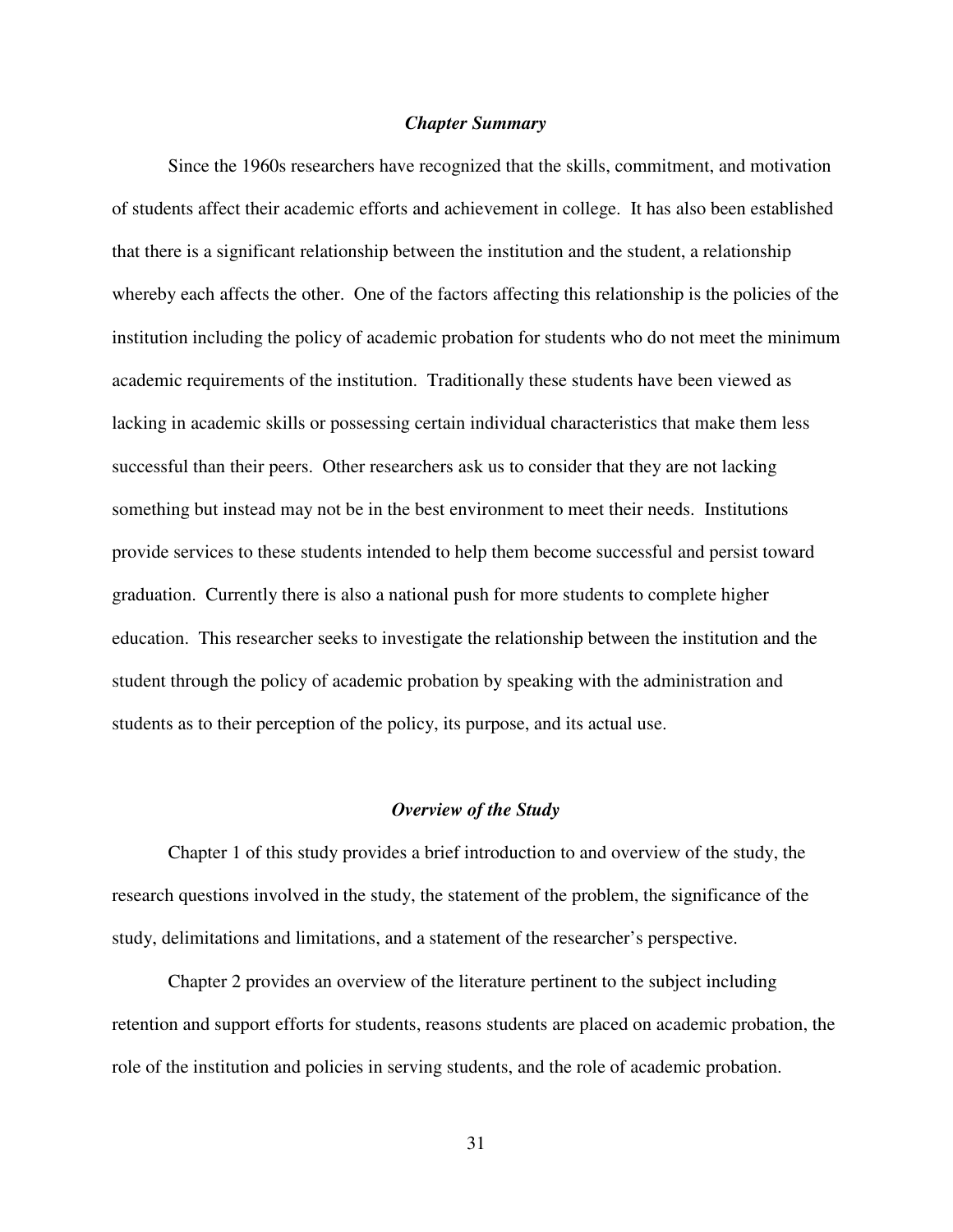Chapter 3 is a discussion of the qualitative methodology of the study that includes a review of one institution's academic probation policy and an interview with administrators regarding the role of academic probation on that campus. Interviews with students who are on, or have been on, academic probation were also conducted.

Chapter 4 is a presentation and discussion of the results of the study.

Chapter 5 provides recommendations for further research and practice.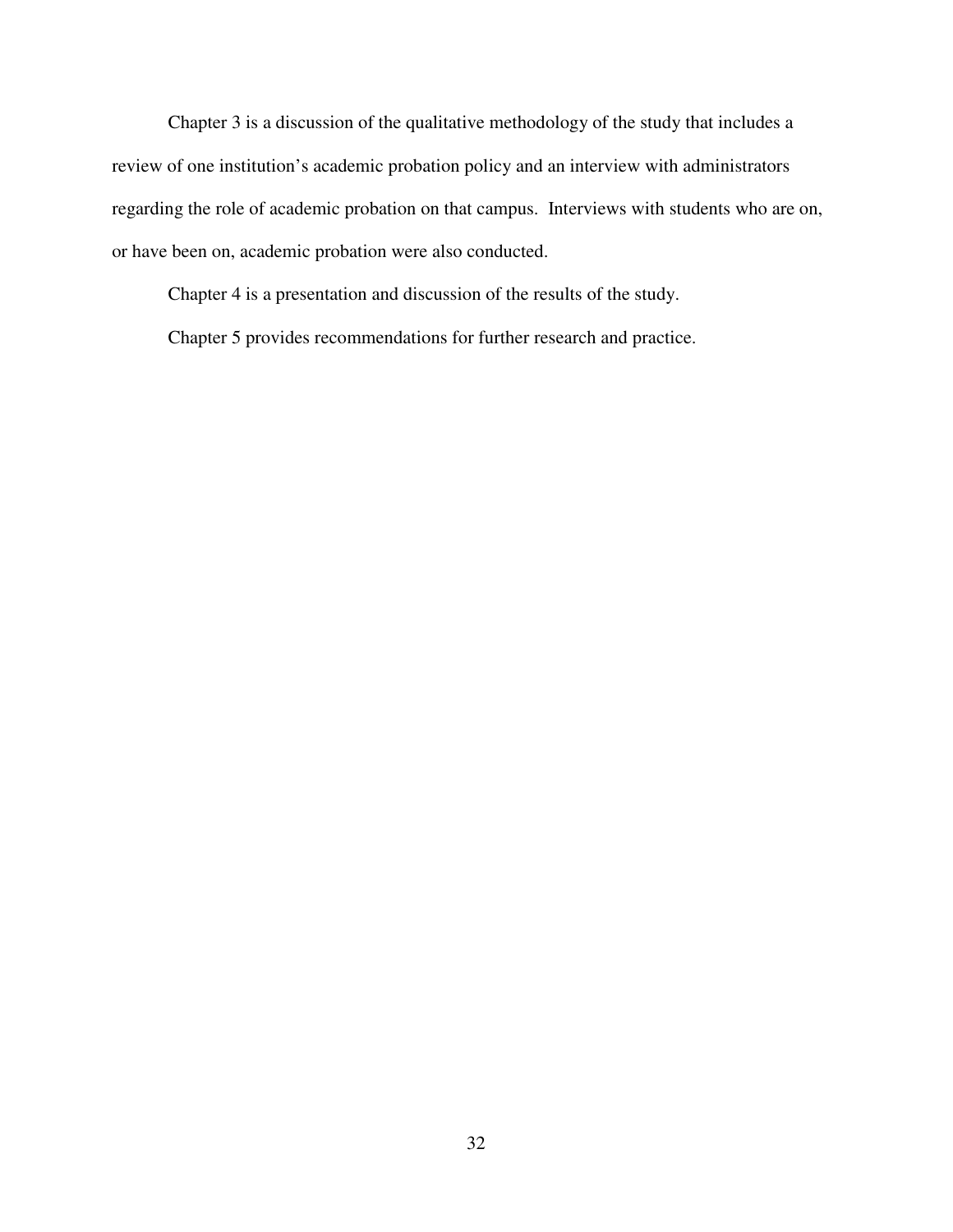#### CHAPTER 2

#### LITERATURE REVIEW

#### *The Institution and the Student*

For more than 300 years institutions of higher education have been present in America, and they have experienced many changes (Berger & Lyon, 2005). For most of their history higher education institutions have been concerned with enrolling students in order to survive. It is only within the last 50 years or so that these institutions have shifted their focus from survival to keeping the college student enrolled (Berger & Lyon, 2005). Today there is an increased emphasis on college completion and degree attainment (AASCU State Relations and Policy Analysis Team, 2013; Fry & Parker, 2012; Lumina Foundation, 2011), and institutions continue to implement policies and services to assist student success. The research cited in this document widely spans the years beginning with retention efforts. These earlier citations help establish an historical foundation concerning the issue of student success in college.

#### *The Early Years*

The type of student attending college has changed over the years. Early students were White males who enrolled in small numbers at specific denominational institutions in order to meet the needs for pastors and ministers in specific Christian religions (Berger & Lyon, 2005). Berger and Lyon (2005) stated,

the earliest American colleges, Harvard (1636), William and Mary (1693), and Yale (1701), were established as extensions of their respective churches with the goal of educating young men to satisfy the local demand for pastors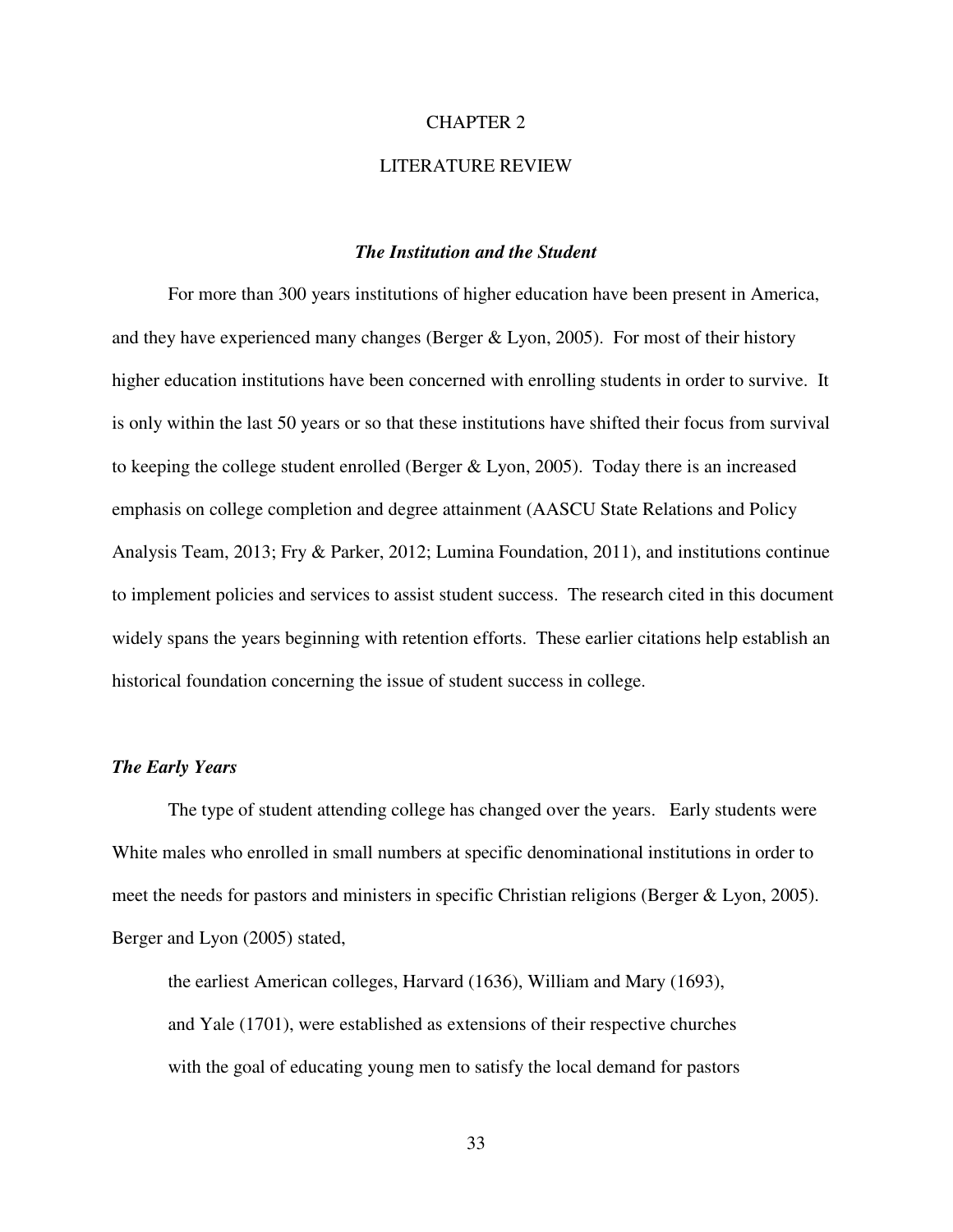and missionaries among various Christian religions. (p. 9)

Berger and Lyon (2005) noted that persistence toward graduation was not important to these early students and "college degrees had little or no importance" (p. 9). Institutions were "not very stable" (Berger & Lyon, 2005, p. 9) and many closed before a graduating class could be formed.

#### *The Growth of Institutions*

In the 1800s the number of higher education institutions grew as did the number of students enrolling; colleges battled to survive and to determine what kind of institutions they would become. In 1862 the Morrill Land Grant Act, which dictated that at least one college in each state offer programs in agriculture and engineering, caused the number of institutions to grow (Berger & Lyon, 2005). The Act also formed the basis for the belief that higher education was "for all at public expense" (Nuss, 2003, p. 67). After World War II over 1 million former veterans used the GI Bill to attend college (Berger  $&$  Lyon, 2005) thereby swelling the numbers of students enrolled.

 In 1954 Brown v. Board of Education, 347 U.S. 483, 495, a decision of the United States Supreme Court, stated that separate but equal educational facilities for different races were unconstitutional (Arendale, 2004). Subsequently institutions began to open their doors to persons of color. According to Arendale (2004) the Higher Education Act (HEA) of 1965 promoted equal educational opportunities for students who had traditionally been "excluded from postsecondary education" (p. 7) and targeted first generation and "economicallydisadvantaged" (p. 8) students. The Act also provided financial support to these students in a way that had not been available before. In the 1960s community colleges grew to include more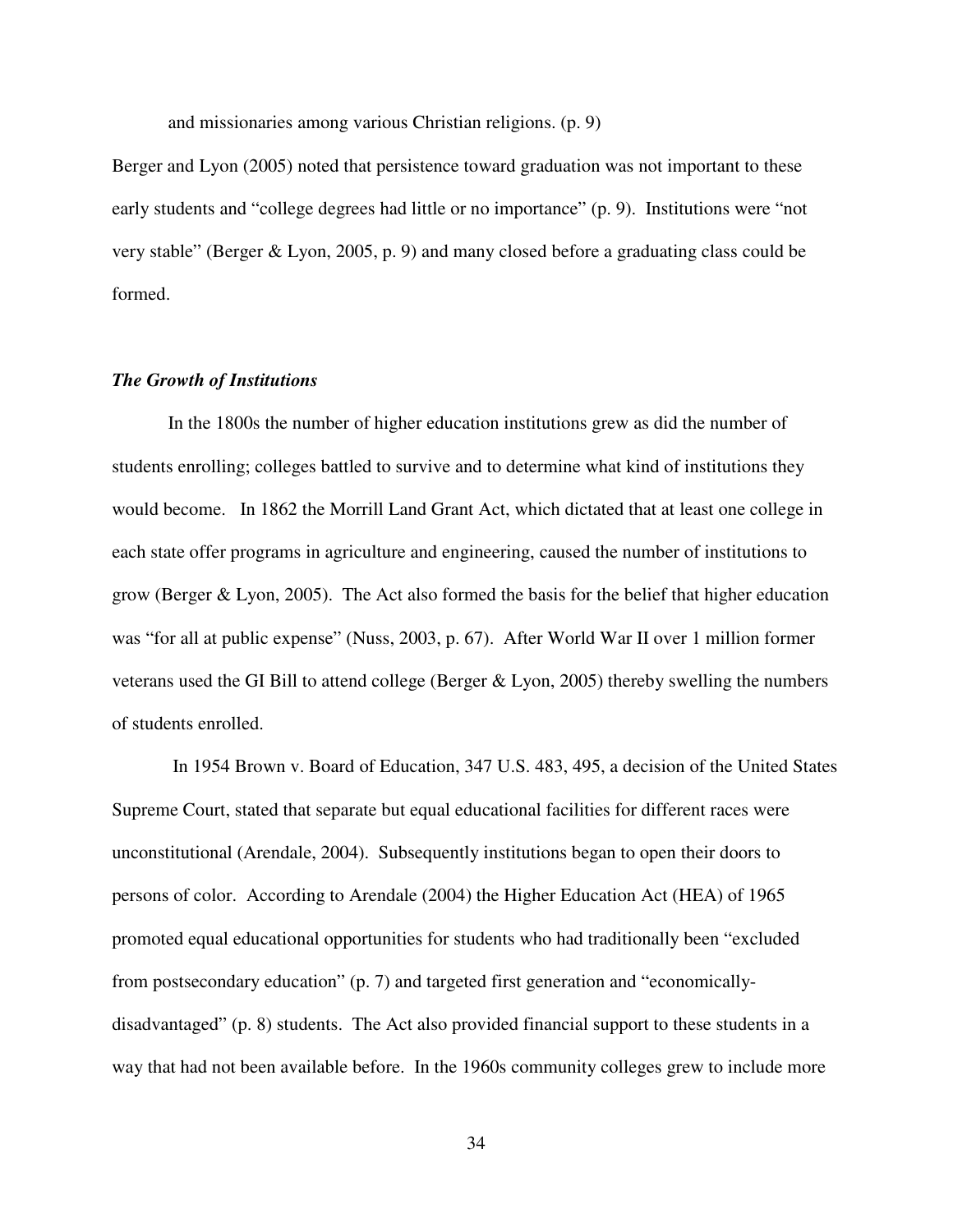and more students who would previously have gone to work after high school. Just as community colleges began to admit these students, so too did some 4-year institutions. The push toward a more "open door" (Arendale, 2004, p. 11) educational policy allowed students who were not academically prepared for college to enter institutions. Arendale (2004) marked how the increase in the number of new students affected higher education: "While many new students entered postsecondary education, it also witnessed a mass exodus of students who were unable to persist at the institution due to their limited academic preparation and the nature of services then" (p. 10).

#### *Students Today*

Today's college student is very different from the college student who enrolled in the first American institutions. Those students, though small in number, were White men enrolling in predominantly religiously affiliated institutions. In 2005 the American Council on Education reported that the higher education student population consisted of a "complex mosaic" (p. 2) that included a nonwhite population of more than 30%. This mosaic of student identifiers continued to change. In 2013 ACT reported that the nontraditional student age population (over 25 years old) was over 25%. Brock (2010) noted that not only was the nontraditional age population of students growing, but the traditional student age population of 24 or younger in college was declining. The National Center for Education Statistics reported in 2013 that these nontraditional age students are often enrolling in private, for profit institutions (Aud et al., 2013). The U. S. Department of Education through the Institute of Education Sciences, National Center for Education Statistics also reported in its 2013 report on enrollment in postsecondary institutions that between 2001 and 2011 more females than males enrolled in college. From 1976 to 2011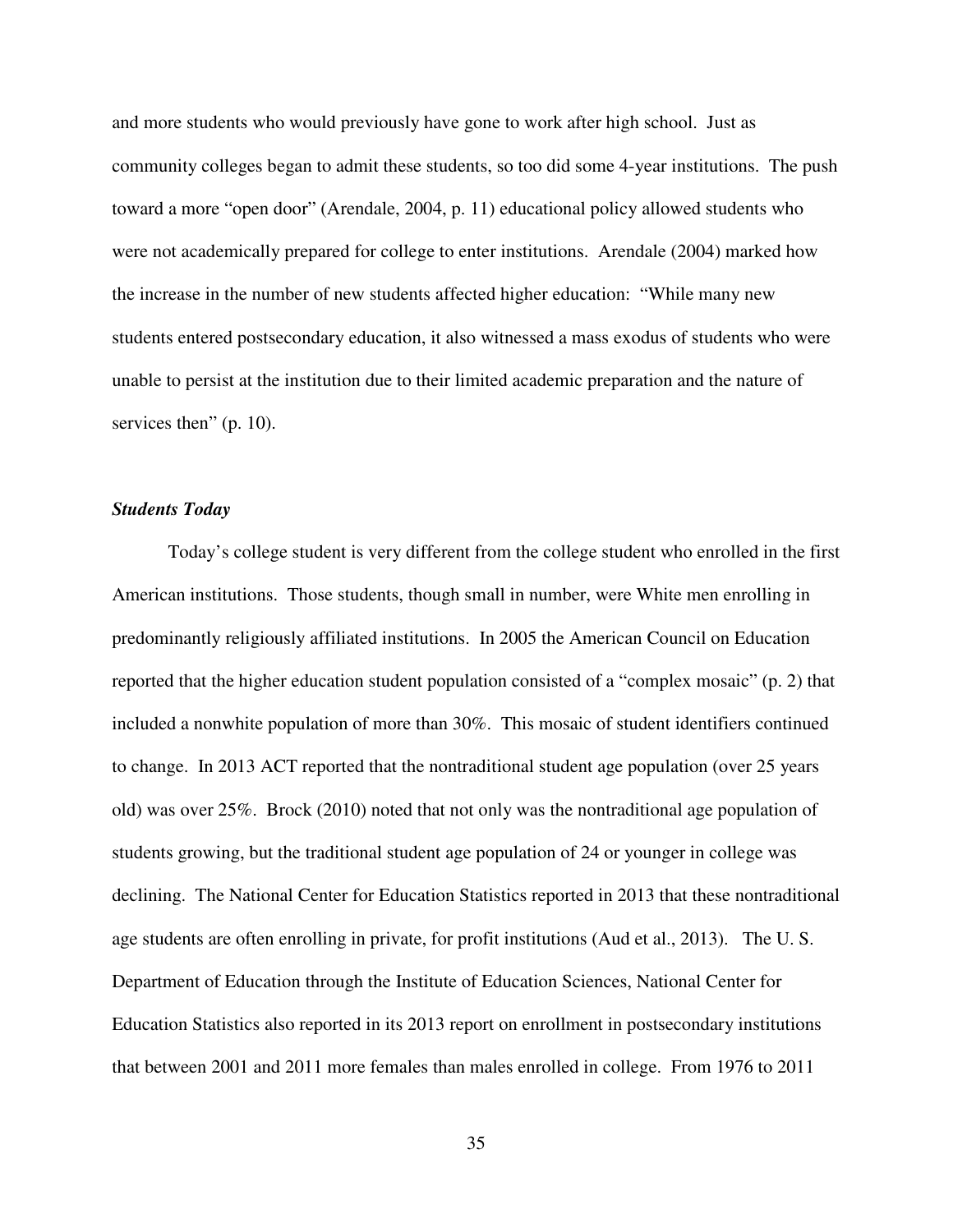the percentage of White students declined while the percentage of minority students such as Asian Pacific, Black, American Indian/Alaska Native, and Hispanic increased (U.S. Department of Education, Institute of Education Sciences, National Center for Education Statistics, 2013).

The idea of the "traditional" student as someone just out of high school and attending college at 18 or 19 years old has changed drastically (Laitinen, 2012). Kuh (2009) highlighted the fact that many college students have jobs and work while trying to succeed in the classroom. In 2003 Thelin noted that the student composition on college campuses was changing for several reasons. Thelin (2003) stated

the traditional image of the student as 'Joe College' was supplemented by women, Native Americans, African Americans, Asian Americans, and Hispanics. During the same years, new legislation prohibiting discrimination in educational programs (Title IX) allowed women to gradually gain access to extracurricular activities such as intercollegiate athletics and to academic fields such as business, law, medicine, and a host of Ph.D. programs. By 1990, Section 504 of the Vocational Rehabilitation Act had further encouraged diversity and access by

providing guidelines for educational institutions to serve students with disabilities. (p. 17) There is indeed a "complex mosaic" of individuals attending institutions of higher education. In particular, some for-profit educational institutions have highly diverse student populations with respect to "age, gender, ethnicity, nationality, international and national culture, [and] first language" (Miller et al., 2011, p. 27). Even the terms used to describe diversity at institutions are varied.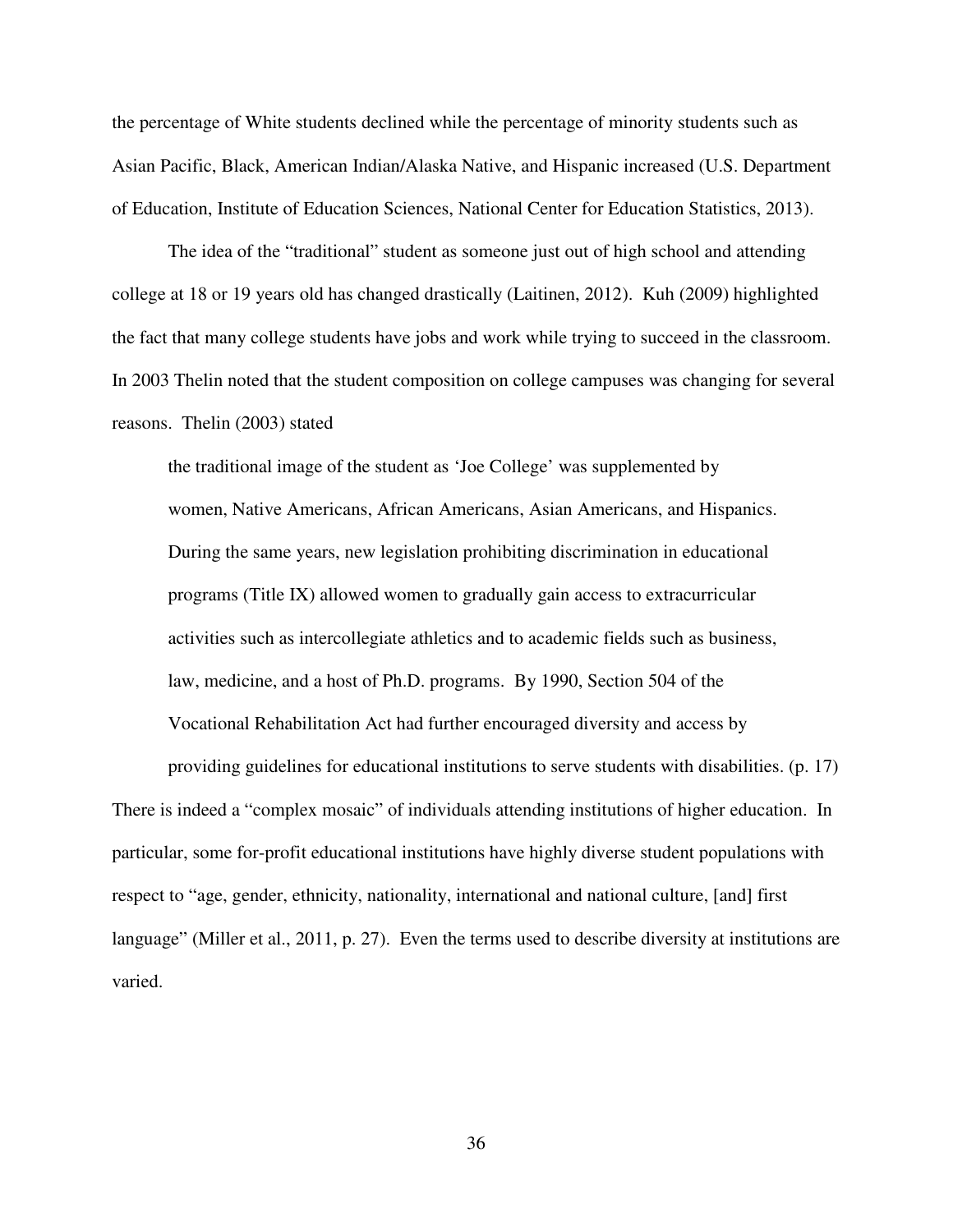# *College Attendance*

Just as the student population changed over the years, so too did the reasons students entered college. According to Olszewski-Kubilius (1998) some who entered college early did so because they longed for the "intellectual challenge of college" (p. 1) or wanted to find a "community of support, acceptance" (p. 3). In 2003 the U. S. Department of Education reported students took a more practical approach and weighed the value of a college education against expected gains after graduation. Family encouragement, support, and the academic ability of the student, as well as institutional factors such as financial aid and tuition and the current state of unemployment also played a part in student decisions to enroll in higher education. According to Arthur Levine (2012) in an interview with Tamar Lewin, today's college students are interested in attending college as a way to "get training and skills that will lead to a job, and let them make money. They're willing to have a major they're not really interested in if they think there will be job growth in that field" (para. 6).

Fry and Parker (2012) for the Pew Research Center documented a change in public opinion about college attendance over the last 3 decades. The authors affirmed that

In 1978, the public was evenly divided over whether a college education was necessary to get ahead in life. Roughly 30 years later, a lopsided majority firmly endorsed the necessity of a college degree. In a 2009 Pew Research Center survey, 73% of American adults agreed that, in order to get ahead in life these days, it is necessary to get a college education. Similarly, when the Gallup Organization asked about the importance of college in 2010, 75% of Americans said a college education is 'very important.' In 1978, only 36% said the same. (p. 2)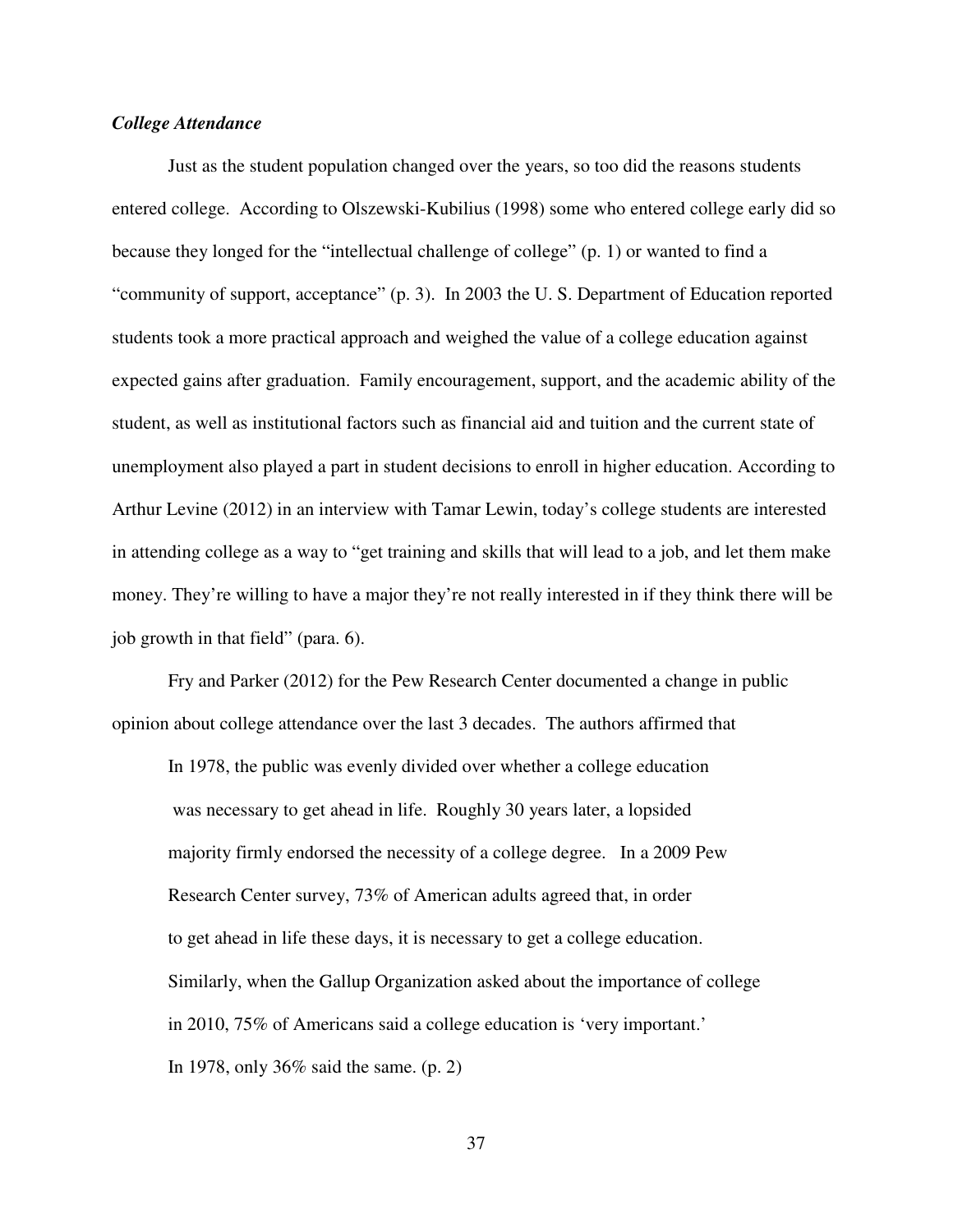In 2012 Northeastern University, FTI Consulting, and Brookings Institution stated that Americans still believed that higher education is valuable and many considered it "a part of the fabric of American life" (p. 3). Their survey revealed that 70% of Americans believed college is important to achieving the American Dream, and that "most Americans believe a college degree provides important intellectual and personal benefits, as well as job opportunities" (p. 6). It is not surprising then that 94% of parents believe it is likely their children will attend college. However, these parents are concerned about how students will complete their college education. Americans identified several obstacles to completing their college degree including paying for college; balancing family, college, and work; and having the time needed to complete the degree (Northeastern University, FTI Consulting, & Brookings Institution, 2012).

Interestingly enough, Fry and Parker reported in 2012 that "a record one-third of adults ages 25 to 29 have attained at least a bachelor's degree. As recently as 2006 fewer than 30% of 25- to 29-year-olds had finished at least a bachelor's degree" (p. 7). Despite, or perhaps in accordance with, the President's call for more students to earn their college degrees, it appears that more traditional age college students are doing so. Of this age group Fry and Parker (2012) stated "young adults are better educated than they were in 2007" (p. 16). Despite the recent uptick in graduation rates among traditional age college students, institutions still find it important to retain those students who enter the college environment.

# *Retention*

Historically as the student population at higher education institutions grew in number and diversity, the challenge for institutions became keeping those students who entered from leaving before graduation. Berger and Lyon (2005) noted that it was far more cost effective for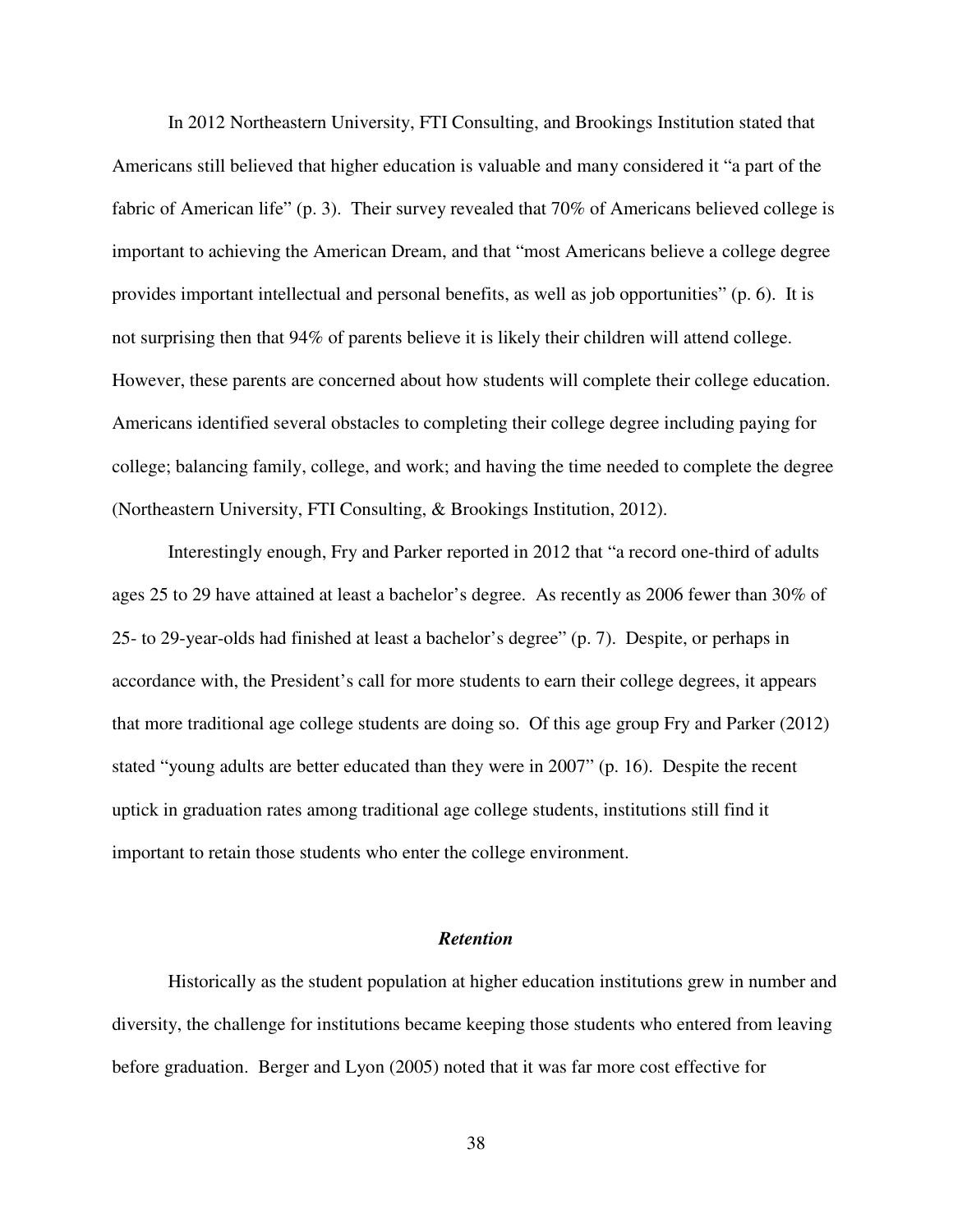institutions to retain students than recruit new ones. With funding an issue for both public and private institutions, making economical sense also made educational sense. Additionally, retention rates have been linked to graduation rates, institutional rankings, and alumni giving. Berger and Lyon (2005) noted how publications such as *U.S. News and World Report* that rank educational institutions increase public awareness of retention rates and highlight institutional responses to retention rates. Retention rates can then be used as a "source of prestige" (Berger & Lyon, 2005, p. 5) for colleges "that can be converted into other kinds of symbolic, material, and human resources—particularly in the competition for more and better students" (Berger & Lyon, 2005, p. 5). Hagedorn (2005) reinforced this observation by stating that

retention is one of the most common ways students, parents and stakeholders evaluate the effectiveness of colleges. A positive reputation increases a college's ability to attract the best students and faculty. Furthermore, when a student withdraws from college the invested institutional resources were not spent wisely, forcing the college to invest additional resources to recruit new students. (p. 103)

Studies on college retention have addressed a variety of possible issues affecting student persistence. Padgett, Johnson, and Pascarella (2012) found prompt engagement with first generation college students is significant for student development, and social and academic success. Grillo and Leist (2013) discovered a positive correlation between the amount of time students engaged with support services and persistence to graduation. Ackermann and Morrow (2007) determined that students' use of coping strategies may affect their attitude toward the institution and their ability to persist toward graduation. Morrison (2012) stated certain aspects of the institution play a role in student graduation persistence: Morrison (2012) found

key institutional variables that appear to have the largest effect on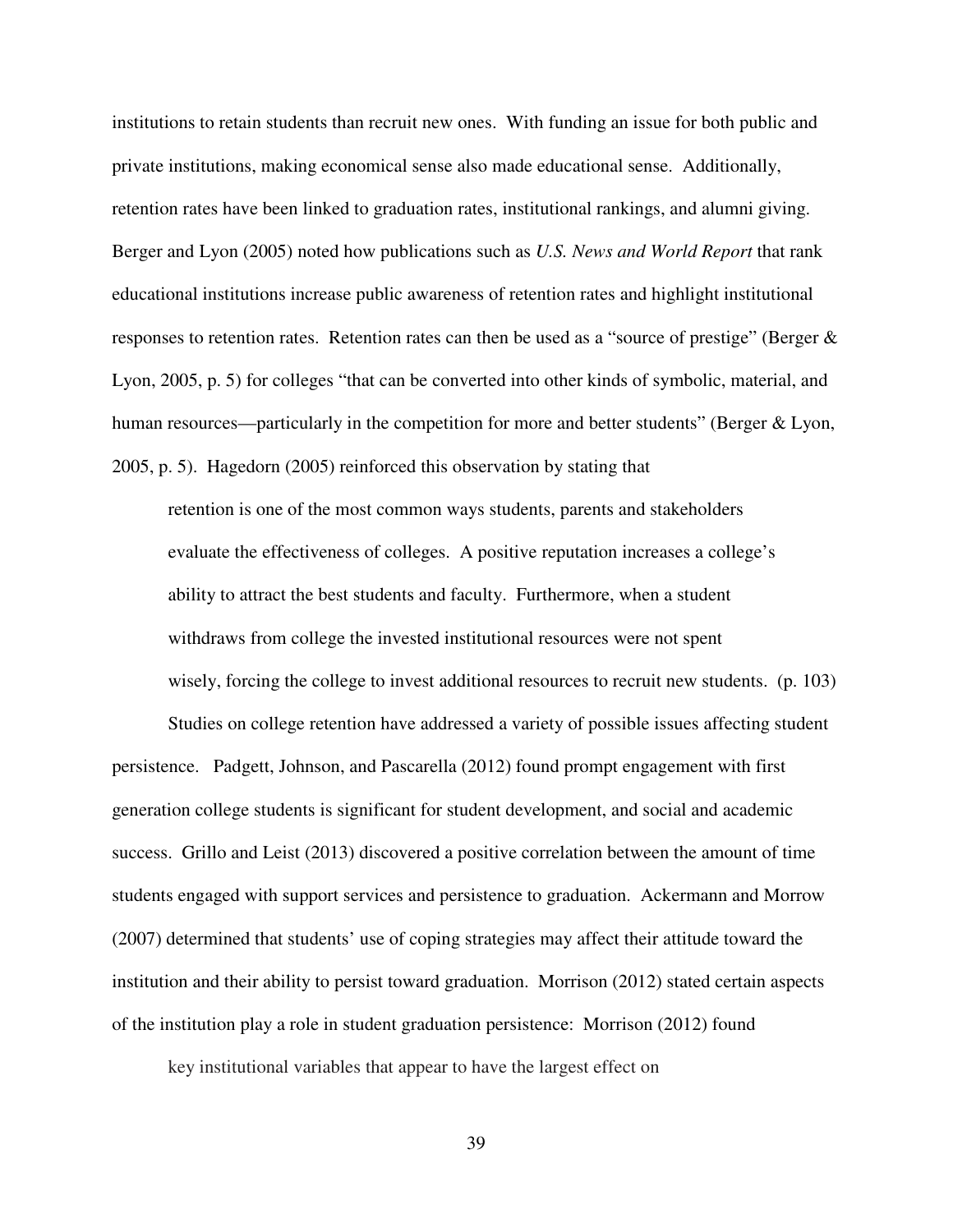graduation outcomes include percent Pell recipients, private college status,

and SAT scores. College size and expenditures per FTE student have a direct

but more moderate relationship to graduation outcomes. (p. 171) In relation to students who struggle academically, Ryan and Glenn (2002) found "intensive, competency-building interventions…are especially effective in increasing the retention rates for less academically able, poorly performing, and provisionally admitted students" (p. 318). Studies indicate that various factors affect student performance, student retention, and persistence toward graduation. Institutions continue to work to find ways to address those issues.

# *The Growth of Retention Efforts*

Efforts to keep students enrolled in college have become important to institutions in terms of prestige and rankings, which can then translate into increased funding through new enrollments or through gifts. Research into retention efforts is also a more recent phenomenon given the history of higher education. Historically there was little interest in keeping students enrolled because there were so few students "interested in graduating" (Berger & Lyon, 2005, p.

9). Berger and Lyon (2005) charged that

colleges in colonial America struggled to maintain even small enrollments and were primarily interested in attracting students with little or no concern about persistence toward graduation with a degree. College degrees had little or no importance in early American society, and higher education was such a small enterprise that there was no reason to consider persistence toward a degree as an issue. (p. 9)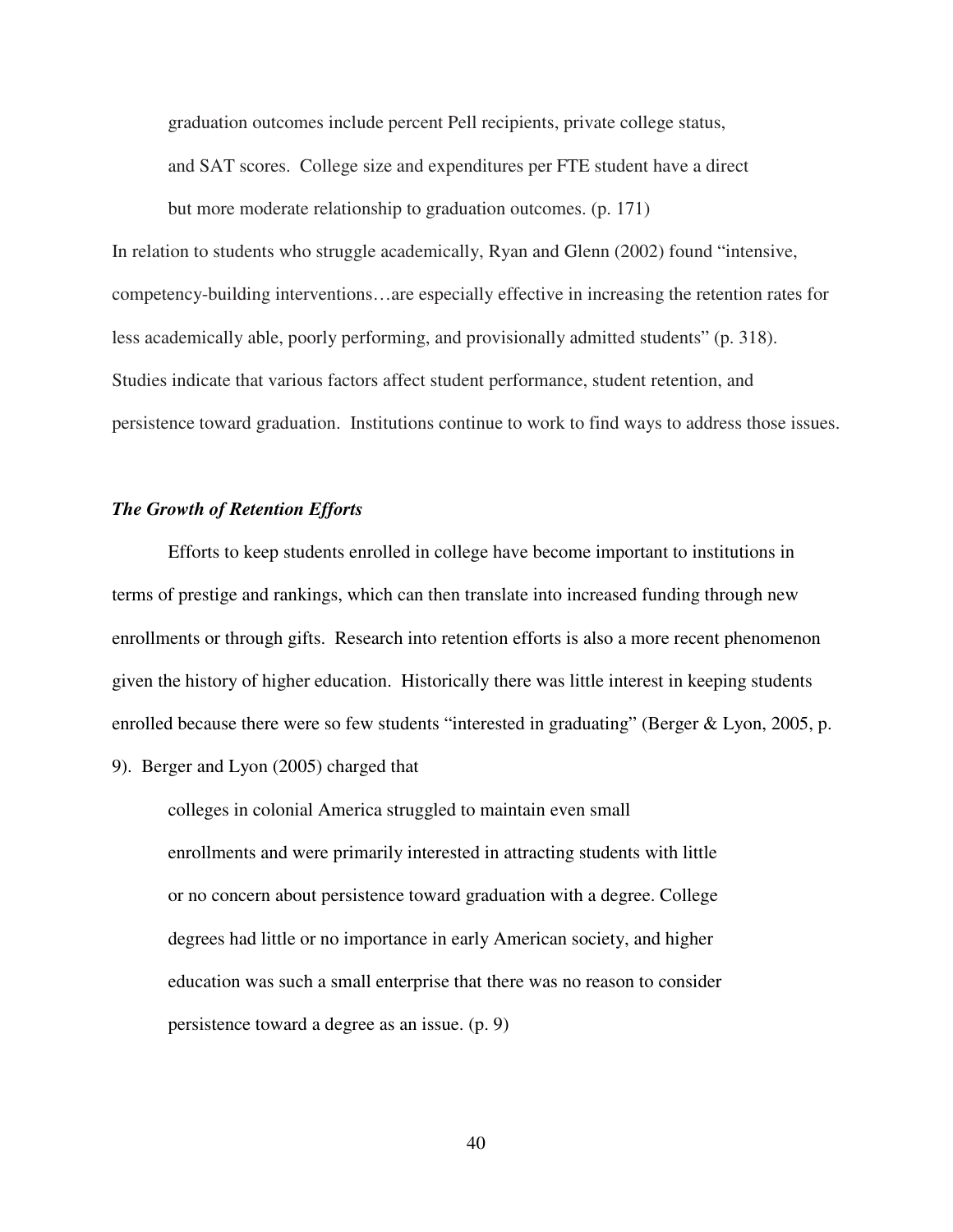Thelin also acknowledged that students in colonial America did not seem interested in graduating. Thelin stated that "enrollments were…seldom as much as a hundred students" (p. 6) and that many students "left college after a year or two, apparently with none of the stigma now associated with dropouts" (p. 6). Interestingly, Thelin (2003) asserted that "At William and Mary, so few undergraduates petitioned for graduation that the new governor of Virginia put up commencement prize money as an incentive for students to complete their degree requirements" (p. 6).

As the mid-19th century approached, higher education curricula changed to reflect changes in American society. No longer was the emphasis on religious study; instead curricula reflected the need for a wide range of professionals (Berger  $&$  Lyon, 2005). However, there was still no emphasis on graduating and obtaining a degree. According to Berger and Lyon (2005), students at these early colleges did not take their studies seriously and a majority did not graduate. There is no evidence that progress toward the

attainment of a degree was even expected by the faculty at these colleges. The time spent at college was idiosyncratic, depending more on the wishes and needs of the students' family than on the requirements of the institution. (p. 11)

### *The Rise of Selective Admissions*

In the early 1900s "the number of institutions opened remained constant while enrollments increased" (Berger & Lyon, 2005, p. 12). With the increase in industrialization in the country there grew a need "for college education as a means of producing managers and professionals to run the increasingly organized and complex work of the nation" (Berger & Lyon, 2005, p. 13). College enrollments grew rapidly and this allowed institutions to begin to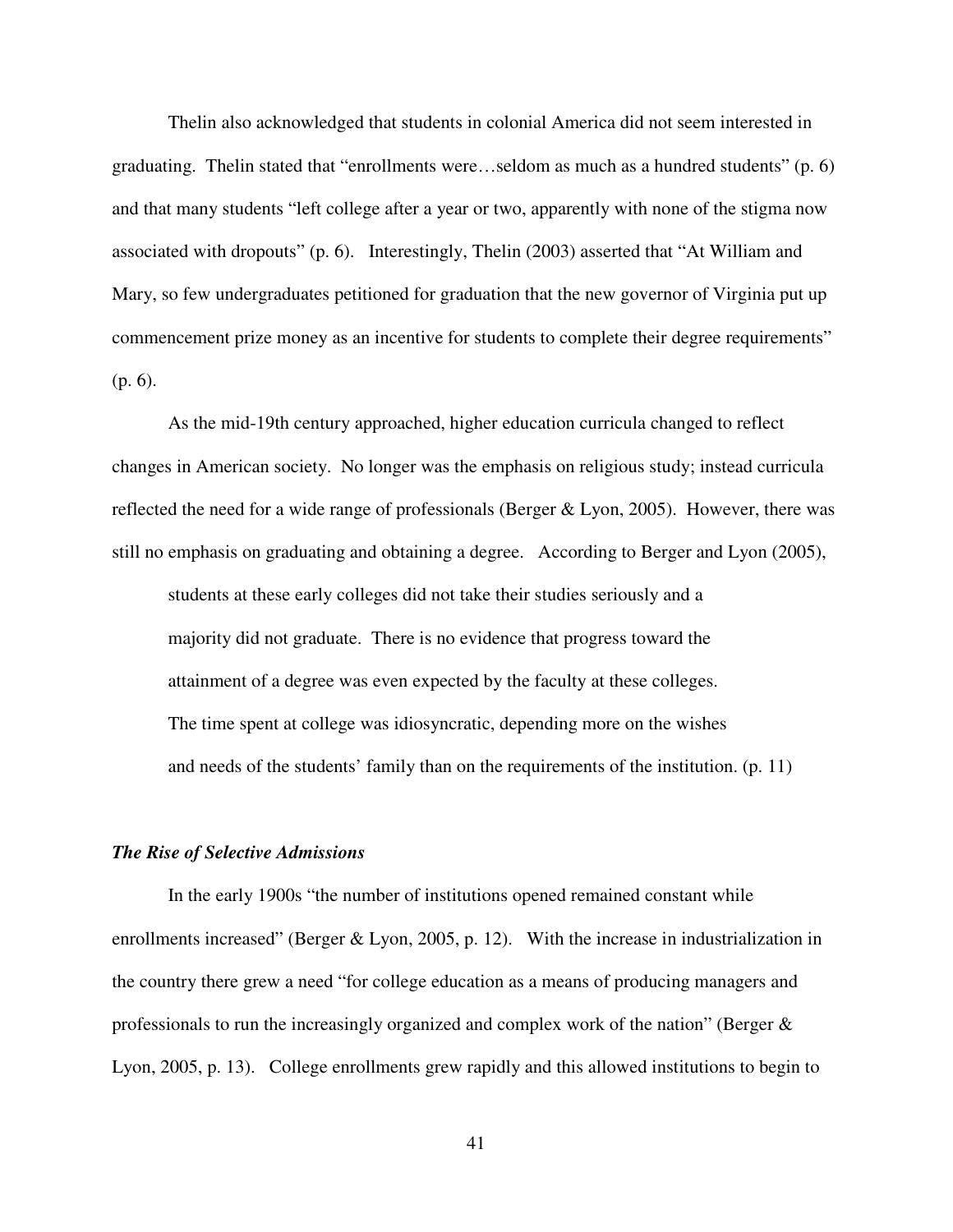choose their student body carefully. Berger and Lyon stated "for the first time in history, colleges had enough interest from prospective students that some campuses could afford to be more selective about the type and quality of students who attended their institutions" (p.13). Being able to choose who could attend the institution also worked well towards making sure that certain others could not: "The rise of selective admissions policies developed not only to ensure that students were academically qualified, but also to weed out 'undesirables'" (Berger & Lyon, 2005, p. 13). With an increasing number of institutions and an increasing number of kinds of institutions, there arose an expectancy "that a college degree was a valuable asset in the competition for entry into higher paying professional positions over merely having a high school diploma along with some college education" (Berger & Lyon, 2005, p. 13).

 Institutions of higher education were now in demand. This demand contributed to growth in the number of institutions and a variety in the kinds of institutions established. Students had choices. With the increase in student choice came the importance of crafting a desirable educational experience. To create that desirable environment, institutions became more selective; e.g., institutional admissions selectivity was born. So was the desirability of obtaining a college degree. Thelin (2003) found that "around 1890, popular national magazines started to run profiles of selected colleges and universities as a regular feature" (p. 10). Widespread unemployment during the Great Depression contributed to an increase in college enrollment. After World War II, use of the Servicemen's Readjustment Act, also known as the GI Bill, by veterans also created a swell of college enrollments (Arendale, 2004; Berger & Lyon, 2005).

Increases in student population also increased the number of students who were not being successful in college. Higher education began to investigate why some students were not successfully obtaining their degrees; they began to look at "patterns of academic failure" (Berger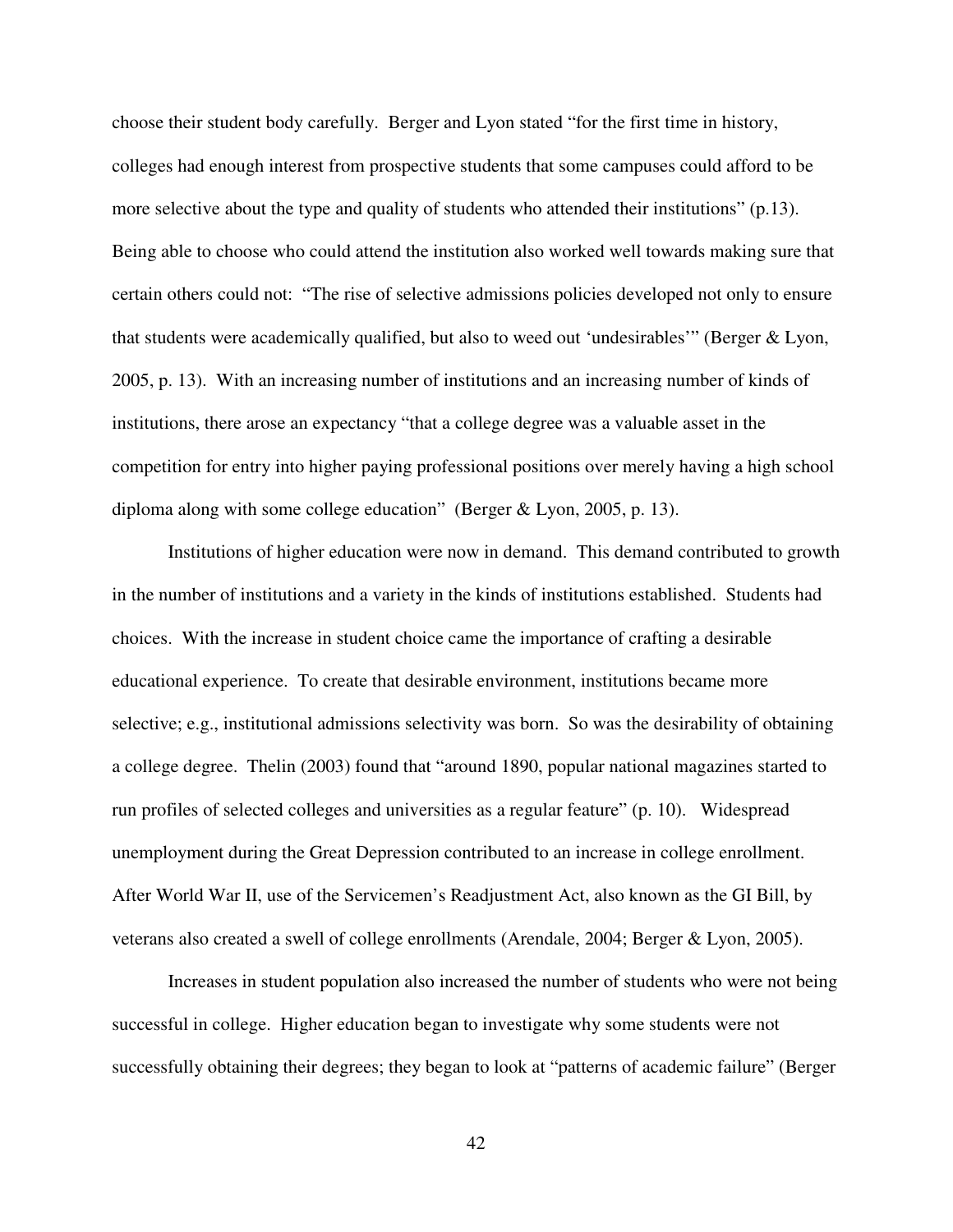& Lyon, 2005, p. 15). Early discussions regarding higher education policy involved "teaching strategies" (Thelin, 2003, p. 15) and pitted the value of large lecture classes against small classes. Brock (2010) declared that the changes in who attended college reflected changes in economic and social forces as well as national policies that affected education. While some institutions became more selective in their recruiting efforts, other institutions such as community colleges became "nonselective" (Brock, p. 115). These institutions and a growth in online education have contributed to the growth of a student population that enters college less prepared.

# *Addressing a Diverse Student Population*

Retaining students is now fundamentally important to institutions of higher education, and the amount of research in the area of higher education retention has grown over the last 35 years (Berger & Lyon, 2005). In 2010 American College Testing (ACT) reported that approximately 70% of both public and private 4-year institutions affirmed there is a person on campus responsible for the coordination of retention programs. Institutions have discovered that keeping students enrolled requires many services geared toward the diverse populations attending college. As Berger and Lyon (2005) stated,

as the concept of retention has evolved over time, so has the recognition that one size does not fit all in terms of retention rates and the types of policies and interventions needed to improve retention on any one campus. Hence, as the study of retention has developed, so too has awareness that each institution must tailor retention to fit the specific needs of its students and the context of that particular institutional environment. (p. 3)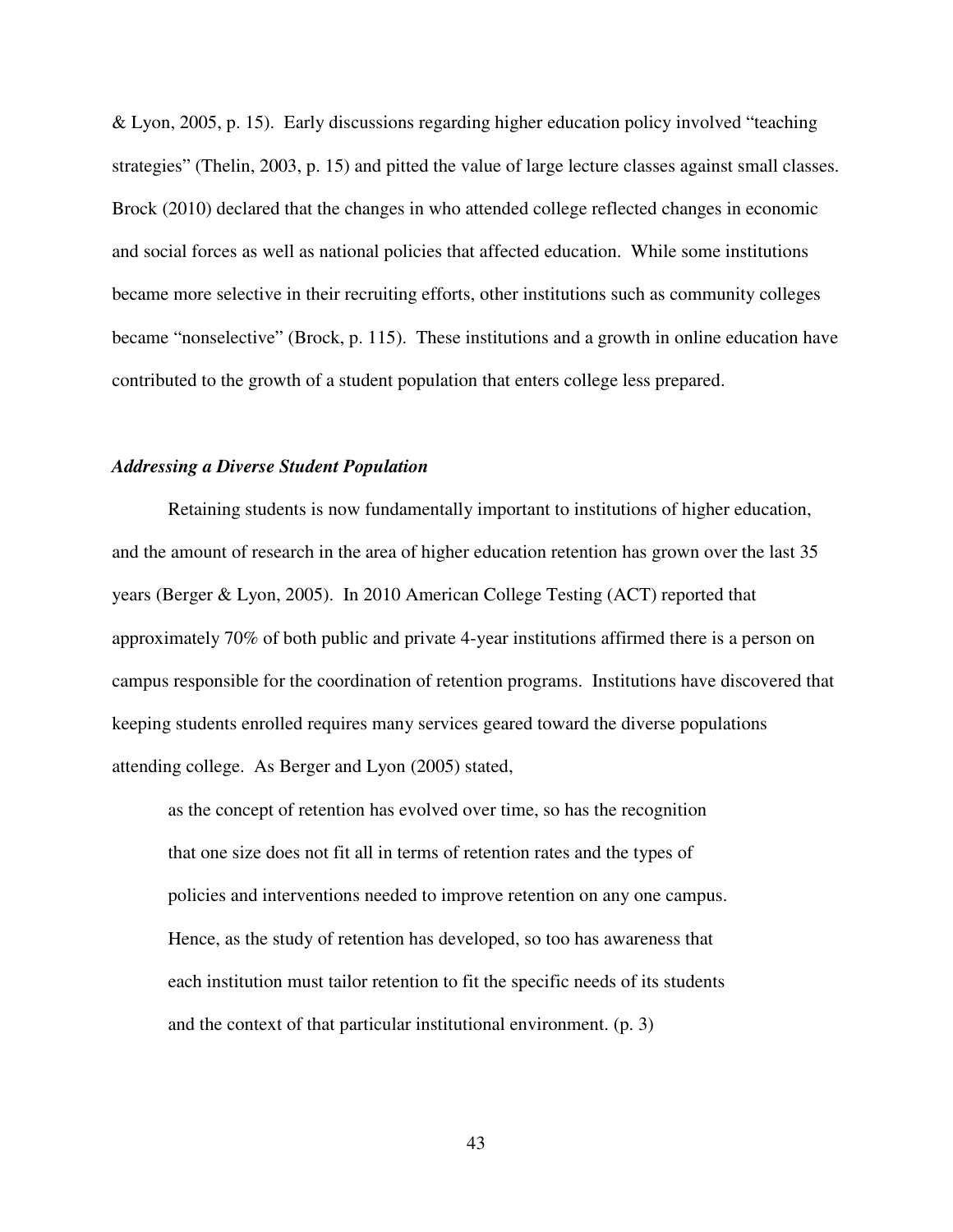Seidman (2005) acknowledged that institutions fund programs and services to help a variety of students "develop the skills necessary to graduate" (p. xii) and the list of potential services is long. Seidman noted that

colleges have provided programs for the economically-disadvantaged, programs for underrepresented students (minorities), programs and services for students with disabilities, women, and older adults reentering college or beginning college for the first time. Counseling programs have been strengthened to try to meet the needs of students. Job and career centers have been established to help students decide on career options and to provide a place for potential employers to meet students. The U.S. and state governments have made financial aid more readily available to a wider range of students, even though aid is now provided as loans rather than outright grants except to the neediest students.  $(p. xii)$ 

Additionally, Morgan and Hoshijima (2011) stated institutions are identifying the "changing characteristics of the modern student" (p. 16) and are offering programs designed to fit their needs. Vocational and online programs are increasingly popular. Bai and Pan (2009) acknowledged that certain student characteristics such as gender or classification affect the timing and type of intervention that should be offered to students.

# *College Completion Rates*

Services and programs are designed to help students remain in college. Using the services offered should help students increase their competencies and skills and move toward graduation. However, Seidman (2005) found that this does not seem to happen. Seidman stated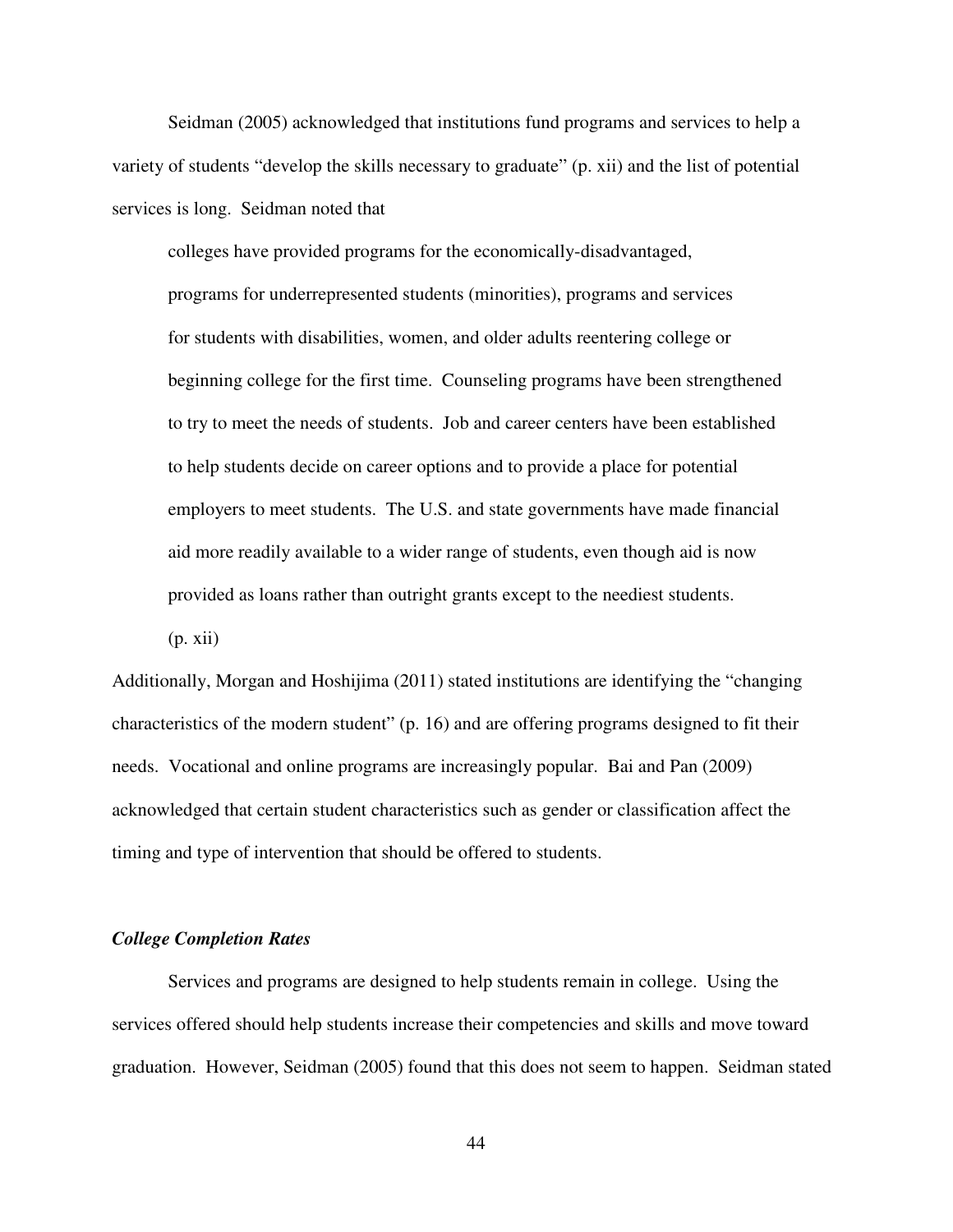that in spite of the many services and programs available to students, graduation rates "have not improved over time" (p. xii). ACT reinforced this statement in 2012 by reporting that "since the middle of the 20th century, attention has been focused on institutional retention and persistence-to-degree rates. Yet, in spite of significant institutional efforts, those rates remain disappointingly stagnant" (p. 2).

Brock (2010) observed that it is well known "that many students arrive on college campuses unprepared to do college-level work" (p. 116). He recognized that this deficit exists at both 2- and 4-year institutions. Amelga (2012) declared that "there is a gap between students' aspirations to attend college and their preparedness for college-level work. As a result, many students who enroll in college do not graduate with a degree" (p. 1). Friedman and Mandel (2009) reported that there are a variety of reasons student may not succeed, academically or socially, in college and these are a result of their experiences prior to college. Some of these factors include their previous school systems, administrators, expenditures per student, educational models, teachers, and parental and community support.

# *College Readiness*

The gap that exists between college enrollment and degree completion is "a problem that has not diminished over the years" (ACT, 2010, p. 3). To address this issue, and possibly in response to President's Obama call for college completion rates to increase, there is a growing emphasis on making sure high school students are ready for college. The AASCU identified college completion as one of the top 10 state issues for higher education in 2012 (AASCU State Relations and Policy Team, 2012). In 2013 one of the top 10 state issues identified for higher education was college readiness (AASCU State Relations and Policy Team, 2013). The AASCU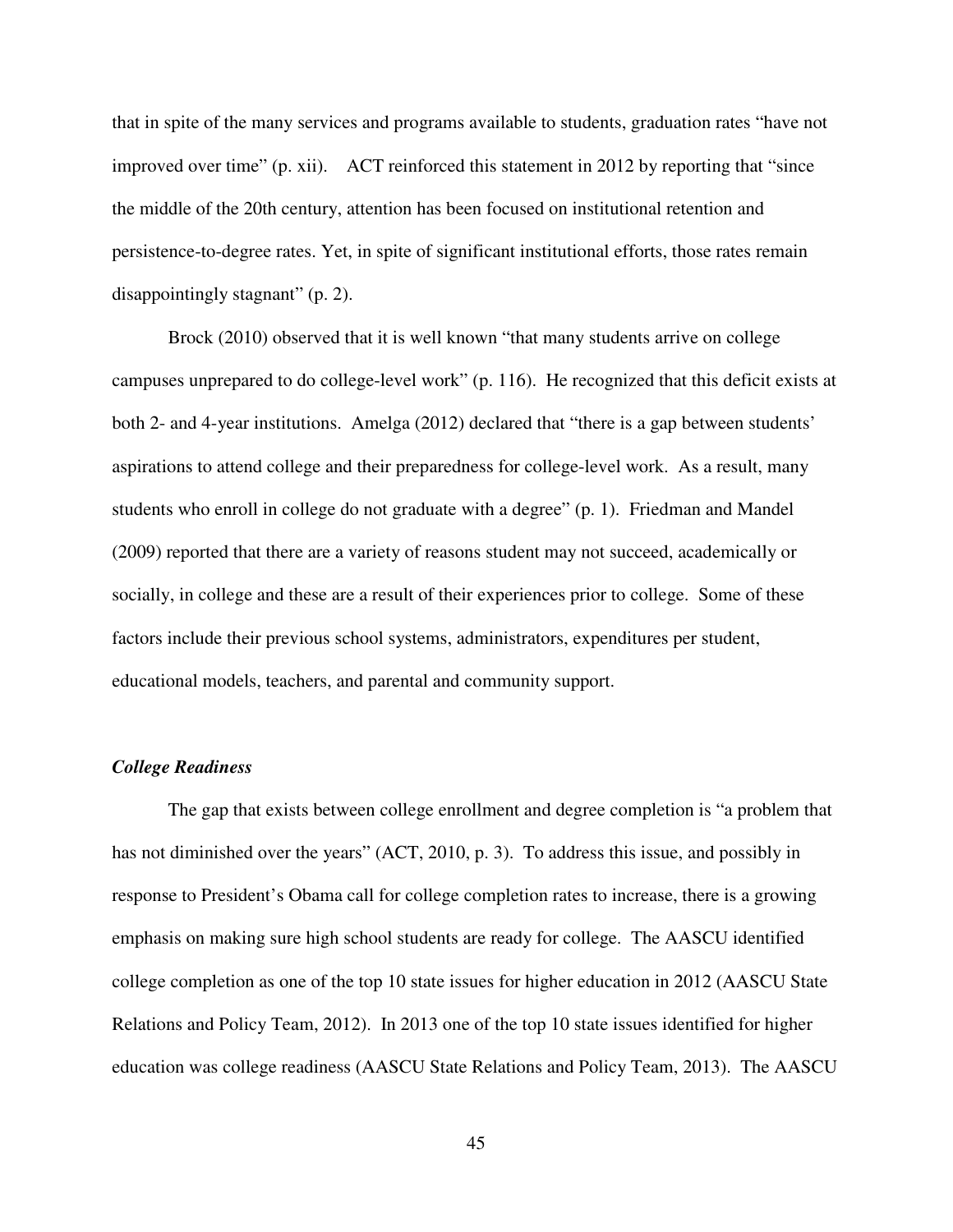identified two policies states are using to increase student college readiness: implementation of the Common Core State Standards (CCSS) and addressing issues in remedial or developmental education. The Common Core State Standards are "uniform national standards for college and career readiness" (AASCU State Relations and Policy Team, 2012, p. 5) in core subjects such as English and math. Forty-five states and the District of Columbia have adopted these standards (Achieve, 2013; ACT, 2011). States are attempting to prepare students to enter college ready to be successful.

# *Student Success*

Student success can be defined and measured in different ways. According to Ewell and Wellman (2007) the simplest definition of student success is "getting students into and through college to a degree or certificate" (p. 2). They acknowledged, however, that there are many dimensions to success. These dimensions range from

*student flow* across the entire educational pipeline (high school graduation, college enrollment, retention, and degree completion), to the *quality and content* of learning and skills achieved as a result of going to college, to positive *educational experiences* (such as student engagement or satisfaction).

(Ewell & Wellman, 2007, p. 2)

"Student success" they asserted, "is thus a generic label for a topic with many dimensions" (Ewell & Wellman, 2007, p. 2).

These different dimensions are evident by reviewing others' analysis of student success. Friedman and Mandel (2009) used expectancy theory and goal setting theory as foundations to study predictors of student success in college. Their determination of success was the academic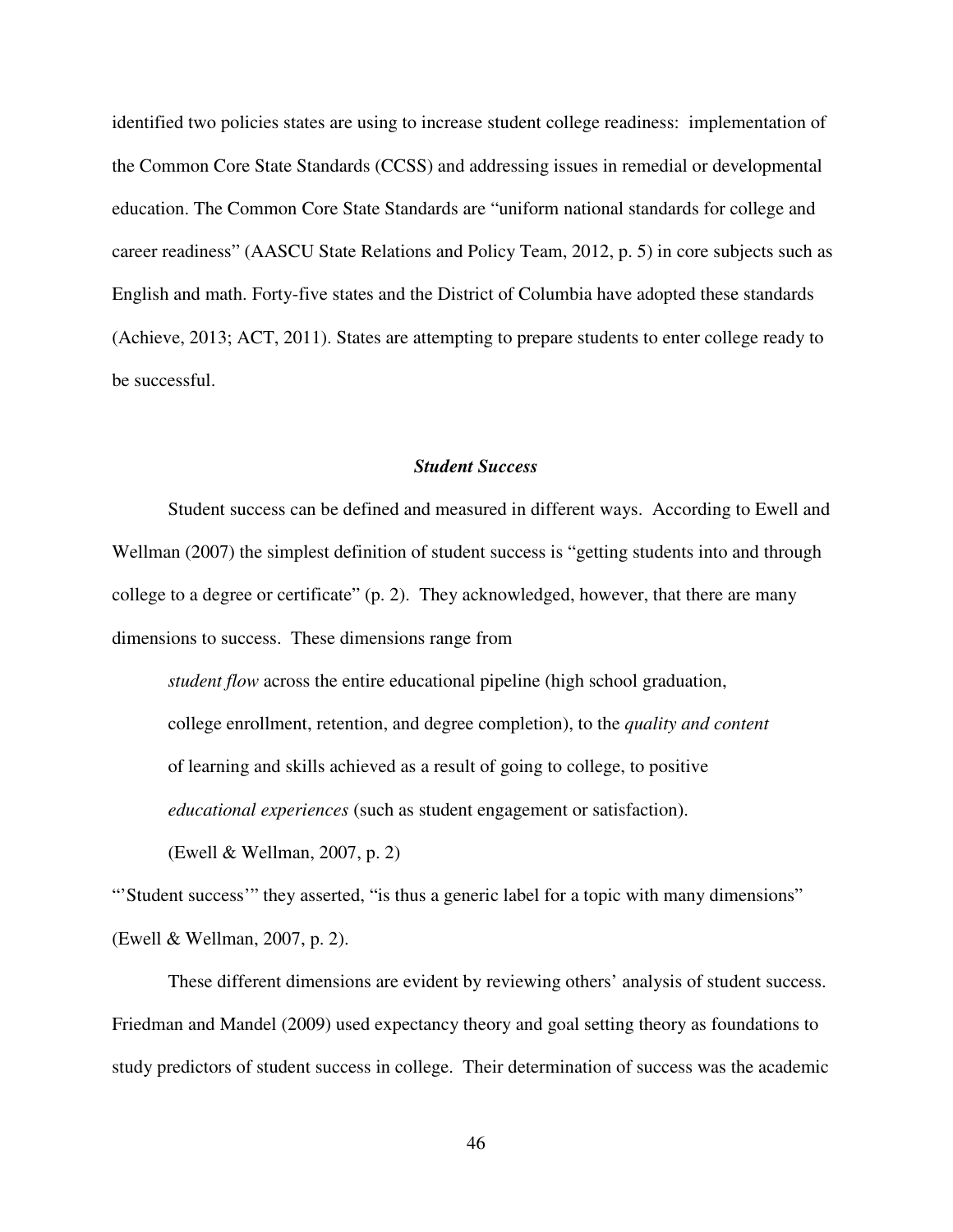performance of the first year student and that student's return to the institution for the second year. Giaquinto (2009) noted that students who are unhappy with their instruction are more likely to leave their institution. Giaquinto recommended instructors work with students to make them more engaged with their learning so they will stay at the institution, thus identifying retention as a measure of success. DeVry University, a for-profit institution, uses a "customer service orientation" (Miller et al., 2011, p. 28) for its students and determines student success by both retention and customer satisfaction (Miller et al., 2011).

Kuh (2009) stated that it is critical to use data to determine the success of students. Kuh advocated for data from a variety of sources including student engagement data and "course completion rates, success rates of developmental coursework and supplemental instruction, student retention and graduation rates, transfer student success, student satisfaction, student personal and professional development, and citizenship" (p. 697). One source of data is students themselves. Chambers (2010) reviewed the written comments of students on the National Survey of Student Engagement (NSSE) and observed that the students who responded to the survey identified needs in four primary areas: 1. academic needs, 2. student satisfaction (defined as overall student satisfaction), 3. non-academic needs such as "social experience, student services, campus environment, and financial issues" (p. 5), and 4. other concerns (such as racial issues).

Chambers (2010) noted in his review that "quality institutions can be viewed as those that fully engage their students in a variety of activities that contribute to valued and meaningful educational outcomes" (p. 1). The NSSE and other instruments like it are meant to measure student satisfaction in higher education.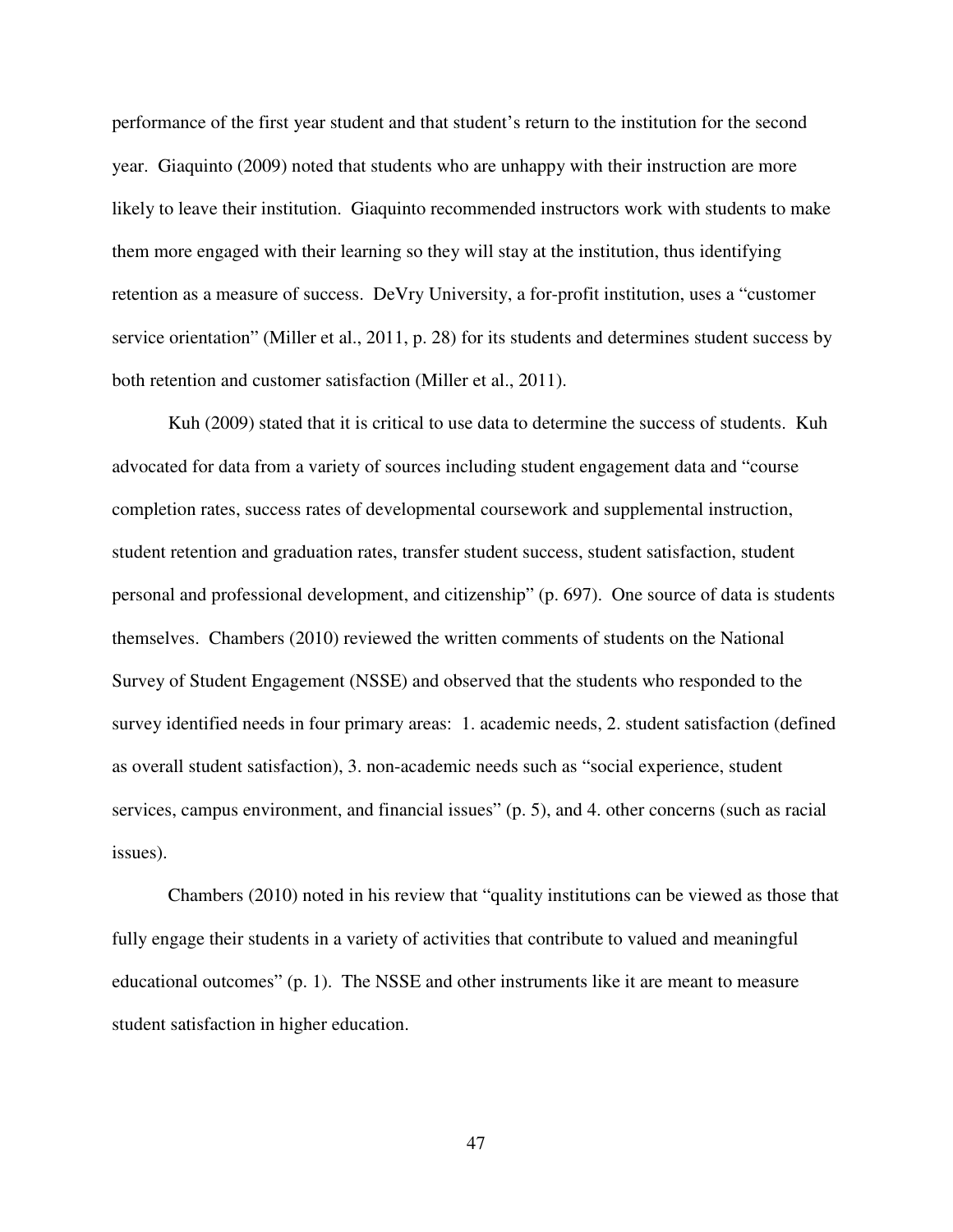# *Grades*

Institutional success can be measured by graduation rates. Student success in higher education is often equated with good grades. After financial concerns, students are more likely to leave college because of poor grades or poor academic ability than for other reasons (Bean, 2005). Students who have a high GPA are generally considered to have met the expectations of faculty. Yet sometimes students use poor grades as a reason to leave, when, the grades themselves are not the reason for leaving. Bean (2005) stated "many students flunk themselves out of school, acting out because they do not know how else to get out of a situation they find uncomfortable" (p. 224). Bean stated, "A student might be classified as an academic failure when the student left for other reasons. Low grades were the mechanism for departure, not the cause" (p. 224). Bean cited the example of a woman who went to the same college the woman's mother did, but in fact wanted to attend the same college the woman's best friend was attending. Poor grades at the mother's alma mater gave this student an excuse to leave that institution. For many students, however, it is more likely that the institution will ask the student to leave because of poor grades. Bean noted that asking students to leave because of a low GPA has a "negative effect on retention" (p. 226). However, Bean acknowledged "a high GPA does not assure continued enrollment. In statistical studies, GPA alone typically explains only a small percentage of the variance in retention" (p. 226).

Grades continue to be the predominant method for determining whether students are achieving or learning in higher education. Pascarella and Terenzini (2005) stated that "in certain circumstances grades may well reflect learning" (p. 66). However, they also noted that research has determined there are many factors that influence student learning and grades. They found "that it is extremely hazardous to make comparisons of student learning based on cumulative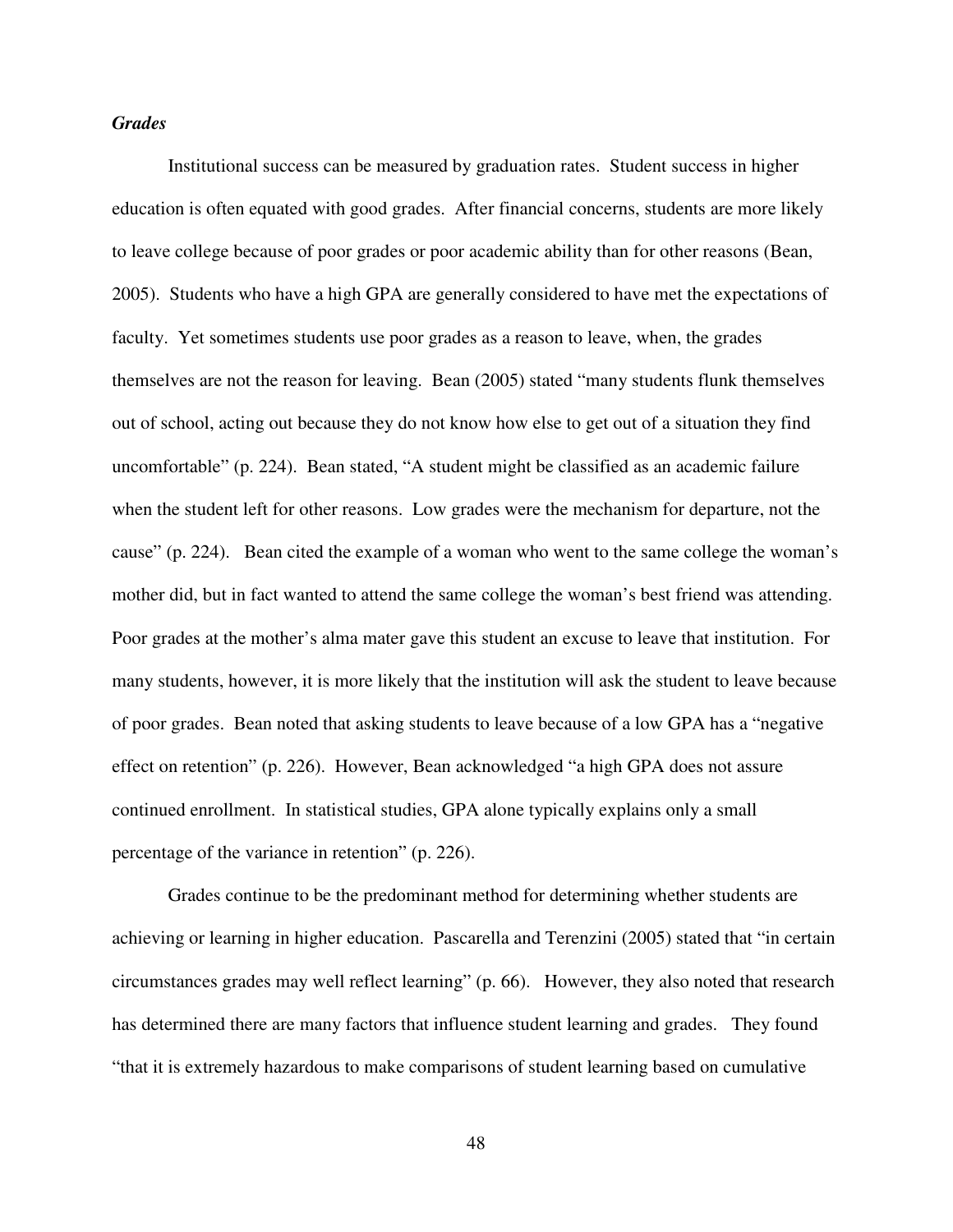grades across different courses, different academic disciplines, or different institutions" (Pascarella & Terenzini, 2005, p. 66). Grades, they stated, are not the measurement of how much is learned by students but are instead,

an indicator of the extent to which a student successfully complies with the academic norms or requirements of the institution. Thus, grades are viewed as one among a number of dimensions of the college experience (both academic and nonacademic) where the student may demonstrate different levels of involvement, competence, or achievement. (Pascarella & Terenzini, 2005, p. 66)

How grades are calculated "can vary enormously both within and across academic departments and institutions" (Pascarella & Terenzini, 2005, p. 396). This inconsistency affects the significance of the grade or grade point average. What one particular grade means at one institution may not be the same at another institution—or even across departments at the same institution. Pascarella and Terenzini (2005) also noted the following about grades:

Grades are most likely confounded measures, reflecting a combination of a student's previous academic achievement, general intellectual capacities and abilities, academic skills (such as computer literacy and study and time management skills), and personal traits (such as motivation, self-discipline, and perseverance). (p. 396)

Pascarella and Terenzini (2005) stated that attention to grades is "warranted" (p. 396) and noted that "college grades may well be the single best predictors of student persistence, degree completion, and graduate school enrollment" (p. 396). They acknowledged that "grades are one of the most consistent predictors of these outcomes in both large, nationally representative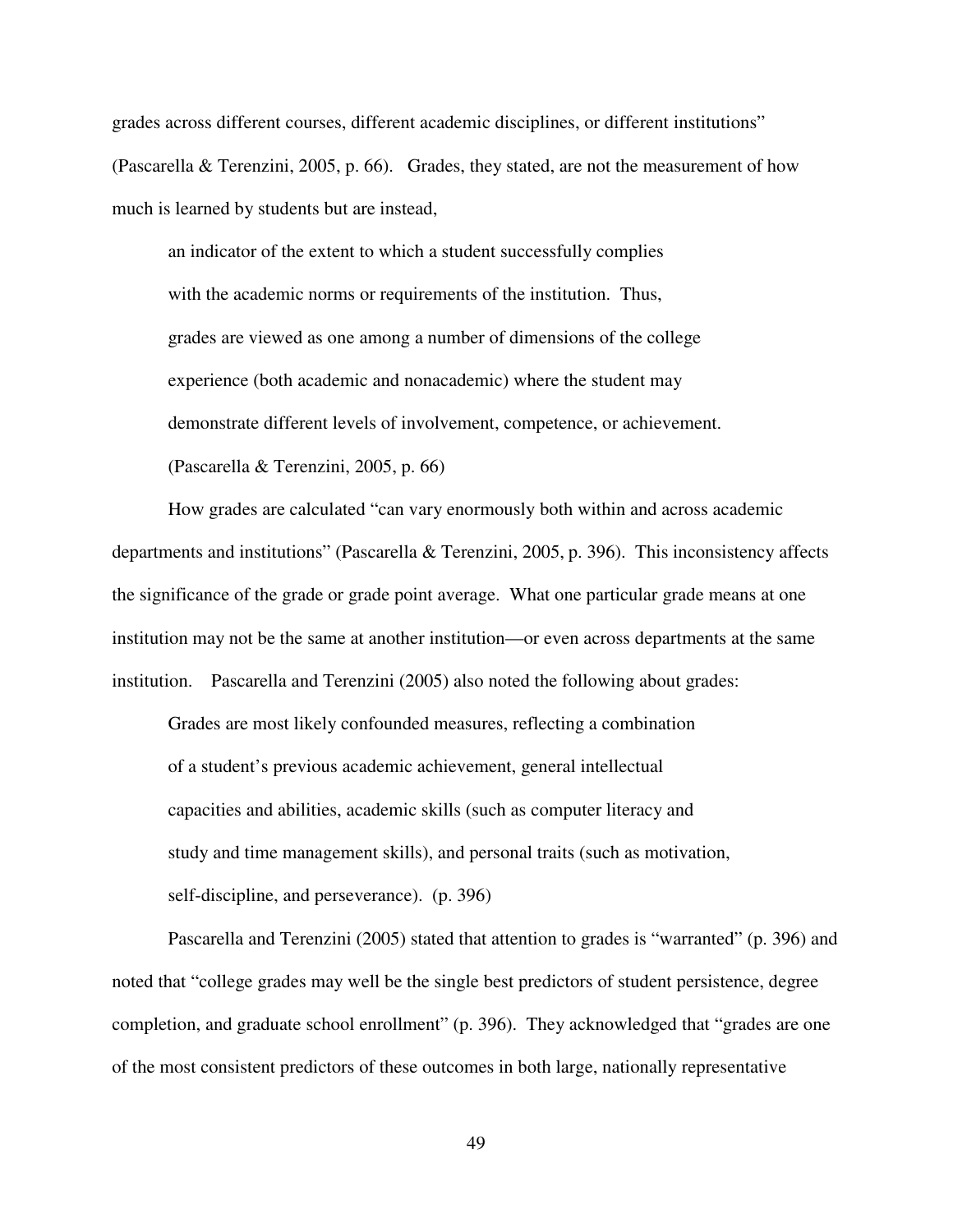studies and in the far more numerous single-institution studies" (Pascarella & Terenzini, 2005, p. 396). They concluded: "Virtually without exception, students' grades make statistically significant, frequently substantial, and indeed often the largest contribution to student persistence and attainment" (Pascarella & Terenzini, 2005, p. 397).

More recently Laitinen (2012) argued that grades don't measure learning. Laitinen asserted that degrees are awarded based on the amount of time students spend at the institution; that is, the number of credit hours earned, rather than on the learning achieved. The use of credit hours is supposed to measure how much time students spend being taught, and grades are supposed to measure how much students learn. However, Laitinen stated

Although grades are supposed to objectively reflect learning, it is hard to reconcile today's grades with the research suggesting poor learning outcomes are widespread…..Either college graduates have become much, much smarter over time—a possibility contradicted by all available research—or the function of grades in meaningfully differentiating and rewarding student learning has badly eroded. (p. 6)

Chambers' (2010) review of student comments on the NSSE found that students had opinions about the grading systems at their school. Chambers stated "Comments indicate a belief that the grading system is not fair and grades do not necessarily reflect students' abilities" (p. 7). One student made this specific comment: "'I learned a lot but my grades do not reflect my ability. This place is so oriented towards proper distribution of student grades that it can lead to a reduction in opportunities for post-graduate students'" (Chambers, 2010, p. 7).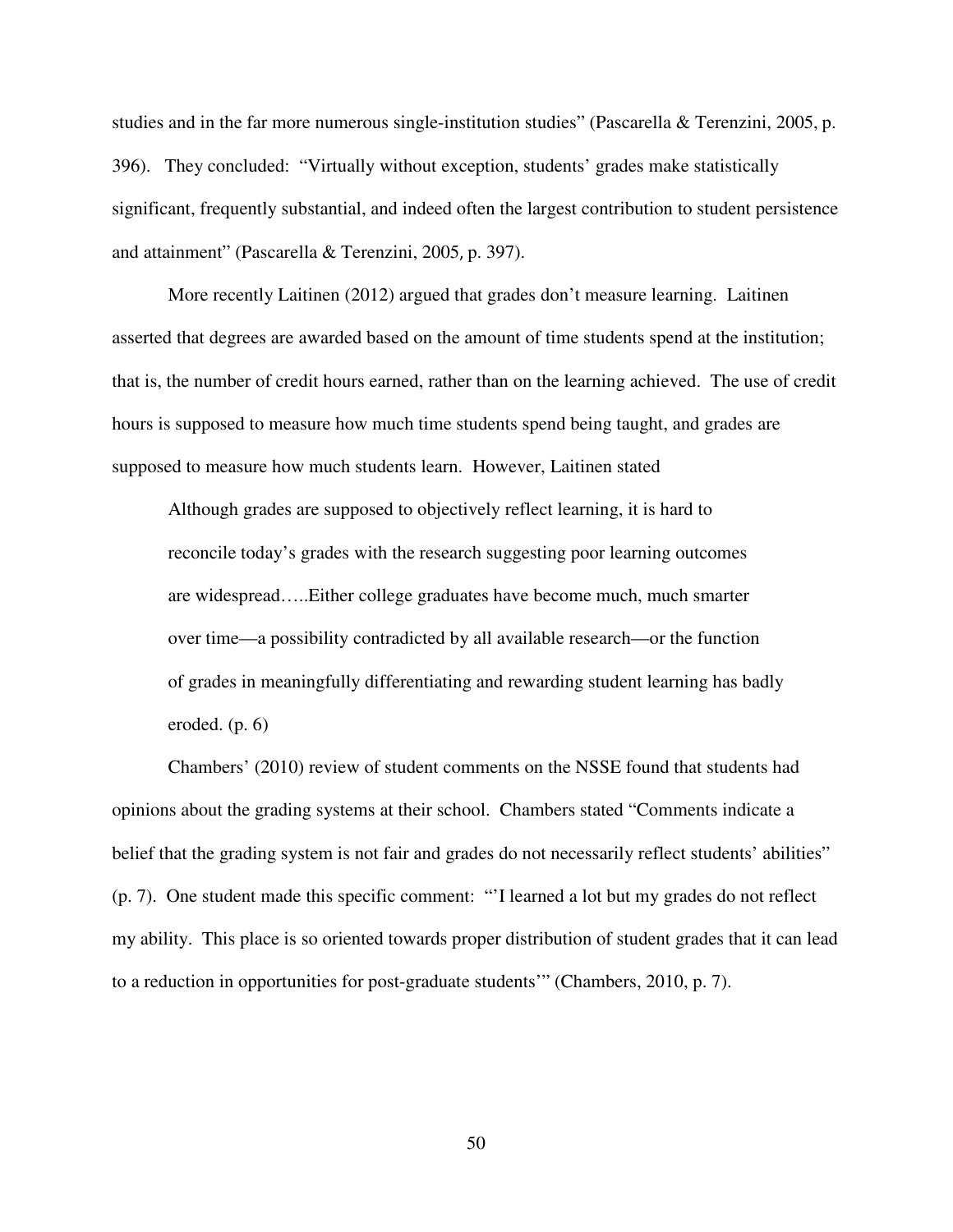# *Student Involvement*

Research indicated that student involvement was also very important to the engagement and success of the student (Astin, 1984/1999; Pascarella & Terenzini, 2005). Pascarella and Terenzini (2005) stated that "other things being equal, the more the student is psychologically engaged in activities and tasks that reinforce and extend the formal academic experience, the more he or she will learn" (p. 119). Astin (1984/1999) noted that "involvement continues along a continuum" (p. 519). Astin affirmed the "amount of student learning and personal development associated with any educational program is directly proportional to the quality and quantity of student involvement in that program" (p. 519). Astin also stated that "the effectiveness of any educational policy or practice is directly related to the capacity of that policy or practice to increase student involvement" (p. 519). The more the student is involved with the institution, the more likely the student will learn, do well, and persist until graduation. Student involvement is beneficial to each individual student and to the entire institution and educational environment.

Students want an educational environment in which they can connect with others and with which they can be involved. Chambers (2010) found that social experiences were important to students at their particular universities. From student comments, Chambers surmised that students want to be engaged, and they expressed dissatisfaction when they felt unwelcome at the institution or found it difficult to meet people. Kuh (2009) found that students who participated in learning communities were more likely to be engaged "which, in turn, leads to a host of positive educational outcomes" (p. 689). Kuh observed that "engagement, achievement, satisfaction, and persistence are positively linked [though] the strength of these relationships varies" (p. 694).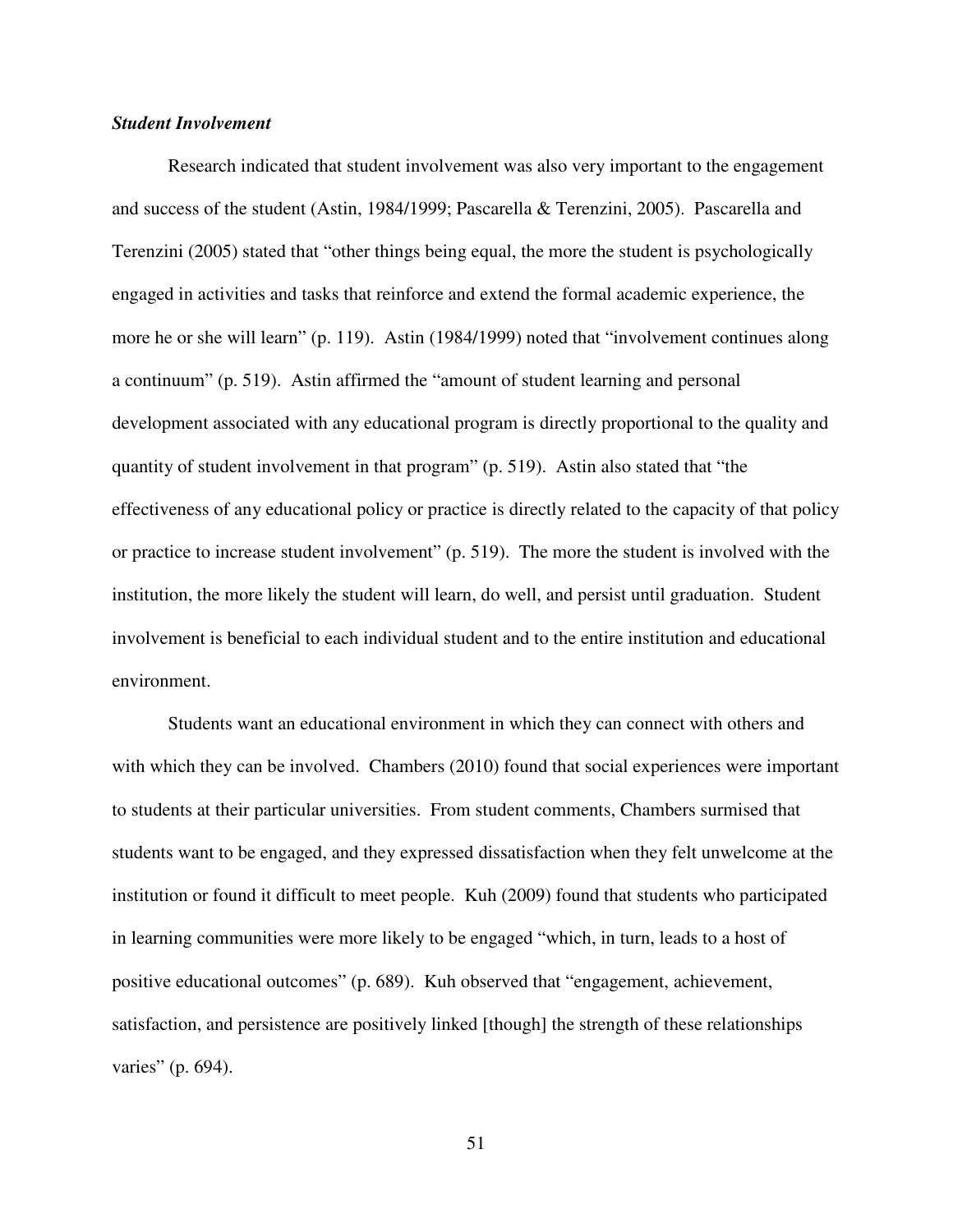Braxton and Hirschy (2005) similarly indicated that student involvement with the institution is important to student retention. They stated:

Student entry characteristics, such as past behavior, beliefs, and normative beliefs, shape how students perceive the college or university environment. Interactions with the institutional environment then result in psychological processes that affect a student's motivation. The psychological processes include positive self-efficacy, declining stress, increasing efficacy, and internal locus of control….The psychological processes lead to academic and social integration, institutional fit and loyalty, intent to persist, and persistence. (Braxton & Hirschy, 2005, p. 64)

Smart, Feldman, and Ethington (2006) echoed the importance of the academic environment to students, but they cautioned that student success is dependent on congruence between the capabilities, interests, and values of students when they enter the institution and the interests, abilities, and values the academic environment seeks to reinforce and reward.

# *Student Commitment*

Braxton and Lee (2005) discussed student involvement in terms of student commitment. They noted that for students for whom graduation is the ultimate goal, the student's level of commitment will "influence his or her level of subsequent commitments" (Braxton & Lee, 2005, p. 109). The greater the commitment to graduation, the greater the likelihood the student will persist and achieve success.

Tinto (1993) also indicated that student commitment was a factor influencing student success. Tinto stated,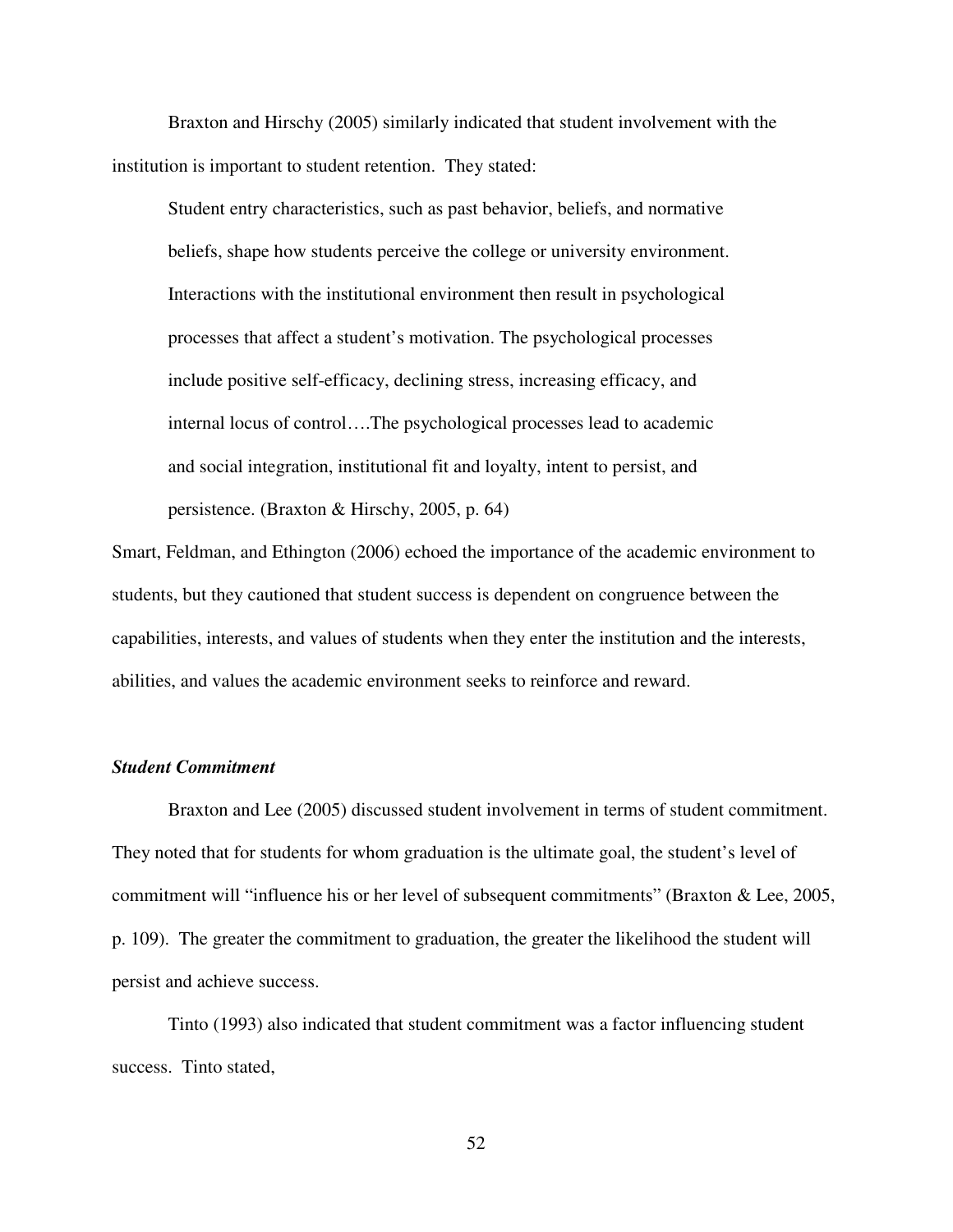A person's willingness to work toward the attainment of his/her goals is an important component of the process of persistence in higher education. Conversely, the lack of willingness or commitment proves to be a critical part of the departure process. The unavoidable fact is that college completion requires some effort….it calls for a willingness to commit oneself to the investment of time, energy, and often scarce resources to meet the academic and social demands which institutions impose upon their students. (p. 41) Tinto noted that not all students have the commitment college requires. Those students who

leave the institution may simply not be willing to do the necessary work.

# *Student Interaction*

For other students, persistence in college depends more on the support systems they have. Hand and Payne (2008) advocated that "relationships and emotional support play a major role" (p. 7) in student persistence. For others, it is not the relationship with other people that creates student success, but instead it is the way students interact with academic resources. According to Bean (2005) students interact with academic resources in four major ways. The first and most important means is through the courses students take. In addition to coursework, Bean noted that faculty teaching styles, faculty interactions with students, and academic advising are also important aspects of "academic integration" (p. 226) and affect retention. Bean summarized the many different aspects of student involvement this way:

A student enters college with a record of academic performance and cultural capital, interacts with faculty members, advisors, and other students in formal and informal academic settings, forms the attitudes that their education is of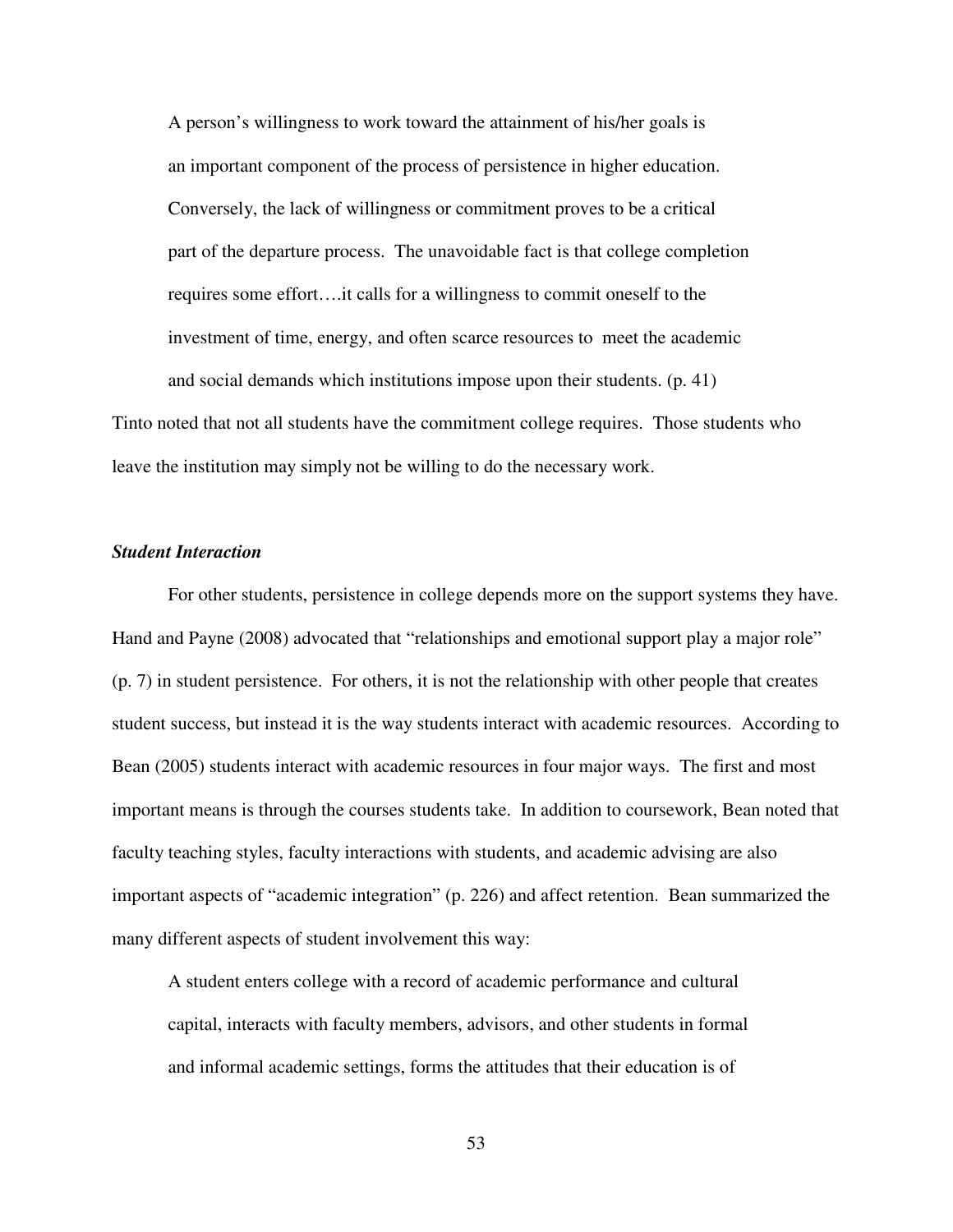practical value for getting work, develops a sense of academic self-efficacy, approaches academic work, develops an internal locus of control related to academic achievement, gets good grades, feels loyal to the school, and chooses to continue enrollment there. The importance of the effects of academic performance in college on retention should not be underestimated.

(p. 227)

Students, with their own personal histories, cultures, and measures of confidence, interact with the personal resources of the college and create relationships that affect their feelings toward the institution and, therefore, student success. It is also important to remember that students want to establish relationships with their institution albeit with faculty or other aspects of the campus environment. Chambers (2010) revealed that students' written comments on the NSSE reflect their desire for a welcoming campus environment. The NSSE is one instrument based on the belief "that there is value in asking students about their experience" (McCormick & McClenney, 2012, p. 329).

# *Fear of Failure*

More than forty years ago Cross (1971) identified an influx of academically challenged students into the higher education system and determined that a lack of success might be attributed to a fear of failure by students who had grown too used to failing in their secondary school systems. Students who had historically not succeeded academically before going to college had developed certain patterns of interaction with academic resources such as instructors, assignments, and class activities. Cross stated,

the situation is analogous to that of a young student who tries hard in the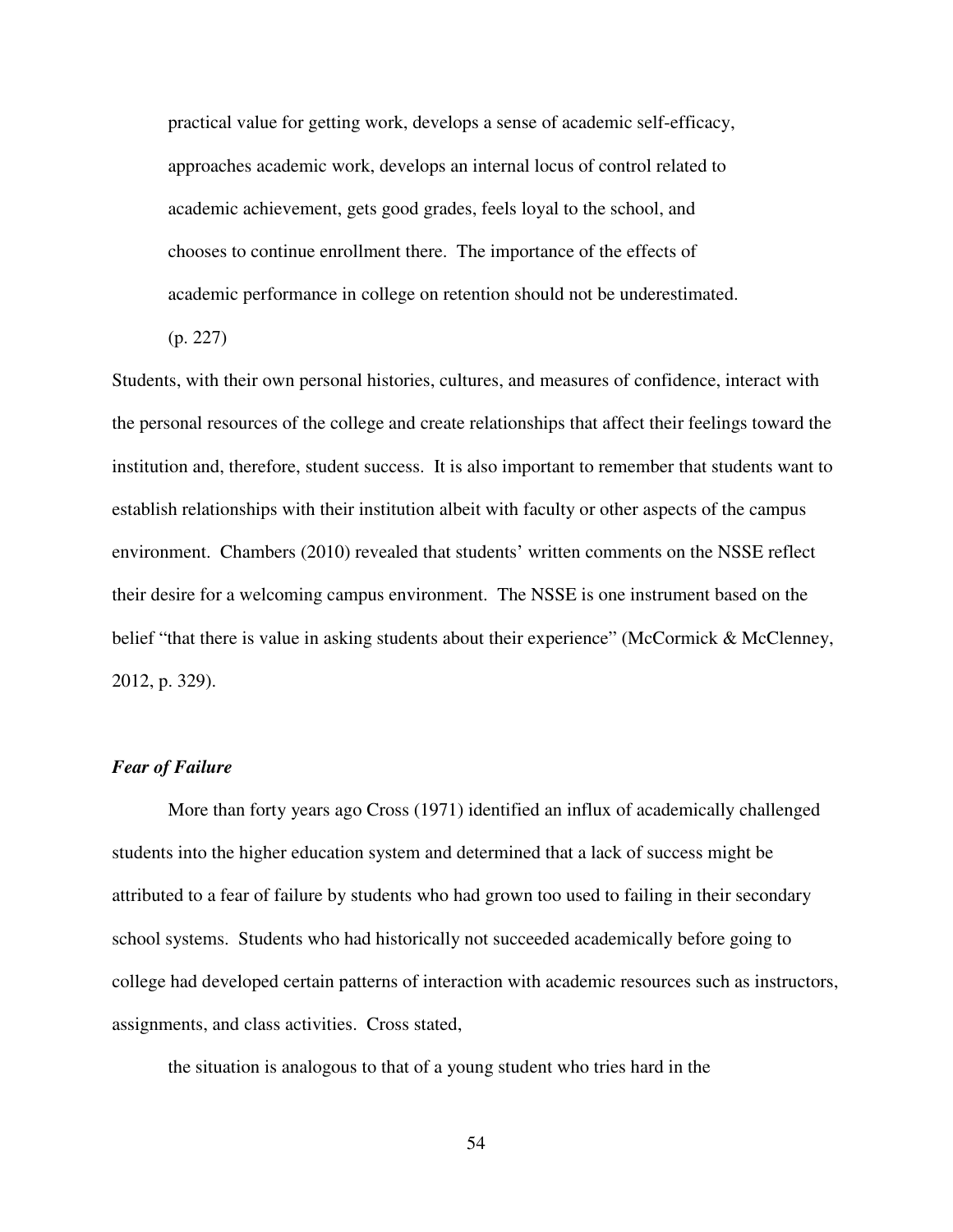beginning, but who finds that he never gets rewarded by an A, the teacher's approval, or classmates' admiration. In other words, his efforts… are futile. After repeated experience, he does learn something—that the result of trying is failure. The resultant personality characteristic would appear to be passivity in learning. (p. 28)

Cross advocated that institutions find new ways to address this passivity in learning and noted that these students exhibit characteristic traits that are different than those of successful students. The difference is "successful students are motivated to try; unsuccessful students are motivated to protect themselves against the threat of failure by not trying. They seem to say, 'If I don't try very hard, I can't fail very much'" (Cross, 1971, p. 30). Cross stated that students afraid of failure were "more fearful of putting their abilities to a test….less confident of their abilities….[and] avoid risk" (p. 30).

Glasser (2009) observed in her work with students on academic probation that some students express that same fear. Glasser (2009) noted one student as physically expressing "despair, shame, and apology" (para. 4) and stated that many of these students do not understand how to "build on failure" (para. 7). Instead, the students with whom Glasser (2009) worked, and similarly to Cross's observation years earlier, resisted attempts to do better because they were afraid of failing. Glasser stated,

 Unfortunately, more often than not, students placed on academic probation because of a poor performance in their first semester of college resisted turning in an imperfect paper, completing a flawed exam, or appearing in subsequent classes because they were too paralyzed by criticism to prepare or move forward. Their self-defeating actions stem from fear of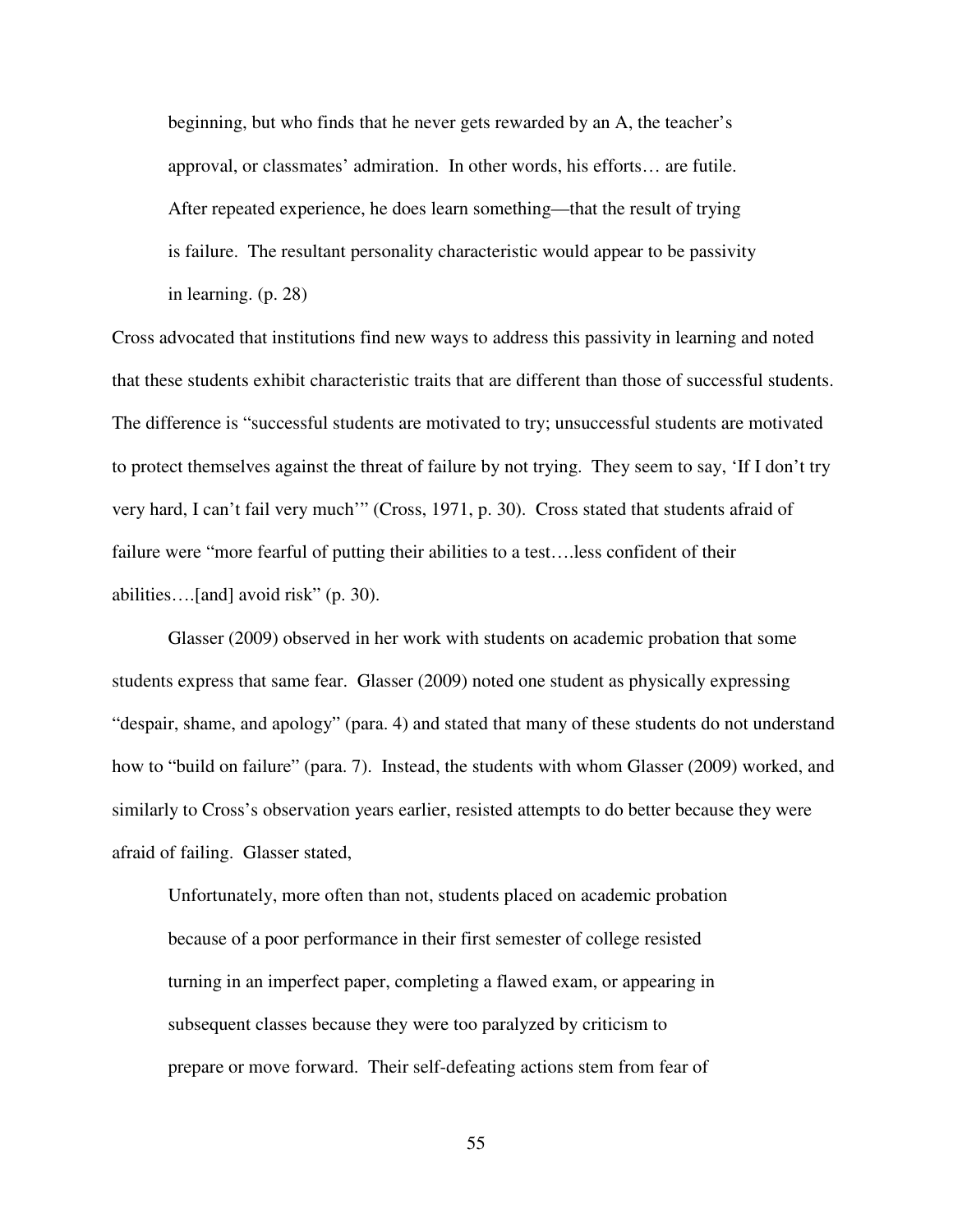criticism. In short, they are bad at failing. (para. 8)

Levine (2012) also echoed the belief that students are afraid of failing. In the interview with Lewin, Levine stated that today's college students are "very optimistic about their personal futures but almost equally pessimistic about the future of the country. And they have a great fear of failure" (para. 6).

Chambers (2010) found that students reported using few student services. Some students were unaware as to what kind of help was available to them if they needed it and were unaware of how to ask for help. De Sousa (2005) asserted that institutions have the students they have and not the students they wish they had. De Sousa declared that institutions must look at the talent of the students who enter their doors and believe that "any student can learn anything we teach here, provided the right conditions are established for their learning, and [the institutions] enact this belief by meeting students where they are – academically, socially, and psychologically" (p. 2). For students who entered those doors only to struggle academically, academic probation is meant to help.

# *Support Services for Students*

Since the 1600s there have been programs to assist students (Arendale, 2004). These services began with tutoring in the 1600s, incorporated remedial education classes in the 1800s, and developed into learning assistance centers in the 1980s. In order to retain students, to help those who struggle manage their academic loads and succeed in the college environment, institutions of higher education offer students a variety of services meant to help them get on their academic feet. Arendale (2004) referred to these services as "academic access" (p. 5) that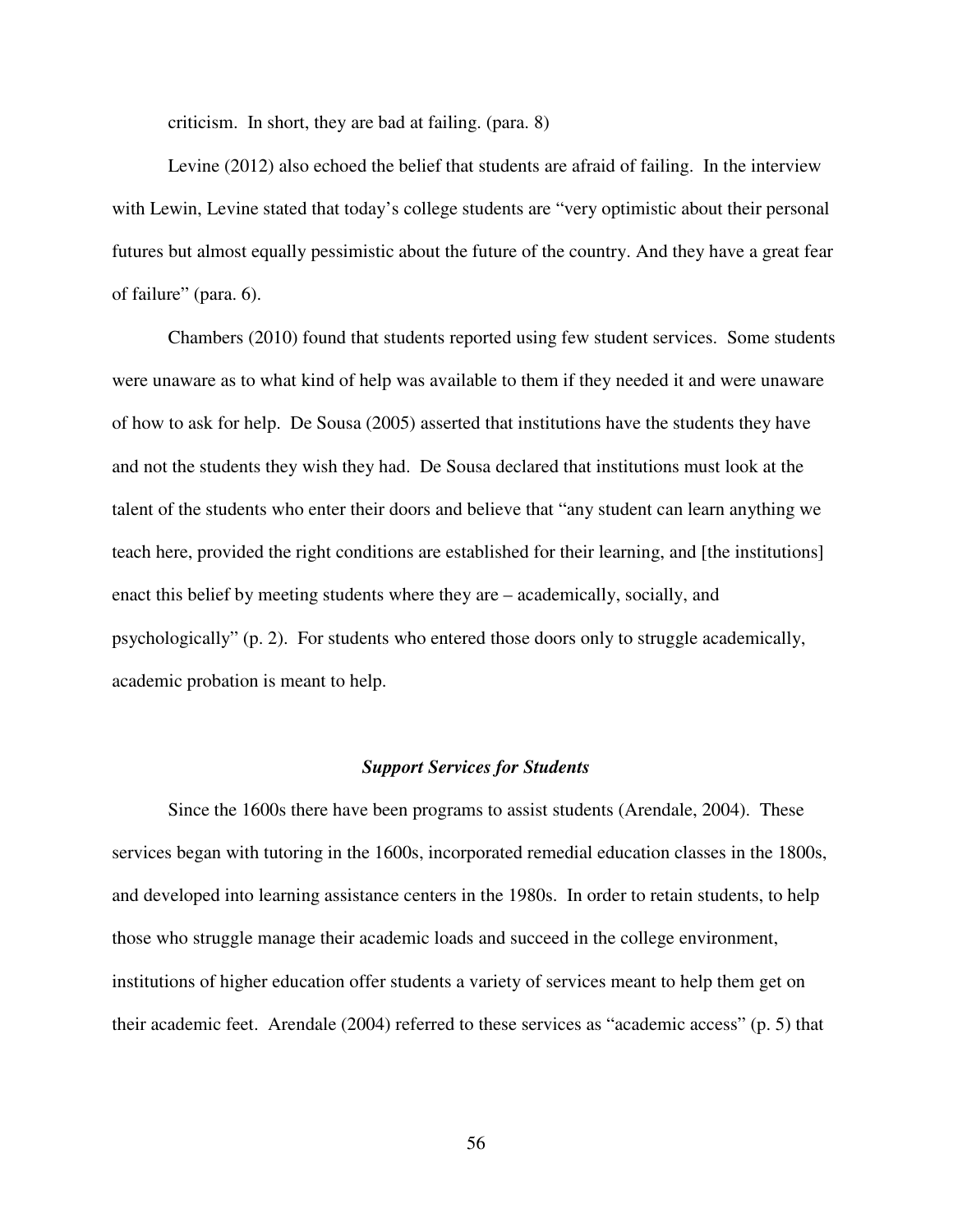"describes the entire array of activities and services that a postsecondary institution provides to increase the academic success of its students" (p. 5).

The student population shift in higher education that began after World War II included a significant number of students who were considered academically weak. Brock (2010) noted that the advent of some less selective institutions and online education have made it even easier for unprepared students to enter higher education. McCormick and McClenney (2012) observed

too many students enter college unprepared for college-level work, yet many developmental programs are little more than revolving doors; too many students who begin college never graduate, often accumulating considerable debt; the most rapid enrollment growth is among the groups that higher education has historically served least well—so institutions have to do more to ensure their students' success; students' development of generalized critical-thinking and problem-solving skills falls short of what we want and need; we are not producing enough graduates in science, technology, engineering, and math; cost escalation is unsustainable, with most of the growth occurring outside of core educational functions; and the United States is losing ground to other countries with regard to postsecondary degree attainment. (p. 1)

Even college presidents are "concerned about the quality, preparedness and study habits of today's college students" (Fry & Parker, 2012, para. 9). Fry and Parker (2012) revealed that "52% of [college] presidents say college students today study less than their predecessors did a decade ago; just 7% say they study more" (para. 9). To serve those who enter college with weak skills or who do not perform well once they are in college, "higher education leaders must embrace lower-cost, high-quality academic delivery models" (Lumina Foundation, 2011, p. 17).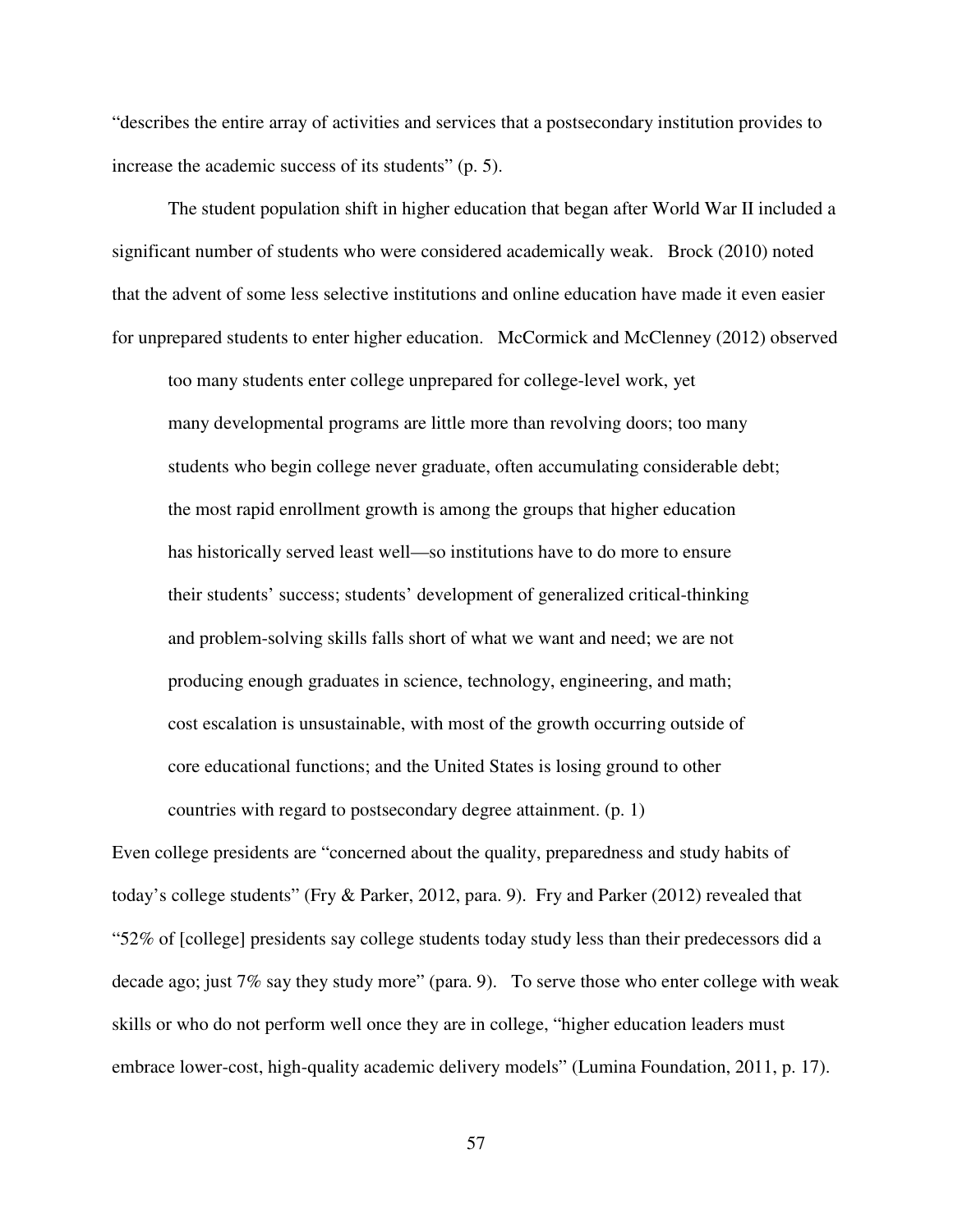# *A Variety of Services*

Institutions have implemented many services for students to help them develop their academic, social, and personal skills. These services include learning communities in which students live together and take classes together (Berger & Lyons, 2005; Pascarella & Terenzini, 2005), orientation programs for first year students (Braxton & Lee, 2005), academic classes for first year students (Royal & Tabor, 2008), advising services (Brawner et al., 2010; De Sousa, 2005; Hand & Payne, 2008, Preuss & Switalksi, 2008), counseling services (Brawner et al., 2010; Cross, 1971), mentoring (De Sousa, 2005) or coaching (Miller et al., 2011), intentional instruction (Giaquinto, 2009), online and distance learning academic programs (Seirup & Tirotta, 2010), tutoring (Hand & Payne, 2008; Tinto, 2005), learning opportunities outside the classroom (De Sousa, 2005), financial aid (Miller et al., 2011), and supplemental instruction (Hand & Payne, 2008; Pascarella & Terenzini, 2005; Tinto, 2005).

Students who responded on the written comments section of the NSSE emphasized the importance of academic experiences including "academic support, class size, limited course offerings, teaching assistants, teacher quality, and program expectations" (Chambers, 2010,

p.15). Chambers (2010) suggested

there is an apparent need for academic support focusing on the ways in which the institution could assist students with both common and unique learning experiences. The issue of providing academic support for students to facilitate the continuity of their studies was mentioned by many respondents. (p. 15)

Tinto (2005) pointed out that that research supports three types of support for students: "academic, social, and financial" (p. 322). In terms of academic support, Tinto (2005) noted that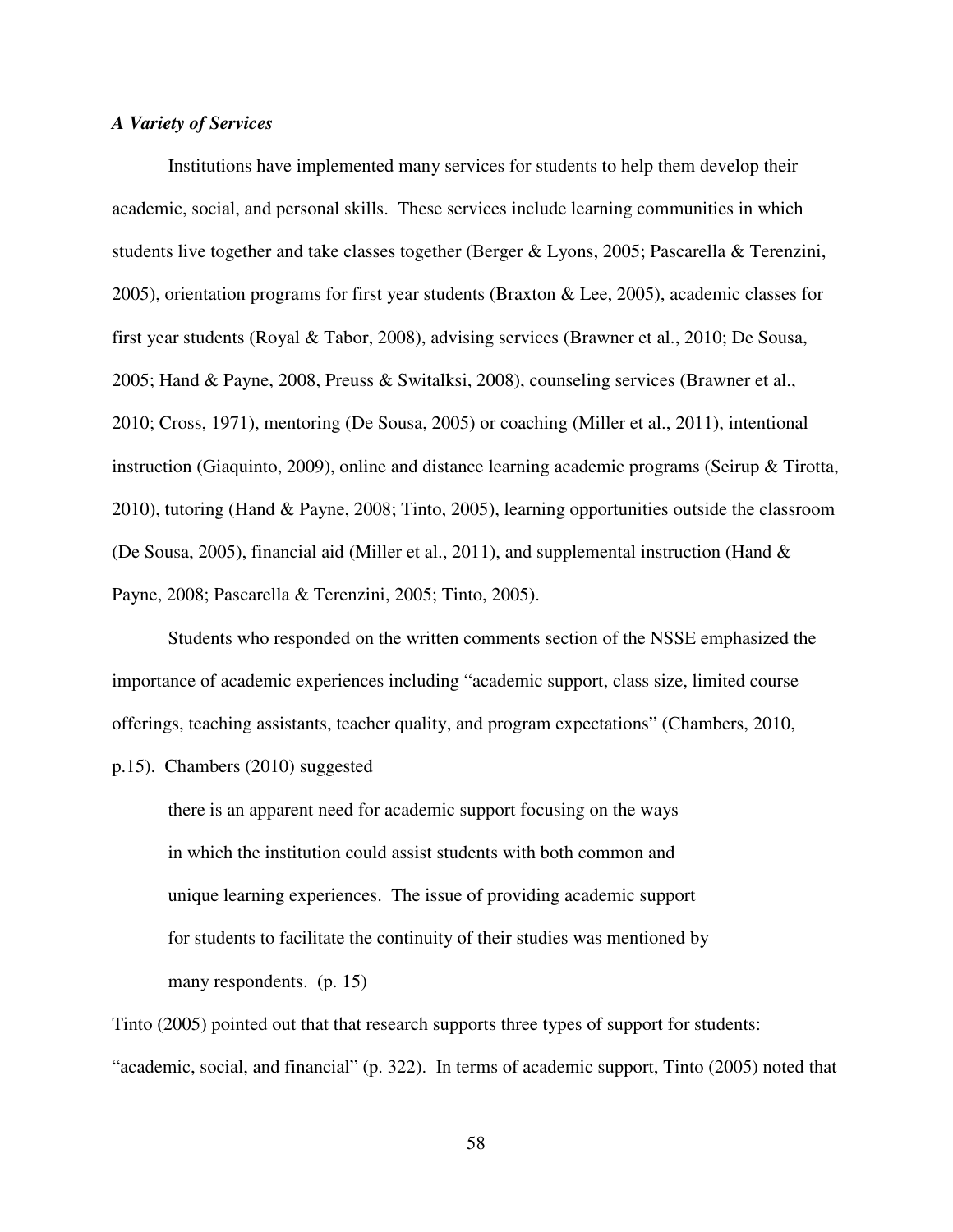"more than a few students enter the university insufficiently prepared for the rigors of university study" (p. 322). Hand and Payne (2008) suggested that for students, especially first generation students, institutions use teaching methods that "encourage student interaction and the development of relationships" (p. 9).

# *Financial Aid*

 One form of student support in college is financial assistance. Curs and Harper (2012) determined that financial aid positively affected student success at one institution, and they recommended that institutions consider using financial aid to increase students' GPA and thus increase their chances of graduating. Scott-Clayton (2008) identified positive correlations between students who received scholarship money for a minimum GPA and course load and college completion rates at an institution in West Virginia. Hossler, Ziskin, Gross, Kim, and Cekic (2009) also found that financial assistance provided a moderate positive effect on student success. The researchers stated that grants have a more positive impact on student persistence than loans and that student work study programs deserve more policy attention. While financial aid has been determined to be a positive influence on college persistence and student success, financial aid is generally withheld when students fall below the threshold of satisfactory progress. According to the U.S. Department of Education, Office of Financial Aid, students are only eligible for federal financial aid if they "maintain satisfactory academic progress in college or career school" (under General Eligibility Requirements). "Satisfactory academic progress" is determined by the institution. The government's website states

 You need to make satisfactory academic progress in order to continue receiving federal student aid. In other words, you have to make good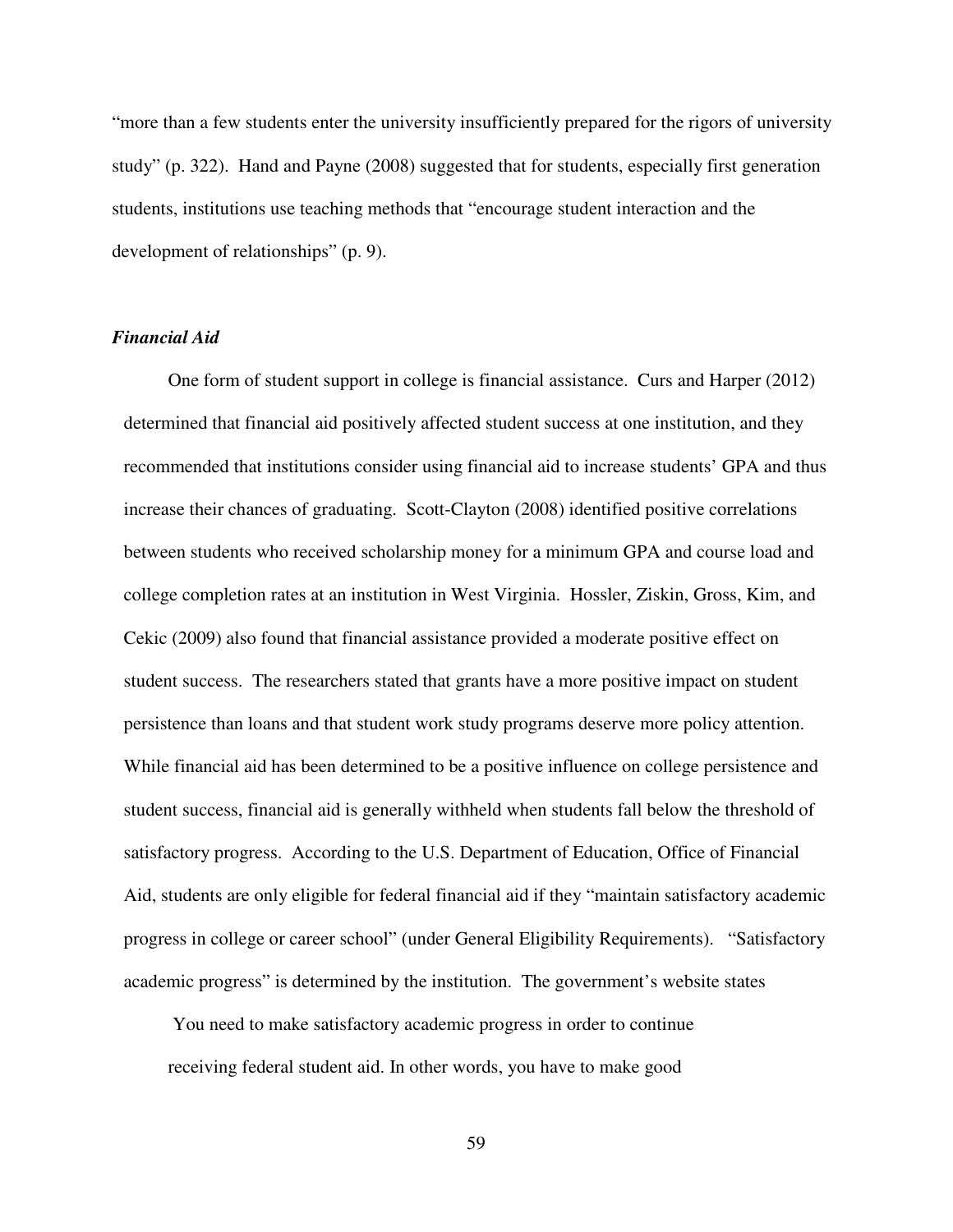enough grades, and complete enough classes (credits, hours, etc.), to keep moving toward successfully completing your degree or certificate in a time period that's acceptable to your school.

Each school has a satisfactory academic progress policy for financial aid purposes; to see your school's, you can check your school's website or ask someone at the *financial aid office*. Your school's policy will tell you

- what grade-point average (or equivalent standard) you need to maintain;
- how quickly you need to be moving toward graduation (for instance, how many credits you should have successfully completed by the end of each year). (n.d., para. 3-4)

Not only does placing a student on academic probation decrease the possibility that the student will continue at the institution, it also decreases the student's financial means of remaining at the institution.

# *Academic Probation*

Academic probation as a policy is meant to encourage student performance and to identify the gravity of the student's academic situation and the student's risk of being dismissed from the college. Kelley (1996) identified academic probation as a way to encourage better student performance, to let students know they are underperforming academically, and to help identify those students who may be at risk of leaving the institution because of academics. Preuss and Switalski (2008) acknowledged that students have no "intention of failing" (para. 3) when they enroll in college and that failure can be attributed to a variety of factors. Finding out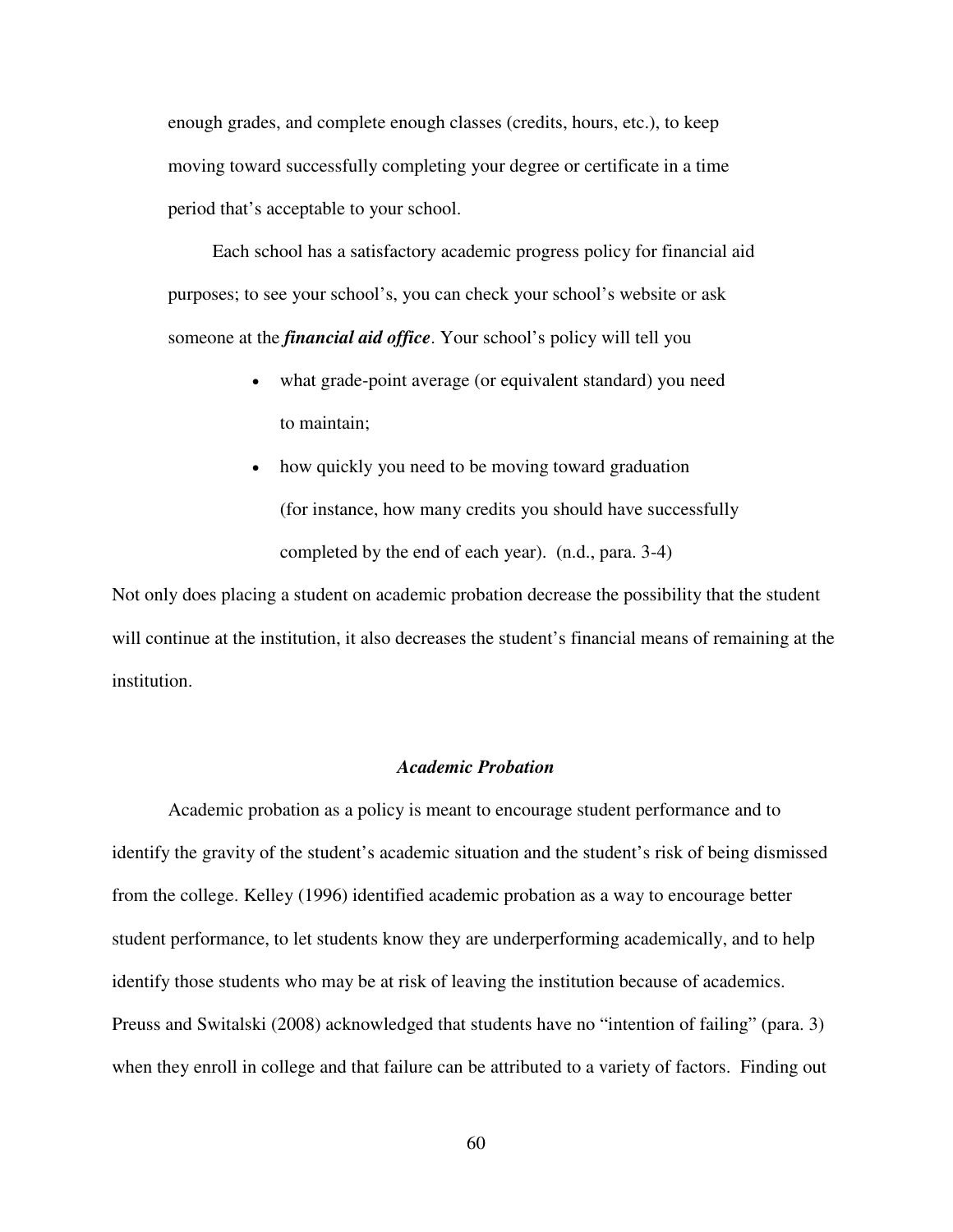how to intervene is important. The two researchers conducted a study in which students on academic probation were voluntarily enrolled in an academic advising program. However, they found that students who did not participate in the intervention also increased their GPA at the end of the semester. They postulated that "being placed on probation may act as an external motivator for improved academic performance" (Preuss & Switalski, 2008, para. 15).

# *The Timing of Probation*

Brawner et al. (2010) found that "all higher education institutions have policies and guidelines that determine which students are in good academic standing" (p. 2). Seidman (2005) pointed out that academic probation can be used to "define a student at risk" (p. 307). However, Seidman also noted that identifying students at risk through the policy of academic probation usually takes place at the end of a term or semester and after the student has experienced difficulty. This intervention after the fact allows the student little immediate intervention or feedback from the institution regarding the student's lack of progress and needed services. Seidman questioned the timing of placing a student on academic probation. By the time the student learns about being placed on academic probation, the student has most likely already left campus for that specific term and has likely already met with a student advisor and scheduled classes for the upcoming semester or term. Seidman noted that this arrangement allowed the problem to persist for a period of time (from acknowledging the academic risk to placing the student on probation to intervention status), which makes the process of remediation or intervention take longer.

Seidman (2005) also acknowledged that students on academic probation are less likely to ask for help and less "able to navigate the probationary process. Consequently, the student will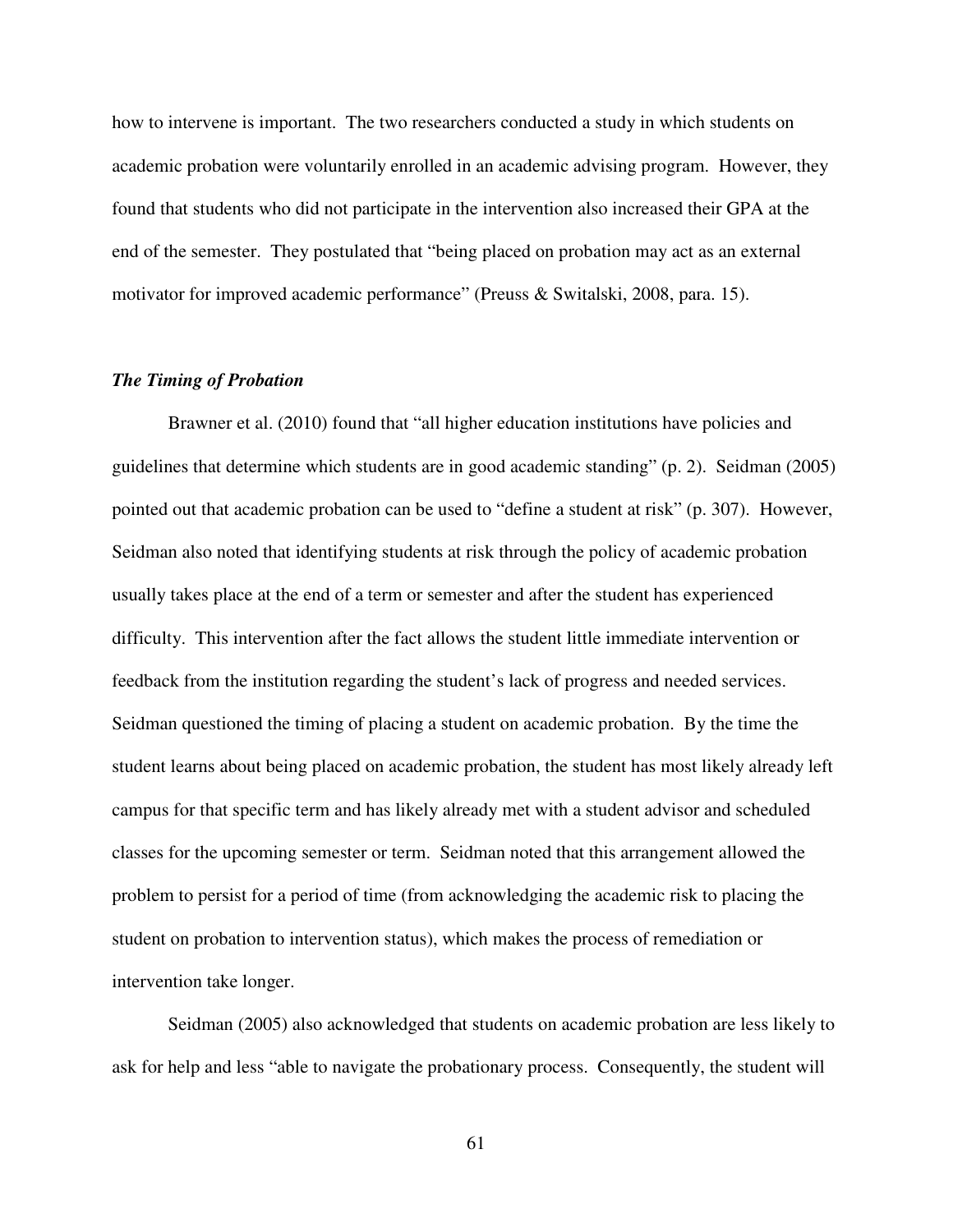not follow through and probably not return" (p. 308). Seidman declared this situation a "waste of human capital, especially when the problem may not be very critical and may be remediated with a minimum of services" (p. 308).

# *Navigating the College Terrain*

Seidman (2005) noted that students on academic probation may not have the skills necessary to deal with the processes the school has in place for them. Brawner et al. (2010) noticed that there is a similar general situation for students in terms of "academic literacy" (p. 3). They declared that "within the context of undergraduate education it [academic literacy] refers to the very basic skills and information that students need to navigate the system successfully" (Brawner et al., 2010, p. 3). Incoming undergraduate students do not know they lack the literacy skills they need for survival; universities expect them to come into the academic environment with this basic knowledge already in place. Once it becomes apparent the student does not have the basic knowledge and skills needed, the student may already be behind. This point, and Seidman's point that student notification of academic probation may come too late, are significant. Students may not have the knowledge needed to succeed, and institutional issues or practices that make navigating the system difficult for these students is compounded by delayed intervention.

De Sousa (2005) observed that students face many challenges in the college environment. De Sousa suggested "finding one's way through college requires something akin to a global positioning satellite (GPS) instrument, something that is more sensitive to complex features of the terrain and offers more options and directions for what students can do to survive and thrive" (p. 2). Taking into account the struggles students face, Heisserer and Parette (2002) stated that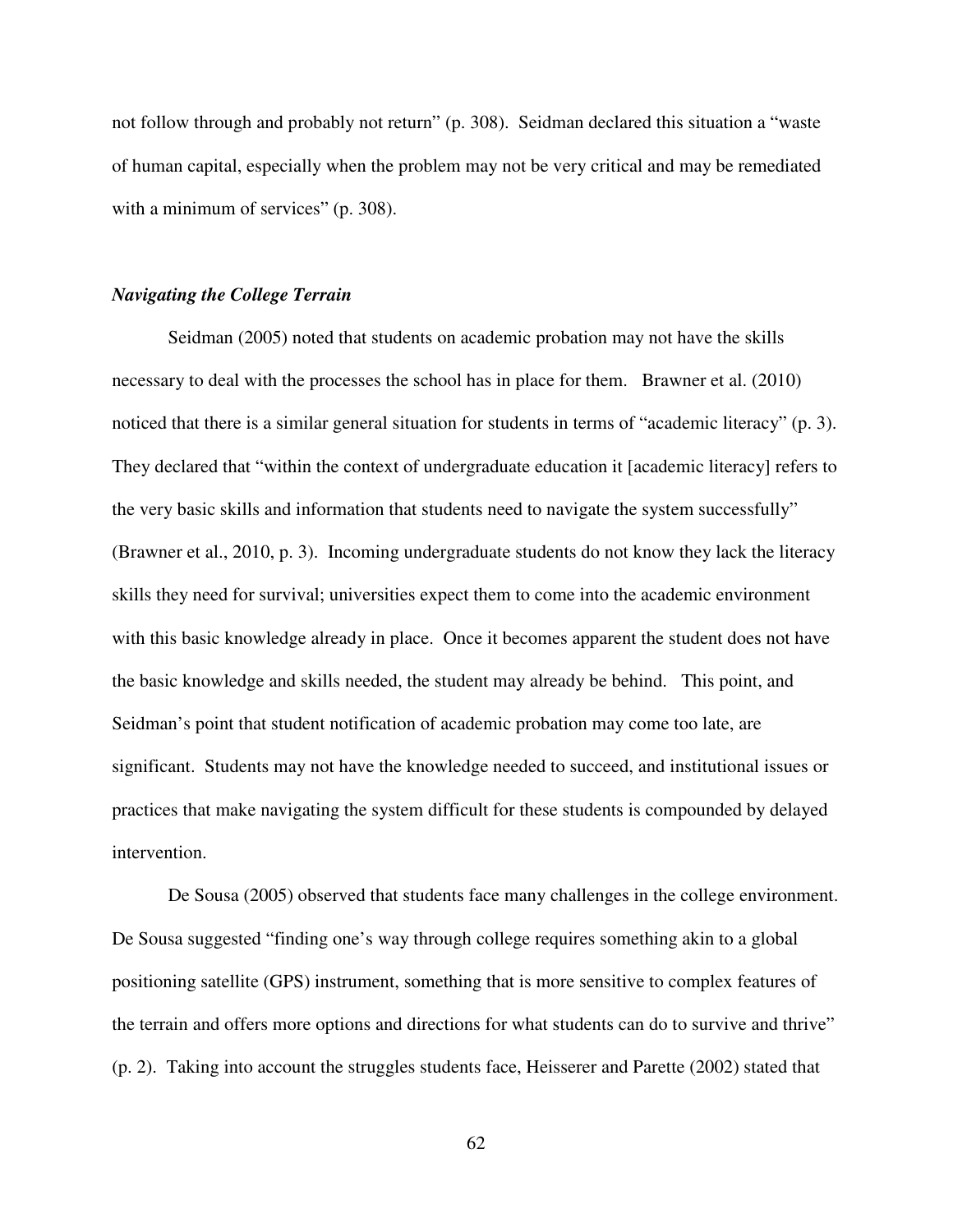college personnel "should make a concerted and coordinated effort to develop a comprehensive plan targeting at-risk students, specifically students on academic probation" (p. 4). They advocated that one component of such a plan would be to have the student sign a contract that clearly outlined what the student must do in order to be removed from academic probation.

# *Students at Risk*

In the late 1960s Smith and Winterbottom (1970) characterized at-risk students on academic probation as students who generally had unrealistic expectations regarding their grades. The authors summarized the findings of their studies by attributing the "apathy" (Smith & Winterbottom, 1970, p. 390) of the students on probation to "a lack of positive motivation, disconfirmed expectations, discouragement, and possibly, guilt and/or shame, and that their apparent irresponsibility and self-defeating behavior may be due to defensiveness, dependency, and resentment toward authority" (Smith & Winterbottom, 1970, p. 390). These personality characteristics were hardly flattering to this population. Tinto (1993), speaking in terms of student retention, suggested professionals not stereotype the student who leaves college before graduation. Tinto (1993) warned that labeling students as "failures for not having completed their course of study" (p. 3) limits both the achievements of the student and the possibilities of the institution. Identifying students on academic probation in similar terms may also be limiting.

Chambers (2010) revealed that the majority of student comments on the NSSE at one particular institution were concerned with the academic experience. Students expressed concerns about academic support, class sizes, the number of course offerings, concerns with teaching assistants, the quality of teaching, and program expectations. Pruess and Switalski (2008) noted that students on probation expressed concerns about a variety of issues including problems with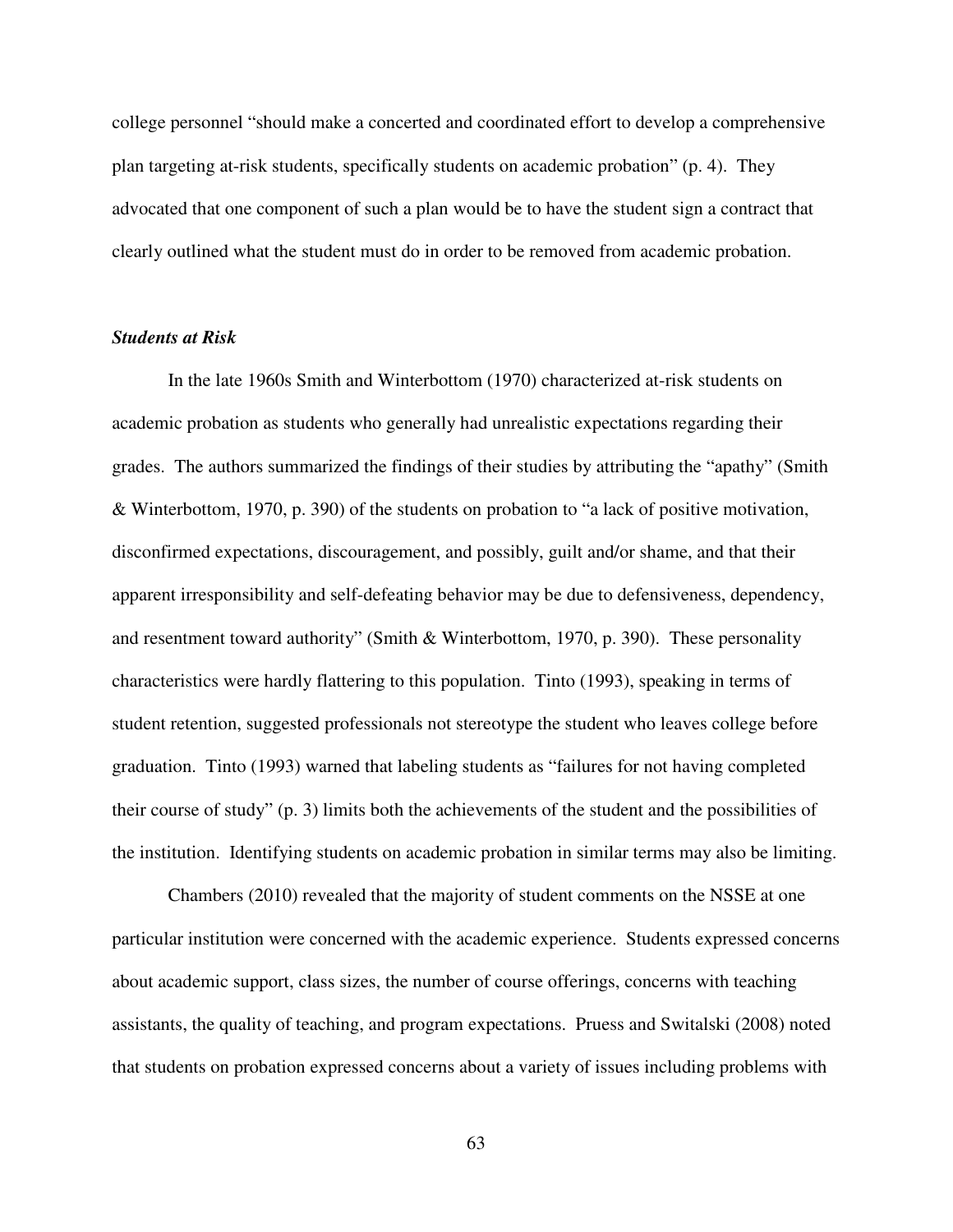instructors, prioritization, goal setting, balancing family and school, studying for tests, test anxiety, and learning styles.

Today students entering college are evaluated at most institutions, in part, by scores on standardized exams such as the ACT or the SAT. While the Education Commission of the States (ECS) (2012) recognized that achievement tests can serve an important function in evaluating students, the organization also asked us to remember how low scores may affect the student. Students may think a low score on the SAT is a reflection of their lack of ability, when instead factors such as not having access to good schools, good teachers, or good resources may be the issue. ECS also noted that the issue could well be the student's lack of effort, not ability. These comments reiterate Tinto's (1993) earlier words that it may be a lack of effort that contributes to a student's struggles, not a lack of ability.

#### *Incongruence*

Tinto (1993) recognized that students who do not do well in college, either academically or socially, may be experiencing "incongruence" (p. 51) and that a "mismatch" (p. 51) exists between the student and the institution. Tinto (1993) noted that this mismatch may be "between the abilities, skills, and interests of the student and the demands placed upon that person by the academic system of the institution. Academic and/or intellectual incongruence may be the result" (p. 51). This incongruence can also be with students "unable or unwilling to partake of the full range of academic resources available to them" (Tinto, 1993, p. 52). Chambers (2010) observed by students' own comments that some of them do demonstrate an inability or unwillingness to use college resources. Giaquinto (2009) remarked that some students departed from institutions because their learning style was incongruent with the instructor's teaching style.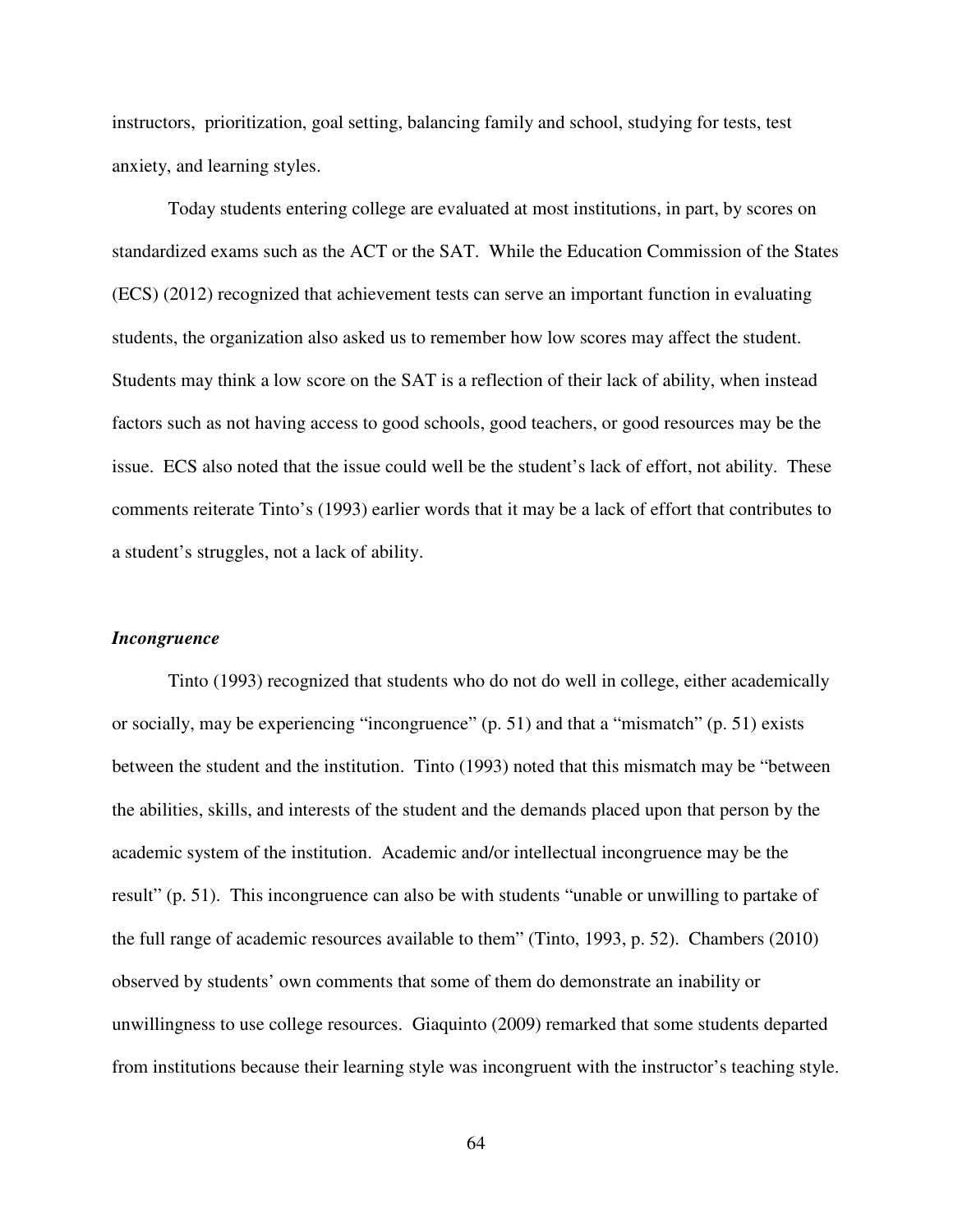Smart et al. (2006) highlighted the importance of Holland's person-environment theory of congruence in education. Congruence with the educational environment equaled student success. Finding methods by which students can fit into the environment will assist them toward persistence.

# *Academic Policy*

Many higher education policies are initiated outside the institution in terms of public policy regarding education. In terms of college completion Brock (2010) advocated that educators and policy makers create and implement strategies that will lead to student success, and that they place a greater emphasis on program evaluation. Policymakers can do a great deal to help students be successful.

Policies are the foundation of an institution and govern the work of the institution. Institutions have policies governing the conduct of students as well as faculty and staff in their roles as employees and the relationships that students and faculty can have with each other in their respective roles. Policies govern the actions of groups on campus including faculty committees and student organizations. Policies direct hours of operation for offices on campus, residential hall operations, dining hall service, protocols for student services, marketing operations, fundraising drives, alumni relations, student government, and expectations regarding student success in the classroom.

In addition to the policies governing the work of the institution, those policies that govern student success include policies regarding curricula. Connelly and Connelly (2010) identified three types of curriculum policy: formal, implicit, and prudential. Formal policies encompass what is being taught to students. Implicit policies occur at the administrative or governmental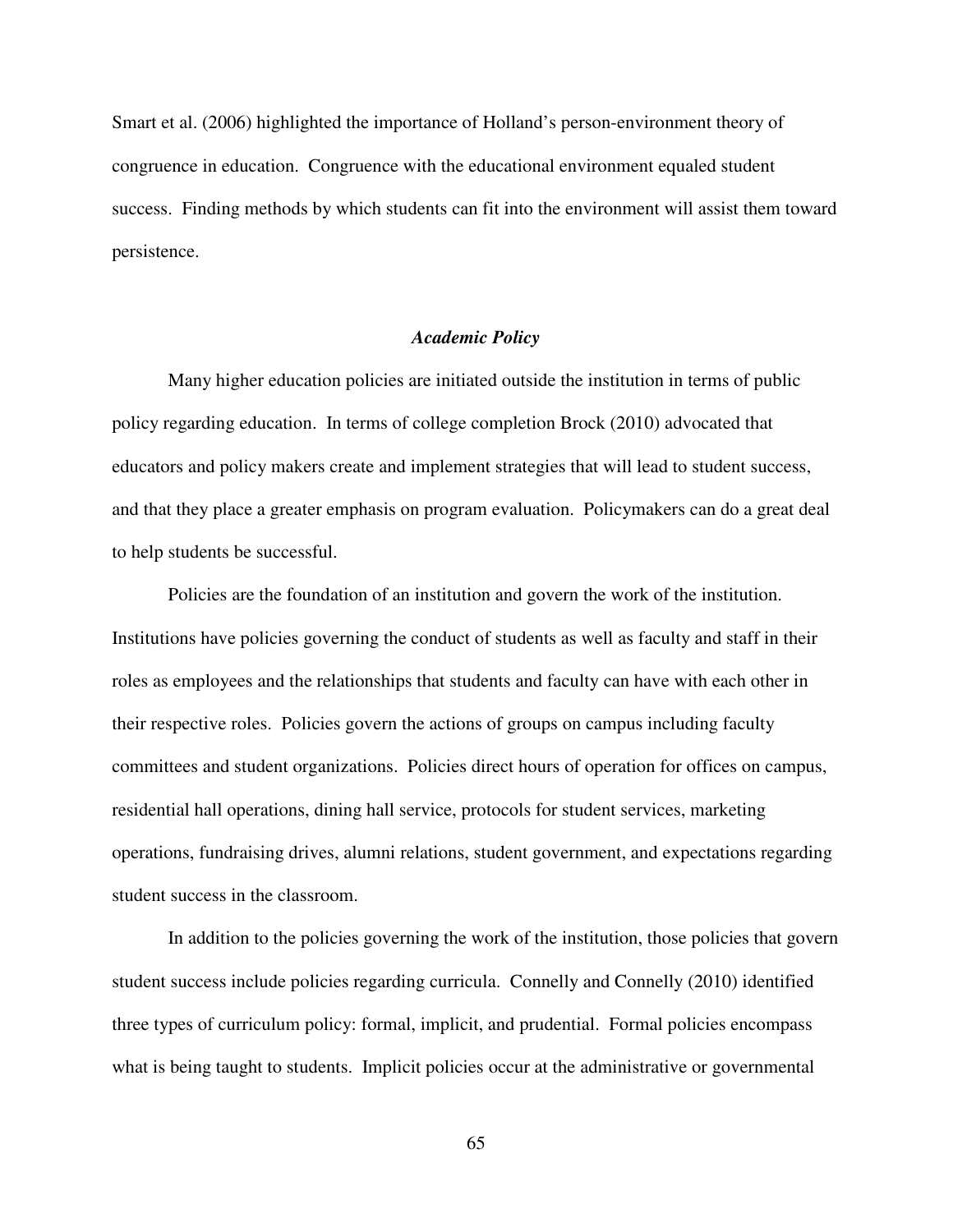level and affect curriculum practices. Prudential policies are those practical aspects of policy implementation that officials put into practice. However these policies may be identified and used, Connelly and Connelly acknowledged that there is little analysis of the policies. Instead reviews of policy tend to be idealistic or philosophical. They also stated that policy development "appears to be academic and bureaucratic" (Connelly & Connelly, 2010, p. 225). Updates and revisions may be developed by a few chosen individuals, and they noted that "the process of writing curriculum policy is political" (Connelly & Connelly, 2010, p. 225).

# *Policy as Discipline*

Whereas institutions may have begun relatively recently in their history to focus on retention efforts, there have generally been expectations regarding student success. The concept of disciplining "students for having low academic achievement" (J.M. Anderson, personal communication, October 2, 2012) has been around for "centuries" (J. M. Anderson, personal communication, October 2, 2012), though it has been called by different names (J.M. Anderson, personal communication, October 2, 2012). "Students used to be 'sent-down' or are given rustication from Oxford and Cambridge" (J.M. Anderson, personal communication, October 2, 2012) for underachievement in higher education. Students today who are in academic jeopardy and are placed on probation may have to meet with an advisor or other faculty or staff or may be placed in remedial programs or student success programs (Kelley, 1996).

#### *Policy as Intervention*

#### Astin (1984/1999) observed that

administrators and faculty members must recognize that virtually every institutional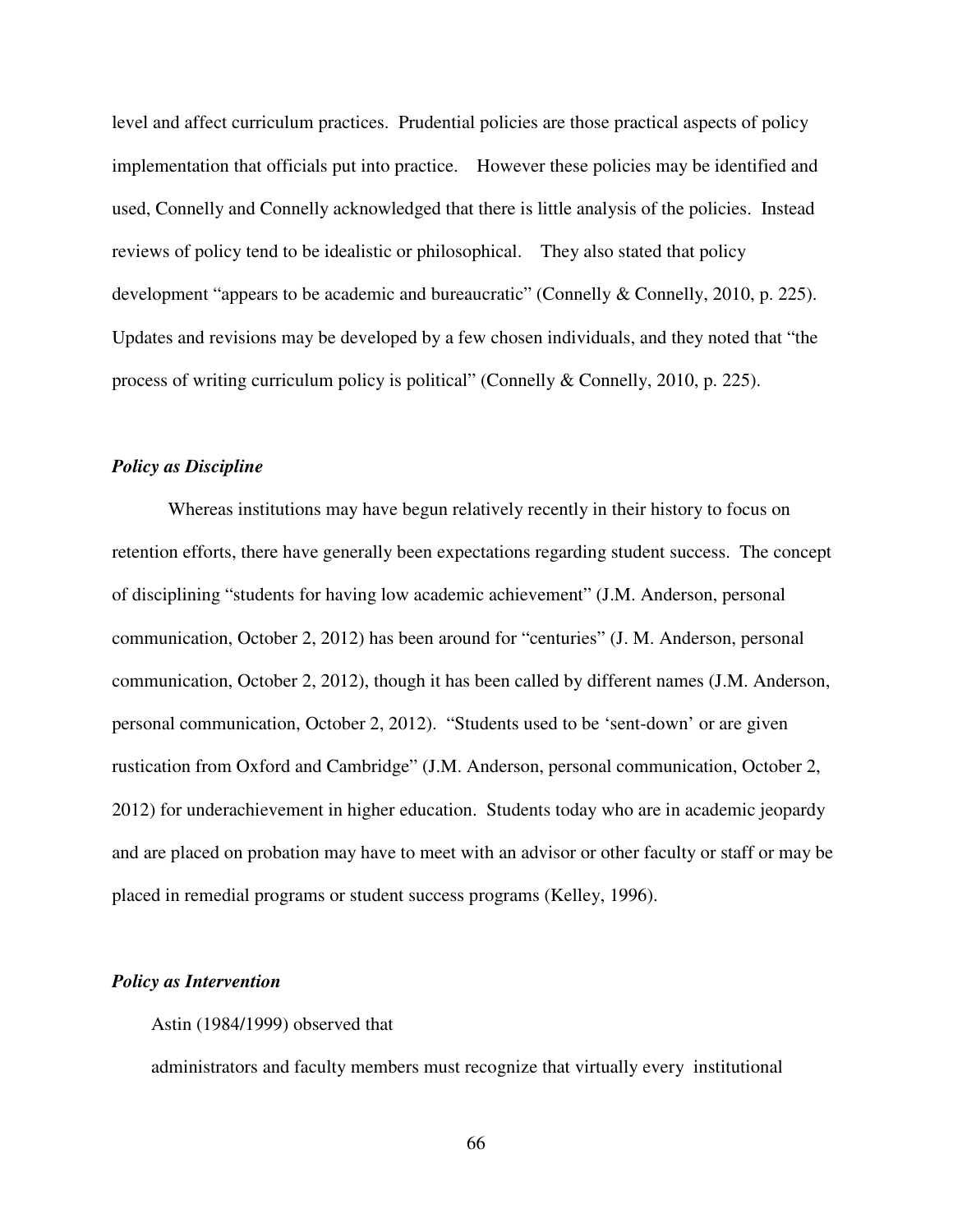policy and practice (e.g. class schedules, regulations on class attendance, academic probation, and participation in honors courses; policies on office hours for faculty, student orientation, and advising) can affect the way students spend their time and the amount of effort they devote to academic pursuits. (p. 523)

Astin recommended giving greater attention to the "passive, reticent, or unprepared student" (p. 526) because "passivity is an important warning sign that may reflect a lack of involvement" (p. 526). Astin advocated knowing how students experiencing academic difficulties spend their time and whether or not "the academic difficulties stem from competing involvements, poor study habits, lack of motivation, or some combination of these factors" (p. 527). The myriad of support services offered to students in academic jeopardy reflects the attempts of institutions to address student needs.

# *Policy as Relationship*

Bean (2005) affirmed that institutional policy can affect the student population. Bean commented:

the way in which bureaucratic activities are carried out can lead to greater social integration for students on the one hand and greater alienation on the other. Students who feel helped and empowered by these exchanges are likely to feel loyal to the school and remain enrolled. Students who feel powerless in the face of this bureaucratic maze can become alienated. (p. 230)

Students and their relationship to the institution can be affected by how the institution carries out its business and day-to-day activities. For some students these exchanges enhance their connectedness to the school; for others, these exchanges are debilitating. These exchanges,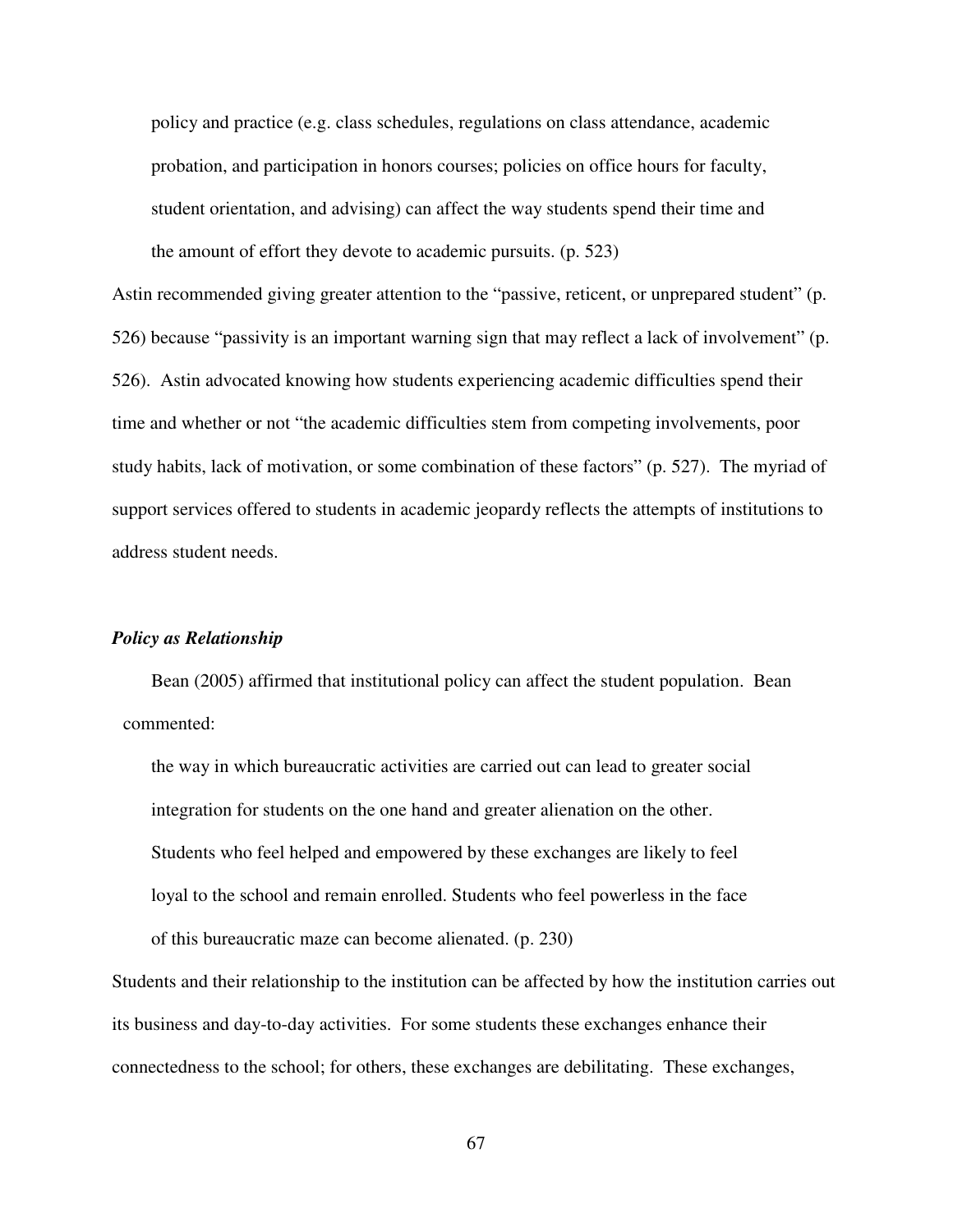though dependent to an extent on the personality of the person with whom the student is engaged, are crafted through policies that emphasize actions and consequences.

# *Policy as Instruction*

Including students in the creation or revision of policy is one way to help them become stewards of their own educational experiences. Morgan and Hoshijima (2011) advocated for avenues for students to have their voices heard and acknowledged that some methods are already in place. They also advocated that students be allowed to be a part of the conversations that take place regarding changes in policy. All too often students find out about policy changes after they have been made and the students were left out of the conversations (Morgan & Hoshijima, 2011). Not only should students be a part of the conversations regarding policy changes at their institutions, but Morgan and Hoshijima stated students should be engaged at the state and national levels. Institutions can include students in the policy-making process by holding "public forums to discuss important changes to tuition, fiscal policy, curriculum, or other major areas of the college's function" (Morgan & Hoshijima, 2011, p. 22). Chambers (2010) recognized the importance of addressing student concerns as institutions look at crafting and implementing academic plans for students. The results of Chambers's study could "provide a baseline for discussions about institutional and public policies or practices related to student engagement, learning, and success in postsecondary education" (Chambers, 2010, p. 17).

#### *Policy Made*

Tinto (1993) articulated institutional procedures as formal or informal, rigid or flexible, and involving various members of the institution. Student behavior is managed by "academic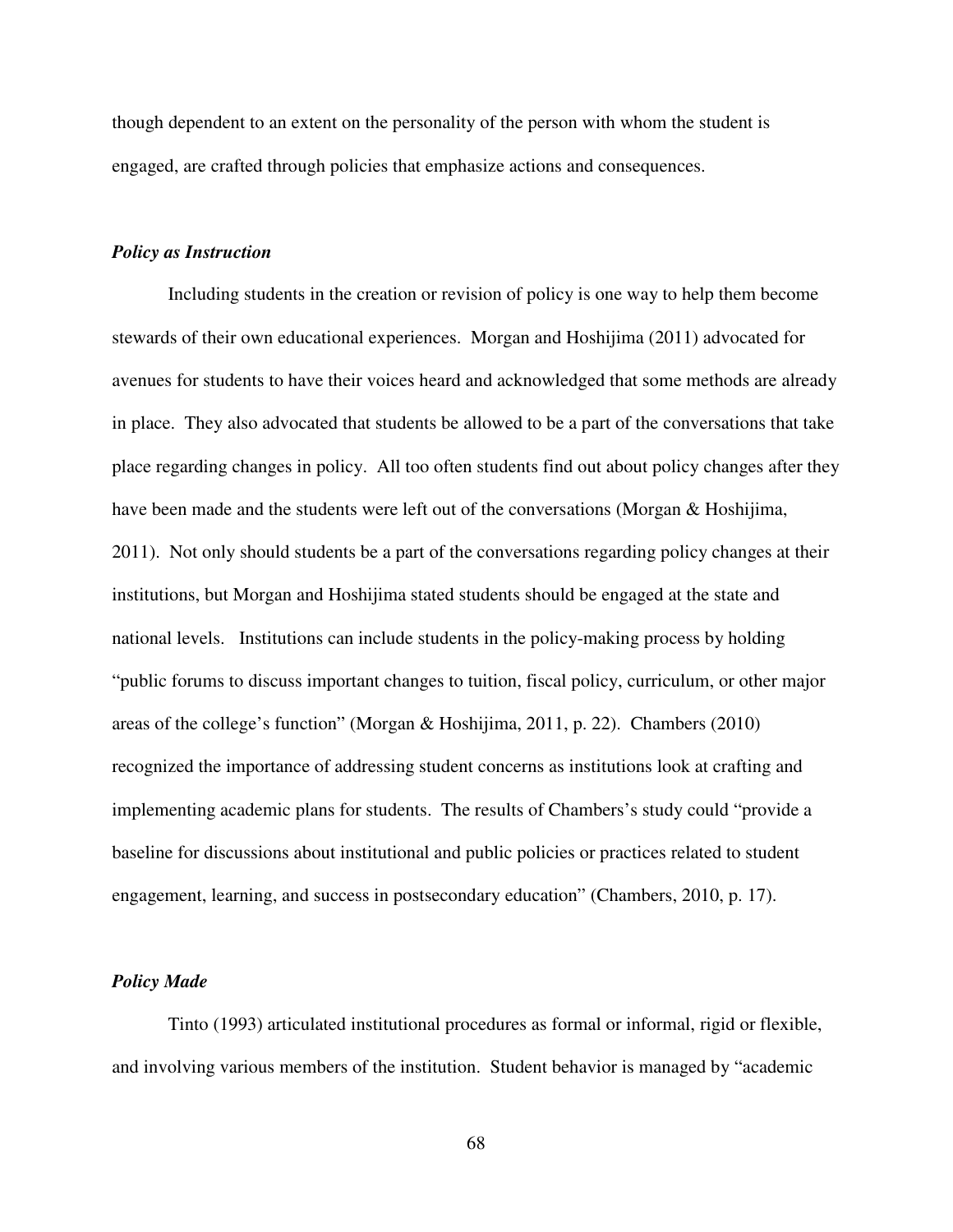requirements for given degree programs" (Tinto, 1993, p. 51) and such interactions reveal the "character of institutional life" (Tinto, 1993, p. 50). The institution has "an impact …upon student behaviors" (Tinto, 1993, p. 85) and "academic difficulty…typically reflects a situation in which the demands of the academic system prove too great" (Tinto, 1993, p. 117). The institution bears the responsibility of defining appropriate and inappropriate social and academic behavior.

Morgan and Hoshijima (2011) recognized that those students most affected by certain policies are those least likely to advocate for needed change. They called it "disconcerting that most often our higher educational system fails the very students who are the least likely to speak up about it" (Morgan & Hoshijima, 2011, p. 14) and they advocated for student involvement in the policy-making process. They argued that

strong student voices in higher education policy could help to ensure that federal, state and institutional policy makers continue to direct their reforms toward the issues the matter most to students, including tuition prices, financial aid, and the quality of the courses they offer.

(Morgan & Hoshijima, 2011, p. 2)

They stated it only takes a small group of "committed students…who take on the responsibility of organizing their peers" (Morgan & Hoshijima, 2011, p. 14) to engage students in policy debates.

### *Student Input*

In the United Kingdom, Peck, Chivers, and Lincoln (2010) conducted a study using focus groups in which students were asked what services they wanted the institution to offer and the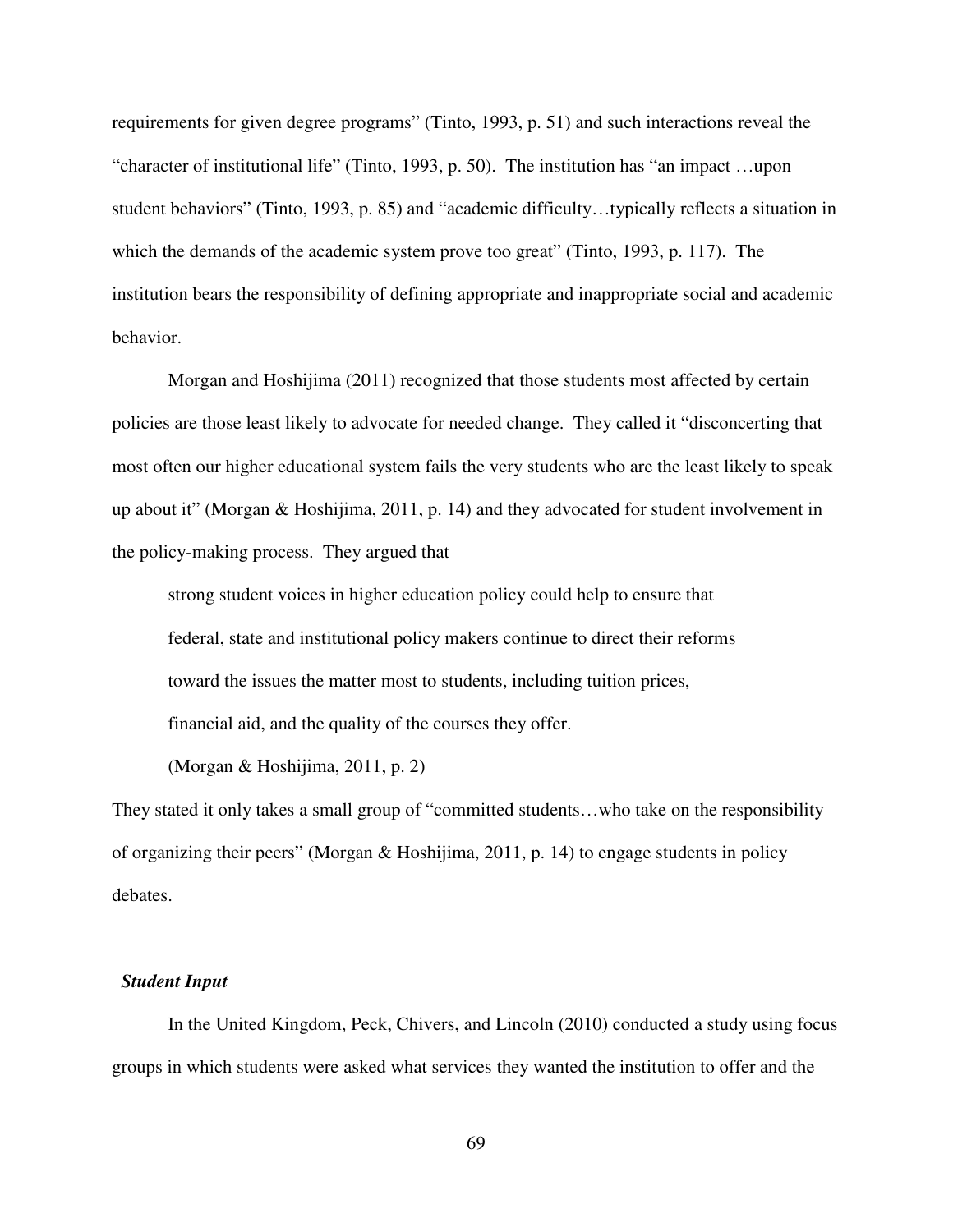following needs were identified: "improved publicity for services…academic tutors to be 'trained like teachers, [refreshers on] grammar and other skills…better relationships between student and tutor…tutors to understand typical student weaknesses, [and for the teaching of] academic argument [and] academic writing style" (p. 140, Table 1).

Hurtado (2003) noted that students enter college with a variety of skills and talents and therefore should be evaluated individually. Hurtado claimed that

greater variation in student preparation may suggest the need for innovative academic support strategies, as well as variety in student services (such as staff availability and delivery of programs) to achieve the educational goals of institutions that offer opportunities for students from a variety of socioeconomic backgrounds. (p. 37)

Tinto (1993) emphasized that effective programs for students must be "proactive" (p. 182) and that modeling a commitment to learning and to students reinforces student involvement in the learning process.

# *Private Institutions*

Students today have a wide variety of choices in terms of higher education. Two- and 4 year public institutions color the landscape as do 4-year private not-for-profit and for-profit institutions. Lines between public and private institutions are becoming more and more blurred as private institutions search for funding from some of the same sources that public institutions do. According to Brock (2010) one quarter of all undergraduates attended private institutions in 2005. In 2003 Hurtado stated "there may be less distinction today between some of the private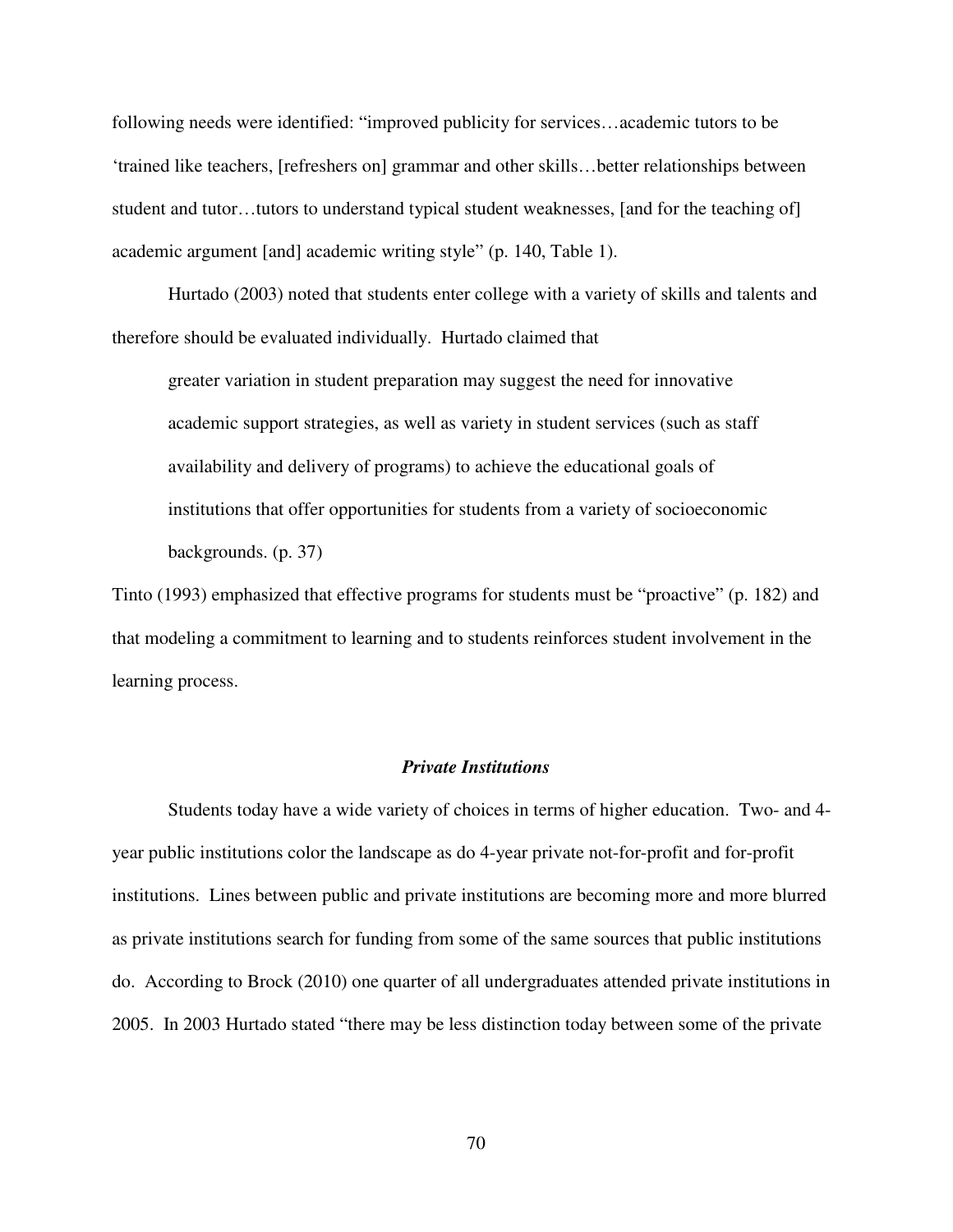and elite public institutions than there were many years ago, as many launch major campaigns to build endowments, seek donors, and identify new streams of revenue" (p. 40).

 However, private and public institutions are not the same (Barr, 2003). Some of the differences between public and private institutions have to do with "governing board structures, sources of funding, revenue management methods, and systems arrangements" (Hurtado, 2003, p. 39). Both public and private institutions have to abide by the laws of the state in which they are incorporated, follow noneducational state agency regulations and follow their own published rules while abiding by the "First, Fourth, Fifth, and Fourteenth Amendments to the United States Constitution [which] provide the basis for the application of constitutional law to higher education" (Barr, 2003, p. 129). An example of the difference is that "Private institutions may prevent, limit, or refuse to authorize the peaceful assembly of any group, including student organizations. Public institutions may not" (Barr, 2003, p. 135).

The first private institution of higher education established in the United States was Harvard in 1636 (National Association of Independent Colleges and Universities [NAICU], 2013). Today, there are approximately 1,600 private institutions of higher education in the United States with over 3 million students enrolled (NAICU, 2013). Institutions range from liberal arts colleges to major research universities, from faith-based institutions to single-sex and historically black colleges. According to NAICU (2013), "private four-year colleges enroll almost the same percentage of students from low- and middle-income families as state four-year institutions" (para 7). Historically these same institutions offered students choices to meet "their individual interests, needs, and aspirations" (Balz  $\&$  Esten, 1998, p. 334) and offered learning environments that proved "successful, year after year" (Balz & Esten, 1998, p. 334). Balz and Esten (1998) noted that private institutions were able to provide for all students and grant them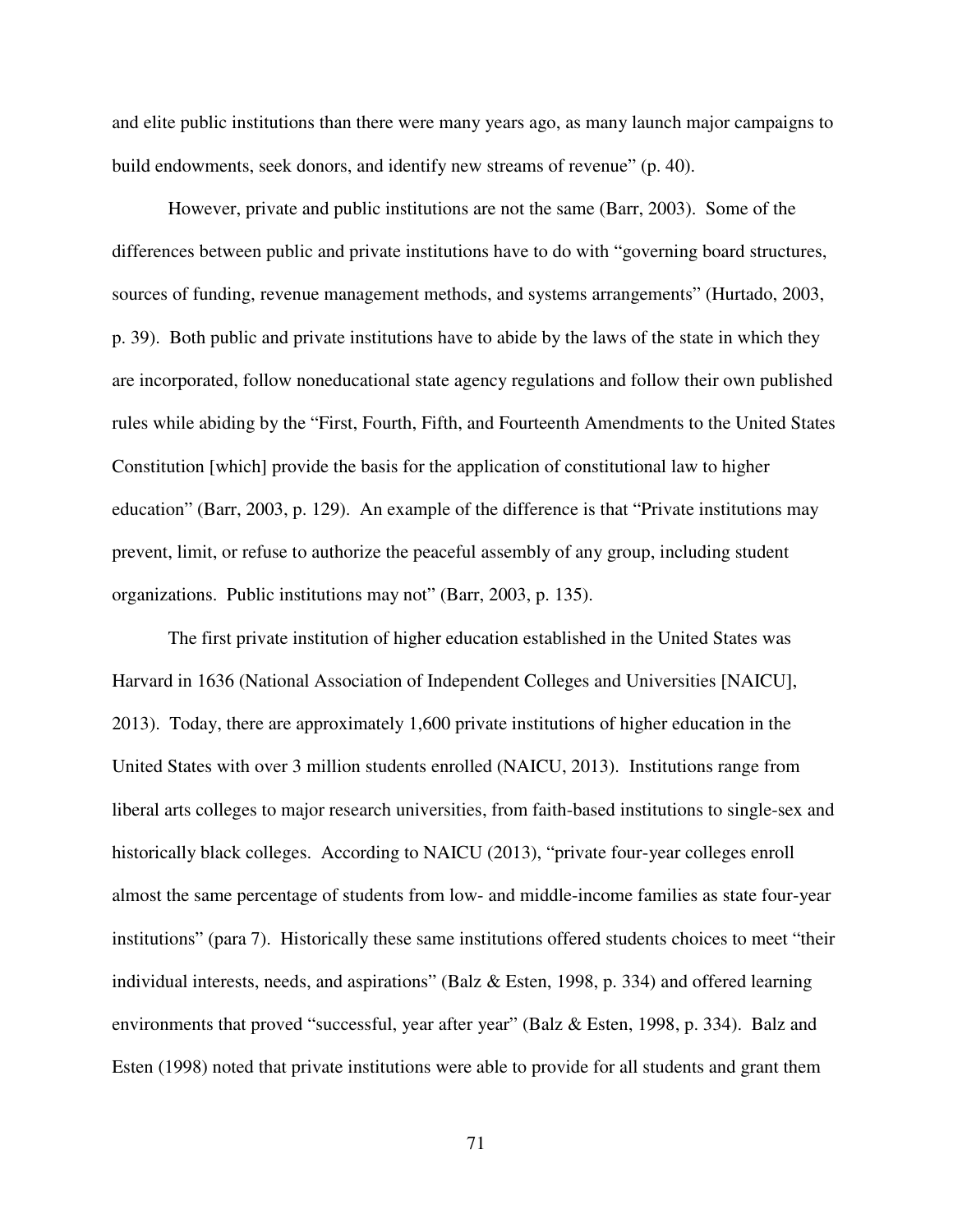opportunities for higher education "regardless of income or family background" (p. 344). These institutions had "rich and diverse missions" (Balz & Esten, 1998, p. 344) that allowed them to do so.

Morphew and Hartley (2006) reviewed the mission statements of over 300 four-year colleges and universities in the United States—both public and private. They found that even though there are similarities in mission statements across public and private institutions, there are also differences:

Public universities heavily emphasize service –both as institutions within a region and through instilling in students a sense of civic duty. Several other emphasized elements are largely descriptive in nature and rather pedestrian—'we're a public institution and we have undergraduate and graduate programs.' Private universities, by contrast, focus more on the formative aspects of education—promoting 'student development' and helping prepare students for the 'real world' through programs that are academically rigorous. (Morphew & Hartley, 2006, p. 464)

The idea that private colleges are more academically rigorous is supported by the NAICU which stated "Seventy-nine percent of private four-year college graduates earned their degree in four years, compared to 49 percent at state four-year institutions" (2013, para. 8). Similar findings were revealed by Balz and Esten (1998) 15 years earlier when they stated that students attending 4-year private institutions were more likely to continue than students at 4-year public institutions. They identified 72% of students attending 4-year private institutions as having completed their degree within 5 years as compared to 55% of students at 4-year public institutions as doing so. They summed up their findings by saying, "Though it cannot be concluded from these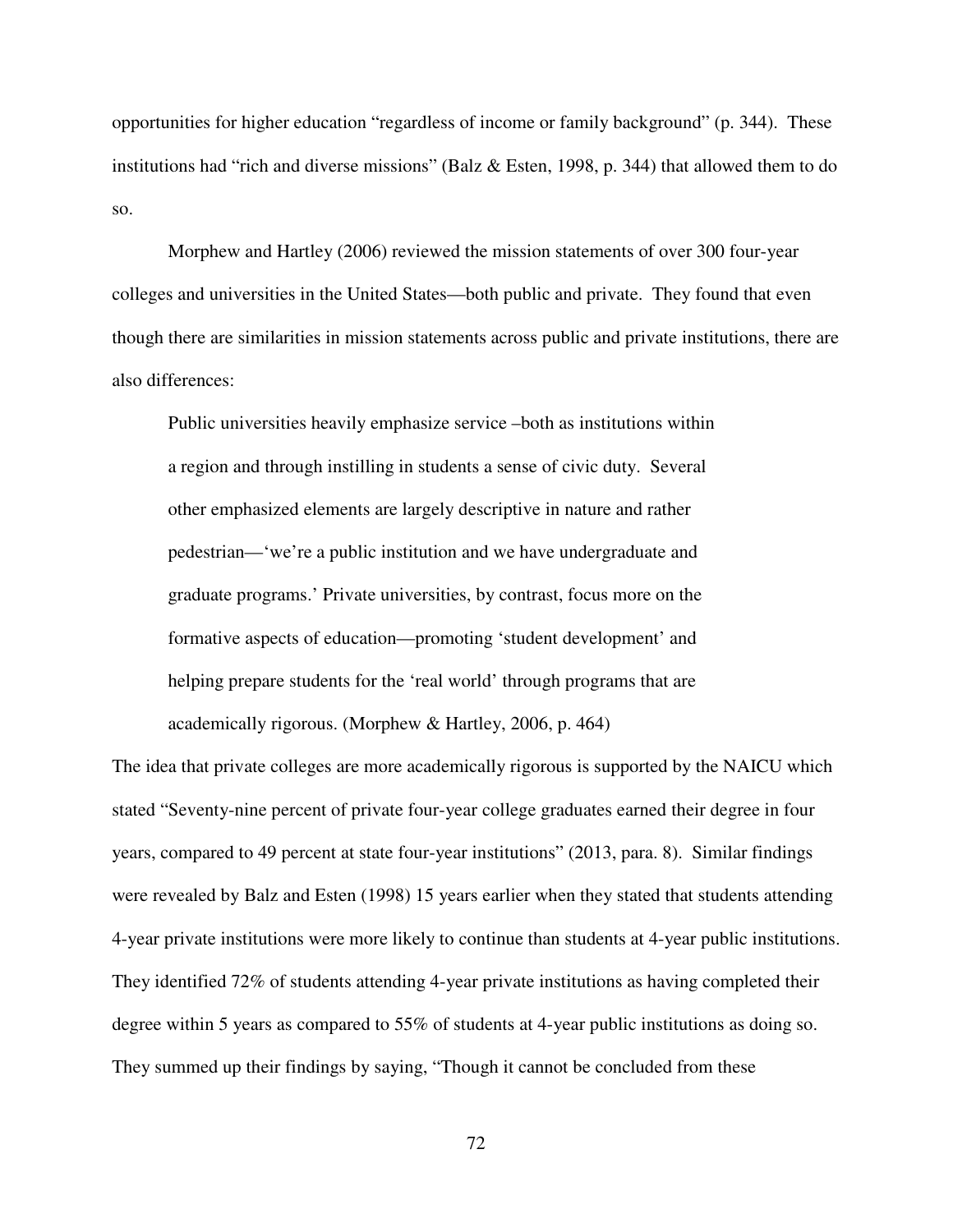completion and degree-attainment rates that overall levels of persistence differed by type of institution, this finding clearly suggests that students at public four-year institutions are taking longer to finish their programs" (Balz & Esten, 1998, p. 336). These overall findings are still valid today. Private institutions have demonstrated their ability to provide an environment in which students succeed in persistence toward graduation and persist more quickly toward graduation than students in public institutions. Balz and Esten noted that private institutions "offer a learning environment that has been proven successful, year after year" (p. 334).

## *Research Approach and Reasoning*

# *Paucity of Research*

There is little research in the area of academic policies and on changes in academic policies related to "good standing, probation, suspension, and expulsion" (Brawner et al., 2010,

p. 20). Brawner et al. (2010) noted that

perhaps it is because academic rules and regulations are so ubiquitous that they have relatively little recent attention in the literature as potential contributing factors in students' ability to succeed. While there have been multitudes of studies concerning climate and teaching techniques during the past two decades, relatively few have investigated what impact, if any, can ultimately be the result of institutional policies. (p. 3)

Brawner et al. also found little published research about benchmarking or other methods used by colleges or universities to create changes in their policies. They commented "as we embarked on this study, we were surprised at the lack of published research on the changes in academic policies related to good standing, probation, suspension, and expulsion over the years" (Brawner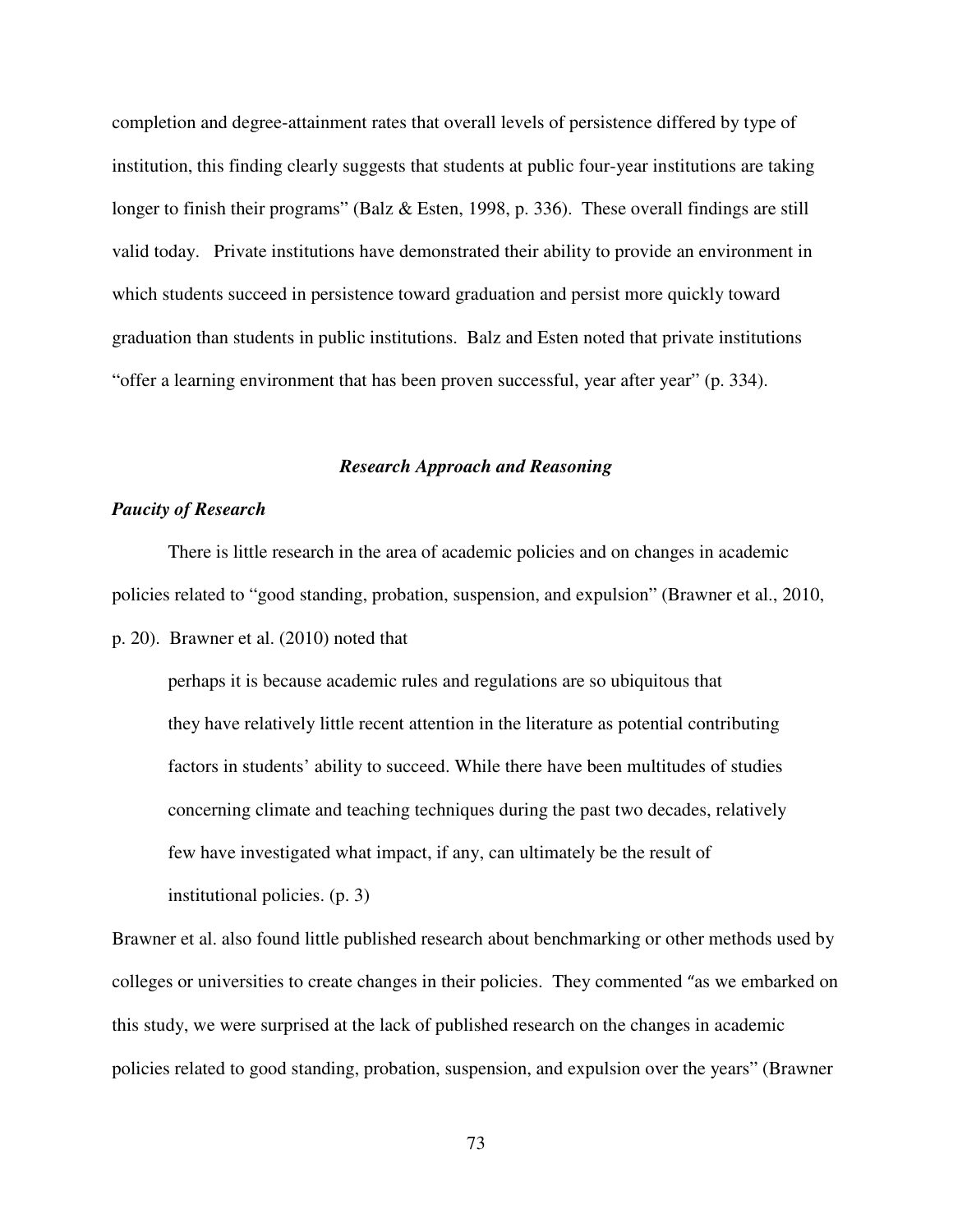et al., 2010, p. 20). They continued: "we know that institutions such as these do not make changes to their policies without careful consideration and, one would assume, benchmarking with peer institutions. Such benchmarking may have been done, but as best we can tell, was unpublished" (Brawner et al., 2010, p. 20).

The study of Brawner et al. (2010) compared

academic policies related to academic good standing, probation, suspension, and expulsion at nine universities over 17 years providing a benchmark to which others can compare. The print and on-line versions of the undergraduate catalogs from 1988-2005 for each of the nine public universities in the southeastern United States were examined regarding those policies.

(p. 1)

Over their study period, Brawner et al. (2010) found that "nearly 65,000 students were put on probation and 45,000 students were suspended" (p. 21). The focus of their research was whether the tightening of academic standards that we have observed has improved outcomes by discontinuing the stringing along of students who have no hope of graduating or whether the stricter standards separate students too abruptly who might be able to graduate. (Brawner et al., 2010, p. 21)

Brawner et al. observed that over the years some schools tightened their standards "by increasing GPA expected of all students…required for graduation" (p. 20) and that schools with grade forgiveness policies made them "less forgiving" (p. 20). Brawner et al.'s results indicated that "probation carries vastly different meanings at the institutions studied even as they remained relatively constant within institutions" (p. 20). The researchers stated that

institutional policy makers can use the current study to compare their own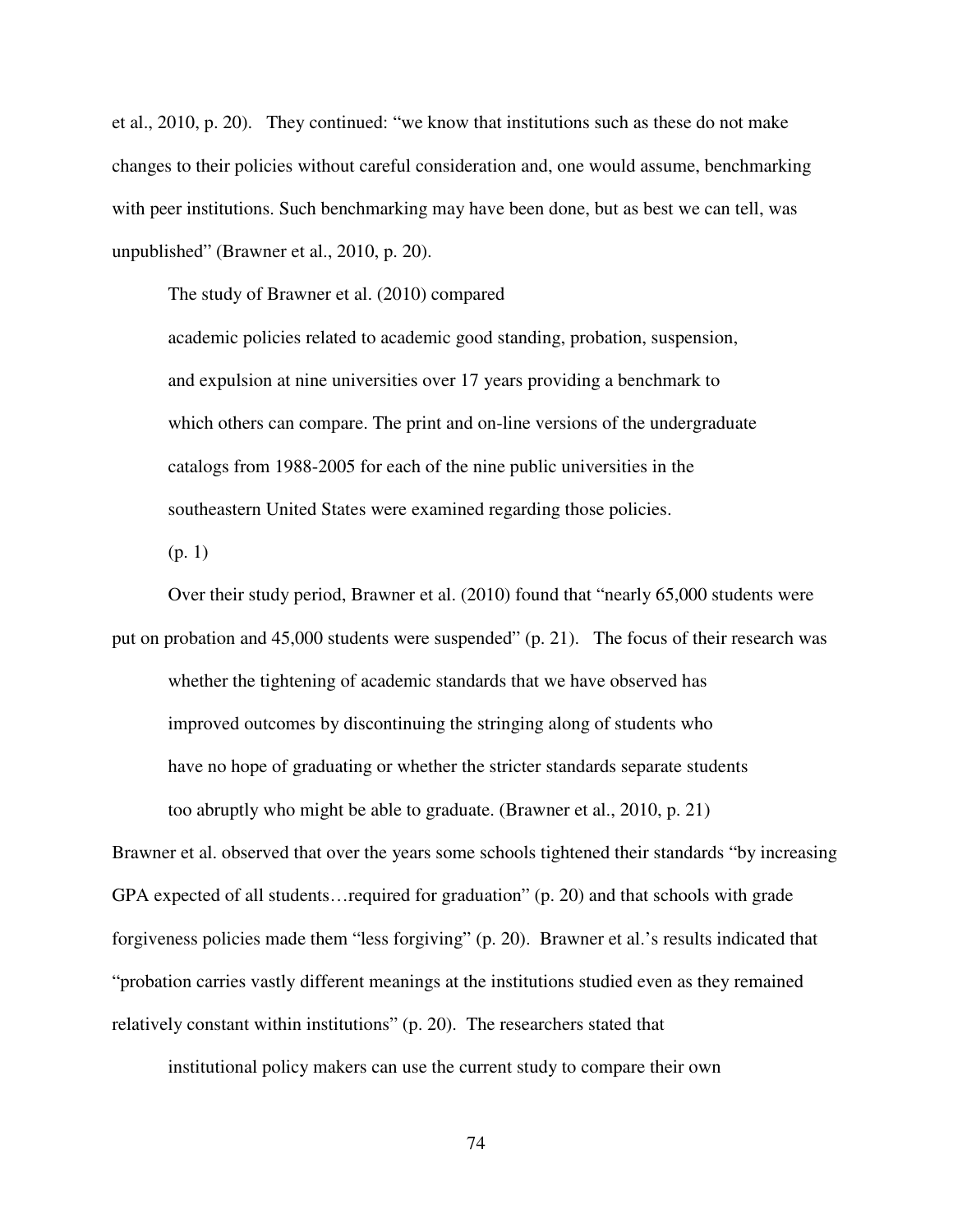institutions' policies to a sample of large public institutions, including two HBCUs [Historically Black College or University]. They will also be able to use our future research to help shed light on the need to balance academic standards with student success metrics such as retention to graduation.

(Brawner et al., 2010, p. 22)

With little research available regarding academic policies and their impact on the student, this study will fill a void in the area. In addition, the purpose of this study is to consider the academic probation from the point of intersection between the institution and the student. It asks the institution to speak to its intent in using the policy of academic probation and it asks students to speak to their actual experiences.

### *Case Study Method*

This study uses the qualitative method of a case study. Qualitative research allows for a holistic and flexible approach to studying a phenomenon in a real-world setting. It also allows for an in-depth and rich investigation into the understandings and perceptions of people involved in certain situations (Snape & Spencer, 2003). The case study reinforces the qualitative purpose of research in that it also "allows investigators to retain the holistic and meaningful characteristics of real-life events—such as individual life cycles, small group behavior, organizational and managerial processes, neighborhood change, school performance, international relations, and the maturation of industries" (Yin, 2009, p. 4). Case studies allow the researcher to investigate an array of resources, including "documents, artifacts, interviews, and observations" (Yin, 2009, p. 11). Balbach (1999) observed that "the purpose of a case study is to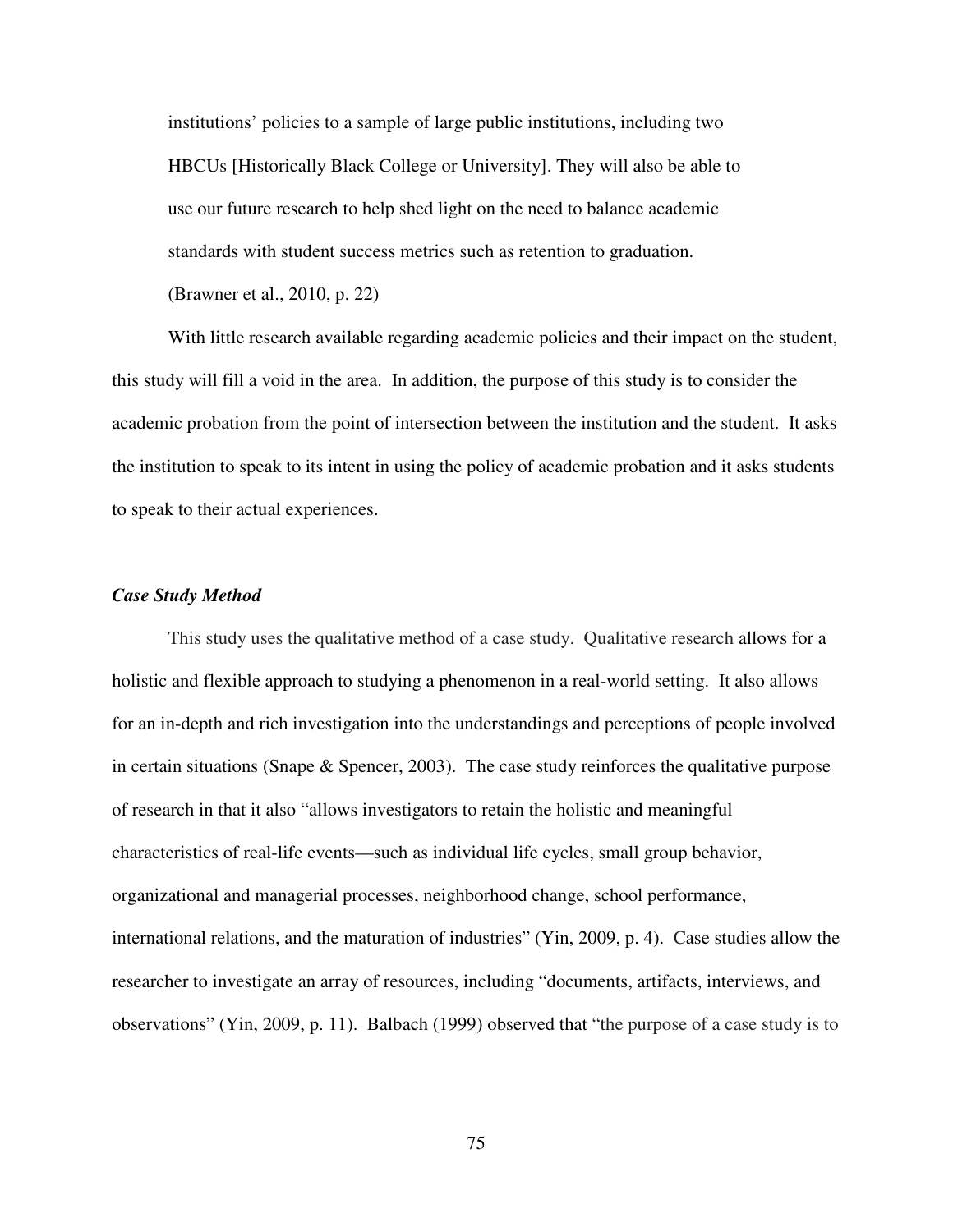study intensely one set (or unit) of something—programs, cities, counties, worksites—as a distinct whole" (p. 3).

The case study method can also be evaluative; that is, it can be used to determine the value of achieving institutional goals (Krathwohl & Smith, 2005). It is also meant to assess how effective a program is by being concerned with how well it works—"a question that is central to much policy related investigation" (Krathwohl & Smith, 2005, p. 29). This study is designed to investigate the realities of students who have experienced probation and the purpose of the policy from the administration's point of view. A case study will assist with both. Ritchie (2003) stated when "information is needed about both processes and outcomes…qualitative research contributes to both. Because of its flexible methods of investigation, qualitative methods are particularly adept at looking at the dynamics of how things operate" (p. 29).

#### *The Evaluation of Academic Probation*

Understanding how things operate includes both the mechanics of the policy itself and the effects it has on those who use it. Ritchie (2003) identified this operation as contributing to an understanding of the "different types of effects or consequences that can arise from a policy" (p. 29). This identification can signify the success or failure of a program, the effects of the program on people, the requirements of different groups in the "target population" (Ritchie, 2003, p. 29), and explore the organization and contexts of intervention. Balbach (1999) stated research can demonstrate "1) what actually occurred, 2) whether it had an impact, expected or unexpected, and 3) what links exist between a program and its observed impacts" (p. 1).

The use of qualitative research allows the researcher to use a small study sample (Krathwohl & Smith, 2005) and amass "rich detail" (Balbach, 1999, p. 3). Qualitative research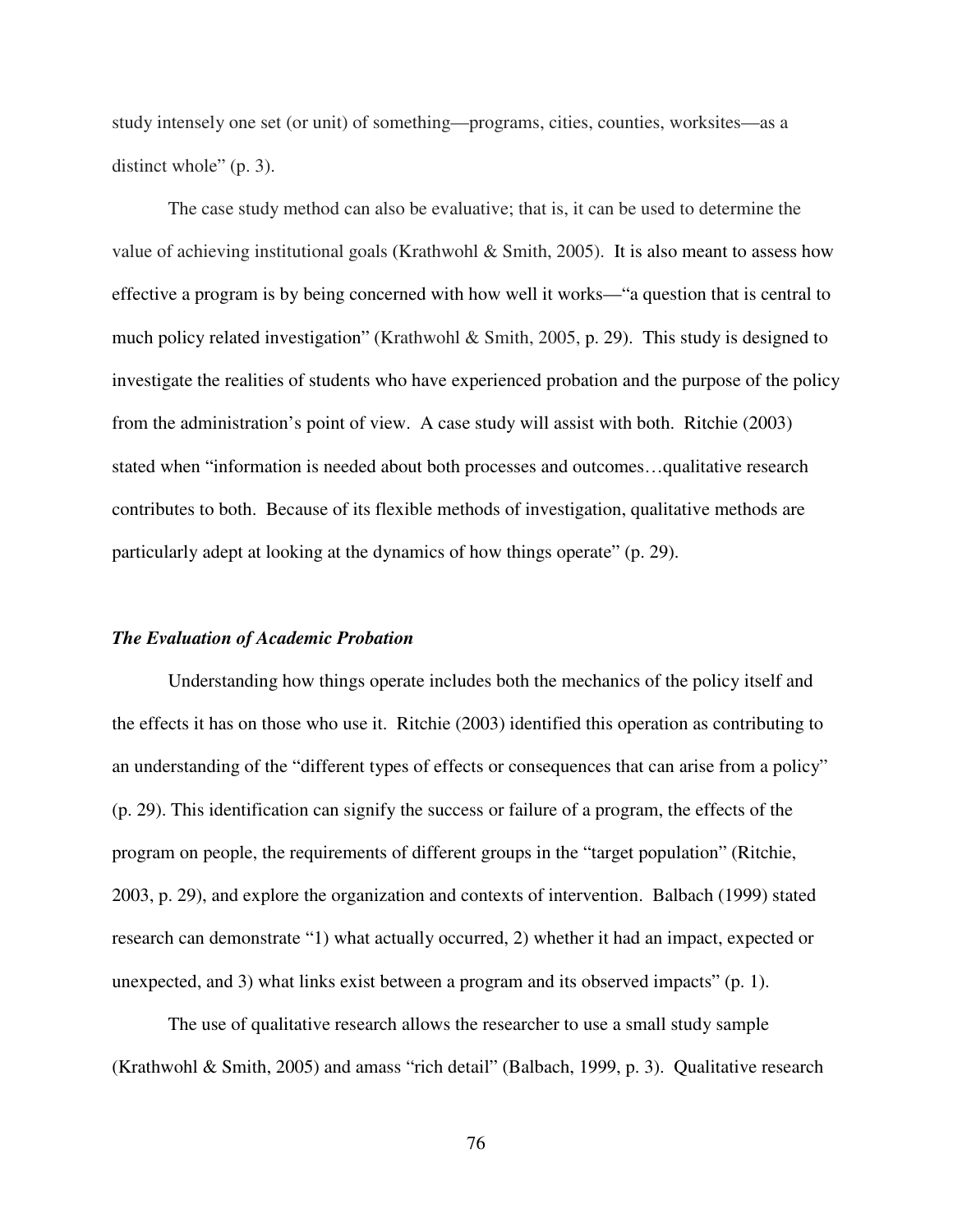also allows stakeholders of the institution to provide input (Groundwater-Smith, 2007) and allows for the researcher to develop rapport with the subjects who then have the "freedom to recall and expound on events from their perspective" (O'Donoghue, 2007, p. 166).

### *Criticisms of the Approach*

There are criticisms as well to the case study and qualitative method of research. Krathwohl and Smith (2005) noted that qualitative research involves "intense labor" (p. 132) for the researcher and that there are two concerns regarding the quality of the study: one that "readers may consider your observations, interviews, analysis of documents, or whatever to be less than 'objective,'" (p. 133) and second that "there are equally or more plausible alternative explanations than that which you advance" (p. 133). Krathwohl and Smith also argued that the researcher is challenged to remain objective by preventing "biases, attitudes, likes, and dislikes from affecting" (p. 133) the research. Yin (2009) acknowledged another concern: "perhaps the greatest concern has been over the lack of rigor of case study research" (p. 14). Yin stated "a second common concern about case studies is that they provide little basis for scientific generalization," (p. 15) and "a third frequent complaint about case studies is that they take too long, and they result in massive, unreadable documents" (p. 15).

Yin (2009) noted the demands case study research takes on the researcher. Yin observed that "the demands of a case study on your intellect, ego, and emotions are far greater than those of any other research method" (p. 68). Yin determined that "a well-trained and experienced investigator is needed to conduct a high-quality case study because of the continuous interaction between the theoretical issues being studied and the data being collected" (p. 68). The case study requires the researcher to have "an inquiring mind during data collection, not just before or after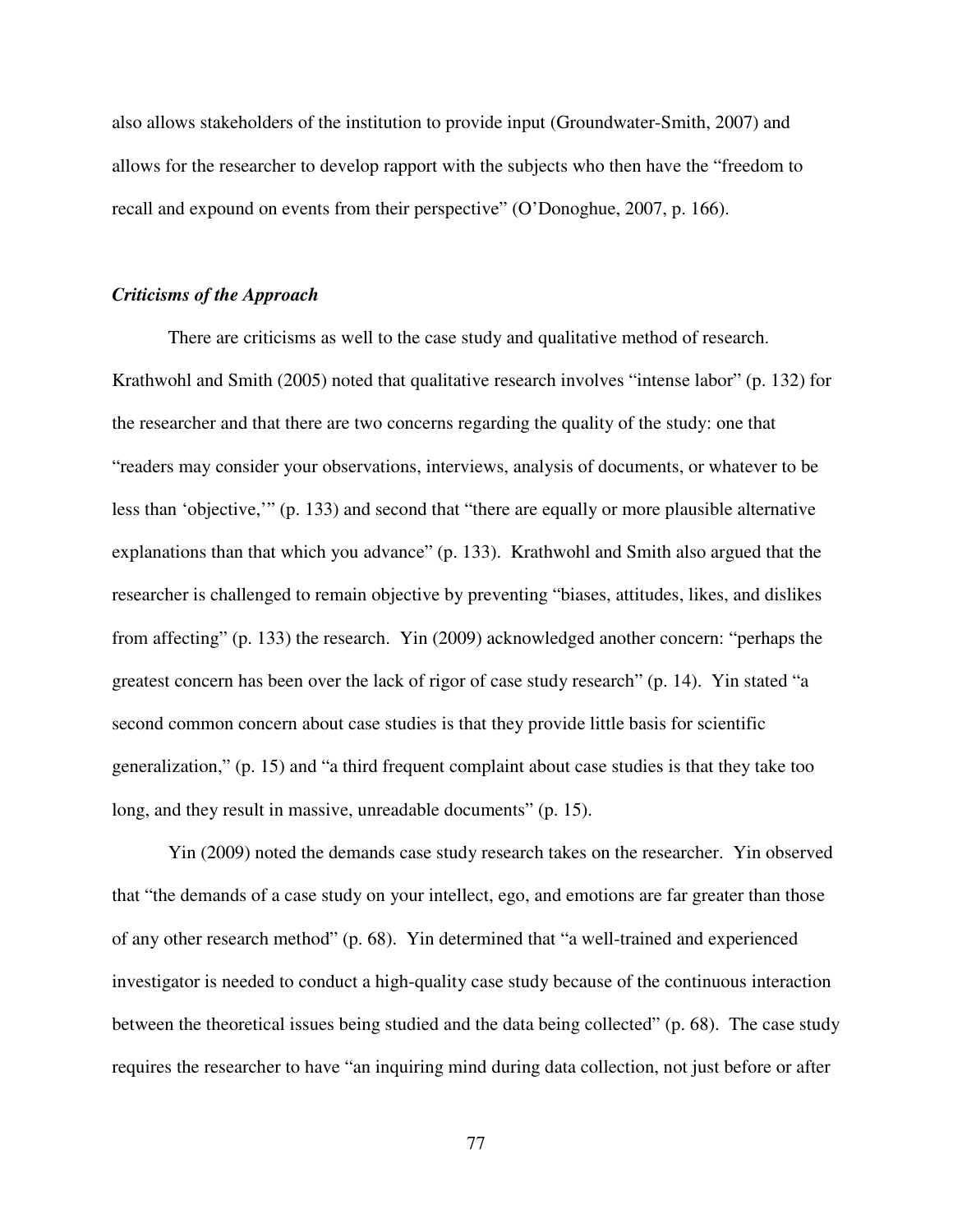the activity" (Yin, 2009, p. 69). Yin also declared, "as you collect case study evidence, you must quickly review the evidence and continually ask yourself why events or facts appear as they do" (p. 69). Yin observed that case studies require the researcher to be a good listener, to ask good questions, to avoid bias and to protect human subjects, and yet, Yin pointed out, there is no way to really know if the researcher is good at conducting a case study.

Qualitative researchers must also work around the schedule of the interviewee, and research subjects may not cooperate. Yin (2009) advised using a protocol to help with reliability and pointed out some of the difficulties qualitative researchers face: researchers will need to gain access to resources, they will need resources while they are conducting their research, they will need to schedule the activities they use to collect data, try to anticipate the unexpected, and have in place a system for obtaining help or guidance if needed.

#### *Chapter Summary*

The literature reveals several different theories related to student success and the retention of students in higher education. Students are identified as having personal characteristics that either lead them to persist toward graduation or leave their institutions of higher education. They have been identified as being in an incongruent environment, one that does not meet their needs, or as lacking in the skills needed to be successful before they even enter college. As higher education has evolved over its history, the importance of keeping students enrolled has become important to colleges as students and families associate retention with quality education. As a part of retention efforts, colleges offer students who academically underachieve a wide array of services to help them become successful and persist toward graduation. One of the services that institutions have available to them is their use of academic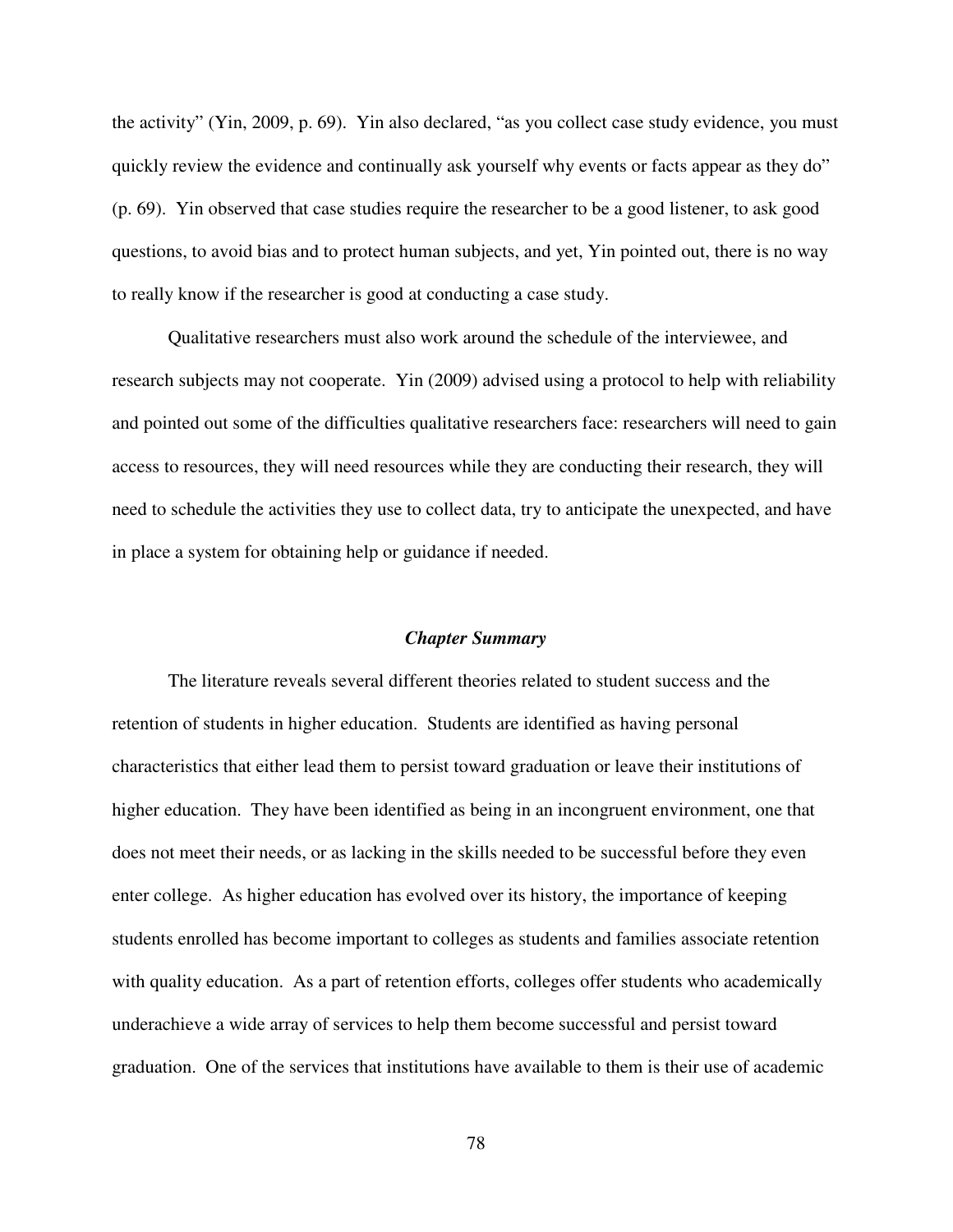policies including the policy of academic probation. However, there is little literature to discuss the importance of policy as an instructional tool or a contributing factor to the learning environment of the student. The researcher seeks to fill that gap in the literature through a qualitative case study that will explore the experiences of the students on probation as well as the institution's intent in placing students on probation.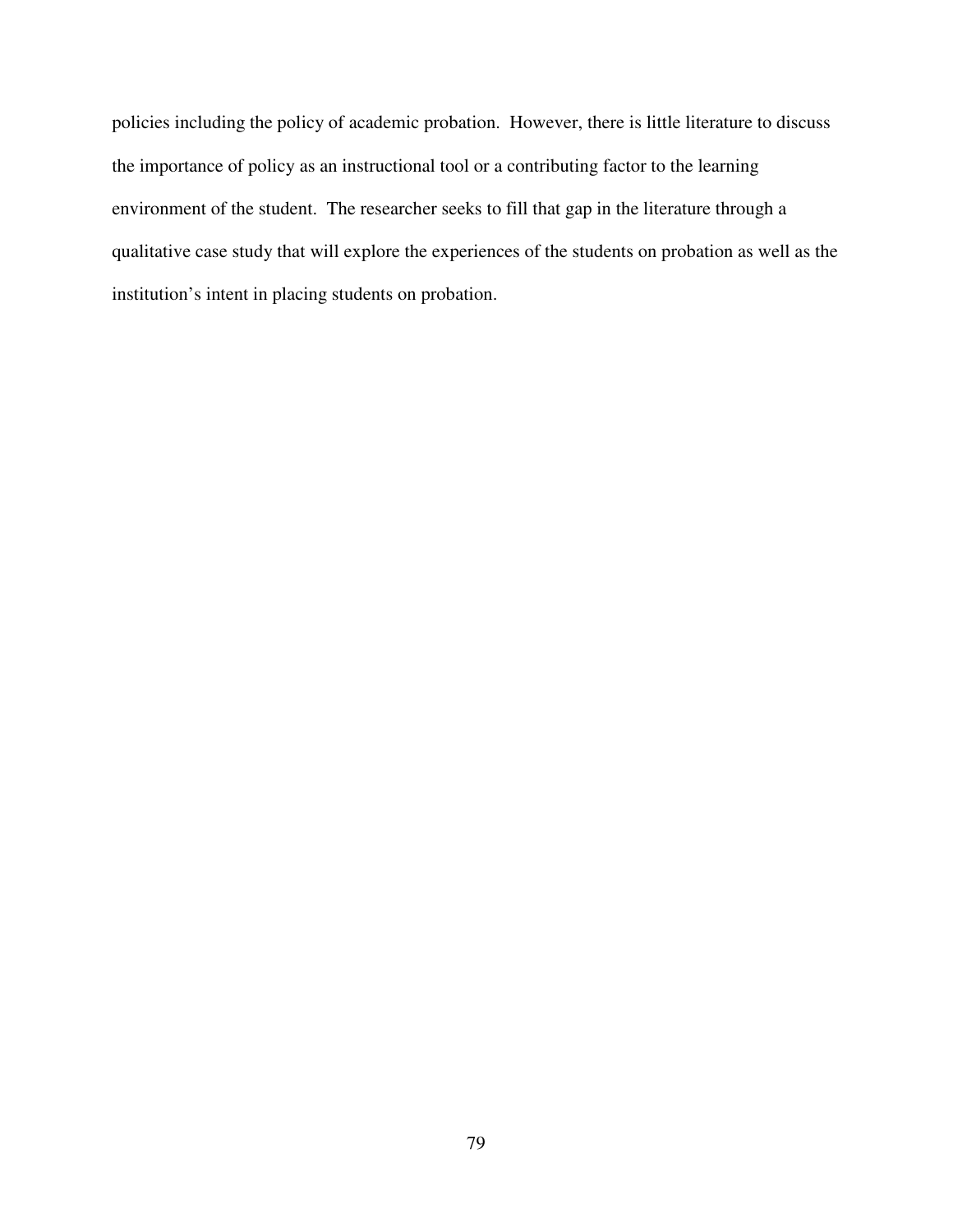## CHAPTER 3

## RESEARCH METHODS

 This purpose of this study was to investigate, from the institution's point of view, how the policy of academic probation is intended to affect the student experience, and from the student's point of view, how the policy of academic probation affected the student experience. Academic probation is an intervention that could spur a student to work harder and raise the student's GPA, or it could potentially cause a student to become frustrated and prematurely leave the institution. Currently there are state and national initiatives in place to keep college students enrolled and persisting until graduation. Institutions of higher education are committed to maintaining enrollments and retaining students. Academic policies contribute to, and affect, the student educational experience. The researcher seeks to explore the effect of one institutional policy on a specific student population at one, private, 4-year, small liberal arts college in Southwest Virginia.

## *Qualitative Perspective Used*

#### *The Case Study*

This research study uses a qualitative case study methodology. The case study allows researchers to gather data from a variety of sources and allows for the investigation of real life events (Yin, 2009). The case identified in this study is the policy of academic probation. The sources in this study were students placed on academic probation, the policy of academic probation, and administrators who worked with students placed on academic probation and have experience administering the policy. These sources allowed me to view the policy from different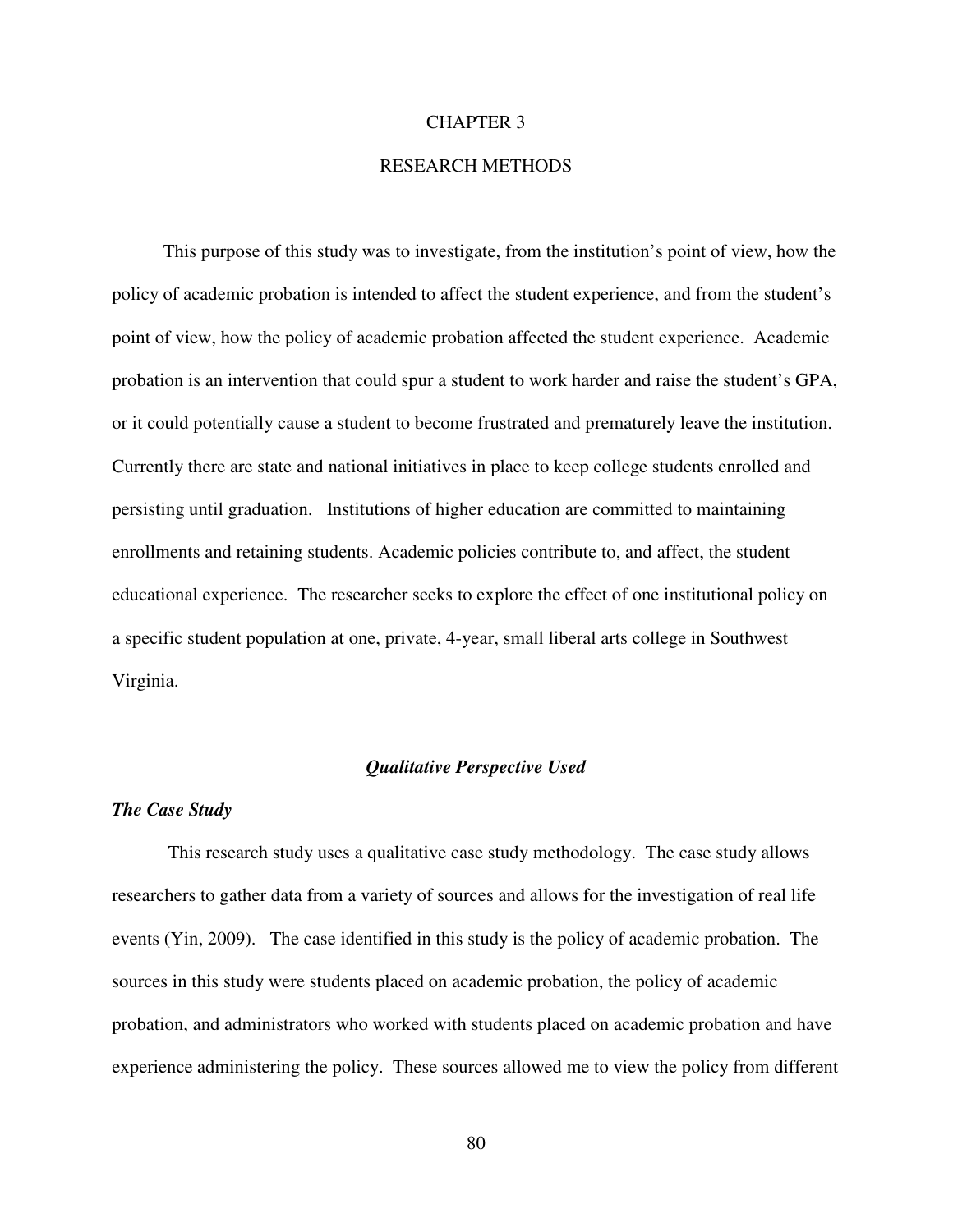perspectives. I wanted to understand the perceptions of the administrators who work with students placed on academic probation and who adhere to the rules and guidelines of the policy. I also wanted to investigate the perception of students placed on academic probation regarding their experiences. I reviewed the policy as it was written in the college's catalog at the time I conducted this research as that is the form in which the policy was made accessible to students. By reviewing the policy itself, the intent of the policy, and the effect of the policy on students, I sought to investigate the policy from several different angles and to understand it as holistically as possible.

The act of being placed on academic probation is a real-life event for those students. The administrators who work with them are likewise involved in a real-life event. Yin (2009) acknowledged that "the case study method allows investigators to retain the holistic and meaningful characteristics of real-life events—such as…organizational and managerial processes…[and]…school performance" (p. 4). He stated that case studies can encompass a wide variety of sources in their design. Though case studies often involve individuals as 'cases,' Yin also declared that a case may be "some event or entity other than a single individual. Case studies have been done about decisions, programs, the implementation process, and organizational change" (p. 29).

A case study allowed me to understand, from the students themselves, what their experiences were in this real-life situation. I also wanted to understand how the students' relationship with the institution was affected, if at all, by the experience of being on probation. A case study afforded me the ability to explore the situation from several perspectives.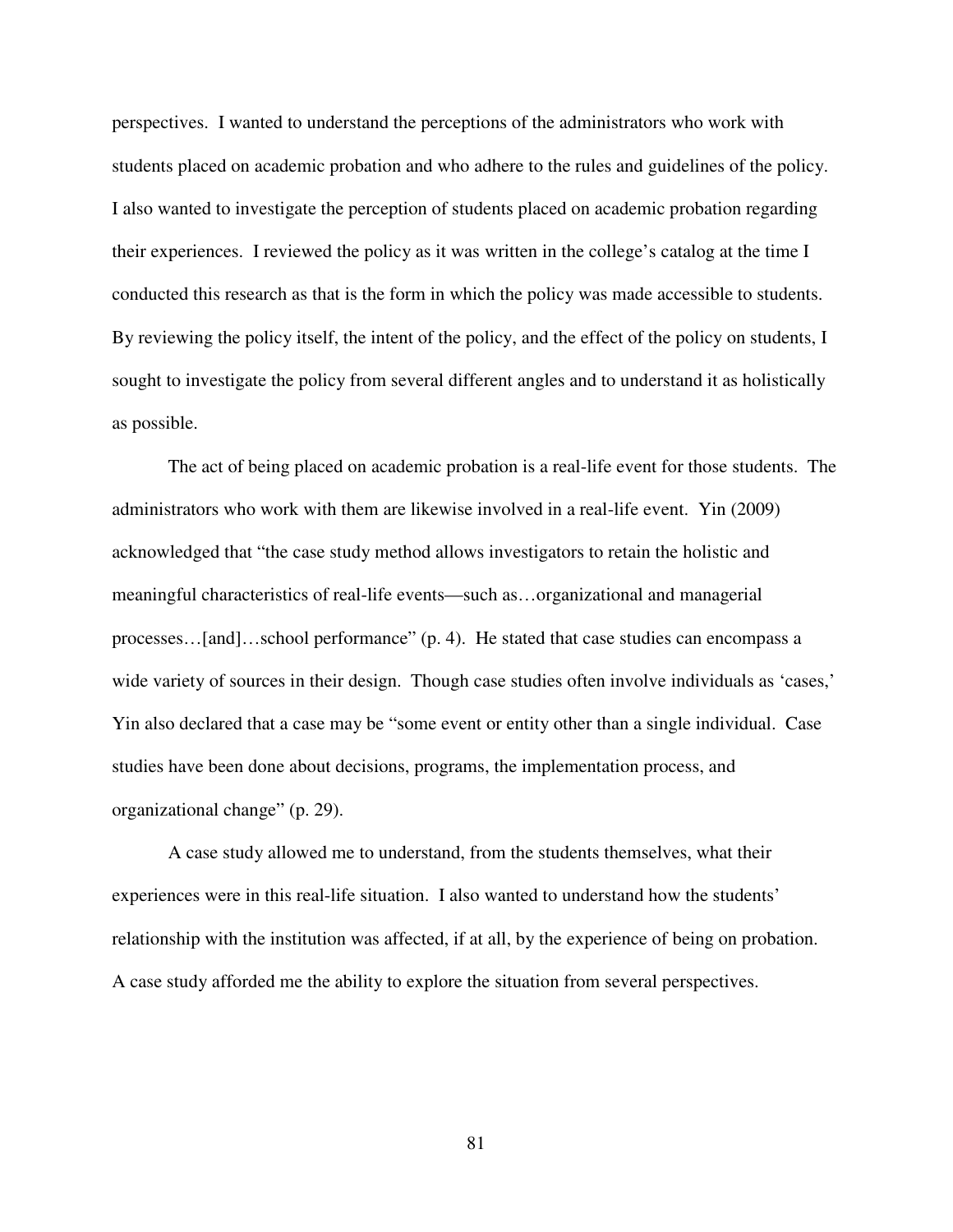## *Symbolic Interactionism*

This study is used to investigate the perspectives of the participants as they were expressed at the time of this study, a characteristic of the symbolic interactionism perspective. Student participants were on academic probation. Administrators involved were actively working with students on academic probation and implementing the policy as described in the college catalog. One aspect of the symbolic interactionist view of qualitative research is that it focuses on the participant's perspective about an event or situation at one particular point in time (O'Donoghue, 2007).

#### *Research Questions*

The research questions of this study were written with the assumption that students placed on academic probation may have a different understanding of the policy's intent than the institution. Students at this institution are placed on probation; they are not allowed the opportunity to refuse the status of 'probation.' Students are also offered or mandated services, which they may or may not use. Academic probation is a top-down policy in that the administration creates the criteria for the policy and decides who is placed on probation, while students generally do not have the opportunity to appeal the decision of probation. Students who are most affected by the policy are not given any input into its formulation, parameters, jurisdiction, or implementation. Therefore this study is guided by the premise that students on academic probation, a particular group of stakeholders, should be allowed the opportunity to describe their experiences with the policy.

The research questions of this study are:

1. From the perspective of higher education administration, what function or purpose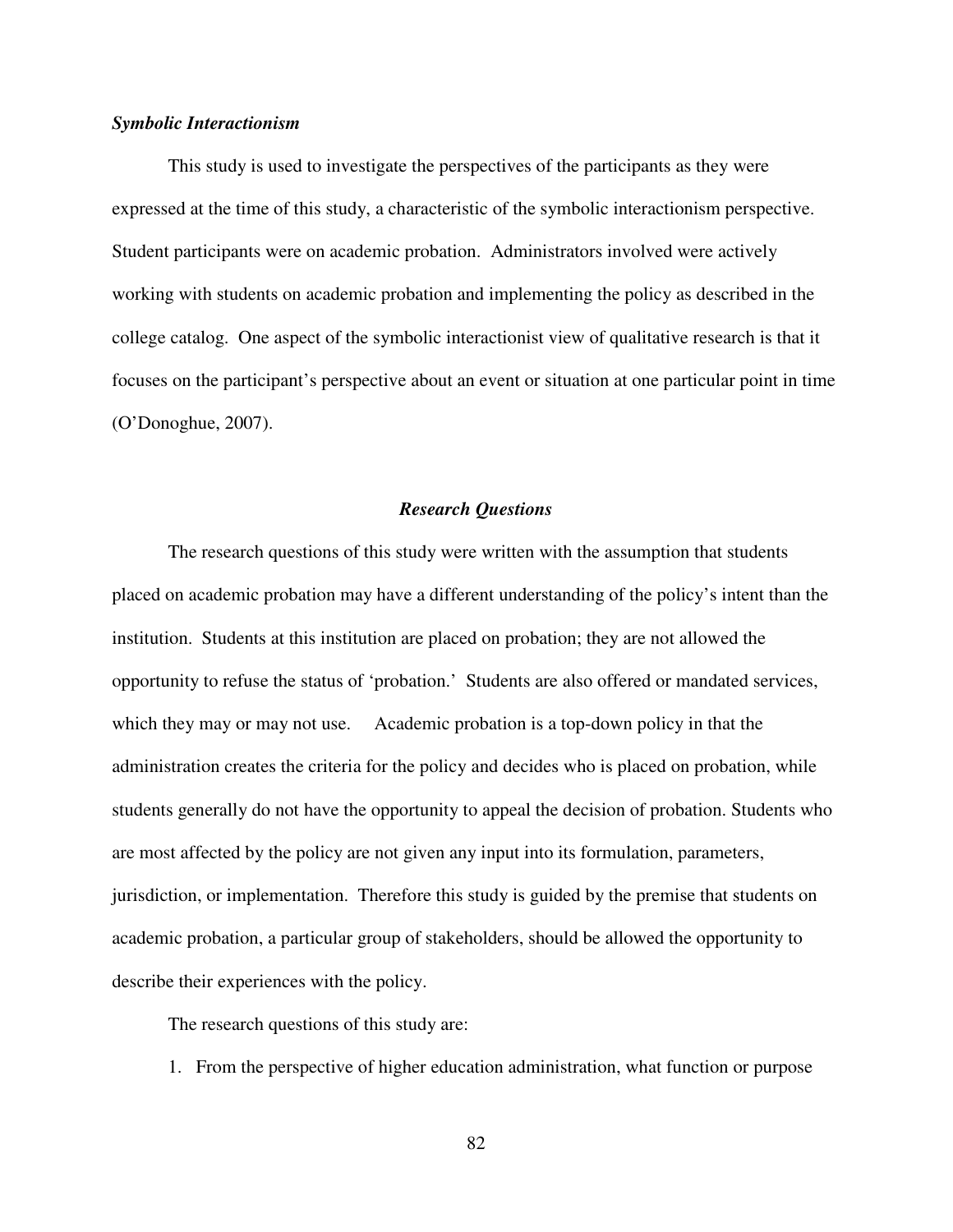does the institution intend the policy of academic probation to serve?

- 2. From the perspective of the student, what does the student understand the purpose of academic probation to be?
- 3. What support services do students and administrators identify for students on academic probation?
- 4. Do students on academic probation use the services offered to them? Why or why not?
- 5. What services do students believe the institution should offer to help them succeed, and why?

## *The Role of the Researcher*

In this study the primary roles of the researcher were that of interviewer and reporter. The researcher also analyzed the written policy of academic probation as it was written in the college catalog. The researcher listened, as objectively as possible, to the stories of the individuals and allowed them the space to express their thoughts and feelings about their particular experience of being on probation, on the services they were offered or mandated, on their perception of the institution that placed them on probation, and the effect probation had on their academic progress. Student and administrator responses were recorded exactly. I explained the institution's policy of academic probation. I asked questions of one of the administrators regarding how the policy was created, reviewed, and maintained. The researcher in a qualitative study is to "describe the meaning that people attach to an experience, event, circumstance or other phenomenon" (Ritchie, 2003, p. 27).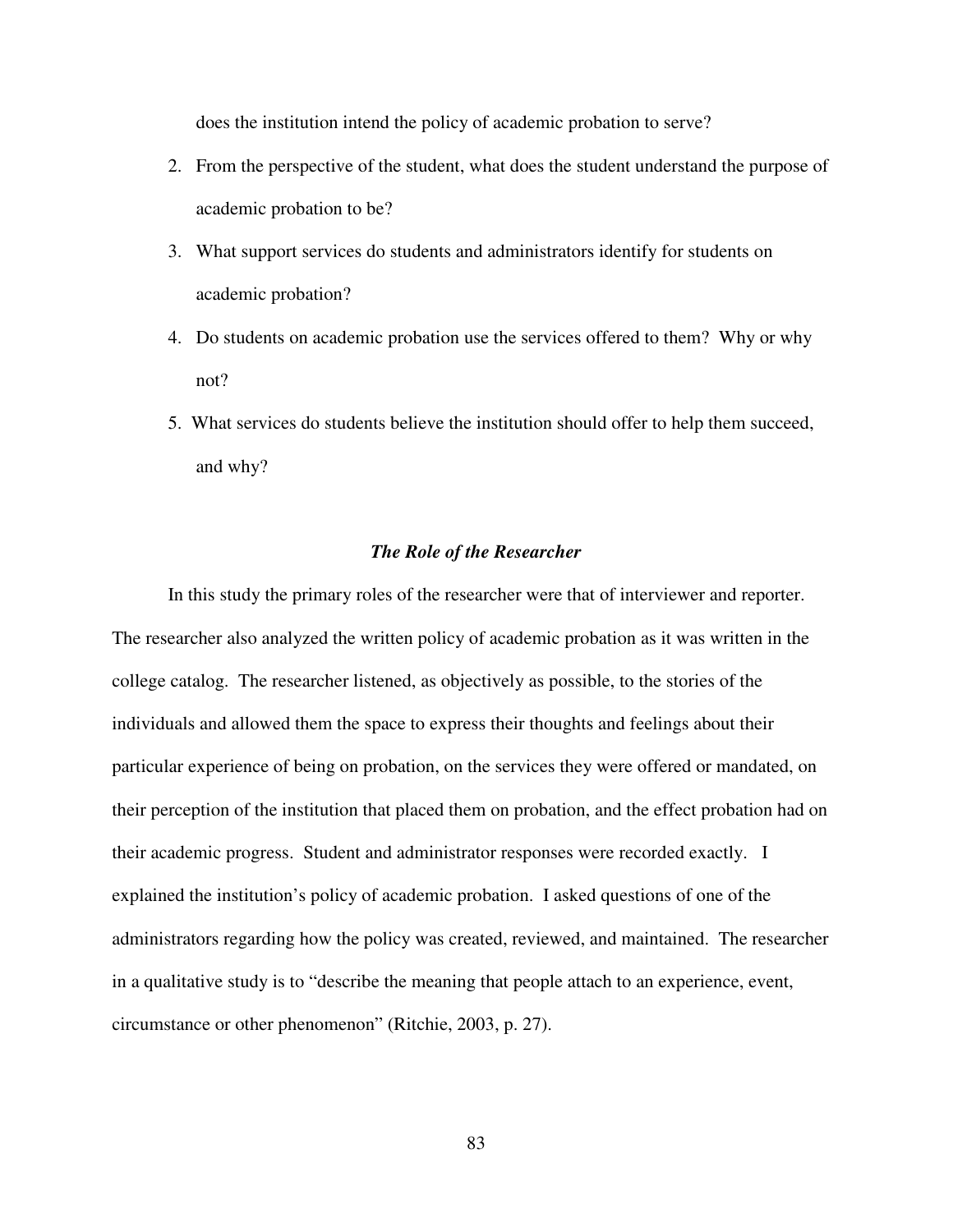## *Population and Sample*

# *Population*

The population for this study was those students (or recent alumni) at the institution of focus who had been on academic probation within the last 2 years or who were currently on academic probation at the time of the study. From such a population can be drawn a "nonprobability" (Ritchie, Lewis, & Elam, 2003, p. 78) sample that allows the researcher to select participants:

to reflect particular features of or groups within the sampled population. The sample is not intended to be statistically representative: the chances of selection for each element are unknown, but, instead, the characteristics of the population are used as the basis of selection. It is this feature that makes them well suited to small-scale, in-depth studies. (p. 78)

In this study the particular feature of the group members was their association with the policy of academic probation. The population was not intended to statistically represent a group on campus, but was instead a group of individuals who shared a specific educational experience. I expected this population to consist of both males and females who were at least 18 years old. The population for administrators consisted of those who worked with, or oversaw, students on academic probation at the institution. The administrators were those who implemented the policy of academic probation.

# *Sample*

This study used a purposive sample of eight individuals who had experience with the policy of academic probation. "Purposive sampling" is defined as "precisely what the name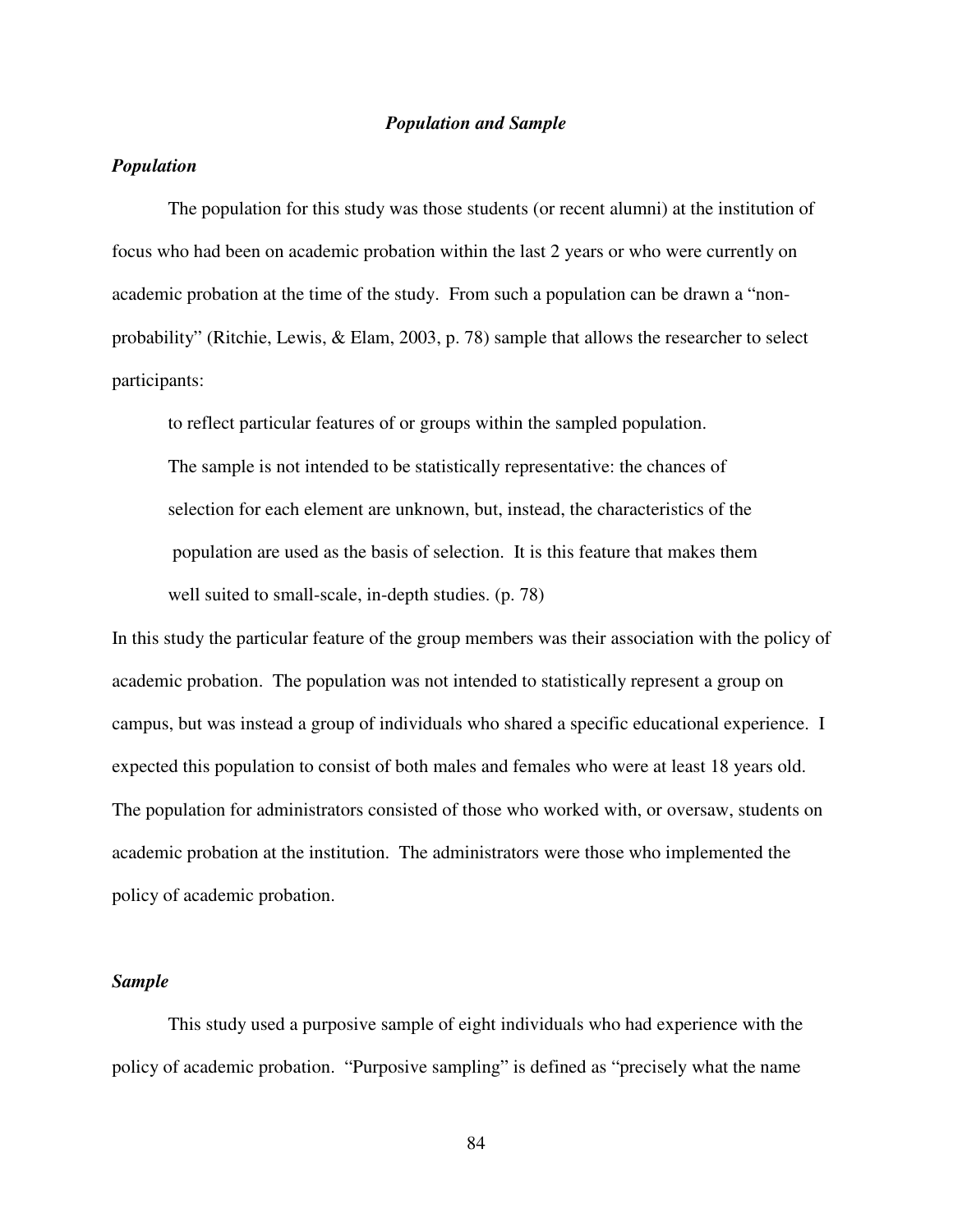suggests. Members of a sample are chosen with a 'purpose' to represent a location or type in relation to a key criterion" (Ritchie et al., 2003, p. 79). The goal was to elicit rich detail from the students about their experiences. However, I was concerned that it may be difficult to find students willing to participate. Some students may not want to be identified as a student on academic probation and so would not volunteer to participate. Other students may have decided they did not have the time. Still others may have assumed that speaking about this topic may have influenced the administration to observe them negatively or to act negatively toward them. If students felt some reprisal from the institution was possible, they may have chosen not to participate. It may have been necessary to provide an incentive for students to participate. The sample in this study was also a sample of convenience in that students volunteered as participants. The institution is geographically located in an area that has little racial diversity throughout the general population; therefore, the possibility of a racially diverse population sample was low.

Ultimately, the sample for both interviews and surveys was students currently on academic probation. Only one student volunteered to be interviewed for the study so a 13 question survey was administered to students in a required class for students on academic probation. Participation in the survey was voluntary. I also interviewed two administrators who had knowledge of the policy and worked with students on academic probation. Table 1 represents the interview and survey sources of data for this study that includes the student and administrator sample. All students were on academic probation at the time of data collection. The administrators both worked with the student population on academic probation at the time of data collection.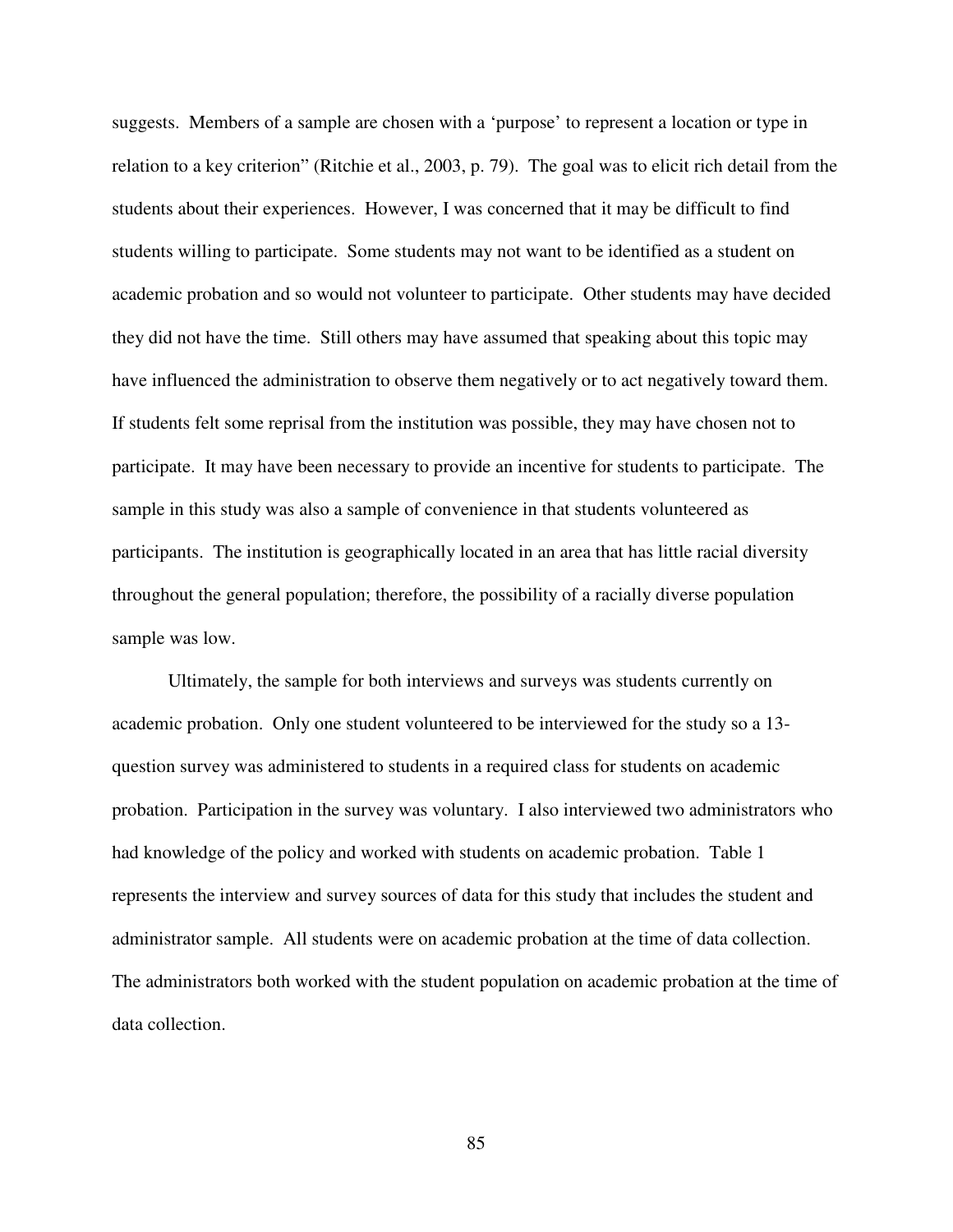# Table 1

| Source of Data  | Interview | Survey | <b>Status</b>                                                     |
|-----------------|-----------|--------|-------------------------------------------------------------------|
| Student 1       |           | X      | On academic probation                                             |
| Student 2       |           | X      | On academic probation                                             |
| Student 3       |           | X      | On academic probation                                             |
| Student 4       |           | X      | On academic probation                                             |
| Student 5       |           | X      | On academic probation                                             |
| Student 6       | X         |        | On academic probation                                             |
| Administrator 1 | X         |        | Knowledge of, and working<br>with policy of academic<br>probation |
| Administrator 2 | X         |        | Knowledge of, and working<br>with policy of academic<br>probation |

 *Interview and Survey Sources of Data --Sample*

### *Data Collection*

Data collection for this study occurred during the 2013 academic fall semester at a small, private, liberal arts college in Southwest Virginia. Data were collected through interviews with one student on academic probation and two administrators who worked closely with the policy of academic probation, through a survey administered to students who were enrolled in a class for students on academic probation, and through a review of the policy of academic probation as it was written in the college catalog.

# *Interviews*

 In this study I conducted an individual interview with one student who had the experience of being on academic probation and who could provide insight into the meaning of those experiences, a student perspective of the policy and its benefits or advantages, and negative aspects of the policy. After the student initiated contact to acknowledge interest in being interviewed, we arranged to meet in a location of the student's choosing at a time that was convenient for both of us. Before the interview I provided an informed consent form to the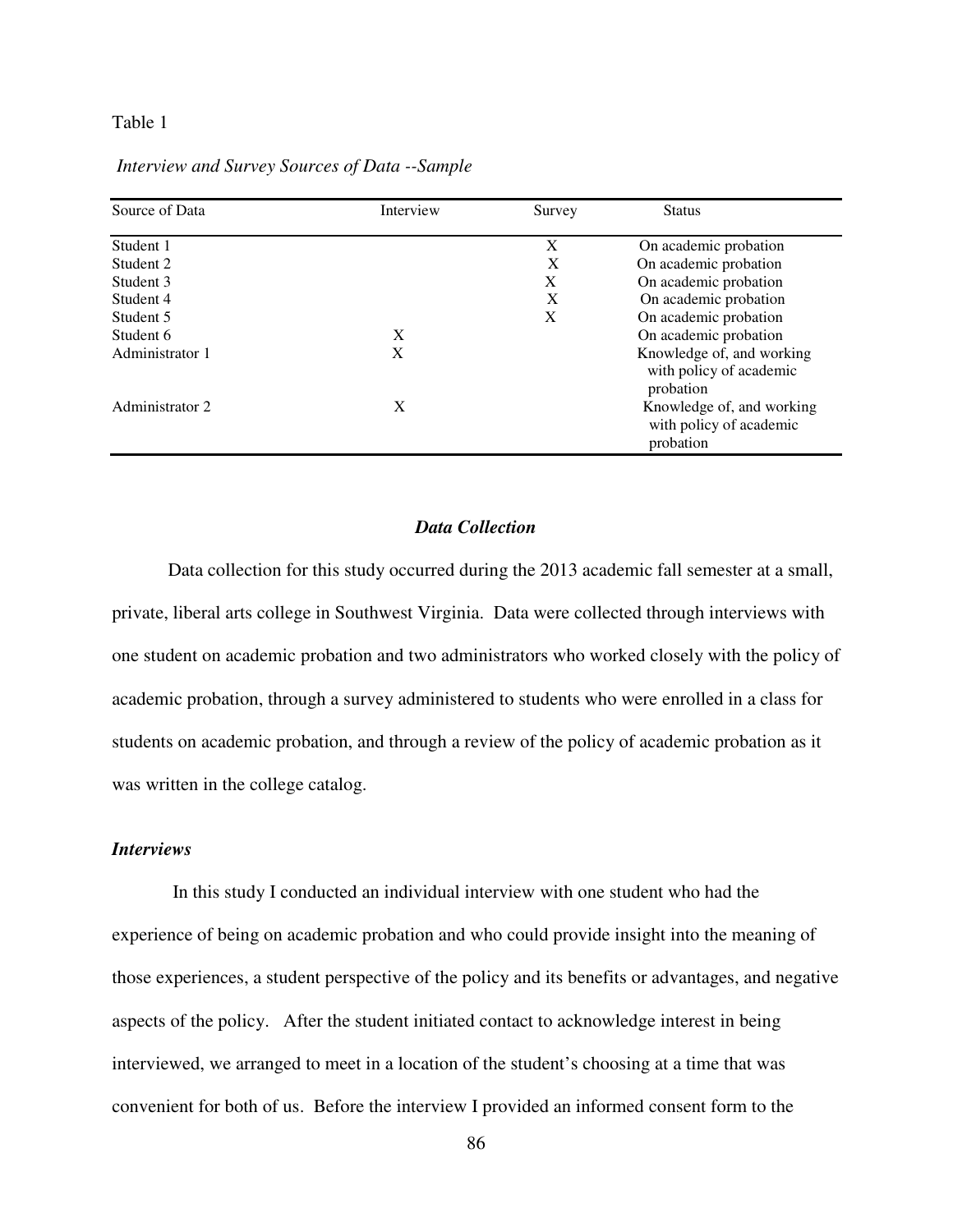student and reviewed it with the student and requested permission to continue the interview. I also provided the student with a form requesting permission to record the interview and reviewed it with the student. The student signed both forms and the interview began. At the end of the interview I asked the student to provide a pseudonym for the report and the student did not choose one.

I also conducted interviews with two administrators of the institution to understand the perspective of the institution in having an academic probation policy and the intent of policy implementation. I knew each administrator in a professional capacity as I worked with students on academic probation at another institution. I met with each administrator at a location of each's choice. We spoke generally for a few minutes after meeting, and I presented each with the informed consent form and the request to record the interview. Each administrator agreed to both and signed each form before the interviews began.

 I prepared a list of questions to ask the student and administrators for this study in order to seek similarities or differences in their experiences, but I also wanted to be able to follow the conversation into unexpected territory if the participant offered me the opportunity. I attempted to ask follow-up questions as appropriate during the course of the conversation. The interview questions were primarily open-ended to allow participants to reveal as much as they wanted. I attempted to establish rapport early in the interview process in order to make participants feel comfortable enough to share their thoughts and feelings. Each interview lasted for approximately 45 minutes to 1 hour.

 I wanted to ensure privacy for each individual and yet allow the participant to choose a location in which the participant felt safe and secure. Interviews were recorded with the participant's permission, transcribed word for word, and participants were allowed to review the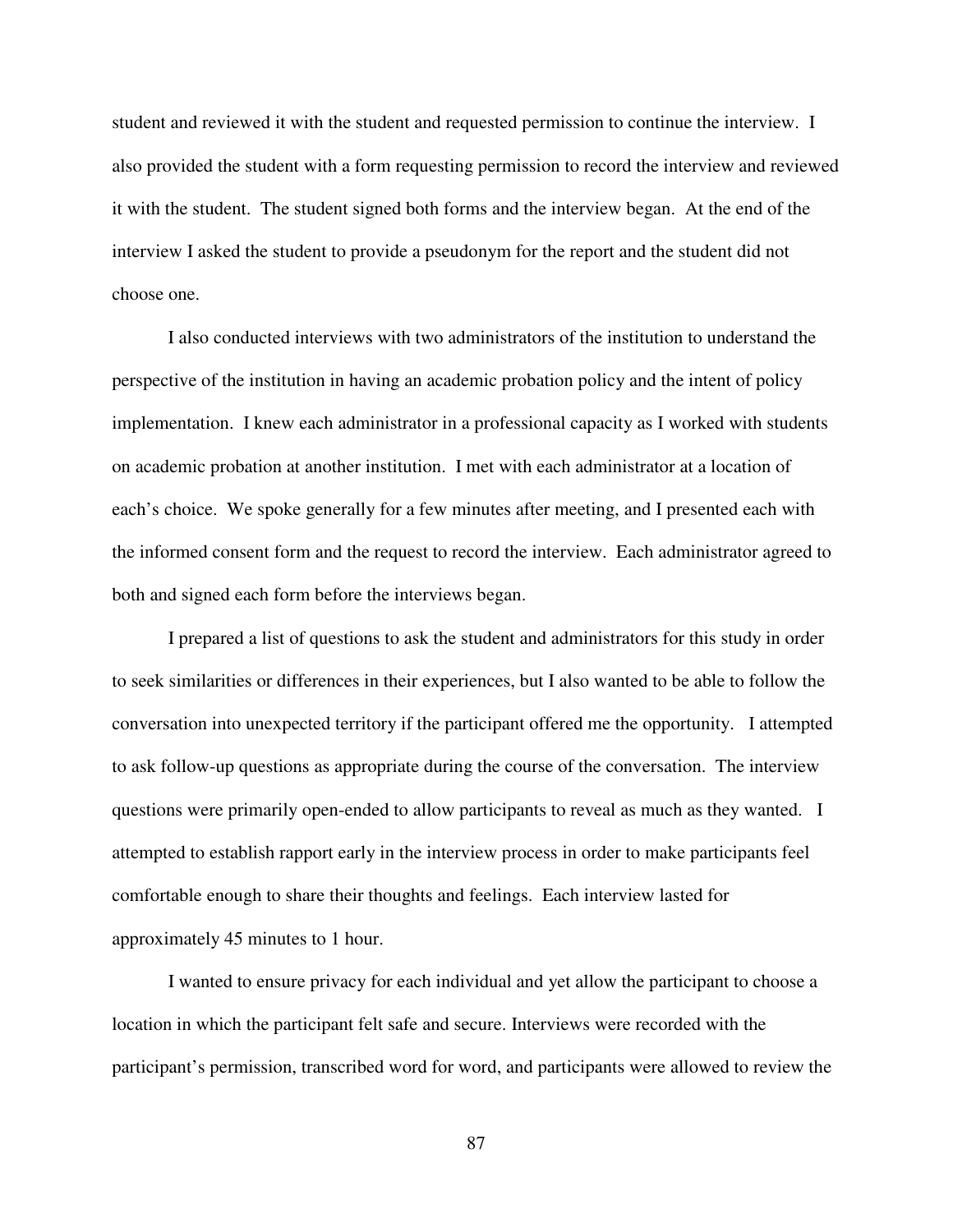transcript to verify accuracy of the content and to request changes if they desired. No interviewee requested changes to the transcripts. A copy of the interview questions used with the student is located in Appendix A. Copies of interview questions used with administrators are located in Appendix B.

Conducting interviews with participants is one of the most widely used methods of data collection in qualitative research (Ritchie, 2003) and one of the best ways to question an event, policy, program, or situation. Interviews allow the researcher to focus exclusively on the individual and provide the "opportunity for detailed investigation of people's personal perspectives, for in-depth understanding of the personal context within which the research phenomena are located, and for very detailed subject coverage" (Ritchie, 2003, p. 36). In order to understand the personal experiences of each participant, I wanted the flexibility of allowing the conversation to go where it may. Yin (2009) allowed for this flexibility in the interview process by stating "interviews will be guided conversations rather than structured queries" (p. 106). O'Donoghue (2007) noted that interviewees need "the freedom to recall and expound on events from their perspectives" (p.166) during the interview process.

## **S***oliciting Participants*

Prior to conducting any research at this institution, I obtained permission from its Institutional Review Board (IRB) to conduct research there. To solicit participants for this study, I contacted the Chair of the IRB of the participating institution and asked whom I should contact to solicit student participation. The Chair of the IRB directed me toward the administrator of the department on campus that works with students on academic probation. I asked the administrator if his office would be willing to send an email notification about the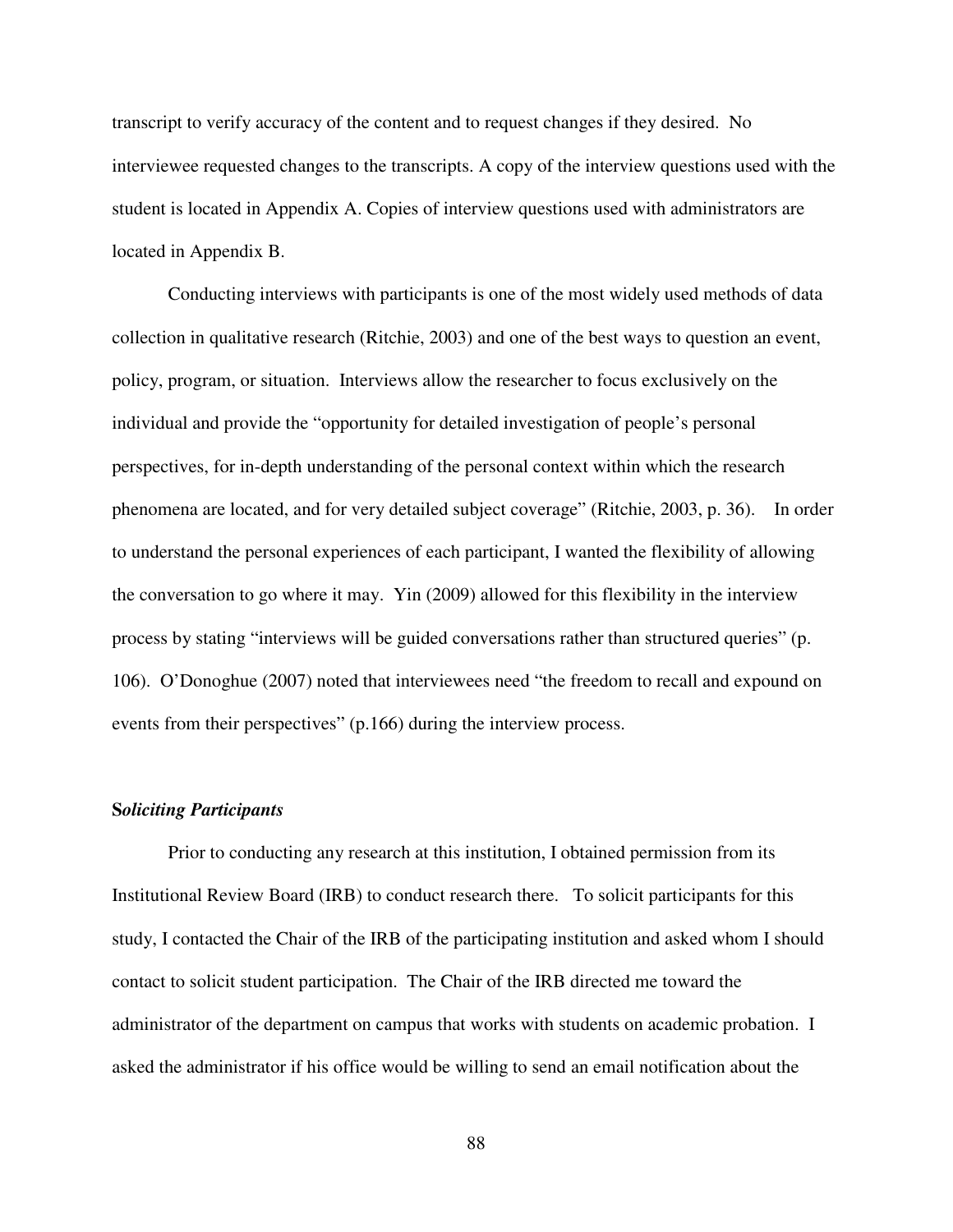study to students who are currently on probation, or who have been on probation within the last 2 years (see Appendix C). The administrator agreed to send the email to prospective students. The email explained the purpose of the research study and the characteristics of the participants being sought. I explained that the study was completely confidential and asked for students who were interested to please contact me. I left an email address and phone number for potential participants to contact me. I also explained how the information gathered would be used and that students would remain anonymous in the final report. Volunteers had the right to withdraw from the study at any time, and participants had the opportunity to review the information gathered for accuracy. Three email requests for student participants were sent.

 If the administrator had been unwilling to have the department on campus that works with this population contact these students, then I would have asked the institution to allow me to send an explanatory email to the entire undergraduate student population. I had created a flier that solicited volunteers for the study and I asked if I could post fliers around campus. The administrator with whom I had spoken agreed to post fliers around campus. Fliers asking for volunteers were also posted in the campus office that assists students on academic probation (Appendix D). Interview questions, the solicitation email, and the flier were approved by the East Tennessee State University IRB before dissemination.

 If no volunteers came forward for interviewing, I was prepared to change the format of the interview from an individual, personal, one-on-one meeting, to an open-ended survey questionnaire to be sent by email that would allow students to express themselves fully and allow them to remain completely anonymous if they so desired (Appendix E). All interviewees were given a copy of the Informed Consent form that clearly explained the parameters of the study and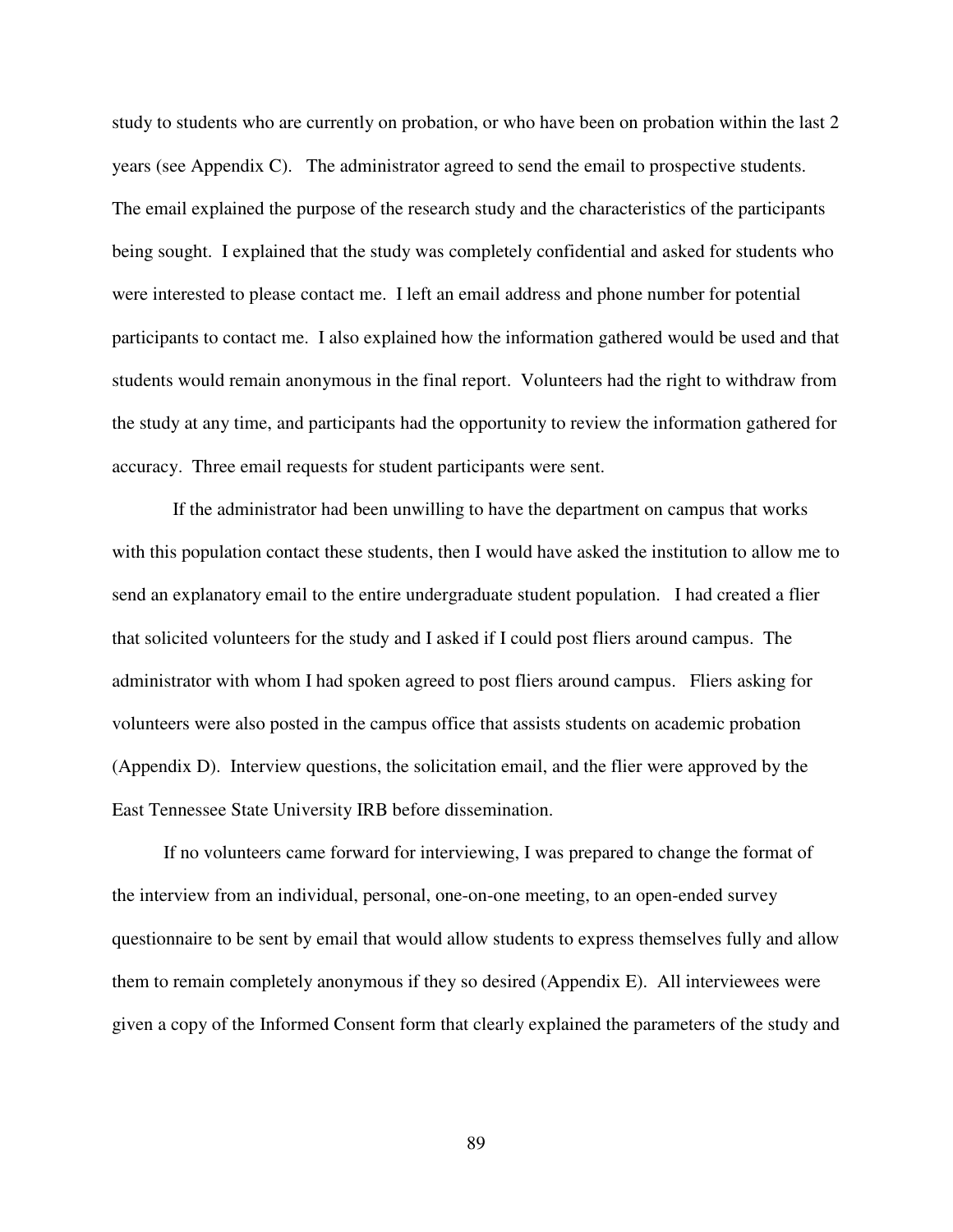their participation. In order to protect participant privacy, pseudonyms were assigned to each participant.

 The institution's IRB also identified the administrator on campus who was the most familiar with the policy of academic probation. This administrator was the person in charge of the office that works with students on academic probation. The administrator agreed to be interviewed for the study. The second administrator for the study was chosen because this administrator worked directly, and extensively, with students who were placed on academic probation at the institution. This administrator also agreed to be interviewed for the study.

## *Document Review*

I reviewed the policy of academic probation as it was written and disseminated to students through the college catalog. This policy is one that was written at one specific point in time with revisions possible throughout the written life of the policy. The policy was written to address all students. It defined what constituted good academic standing at this institution and defined what was not considered good academic standing. These terms were defined in the catalog in relation to student GPAs. The policy also delineated the consequences for students who did not achieve, or remain, in good standing.

Yin (2009) highlighted the fact that document reviews are an important part of a case study and "play an explicit role in any data collection" (p. 103). He also noted that documents can be used to "corroborate and augment evidence from other sources" (Yin, 2009, p. 103). Documents can also help illuminate the relationship between parties:

Important in reviewing any document is to understand that it was written for some specific purpose and some specific audience *other than* those of the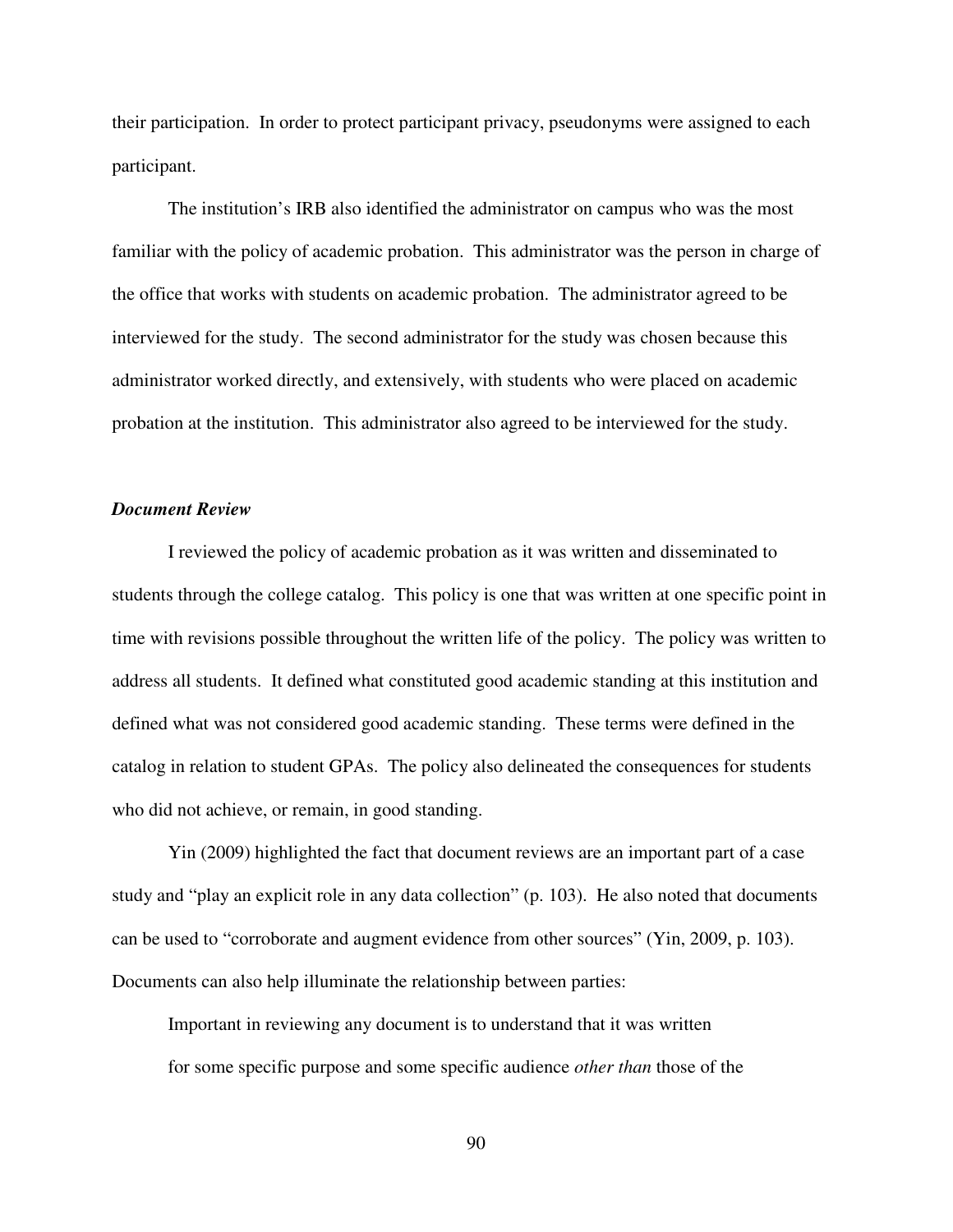case study being done. In this sense, the case study investigator is a vicarious observer, and the documentary evidence reflects a communication among other parties attempting to achieve some other objectives. (Yin, 2009, p. 105)

#### *Data Analysis Methods*

## *Coding Interviews*

Grounded theory and the use of coding of the data are the frameworks for data analysis in this study. After the interview process, all interviews were transcribed exactly. Participants were allowed to review the transcripts for accuracy and then the interviews were coded to identify themes in the interviews and among the participants. Interviews were coded through four different methods: Exploratory methods, Affective methods, Values coding, and *In Vivo* coding. These methods were used in an attempt to process the information gained from several different perspectives. I wanted as rich of an investigation as possible of the material.

Exploratory coding is defined by Saldana (2013) as a preliminary method of coding that allows the researcher to review the data in an open-ended manner. I reviewed the transcripts for words or phrases that repeated or were emphasized by the speaker within an interview. This initial coding allowed me to explore the content of the interviews with an open mind. As I coded, I became aware of words, phrases, or concepts that repeated within interviews and those that presented in more than one interview. Exploratory coding of the student interview revealed the repetition of words or phrases such as "hard worker" or "work," "disappointment," "motivation," and "helpful." Exploratory coding of administrator interviews revealed the repetition of words or phrases such as "policy," "proactive," "concern," "relationships," "mentor" or "mentoring," and "achievement."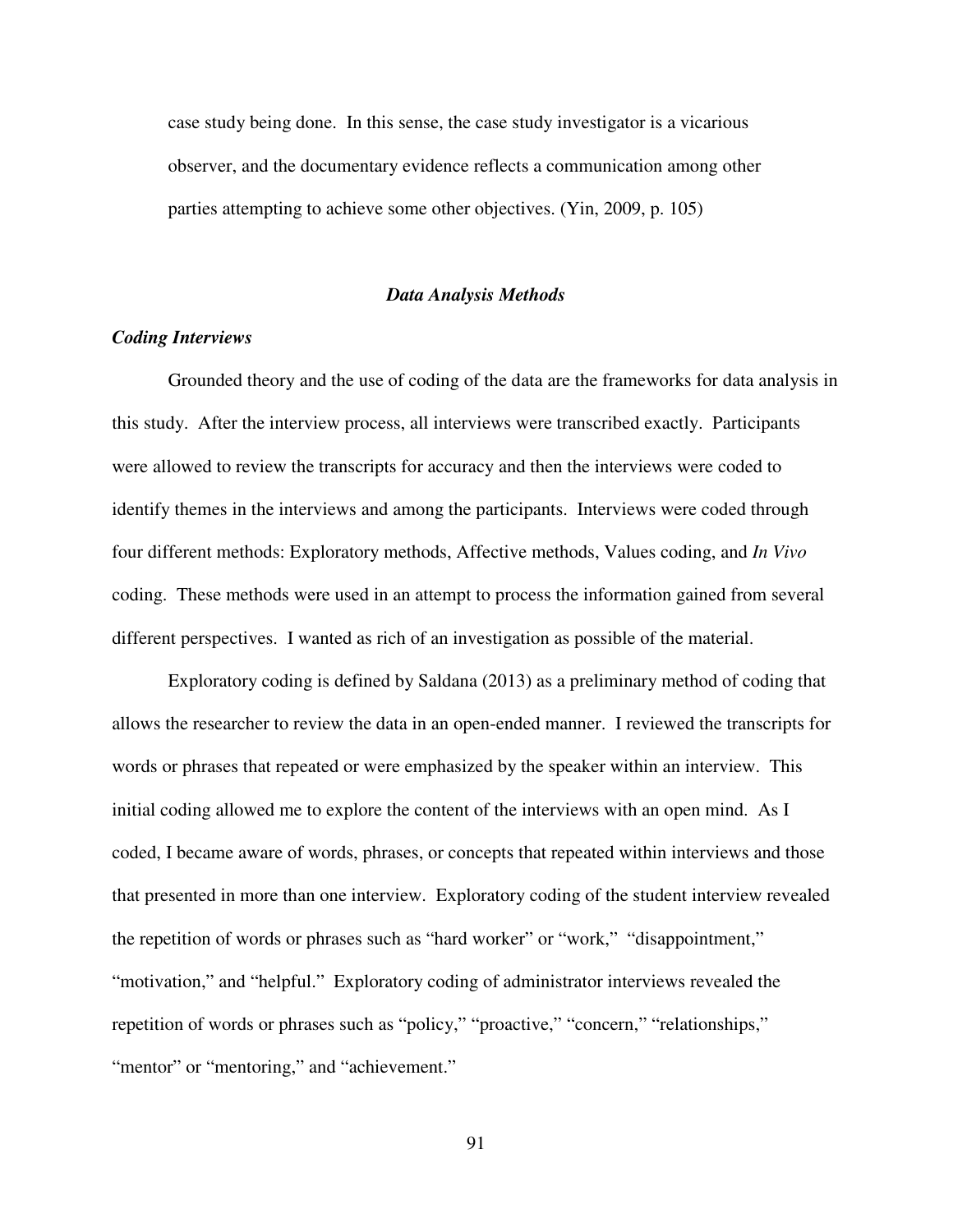After coding the data through exploratory coding, I chose to code the interviews again with affective coding and values coding because I noticed references to values and emotions by the participants and I felt the data lent toward more investigation. Affective coding is used to investigate the "subjective qualities of human experience" (Saldana, 2013, p. 105) and allows for an investigation into the emotions of the participants as well as other emotional values such as judgment or conflict (Saldana, 2013). I chose to concentrate on the emotions revealed during the affective coding process. Affective coding of the student interview revealed references to such words or concepts as "sadness," "enjoyment" and "regret." Affective coding of the administrator interviews revealed references to words such as "satisfaction" or "dissatisfaction," "pride," "concern," and "fear." To take the coding one step further, I coded the data through values coding in order to also understand the values of the participants. Values coding elicited concepts from the student interview such as: *the student believes hard work is necessary*, *the student believes finding motivation will help other students*, *the student expected to do better academically and values doing well*. From the administrators' interviews, I coded such concepts as: *it is important that we work together to help students*, *we want to be proactive, we believe in equal treatment of all students,* and *we have standards students must meet*.

Finally I coded the data through *In Vivo* Coding because I thought it important to understand the participants' experiences as revealed through their own words. *In Vivo* coding of the student interview produced such phrases as: "I've gotten to know some really good people" and "I was just really disappointed in myself because I know I can do better." *In Vivo* coding of the administrators' interviews revealed statements such as: "We try to be proactive" (Administrator 1) and "I think their [students] levels of knowing what to do about it [probation] are so different" (Administrator 2).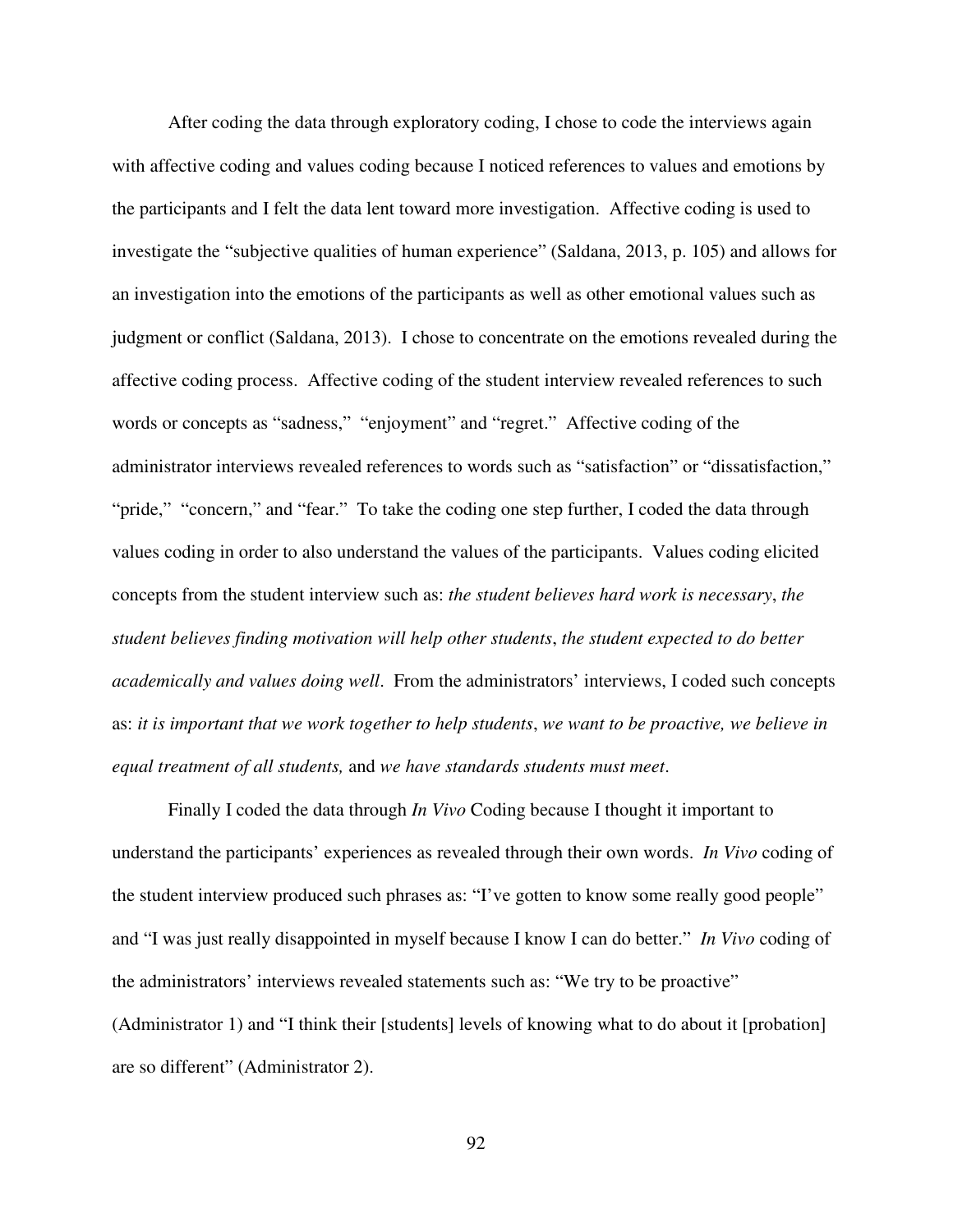Coding the data through these different lenses allowed me to gain as much information as I could from the data gathered. After I analyzed the data gathered through each interview, I noted similarities among all interviews and noted any stark differences. I reviewed the data for patterns. I compared coded data from students and coded data from administrators for similarities and differences. These results are discussed in depth in Chapter 4. The survey data did not elicit as an extensive pool of information. Though the information was not as extensive, I coded the surveys the same way I did the interviews. One coder ensured the data was coded in a consistent manner.

# *Document Review*

 I also reviewed the policy of academic probation as it was found in the college catalog using the same coding methods. The language of the document did not lend itself to Affective or *In Vivo* coding, yet I was able to note through Exploratory and Values coding the standards of the institution. The language used in the policy lent itself toward certain inferences. While my coding of the policy did not glean the same amount of information obtained from the interviews, my review of the document through the same lenses as the interviews revealed differences that were pertinent to the results of the study. Reviewing the policy in addition to speaking with individuals affected by the policy and individuals who implement the policy provided another layer of data from a different perspective.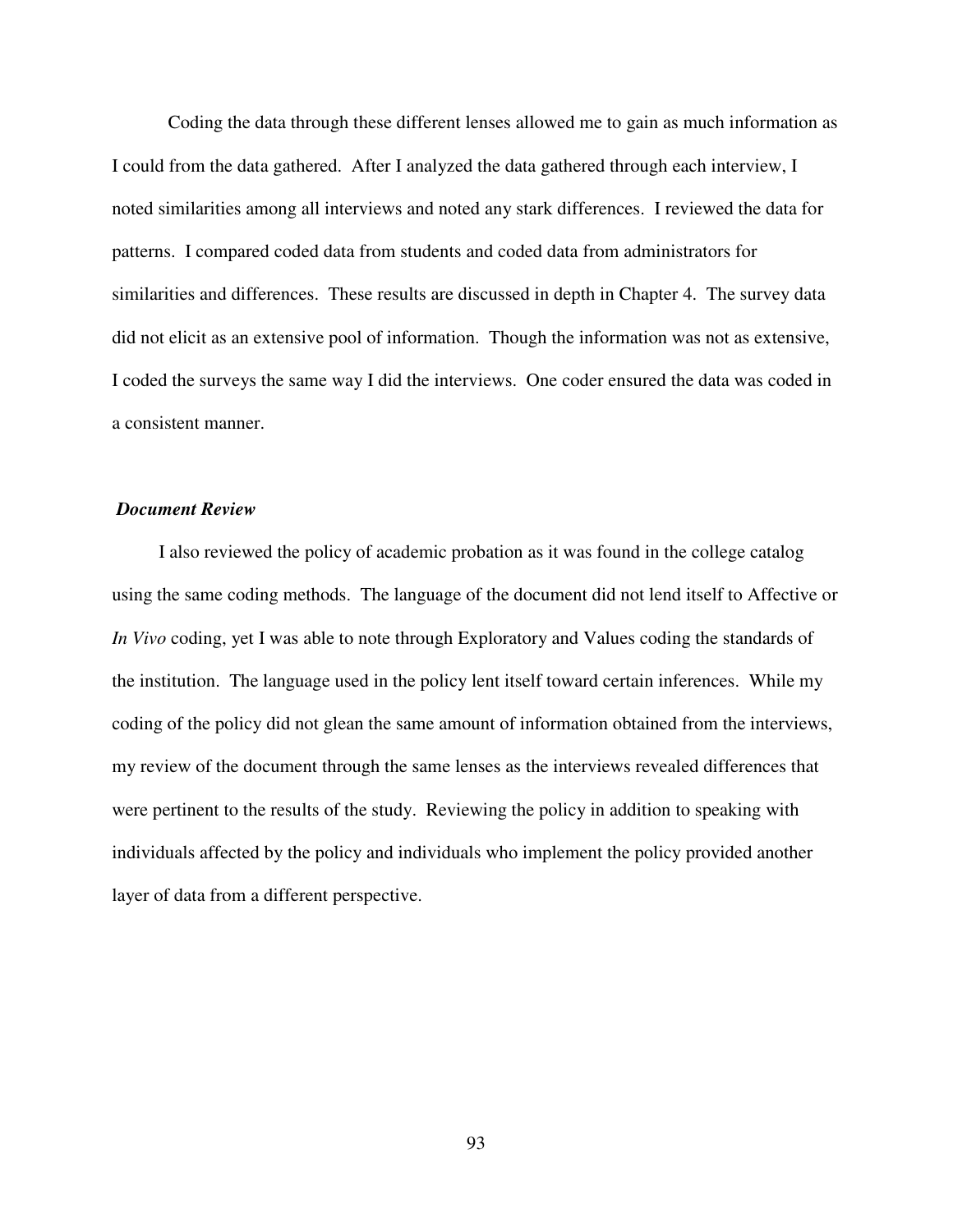#### *Validity and Reliability*

## *Validity*

Lewis and Ritchie (2003) stated that validity is "traditionally understood to refer to the correctness or precision of a research reading" (p. 285) and the "extent to which the phenomena under study is [sic] being accurately reflected" (p. 285). In order to ensure that the information collected was accurate, I asked participants in the study to allow me to tape record our interviews. I obtained informed consent from all participants who were interviewed. Each interviewee was asked to review the transcript of the interview to confirm if the information contained in the transcript was accurate in what they said and in intent. I allowed participants to make changes to their comments if they desired.

I collected several sources of data during this study as well. Triangulation of the data surrounding the policy of academic probation came from the interviews with participants, both student and administrators, and a review of the written policy regarding academic probation for students. I coded interviews coded directly onto the transcripts, and I collected and organized the coded information. I coded survey information in the same manner as the interviews and coded directly onto the student responses. Students who responded to the survey, however, did not have the opportunity to review their responses.

### *Reliability*

The case study protocol in this study included an interview guide of questions for the students and administrators in order to provide a basis for the interview questions (see Appendices A and B). I used open-ended questions in the interviews to allow for a variety of responses from the participants. The guide also allowed me to follow lines of inquiry that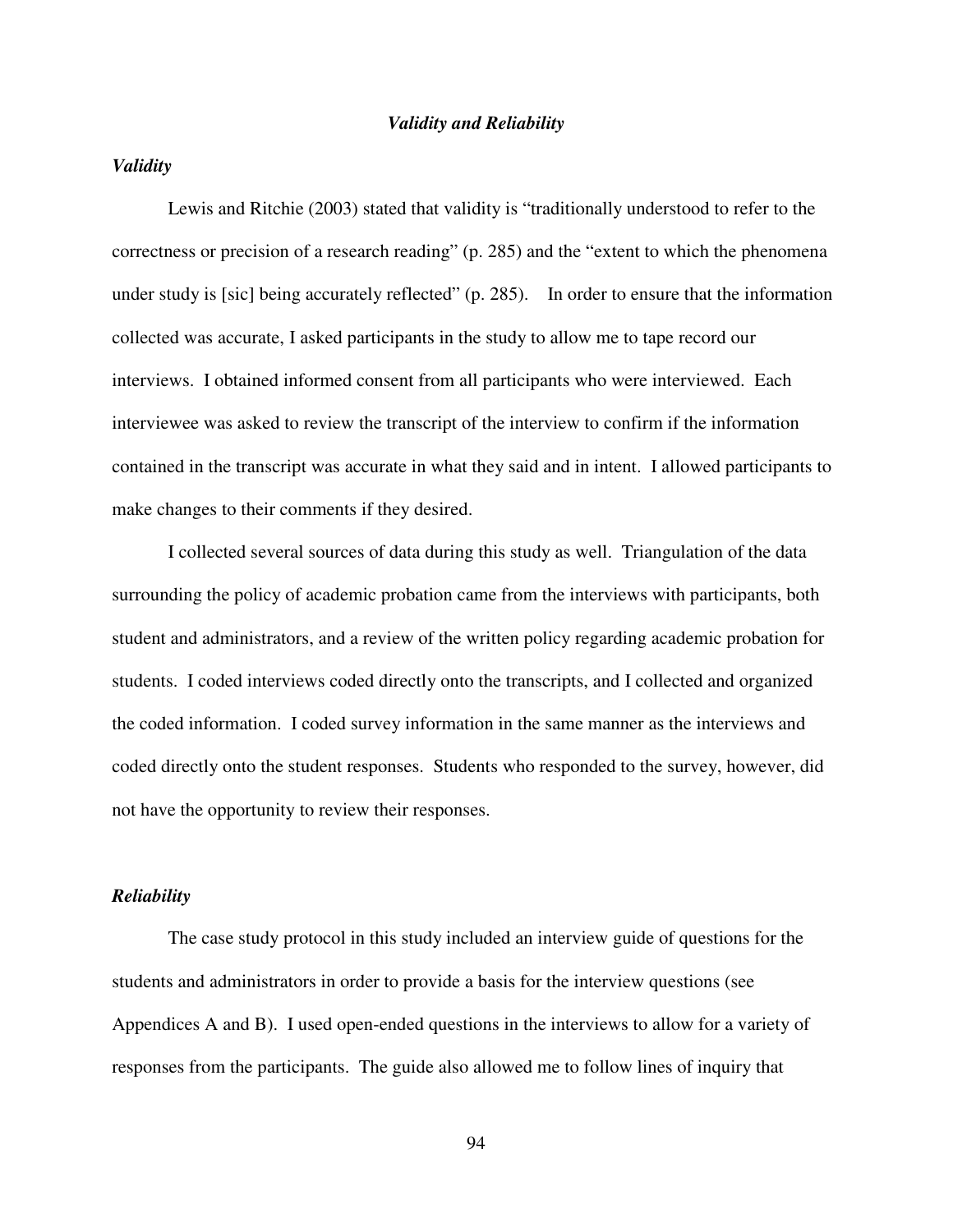deviated from the set questionnaire but that provided a rich narrative. The protocol also included the methods of soliciting participants, the communication methods used to contact and discuss the study with the potential participants, and the methods of revealing the data and the implications drawn from it. I shared with each interviewee that, at the time of the interviews, I worked at another institution with students on academic probation and that I provided assistance to help them increase their GPA and be removed from probation. My work could potentially create a bias toward the perspective of the student in this study.

A peer reviewed my research methods, data collection, and coding methods to ensure that data collected was coded and processed appropriately. The peer reviewer concurred with the data collected and the coding methods.

According to Lewis and Ritchie (2003) reliability refers to the "soundness" (p. 271) of the study. The use of a case study protocol "is a major way of increasing the *reliability* of case study research and is intended to guide the investigator in carrying out the data collection from a single case" (Lewis & Ritchie, 2003, p. 79).

After I gathered the data, I wanted to maintain the integrity of the information. Yin (2009) noted the importance of maintaining "raw data" (p. 119) so that it can be viewed independently of the case study report. "A case study database markedly increases the *reliability* of the entire case study" (p. 119) Yin (2009) stated. This "database" (Yin, 2009, p. 119) is very likely to be the notes of the interviewer and may appear in many forms. Having such an independent database of the raw data makes cataloging the information systematically so that it can be retrieved "efficiently" (Yin, 2009, p. 120) very important to the case study protocol. Yin (2009) stated "the only essential characteristics of the notes are that they be organized, categorized, complete, and available for later access" (p. 120). I have compiled the raw data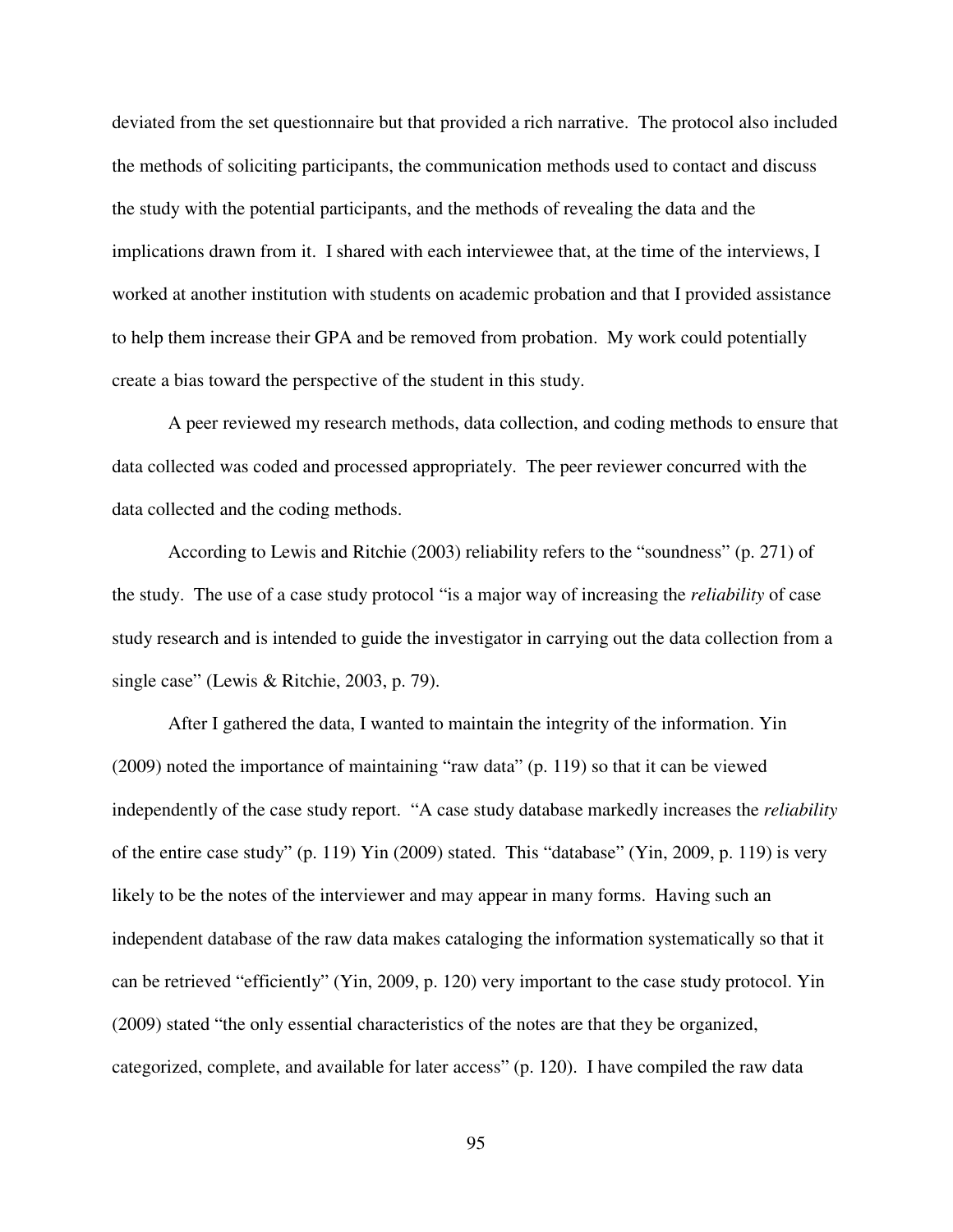from this study and stored it in a secure and locked location. The data can be readily retrieved for review as needed.

### *Ethical Considerations*

Ethical considerations are vital to research, particularly in research involving human subjects. Yin (2009) acknowledged that researchers must work toward the protection of human subjects by avoiding bias, being a good listener, and asking good questions. Having a peer review my interview protocol and questions and disclosing my biases to participants were important aspects of establishing reliability, validity, and ethical guidelines for the study. Krathwohl and Smith (2005) advised that researchers watch for the effects of the researcher on the participants. I allowed the interviewees to choose the venue for the interviews. I worked to establish rapport throughout the interview process, and I allowed the participants to speak as they wanted. Silence was allowed during the interview process so that participants could gather their thoughts or reflect on their answers as they gave them. I worked to remain as neutral as possible during the interview process.

Gorman (2007) stipulated that there are "common ethical principles" (p. 18) that "apply equally to all types of research" (p.18). Those include "autonomy, beneficence, nonmaleficence, justice" (Gorman, 2007, p.18). Gorman described each one of those principles as follows:

The principle of *autonomy* and the notion of *respect for persons* would make us ask questions relating to consent. Have people consented? Have they fully understood what they are consenting to? Can they withdraw at any time?

In considering *beneficence* (meaning to do good) and *non-maleficence*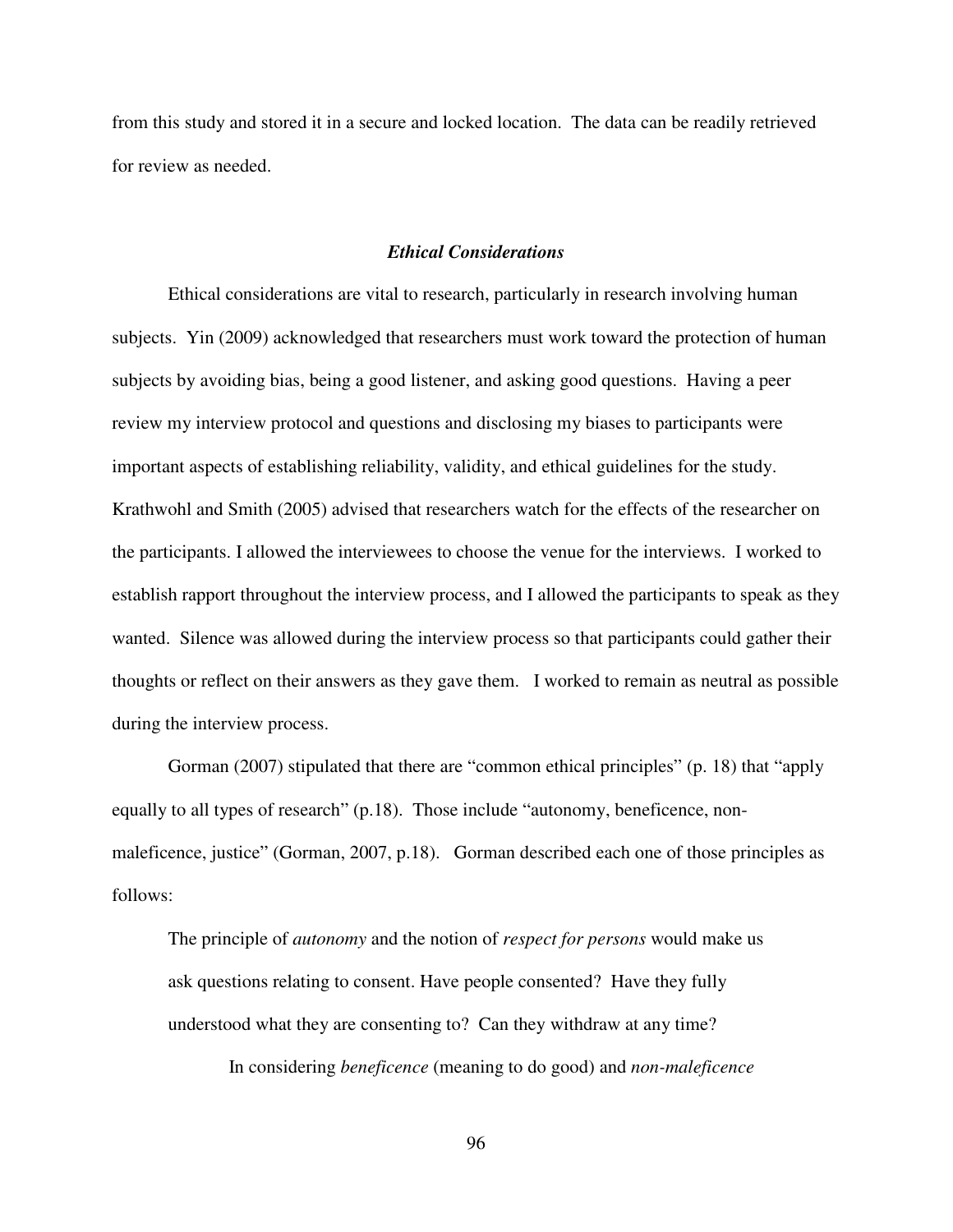(meaning not to do harm) we would question the balance of potential benefit with that of potential harm and risk, and ask how that potential harm is minimised. What are the interests of the parties involved? Who could be harmed and how? Who could benefit, and how might they?

In looking at the principle of *justice*, we would look at how risk and benefit are shared and the possible impact of the research across a wider spectrum. (p.18)

 I intended this study to benefit both the students who are on, or have been on, academic probation, and the institution by gathering student evaluations and input into the experiences of being on academic probation. Students would potentially benefit by having the opportunity to share their experiences, positive and negative, with a neutral third party. The institution would benefit by receiving the feedback of the students who were on academic probation and obtaining their feedback about the policy and the processes involved.

The potential for minimal harm existed for students who participated in the study and for the institution. Students may have found relating their experiences to be painful or embarrassing. Students may also have feared reprisal from the administration, faculty, staff, or their fellow students if their privacy was not adequately protected. If experiences were overwhelmingly negative toward the institution, the reputation of the institution may have been negatively affected if its privacy was not adequately protected. The name of the institution is not being shared so that the privacy of the students is protected. I also gave students pseudonyms to protect their identities. The student interviewed did not express fear of reprisal by the institution and willingly consented to the interview. Safeguards protected the students' identities from the institution, and safeguards protected the institution from public identification. Therefore, the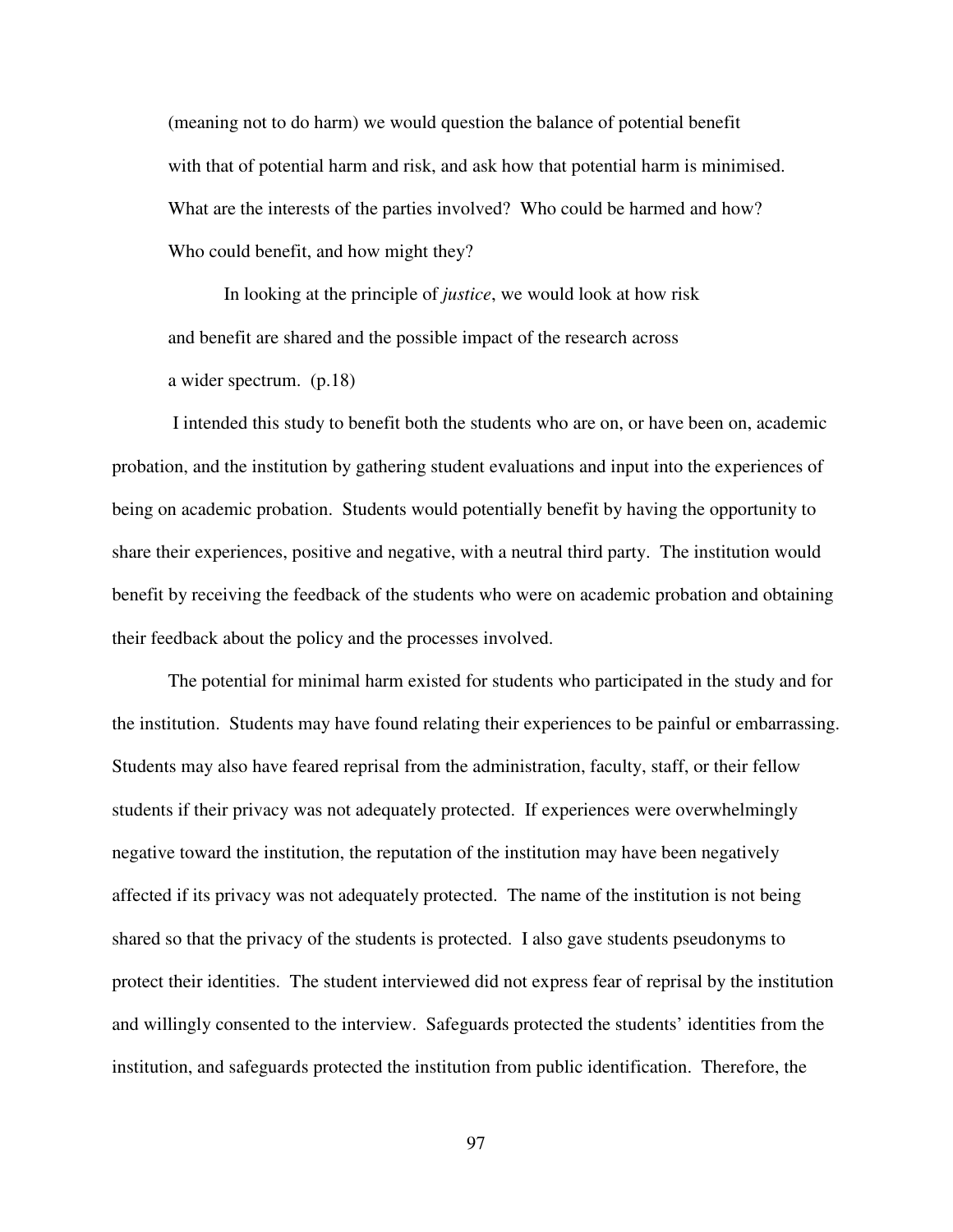information gleaned could be very helpful to the institution. I informed all parties of the risks and benefits of the study, and participants were not pressured to participate from the researcher or other sources. Participants were allowed to withdraw from the study at any time.

I conducted this research at an institution with which I have no relationship. I have had previous professional contact with the administrators who participated in this study. The administrators who were interviewed for this study were chosen after I obtained consent to conduct the research; there was no prior intent to include these administrators in the research. I have had no contact with the students who participated in the study. However, I have worked with this student population and may have had a bias or expectation of outcomes. I informed participants of my potential bias before interviews and worked to not asking leading questions during the interview process.

Participants in the research provided informed consent, were willing to participate, gave an hour of their time for the interview, and reviewed a transcript of the interview to ensure accuracy. The student interviewed took the initiative to contact the researcher for participation in the study. Interviewees gave informed consent and were made aware of the risks and benefits of the study. The institution involved will receive a summary of the results of the study with no identifying information of participants in the report.

# *Chapter Summary*

A qualitative case study allows the researcher to investigate in real-time and in context the perspective of individuals who are involved in the subject matter of the study. It allows participants to share, in rich detail, their experiences. This study allowed students who have experienced academic probation as well as administrators of the institution to be interviewed,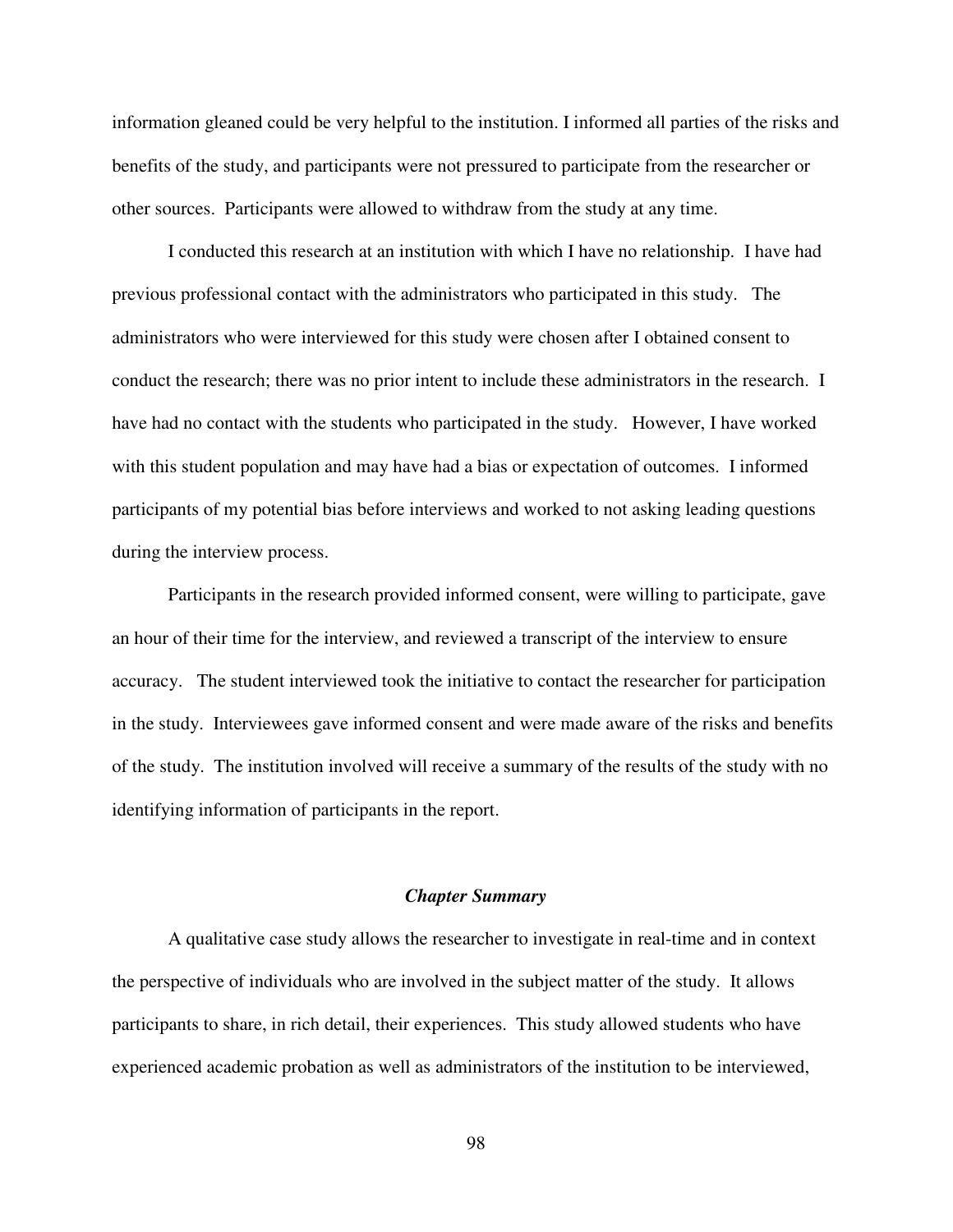surveyed, and share their experiences. They were also allowed to express their perspectives on the policy of academic probation. I recorded and transcribed interviews in order to ensure accuracy and I asked all participants to review the transcriptions. I conducted a review of the policy itself. I used Exploratory, Affective, Values, and *In Vivo* coding to analyze interview and document content. The main ethical concern was to ensure that the privacy and confidentiality of the students and the institution were protected. I fully informed all individuals of the purpose of the study and the use of data collected so they could make a fully informed decision as to whether or not to participate in the study.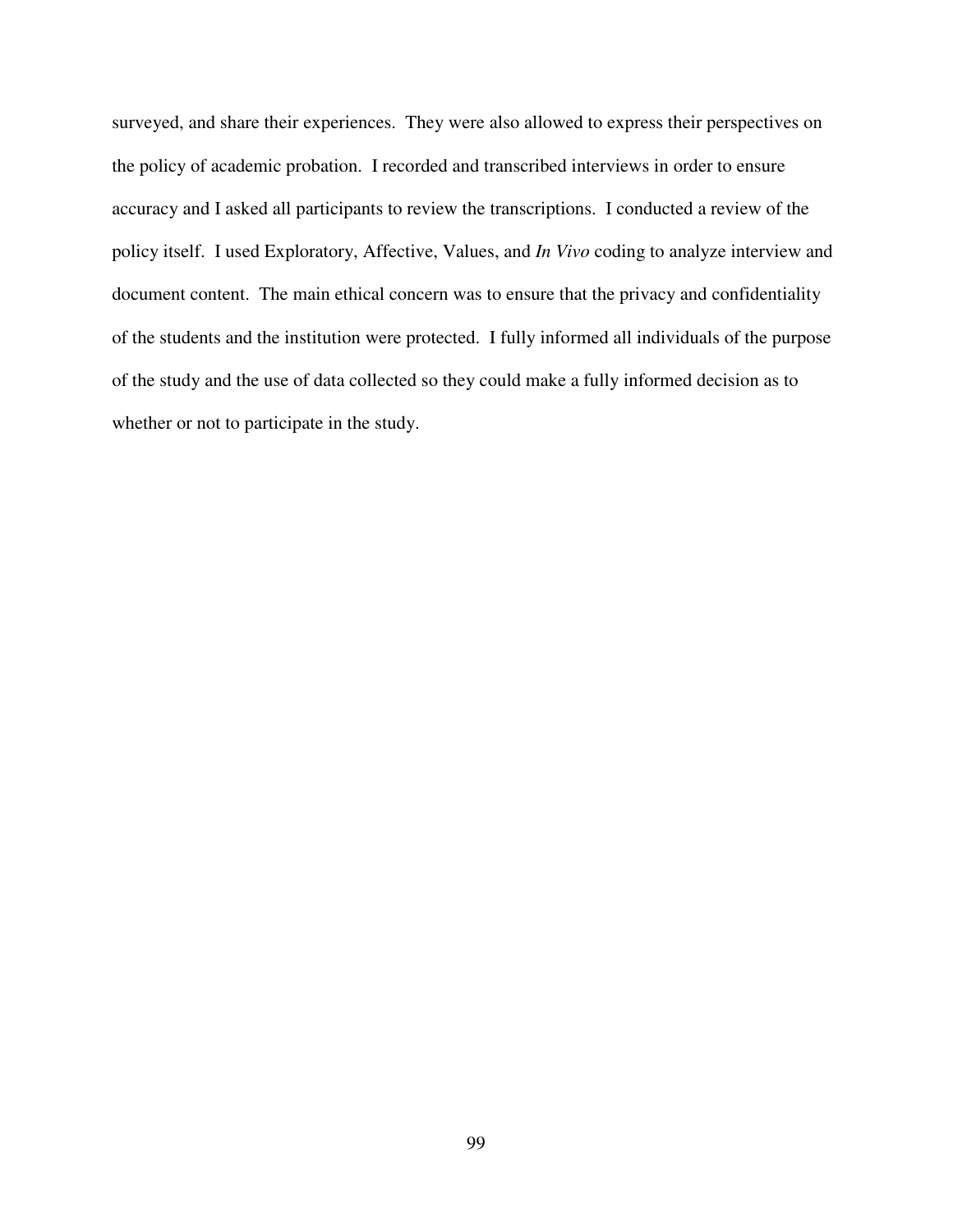### CHAPTER 4

## DATA ANALYSIS

## *Introduction*

The purpose of this study was to determine how undergraduate students on academic probation perceived the policy of academic probation and how the institution intended the policy of academic probation to be viewed. In this chapter I describe the policy itself, general information about students on academic probation at this institution, and student and administrator responses to interview questions.

### *Demographics*

 The institution involved in this study is a small, private, 4-year liberal arts college (referred to as Small Liberal Arts College) that serves both undergraduate and graduate students. According to its website, the college boasted a general undergraduate population of more than 930 students in 2014. The institution defines students on academic probation as students who have not earned the minimum required GPA for the number of credit hours earned (Small Liberal Arts College). For this study I sought to interview students, or alumni, who had been placed on academic probation within the past 2 years; that is, in any of these semesters: Spring 2012, Summer 2012, or Fall 2012; Spring 2013, Summer 2013, or Fall 2013. According to Small Liberal Arts College, in Spring 2012, the institution had 28 undergraduate students on probation, a percentage of 3.24% of its undergraduate population. That number fell in Fall 2012 to 18 students on academic probation, just under 2% of the student population. In Spring 2013 the number of students on probation rose to 35, which amounted to slightly more than 4% of the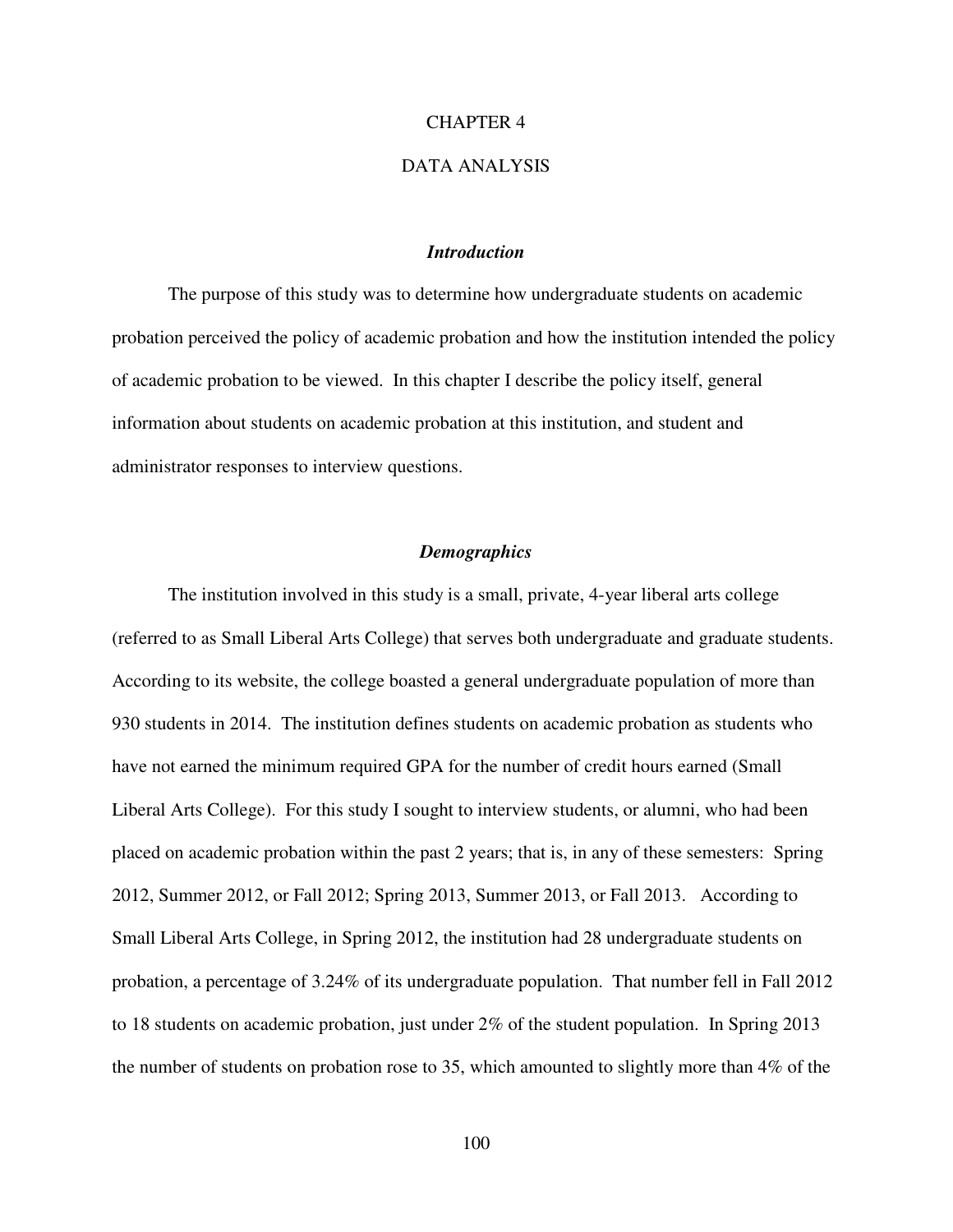undergraduate student population, but by Fall 2013, the number of undergraduate students on probation had fallen to 11, a percentage of 1.23 (Administrator 1, personal communication, March 26, 2014). Table 2 provides the number of undergraduate students on probation during these fall and spring semesters.

# **Table 2**

*Number and Percentage of Undergraduate Students on Academic Probation--Population* 

| Semester and Year                               | Spring 2012 | Fall 2012 | Spring 2013 | Fall 2013 |
|-------------------------------------------------|-------------|-----------|-------------|-----------|
| Number of students<br>on academic probation     | 28          | 18        | 35          | 11        |
| Percentage of students<br>on academic probation | $3.24\%$    | 1.98%     | $4.23\%$    | $1.23\%$  |

Small Liberal Arts College identifies students with "academic deficiencies"

(Administrator 1, personal communication, March 26, 2014) as those students who are on academic probation, those students who have been identified as being "at risk [or] on warning" (Administrator 1, personal communication, March 26, 2014), and those students who have been academically dismissed from the institution. According to **Administrator 1** the percentage of students with "academic deficiencies" was 7.76% in Spring 2012, 9.01% in Fall 2012, 8.59% in Spring 2013, and 9.16% in Fall 2013, relatively stable percentages. The percentage of students at the institution experiencing some kind of academic deficiency hovered between 7% and 9% for those four semesters (Administrator 1, personal communication, March 26, 2014). Table 3 provides the number and percentage of students with academic deficiencies.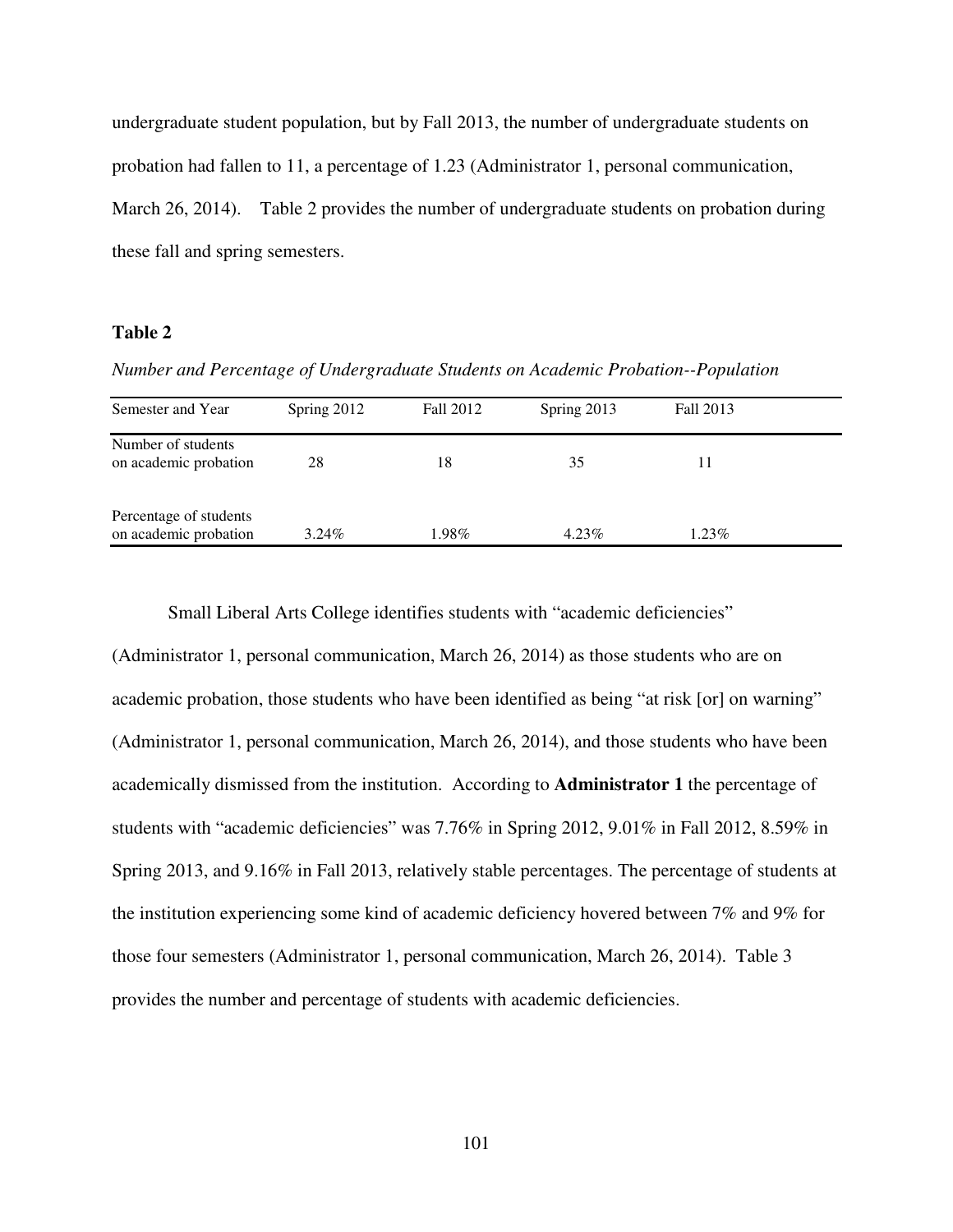## **Table 3**

| Semester and Year                                    | Spring 2012 | Fall 2012 | Spring 2013 | Fall 2013 |  |
|------------------------------------------------------|-------------|-----------|-------------|-----------|--|
| Number of students<br>with academic deficiencies     | 67          | 82        | 71          | 82        |  |
| Percentage of students<br>with academic deficiencies | 7.76%       | $9.01\%$  | $8.59\%$    | $9.16\%$  |  |

*Number and Percentage of Undergraduate Students with Academic Deficiencies* 

 This study only addresses students being on academic probation, though some of these students may have also been identified as being 'at risk' or 'on warning' before their placement on probation. Just as students were being placed on probation, some students were being removed. The number of students removed from academic probation in each of these semesters is as follows: No students were removed from probation in Spring 2012. Five students were removed from probation in Fall 2012; four students were removed from probation in Spring 2013 and 12 students were removed from probation in Fall 2013 (Administrator 1, personal communication, March 26, 2014).

## *Sample Drawn from Population*

Data collection for this study was a review of the policy of academic probation as it is written in the college catalog and disseminated to students. Originally, I had planned to interview one administrator of the college who was knowledgeable of, or associated with, the implementation of the policy of academic probation, and I planned to interview four to eight students who were currently on academic probation, or who had been on academic probation within the past 2 years to share their experiences about being on probation. Requests for participants on campus yielded only one student willing to be interviewed for the study. I asked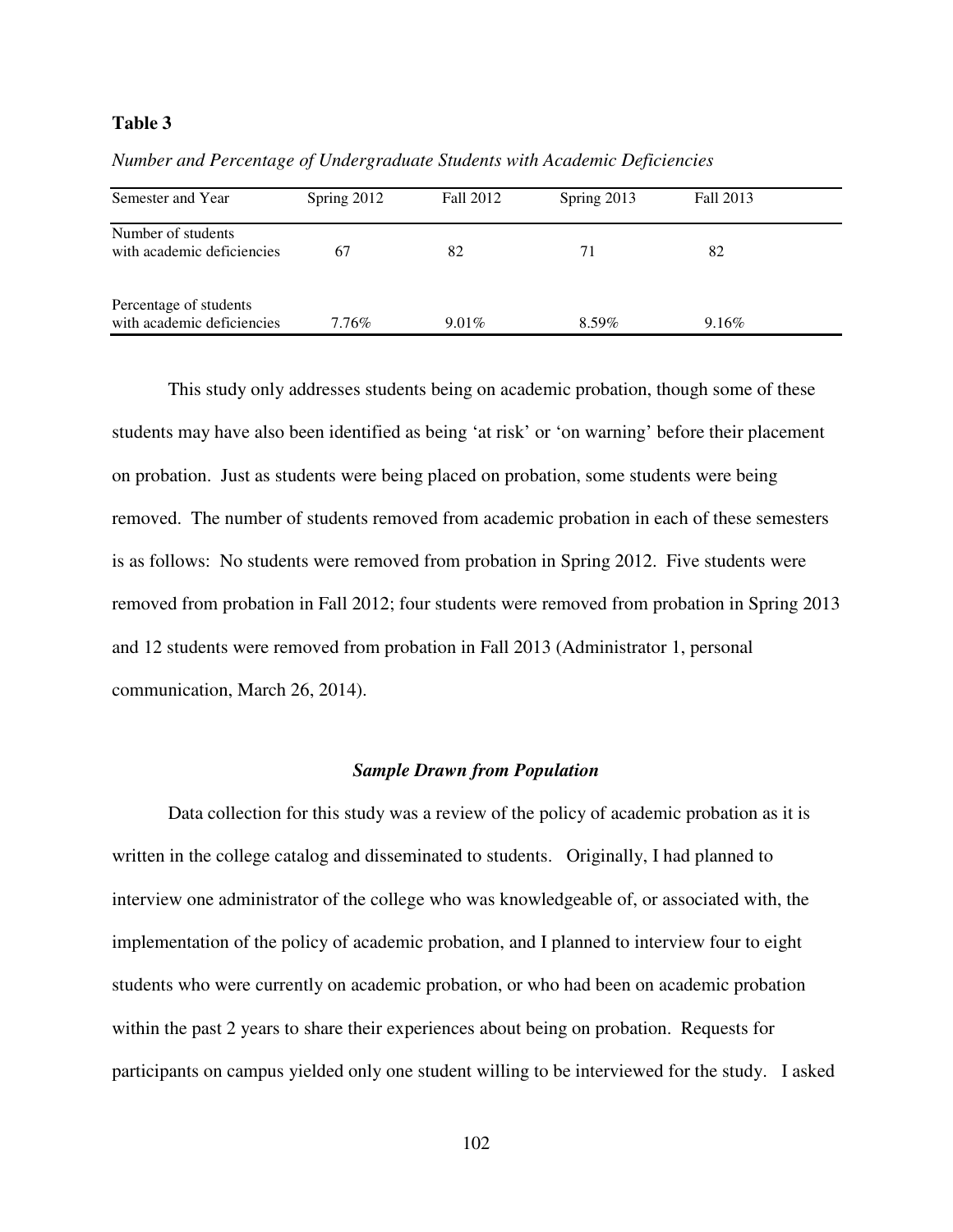the alumni department on campus for the opportunity to request participation from alumni who might fit the participant parameters for this study. I asked the alumni department to include a notification of the study through an outgoing email or publication and the request was declined.

In an attempt to gather more data from students, a set of 13 survey questions was administered to a class of students who were currently on academic probation. Eight surveys were delivered; five surveys were returned. Of those five surveys, four had been mostly completed. One survey had a handwritten note at the top that addressed at least one of the questions, but the remaining questions were not answered.

In an attempt to discover more information about the policy, its implementation, and its impact on students, I interviewed a second administrator who has extensive contact with students on academic probation. I asked both administrators the same questions regarding the purpose or role of academic probation as the institution intended it for students. I asked the first administrator questions about the policy of academic probation and its history at the institution in addition to questions concerning student experience. I asked the second administrator questions about the student experience and the administrator's experiences with students on academic probation rather than questions about the history of the policy at this institution. The difference in questions was a result of adding the second administrator interview later in the research process and the difference in the two administrators' positions at the institution.

 All interviews were tape recorded, transcribed exactly, and reviewed by the interviewee for accuracy. Individuals were given alternate identities to protect their privacy and confidentiality of responses. These interviews were then analyzed for themes through Exploratory, Affective, Values, and *In Vivo* coding. General demographic information was collected on the student who was interviewed. This student was a white, 19-year old sophomore,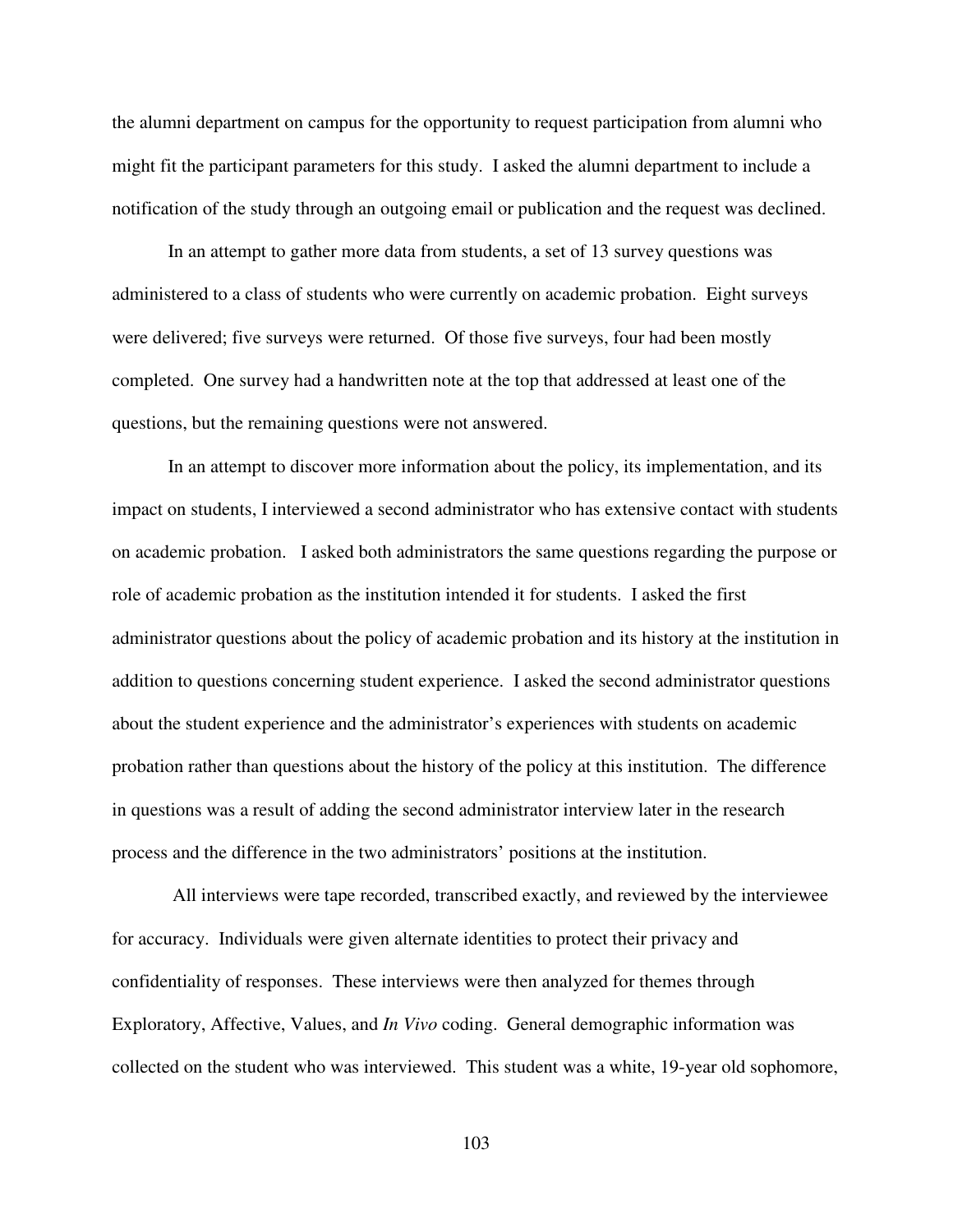male, single, who lived in campus housing. The administrators were both individuals who were familiar with the policy of academic probation, its implementation, and who had contact with students who were placed on academic probation or who experienced academic difficulties even if they were not placed on academic probation. Administrator 1 was male; Administrator 2 was female. Both administrators were White. Table 4 provides information concerning the interviews obtained.

# **Table 4**

## *Interview Data*

| Interview       | Length of Interview | How Data was Collected         | Coding Methods Employed                                                                 |
|-----------------|---------------------|--------------------------------|-----------------------------------------------------------------------------------------|
| Participant     | (Minutes:Seconds)   |                                |                                                                                         |
| Student 6       | 43:37               | Audio Recording, Transcription | Exploratory, line-by-line<br>Affective, line-by-line<br>Values, line-by-line<br>In Vivo |
| Administrator 1 | 44:004              | Audio Recording, Transcription | Exploratory, line-by-line<br>Affective, line-by-line<br>Values, line-by-line<br>In Vivo |
| Administrator 2 | 49:11               | Audio Recording, Transcription | Exploratory, line-by-line<br>Affective, line-by-line<br>Values, line-by-line<br>In Vivo |

Of those students who completed the surveys, no demographic information was obtained. The only known facts about these students are that they were all enrolled in a class for students who were on academic probation and all of them were 18 years old or older. Surveys were anonymous. Three students indicated Fall 2013 was the first semester they were placed on academic probation. Of those three students, one student indicated the student had been placed on 'warning' in Spring 2013. Another student indicated that Fall 2013 was the first time the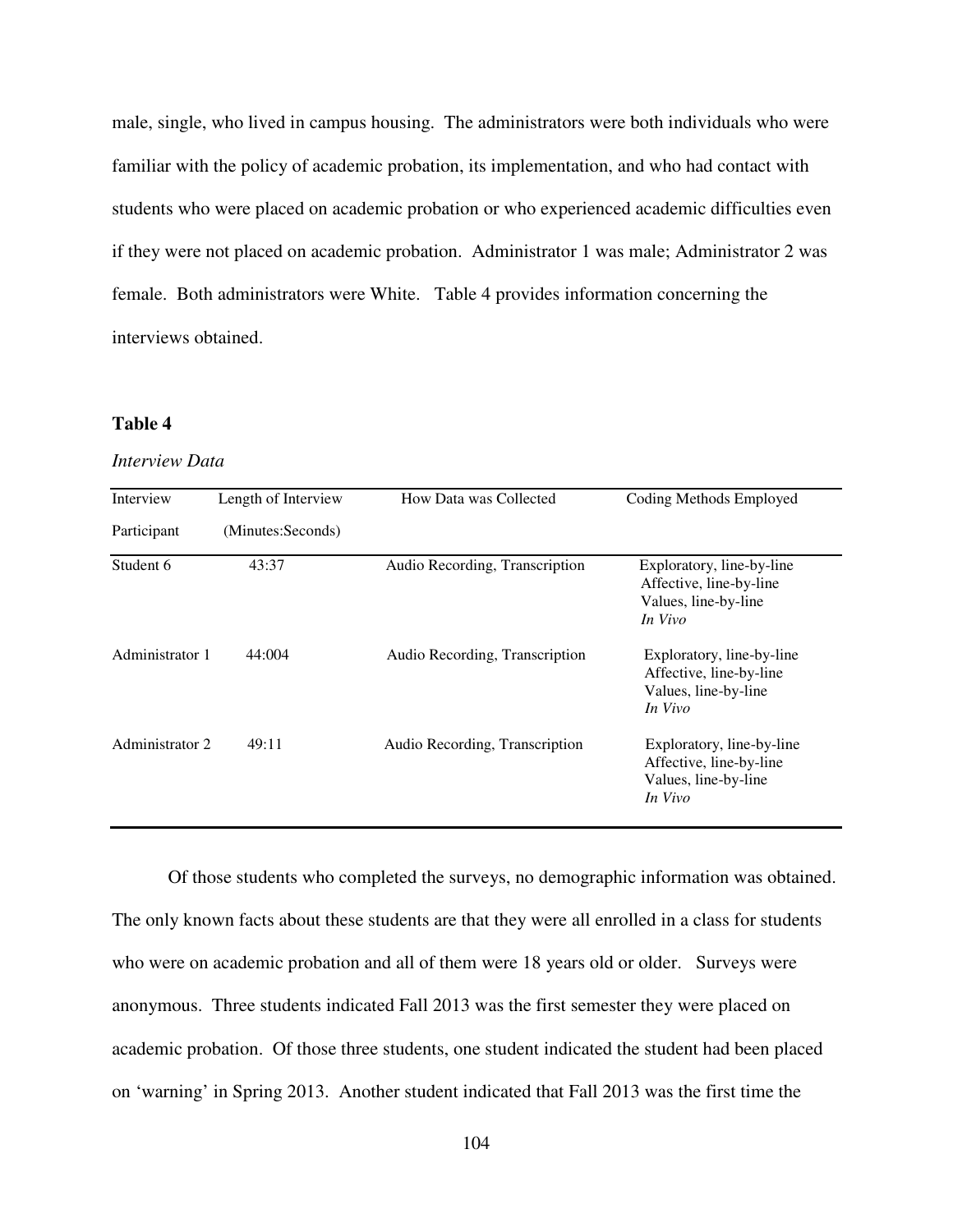student was placed on probation, yet the student also indicated probationary status in Summer 2013. The fifth student indicated the student was on academic probation Spring 2013, but the student did not indicate the student was currently on probation though the student was enrolled in a required course for students on probation. Probationary status of the student sample is demonstrated in Table 5. Copies of the survey and interview questions for students and administrators can be found in Appendices A and B.

# **Table 5**

| <b>Student</b> | Source of Data | Semesters on Probation  | Semesters with Academic Deficiencies |
|----------------|----------------|-------------------------|--------------------------------------|
| Student 1      | Survey         | Fall 2013               | None indicated                       |
| Student 2      | Survey         | Summer 2013, Fall 2013* | Not indicated                        |
| Student 3      | Survey         | Fall 2013               | Spring 2013 'on warning'             |
| Student 4      | Survey         | Fall 2013               | None indicated                       |
| Student 5      | Survey         | Spring 2013             | None indicated                       |
| Student 6      | Interview      | Fall 2013               | Spring 2013 'at risk'                |
|                |                |                         |                                      |

*Probationary Status of Student Sample (Based on Student Responses)*

\*Stated Summer 2013 and Fall 2013; later on survey stated Fall 2013 is "my first time" on probation.

Table 6 outlines the sources of data used. Identities of participants for the purposes of this report are also listed.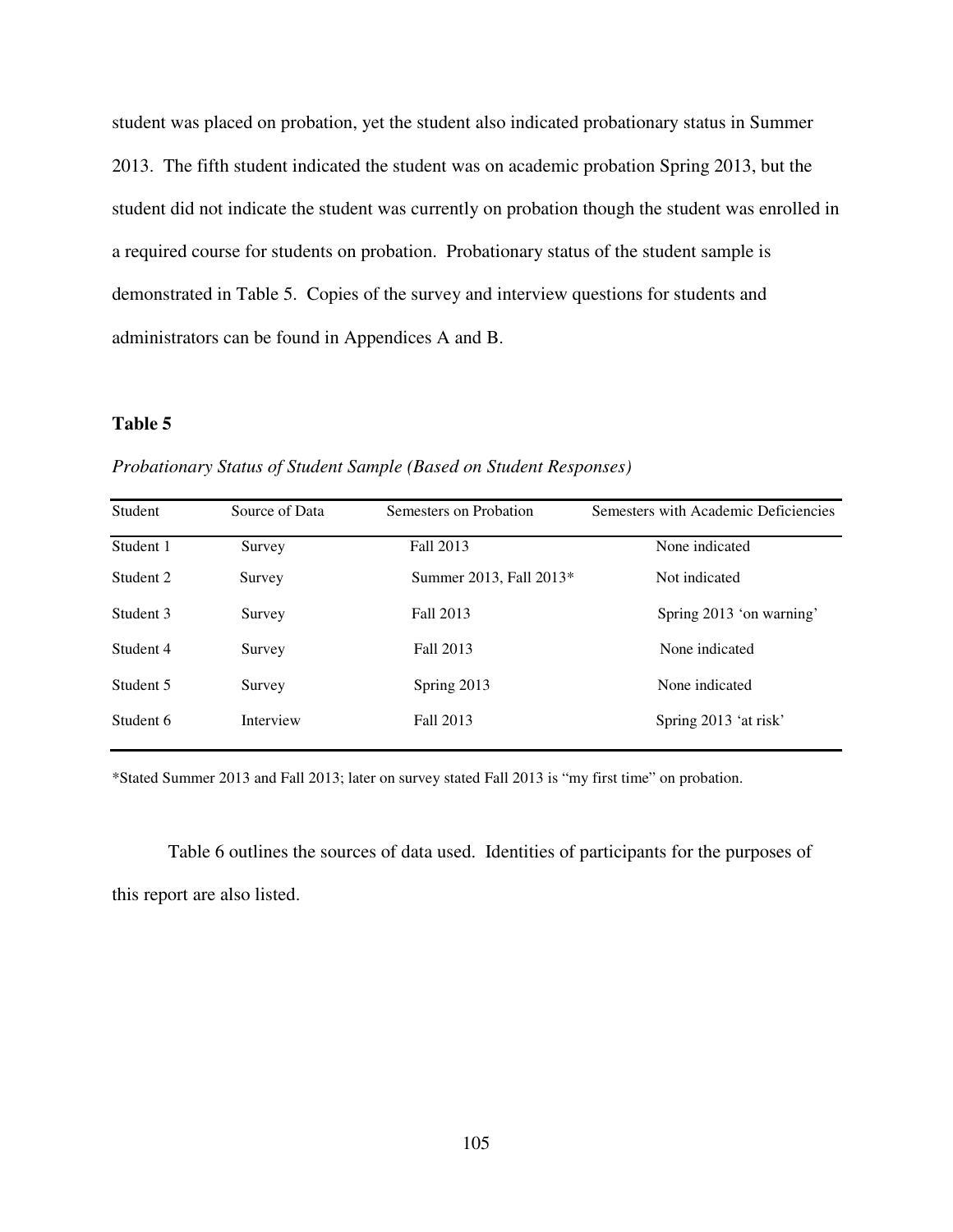# **Table 6**

*Sources of Data*

| Document Review    | Interviews                           | <b>Surveys</b>           |            |
|--------------------|--------------------------------------|--------------------------|------------|
|                    | 3                                    |                          |            |
| Policy of Academic | student                              | 5 students               |            |
| Catalog            |                                      | *Student 2               |            |
|                    | 2 administrators                     | *Student 3               |            |
|                    | *Administrator 1<br>*Administrator 2 | *Student 4<br>*Student 5 |            |
|                    | Probation in College                 | *Student 6               | *Student 1 |

# *The Policy: A Document Review*

### **The Grading Scale.**

Information regarding the policy of academic probation was reviewed in Small Liberal Arts College's College catalog that is located on the college's website and is accessible to students and the general public. The college uses the number of credit hours earned by students to determine their classification. The system is delineated as shown in Appendix F. The Catalog states that a full course load per semester is 12 to 18 credit hours (Small Liberal Arts College).

The institution uses a 4.0 grading scale to determine the GPA for students. Student letter grades from A+ to F are equivalent to specific numbers on a scale from 4.0 to 0, respectively. Students receive the letter grade as the final grade in their courses (Small Liberal Arts College). The grading scale is outlined in Appendix G.

### **Calculating the GPA**.

The GPA for a student is determined by adding all the points earned and then dividing by the number of credit hours attempted in a semester (Small Liberal Arts College). For example, a student who earns a B in a three-credit hour course earns 3 points for the course, which is then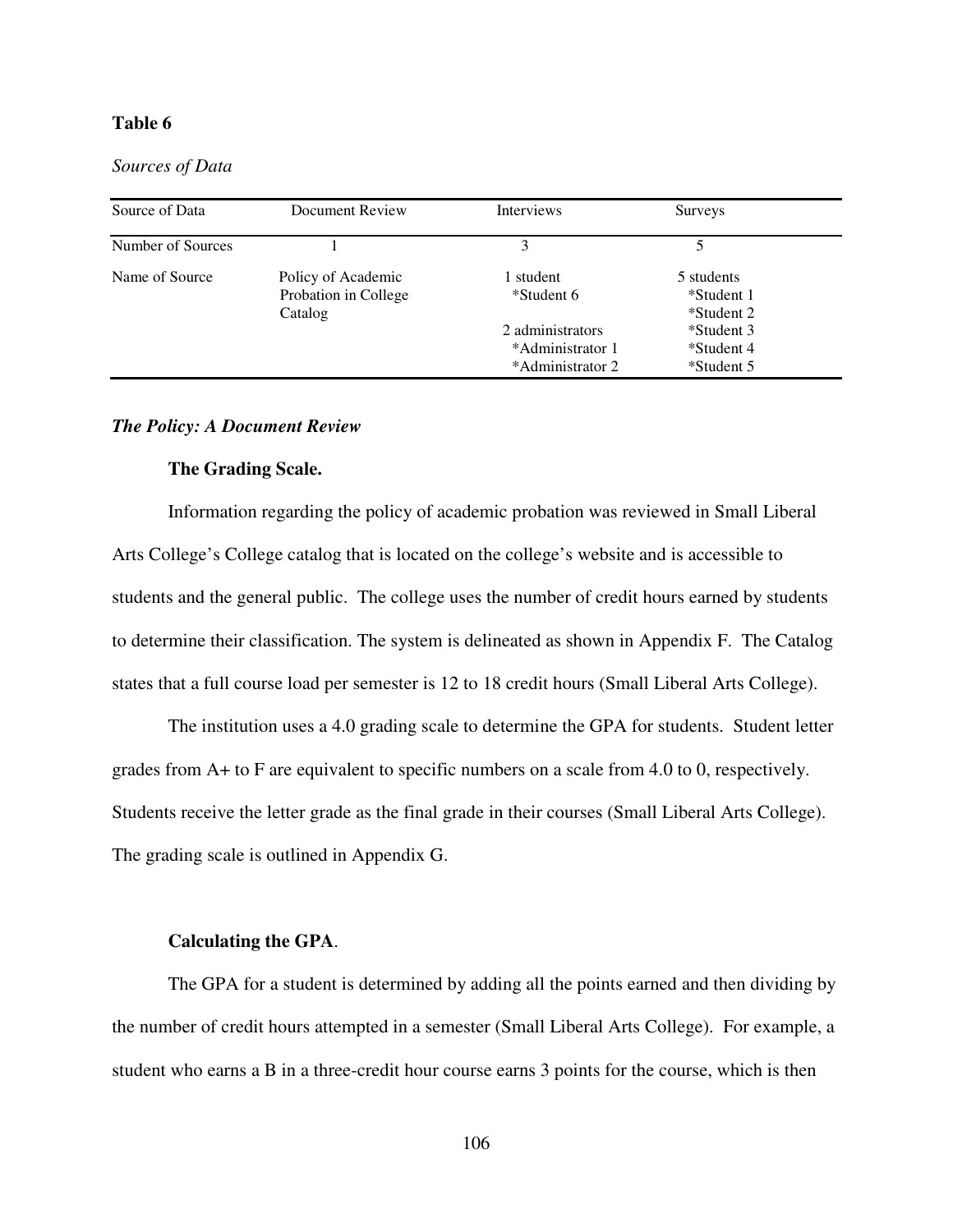multiplied by 3 for the number of credit hours earned. This student has earned 9 points for that course. These points are then added in with the other points earned for other courses taken. So a student who earns a B, C-, A, and A+ in four classes, all of which are three credit hours, will respectively earn 3.00 points (x 3 credit hours) + 1.67 points (x 3 credit hours) + 4.00 points (x 3 credit hours) + 4.00 points (x 3 credit hours) =  $9 + 5.01 + 12 + 12 = 38.01$  points  $\div$  number of credit hours attempted (12) = 3.16 GPA for the semester. In an equation, that is:  $(3 \times 3) + (1.67)$  $x$  3) + (4 x 3) + (4 x 3) = 9 + 5.01 + 12 + 12 = 38.01  $\div$  12 = 3.16 GPA for this semester. The student's cumulative GPA and individual semester GPA are determined at the end of each semester. Grades earned at the institution are the only grades used to determine GPA (Small Liberal Arts College).

### **Academic Standing.**

The institution has a graduated GPA system in that students who are freshmen must earn a minimum cumulative GPA of 1.800 to remain in good academic standing with the institution; sophomores must earn a minimum cumulative GPA of 1.90, and juniors and seniors must earn a minimum cumulative GPA of 2.00. If these minimum GPAs are not achieved, academic penalties are incurred. Table 7 illustrates the minimum GPA required for students.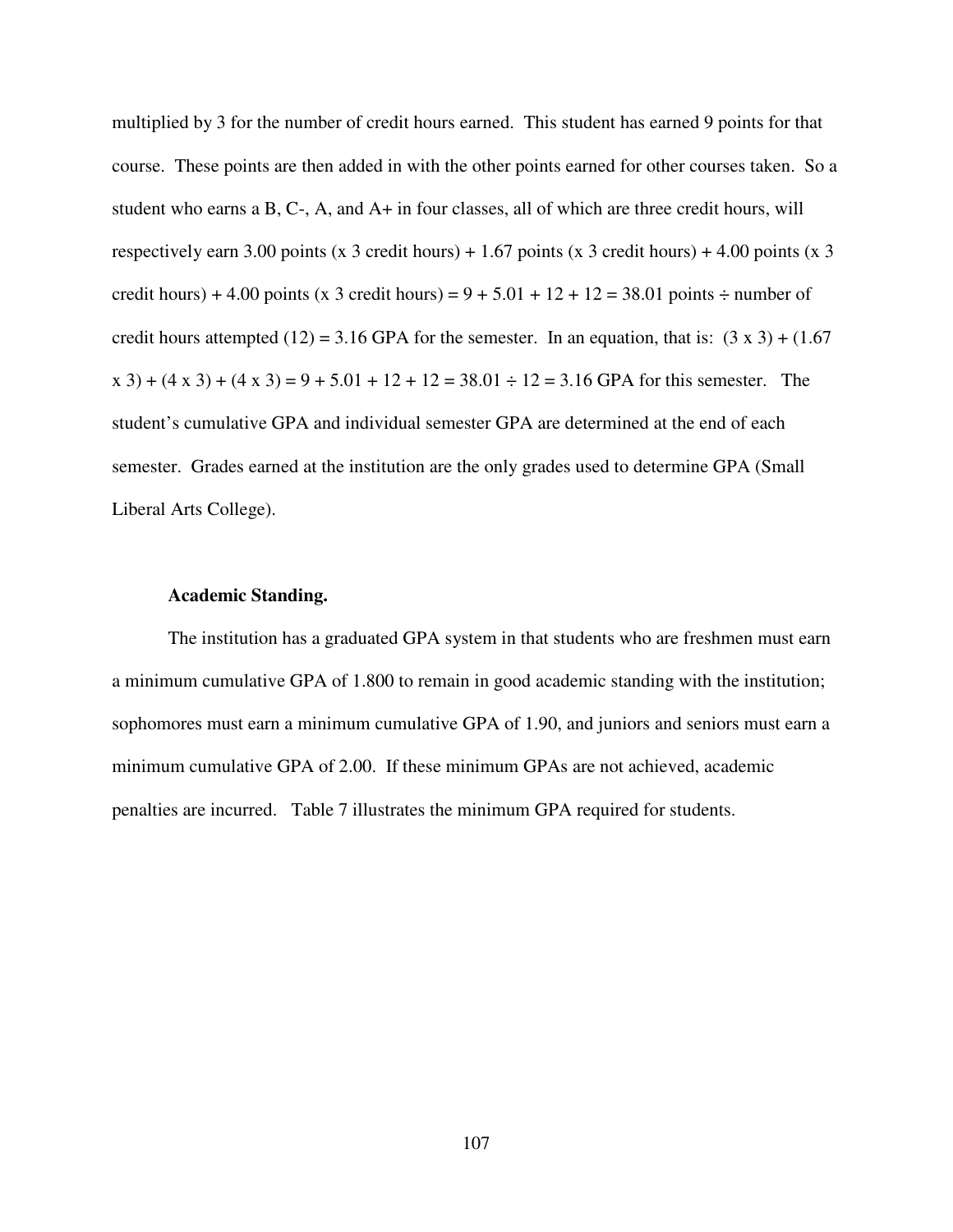## **Table 7**

|  |  | Minimum GPA Requirements Per Student Classification |
|--|--|-----------------------------------------------------|
|  |  |                                                     |

| Classification | Minimum Required GPA (Cumulative) |  |  |  |
|----------------|-----------------------------------|--|--|--|
| Freshman       | 1.80                              |  |  |  |
| Sophomore      | 1.90                              |  |  |  |
| Junior         | 2.00                              |  |  |  |
| Senior         | 2.00                              |  |  |  |

If students do not achieve the minimum cumulative GPA for their classification, they are placed on academic warning. If students do not achieve the minimum GPA the following semester, they are placed on academic probation. If students on academic probation earn a 2.30 in any semester, but do not earn the minimum cumulative GPA, they are placed on automatic extended probation and may remain on automatic extended probation for no more than three semesters. If students are removed from probation but then fall below the minimum GPA in any other semester, they are again placed on academic probation. Students who do not achieve the 2.30 GPA in a semester will face academic dismissal from the institution. Students may appeal the dismissal status. If students fail all of their classes or earn a WF (withdrawn failing) in all classes, they will be dismissed from the college (Small Liberal Arts College).

 First year students and sophomores who earn the minimum GPA for their classification (1.80 and 1.90 respectively) and yet do not earn a 2.00 are considered at academic risk and are required to take a class that focuses on strengthening academic study skills (referred to in this report as Study Skills 1 (SS1)). Students who end up on academic warning or on academic probation who have not previously taken and passed the course are also required to take it (Small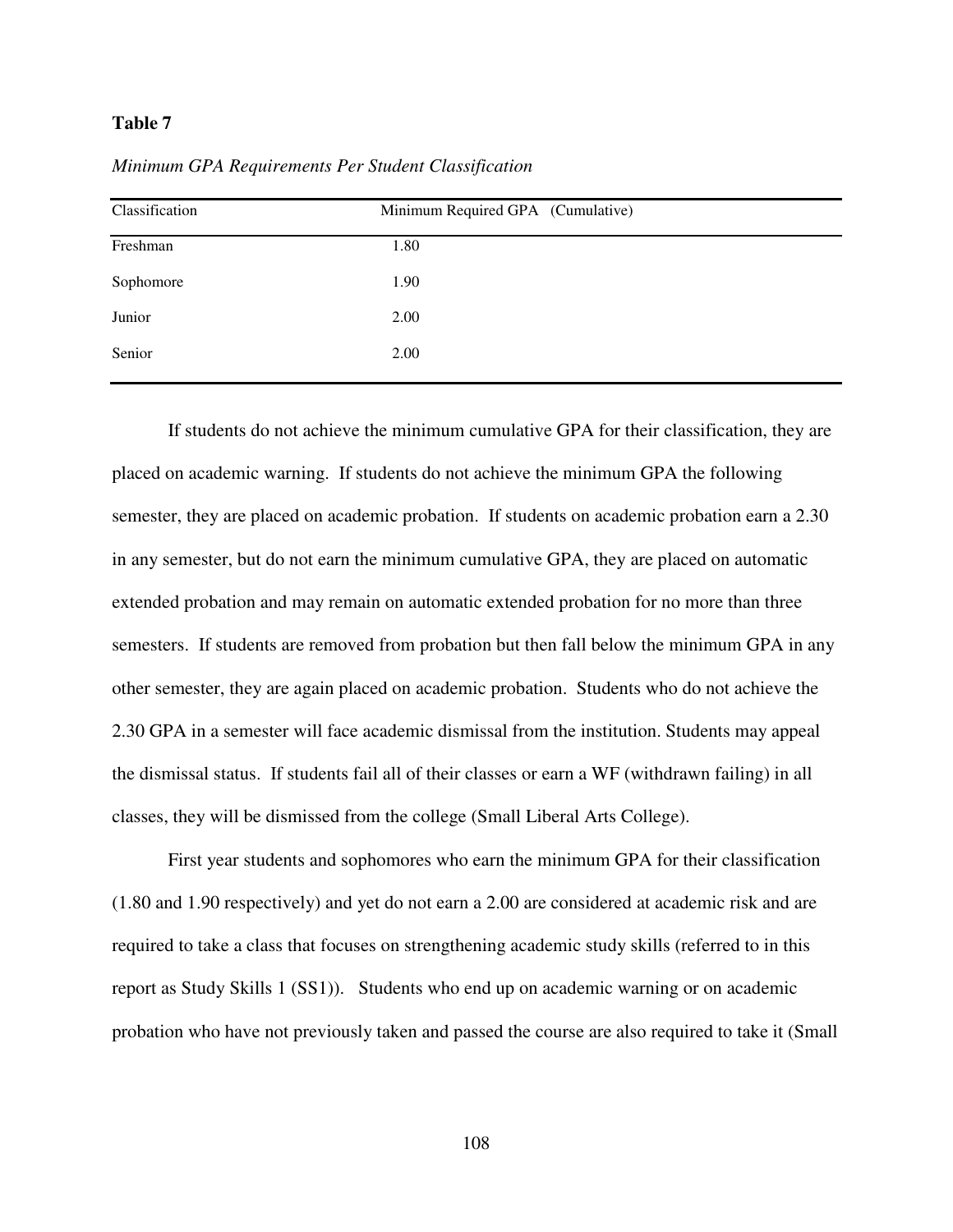Liberal Arts College). According to **Administrator 1**, there is a second course, Study Skills 2 (SS2), required for students if they are on academic probation for a second or third semester.

 In Spring 2012 the college had 32 students identified as "at risk" or placed on academic warning. This constituted 3.70% of the overall student body. In Fall 2012 the number of students at risk or on warning was 57 (6.26% of the student population). In Spring 2013 the number was 23 (2.78% of the student population) and in Fall 2013, the number of students at risk or on warning was 66 (7.37% of the student population) (Administrator 1, personal communication, March 26, 2014). These numbers are presented in Table 8.

#### **Table 8**

*Number and Percentage of Students At Risk or On Warning* 

| Semester and Year                             | Spring 2012 | Fall 2012 | Spring 2013 | Fall 2013 |
|-----------------------------------------------|-------------|-----------|-------------|-----------|
| Number of students<br>at risk and warning     | 32          | 57        | 23          | 66        |
| Percentage of students<br>at risk and warning | $3.70\%$    | 6.26%     | 2.78%       | $7.37\%$  |

# **Restricted Activities.**

 According to the College Catalog, students on academic probation are restricted from participating in certain extra-curricular activities including "debates, dramatic or musical performances, or other similar public appearances; intercollegiate athletics, student publications, elected or appointed positions in campus government, or other leadership positions on campus; managing athletic teams, cheerleading, or similar activities" (2013-2014, p. 36).

 Students dismissed from the institution for academic reasons must sit out for one spring or fall semester and then may seek readmission to the college. Students who apply for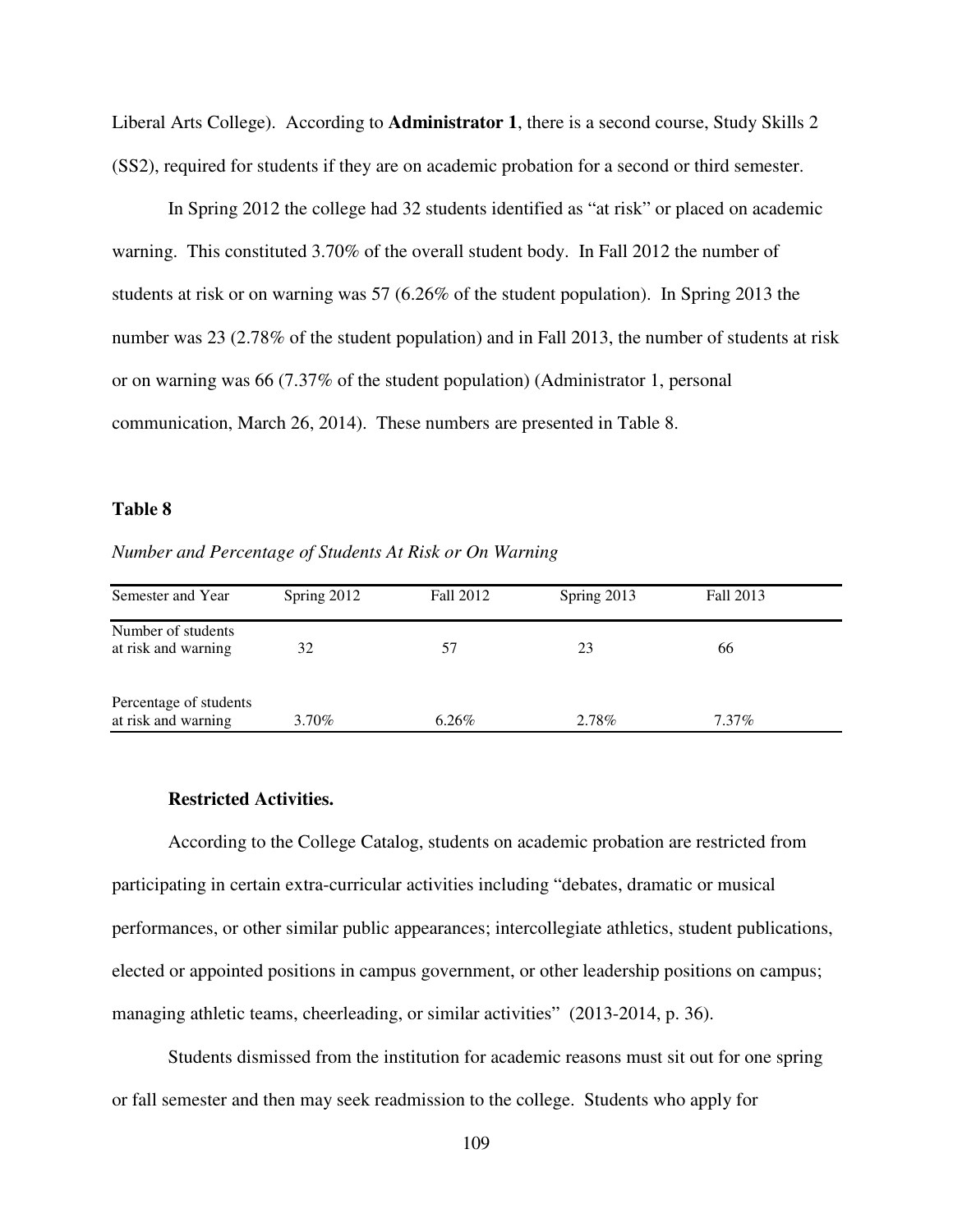readmission after sitting out one semester, and are readmitted to the college, are automatically placed on academic probation on their return. Students on academic probation are also not allowed to apply for a Leave of Absence from the institution. A Leave of Absence is a written request from a student to take one or two semesters off from academic studies at this institution (Small Liberal Arts College).

Table 9 is a visual representation of the academic probation policies of the institution.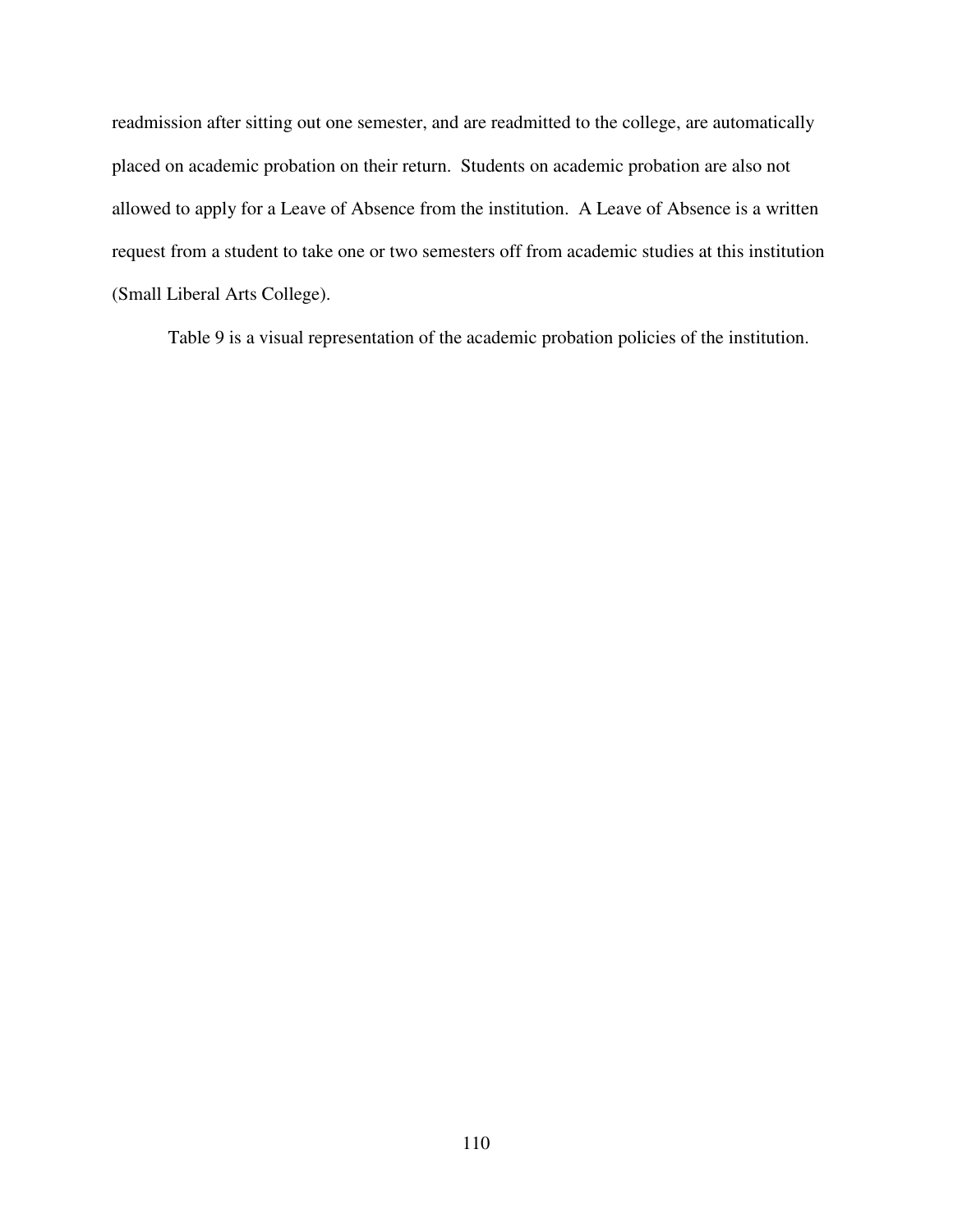# **Table 9**

# *Academic Probation Policies*

| <b>Student Classification</b>                                                 | Freshman                                                | Sophomore                                               | Junior                                                  | Senior                                                  | Applicable<br>Intervention or<br>Restrictions                                                                                                                                   |
|-------------------------------------------------------------------------------|---------------------------------------------------------|---------------------------------------------------------|---------------------------------------------------------|---------------------------------------------------------|---------------------------------------------------------------------------------------------------------------------------------------------------------------------------------|
| Minimum<br>Cumulative<br>GPA required                                         | 1.80                                                    | 1.90                                                    | 2.00                                                    | 2.00                                                    |                                                                                                                                                                                 |
| If student reaches<br>minimum cumulative<br>GPA but does not<br>reach 2.0     | Academic<br>risk                                        | Academic<br>risk                                        | NA:<br>student<br>minimum<br>cumulative<br>is $2.0$     | NA:<br>student<br>minimum<br>cumulative<br>is $2.0$     | <b>Study Skills</b><br>Class 1<br>(SS1)                                                                                                                                         |
| $1st$ semester<br><b>GPA</b> falls below<br>minimum                           | Academic<br>warning<br>(only 1 semester)                | Academic<br>warning<br>(only 1 semester)                | Academic<br>warning<br>(only 1 semester)                | Academic<br>warning<br>(only 1 semester)                | SS <sub>1</sub>                                                                                                                                                                 |
| $2nd$ semester GPA<br>falls below<br>minimum                                  | Academic<br>probation                                   | Academic<br>probation                                   | Academic<br>probation                                   | Academic<br>probation                                   | SSI if not<br>previously<br>taken and<br>passed; SS2 if<br>SS1<br>previously<br>taken and<br>passed; student<br>may not<br>participate<br>in extra-<br>curricular<br>activities |
| $3rd$ semester GPA<br>falls below minimum<br>(2.3 semester GPA<br>not earned) | Possible<br>academic<br>dismissal                       | Possible<br>academic<br>dismissal                       | Possible<br>academic<br>dismissal                       | Possible<br>academic<br>dismisal                        | if not dismissed,<br>SS2 by choice;<br>activity<br>restrictions                                                                                                                 |
| If 2.3 earned in a<br>semester, but minimum<br>cumulative GPA<br>not met      | Automatic<br>extended<br>probation<br>(max 3 semesters) | Automatic<br>extended<br>probation<br>(max 3 semesters) | Automatic<br>extended<br>probation<br>(max 3 semesters) | Automatic<br>extended<br>probation<br>(max 3 semesters) | SS1 Or SS2;<br>activity<br>restrictions                                                                                                                                         |

# *Analysis of Research Questions*

# *Research Question 1*

**From the perspective of higher education administration, what function or purpose does** 

# **the institution intend the policy of academic probation to serve?**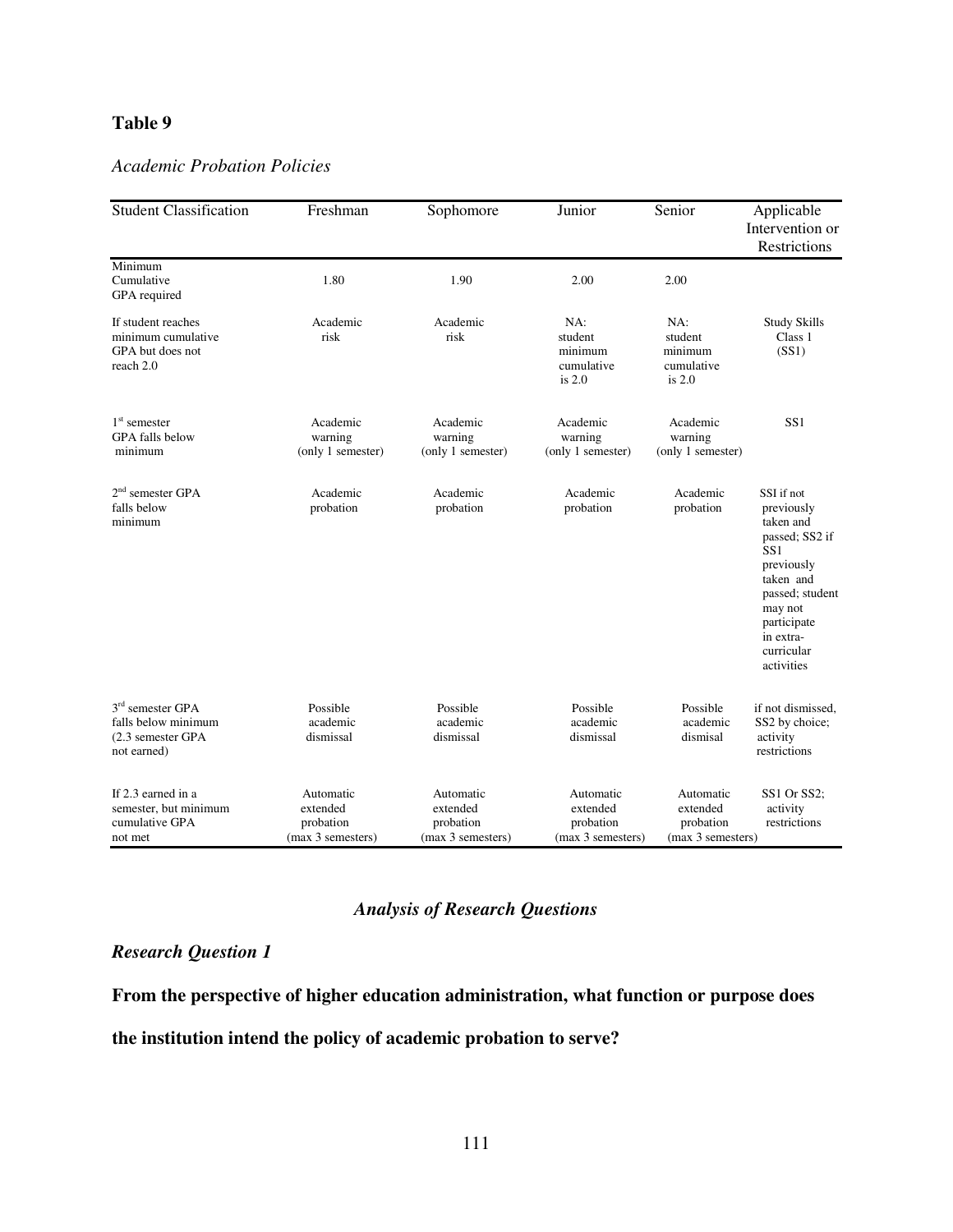### **Fair Warning.**

 Administrators of the college were asked to discuss the intent of the policy of academic probation from their perspectives. Both administrators agreed that the policy of academic probation is not meant to be a punishment or a disciplinary act toward students. Instead they saw the policy as a warning to students; according to **Administrator 1**, "fair warning" that the student was not doing as well academically as the institution would like. **Administrator 1** stated that the purpose of the policy was

Twofold….to put students on warning….when their academic…performance is… faltering [because] they have to be in good academic standing to graduate.

**Administrator 1** also stated that academic probation

serves as a warning that we're concerned... [and allows the administration] to keep track of who those students are so that we can be more proactive in providing them services.

**Administrator 1** stated the policy is intended to give students fair warning for what they're facing....It's certainly not designed to weed people out.

#### **Providing Services.**

 According to **Administrator 1**, in addition to keeping track of students who are not doing well, the college wants to be able to proactively offer students "the services they need." The college's use of a graduated GPA system for good standing is designed to allow students time to adjust to the college environment. **Administrator 2** stated that the college uses this system in conjunction with the policy of academic probation to

112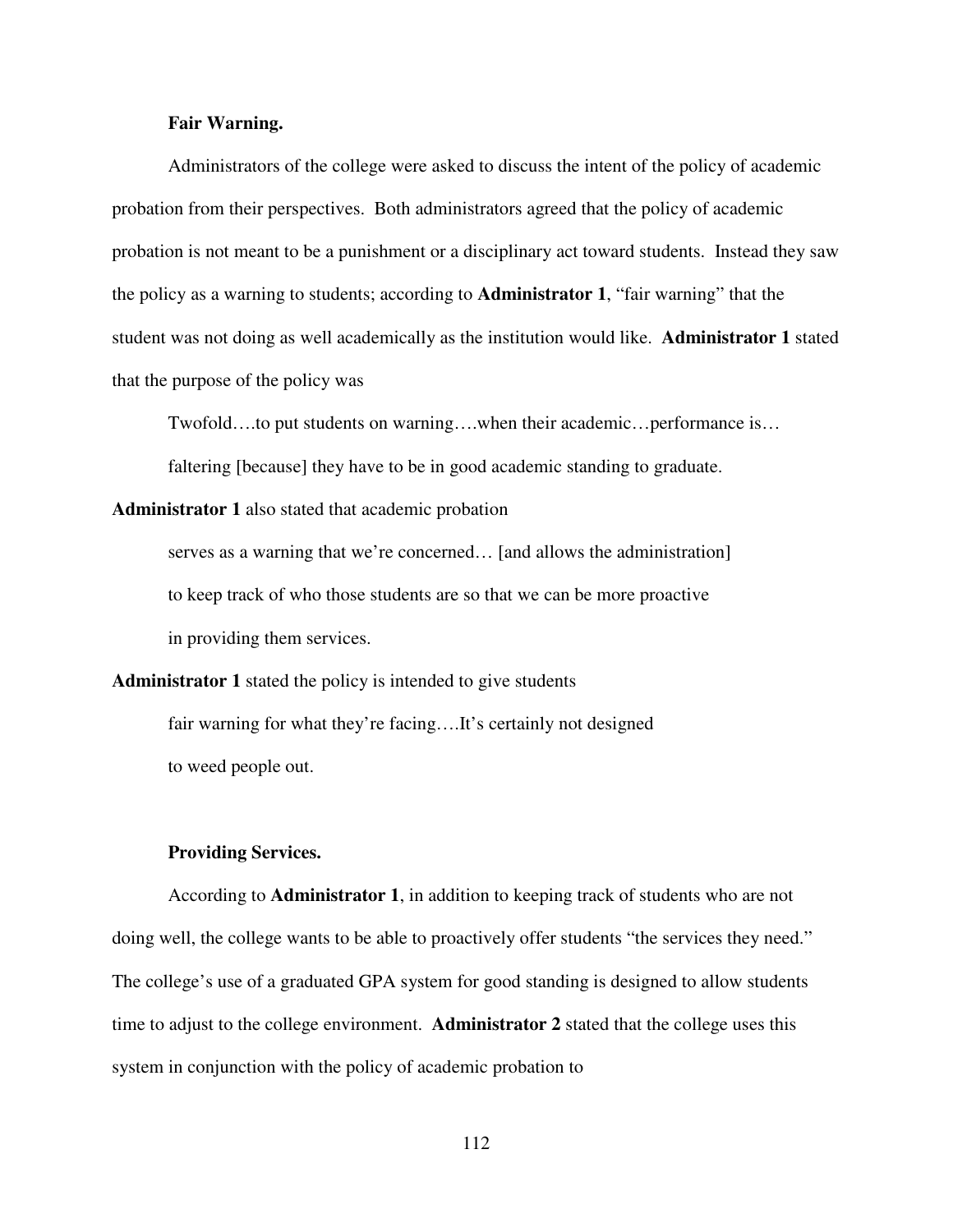give those students an opportunity to rise to the standards

of the college without lowering the standards of the college.

This administrator stated that some students need "the extra support, the extra help" to adjust to college and that this support

jive[s] with the college's mission and…goals and perspective.

 In this spirit of providing support, **Administrator 1** noted that the college keeps track of students who are

on warning, probation, continued probation, as well as at risk,

or dismissed.

**Administrator 1** said the college also tracks those students who are in good standing, but whose semester GPA has deviated from their cumulative GPA by at least .5….if they have a cumulative of 3.0, but their semester all of

a sudden is a 2.4, we just send them kind of a 'we are concerned' letter.

**Administrator 1** stated that there are no sanctions, such as academic probation, for these students; however, the administration is letting the student know:

we're concerned about whatever happened last semester.

We want to be able to help you, so here's our services.

The college's policy regarding academic probation and services are meant to be proactive and to intervene with the student before it is too late. **Administrator 1** stated,

let's see if we can't turn things around while they're still in good standing.

Students need to be in good standing in order to graduate and **Administrator 1** noted,

by the end of the second year, they gotta be…in good standing.

They gotta be there or …they're not going to make it.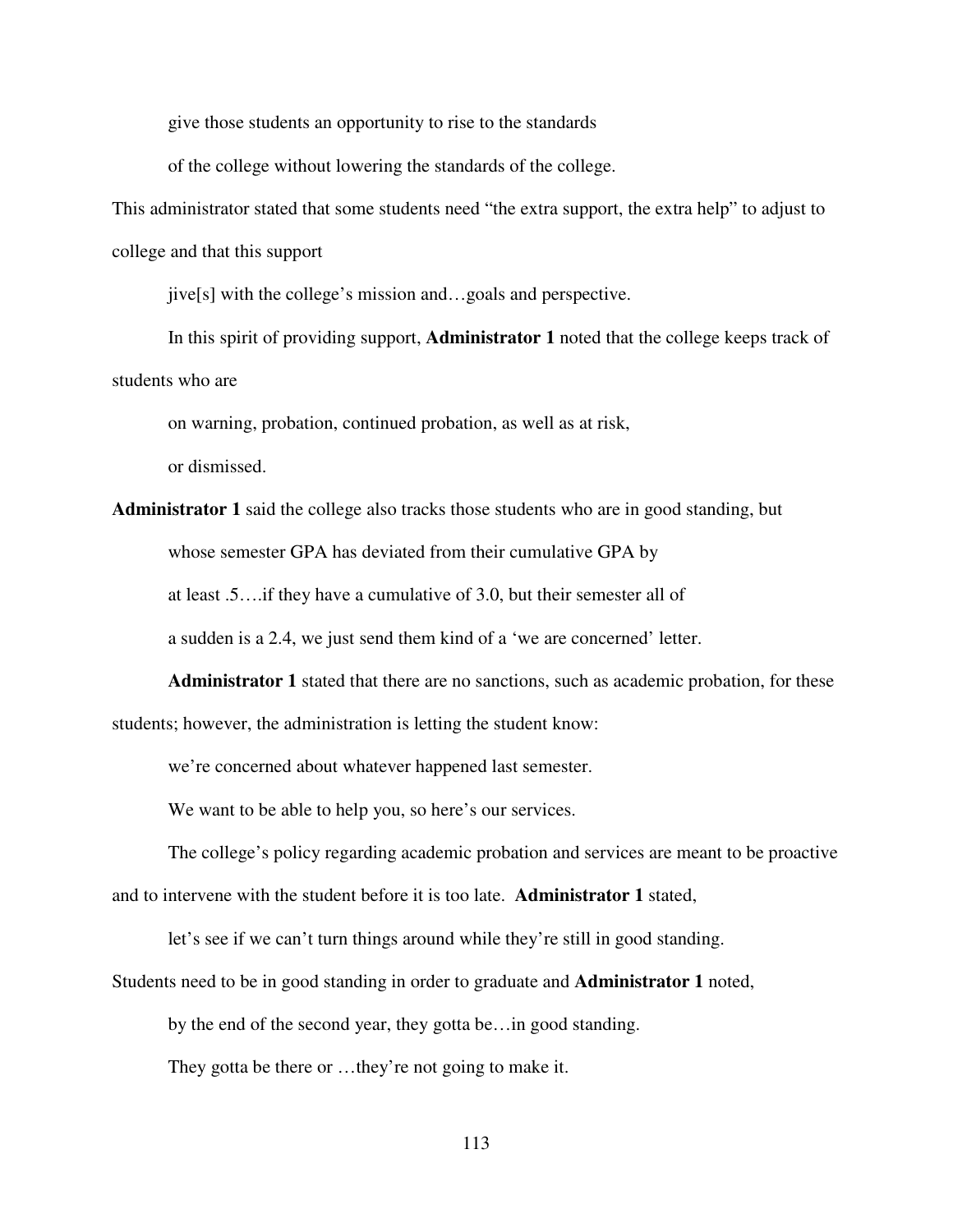### **An Ethical Practice.**

**Administrator 2** stated that the policy of academic probation is an ethical stance the institution has taken on behalf of the students. **Administrator 2** stated

It's very important that students understand the policy of academic probation is actually an ethical one. And I don't want them to think it's a disciplinary one or…a punishment in any way.

Students must achieve a 2.0 GPA in order to graduate and this administrator felt students needed to know "that's pretty standard across the nation." **Administrator 2** stated that ethically the college must let students know when they are falling behind and are not on track to make that 2.0. If students cannot meet the minimum requirements, students need to know before they reach the point that they expect to graduate. They need to be told early that they may not make it to graduation if they don't improve. **Administrator 2** wanted these students to know that the financial investment in their college education is at stake. Students should not expect to graduate just because they have been paying money to the institution. **Administrator 2** stated

I think the policy is put in place to prevent that from happening

and to create awareness of it and to provide support to be able to reach

good academic standing so that you can graduate.

In addition, **Administrator 2** said that letting students know they risk not graduating should be a motivator to students to "want to make the most of their money." **Administrator 2** also stated that academic probation "is a learning experience" and hopes that at the end of the semester students are on probation, these students: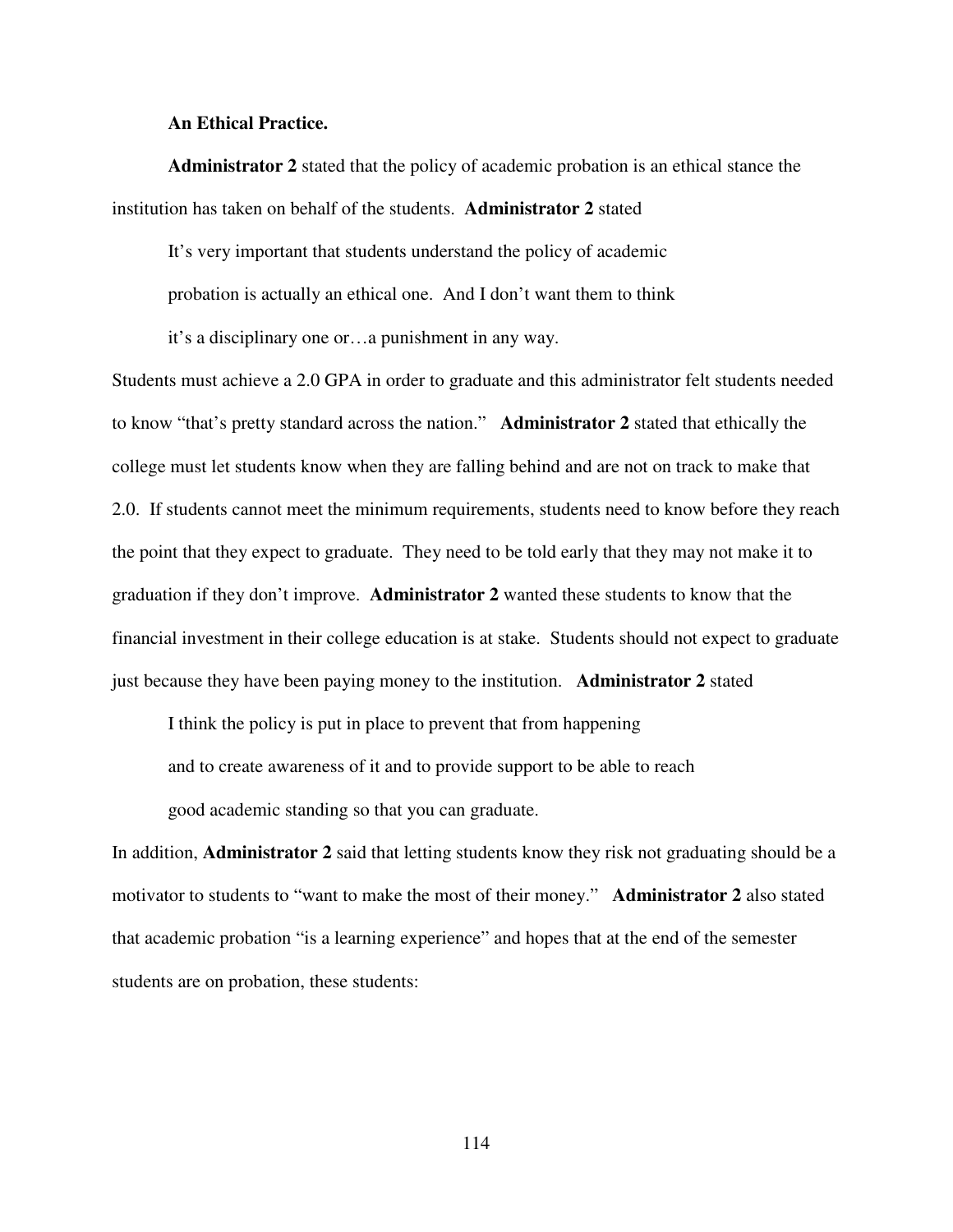have learned enough about probation and enough about themselves to understand that this has been a support put in place by the college to help them and not to punish them.

## *In the Policy*

 The policy as written in the college catalog outlines the fact that if students do not meet the minimum academic standard GPA, then the "student will be placed on academic probation" (Small Liberal Arts College Catalog, 2013-2014, p. 36). The intent of the policy is not stated. By implication, the institution has standards that it expects students to meet. If students do not meet those standards, they will be placed on academic probation.

#### *Research Question #2*

**From the perspective of the student, what does the student understand the purpose of academic probation to be?**

#### **Preparation for the Real World.**

 While administrators stated the policy was to give students fair warning that they were in trouble academically and provided information about services for students, the student interviewed for this study stated that the purpose of the policy was to prepare students for the real world. When asked why the school placed students on academic probation, **Student 6** replied

 I think a lot of it has to do with preparing them [students] for the real world because, you know, you're not going to be able to just sit back and sort of cruise through life…and not have to work hard or do anything.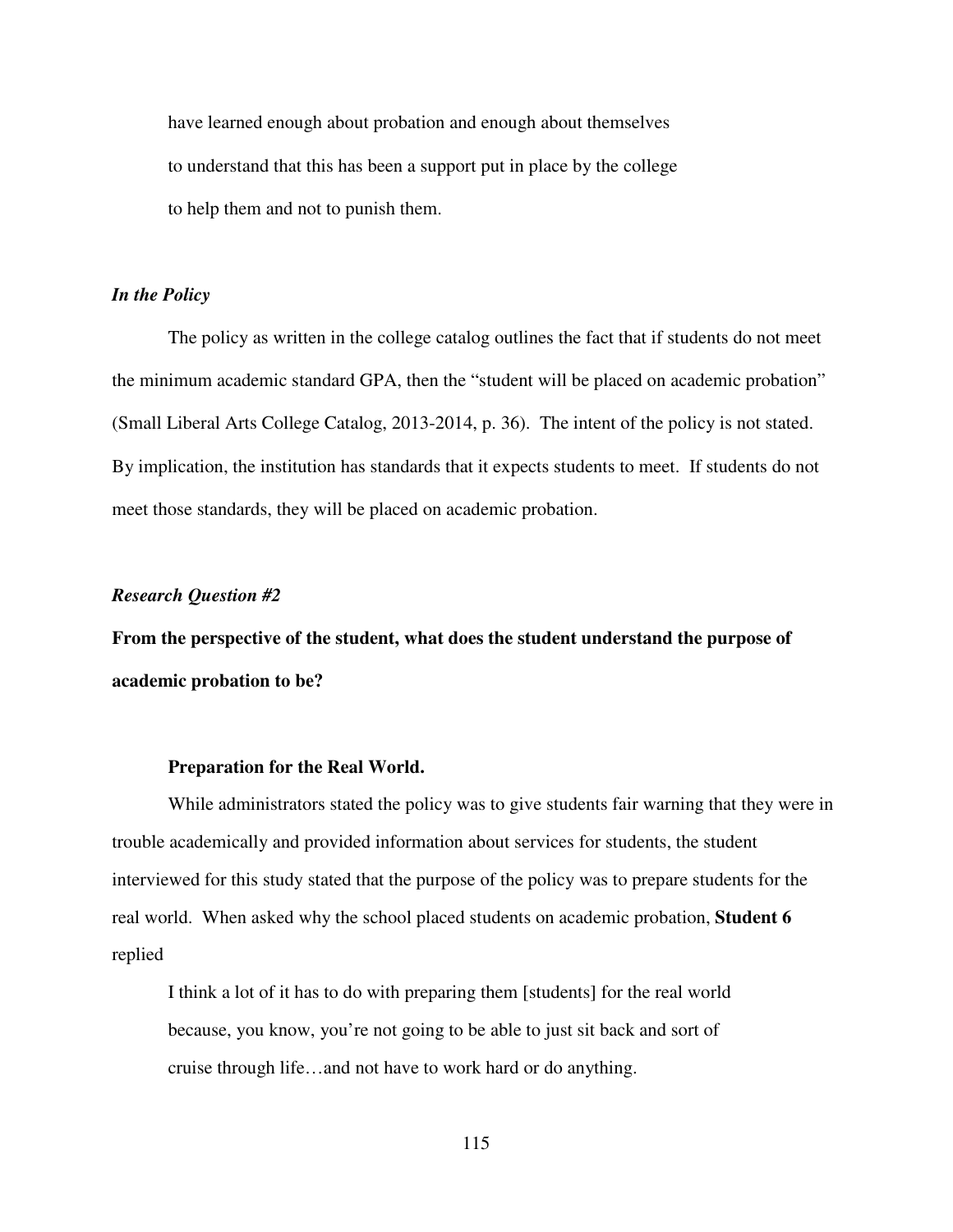In reference to the student's personal situation, **Student 6** stated that the college placed the student on academic probation because

I had really bad grades…but I think also…maybe…partly because

they know I can do well and they were trying to…get me to work harder….

I've always known I've been a hard worker….I had to relearn that about myself.

The student felt prepared academically for college but that college was harder than expected.

It's a lot harder than I thought it would be….I got prepared really well

in high school for stuff like, you know, college essays and that kind of thing,

but they just grade it a lot harder.

**Student 6** stated low motivation was the reason the student did not feel committed the first semester. **Student 6** described his academic performance as "very poor" and said,

I don't think I was committed, and I don't think…I was ready….

I probably should have taken a year off maybe.

 **Student 6** stated the college placed him on probation because he "had really bad grades." He had been determined to be "at risk" the semester before he was placed on probation, but stated that being placed at risk didn't really hit home for him. He said that he "didn't take it as hard" and "it didn't sink in" that being at risk could affect his future opportunities. Part of his motivation to do well was to be able to return to college. If he could not return to college, he stated he would be

really disappointed in myself if that happened…and….that's

basically been my motivation.

Receiving a letter from the administration that he had been placed on probation had an impact on him. He said that the semester before he was placed on probation,

I wasn't thinking, and I wasn't paying attention.

When he got the letter over the summer stating that he had been placed on academic probation for the next term, he stated that "it really sort of sunk in finally."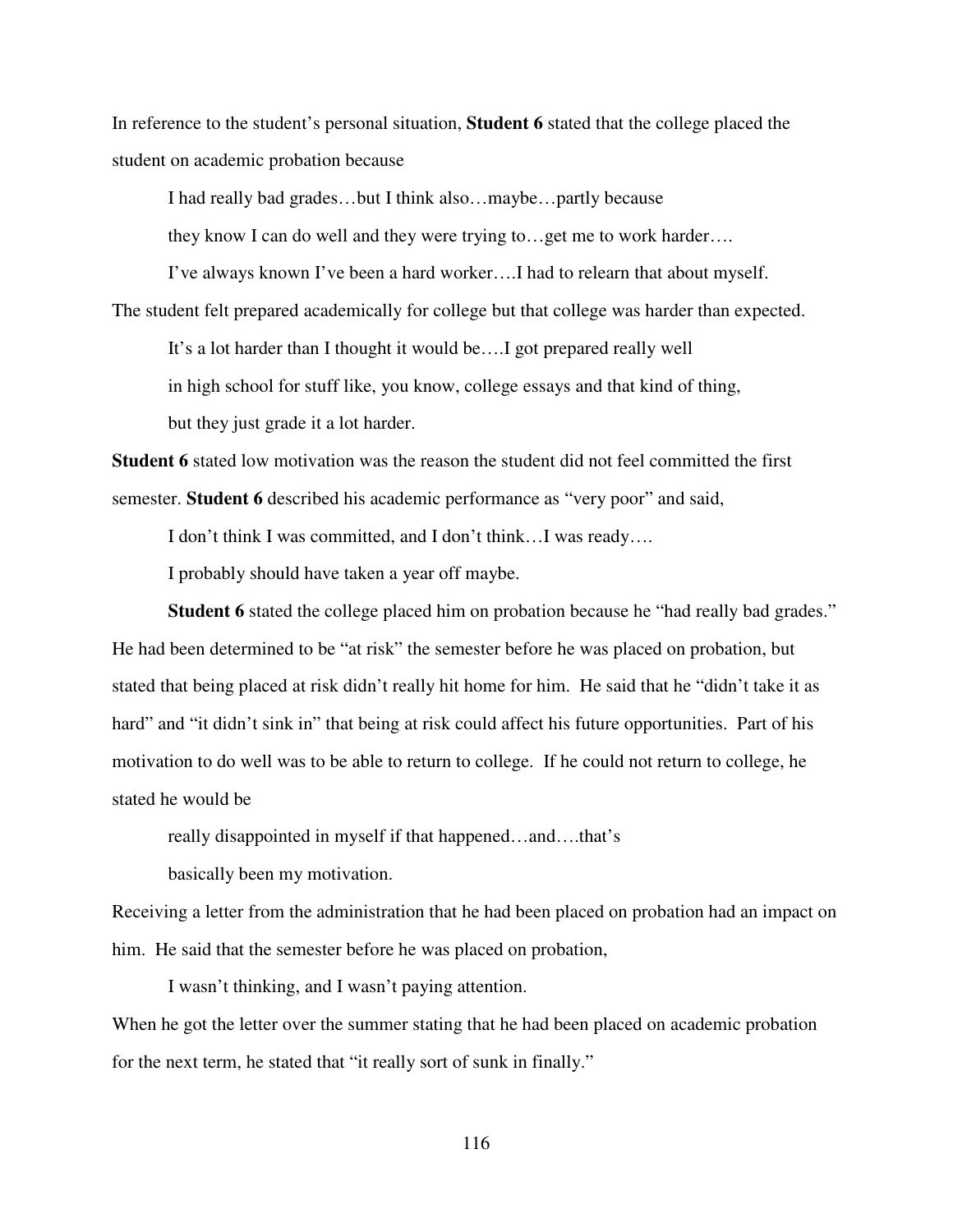Getting in touch with his commitment, motivation, and ability to do the work helped the student understand what he wanted from his college experience. This student said that being placed on academic probation was "really eye opening" and he felt the college placed him on probation as a way to help him do better.

# **We Have a Choice.**

 From the surveys administered, **Student 1** attributed "poor grades" as the reason for being placed on academic probation. **Student 4** likewise recognized "low grades" as the reason for being placed on probation. **Student 2** indicated, however, that academic probation was

 to let us make a choice, dont [sic] do work and fail, or do something and graduate.

**Student 3** said that being placed on probation was because

 I stopped going to class and didn't complete most work or never even started it because so much was going on I no longer had motivation.

 While the administration identified a philosophy behind the reasons for probation (as fair warning and to fulfill ethical purposes) and practical reasons (to learn about opportunities for help) for academic probation, students understood the policy to relate more particularly to their personal situations. They had bad grades or they did poorly. **Student 6** did state he felt the institution thought he could do better and **Student 2** stated that probation gave students a choice.

#### *Research Question #3*

### **What services does the institution offer students on academic probation?**

## **Student Identification.**

 Students did not identify as many services offered by the institution as the administration did, and students tended to identify services that they used, whether the use was by choice or not. **Student 6** recognized the class "that they put me in" as a service and defined the class as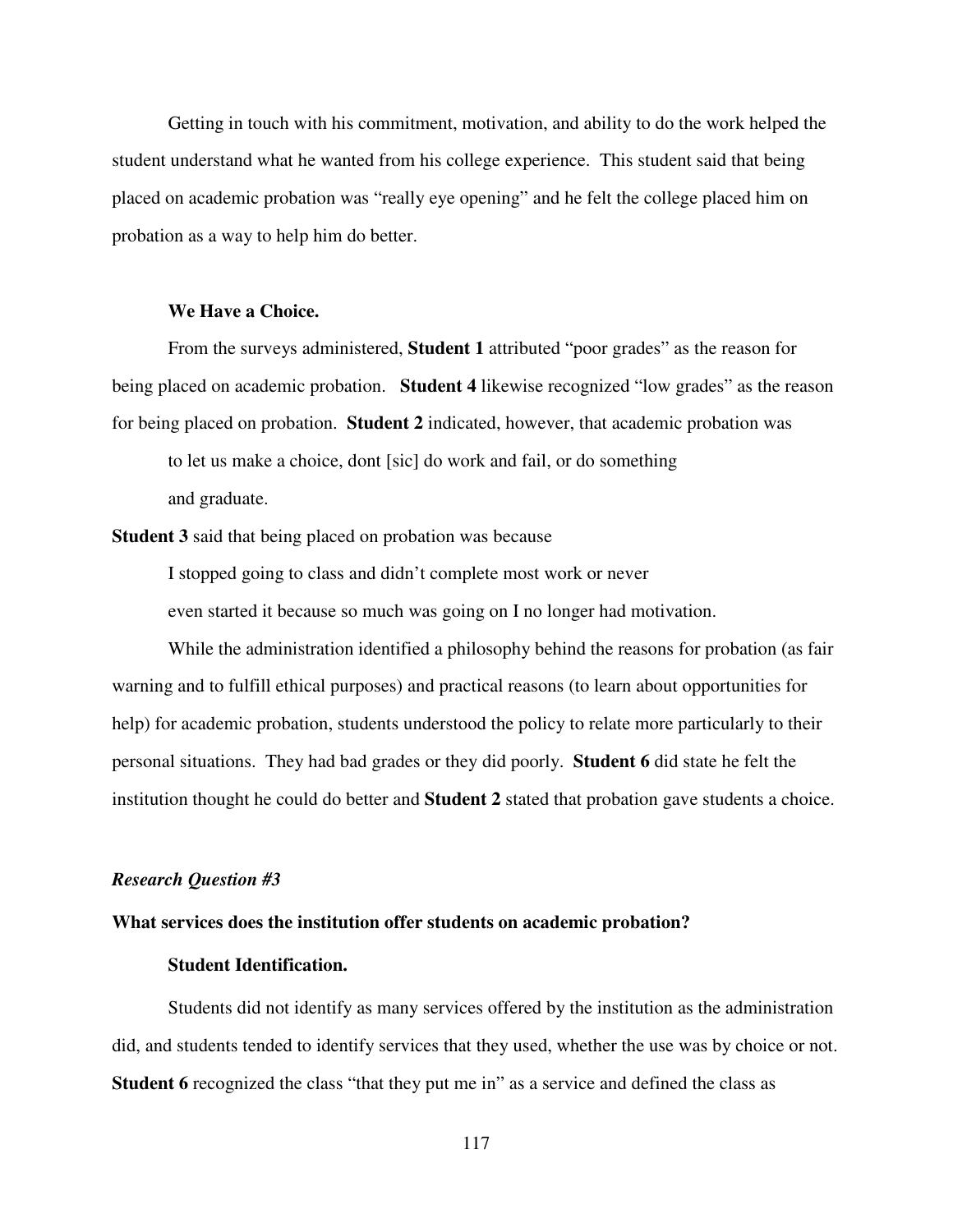basically a resource class….it also is a study hall.

He stated that taking the class "really helped me." The student also identified the resource center, the writing center and the career center as services offered by the college. After identifying these services, **Student 6** stated "I can't think of anything else," but during the course of our conversation, identified counseling services as a service sought that was helpful. He also identified

two ladies in the resource center I meet with almost weekly…

one is for help with school work and another one is…for…counseling.

From the surveys, **Student 2** identified services as tutoring, supplemental instruction,

or anything to help us get out of probation.

This student acknowledged using "student mentor" services, and stated the services were helpful, that "my grades are doing better." The required class was acknowledged as a service by only two of the five students, **Student 1** and **Student 4**, even though the survey was administered to students taking the class. **Student 1** stated the classes were helpful in that

they gave me some good study strategies.

**Student 4** stated the class was helpful "in a sense." **Student 4** stated

 I already knew what I had to do so I'm doing it. Class just gave me exta [sic] study time.

**Student 3** identified the resource center and the academic and emotional support that was available there as services as well as tutoring, mentors, and the writing center. When asked "were those services helpful to you?" **Student 3** replied

yes, allows extra time for tests, notetakers, advice.

**Student 5** expressed bitterness about the required class and the restriction of activities. The student stated

 I am very bitter when it comes to the class as I had to drop my position as the news anchor for the school's tv station. Something I worked very hard for.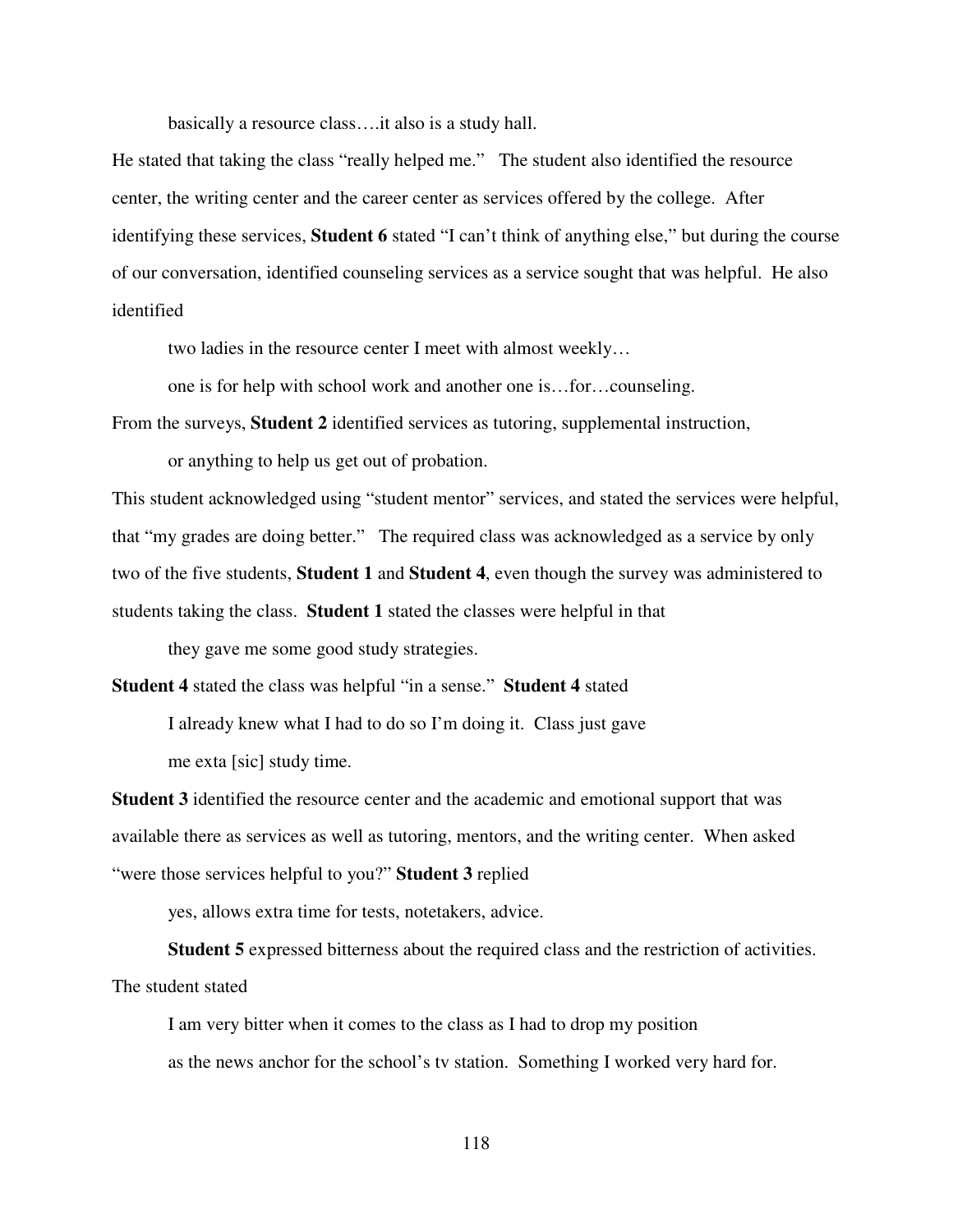This bitterness about having to take the required class and having to give up an extra-curricular activity emphasizes the emotional impact these services can have on students. This student felt deprived of something worked hard for and expressed resentment. This student did, however, acknowledge 1 on 1 services. The student stated

I believe that meeting one on one benefitted myself more than the class did.

#### **Administrator Identification.**

 As one would expect from the administrators of the programs for students on probation, administrators were able to list a multitude of services available to students including tutoring, Supplemental Instruction (SI), disability services, career services, academic support services, personal counseling, math tutoring, services through the college's quantitative learning center, and freshmen advising and orientation services. Most of these services are housed in one location on campus that the administration feels offers students more opportunities to participate in services without any stigma. Additionally, the administration tracks student progress and notifies students if it sees a deviation occurring in grades. The administration also offers a summer program for entering at-risk freshmen.

 **Administrator 1** also identified a software program that the institution purchased that provide[s] easy communication between faculty and staff regarding student issues.

**Administrator 1** explained that the system afforded institutional members a way to provide input on students and

replaced a whole scatter shot approach to monitoring student progress….

We decided we wanted one uniform system on campus.

The administrator described the system as

 an early intervention system….where we can get the people involved who need to…be there…to address student problems.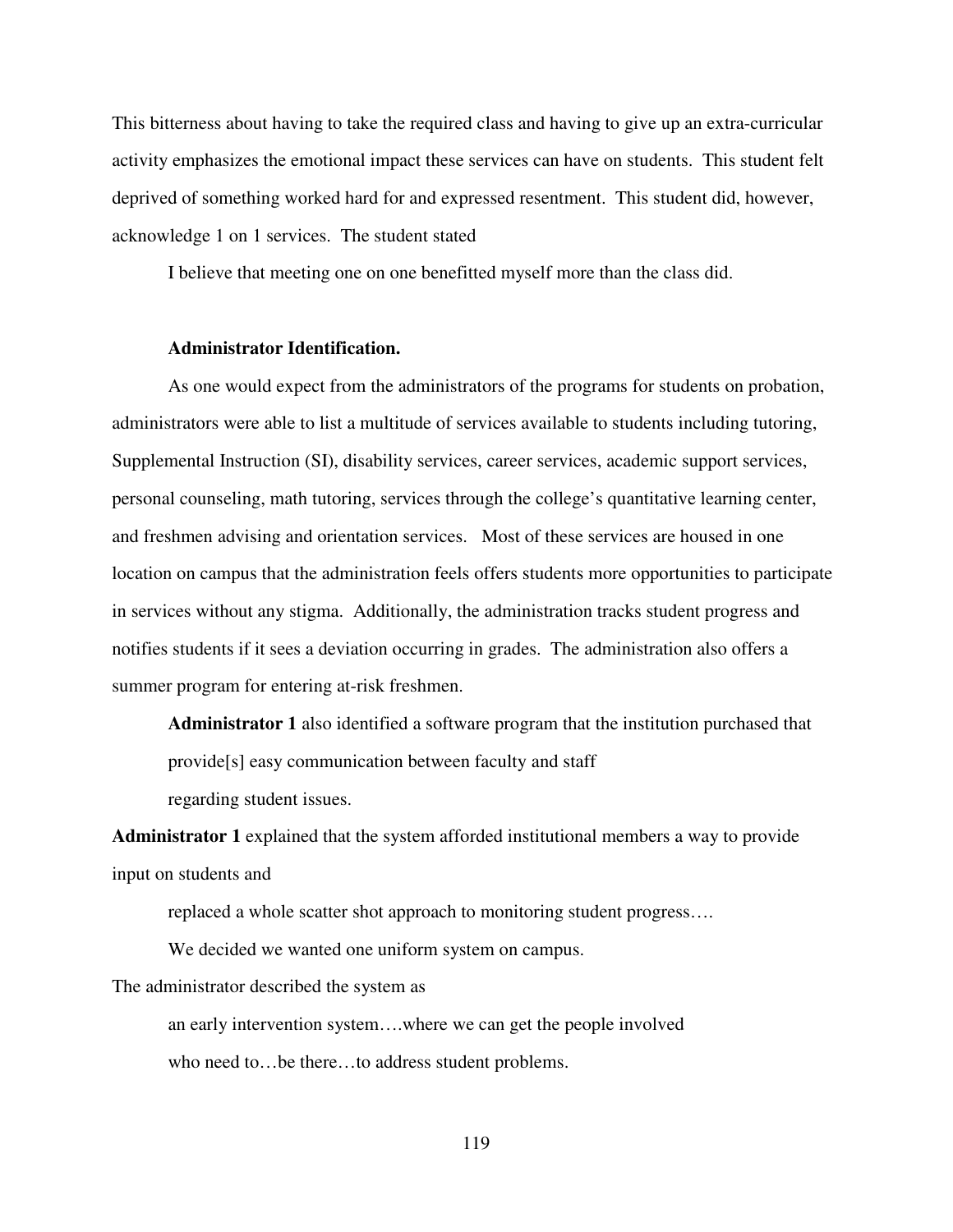**Administrator 1** stated student confidentiality is protected with this system and the administration thinks it is a proactive way of being ready and able to help students.

 **Administrator 2** noted that only two services, a required class on study strategies for students on academic warning or academic probation and peer mentoring were unique to students on academic probation. All other services the college offers are available to all other students regardless of their academic status. The number of students taking the classes varies from semester to semester depending on how many students are on probation, warning, or at risk in a given semester. In Spring 2012, 26 students were enrolled in Study Skills 1 and three students were in Study Skills 2. In Fall 2012 the number of students in Study Skills 1 fell to 18 and the number of students in Study Skills 2 rose to 10. In Spring 2013 the number of students in Study Skills 1 was 51 and the number in Study Skills 2 was two. In Fall 2013 the number of students in Study Skills 1 was 10 and the number in Study Skills 2 was nine (Administrator 1, personal communication, March 26, 2014). Table 10 below displays these numbers.

#### **Table 10**

| Semester and Year                       | Spring 2012 | Fall 2012 | Spring 2013 | Fall 2013 |  |
|-----------------------------------------|-------------|-----------|-------------|-----------|--|
| Number of students<br>in Study Skills 1 | 26          | 18        | 51          | 10        |  |
| Number of students<br>in Study Skills 2 |             | 10        |             | Q         |  |

*Number of Students in Study Skills Classes Per Semester* 

#### **Peer Mentoring.**

 Both administrators considered the peer mentoring program to be an important and successful program. **Administrator 1** stated that the administration would like to expand the mentor program to include more students, especially incoming first year students. Currently the institution offers a program to at-risk incoming freshmen during the summer and these students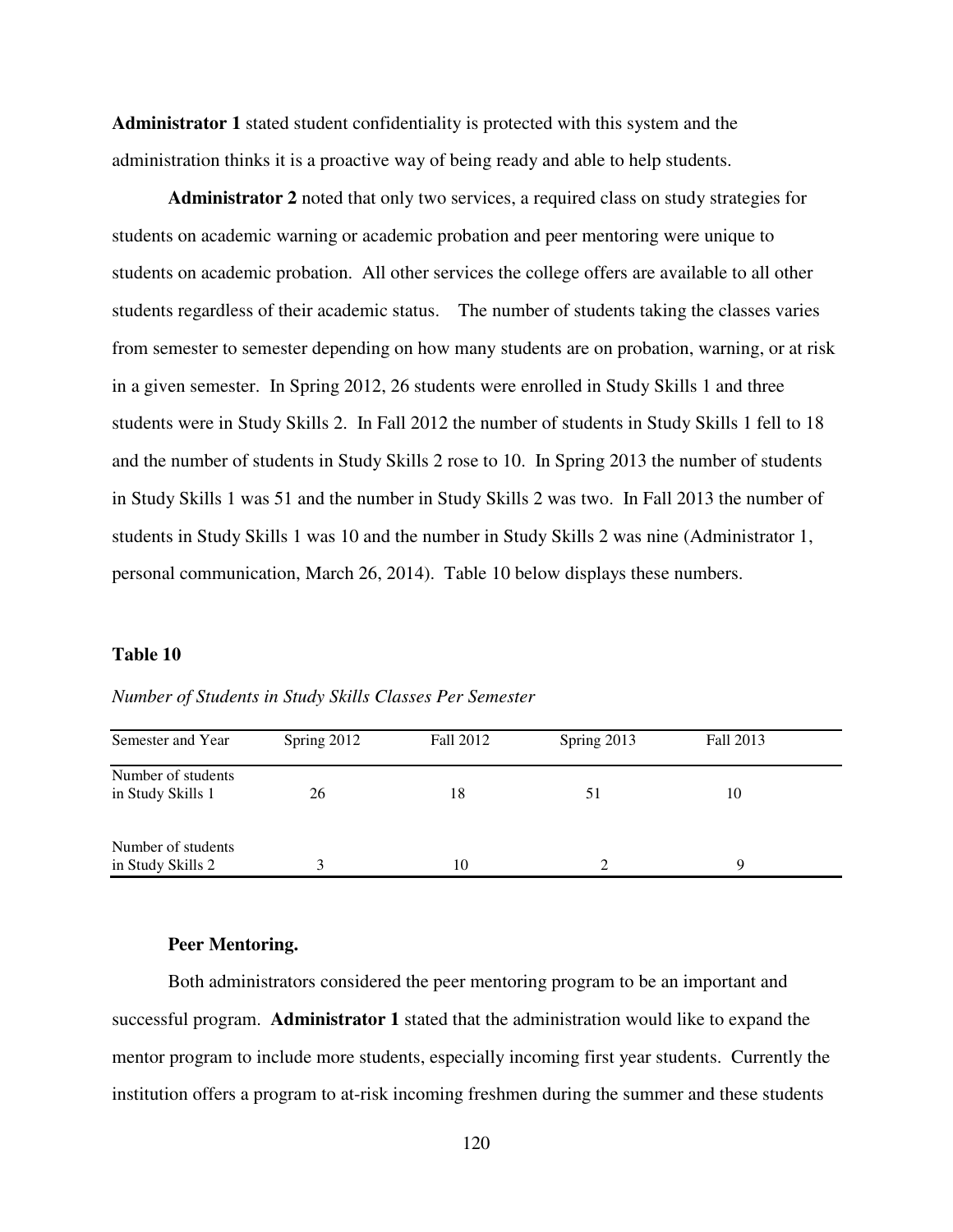are offered a mentor. **Administrator 1** noted that these relationships often continue unofficially beyond the summer and these relationships help students transition to college. This administrator noted that the mentors serve as "role models" and the school tries to pair students with someone with whom they will have a "common interest and they can communicate with."

 **Administrator 2** defined peer mentors as "successful college students" who are hired by the school to mentor other students. Currently, only students eligible for peer mentoring services are those taking one of the required Study Skills courses. Students who use the services of the peer mentor earn extra credit in their courses. **Administrator 2** explained that the administration made the service voluntary because

 we wanted them to choose to do it, and so we needed to motivate them to do that.

Extra credit is an incentive to help motivate students to use the service. **Administrator 2** sees peer mentoring as an important service to students. The administrator stated that students will

 learn something from a successful student that they cannot learn from an employee of the college. I mean it's just that peer aspect to it. It might be that the peer mentor simply gets them used to meeting with them to study, and they sit and study together even though they're studying different subjects. They get used to going to the library to study or going to a classroom to study, into the habit of studying so many hours per week, and that's something I as an instructor cannot role model for them.

**Administrator 2** identified mentors as role models as had Administrator 1 and hoped the mentor's positive actions would impact the students:

 Sometimes they find out that it's…pretty cool to be a peer mentor, to be successful and to get to do that things you want to do, as well as study and do some things you don't want to do. And so we [are] hoping that sort of communication will make a difference for them.

121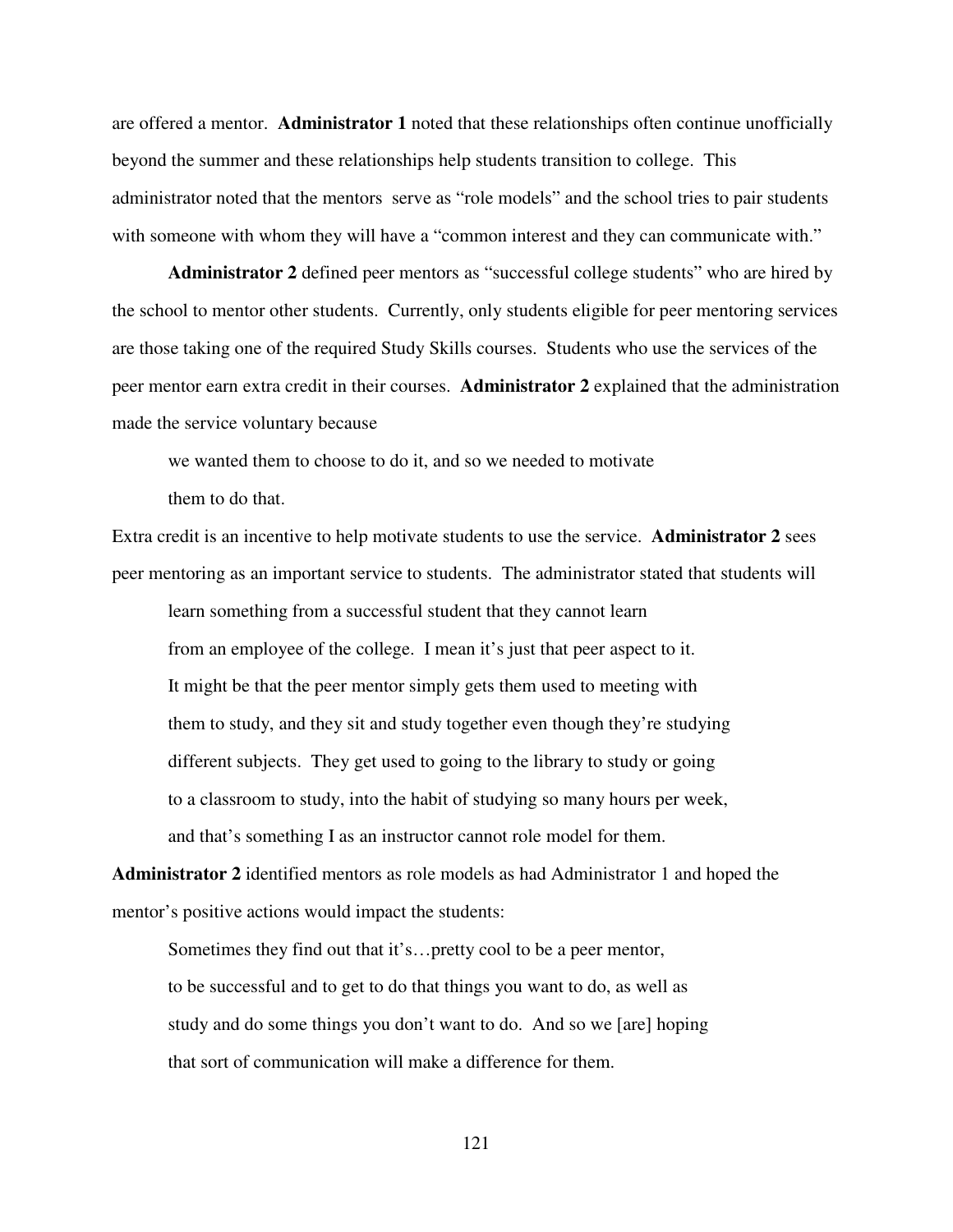When asked if student input had been sought in the services offered to students, **Administrator 1** stated that the college

 regularly…survey[s] our students who come in for services. However, **Administrator 1** said students are not asked about services before they are implemented and "probably" don't have input on the implementation of services.

#### *The College Catalog*

 The college catalog labels the section of the catalog that addresses what happens to students who do not meet minimum academic requirements as "Academic Standing and Academic Penalties" (Small Liberal Arts College Catalog, 2013-2014, p. 36). Both classes that students are enrolled in by the administration if they do not meet the required GPA are listed in this section. The administrators with whom I spoke both considered the class and the time of the instructors of the class as a service or intervention rather than a "penalty." Other penalties listed in the catalog are academic warning, academic probation, automatic extended probation, academic dismissal, and restriction of extra-curricular activities. If, by implication, we are to consider then these other "penalties" are also services, the college catalog services include the class that students are automatically enrolled in, the threat of dismissal from the school if students cannot meet the minimum academic requirements of the school after a specified period of time, and the restriction of certain activities. The catalog states the restricted activities are those that

 represent the student body or the college in public or official capacities, including debates, dramatic or musical performances, or other similar public appearances; intercollegiate athletics; student publications, elected or appoint positions in campus government, or other leadership positions on campus; managing athletic teams, cheerleading, or similar activities. (Small Liberal Arts College catalog, 2013-2014, p. 36)

122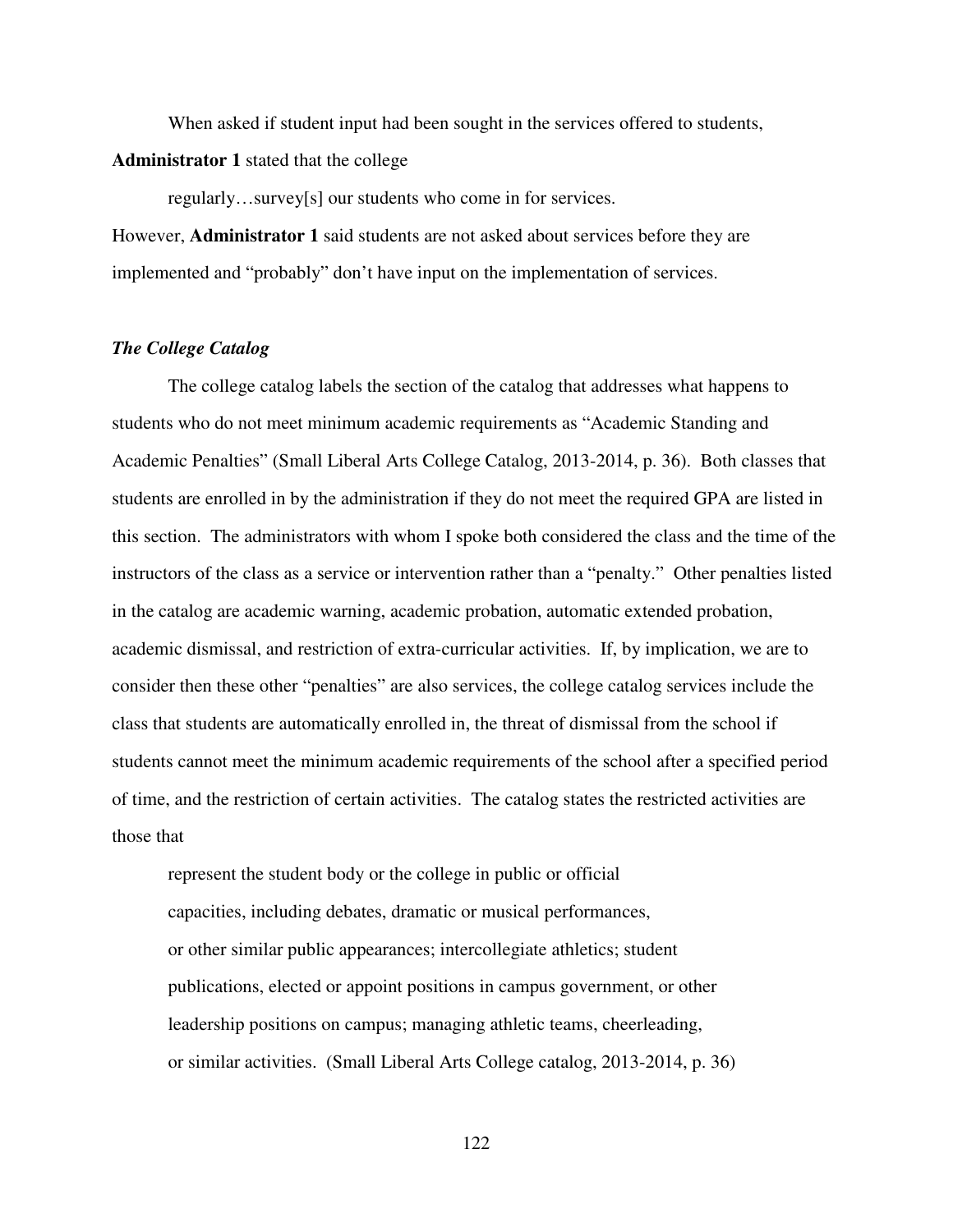Academic probation itself is listed as a penalty and not as a service though the administrators who implement services to students clearly identify probation as an intervention, not meant to be a punishment. The language of the catalog is more punitive than that of the administration and of some of the students.

## *Research Question #4*

### **Do students on academic probation use the services offered to them? Why or why not?**

# **To Get Better.**

When asked to talk about the services used, **Student 6** stated,

I use a lot of them. There's a lady in the resource, two ladies in the

resource center I meet with almost weekly…one is for help with school

work and another one is…for…counseling.

**Student 6** stated that counseling services have

been the one thing that has helped me a lot….

'cause I want to get better…and if I use them that just

gives me a better shot…helps me out better in the long run.

**Student 6** has been the kind of person who uses "resources like that in my life" and the student acknowledges that he is

just now starting to learn to use them….and how to engage with

them…which has been really helpful.

For this student, asking for help and using resources available was not a difficult task. Even

though required to take the study skills course, **Student 6** stated

Honestly I wish I'd a known about the class before….

'cause I woulda… just taken it.

This student wished he had known about the opportunity to better himself earlier in his situation and says he would have taken advantage of the opportunity. **Student 6** stated that he did not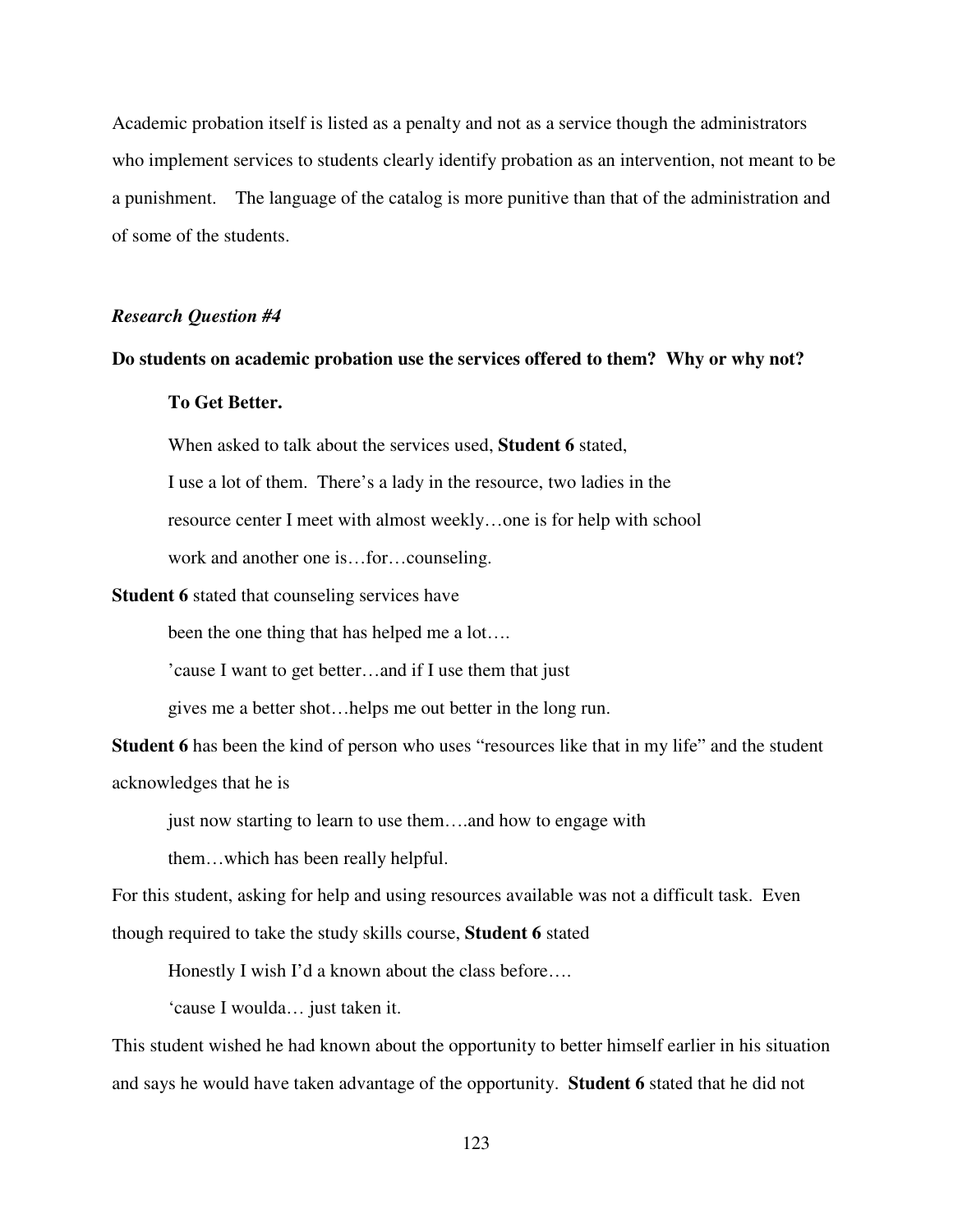know about the class before he was put into it. I asked him how he felt about being placed in the class, and **Student 6** said

 I guess I feel good about it in a way…just to know that they're trying to help me.

# **The Personal Touch.**

 **Student 6** also acknowledged that his motivation and commitment were not where he wanted them to be before he was put on academic probation. Having the one on one attention from a staff member made a difference to this student. He stated that

one of the ladies that I see in the resource center teaches the class…

so it's been good to be able to sort of have the class environment and

then have the one on one environment…. That's been really helpful for…

being able to understand stuff.

Having academic services and personal counseling services were both helpful to **Student 6**. The one on one environment afforded him in the center was helpful, and in particular, he found counseling services to be helpful. When asked what services were being helpful to him, he said

I mean pretty much everybody in the resource center I would say.

For this student, the personal connection made a difference.

 From the student surveys, **Student 1** identified the "classes" as a service used and stated that those classes were helpful. The student said

They gave me some good study strategies.

**Student 2** stated that the student had

been using a student mentor [and] ....my grades are doing better.

**Student 3** acknowledged using the resource center for "academic [and] emotional" support and said the services were helpful. Responding to the question that asked if the services were helpful, **Student 3** stated

yes, allows extra time for tests, notetakers, advice.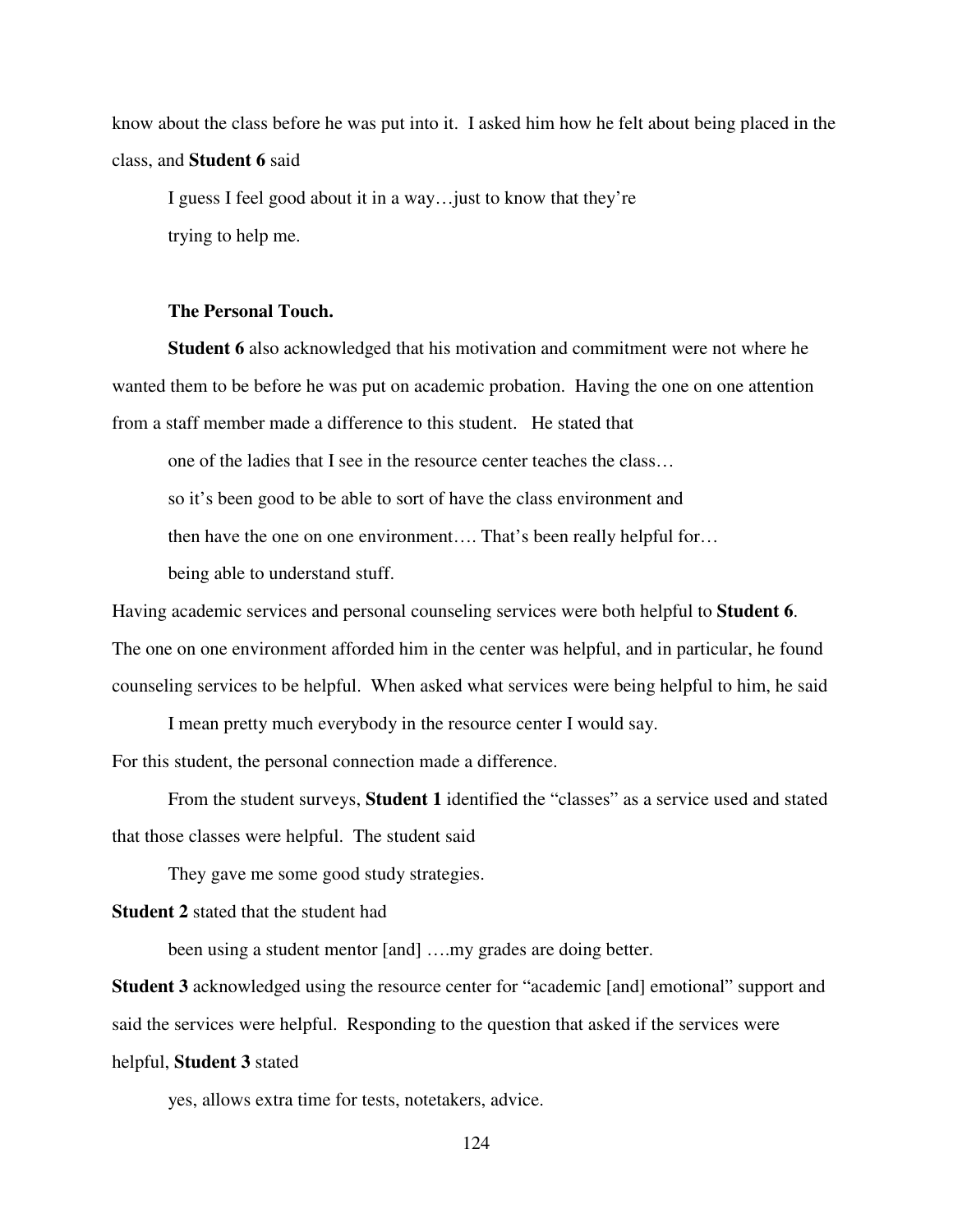**Student 4** stated the class was a service being used by the student and stated that it was helpful "in a sense." The student stated,

I already knew what I had to do, so I'm doing it.

Class just gave me exta [sic] study time.

### **Student 5** said

I believe that these services were unhelpful and a waste of time.

The student did continue by saying

I believe that meeting one on one benefitted myself more than the class did.

#### **Increase in Usage.**

 **Administrator 1** noted that in the services offered to students there was an increase in usage across all programs. The biggest increase in recent years has come in the use of personal counseling services. **Administrator 1** said

across the board we're seeing increases, and I think probably,

if I'm looking at an area that has had the greatest increase,

it's personal counseling.

The administrator noted that there seems to be a flux to how services are used on campus

depending on the time of the semester. **Administrator 1** stated that with personal counseling,

we tend to see a spike around midterm and then towards the end of the semester.

For academic support, the administrator said

often times the biggest crunch time is…at the beginning where

 we're trying to get everybody's accommodation plans and services coordinated.

**Administrator 1** stated that currently students

 may be bringing more needs with them, but they're also self-identifying more than they have in the past.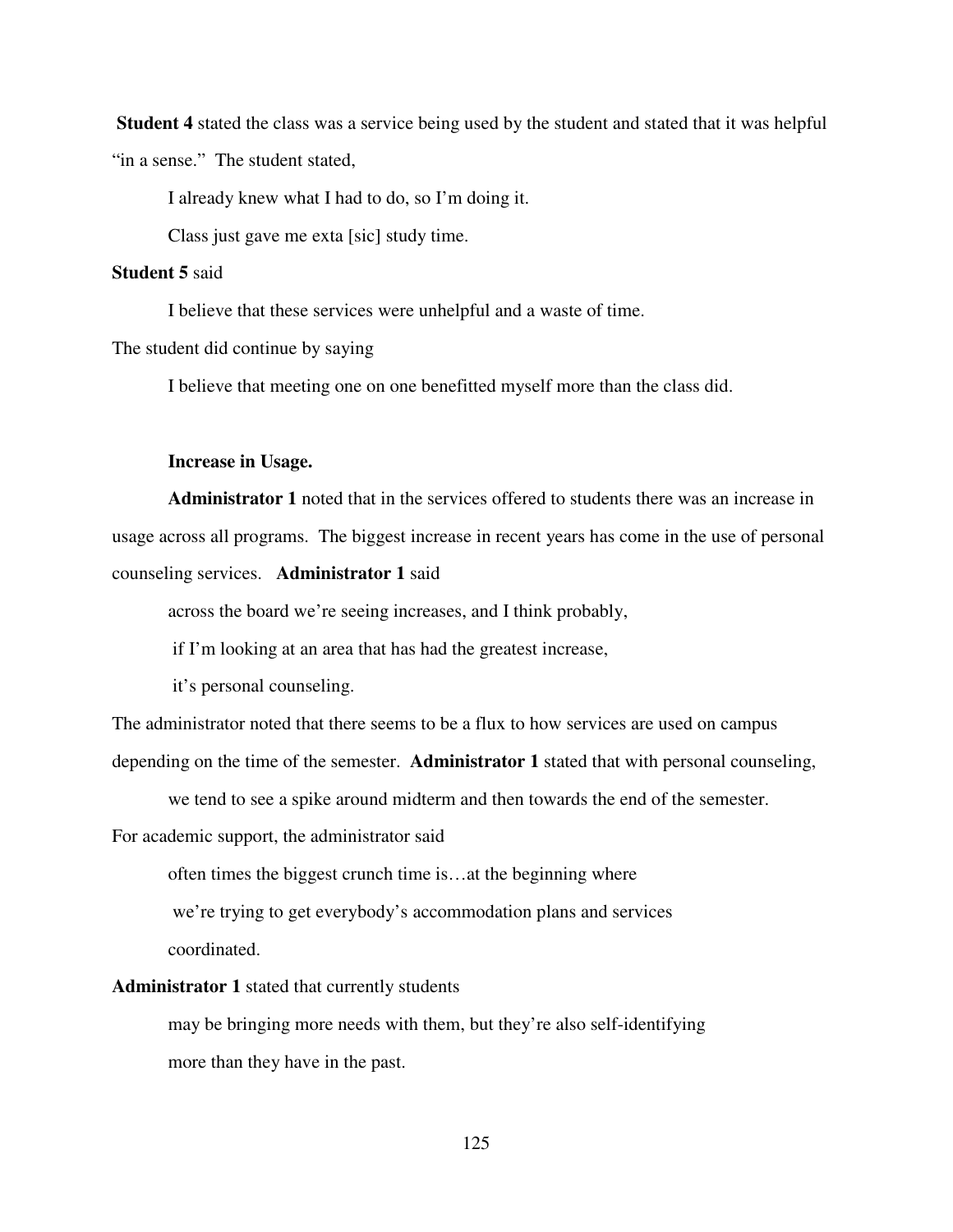The college takes several opportunities to let students know about the services that are available to them. According to **Administrator 1**, 3 years ago the college completed a full program review and the administration found that its programs were

 very well recognized on campus by both students and faculty… that students know where to come and feel comfortable coming to us…. so I feel pretty good about getting the word out about what we have available and that students do make use of it.

#### **Those Using Services**.

 According to **Administrator 2**, peer mentoring is used by a majority of students in the Study Skills 1 required class and this administrator stated

most of them will choose a peer mentor, and…the majority

of them use them a lot.

In the Study Skills 2 class, Fall 2013 was the first semester students in that class had access to mentoring services. According to **Administrator 2**,

very few students chose to have one, but those who did, used them a lot.

**Administrator 2** explained the lack of usage as

 I think…probably most of the students felt that they maybe were beyond that, or they had done that, been there, kind of thing. But those who did do it, I think, probably had had a good experience with it the first time and realized it would help them and wanted the opportunity again.

According to information given by **Administrator 1**, in Spring 2012, 18 students were paired with a mentor. In Fall 2012 the number of students with mentors was 16 and in Spring 2013 the number more than doubled--to 35. In Fall 2013 the number of students with mentors was 45 (personal communication, March 26, 2014).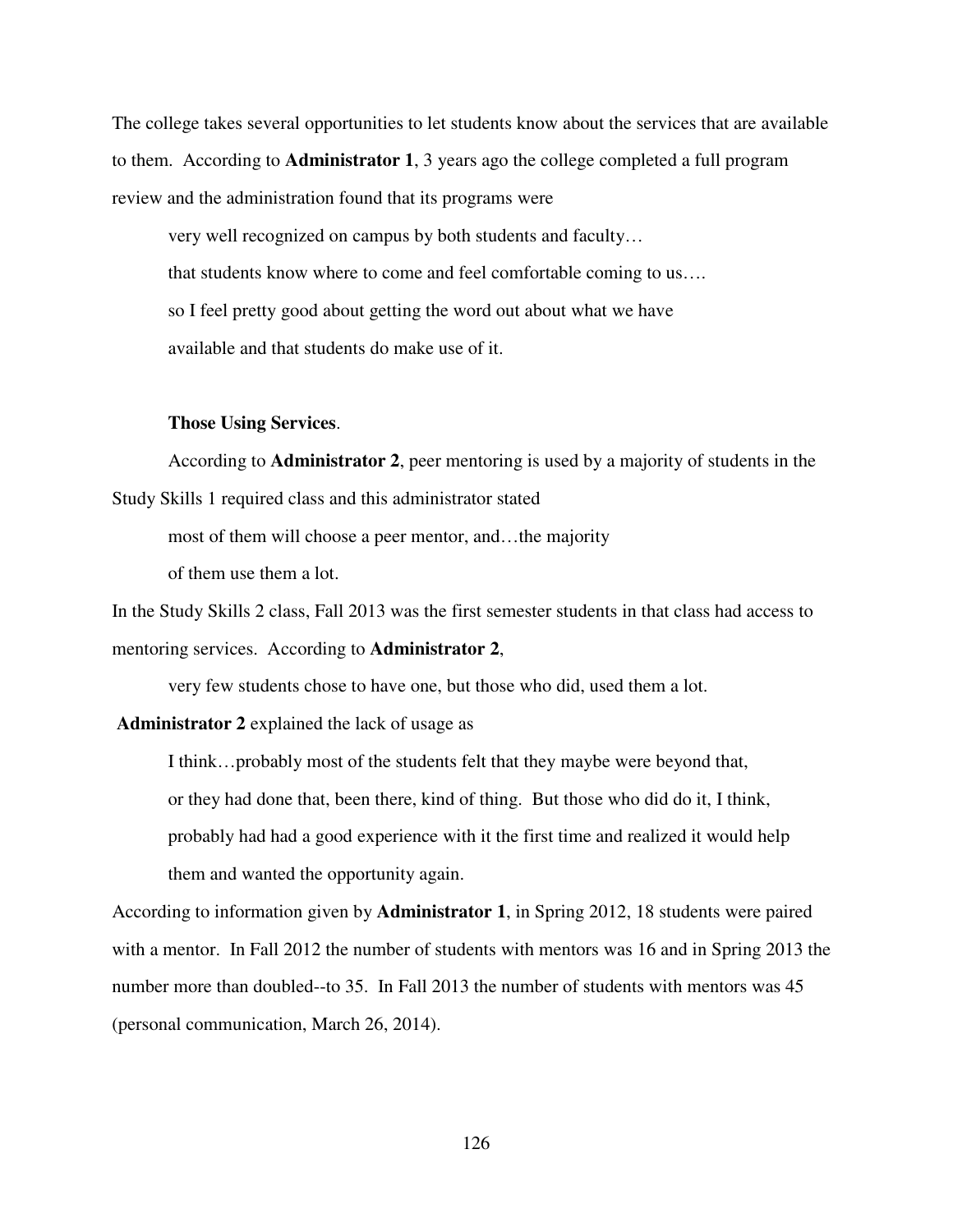**Administrator 2** noted that tutoring and Supplemental Instruction services are available to all students. Anecdotally, this administrator noted that those students who are "not doing so well" typically don't use those services. The administrator stated

 the tutoring and the SI sessions are offered to all students, so it's my experience that a lot of the students who are not doing so well don't use that service, and that's sort of a blanket stereotypical comment, and you can find examples that would prove that wrong, but in general, students who are making C's and want the B's, and students who are making B's and want the A's because of….maybe their need to go to med school or grad school or…they seem to take advantage of the tutoring and the SI program more so than the students who are really struggling.

This administrator acknowledged that the administration

would love to change that, not to knock out the higher level students,

but just add the others…so far we haven't figured out how to do that.

This administrator also noted that those students who do not use the services may be wary of using them because of issues concerning personal pride. The administrator stated,

 I wonder if the students who are struggling are so concerned with face and pride that they might be afraid of being asked something, even by another student, but in a session with other students there, that could be embarrassing to them. And while the tutors and SI's try very hard not to put anyone on the spot, you have to go to those sessions to realize that.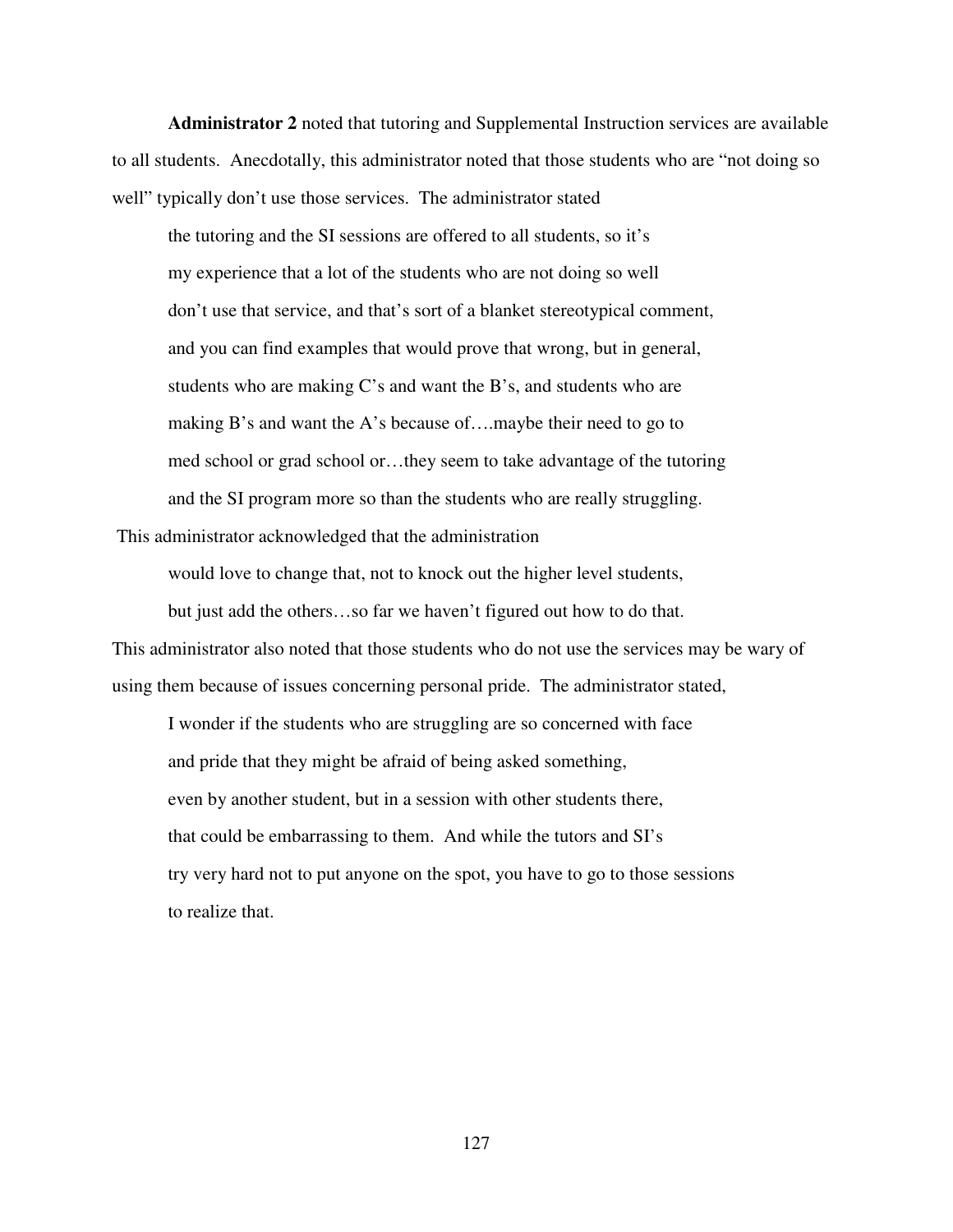## *Research Question #5*

**What services do students believe the institution should offer to help them succeed, and why?** 

**A Safe Person, A Safe Place.** 

**Student 6** stated that if he created his own program for students who had a low GPA, he would include

a lot of the same things they have here.

He especially felt it was important for students to have

something you can do or somewhere you can go where…you can get help

or…whether it be…anything with school work, with…home life, with …

drama, or you know anything like that.

The student wanted someone to talk to about what was going on in his life. **Student 6** stated earlier that personal counseling services and one on one time with someone from the resource center were helpful to him.

# **Information Please.**

When asked what he would like to share with the administration, **Student 6** wanted the administration to make it clear

what can happen, or what…you can do when this happens.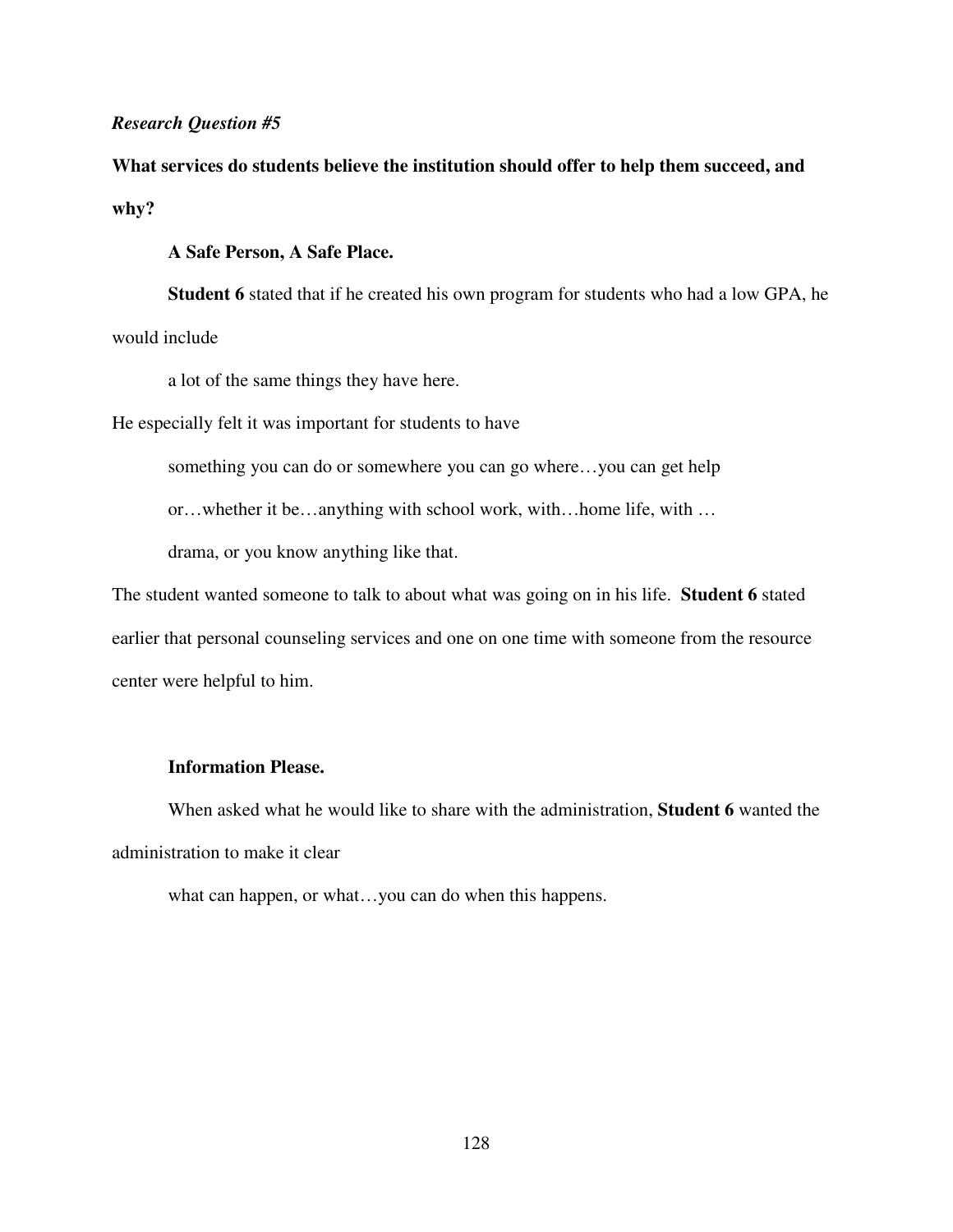He wanted students to be able to learn more about academic probation before a student was placed on probation. **Student 6** realized that students come to college excited and that they may overlook information that is given to them. The student said,

you're a freshman at college, you're all excited. You know part of you is nervous, but most of you is excited and…you really sort of don't know what to think….it's a life changing experience, and it…doesn't get…as much attention as it should.

The student also thought that making high school students more ready for college may be a part of the solution. He said,

I guess maybe even in high school prepare kids…for…what they could face…

I mean they already sort of do that…when you talk to your college counselor

and stuff like that, but …maybe…make it more available to them.

Students were also asked what they learned about academic probation after being placed

on probation. **Student 6** stated that he learned

a little bit about…what your grades have to be and …how you can improve.

From the surveys, **Student 1** did not answer that question. **Student 2** learned that work was important stating,

I cant [sic] be fooling around.

## **Student 3** stated,

College is hard and you have to fight for it if you really want it.

### **Student 4** stated,

You are pressured to succeed or you'll be dismissed.

**Student 5** also did not answer the question.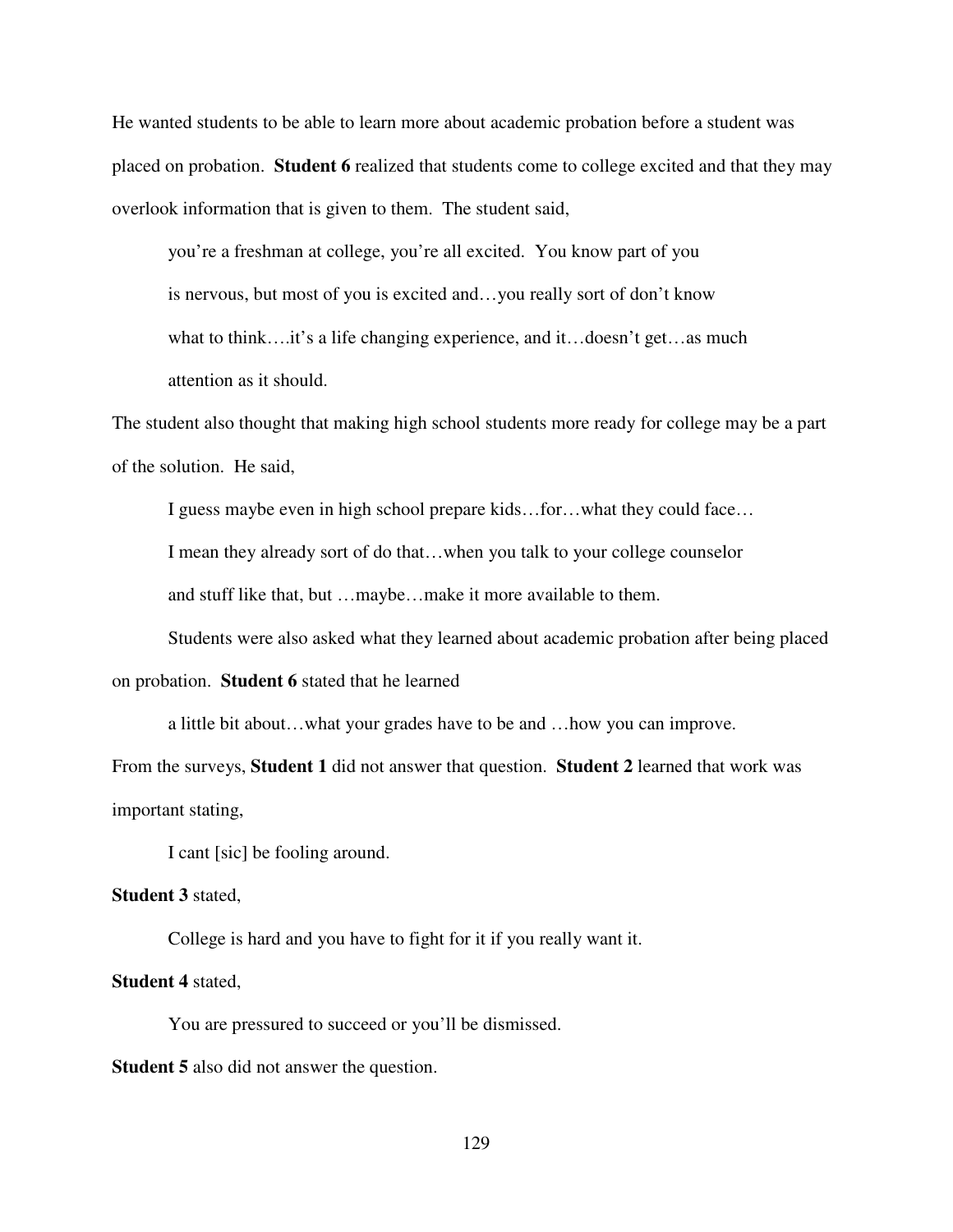#### **Get to Know Us.**

**Student 6** also stated that colleges should look at more than SAT scores when they consider admitting students to college. He stated

I think on an application…maybe scores and things like that don't,

don't really matter a whole lot, or as much…I mean good grades

are good…but I think if you put the right person in the right situation

to succeed…you know grades…nothing like that I don't think matters.

He suggested colleges learn

a little bit about….the individual as a person.

Student 6 stated that he thought some deserving students may not do well with the application process. This student also acknowledged that some students should consider more carefully whether college is right for them—or right for them at the time. The student stated,

that decision to go to college is…one that…you should really think about. And you know, even if it…if it be right away or if it be in a year or two years or whatever you want to do…it's something you should really think about more….not just if you want to go to college, but whether you're ready or not.

#### **Encouragement and Support.**

Students were asked "What would you like to share with other students who may be placed on academic probation?"; "If you could create your own program for students with a low GPA, what would it be like?" and "If you could talk to the administration about the policy of placing students on academic probation, what would you like to tell them?" These questions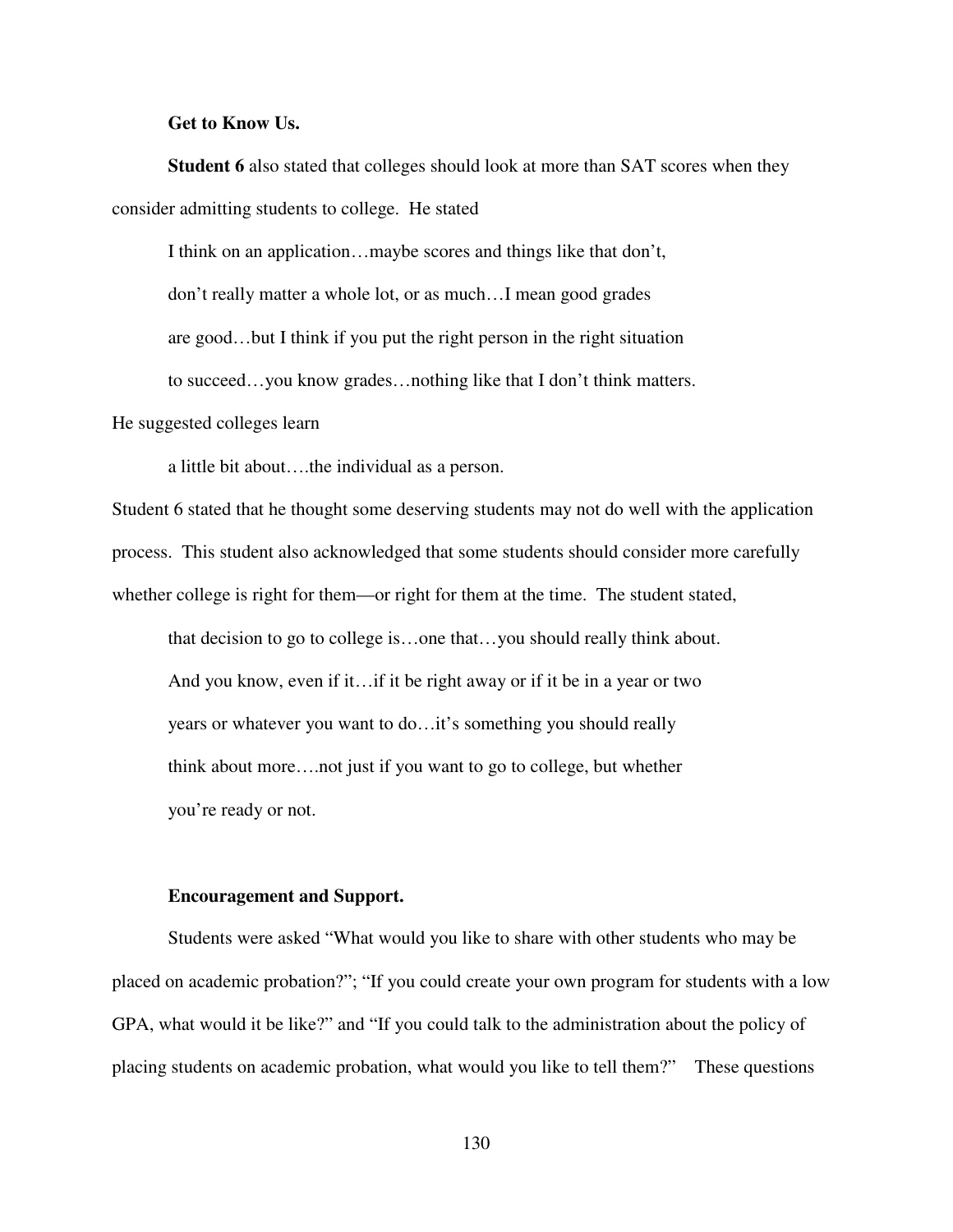were designed to find out what students felt were important services and important information that they should have as students who are placed on academic probation. Students who responded to the survey questions stated that there were several aspects of current services that they found helpful and would continue using. Mentoring services, one-on-one time with staff or instructors, academic and emotional support were all previously discussed as helpful services. Most students surveyed provided encouragement to their fellow students. In terms of "what would they like to share with other students placed on academic probation," students wanted to let their fellow students know that it was okay—that they could do it. **Student 1** offered the encouragement of

if you give your all you can make it!

## **Student 2** offered,

dont [sic] give up, take your chance and make it happen.

## **Student 3** bluntly said,

you don't want that pressure just get your shit done and go to class even if sick or unprepared.

#### **Student 4** suggested that students not

think about it too much.

#### **Student 5** did not answer the question.

In terms of creating their own program or talking to the administration about academic probation, students who responded to the surveys had suggestions. **Student 2** noted that a positive relationship with other students would be helpful. This particular student suggested students

pick a friend, [sic] that has classes you are in… [and] study with that friend.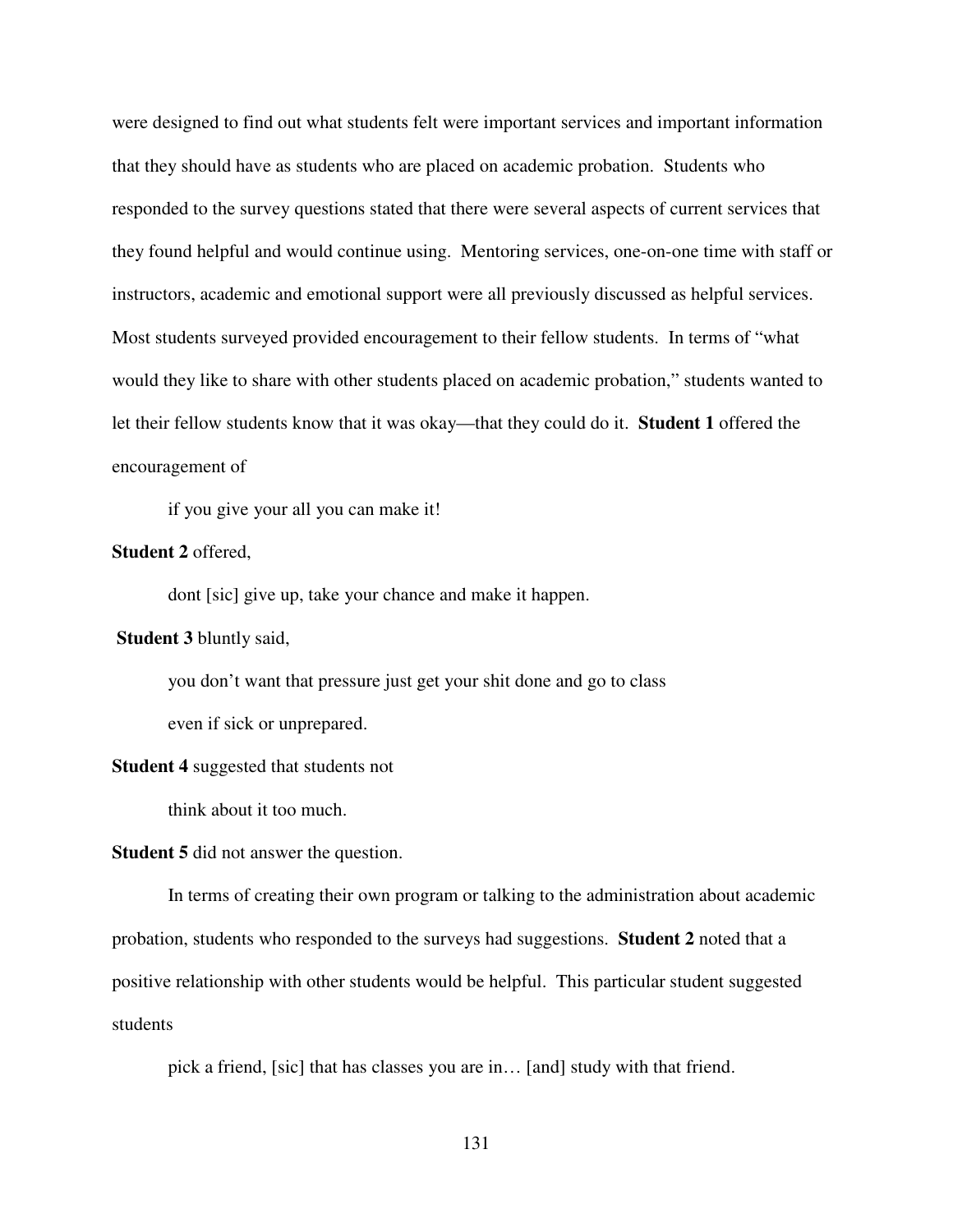This student also suggested that grades be reported every three weeks to students. **Student 2** also recognized academic probation as a "second chance" and wanted to thank the administration for that opportunity:

I would tell them, thanks  $4$  the  $2<sup>nd</sup>$  chance.

**Student 3** suggested allowing students to have lighter class loads:

lighten the class load so you could easily break down what you're

doing wrong and be able to apply that to future classes.

This student wanted the administration to give them two semesters "to get back on track."

**Student 4** wanted to encourage a classroom atmosphere that "was full of success" and would

"boost courage" for students. From overall comments, **Student 2** stated,

You have to want it, it dosent [sic] just happen.

**Student 3** stated that academic probation

sucks but it gives you your motivation back for sure.

**Student 4** wanted to clarify that academic probation is

just a label not a definition. It doesn't mean anything. Just a nudge to tell you do better. Don't feed into it. Take it for what it is and don't make it something it ain't!!!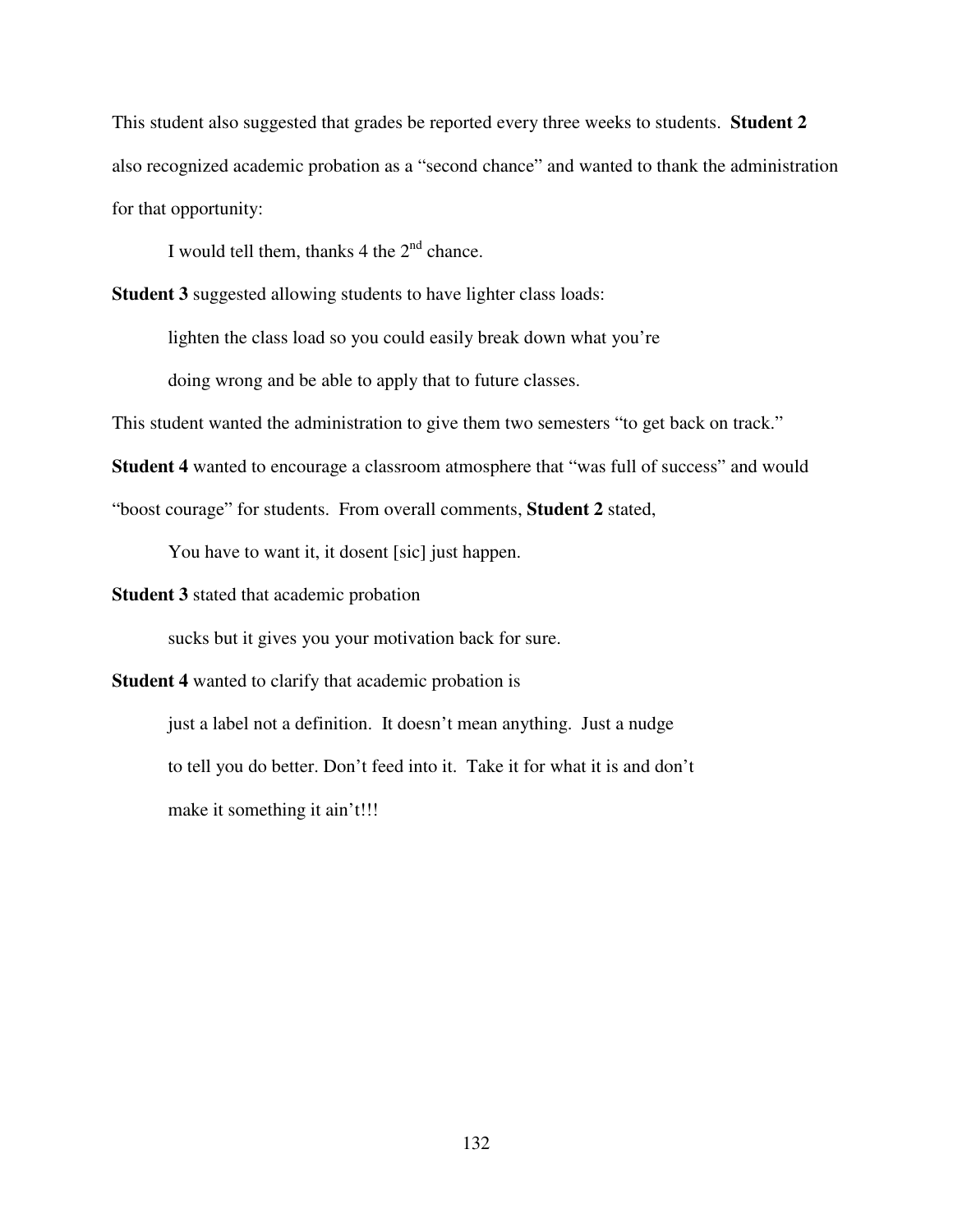# *Other Themes*

From the data, several other themes emerged. These are discussed below.

#### *Emotions are Involved*

**Student 6** identified several different emotions that students can experience during their college careers. The student admitted he was missing his family at the time of the interview and said

I especially miss my dad.

He admitted that personal issues were one of the reasons he did not do well his first semesters stating that he was

really not in a good place.

He appreciated counseling services, a situation in which he could discuss his personal feelings freely. He noted that students come to college nervous and excited, that college is a life changing experience and one that students should deliberate on very seriously. He said,

you're a freshman at college, you're all excited. You know part of you is nervous, but most of you is excited and …you really sort of don't know what to think…it's a life changing experience.

The prevalent emotion students associated with being placed on academic probation was disappointment, as expressed by him and at least two of the students surveyed. The administration also identified emotions that they observed in students who are on probation. **Administrator 2** acknowledged that student reactions are very individual, yet students can appear fearful, worried, indifferent, anxious, or embarrassed by it.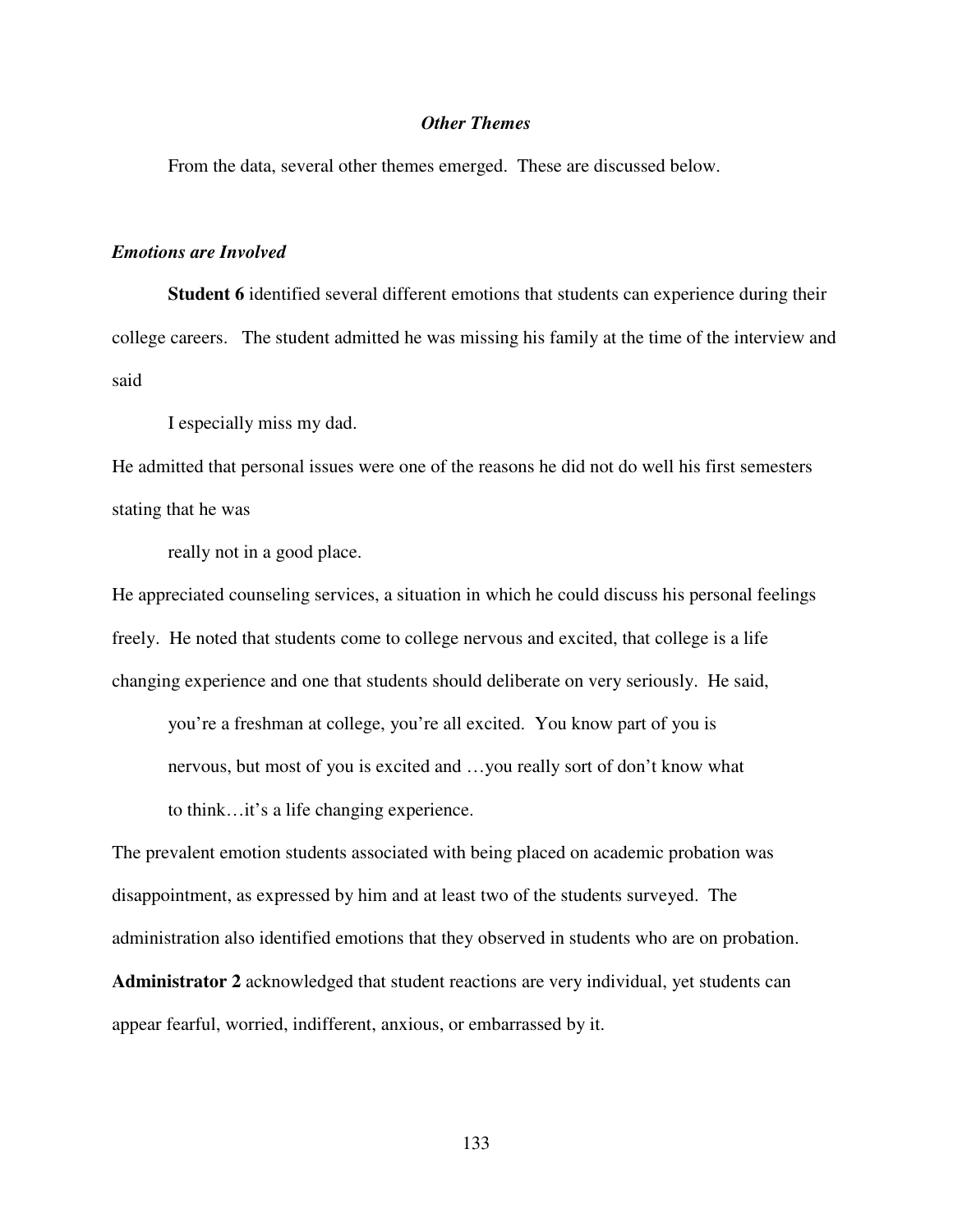## **Disappointment.**

Three students expressed disappointment to describe their feelings about being placed on academic probation. When asked how he felt about being placed on academic probation,

# **Student 6** stated

really disappointed in myself….I was just really disappointed in myself

because I know I can do better.

Students surveyed also used "disappointment," or "disappointed" to describe their feelings about

being placed on academic probation. **Student 1** expressed being

disappointed in myself.

# **Student 2** stated

I felt disapointed, [sic] but I also knew i [sic] would be placed in it

because I did not do my work.

**Student 3** used the word defeated stating,

[I] felt very defeated.

**Student 4** said academic probation didn't "affect me."

**Student 5** expressed disappointment that something the student had worked hard for was denied

because of being placed on academic probation by saying,

I am very bitter when it comes to the class.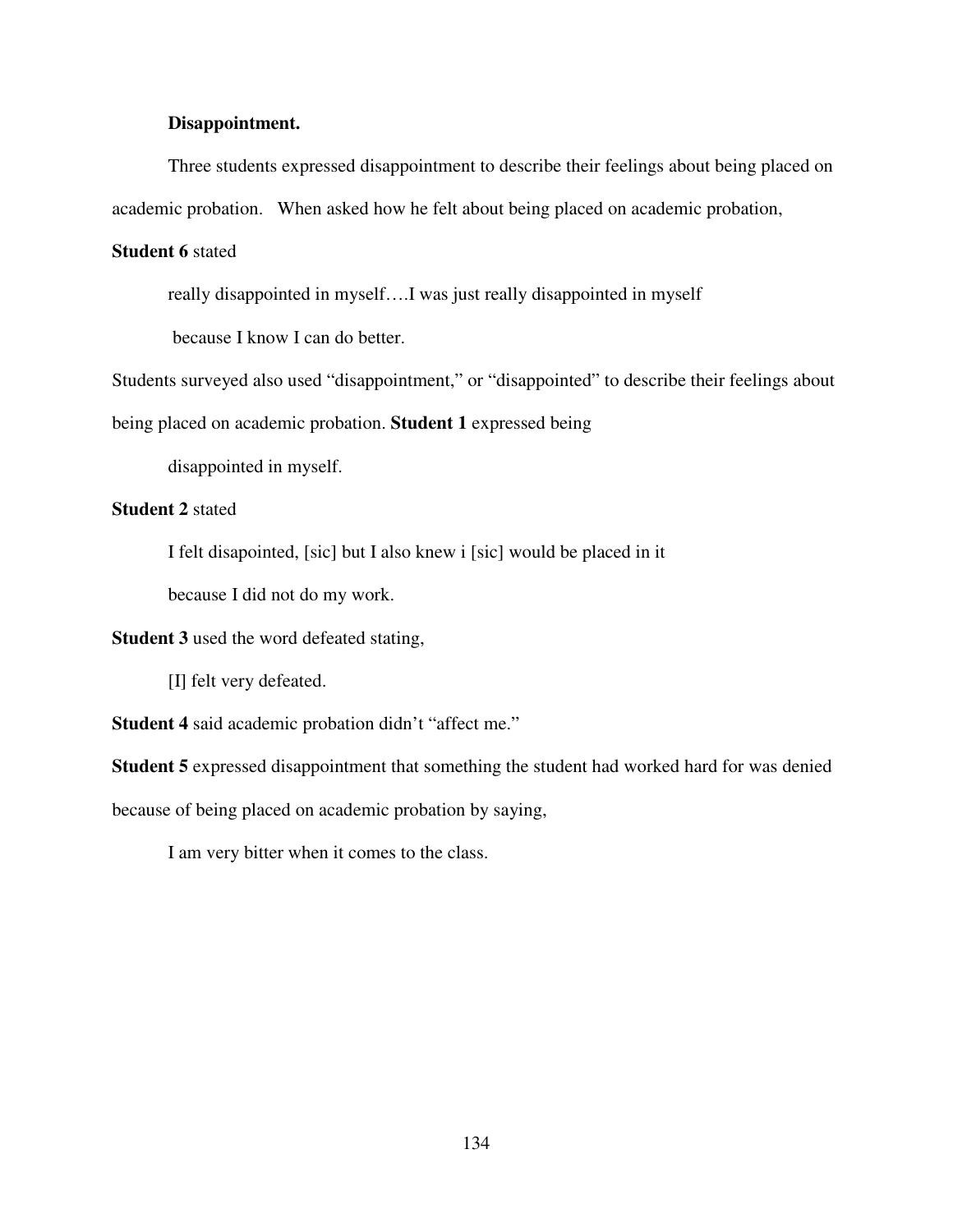### **We Understand Students Will Have Feelings.**

**Administrator 2** acknowledged that academic probation arouses student feelings about themselves and the institution. This administrator stated that students who are required to take the course may feel

that they don't need to be in there, that this is all a big mistake….

I think it's a learning experience and since I'm trying to teach that

in the course, other than some initial complaints about being there…

and then usually more positive evaluations of the course at the end,

it makes me feel they've learned and changed their opinion about it.

Whether that's really true or not, I don't know.

Some of the other feelings this administrator attributed to students were fear, embarrassment, and

pride. **Administrator 2** stated in reference to the use of Supplemental Instruction and tutoring services,

I wonder if the students who are struggling are so concerned with face and pride that they might be afraid of being asked something, even by another student, but in a session with other students there, that could be embarrassing to them.

This administrator also acknowledged that being put on academic probation may cause some students worry and concern. **Administrator 2** stated that student reactions to being on probation really varies….some students are absolutely horrified that they have that label, and they're really scared and working as hard as they can.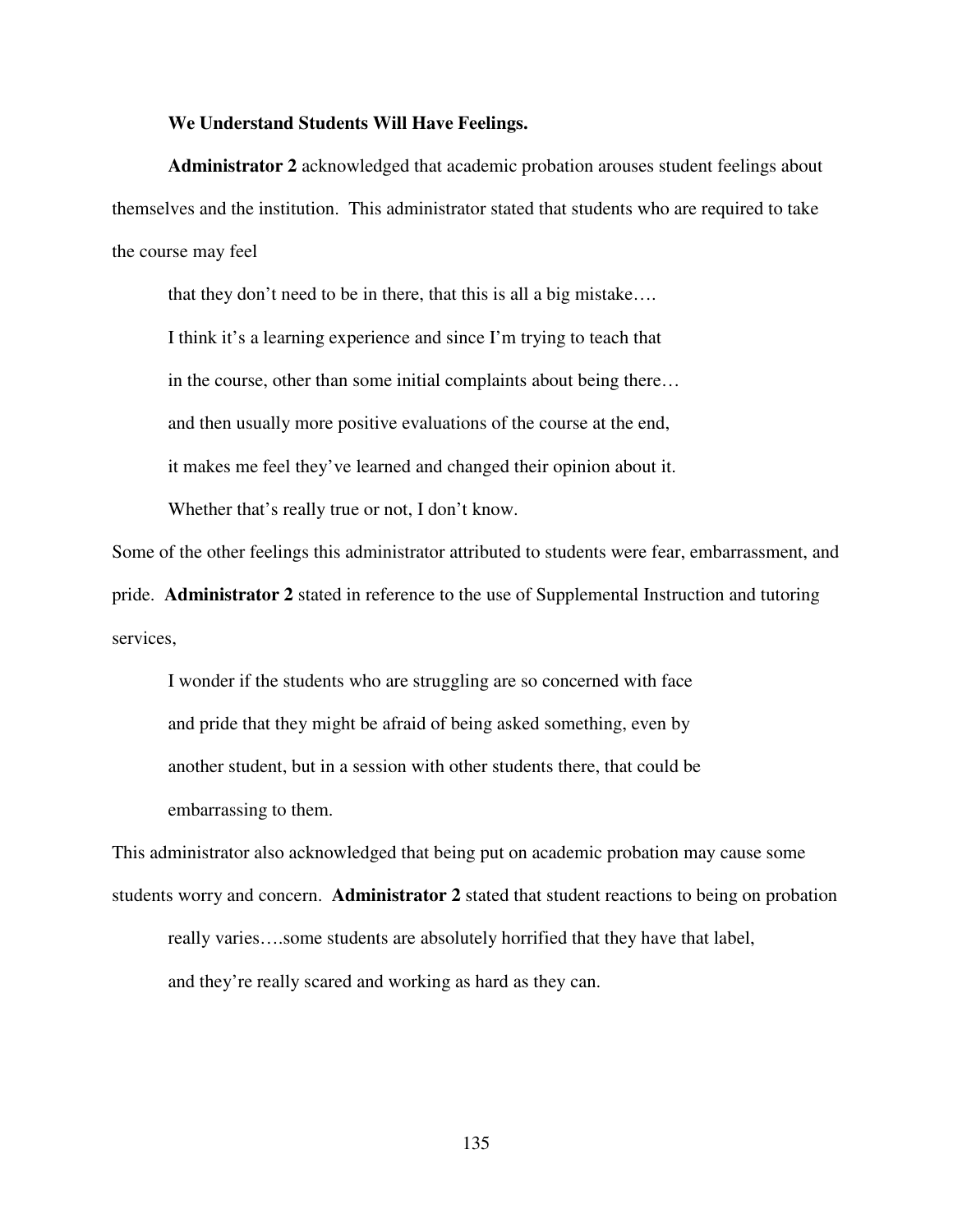Even though student reactions are varied this administrator stated that students are certainly not proud of it, and I think…they're aware that it's there and… pretty embarrassed by it.

**Administrator 2** wants students to know that academic probation should be a positive motivating force for them, that they should not allow it to negatively affect them. She said,

I'm trying …try to tell them that…this is something you can do something about, and you don't need to let this news paralyze you.... Or make you…feel that…don't let it lower your self-esteem. It should be a motivator. Realistically you need to acknowledge that it has happened and let it be a motivator, but don't make…don't let yourself feel like it's defining you.

## **Uncertainty.**

**Student 6** expressed uncertainty several times when asked about different issues. Several of his responses involved using the phrase "I guess" and he said at different junctures "I'm not real sure" or "I think" or "I don't remember." He stated "I'm sorry" after asking for clarification about a question. At one point during the interview, he stated

What do you mean by that? Sorry.

He expressed uncertainty about the academics stating,

You know, coming in I wasn't real sure…what the academics would just be like in general.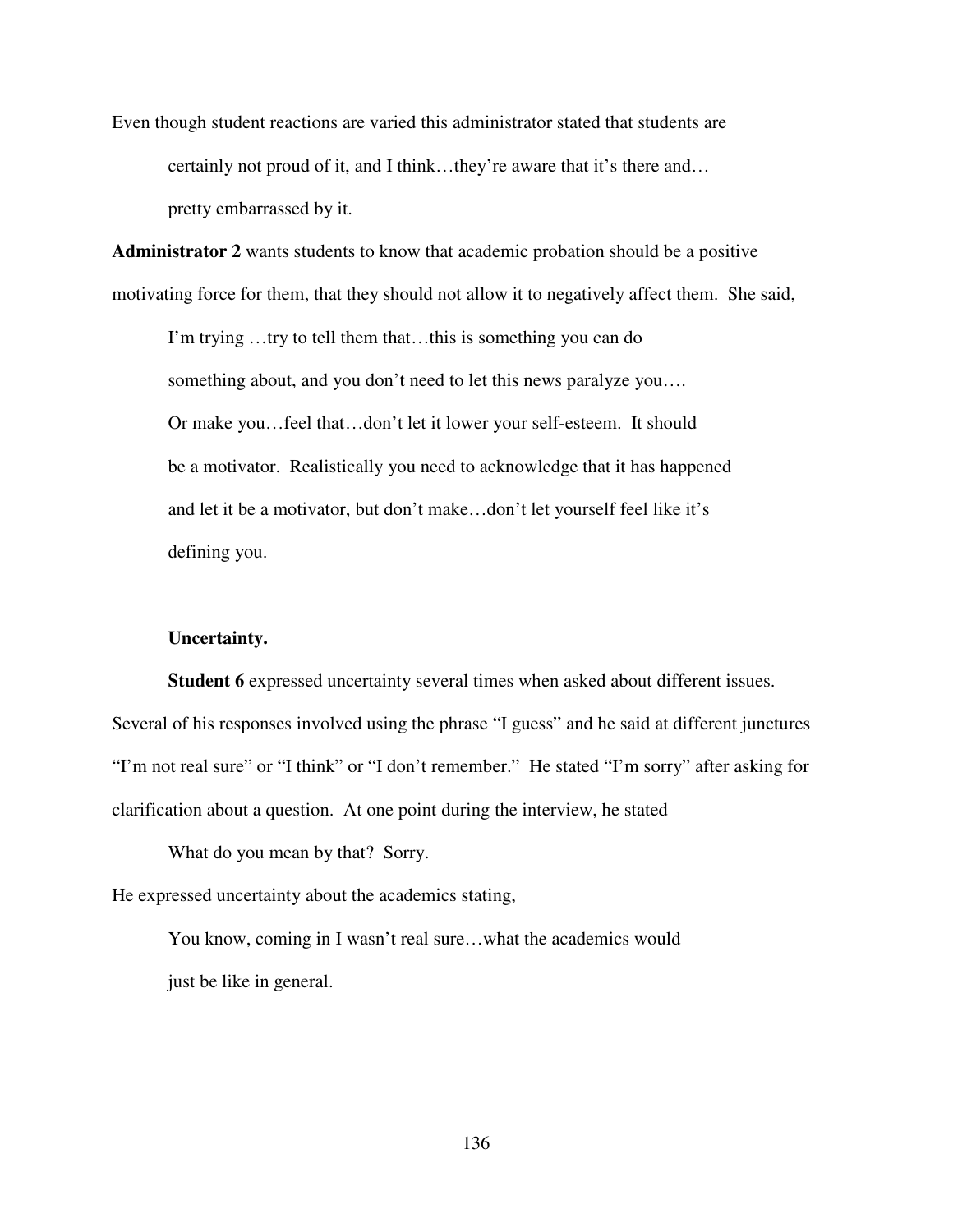Though he still has time to decide, **Student 6** does not yet know what he plans to do after he graduates. He said,

there's some alleys I could explore, but I'm not real sure yet.

He stated he played intramural sports on campus but wasn't sure if sports were restricted activities for students on probation:

You know I'm not real su…I know about the…drama and the no plays things…I'm not real sure about other sports or anything like that.

The student also stated that, for new students, college can be a great unknown. He stated you're a freshman at college, you're all excited. You know part of you is nervous, but most of you is excited and …you really sort of don't know what to think.

As a way of addressing the uncertainty, **Student 6** suggested that high school students have the opportunity to talk to someone about whether or not college is the right choice for them. He stated,

 I think…that decision to go to college is…one that…you should really think about. And, you know, even if it…be right away or if it be in a year or two years or whatever you want to do…it's something you should really think about more….not just if you want to go to college, but whether you're ready or not I think.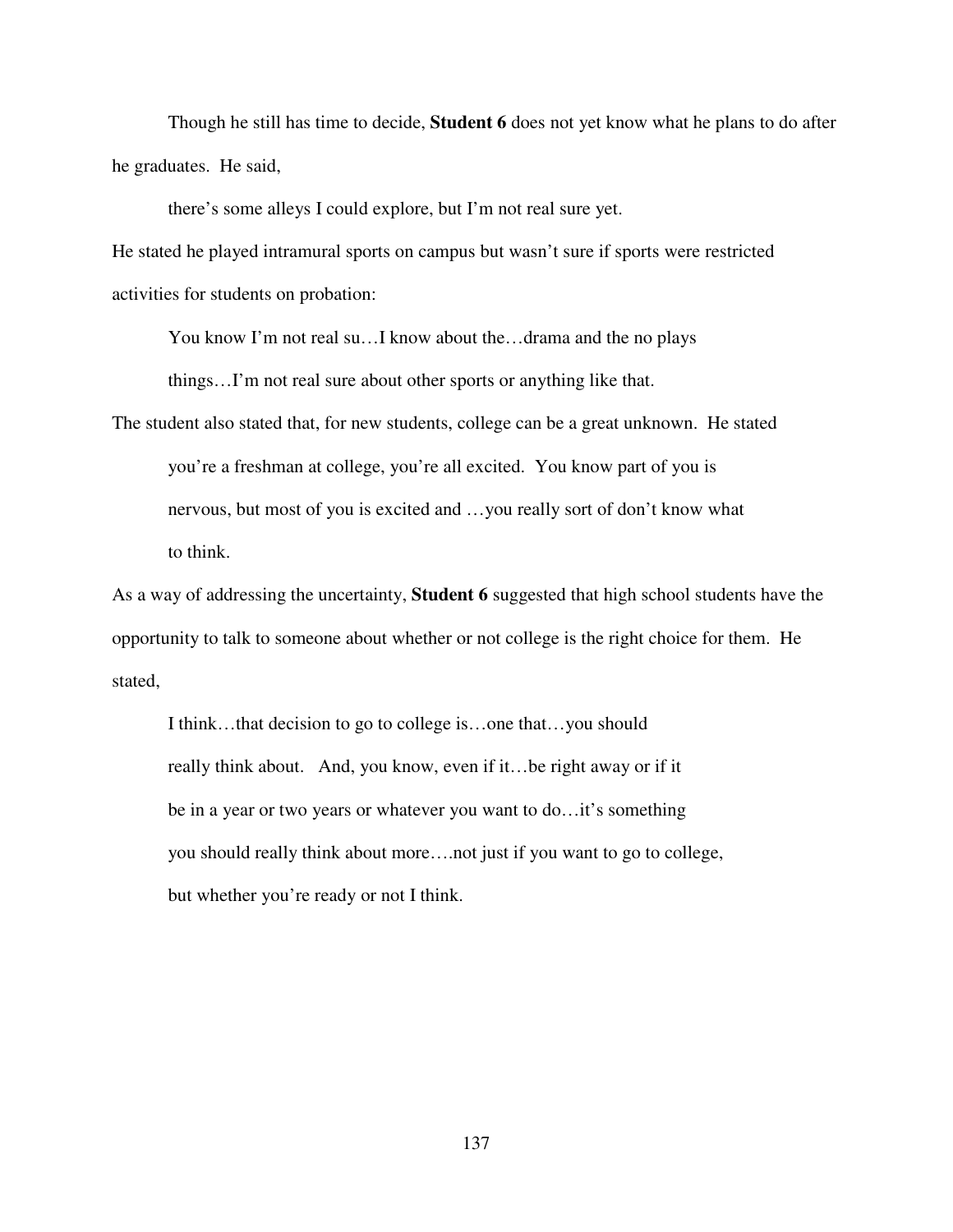## **Encouragement.**

To each other, students wanted to express encouragement, perhaps a part of helping each other become, or stay motivated. To other students, **Student 6** stated,

find something to motivate yourself.

#### **Student 1** stated,

If you give your all you can make it!

# **Student 2** advised others to

dont [sic] give up, take your chance and make it happen.

**Student 3** advised other students that they "don't want that pressure" of being on academic

probation.

## **Student 4** suggested

don't think about it too much….[and] it doesn't mean anything.

Just a nudge to tell you to do better. Don't feed into it.

#### *Student Issues*

#### **Family Concerns.**

Student 6 attributed his being placed on probation to poor grades and acknowledged that he didn't have the motivation or the commitment to succeed in the previous year. He stated that between high school and college

I had a lot of stuff happen…and I probably should have taken a year off.

He expressed appreciation toward the institution stating that the administration placed him on probation

because they know I can do well and they were trying to...get me to work harder.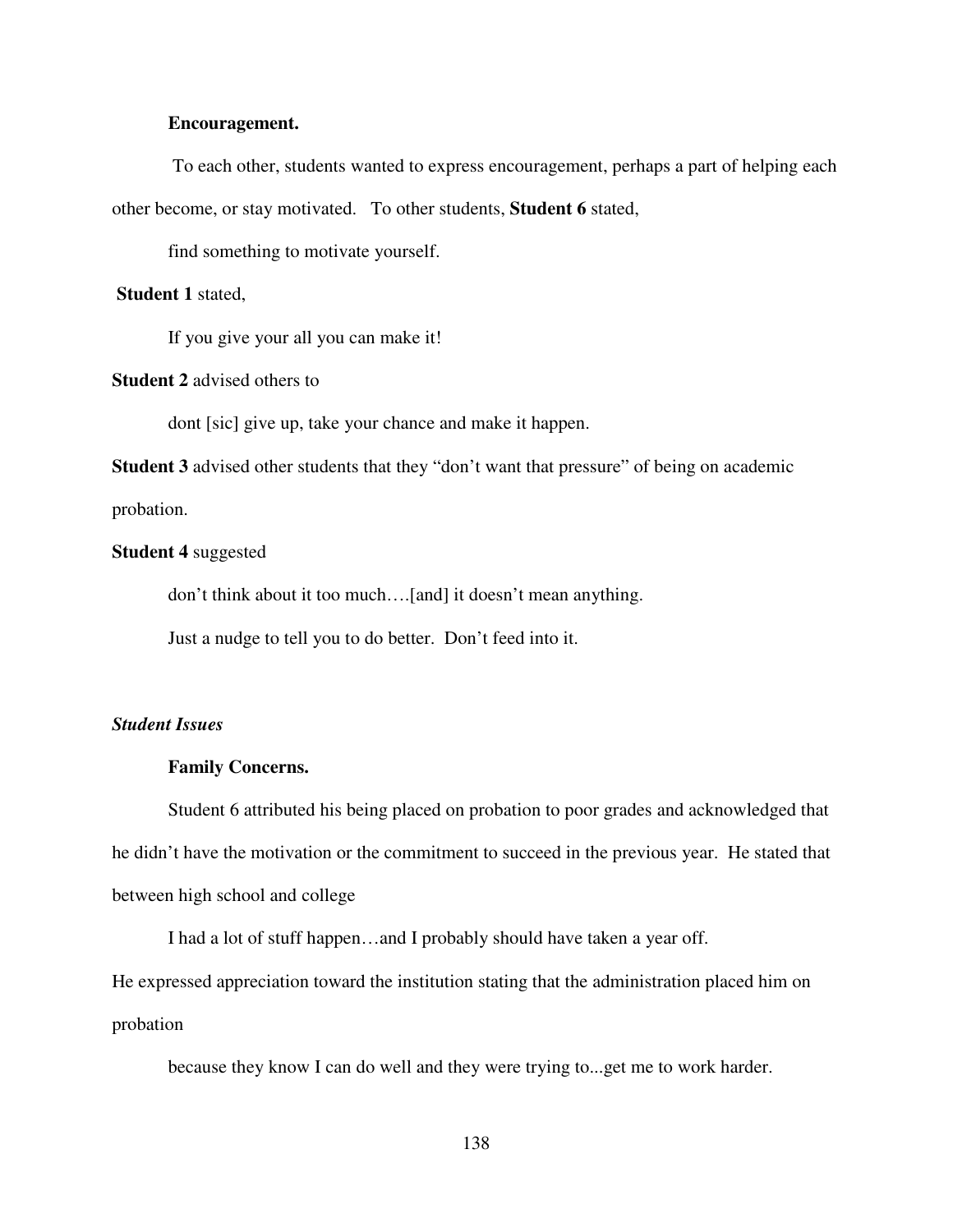He acknowledged that during the time the interview occurred he was missing his family and especially his father. He said

I miss it [home] a lot…so that's been kind of hard…the family and …

I especially miss my dad….I've been missing him a lot.

He was looking forward to the upcoming holiday to see them. When asked "If you could create your own program for students who had a low GPA, what would your program be like? What would be in it? What would be helpful do you think?" the student's first reaction was "a bus ride home." He then recommended having a place to go where "you can get help." The student expressed loneliness and sadness though he enjoyed his program in school and enjoyed outside opportunities going to this particular college afforded him.

**Student 3** stated that in the previous semester,

so much was going on medically and [with] family situations

that the student felt these were reasons for being placed on academic probation. The student stated

Now I feel much more on top of things….I hope to be at a good standing at the end of the semester.

#### **Motivation and Commitment.**

 Motivation and commitment were also important to **Student 6**. He stated that the previous academic year he wasn't as committed as he should be but that currently he was more committed. He stated,

I just wasn't committed, so when I was here it's just like I wasn't doing anything…. I have…more motivation this year, and I'm doing more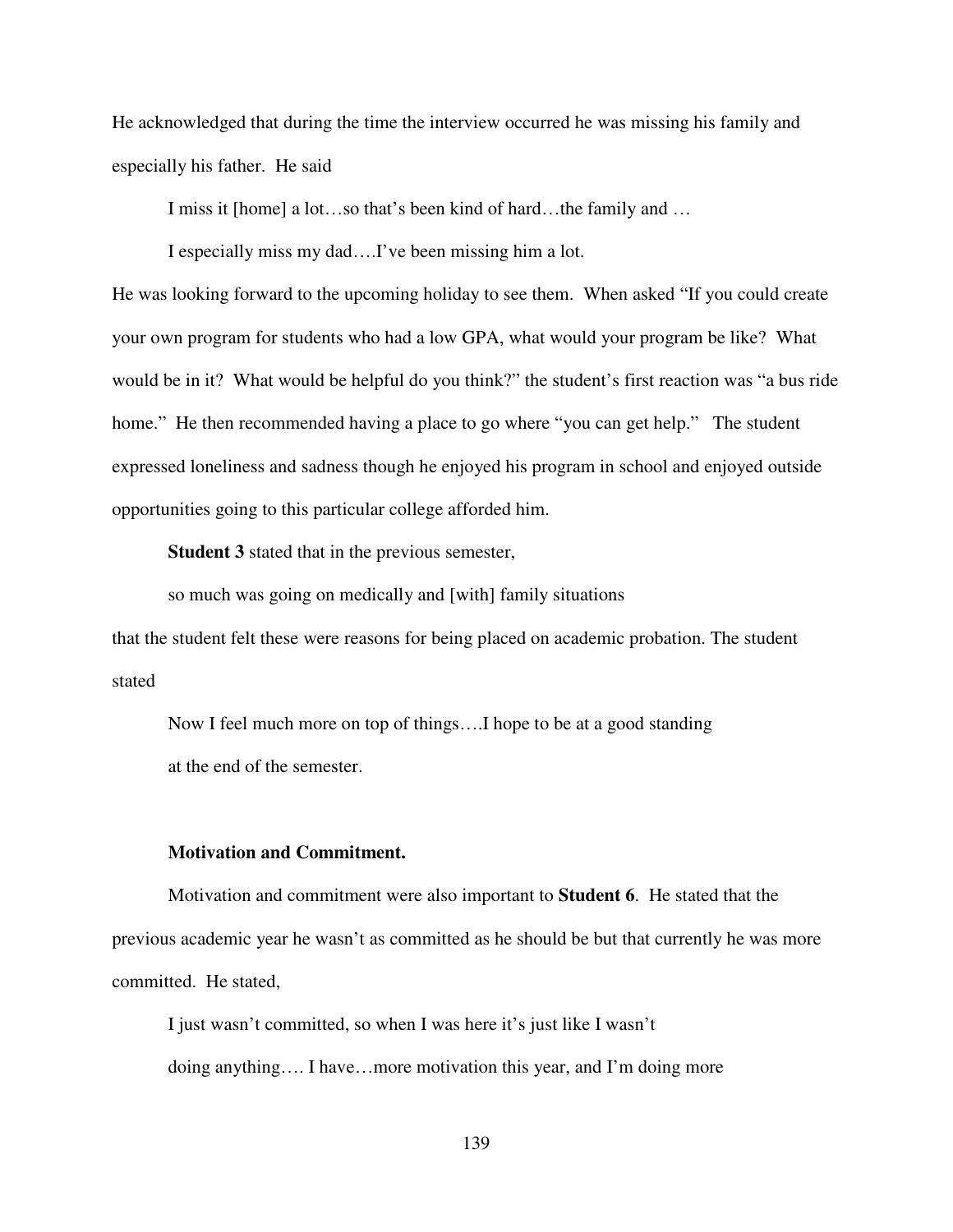stuff and just happier overall.

He also recommended that other students on academic probation find what would help them be, and stay, motivated to do well. When asked if it is hard or easy to find that motivation to do well, the student replied,

everybody is different. I think….depending on how…they're shaped as a

person…can really have a big effect on whether you are motivated or not.

For this student, being able to stay at this institution served as motivation to do better once he was placed on academic probation. When asked "do you consider being on probation ruining your opportunity?" he replied,

only for the threat that I couldn't come back….I would be really disappointed

in myself if that happened and….that's basically been my motivation.

He also admitted that he can do the work and that he is a hard worker; however, he had to relearn that about himself. He said,

I've always known I've been a hard worker, but….I had to relearn that about myself…so that was really good.

 Initially, **Student 6** was identified as being "at risk" by the institution, but he acknowledged that this identification didn't mean as much as being placed on academic probation did. He said,

I didn't really take it as hard, I guess. Being placed on probation was really sort of a wake up call….I guess just all of last year I just wasn't thinking, and I wasn't paying attention, and then, you know, when I got that letter over the summer after I'd sort of...sort of done a lot of thinking about it, it really sort of sunk in finally that.…I was on probation.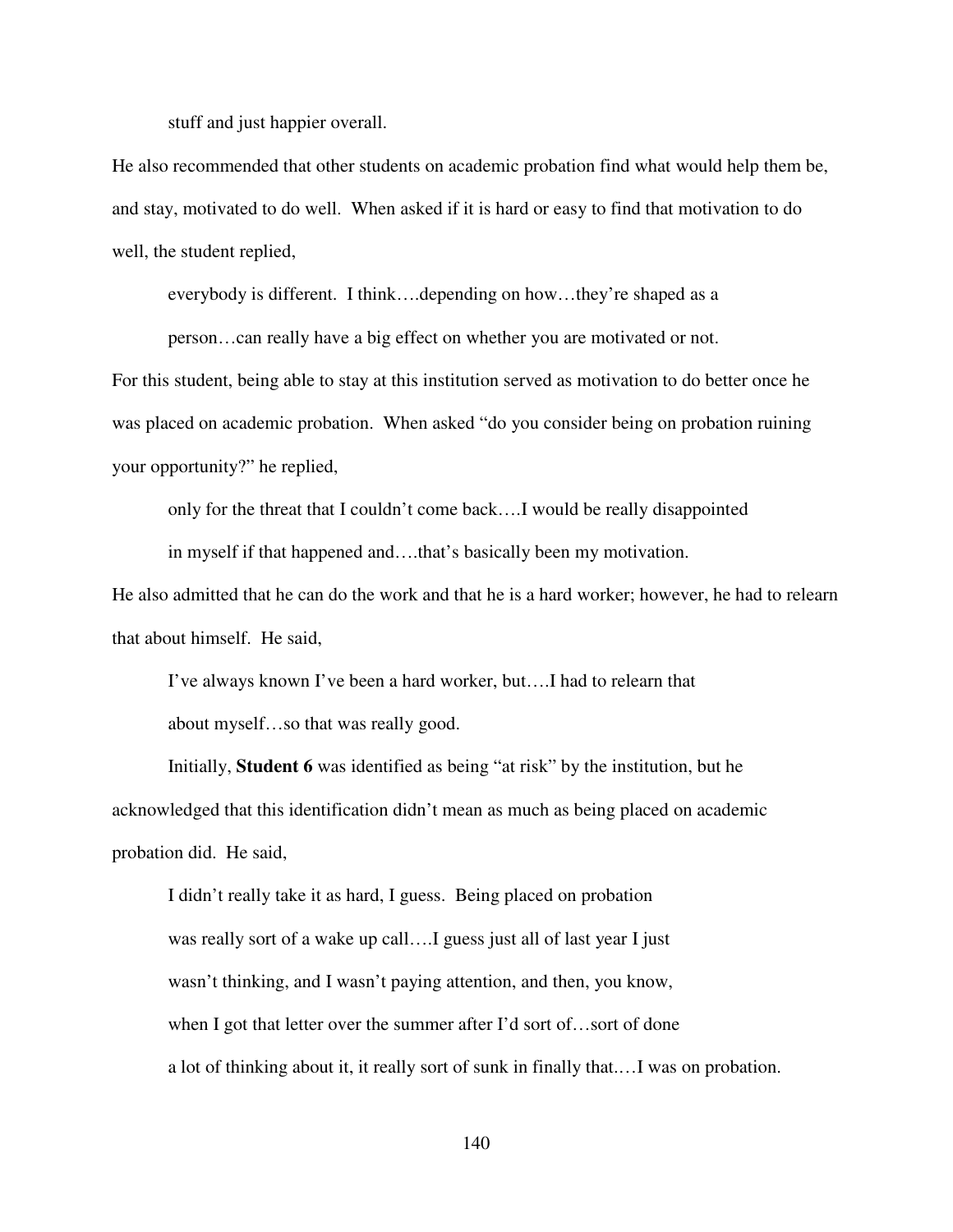For students who may lose their motivation and commitment after they get to college,

**Student 6** suggested that the institution provide counseling services to help them "figure it out." He said,

I would say definitely provide the counseling service. That's been a big…

the main…way that I've really been able to think about it and talk to somebody about it.

**Student 3** also thought that losing motivation was one reason the student ended up being placed on probation. In regards to the previous semester's work, the student said,

I stopped going to class and didn't complete most work or never even

started it because so much was going on I no longer had motivation.

This student also acknowledged that academic probation can be a motivator. The student stated,

it [academic probation] sucks but it gives you your motivation back for sure.

## *Student Thoughts About the College*

#### **College is Hard.**

**Student 6** acknowledged that college is harder than high school. It's a lot harder than I thought it would be….I think the grading is more, more tough…I got prepared really well in high school for stuff like, you know, college essays and that kind of thing, but they just grade it a lot harder.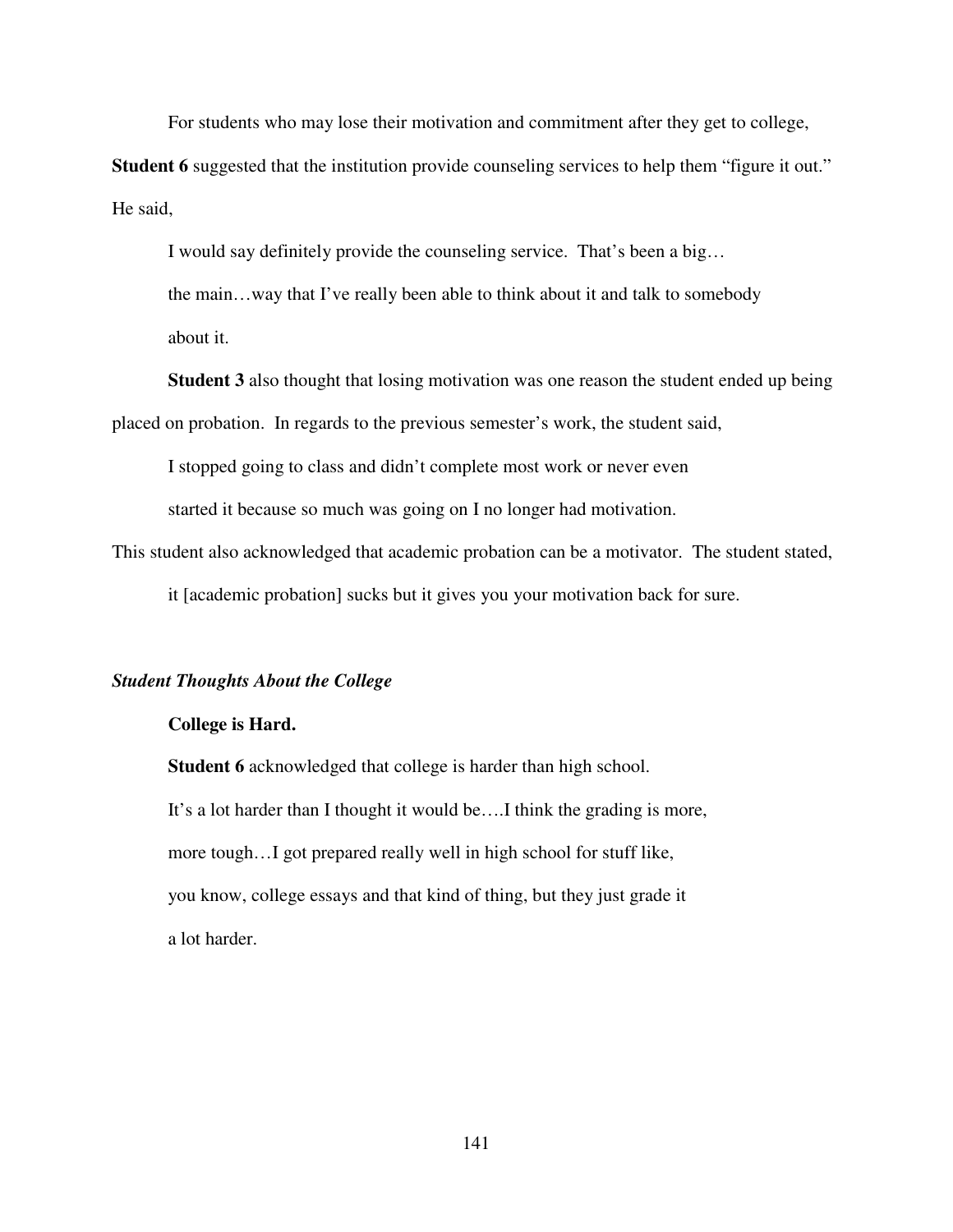He thought the college in part placed him on academic probation because they were trying to get me to work harder

 and he stated that he felt he was a hard worker, but that he had lost touch with that. He said, I've always known I've been a hard worker, but…sort of over the summer especially…I had to relearn that about myself…so that was really good.

When asked if the academic work was something he had to work at, he replied, yeah…I'd much rather be doing something else like what I was doing this summer…just 'cause I'm an outdoor…I'm a hands on person…but, yeah…I find it…enjoyable and I can …be interested in it.

**Student 6** also understood academic probation to be a tool used by the institution to help students. He thought students were placed on academic probation as a way of preparing them for the real world because, you know, you're not going to be able to just sit back and sort of cruise through life…and not have to work hard or do anything…so I think it's…at least for me, it's been really

eye opening…in that respect.

He also stated that learning to engage with the services offered by the institution was hard though he does not find it hard to ask for help from others. When asked if the learning curve in using services was a hard or easy transition to make, he stated, "it was hard."

**Student 2** implied that college is something that must be worked at by stating that academic probation is there to remind students they have choices:

dont [sic] do work and fail, or do something and graduate.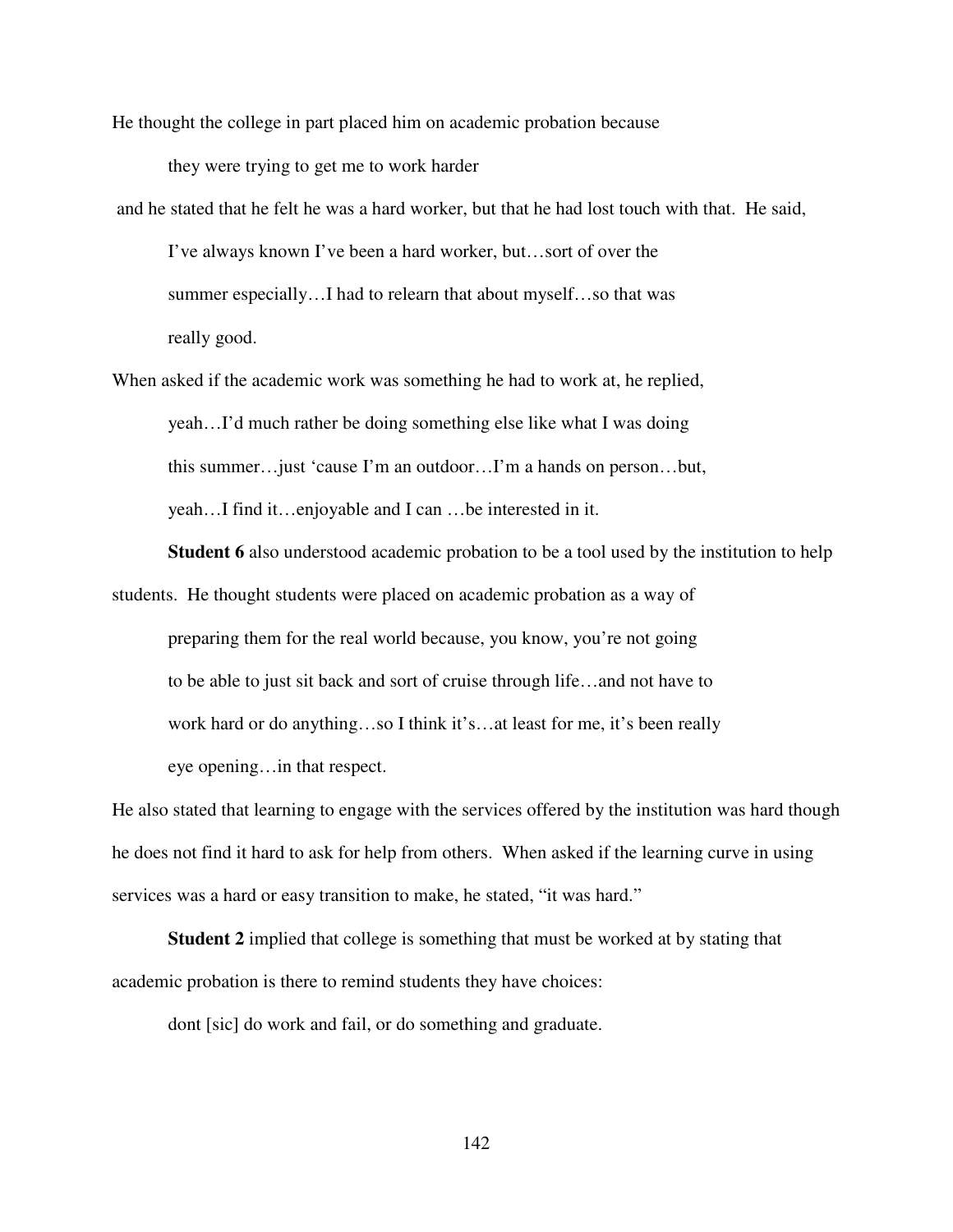This student also acknowledged that

I can't be fooling around….you have to want it [to do well in school],

it dosent [sic] just happen.

**Student 3** also stated that college is difficult saying

College is hard and you have to fight for it if you really want it.

## **They're Trying to Help.**

**Student 6** stated that he believed the institution placed students on academic probation to prepar[e] them for the real world.

When referring to the required class and working with staff in the resource center, he expressed appreciation for the services stating that the class "really helped me" and counseling services were

the one thing that has helped me a lot.

The fact that the course was required and he did not have the ability to opt out of it did not make the student feel negatively toward the institution. He said that if he had known about the class earlier he would have signed up for it himself, and he stated that he felt good about being placed in the class:

I guess I feel good about it in a way…just to know that they're trying to help me.

### **Mixed Feelings.**

**Student 6** stated that he liked the college he is attending and the area in which the college is located. He said

I'm a real outdoors person…so there's a lot of opportunity around here.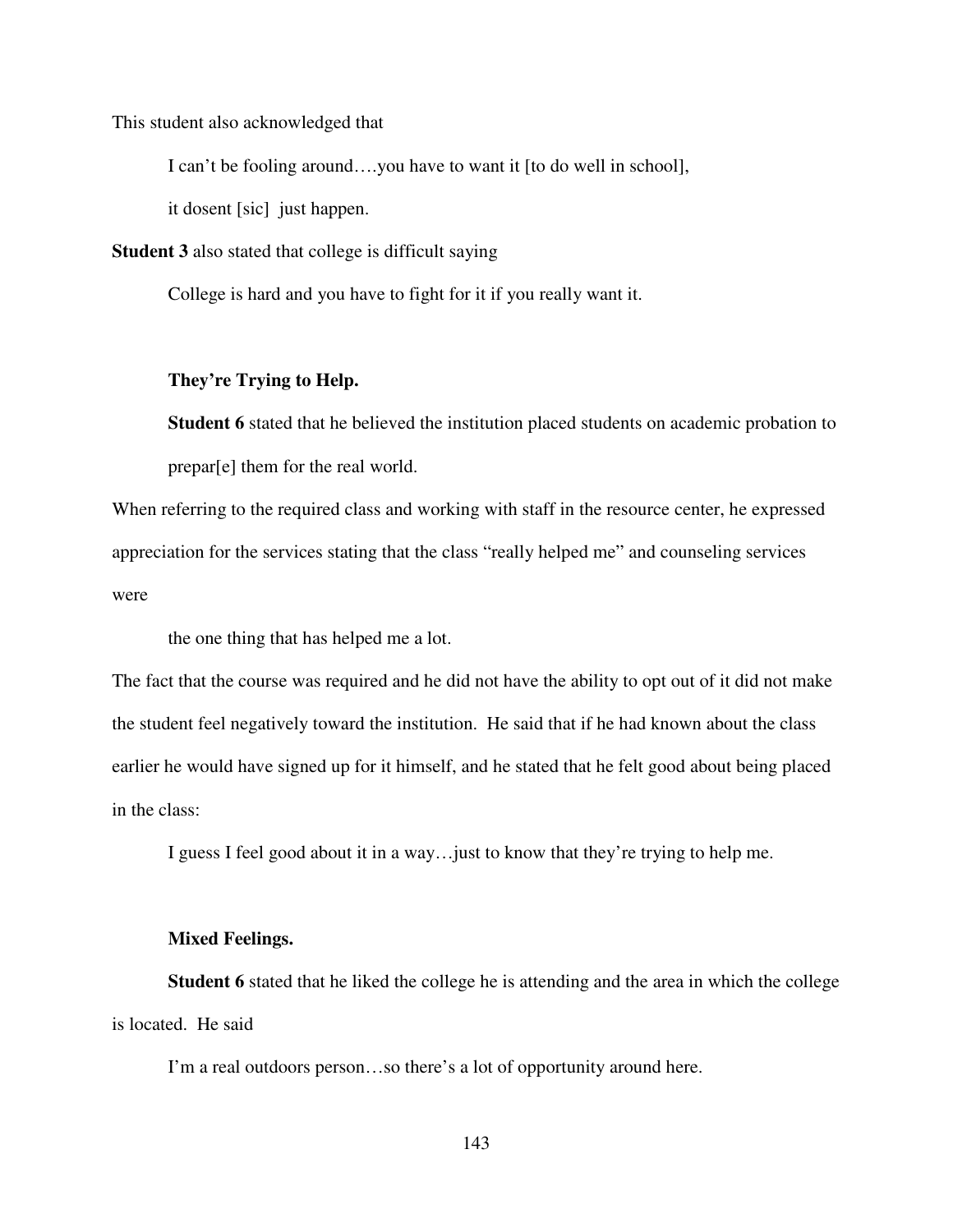He said that his major

is really fun and I've gotten to know some really good people.

He agreed with the statement that the college had a rigorous academic climate and acknowledged that he may not have been as ready for college as he thought he was. He stated

last year I just wasn't…I don't think I was committed, and I don't think …

I was ready….I guess I had sort of what I said before. I had a lot of stuff

happen...to happen and going on and I probably should have taken a year

off maybe….so when I was here it's just like I wasn't doing anything,

you know…really not in a good place.

 For **Student 6**, being placed on academic probation was "a wake up call" and he understood that the institution placed him on probation

partly because they know I can do well and they were trying

to …get me to work harder.

Part of his motivation to do well was to be able to stay at the institution. **Student 6** responded said that he wanted to return to the college and the threat of not being able to come back was motivation for him. He said,

Only for the threat that I couldn't come back…I would be really disappointed

in myself if that happened and….that's really… been my motivation.

When I responded, "So you're motivated because you want to stay," **Student 6** replied, "Yeah." Students who responded to the surveys had mixed feelings toward the institution.

**Student 1** stated the services used were helpful but did feel

students with a 1.9 GPA should be given different options.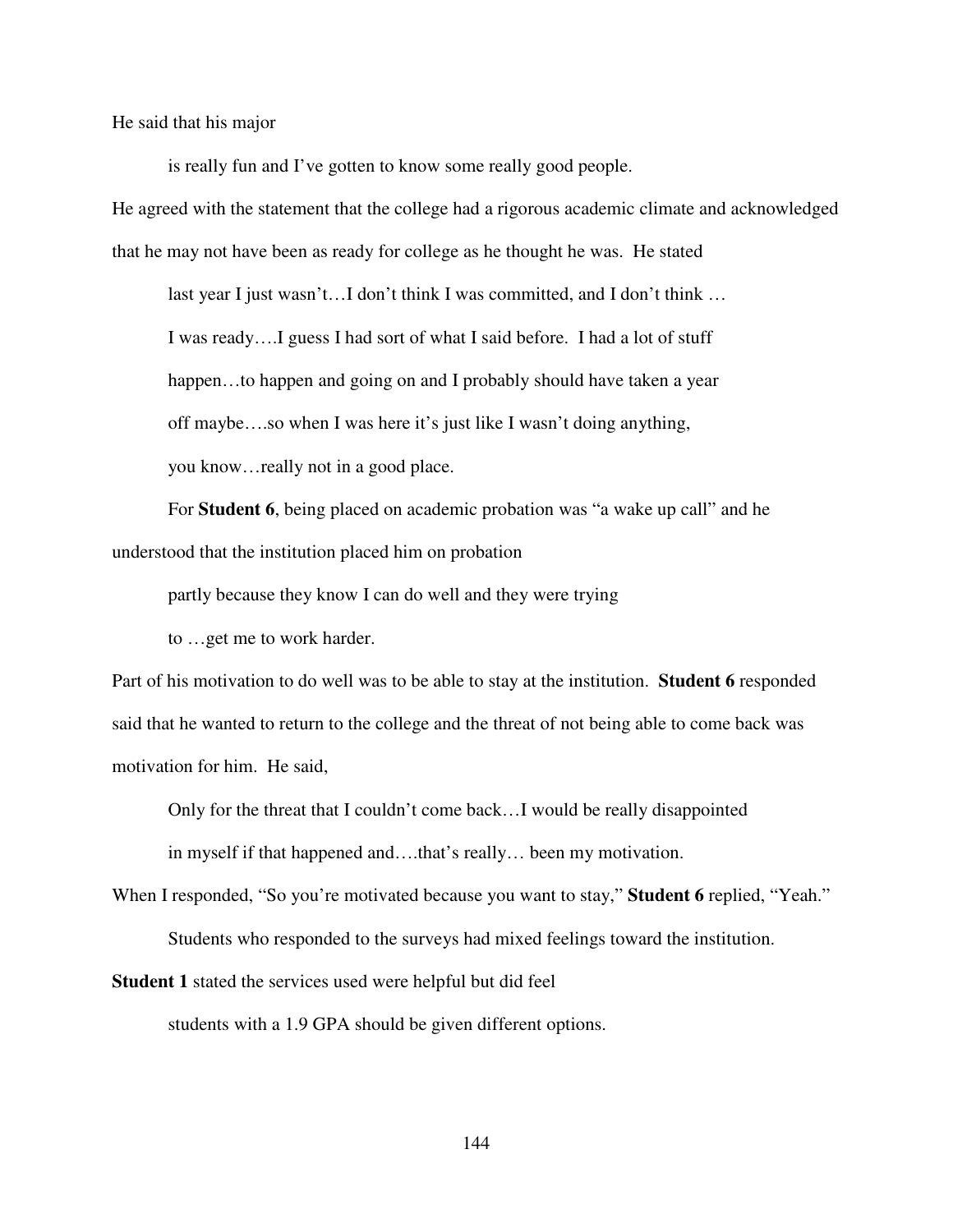# **Student 2** stated

I knew it [academic probation] was a  $2<sup>nd</sup>$  chance the school let someone have.

She wanted to tell the administration,

thanks 4 the  $2<sup>nd</sup>$  chance.

# **Student 5** stated the services were

unhelpful and a waste of time…. I am very bitter when it comes to the class.

## **Get to Know Me.**

**Student 6** also suggested that the institution get to know its prospective students in a way that goes beyond high school GPA and SAT scores. He said

I think on an application…maybe scores and things like that don't, don't really matter a whole lot, or as much….but I think if you put the right person in the right situation to succeed…you know grades… nothing like that I don't think matters….learn…a little bit more about the …individual as a person.

**Student 6** stated that learning more about the person is an important step in the application process, and in the process of helping students who have "lost" their motivation and commitment. The fact that **Student 6** found counseling services helpful and recommended them to others suggests that a personal connection is important to him. Through counseling services, individuals are encouraged to understand themselves better as well as others around them. The idea of having a relationship with the institution seems very important to this student.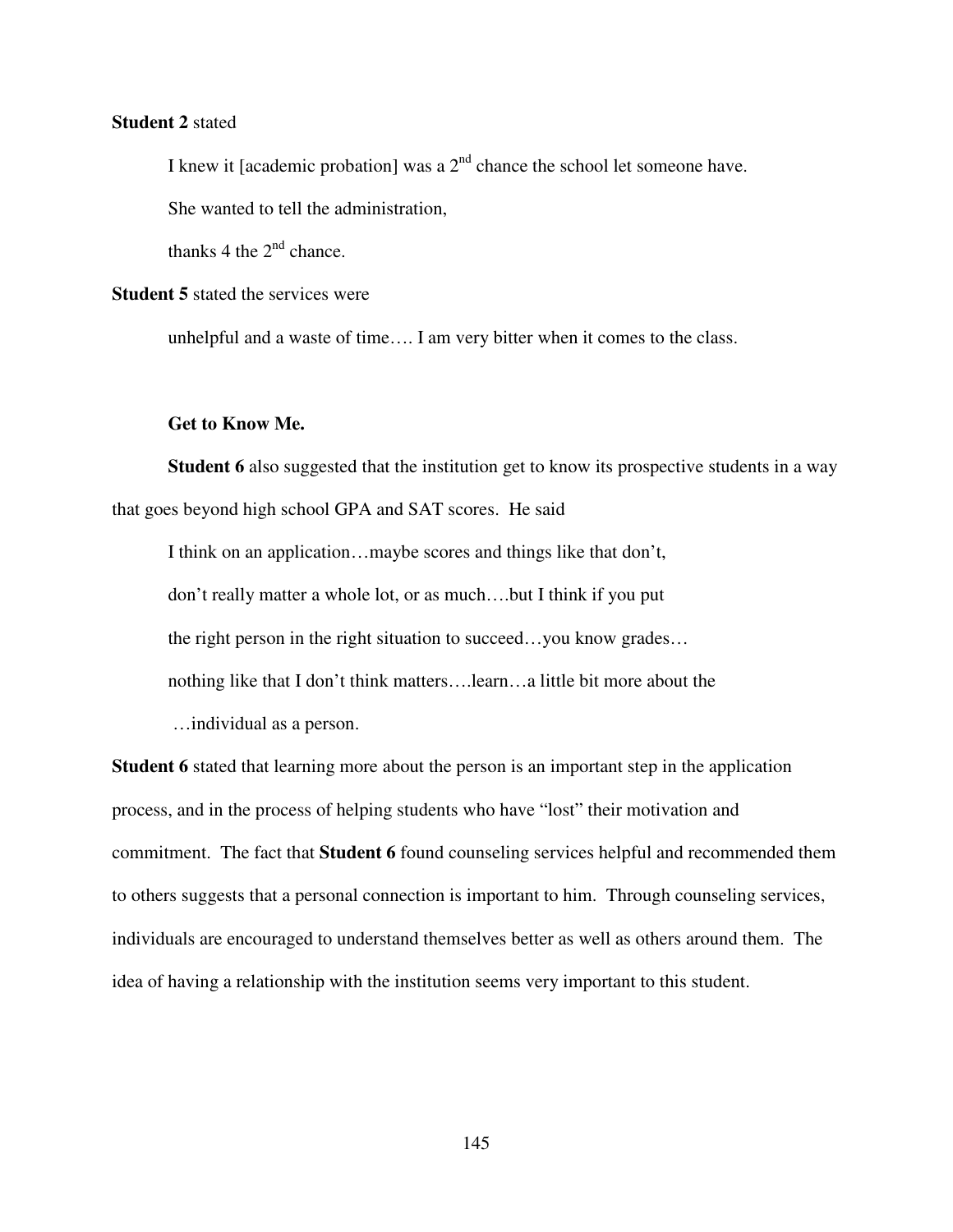*Administrator Thoughts about Students* 

**We Care.** 

# **Administrator 2** stated

Our administration is extremely caring and kind…they always have time for students; they listen to students, and I feel…part of my responsibility is to advocate for these students….our administrators…try to bring students along very kindly and compassionately

She discussed the belief that the institution has structured services so that students can seek help without feeling stigmatized. The offices that provide assistance to students on campus are embedded in offices that also serve other students. **Administrator 2** stated,

There's a lot of people there and they're all in helpful roles, and so when students come to the …resource center, I think they know they're coming for help, and it's a very welcoming place, but it's not a stigmatized place…because they may be coming in to see me to be a tutor, they may be coming to see me to get a tutor. They may be coming to see me to be hired as a Supplemental Instructor, or they may be coming because they need coordination for accommodations, so everyone we have is that way….….So you could be coming in …a leadership position, or you could be coming for counseling. …I'm fortunate in that I do think students know they can come there for help, but

they're not stigmatized as someone coming for help…students can come to me and

feel comfortable I think….It's a place advocating for students.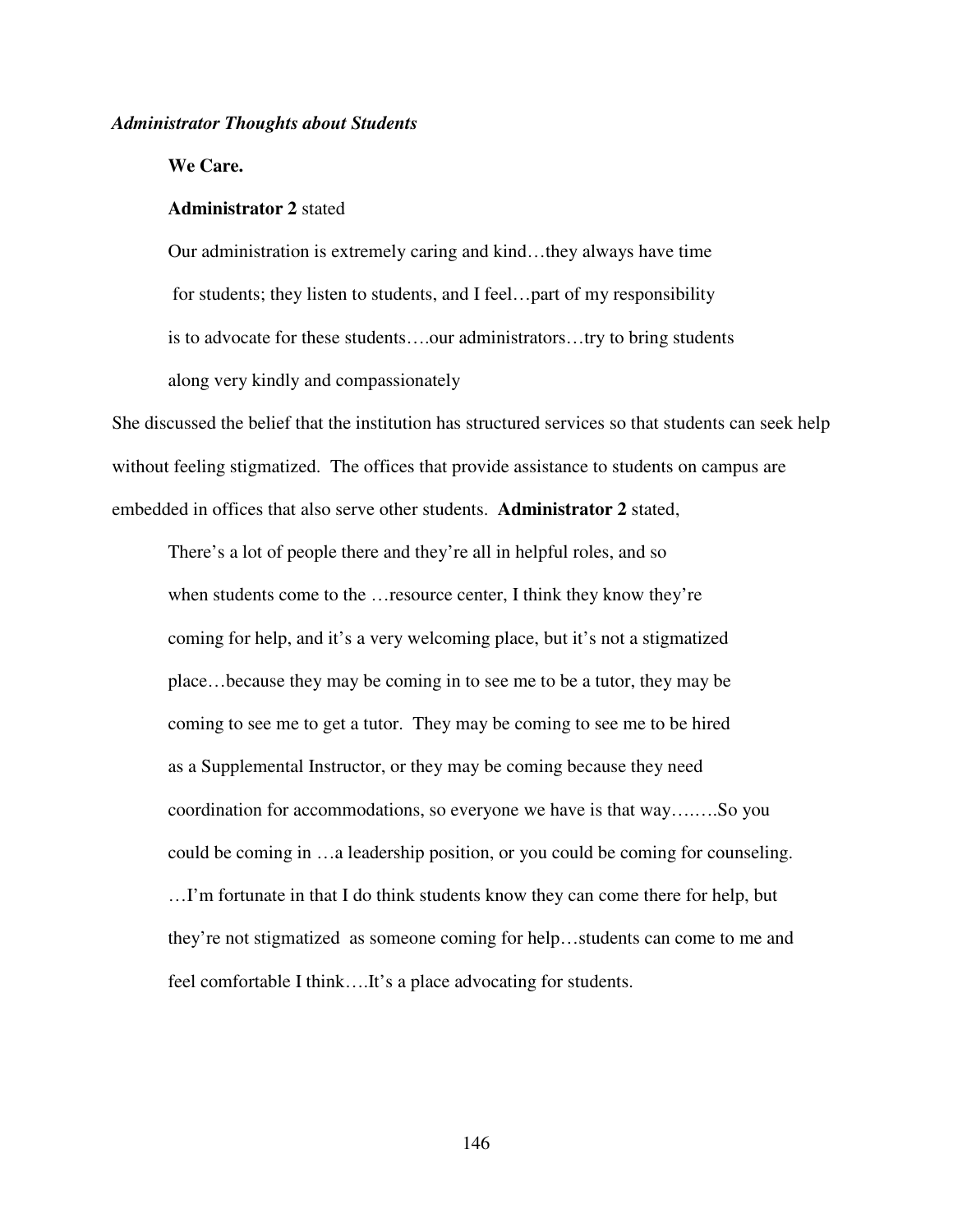**Administrator 2** acknowledged that if the administration had not structured the provision of services this way, students

might fear me more….or fear being seen coming in there…by other students more.

## **Concern for Students.**

One of the words used in reference to students by administrators was "concern."

**Administrator 1** noted that the policy of academic probation

serves as a warning that we're concerned.

Placing students on probation serves as notice to students that the administration is concerned about their academic performance. For students who are in good standing, and yet have deviated from their cumulative GPA by .5 during a semester, the administration will send a "we are concerned" letter to those students. **Administrator 1** explained that for students who receive this letter, they

are not on probation, you are not on …status. There are no sanctions, but…we're concerned about whatever happened last semester. We want

to be able to help you, so here's our services.

The institution has purchased a software system that allows faculty or staff to alert specific personnel if they are concerned. **Administrator 1** stated

on a daily basis a professor might say that so and so has missed two straight classes; I'm concerned about him, and so we have that network… which includes the RA's and student life people or anything like that... so it's an early intervention system….where we can get the people involved who need to [be].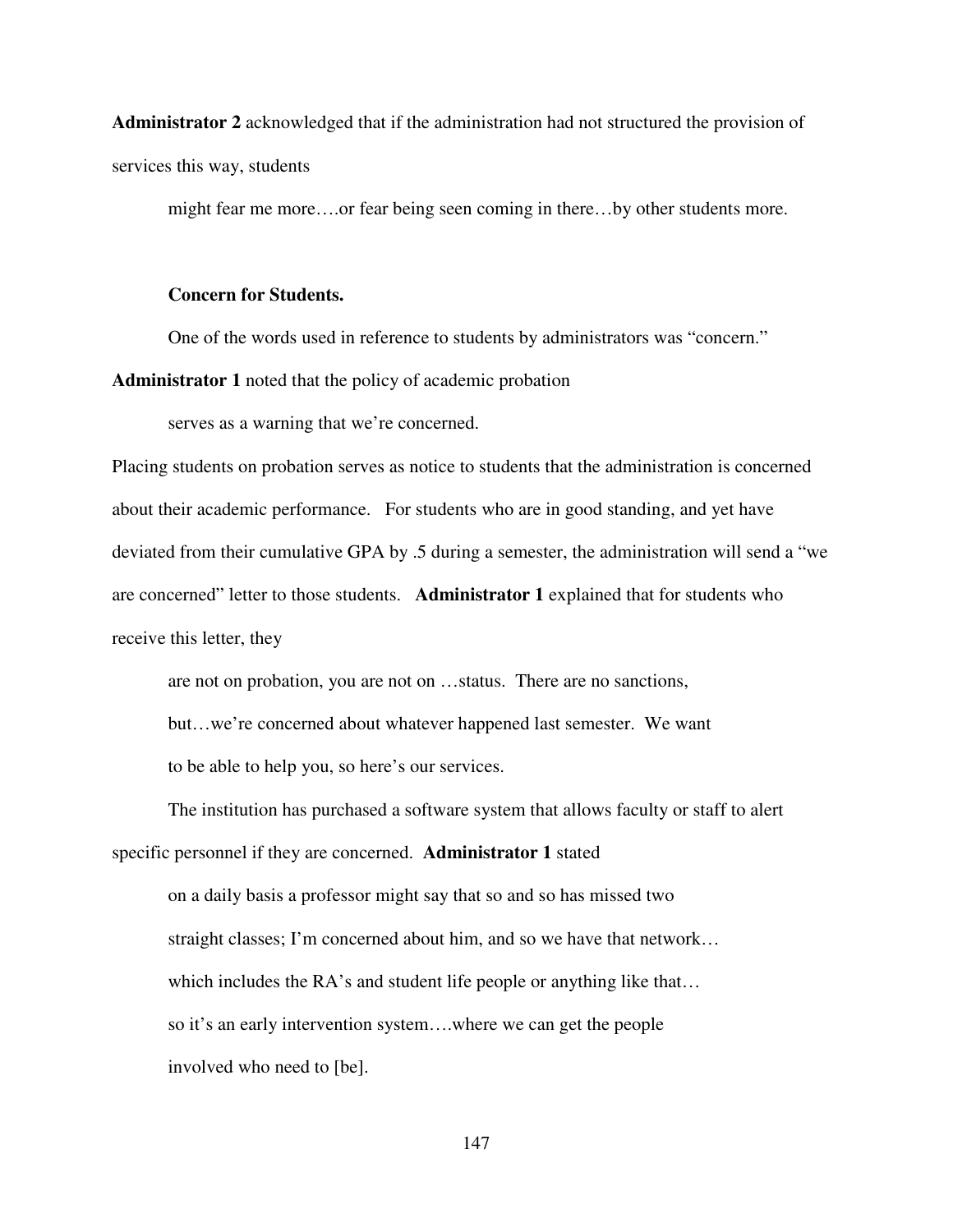Faculty or staff who are concerned about a particular student can let others know about their concern via this software system and each day, those concerns are read by three administrators who then work to help find services for the students. **Administrator 1** stated

we kind of triage them as to where they need to go and…we can follow them through. If…if a case is closed, it gets marked closed…but we can… follow those through and everybody who intervenes…will enter in something into the system and then we have a way of tracking.

**Administrator 1** also expressed concern that some students do not realize the situation

they are in academically. The administrator stated that sometimes students will

sit down at your desk and you'll say, you know, your midterm grades…

I've got some concerns. And they say, oh, everything is going fine.

I fixed that. Everything's…back on track….And that's often not the case….

Either they don't want to admit it or …they've fooled themselves.

#### *Doing Well is Important*

# **Student-sought success.**

The fact that students were disappointed in themselves about being placed on academic probation suggests that they wanted, or expected, to do well in their classes. **Student 6** stated that he was disappointed

because I know I can do better.

He also said that he believed the administration thought he could do better as well. He said, they know I can do well and they were trying to …get me to work harder.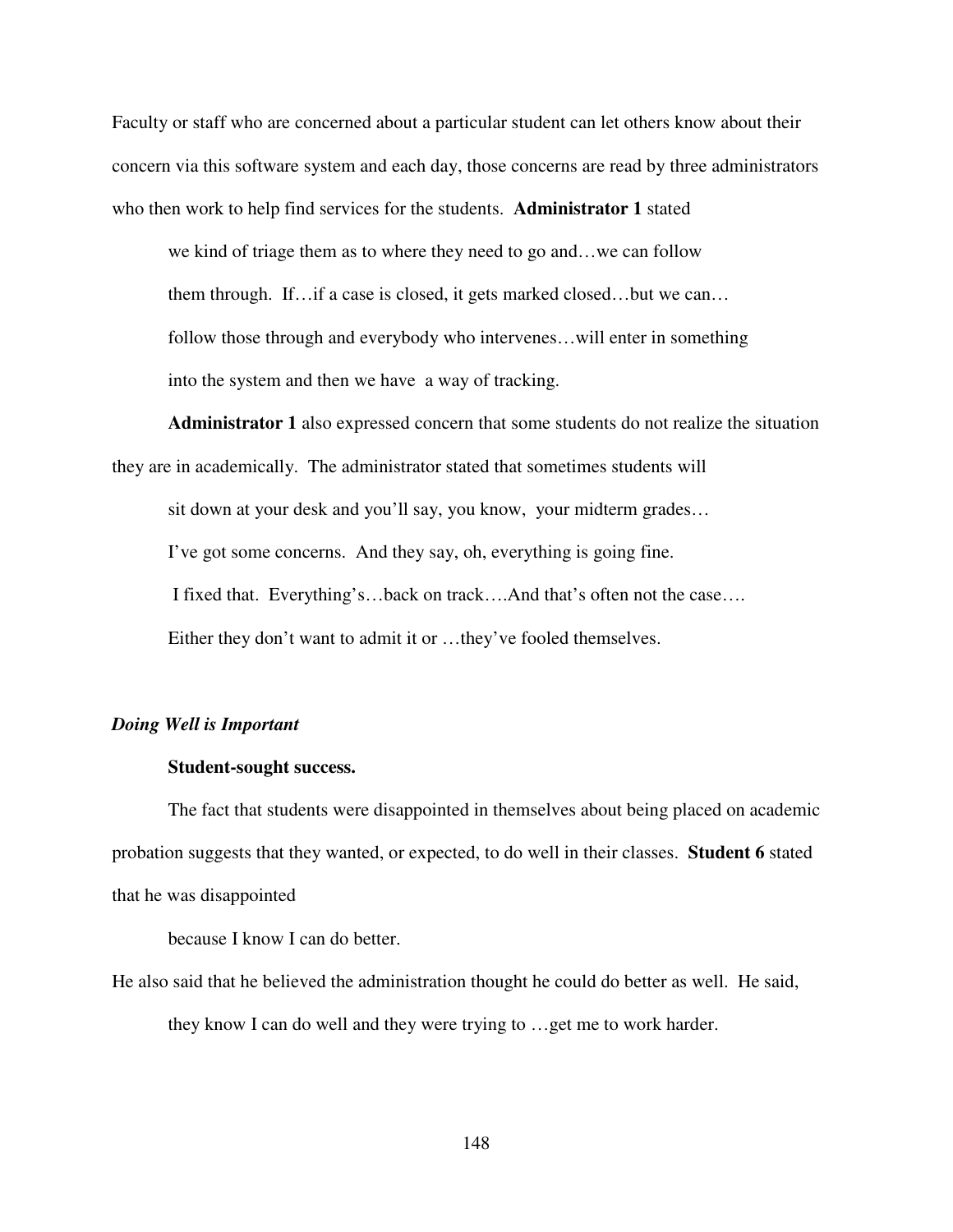He went on to state that he had

always known I've been a hard worker….[and I had] to relearn

that about myself.

 Doing well in his academic work was important to him, even if he preferred to be doing something else. Regarding his academic work, he said,

I'd much rather be doing something else….I find it enjoyable and …

I can be interested in it.

He also stated that he would have taken the SS1 class earlier if he had known that it was an option. **Student 6** also acknowledged that using the services available to him could help him. He said,

I want to get better.

He also wanted that success for other students suggesting that it would be helpful to them to have

somewhere you can go where…you can get help.

He wanted the institution to find "other ways" of assessing prospective students so that the institution could put

the right person in the right situation to succeed.

**Student 1** acknowledged being "disappointed in myself" about being placed on academic

probation but also suggested that

students with a 1.9 GPA should be given different options.

This student also said the classes were helpful and

gave me some good study strategies.

An appreciation of the services suggests the student is happy to be doing better academically though the student demonstrated some ambivalence about the services stating that students who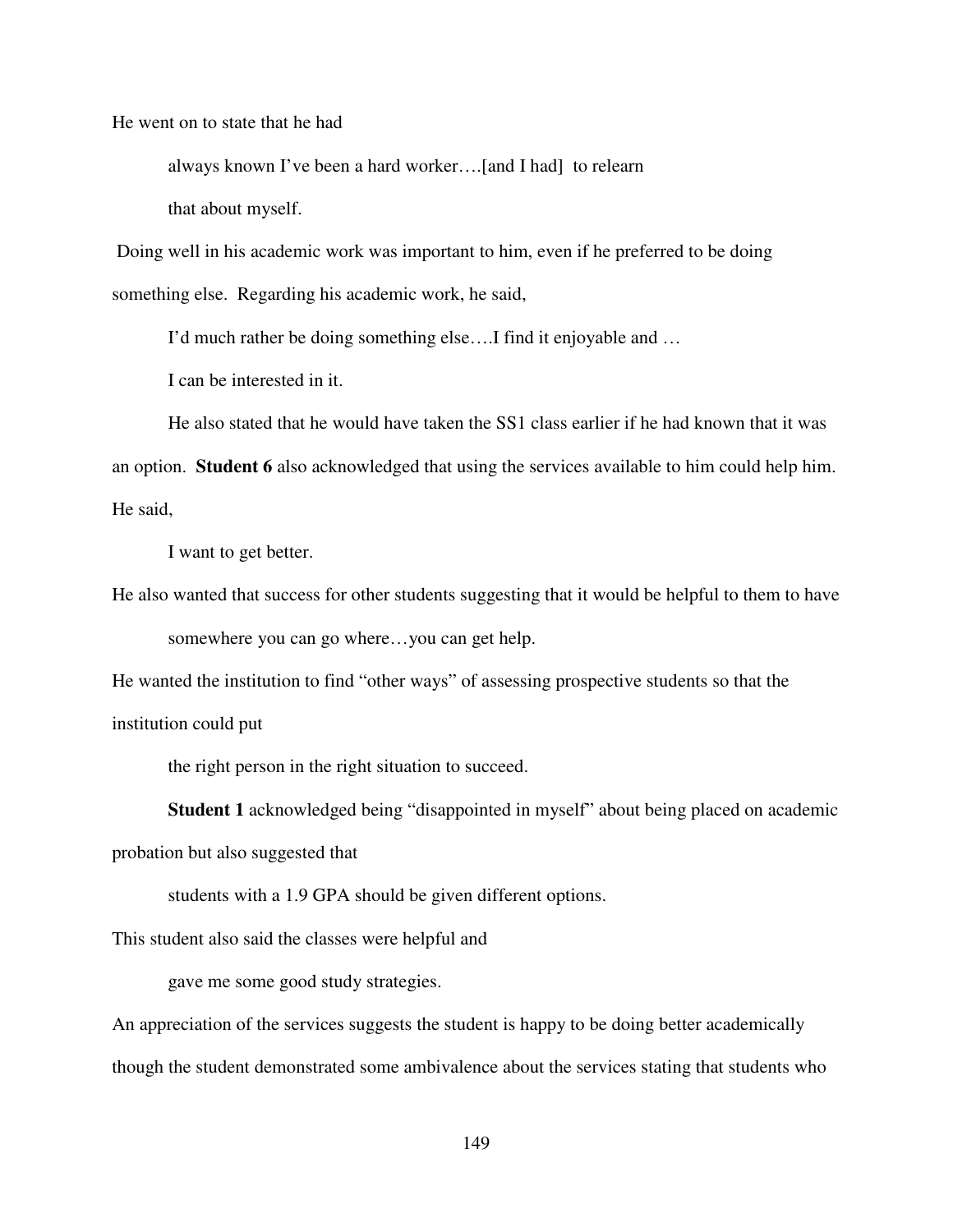are close to the minimum requirement deserve alternatives. **Student 2** also expressed appreciation of the services and encouragement to fellow students saying

thanks 4 the  $2<sup>nd</sup>$  chance....[and] you have to want it, it dosent [sic] just happen.

**Student 3** felt much better about the current semester than the previous one and said

I hope to be at a good standing at the end of this semester.

**Student 4** stated that students are "pressured to succeed." **Student 5** wanted to find success through the achievement of personal goals rather than academic success as defined by a minimum GPA.

# **Standards of the Institution.**

While recognizing that students enter college with varying levels of knowledge and skills, the administration has standards in place that students must meet. **Administrator 1**stated that "the GPA is the GPA," and students must meet the requirements in order to be removed from probation. The administrator stated, for example,

if they get a 2.25, that's not good enough...I think that's the policy here so that we don't have those gray areas…everybody's treated equally, everybody's treated the same.

**Administrator 1** acknowledged that the policy is strict:

I like the fact that it's fairly strict because…while…part of our mission is to offer access to students who are under-represented… and at the same time, we want to make sure that students know we have standards and that… they are what they are, and we're going to help you get there…what I always tell my first year students and my parents when I have them together for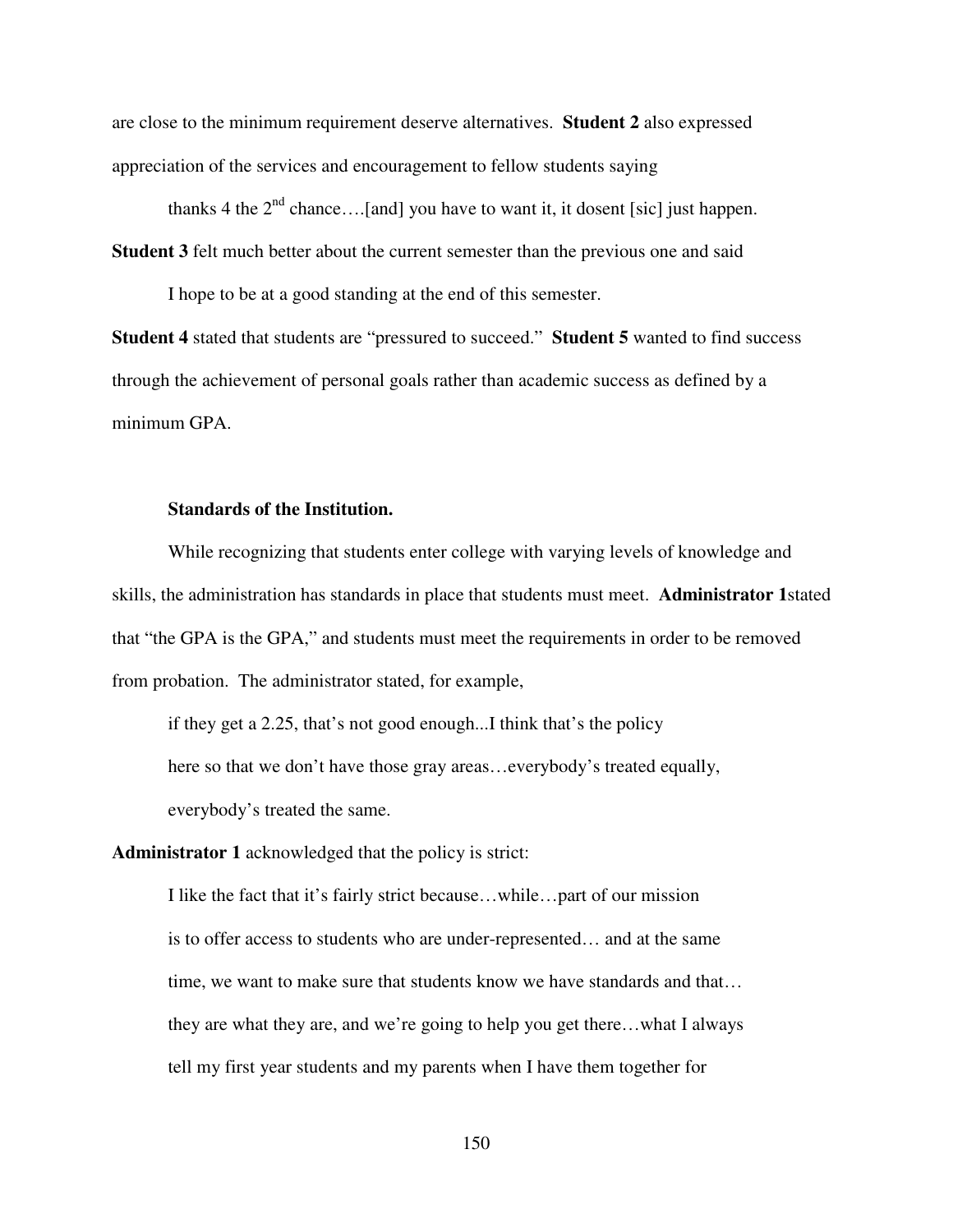orientation is that…we're going to bend over backwards to help you stay here, but you've got to do your part…so it's a partnership. And…we publicize our standards and…we're going to help you reach them, but you've got to understand what the standards are…it's a system where the students have to be accountable, and they know where they stand.

**Administrator 1** explained the fact that certain activities are restricted for students on academic probation as

we make it known to students that whether you're here for football or theater or whatever, your primary role here is to be a student and if you…find difficulty doing that, we're going to make sure …your time is not torn.

**Administrator 2** also noted the standards of the college and how students are required to meet those standards. The administrator stated

they [administration] want to give those students an opportunity to rise to the standards of the college without lowering the standards of the college…so some students can do that pretty much with time and self-discipline and just learning, transitioning, but others can't…And they need the extra support, the extra help, so I think it does jive with the college's mission and…goals and perspective.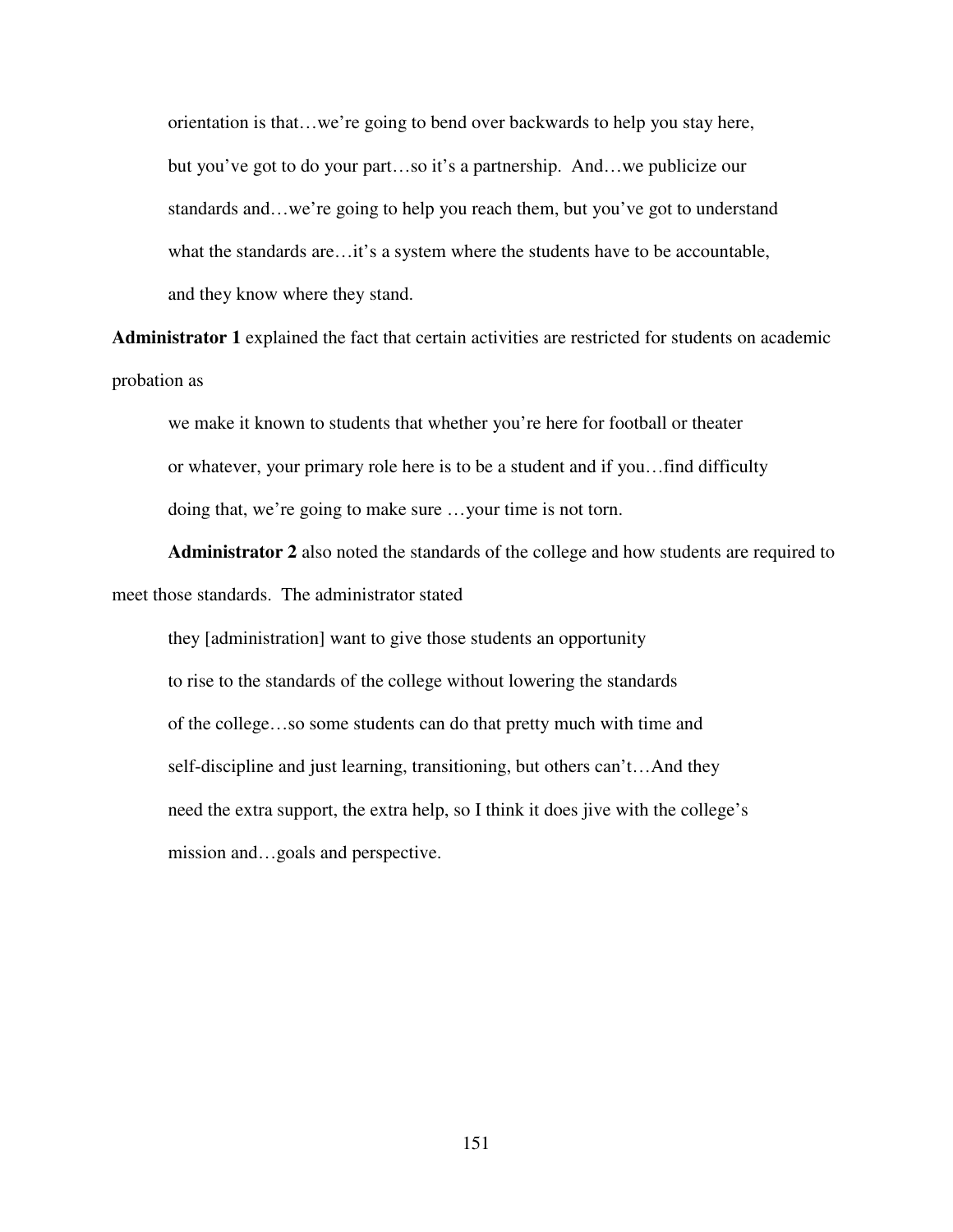**Administrator 2** also stated that the administration believes that

it's up to them to hold the line, to help students reach the standards that they establish, but hold the line so that they take pride in achievement and in graduation, and their diploma means something to them….they try to bring students along very kindly and compassionately, but it doesn't mean they will change the rules or the policies or lower the standards.

The administrators interviewed believe they are there to provide students with opportunity. **Administrator 2** considers herself a helper and an advocate. **Administrator 1**  wants to make students are aware of their situation so they can work to correct it. He wants to provide support to students. Though there are some forced requirements, both administrators generally believe in student choice for use of services. They believe in being proactive to help students and they want students to succeed. Administrators also strongly value the standards of the college and will work to maintain their standards and help students maintain the standards.

## **Recognizing Adjustment Issues.**

The administration recognizes that new students will have an adjustment period to college and it recognizes that some students will need time to adjust. **Administrator 1** stated students sometimes have an adjustment issue coming to college….. it's just a recognition that it's a new experience and they may need… some students may need time to kinda get it right.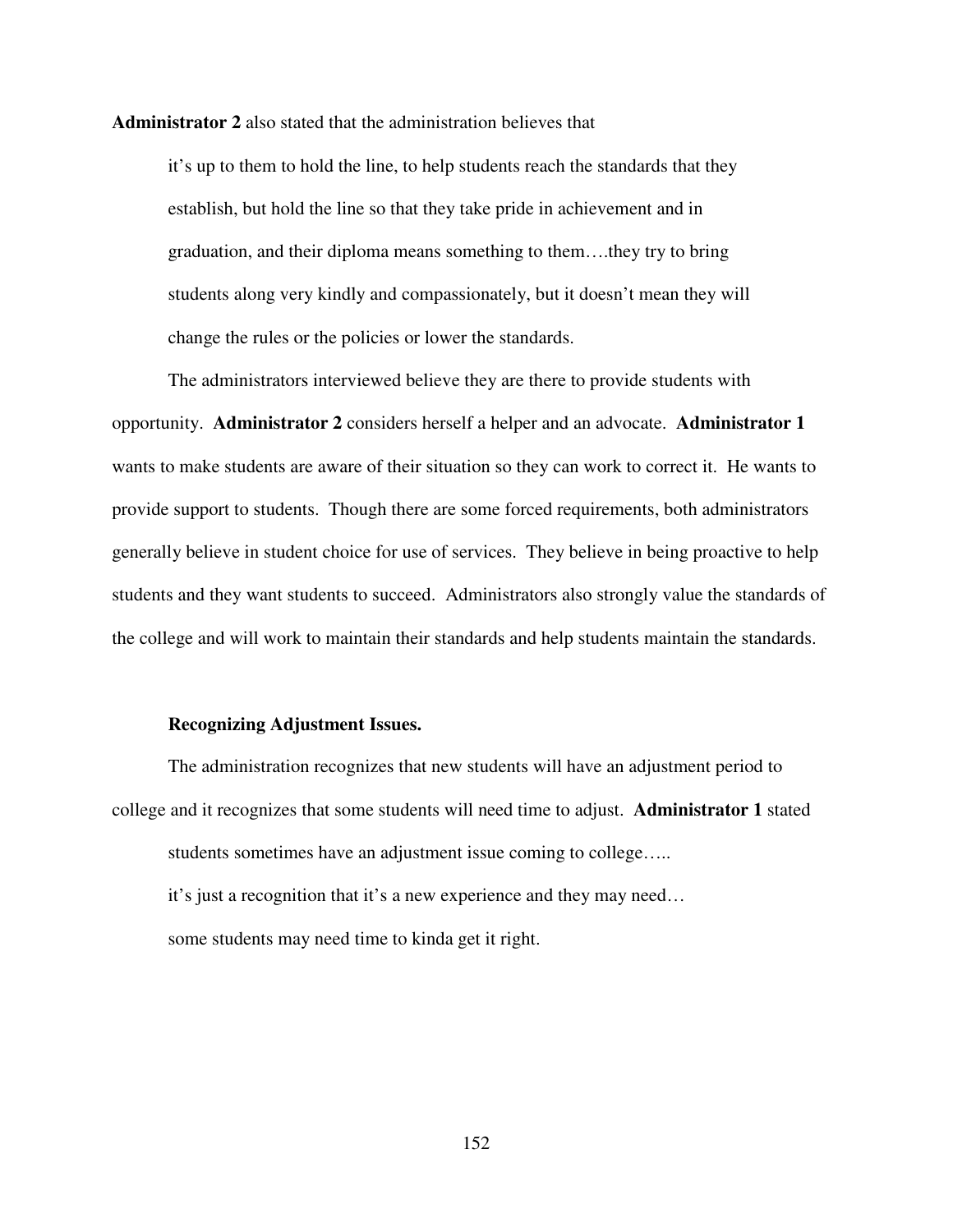The minimum GPA standards for freshmen and sophomores as outlined in the college catalog allows these students to have an acceptable GPA that is lower than 2.0. **Administrator 1** stated

Our rationale for it is that…students sometimes have an adjustment issue coming to college and particularly…one of our missions is to provide access to students…who might be described as in under-represented groups…first generational, regional, that sort of thing. And so we understand there can be an adjustment issue and ..so…first year we have a little bit lower threshold and the second year…by the end of the second year, they gotta be in…good standing. They gotta be there or…they're not going to make it.

By allowing this initial period of adjustment, the administration can create policies that make sure students later in their college career meet the academic standards as they are set forth.

# **Administrator 1** said,

Here...the GPA is the GPA and if you had to get a 2.33 to stay in...

to stay off probation and you got a 2.31, that's not a 2.33, so here there's… much less…gray area. There's much less…discretionary decision making unless a student appeals for a given reason.

#### **Administrator 2** noted that this system is

a little different. I think it's probably unique to [Small Liberal Arts College] that they do that.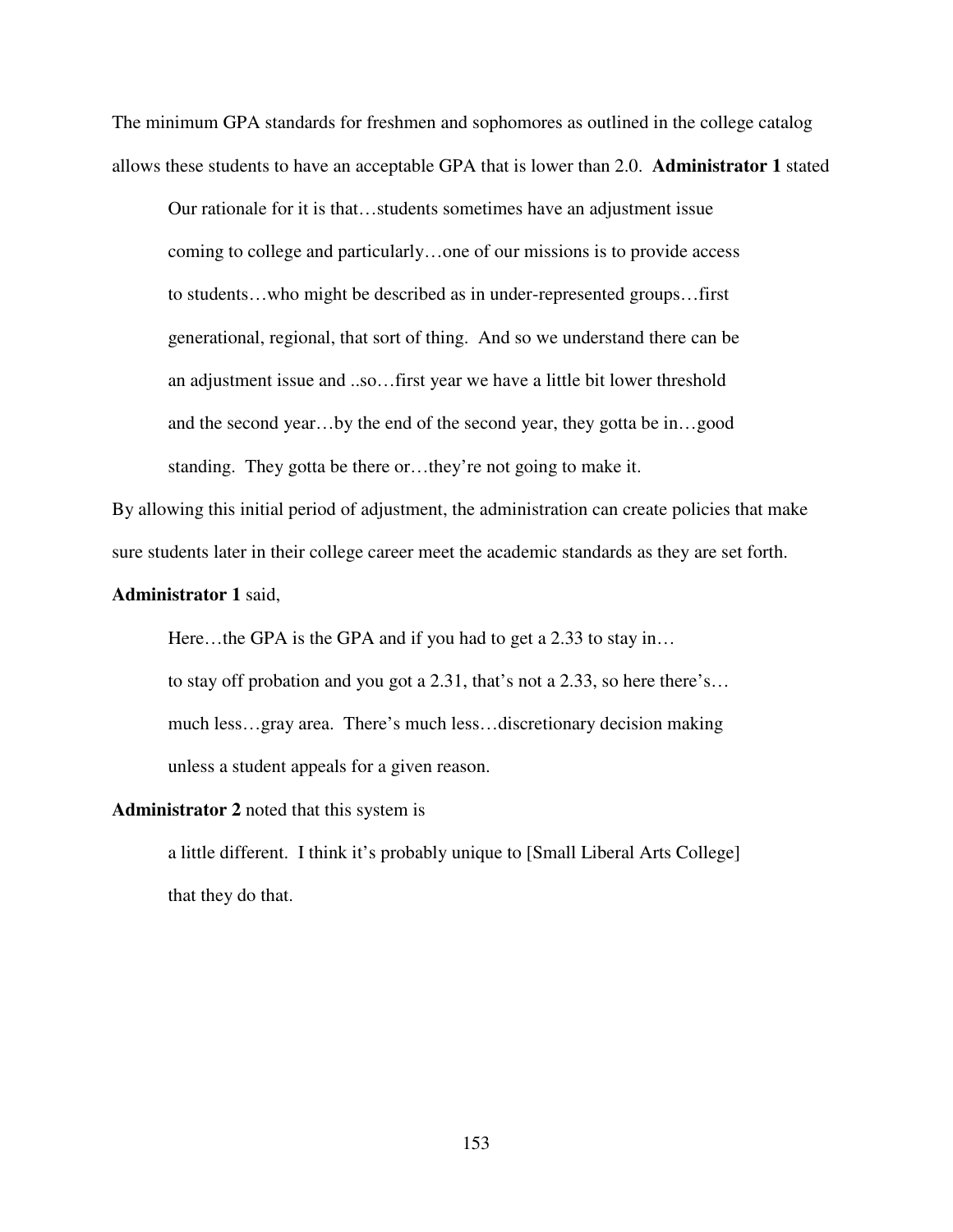## **We Want to be Proactive.**

According to **Administrator 1**, the college works very hard to be proactive and try to help students before they get into difficulty. He stated that the faculty and staff

try to intervene early. Let's see if we can't turn things around while

they're still in good standing.

In regards to sending students who are doing well, a "we are concerned letter" if their GPA begins to deviate significantly, this administrator stated

We try to be proactive ... in tracking students, we at some point notice, you know, here is a student who started off well and every semester they've gotten closer and closer to 2.0, so let's see if we can't find a way to head that off before they get into probation.

The administration also wants to make sure students are aware of the services available to them to help them before they get into difficulty. **Administrator 1** stated,

For instance that letter that says…you're in good standing, but your GPA was a half point lower this semester in your cumulative. Even in that letter we say you're required to make an appointment with Dr.  $[$  \*\* $]$ or with one of the other members of the [\*\*\*] to…talk about what happened…. Is there an issue that we can address through one of our services?

The administration also uses the software package it has bought to help track students as a way to reach out to faculty to find out how students are doing in classes. **Administrator 1** explained that

it's an early intervention system….where we can get the people involved who need to…be there…to address student problems,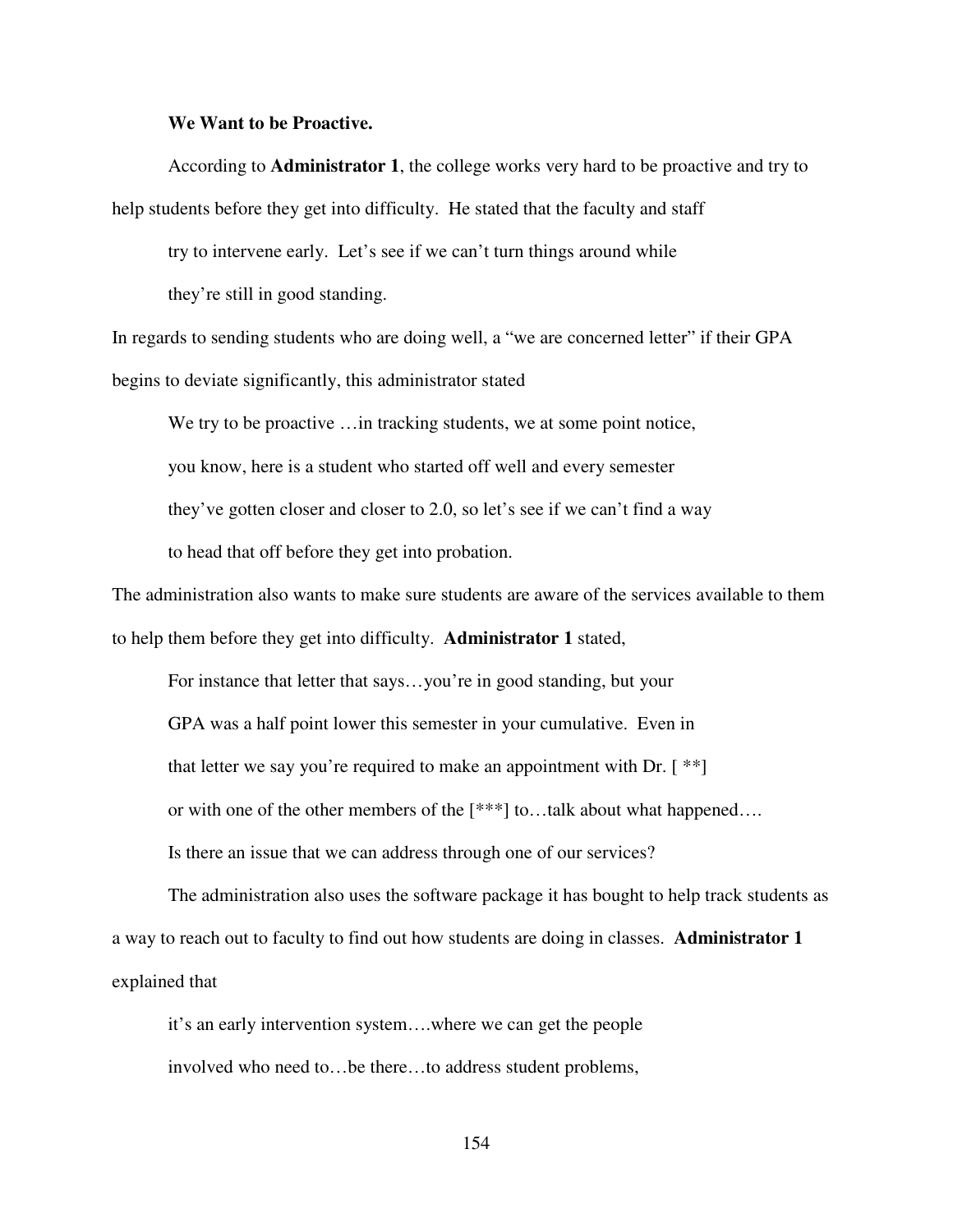maybe they're not even problems yet, but we can be proactive in addressing them….We survey faculty three times a semester….and we ask the professor is the student succeeding, surviving, or struggling…. What we found last year during the pilot test year is that there was a tremendous correlation between students who had the surviving or struggling in any one of their classes and students who either fell into academic difficulty or didn't return….We're trying to use this as a proactive way to address students before, again, they fall into difficulty.

**Administrator 1** also discussed the fact that the reason the two required classes were created was

to offer a proactive resource for the students…to improve their academic standing of course and then to improve their GPA….so rather than just leaving them on their own, these were both designed specifically to…and sometimes we have to convince the students of that…they get placed into the [Study Skills 1 class] and they say…I don't want to take it; I don't think I need it…and we say, well, give it a shot because we think it will help you.

**Administrator 1** stated that the policy of academic probation itself is a warning…and it's a way for us to tell them…to make sure that they're aware of the resources and …to try and encourage them to use the resources that we have.

 The college also offers a summer program for entering students who the college may identify at risk because of certain factors identified by **Administrator 1** as

low SAT scores, low…high school GPA…first generation….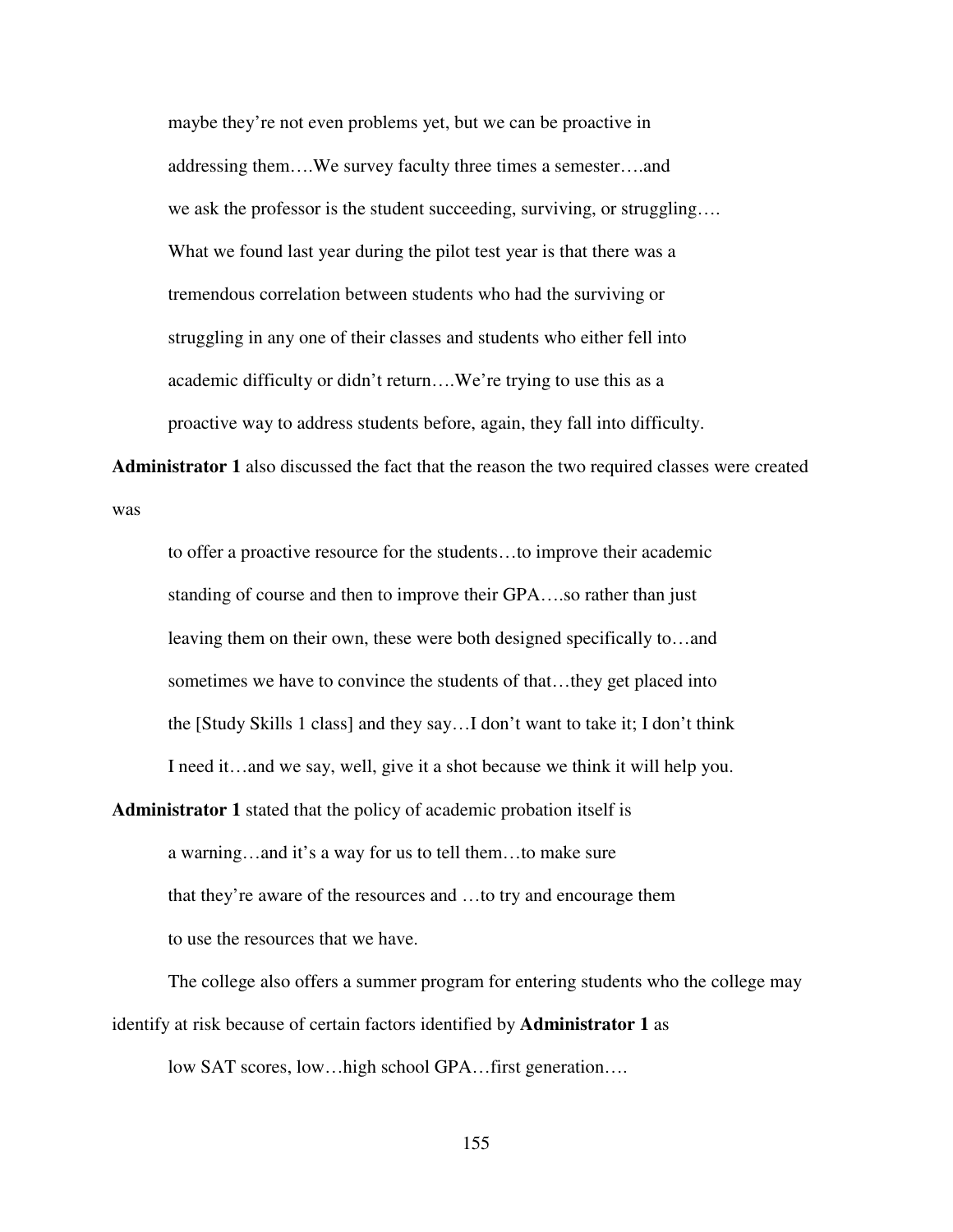## **Administrator 1** said these students

get an introduction to what college expectations are going to be.

It's pretty intensive…but we also pair them with a mentor during the summer

and that mentor relationship continues into the academic year.

This program is also a way of proactively trying to address the needs of students.

The services that **Administrator 2** offers to students are available to all students; there are only two services that are only for academic probation students: the required classes and the offer of peer mentoring services. **Administrator 2** stated,

I can work with anyone….who is considered a student on campus

if they voluntarily walk in and ask for help.

The wide availability of a range of services to the general student population is a proactive action on the part of the institution. **Administrator 2** said

 I know that a lot of students struggle in college and often, I think, it isn't aptitude. I think it is not having skills that we just simply expect them to pick up along the way. And that's fine….for the students who do pick it up, but sometimes I think they learn those skills from one another, and if a student has been in a learning environment and perhaps has not had the opportunity to pick that up from others in his or her environment or at home, like a first generation college student….then it seems like part of the college experience should be to provide that opportunity.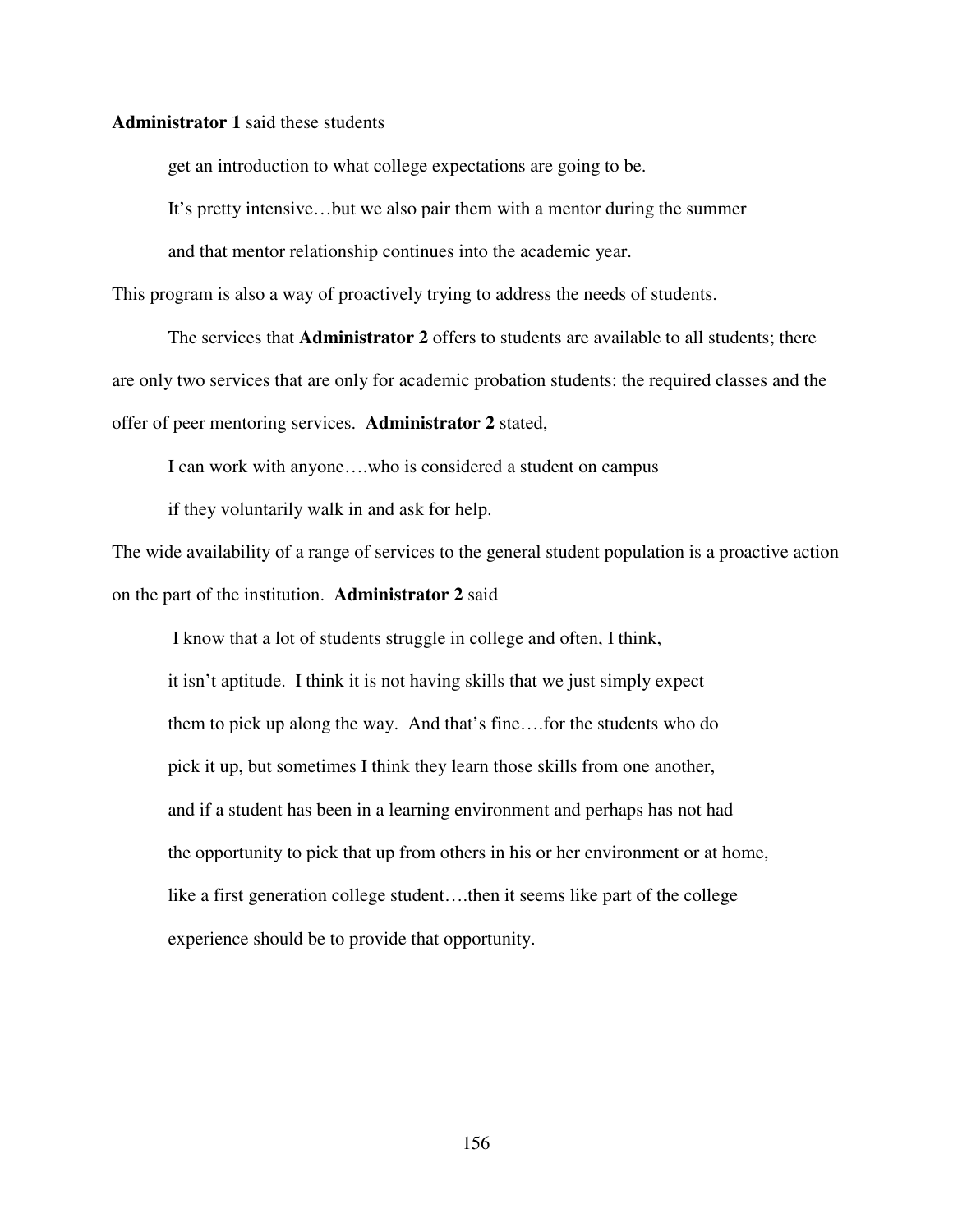# **We Change Lives.**

Both administrators expressed positive feelings toward the institution and its mission and goals in working with students. The institution itself has an identity that they are aware of and support. According to **Administrator 1**,

we're included in the …list of colleges that change lives…

and that's part of our…who we are.

# **Administrator 2** said,

[Our institution] for years has received ranking in a book called *Colleges that Change Lives*, and they consider that quite an honor to be in that book….But I think whether we get placed into the book or not, the college has that…goal. It's what they want for their students. They want to feel that they have impacted their lives and had a…positive influence of…and change…being able to change lives for the better. So I think the academic probation policy jives with that in that they realize not all students arrive at the college in the same place, and that's okay.

## *Common Ground*

#### **Recognizing Individual Differences.**

Both administrators and the student interviewed acknowledged that each student is individual and unique. **Student 6** stated "everybody is different." When he spoke about student motivation, he said,

It depends on the situation you're in, I think.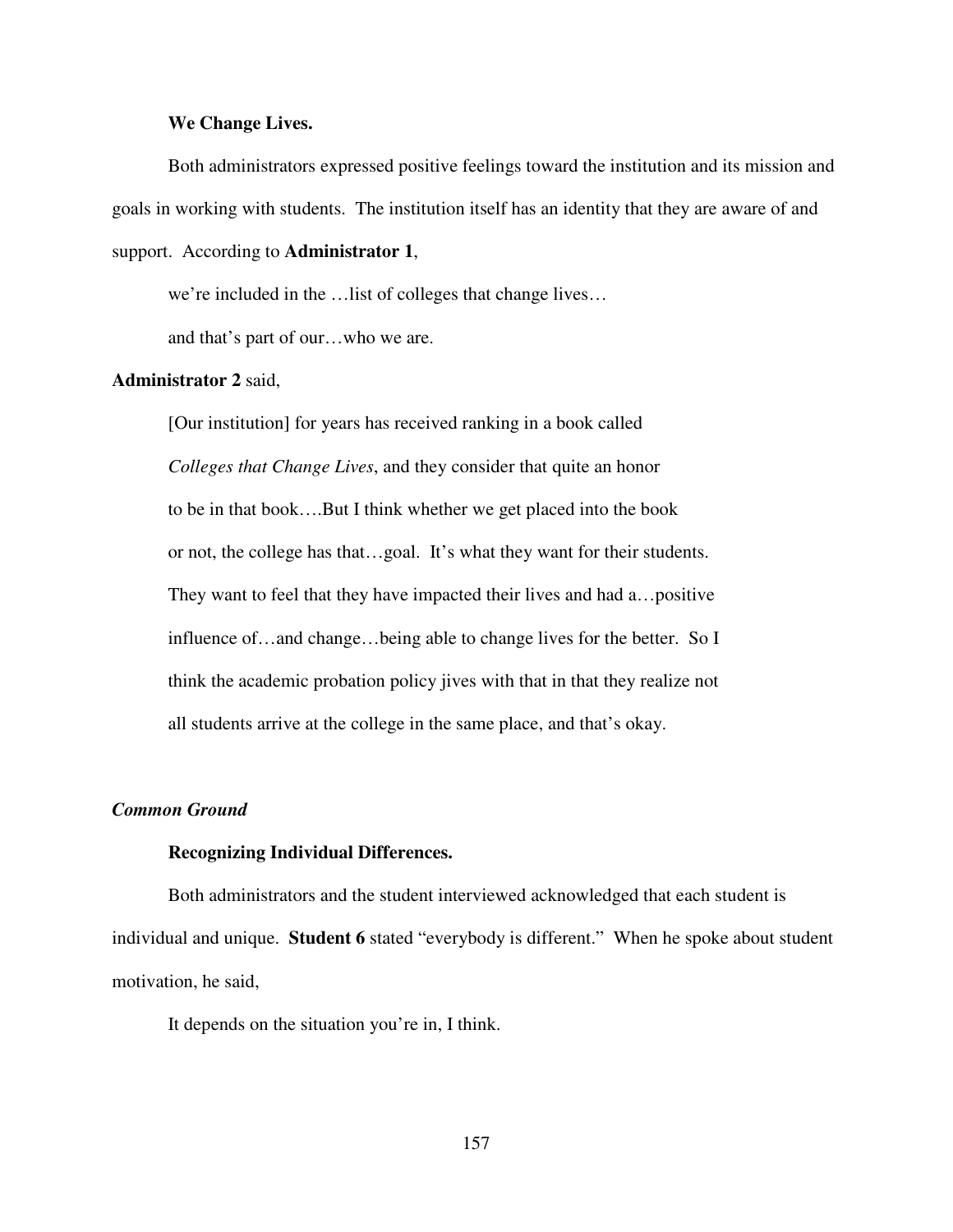**Student 6** also acknowledged that students have different levels of skill and knowledge when they come to college. He stated that he felt colleges should take these differences into account when considering students for acceptance. He said,

some kids are really smart and really thoughtful, but maybe they're not great writers, so on an application they might not…get it across very well…. I think…the whole college search process and…applying…I think there needs to be some other ways.

 Administrators also acknowledged individual differences and stated that the administration has allowed for that. The structure of being placed on academic probation allows students to enter the college and have time to adjust. **Administrator 2** stated,

they realize not all students arrive at the college in the same place, and that's okay….They want to give those students an opportunity to rise to the standards of the college without lowering the standards of the college….so some students can do that pretty much with time and self-discipline and just learning, transitioning, but others can't…. and they need the extra support, the extra help.

This administrator noted that just as students come into the college at different levels of functioning, so do students who have been in the college environment function differently. Student reactions to being on academic probation vary greatly, behaviorally and emotionally.

# **Administrator 2** stated:

I think it's just so individual and varied because I think, not only are students' personalities so different, but I think their levels of knowing what to do about it are so different....so a student who doesn't know a lot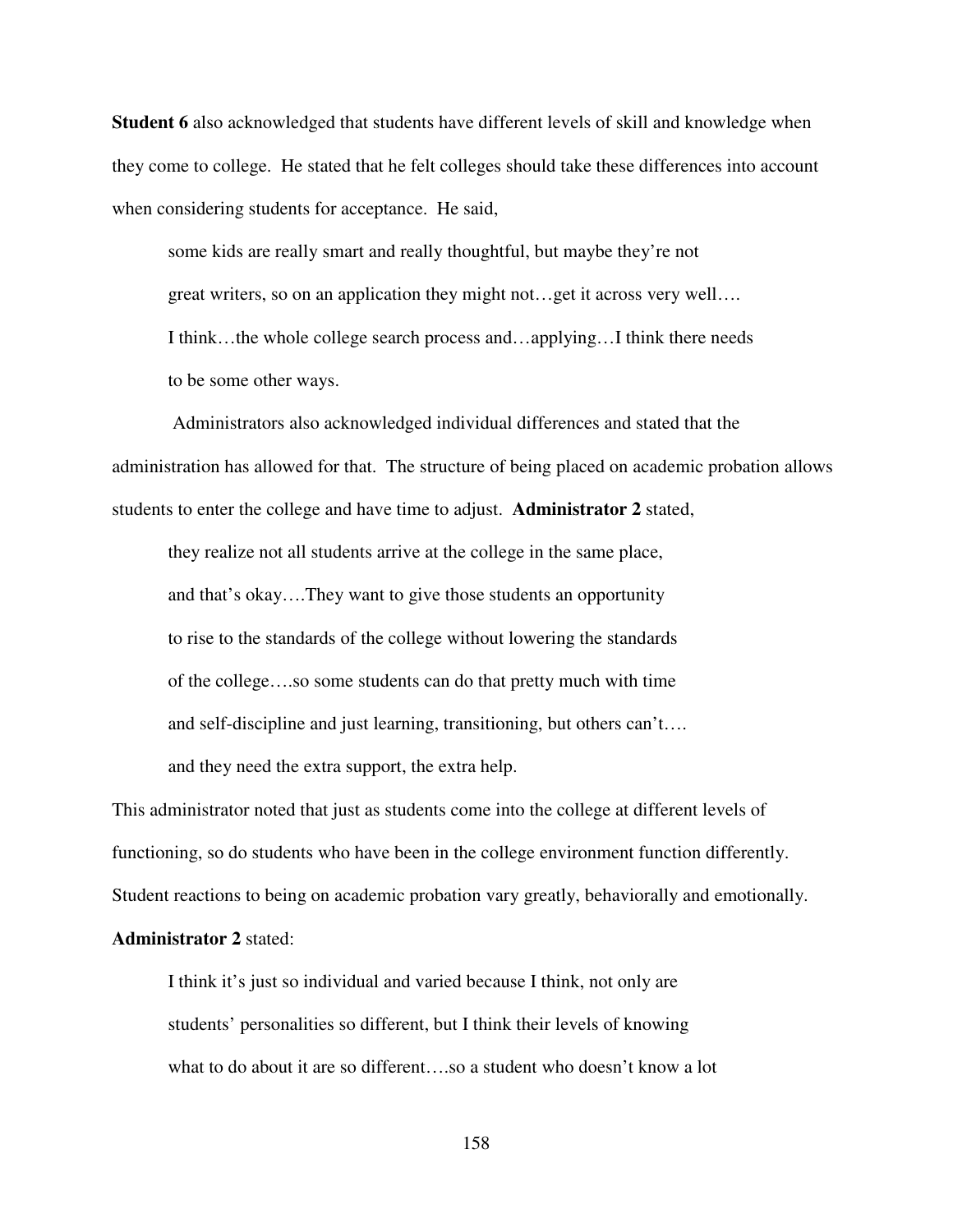about what to do about it, but is very worried about it, may read every chapter three times, and as a result I think that's a very poor strategy, and so they spend their time doing that, and their grades may not improve even though they're really working hard to get into good academic standing. And some other student is so anxious by the whole thing that they're almost paralyzed and they don't know what to do, and they do nothing, but they might escape into gaming and other activities…and it appears that they're not impacted at all, and they don't even care, and I don't think that's the case…. I think it's just so individualized.

Emotional reactions differ as well. **Administrator 2** stated that students find out about being on probation when she is not around and she sees their reactions when the academic semester begins again:

Usually they find about it either between semesters or over the summer, so I'm not right there. …and then when they come back and find out that they're in this class…many of them are very thankful and appreciative, and many of them are like, oh, this is a mistake. I shouldn't be here.

#### **The Importance of Connections.**

Students and administrators acknowledged that relationships are important. **Student 6** discussed his family and his home and talked about how much he missed them. The time of our interview was near a holiday and he looked forward to spending time with them. Other relationships served other purposes. Friends were a method of communication for Student 6 who said he knew little about academic probation before being placed on it:

159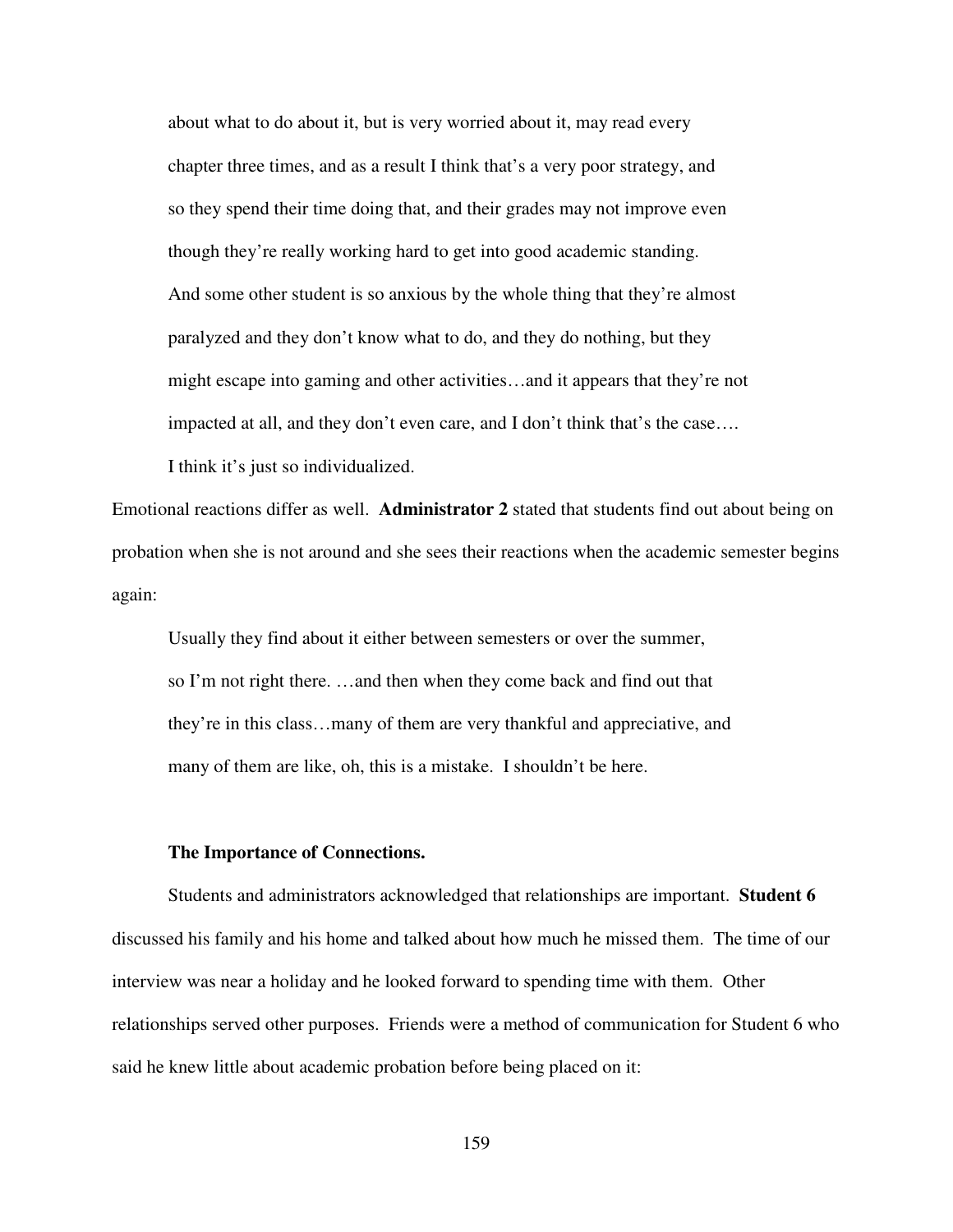I knew it existed…'cause I've heard…I've heard about it through the

grapevine…from friends and stuff.

 **Student 6** stated that one of the most helpful services for him was the use of counseling services, a service in which he could talk one on one with someone about personal or academic issues. He said,

I went to the counselor before I was on probation.

He thought counseling services would be helpful to others. He said,

I would definitely provide the counseling service.

He stated that he believed having someone to talk to about different issues would be helpful to others as well. He said,

having someone to talk to…throughout the whole process…

whether it be about the probation specifically or not…has helped,

and I think that…having maybe someone who maybe specializes in…

probation and maybe…like careers or something like that…and being

able to talk to them could be helpful.

Getting to know people, in general, seemed to be important to **Student 6**. When he spoke about how he liked the college he was attending he said,

I've gotten to know some good people.

He thought it was important that during its admissions processes, the college learn:

a little bit more about the …individual as a person maybe.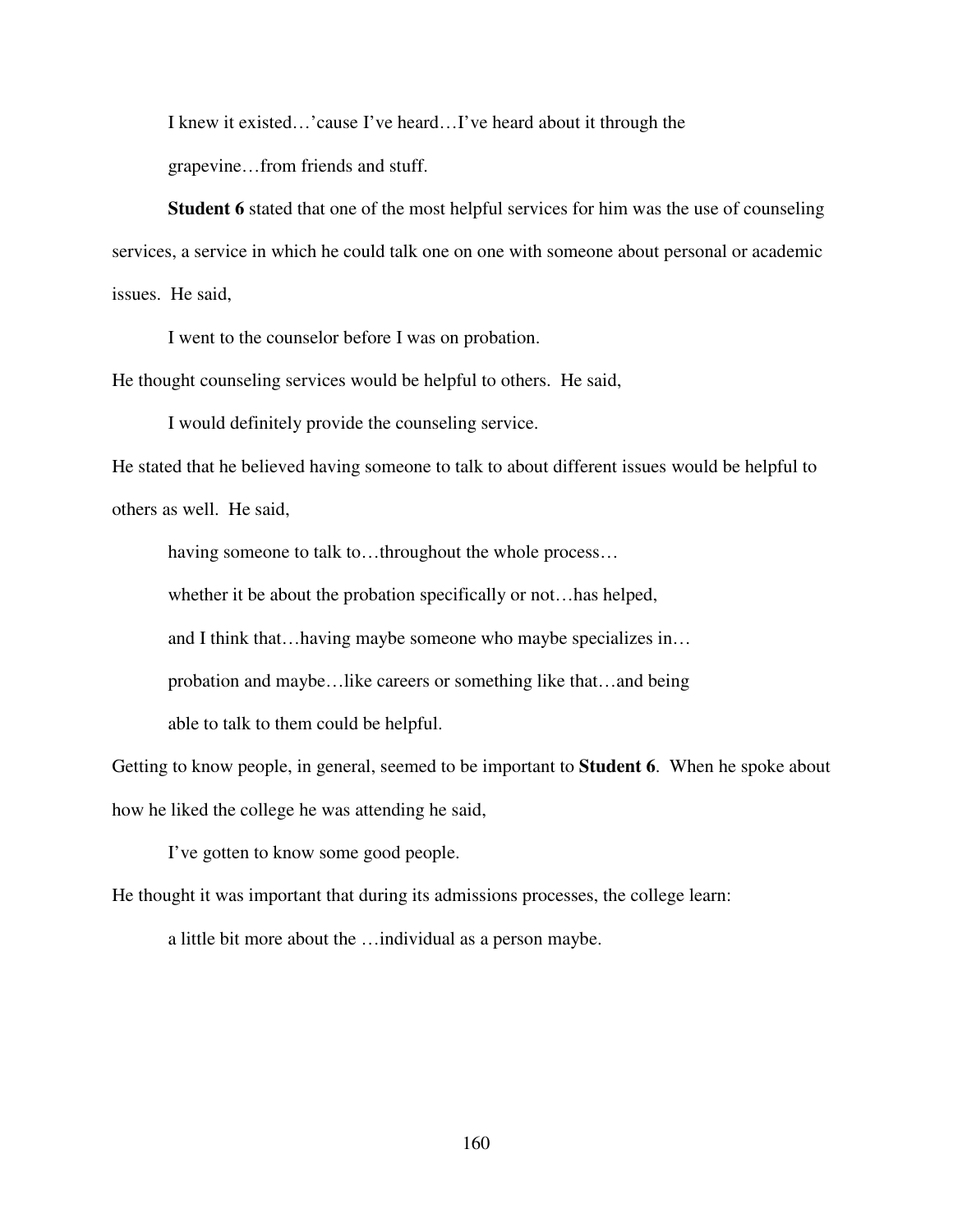He also seemed to feel the administration was working on his behalf and he appreciated the efforts. He said

I guess I feel good about it [being placed in the class] in a way…

just to know that they're trying to help me.

About being placed on academic probation, he stated

they were trying to…get me to work.

He acknowledged that having a place to go to where he could talk to someone or work with them, was helpful to him. He said,

one of the ladies that I see in the resource center teaches the class…

so it's been good to be able to sort of have the class environment and

then have the one on one environment.

For **Student 2**, having a friend in class was something the student suggested would be

helpful. **Student 2** stated

pick a friend, that has classes you are in [and]…study with that friend.

**Student 3** identified "family situations" as one reason for being placed on academic probation.

That and medical issues affected the student's motivation so that

I stopped going to class and didn't complete most work or never even

started it because so much was going on I no longer had motivation.

The next semester, presumably without the same issues affecting the student, **Student 3** said,

Now I feel much more on top of things being forced to not focus on

anything else and I hope to be at a good standing at the end of this semester.

For administrators, building relationships with students, and especially building relationships between students, was an effective way to help students do better in their academic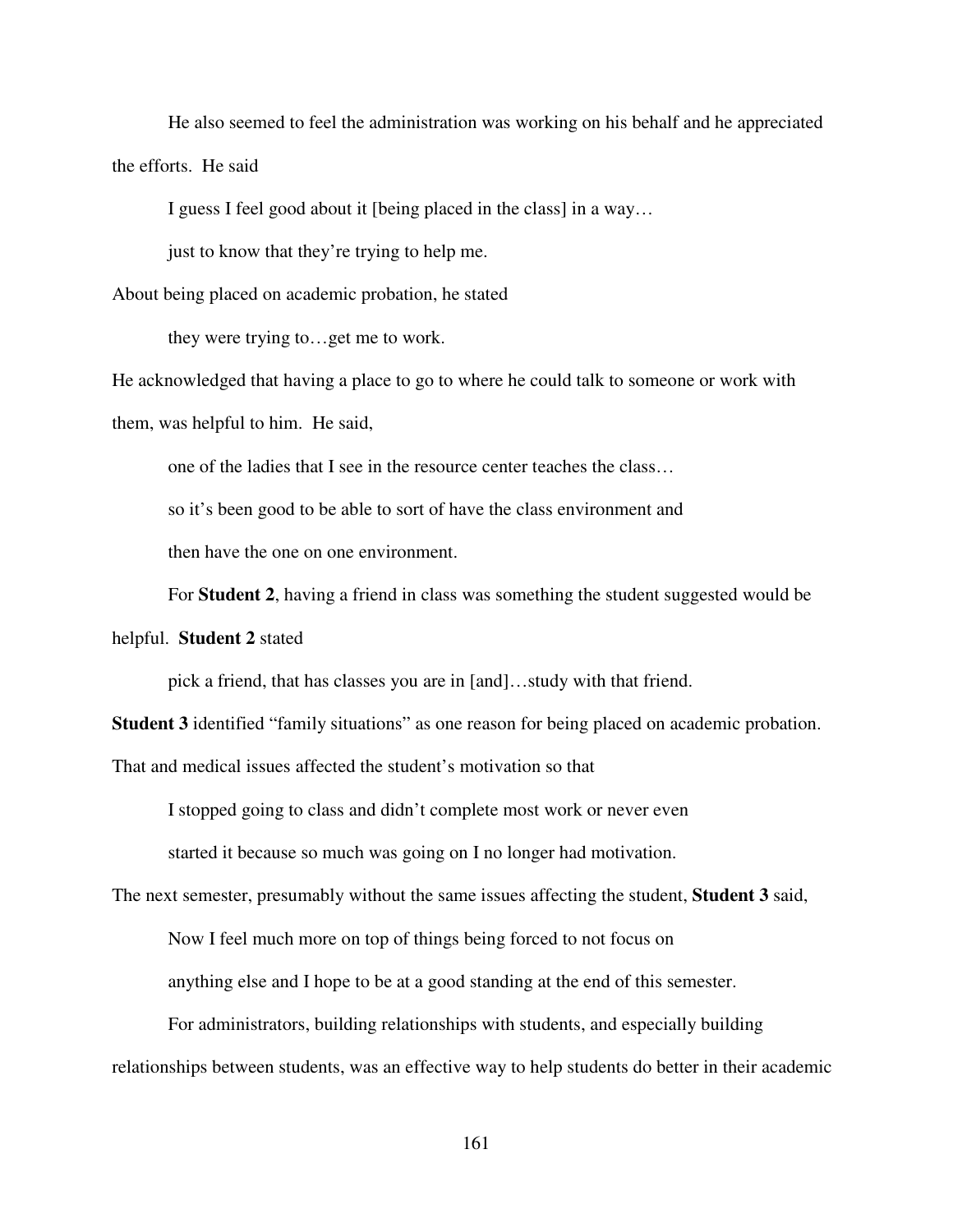work and in transitioning to college. Both administrators felt peer mentoring services were helpful to students who were struggling or at risk. **Administrator 1** referred to mentors as "role models" and wanted to expand mentoring services to more students. He noted that the administration had seen improvements in students who were using mentoring services. He said,

for a couple of years we were tracking a pretty strong correlation between students who accepted the mentor and improved academic performance. In the last two years we've seen that level off a little bit.

However, the merits of mentoring services are still viable. **Administrator 1** also said,

I'd like to see us expand our mentor program….to not only offer when students get into academic difficulty, but really to offer it to all incoming first year students who want it.

For incoming students who qualify for the summer introduction to college program,

**Administrator 1** stated these students also receive mentoring services and we try to pair them with someone who's going to be…kind of have common interest, and they can communicate with….and so the older student serves as a role model…and…we find that the mentor relationship tends to continue even beyond the formal sense.

**Administrator 2** agreed that mentoring and other relationships were helpful to students. **Administrator 2** discussed the fact that students may not have role models at home or have not been in an environment where they have been exposed to the skills needed to succeed in college. She said,

I know that a lot of students struggle in college and often, I think, it isn't aptitude.

I think it is not having skills that we simply expect them to pick up along the way.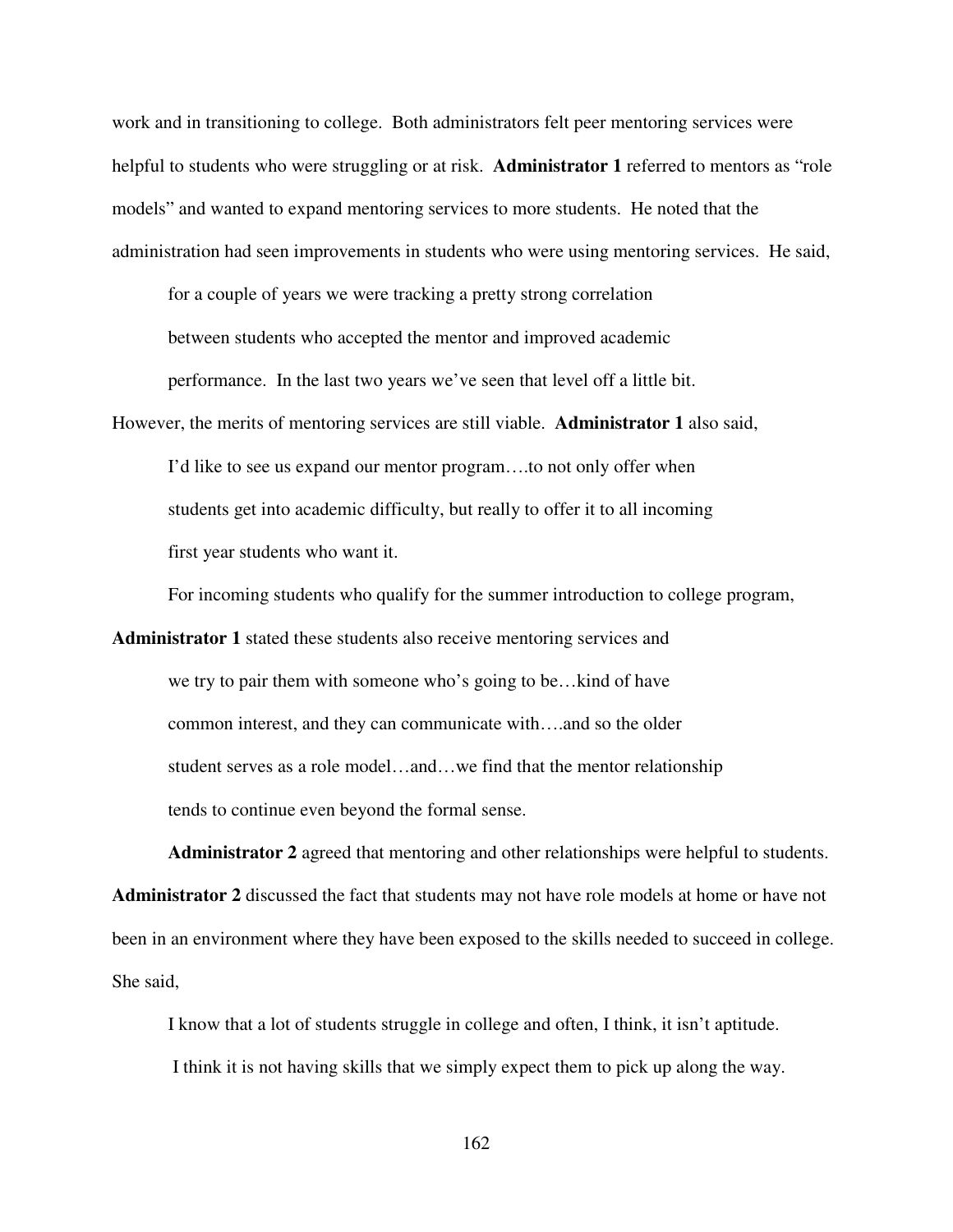Mentoring is one way to address those differences. **Administrator 2** also noted that for students who are struggling, it is important to help them create relationships with students who are doing well. She stated that students who have mentors

also get to talk to the peer mentors and sometimes they find out that it's… pretty cool to be a peer mentor, to be successful and get to do that things you want to do, as well as study and do some things you don't want to do. And so we [are] hoping that sort of communication will make a difference for them.

The administration makes the effort to invite and encourage students to use services available to them. **Administrator 2** noted that the place where services are offered "it's a very welcoming place" and students don't feel stigmatized coming in for services.

# *Policy and Communication*

 Students did not refer specifically to the policy of academic probation. **Student 6** spoke in terms of grades and a lack of motivation and commitment on his part as to why he had not done well the preceding semester. When asked "what did you know about academic probation before they put you on probation?," he replied "not much." I asked if he had read about it in the college catalog and he said

I knew it existed…'cause I've heard…about it through the grapevine…

from friends and stuff.

When asked what he had learned about it after being placed on probation, he stated I learned a little bit about…what your grades have to be, and…how you can improve.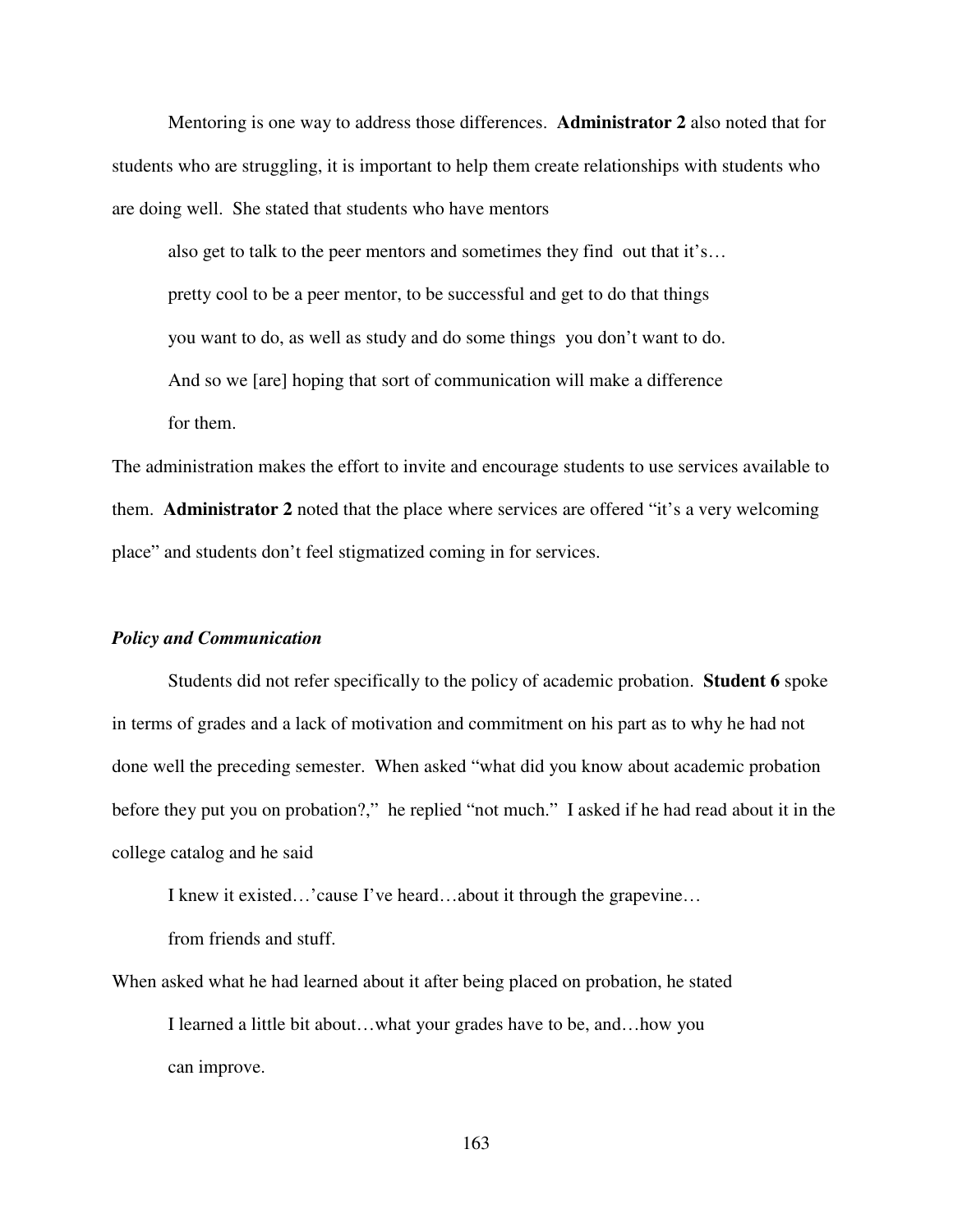**Student 6** did say he knew that certain activities were restricted for students on academic probation. He said

I know about the …drama and the no plays things…I'm not really sure about other sports or anything like that.

 Even though he may not have been very aware of the policy as written in the college catalog, **Student 6** was clear that he thought more information should be forthcoming to students about academic probation from the administration. Receiving a letter that he was on probation was an official communication that hit home for him. He said getting the letter stating he was on probation

was really sort of a wake up call.

It made him pay attention to his situation and he spent some time thinking about it. He stated that

having someone to talk to...throughout the whole process…has helped.

However, he also stated that perhaps during orientation, the administration should talk to students about academic probation. He said

 You come in freshman year, and you have orientation, and …you talk about all the…things to do and you learn about…the college and everything like that, and I think maybe having…maybe somewhere in there being able to sort of find a little bit…find out a little bit more about how about…like what can happen, or what…you can do when this happens or how…just be able to learn more about it.

164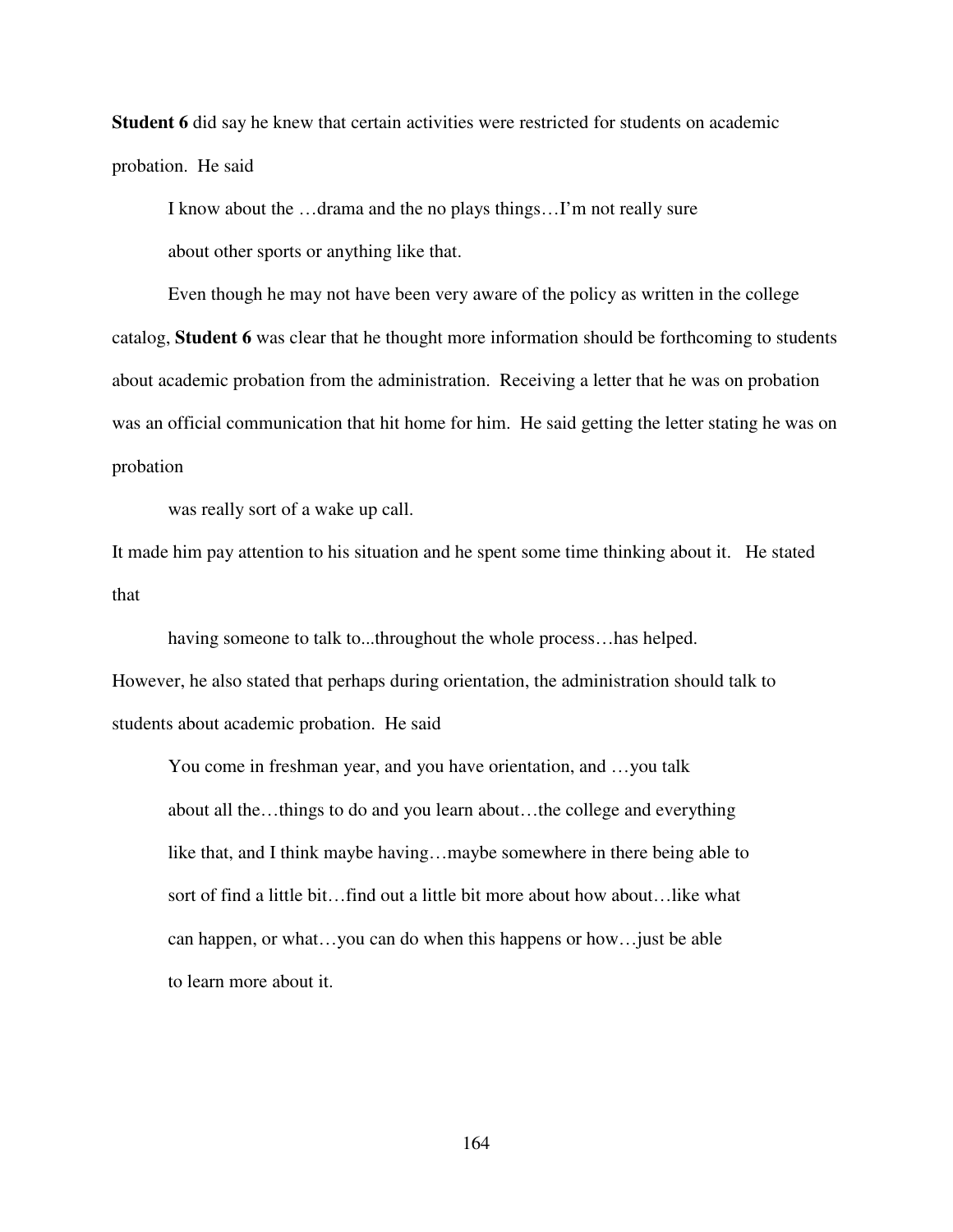He also stated,

I think it's something it gets neglected a lot because…you're a freshman at college, you're all excited. You know part of you is nervous, but most of you is excited and …you really sort of don't know what to think…it's a life changing experience, and it…doesn't get…as much attention as it should.

He suggested that

maybe even in high school prepare kids….for…what they could face.

 Students who responded to survey questions were also asked what they knew about academic probation before they were placed on it. **Student 1** responded "nothing" while

# **Student 2** stated

I knew it was a  $2<sup>nd</sup>$  chance the school let someone have.

# **Student 3** responded

I didn't know there was one. I thought it was just if you had F's

for two semesters you got asked to leave.

**Student 4** likewise responded "nothing" and Student 5 did not answer the question. On the other hand, both administrators referred to the policy several times throughout the interviews.

**Administrator 1** discussed how the graduated GPA system as outlined in the college catalog is used as a tool to help students transition to college. He stated that the graduated system is

just a recognition that it's a new experience and…some students may need time to kinda get it right.

Students receive a formal letter that they are on probation. The administration regularly reviews its programs and polls students regarding their satisfaction with services. The academic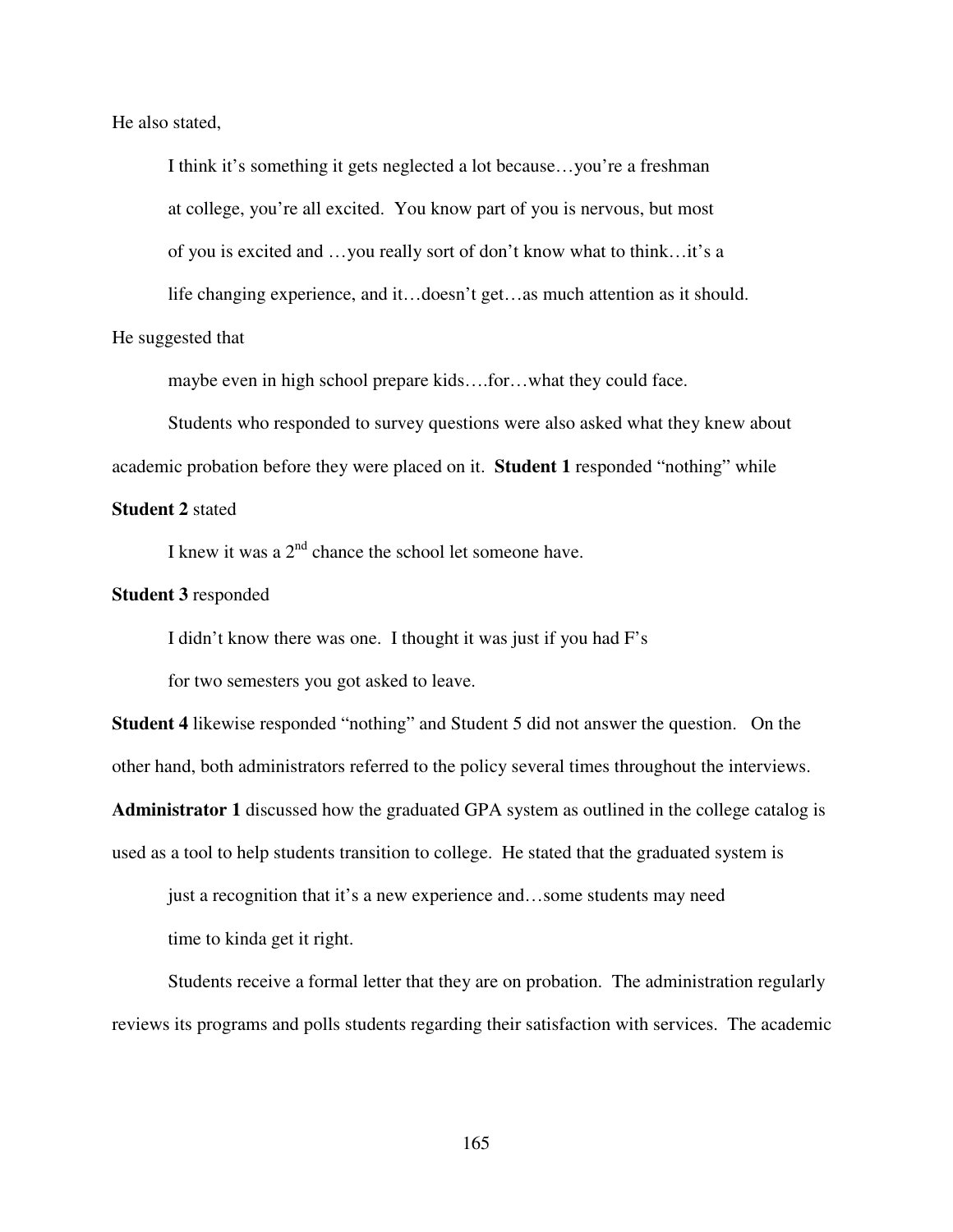probation policy is located in the college catalog and the student handbook. This policy, **Administrator 1** noted, is reviewed in the freshman seminar. He stated,

 the freshman seminar is really tied to our retention and advising efforts…. it's taught by faculty all over campus. …the content is served…designed to serve as a launch page for introducing the core proficiencies for the core curriculum, which are in the catalog….so we spend a lot of…time talking about how you register for classes, how you plan your college career…and… academic standing as well.

**Administrator 1** noted that the "catalog explains the process" for moving through probation and for appealing any administrative decisions that are made. He again stated the "catalog explains the policy" in regards to students being readmitted to the college after a suspension or dismissal.

**Administrator 2** noted that the policy in the college catalog spells out what will happen to students on academic probation. She noted that some students did not feel they belonged in the required class but that requirement is stated in the college catalog. She said,

they'll come to me and say oh, it was a mistake. I shouldn't have been placed in this course, and I'll say I didn't place you in this course; you need to see the registrar….and they begin to learn that I'm not the one who's forcing them to do anything.

When students then go to see the registrar regarding the class, they quickly find out that the registrar is following the rules as outlined in the college catalog. **Administrator 2** stated all of this [required class for academic probation] is outlined in the college catalog, so…I think sometimes they feel like that person, meaning the registrar, put me in here, and I shouldn't be in here;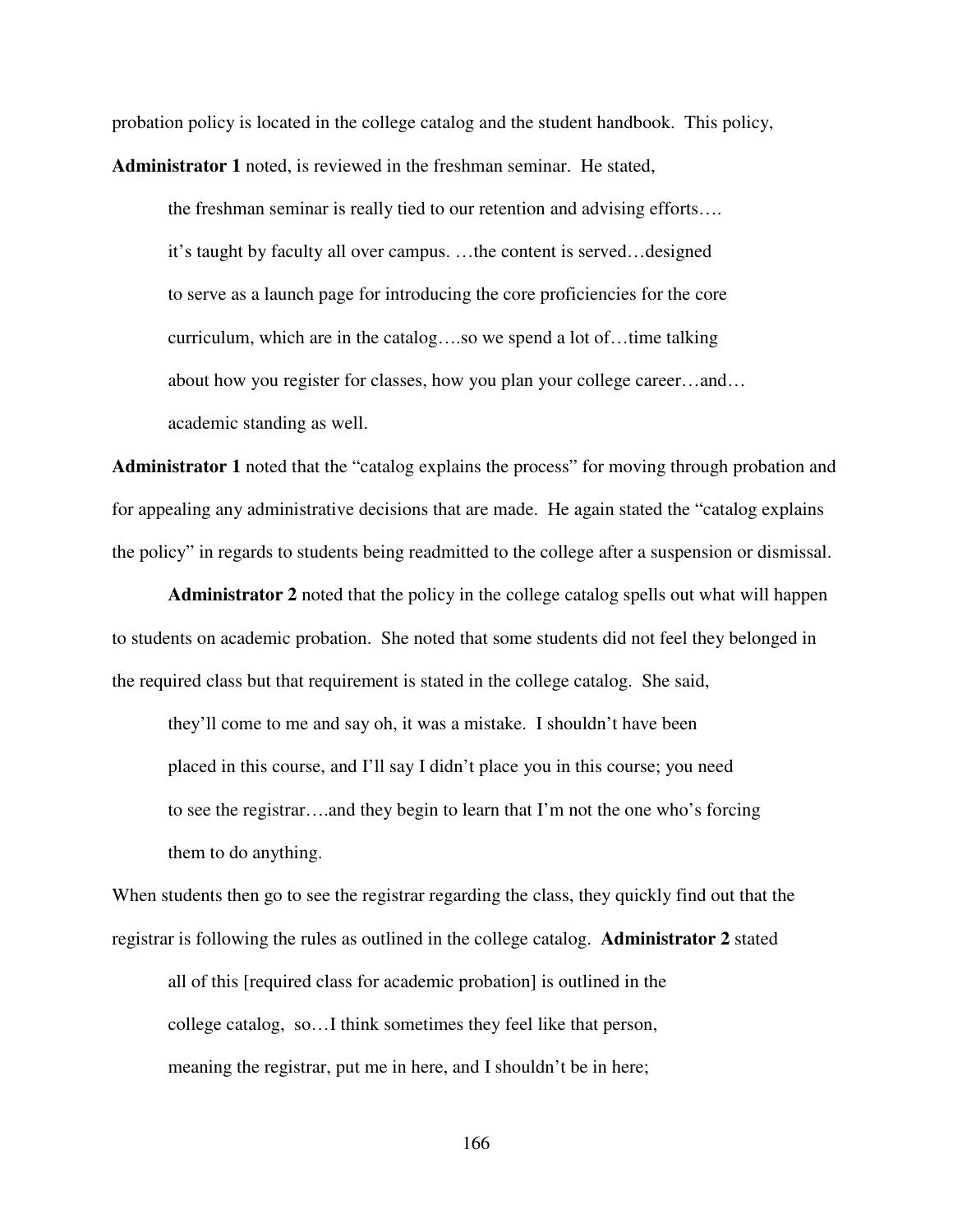it was a mistake. The registrar can say I put you in here because of this ruling, and then if they want to go to an administrator…and argue the case, then the Dean can…again refer to the catalog and say this is why.

#### *Summary*

 This chapter presented the experiences of six students on academic probation and two administrators who work with, and are knowledgeable about, the policy of academic probation. One of the students was interviewed as well as both administrators. Four of the students completed a 13- question survey regarding their experiences of academic probation. One student did not answer the questions of the survey but did write a note on the survey expressing thoughts and feelings about being on academic probation. The academic probation policy of this one particular institution as it is published in the college catalog was reviewed. Exploratory, Affective, Values, and *In Vivo* coding of the data were employed. The coding data was reviewed by a peer to ensure that the data was being appropriately delineated and that an appropriate amount of data was included. The peer reviewer expressed satisfaction with coding methods employed.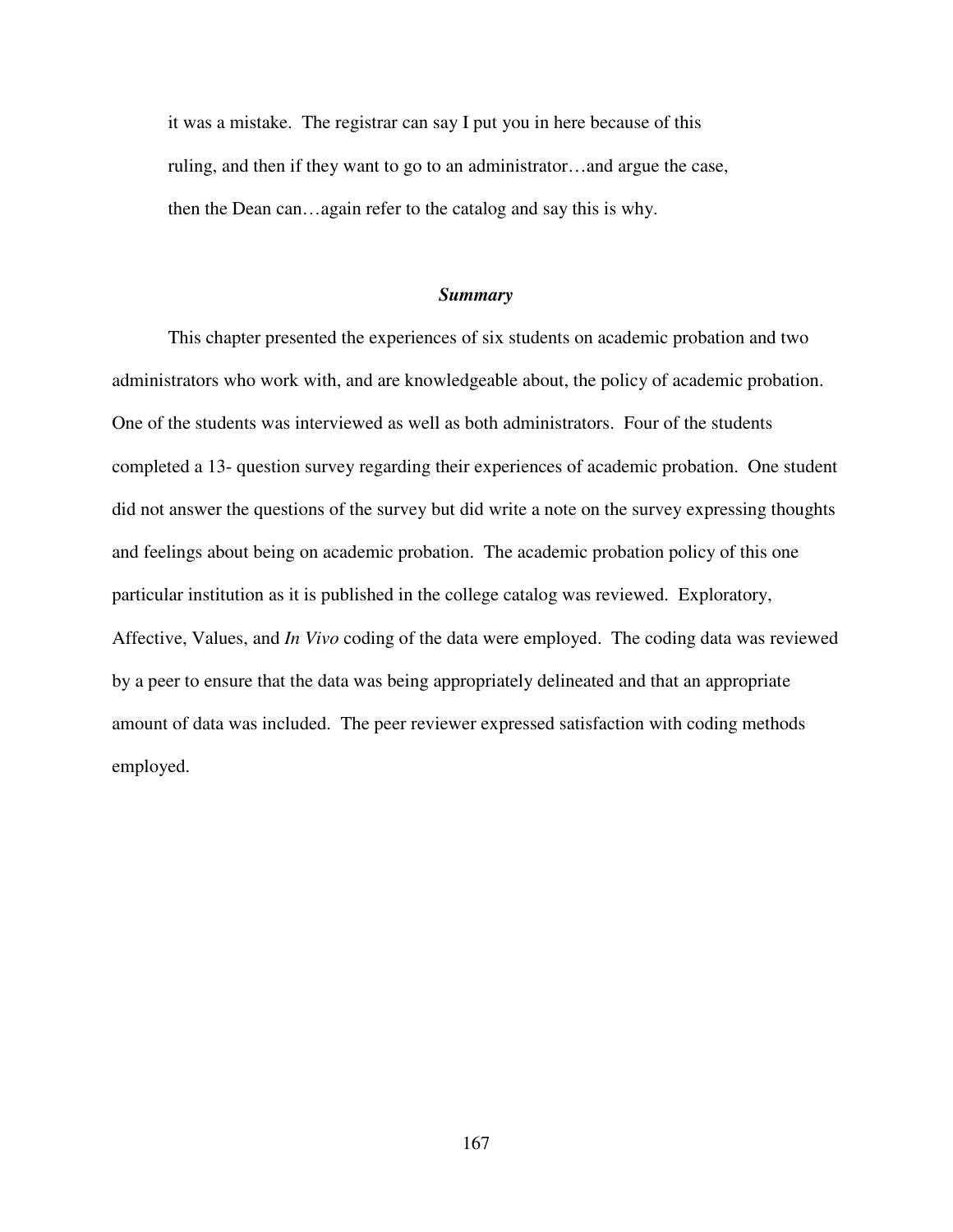## CHAPTER 5

# SUMMARY, CONCLUSIONS, AND RECOMMENDATIONS

## *Introduction*

The purpose of this study was to determine how students on academic probation perceived the policy of academic probation and how well that perception fit with the intent of the administration's policy on academic probation. In this chapter I discuss the findings of the study, conclusions based on these findings, recommendations for practice, and recommendations for further research.

As addressed in Chapter 1, doing well in college requires effort on the part of the student and the institution (Tinto, 1993). Students may struggle academically for many different reasons including a lack of academic preparation (De Sousa, 2005; Miller et al., 2011), needing to adjust to the college environment (Tinto, 1993), having low motivation (Friedman & Mandel, 2009), or being affected by personal issues (Miller et al., 2011). Academic probation is one of the policies put in place by institutions to assist students who are struggling (Kelley, 1996). At Small Liberal Arts College, the policy of academic probation is written in the college catalog and accessible to students via the college website. Students also have access to the policy through the student handbook. Faculty members discuss the policy in a required course for freshmen at the institution. In this chapter I discuss the perceptions of students on academic probation and the administration regarding the policy of academic probation at Small Liberal Arts College.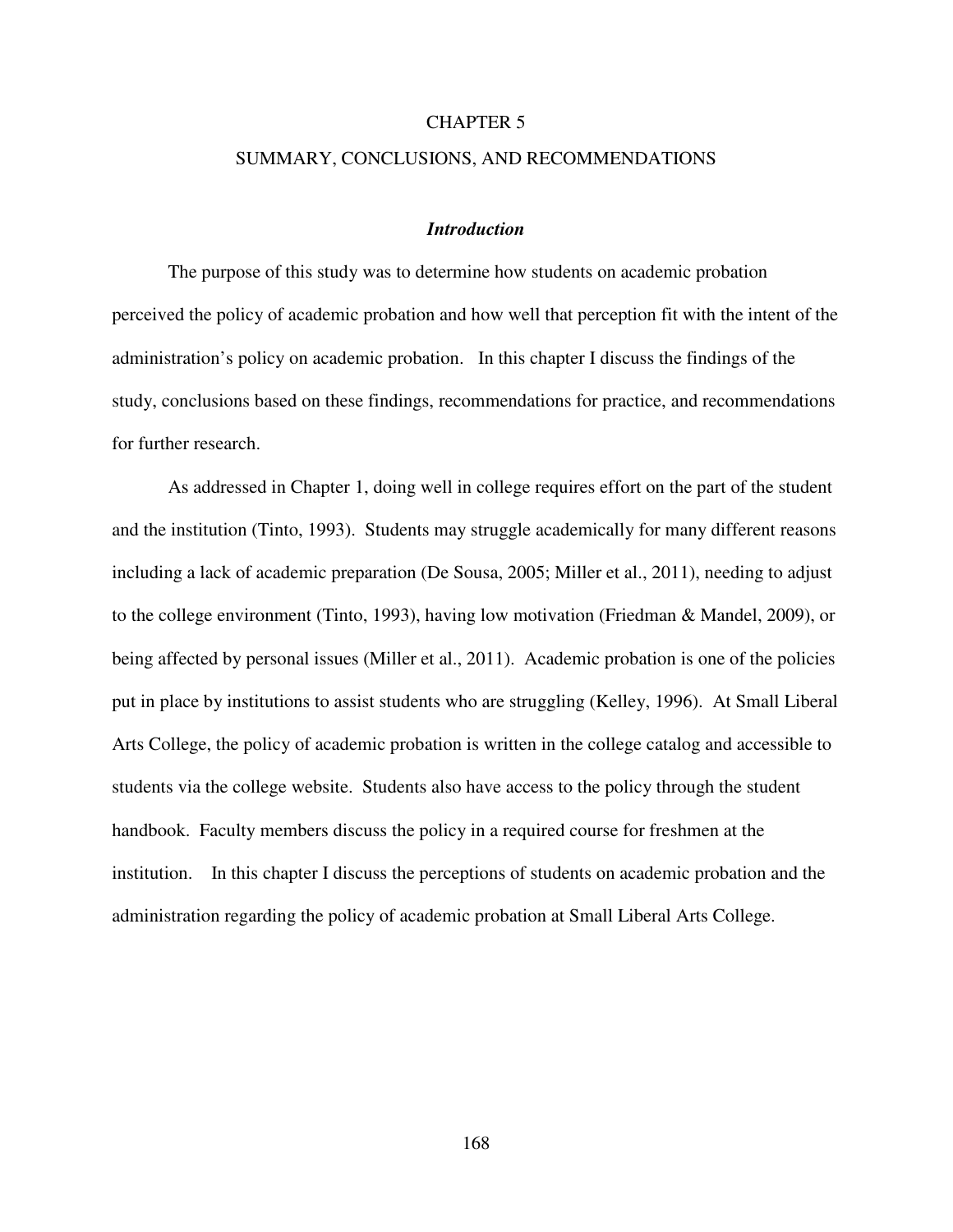# *Summary of Results*

## *Research Question 1*

# *From the perspective of higher education administration, what function or purpose does the institution intend the policy of academic probation to serve?*

Administrators viewed the policy of academic probation as an opportunity to give students fair warning that they were in danger of violating the academic standards necessary for graduation and to notify students of the services available to help them improve their academic standing. The institution viewed the notification of students that they were in danger of violating the standards necessary for graduation as an ethical responsibility. **Administrator 2** stated that the policy is in place to prevent the ethical dilemma for students that the institution is taking their money when they are not doing well academically. **Administrator 2** said,

So I think the policy is put in place to prevent that from happening and to create awareness of it and to provide support to be able to reach good academic standing so that you can graduate.

In 2009 President Obama called for institutions to find ways to increase graduation rates. The Lumina Foundation (2011) and Laitinen (2012) acknowledged that increasing postsecondary graduation rates is necessary for the United States to grow and remain viable on the future world stage. The American Association of State Colleges and Universities (AASCU) (2013) called for legislatures to address educational needs contributing to economic and workforce disparities. Administrators at this institution discussed their desire to have students graduate. All students regardless of academic standing have access to services to help them graduate from the institution. The policy of academic probation is considered a tool to help those students who are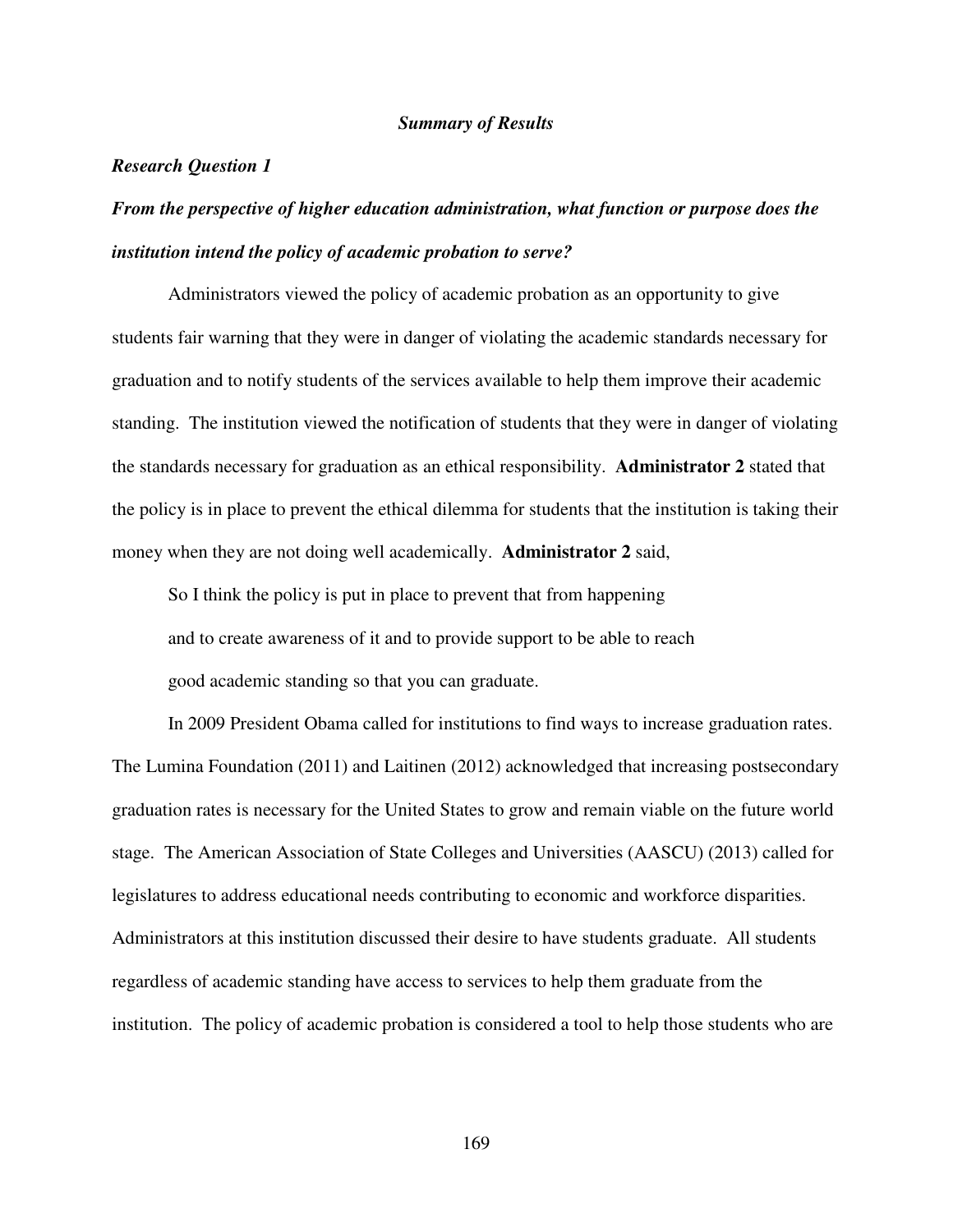struggling. According to **Administrator 1** academic probation is meant to be 'a wake up call' for students.

In addition to helping students recognize the precarious situation they are in, **Administrator 1** also noted that academic probation gives the administration an opportunity to introduce students to services that will help them toward graduation and is an opportunity for students to use the services that are available to them. It is also an opportunity for administrators to let students know that they are concerned about them and want to help. Both administrators made it clear that academic probation is not meant to be punitive for students.

 In a joint report in 2012 the U.S. Department of Education and the U.S. Treasury Department stated that students with a bachelor's degree in 2011 earned 64% more per week than students with a high school diploma. At Small Liberal Arts College the administrators wanted students to get the most out of their education, including their financial investment. They saw this as an ethical responsibility of theirs, to help students graduate and to help them do it efficiently. Administrators proactively offered services to all students to help them achieve their goal of graduation—not just those students on academic probation.

Seidman (2005) stated that academic probation could be used to determine which students were at risk. Kelley (1996) identified academic probation as serving several purposes: as an intervention to students, a way of helping them understand their academic performance is insufficient, of helping to identify students who may be at risk of leaving the institution, and of encouraging better performance by these students. **Administrator 1** at Small Liberal Arts College sees the purpose of academic probation similarly. He stated that academic probation is an intervention for students, a way to help them realize where they stand in terms of their

170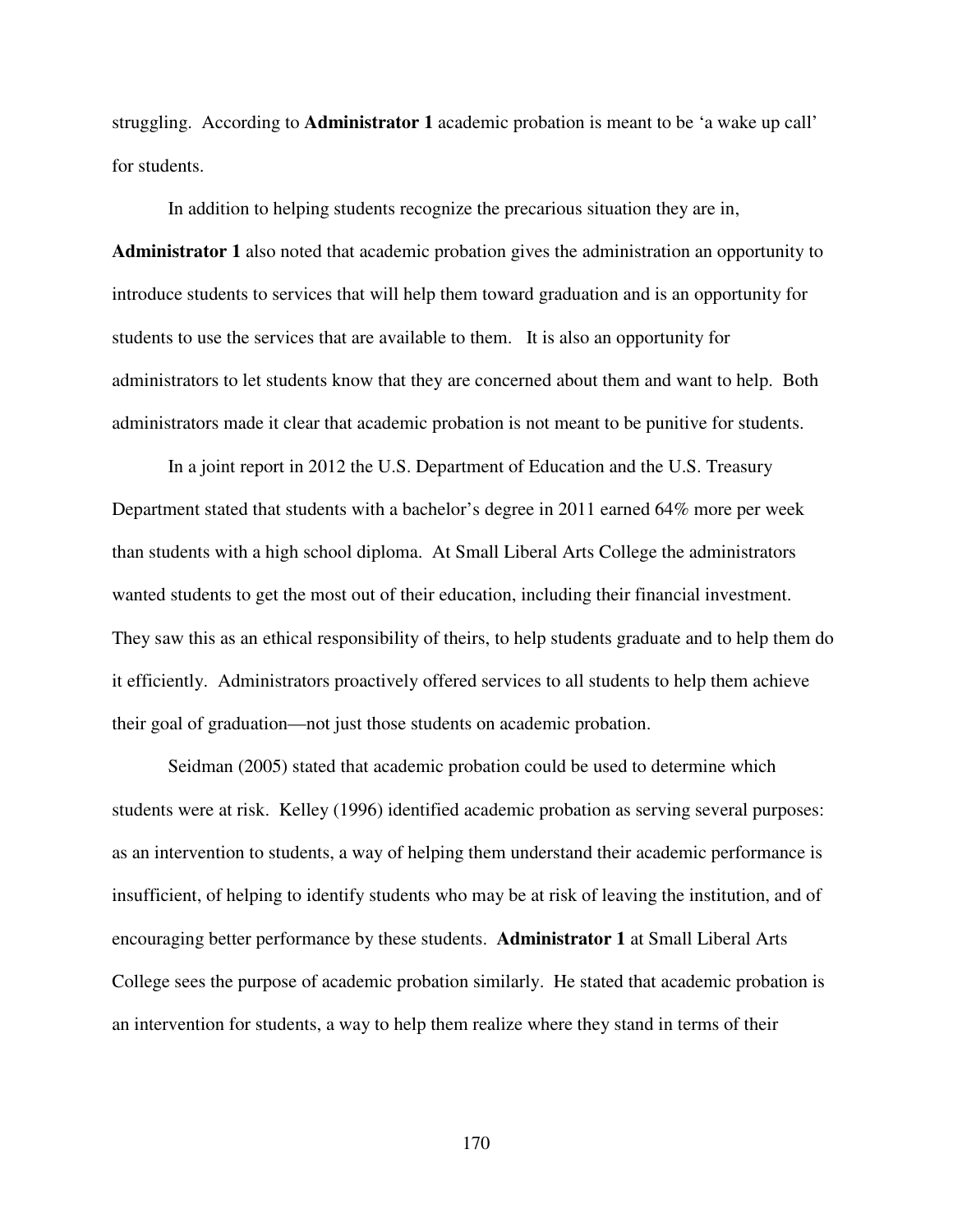academic performance, a way to notify and offer services to students, and as a way to track students.

Northeastern University, FTI Consulting, and Brookings Institution (2012) noted that 86% of Americans believe college is important for personal development. Brock (2010), De Sousa (2005), and Pascarella and Terenzini (2005) all stated that the college experience changes students. **Student 6** agreed stating that college is

a life changing experience.

For years Small Liberal Arts College has been included in a publication in which the college is recognized as an institution that changes lives. Administrators are aware that this declaration is one that the institution is proud of and that fosters a certain identify for the institution.

# **Administrator 1** said

we're included in the …list of colleges that change lives…and that's

part of…who we are.

## **Administrator 2** stated

they consider that quite an honor to be in that book.

This identification also extends to the expectations of students. The institution has standards it wants students to meet. Both administrators agreed that implementing services for students, even required services, is not meant to be a punishment for students. **Administrator 1** stated the SS1 class

is designed…it's not a punishment; it's designed to help you…reach your goals.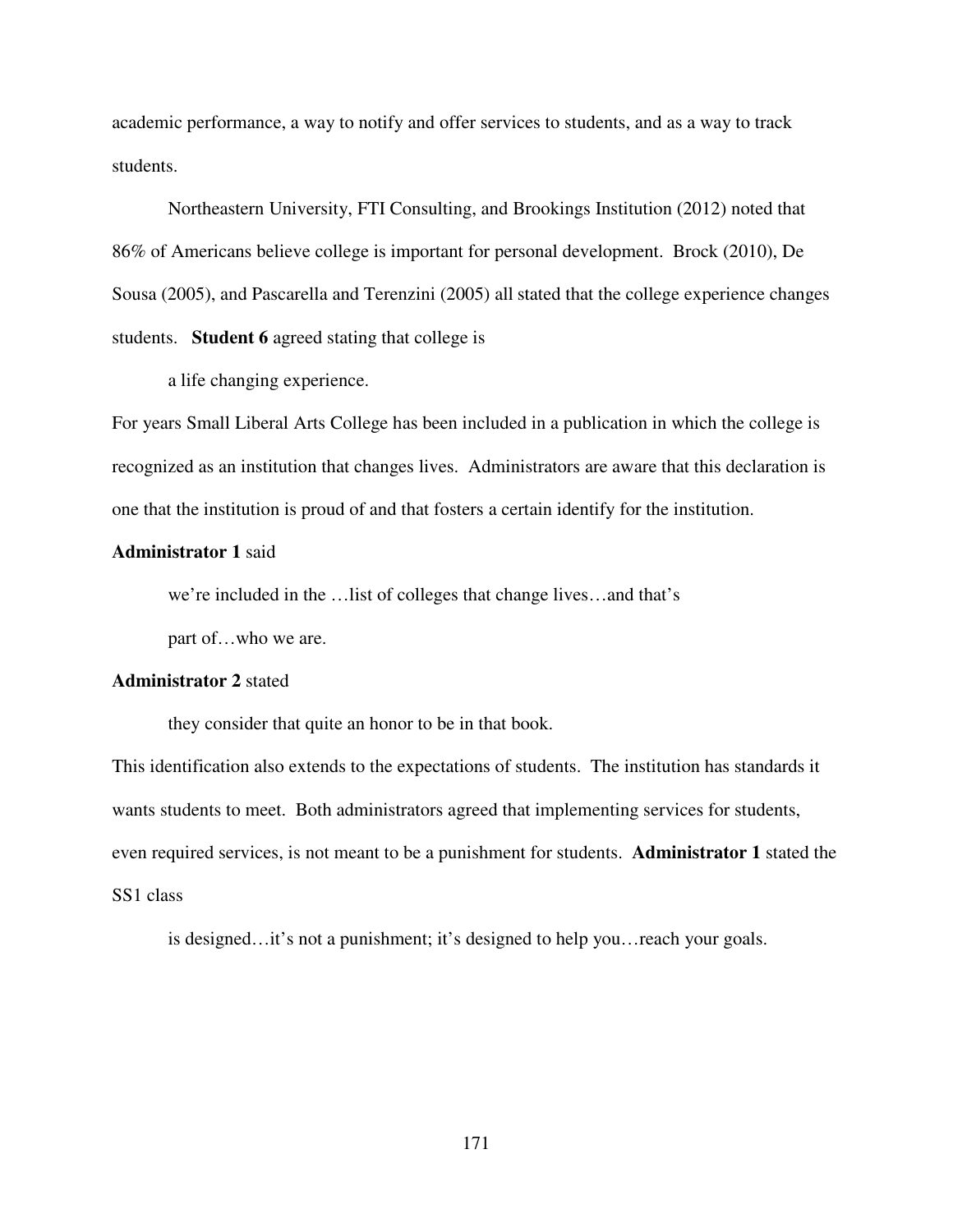Students and parents are seen as partners in the educational experience and the administration wants students to know what the standards for success are at this institution and expect students to work with them to achieve that success. As **Administrator 1** said,

we publicize our standards and…we're going to help you reach them, but you've got to understand what the standards are…. It's a system where the students have to be accountable, and they know where they stand….They're not going to be able to pursue their passion if they don't do the whole picture.

# **Administrator 2** stated

it's up to them [the administrators] to hold the line, to help students reach the standards that they establish, but hold the line so that they [students] take pride in achievement and in graduation, and their diploma means something to them. The degree itself may or may not mean anything, but the amount of work that goes into that, and the achievement that they feel means a lot. And with that sense of accomplishment, they can then go into job interviews and go into job training with the sense of hey, I can do this.

Administrators firmly believe that having standards expresses the expectations of the institution for its students, expresses an identity of the institution as a college that changes student lives and works to help students feel a sense of achievement when they complete their degree requirements and graduate.

This institution is proud of the fact that it has a reputation for positively impacting its students. Small Liberal Arts College's mission statement includes its desire to be "a learning community that moves toward fulfilling every student's potential" (Small Liberal Arts College, para. 1). Administrators stated that academic probation fits in with the college's mission and

172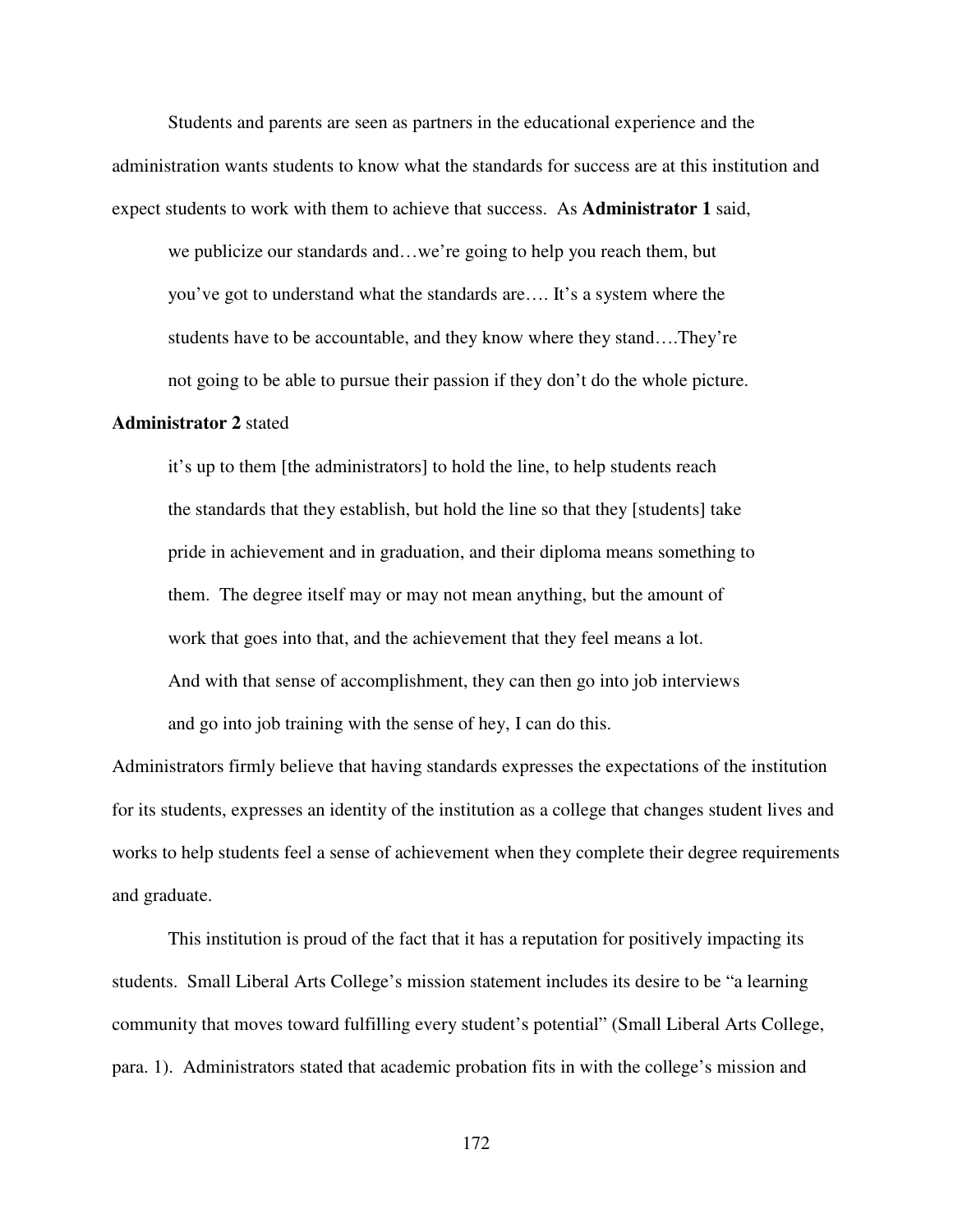goals. In addition to being recognized as a college that positively impacts students,

**Administrator 1** stated the institution also reaches out to under-represented populations, to students in the region, and to students who are first generation—all populations that were historically considered at risk. These are also the populations designed to benefit from The Higher Education Act (HEA) of 1965 that promoted equal educational opportunities for students including first generation and lower income students. The policy of academic probation helps the institution serve its students.

# *Research Question 2*

# *From the perspective of the student, what does the student understand the purpose of academic probation to be?*

Students saw the policy of academic probation as a second chance, an opportunity to make a different decision regarding their academic work. **Student 6** also saw it as a way for the administration to prepare them for the "real world." The student interviewed acknowledged that hard work is needed to achieve success and he saw that academic probation was meant to be an opportunity to help students learn to work hard to get what they want, to achieve their goals. **Student 6** saw being placed on academic probation as a chance to do a better job. The student noted that in general, people have to work for what they want, they don't just "cruise through life." Both **Student 6** and **Administrator 1** called academic probation a "wake up call" and both individuals saw being placed on academic probation as impactful. For **Student 6**, receiving a formal letter stating that he had been placed on academic probation got him thinking about his situation realistically, and he made the conscious decision to seek services to help him do better.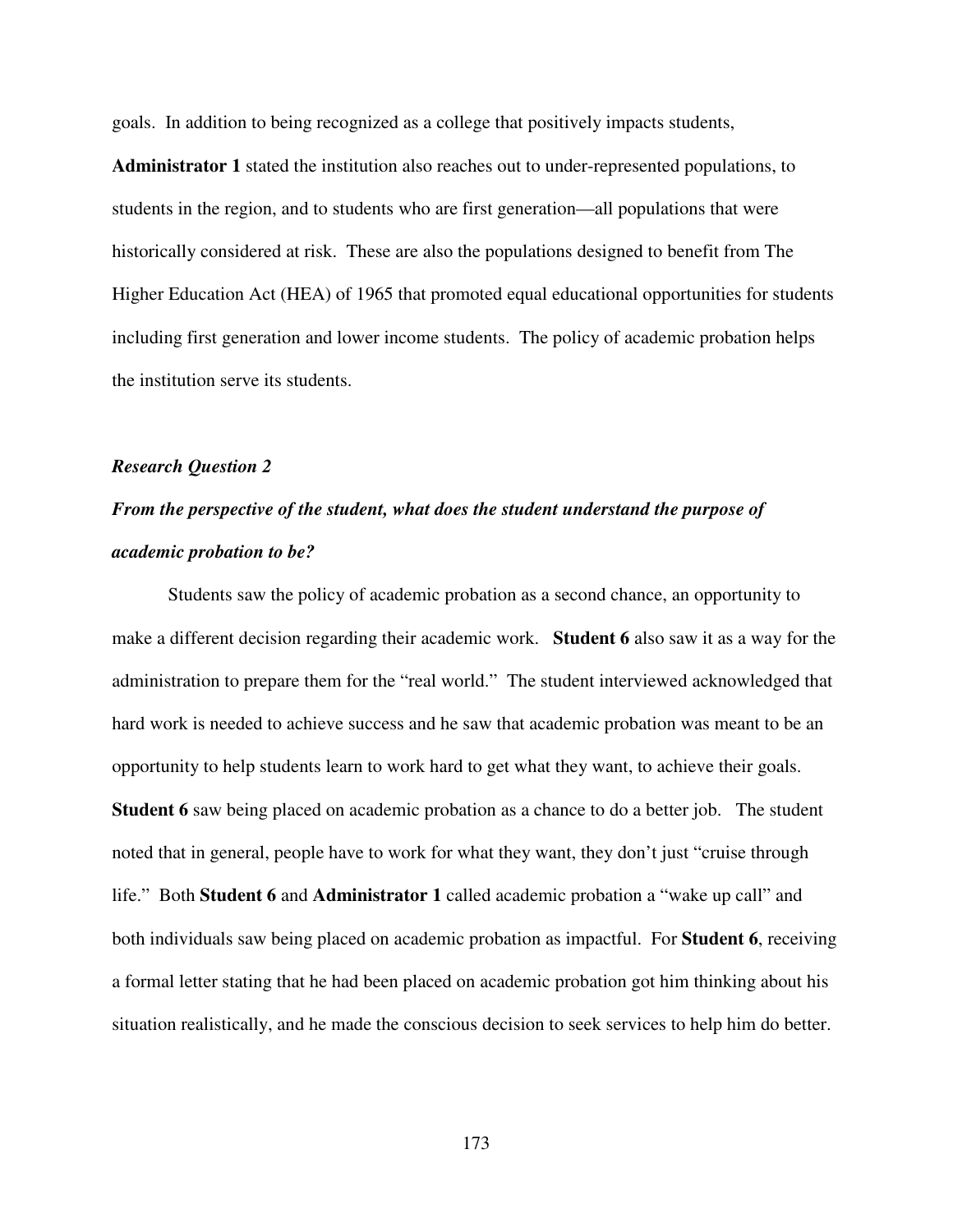Academic probation was a reminder that he had to work for what he wanted. Knowing that the institution wanted him to succeed made him feel appreciative toward the school. He said,

I guess I feel good about it in a way…um…just to know that they're trying to help me. **Administrator 1** stated that the formal letter from the Dean has an impact: You know the fact that they get a formal letter from the Dean at the end of the semester which explains exactly where they stand, again whether they're at risk, or warning, or probation or extended probation… I mean it…it serves as a wake up call….We want the students to realize here's exactly where you stand and here's what you've got to do and here's who you need to see.

For **Student 6** the intent of the policy served him exactly as the institution desired. The student realized he needed to do something different to improve his academic standing and he sought help in doing so. **Student 2** also recognized that the policy of academic probation gives students a choice to decide to do better or not. This student referred to academic probation as a second chance to do well.

To an extent, then, some students did see the policy of academic probation the same way the institution does. For both administrators and two students being on academic probation was viewed as an intervention, a second chance, and an opportunity to do better academically. As the administration wanted academic probation to serve as fair warning to students that they needed to do better academically or their chances of graduating were in danger, some students also saw that academic probation allowed them an opportunity to do better in their studies. One student did not see benefits of being placed on academic probation and felt that it derailed the student's opportunity to achieve in other areas. Another student felt that academic probation placed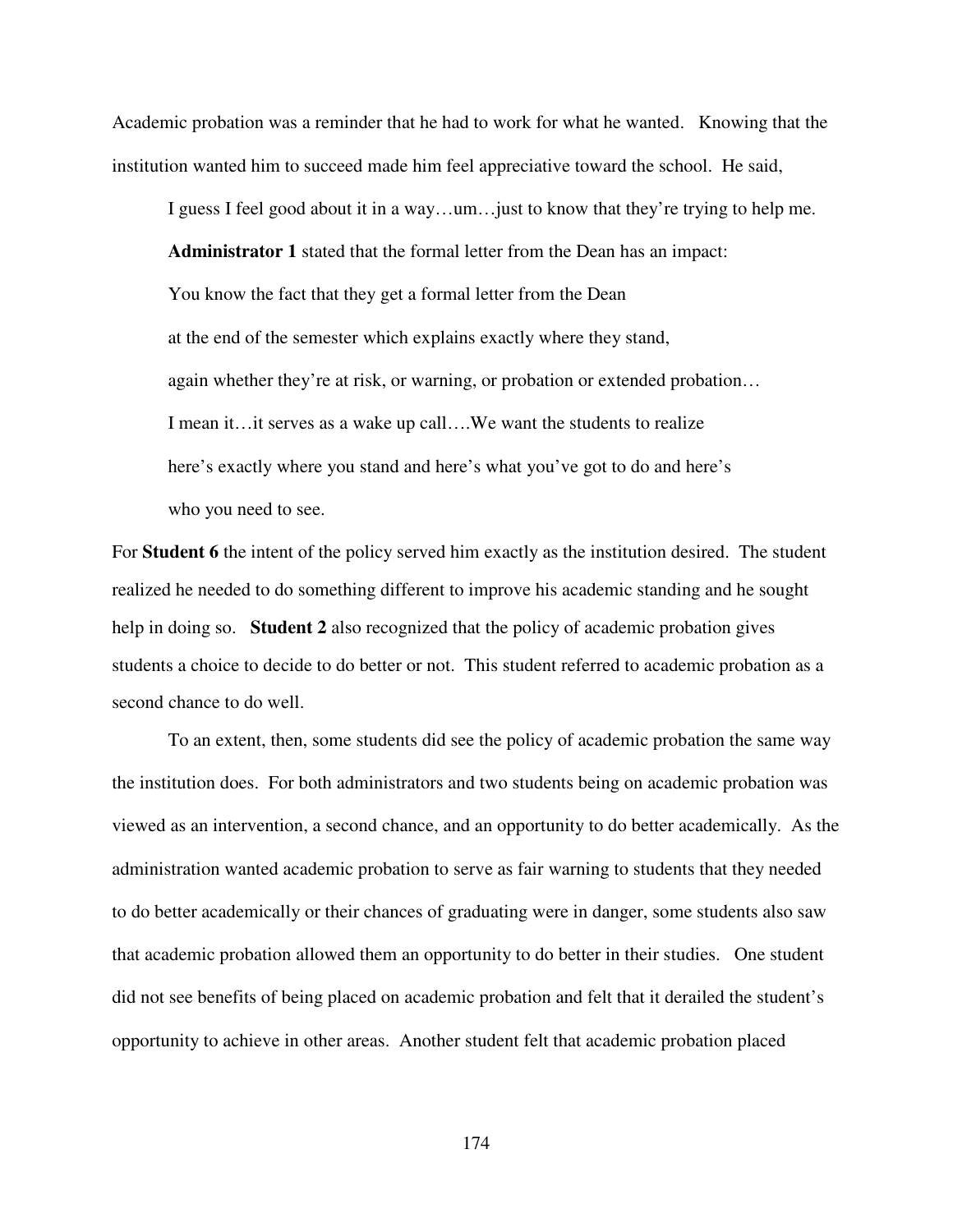pressure on the student to succeed. This particular student also stated that being on academic probation did not affect the student.

There are many reasons students may not do well in college and be placed on academic probation: lack of academic preparedness (De Sousa, 2005; Miller et al., 2011), not having the motivation, confidence, or the skills to do well (Balduff, 2009), having weak academic skills (Brock, 2010), and needing to adjust to the college environment (Tinto, 1993). **Administrators** and **Student 6** agreed that coming to college is an adjustment. **Student 6** stated that he felt academically prepared for college, but that college was harder than he expected. He advocated that high school students be more prepared for what may happen to them when they come to college. Having high school students ready for college was a top 10 issue identified by the AASCU State Relations and Policy Team in 2013. Amelga (2012), Brock (2010), and McCormick and McClenney (2012) also noted that many unprepared students will arrive on college campuses. It is a concern echoed by **Student 6** at this institution. He stated he felt ready for college and yet it was harder than he expected. He also felt high school students should be informed about academic standards and the role of academic probation if they do not meet those standards.

## *Research Question 3*

# *What support services do students and administrators identify for students on academic probation?*

Hurtado (2003) stated that institutions should offer innovative and varied ways of providing services in order to meet the varied needs of their students, and there are a wide range of services that colleges can offer students to help them with academic difficulties.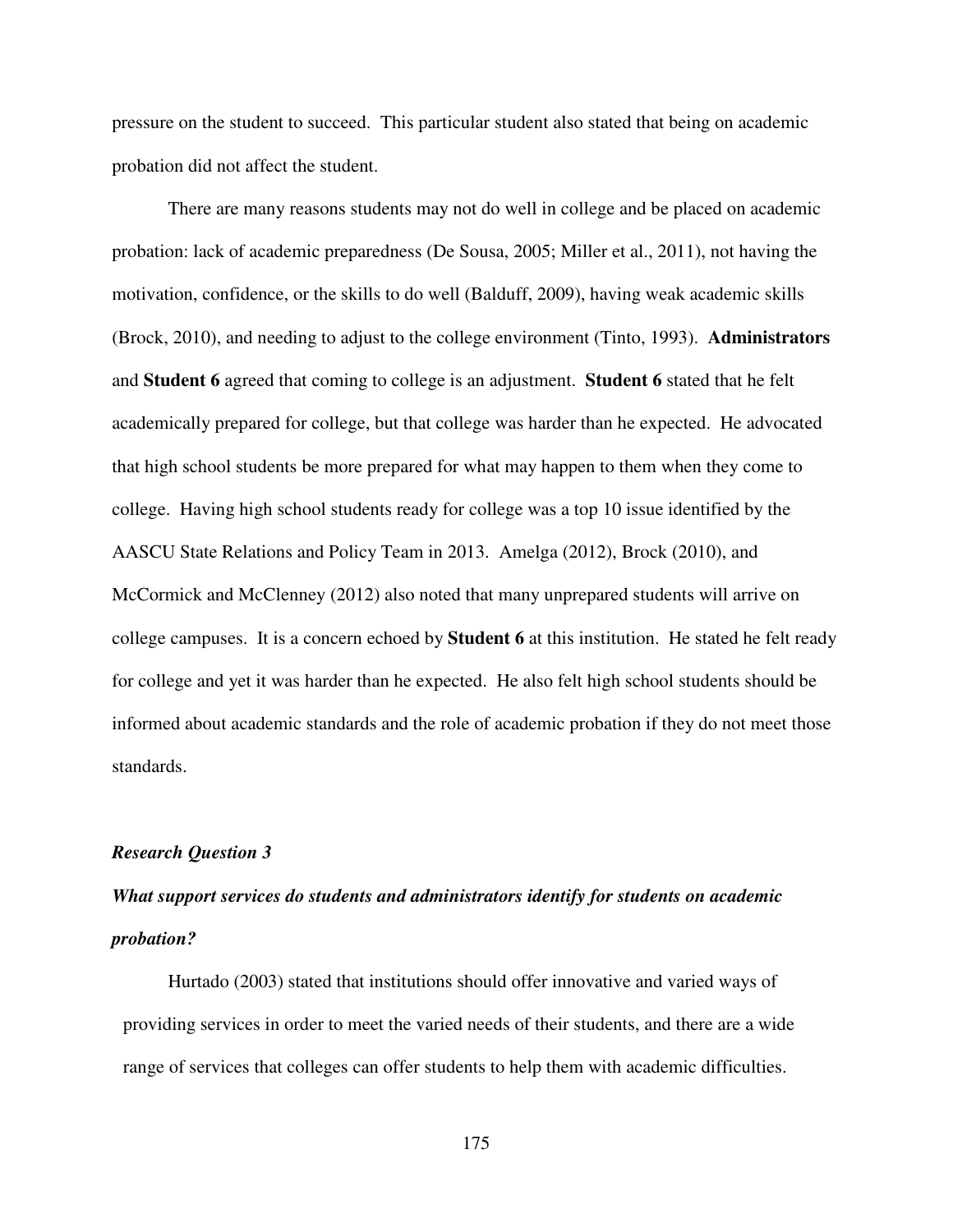Boretz (2012) identified workshops for students on academic probation; Royal and Tabor (2008) noted classes for academic credit that are offered to students on academic probation. Several sources acknowledged advising services for students was helpful (Astin, 1984/1999; Brawner et al., 2010; De Sousa, 2005; Gehrke, 2006; Hand & Payne, 2008; Miller et al., 2011; Preuss & Switalksi, 2008). Miller et al. (2011) also recognized academic success centers and career services as helpful, and Brock (2010) recognized additional services that fall under the umbrella of Student Support Services, such as services for students with disabilities, tutoring, mentoring, and instruction in basic skills. Advising and first year experience programs were recognized by Bai and Pan (2009). Brawner et al. (2010) recognized counseling services and there are still other services: coaching (Miller et al., 2011), intentional instruction (Giaquinto, 2009), mentoring (De Sousa, 2005), tutoring (Tinto, 2005; Hand & Payne, 2008), and supplemental instruction (Tinto, 2005; Hand & Payne, 2008; Pascarella & Terenzini, 2005).

**Administrators** at Small Liberal Arts College identified a comprehensive range of services it offers students including Supplemental Instruction (SI), tutoring, a required academic class for students on academic probation, mentoring services, a writing center, career services, the staff and resources of the resource center on campus, a qualitative learning center, math tutoring, counseling services, services for students with disabilities, orientation and advising services, even a software program that streamlines communication regarding students about whom faculty and staff have concerns. Administrators viewed the services and programs the institution offers as a comprehensive attempt to reach students through various methods. Mentoring services is one that both administrators would like to see expanded and the importance of students building relationships with other students, as well as faculty and staff, was emphasized.

176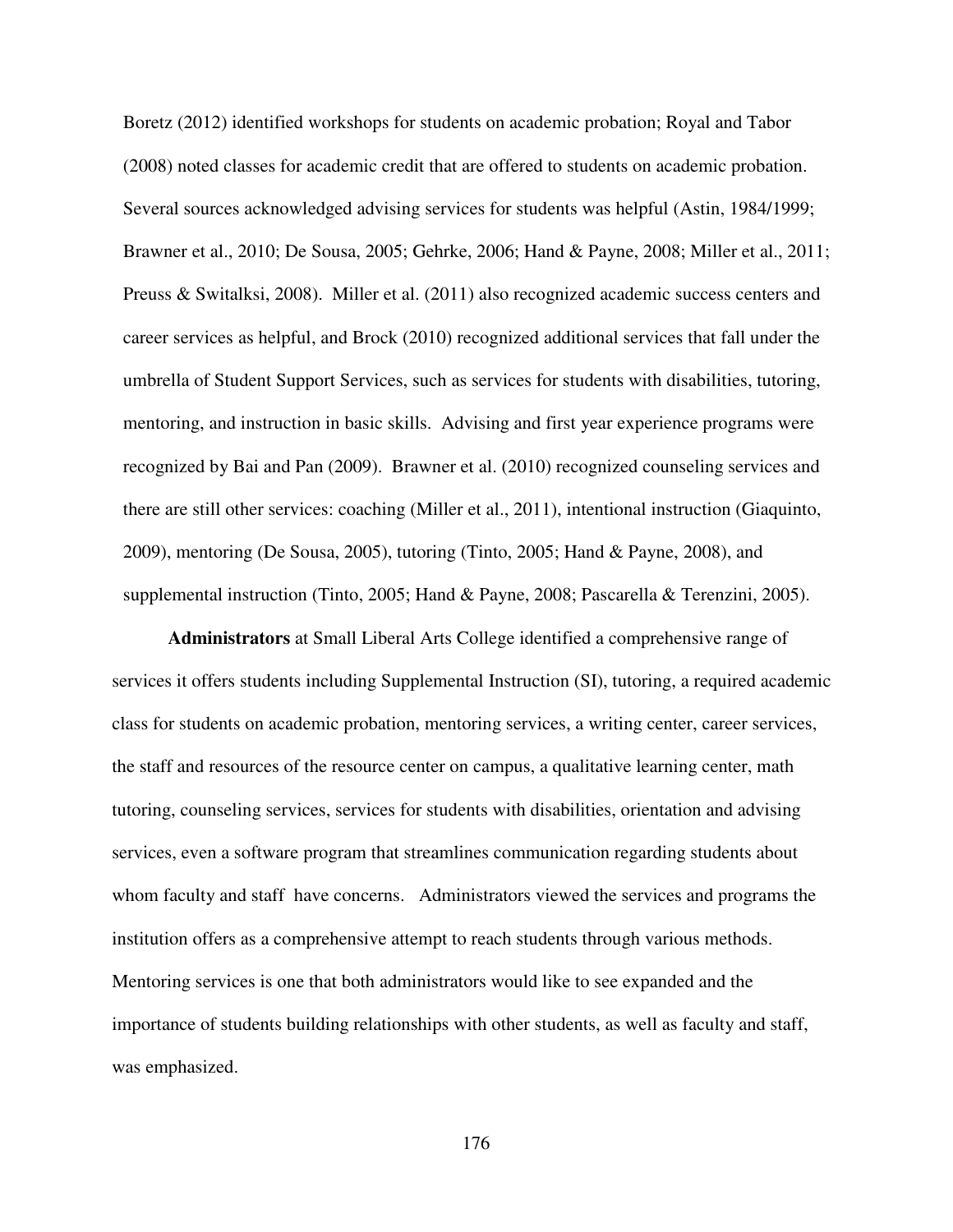Collectively, **students** identified a fair number of services available to them including the required class, tutors, supplemental instructors, the resource center and the emotional and academic support that could be found there, the writing center, mentor services, counseling services, career services, and one on one time with a staff member. Individually, however, most students identified only a few of the services. **Student 6** identified the most services offered including the class, the resource center and one on one time with staff, counseling services, career services, and the writing center. **Student 2** identified tutors, supplemental instructors, and mentors, and **Student 3** identified tutoring, the writing center, mentors, and academic and emotional support from the resource center. **Students 1** and **4** only noted the required class as a service. **Student 5** recognized the class and one on one time with others though the student did not specify who that time was spent with. Generally, students seemed more likely to identify the services they used rather than give a descriptive list of all services available to them.

The institution has a graduated GPA system for being in good standing so that incoming students are given the time to adjust to the college environment without being penalized for it. They are given the time to find their own way, to find what works best for them in terms of managing their time and study habits. Tinto (1993) has extensively studied student departure from college and he has delved into student adjustment as one of the reasons students leave college early. Students who do not adjust to the college environment are more likely to leave college early and he has noted that the first year is critical. Small Liberal Arts College has created a policy and a system that allows students time to adjust to its academic demands. Even with that allowance in place, some students still struggle.

The college also takes great pains to make sure that students who do use services do not feel stigmatized. Services for students are all included in one location, the campus resource

177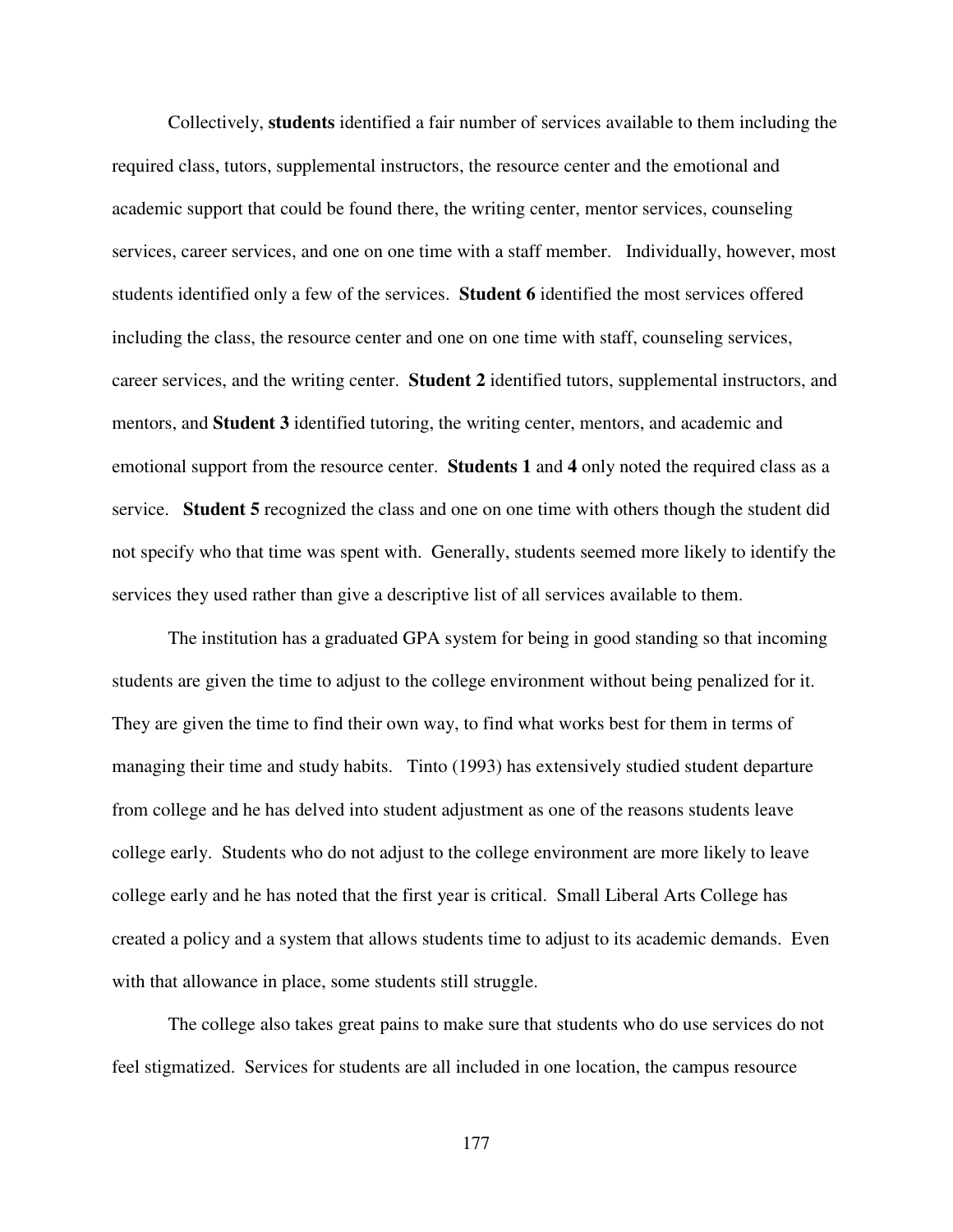center, and in addition to services provided, students who act as mentors or tutors also use this facility and interact with the staff who work there. Staff in these offices sponsor student groups and are involved in other aspects of campus life so a variety of students come and go.

**Administrator 2** felt this destigmatized the experience for students coming in and asking for help. Bean (2005) noted that how policy is implemented will affect how students react to the institution. This administrator felt that this programmatic set up was better for students. Three students mentioned using one on one time with staff or the resources located in the center and stated those were helpful.

 Recognizing the reasons for being placed on academic probation helped these students identify the resources that would be helpful to them. **Student 6** acknowledged that low grades were the reason he was placed on probation, but he felt those low grades were a result of a lack of motivation and commitment and because of some personal issues. He stated,

last year…I don't think I was committed, and I don't think…I was ready…. I had a lot of stuff happen…and going on and I probably should have taken a year off.

## **Student 2** acknowledged that

I did not do my work.

**Student 3** recognized personal medical issues and "family situations" that impacted the student's academic performance.

**Student 4** stated low grades were the reason the student was placed on academic probation but did not admit to any other impacting factors. The only service this student acknowledged was the required class the student was placed in. **Student 1** described the same situation as **Student 4**. **Student 3**, who acknowledged family and medical issues as factors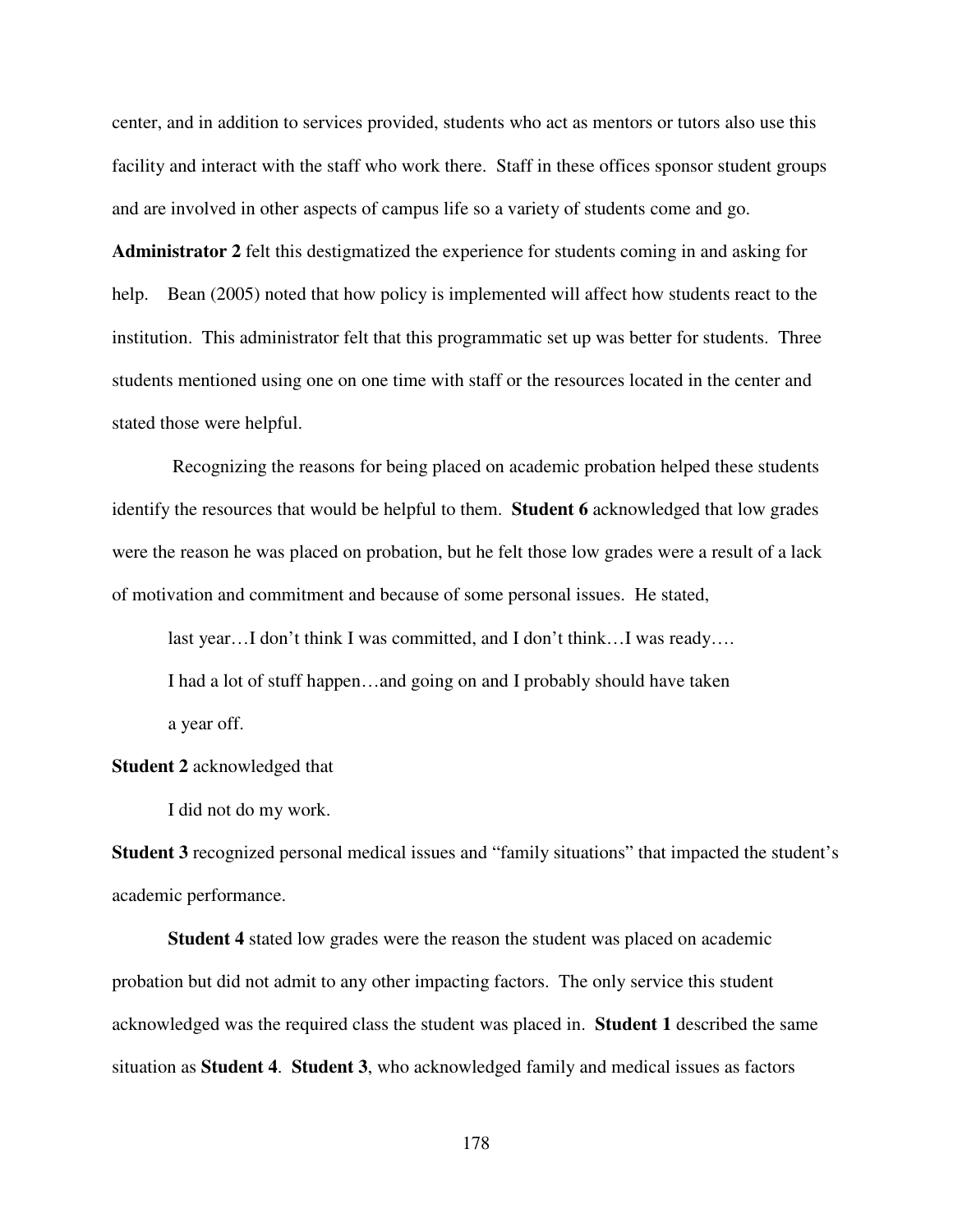impacting academic performance, recognized academic and emotional supports provided by the resource center as services. **Student 2** stated that not doing the work required the previous semester negatively impacted grades and recognized tutors, supplemental instructors, and mentors as available services. This student used mentoring services.

# *Research Question 4*

### *Do students on academic probation use the services offered to them? Why or why not?*

Tinto (1993) acknowledged that most students need some kind of assistance during their college careers. Students on academic probation at Small Liberal Arts College did use some of the resources available to them, though how they used services was very individual. While some students could identify services used and stated that they were helpful, others didn't acknowledge any services beyond the class they were placed in. All of the students in this study were enrolled in a required academic study skills class. While some students appreciated what they got out of the class, at least one student resented the class and was unhappy with having to take it. Three students acknowledged that the class was helpful.

 Students who identified using services other than the class said that their reason was to improve. They wanted to do better in their school work and they used at least one service in order to do that. In addition to the class, **Student 6** used the services of staff available in the resource center, one for counseling services, one for academic services. He stated that he used services because

179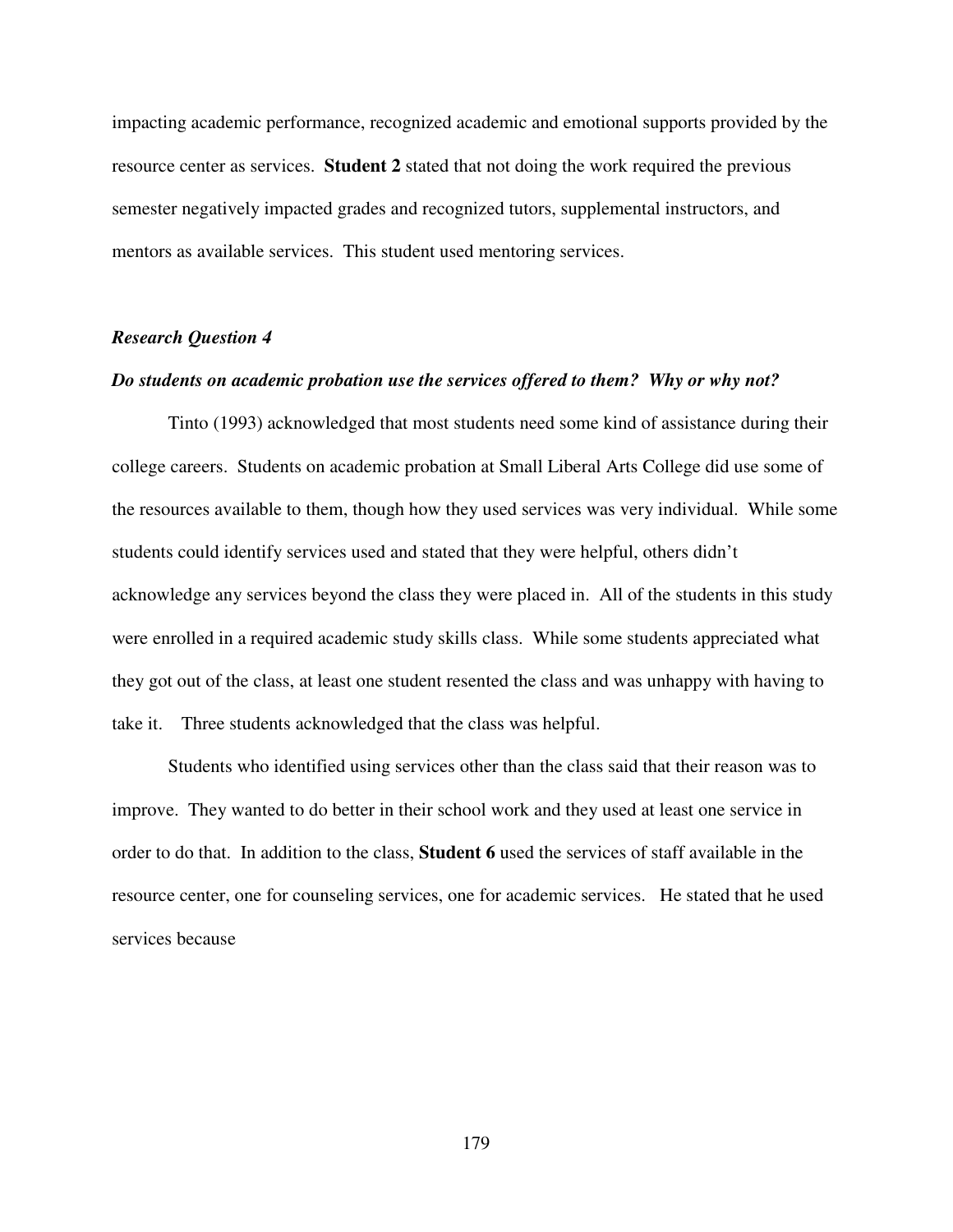I want to get better…and if I use them that just gives me a better shot…

helps me out better in the long run.

He also identified the one on one time he spent with staff in the resource center as helpful to him. He appreciated having someone to go to if he needed it. **Student 5** stated that

these services were unhelpful and a waste of time….[but] meeting one on one benefitted myself more than the class.

 Of the other students, two students used peer mentoring services and one of these students also used the resource center for emotional and academic support. Although all students were enrolled in the class designated for academic probation, only three of the students acknowledged it as a resource. (One student did not answer the question.) **Student 6** acknowledged that he would have taken the class earlier if he had known about it. The other two students may have also felt this way. It is interesting that two students did not acknowledge the class as a resource even though they were enrolled. These two students did not list any other services available to them. It is possible that these students would not have used any resources other than ones they were required to use.

Most students then seemed to use the probationary period as an opportunity to focus on academic skills, though for some the focus was initiated and/or maintained by institutional structure. **Administrator 1** stated that the administration wanted to make sure that students' time was not "torn" between academics and nonacademic interests. **Student 3** acknowledged that the forced focus was helpful. The student said

[I] felt very defeated because so much was going on medically and family situations and I did improve slightly but not enough to make any difference. Now I feel much more on top of things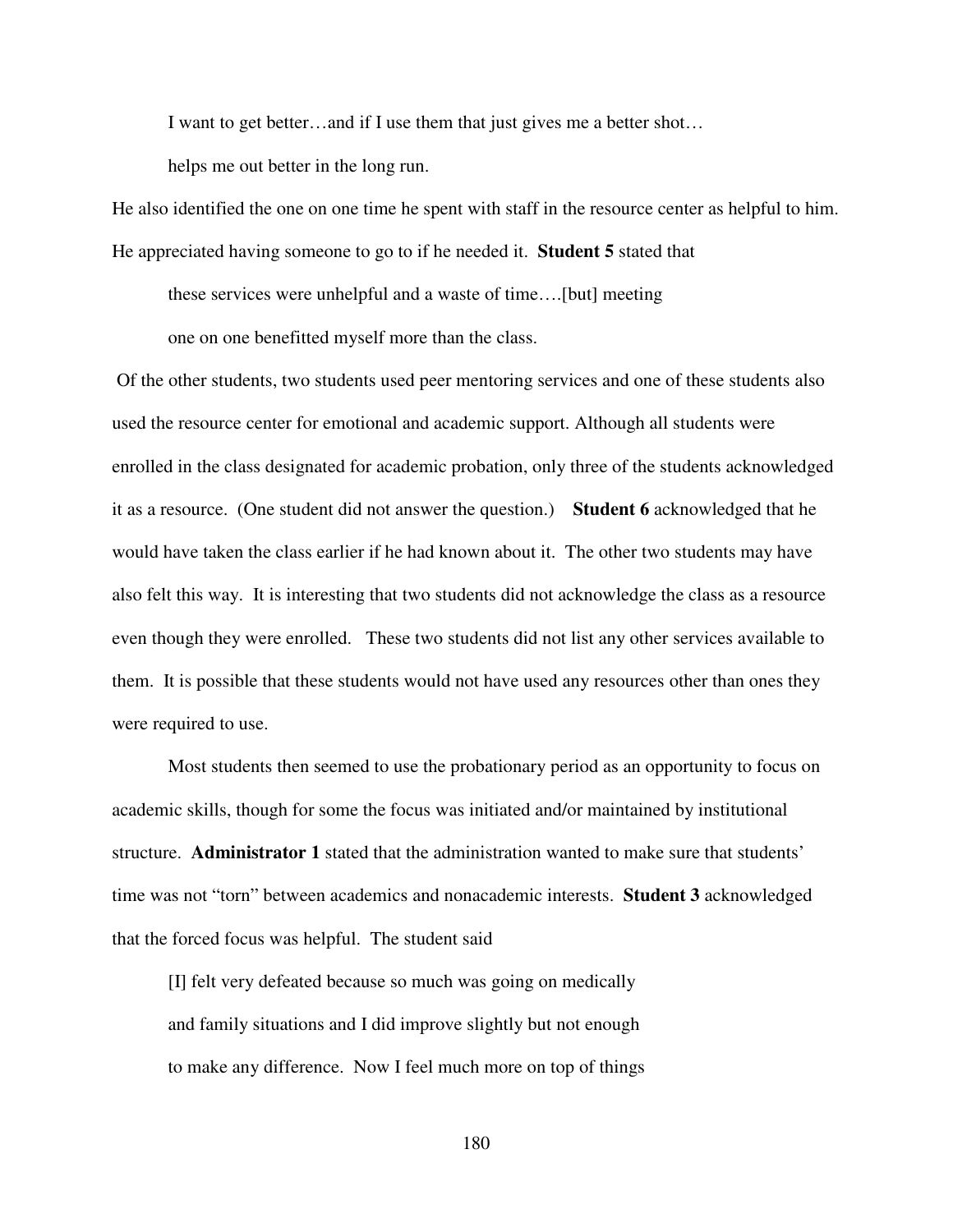being forced to not focus on anything else and I hope to be at a good standing at the end of this semester.

One student saw academic probation as an impediment to being successful in another realm. The student had worked hard for a nonacademic goal, had achieved that goal, and then had to give up that achievement because the student was placed on academic probation and activities were restricted. However, for the most part, students found some aspect of the services offered helpful.

Small Liberal Arts College provides a wide array of services for students. Student use of those services, and their feelings toward them, appear to be based on individual goals, personal circumstance, and desire for improvement. **Administrator 2** recognized that students have different levels of knowledge and skills when they enter college, and the institutional policy surrounding academic probation allows for incoming students to adjust to the expectations of the college. De Sousa (2005), Hurtado (2003), and Tinto (1993) recognized that students have many levels of abilities, and at Small Liberal Arts College, both administrators and students also recognized this. **Student 6** wanted the administration to recognize the individuality of students who apply to the institution saying that he felt there "needs to be some other ways" of evaluating those students rather than relying on SAT scores or grades only. The Education Commission of the States (ECS) (2012) agreed. While recognizing that achievement tests are an important part of the evaluation process, the ECS also recommended that schools remember those scores can be affected by factors other than knowledge or intelligence. **Student 6** stated that the institution could

put the right person in the right situation to succeed.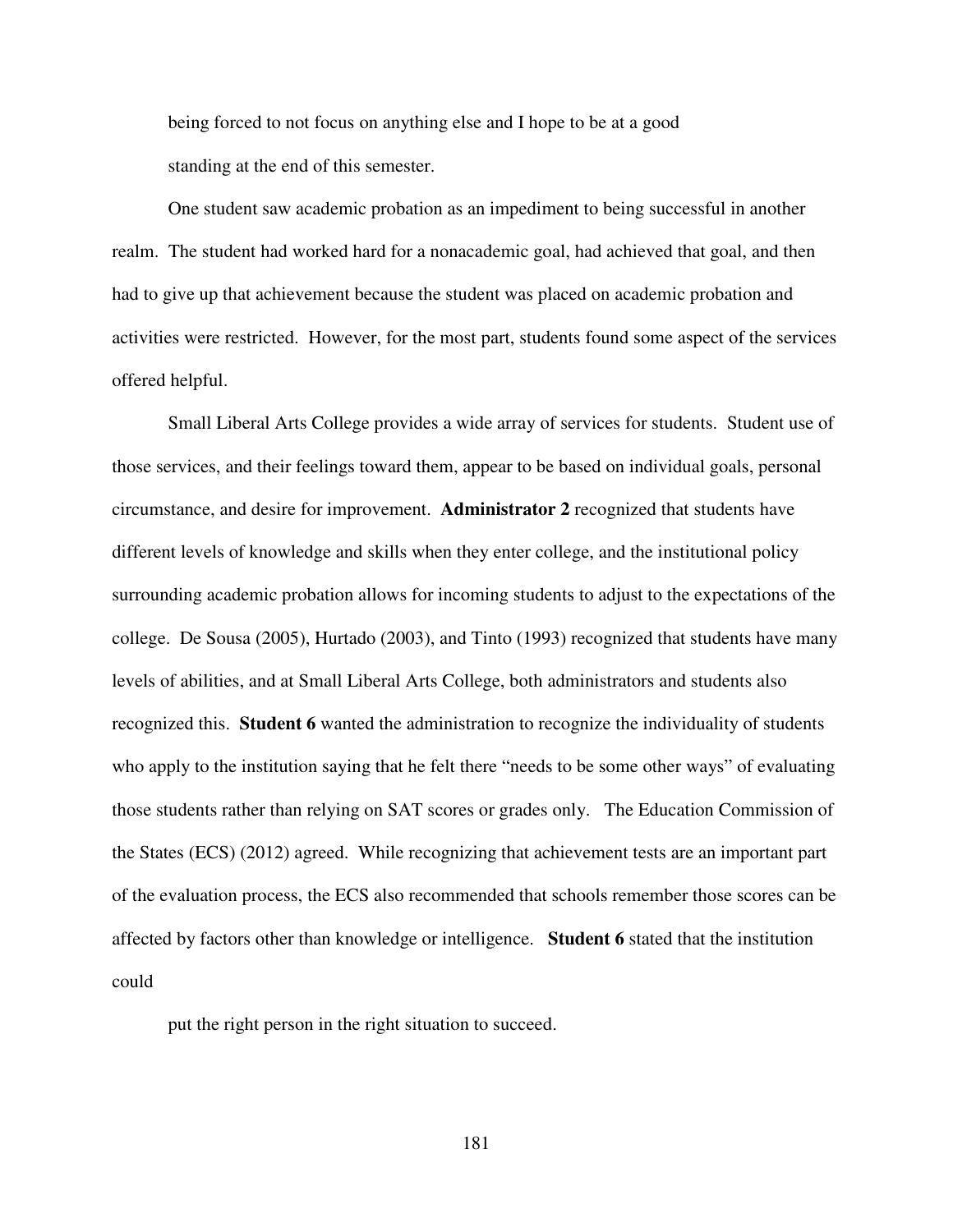**Administrator 2** noted that students have different levels of abilities but also different levels of knowledge. The administrator stated

not only are students' personalities so different, but I think their levels

of knowing what to do about it are so different.

While Tinto (1993) acknowledged that students will need to adjust to the college environment and DeSousa (2005) stated that institutions should work toward assisting students, Kuh (2009) wanted both students and institutions to work together to create an environment that would be beneficial for both parties. The ideal partnership would be one in which students and administration work together to create opportunities for engagement. Hand and Payne (2008) suggested that institutions "encourage student interaction and…relationships" (p. 9). The peer mentoring program at Small Liberal Arts College is a program in which students and staff work together. Student mentors work with other students by engaging them and role modelling appropriate academic behaviors. A successful mentoring program would depend on the ability of both students to build a relationship. **Student 6** acknowledged that, in general, relationships were important to him. **Student 2** stated that using a mentor was helpful to the student. Small Liberal Arts College uses peer mentors for students who struggle academically and for entering students at risk, and the administration would like to see these services expanded.

Glasser (2009) noted that some students do not seek opportunities because of a fear of failure. **Administrator 2** wondered if students who would benefit from services such as tutoring or Supplemental Instruction did not use those services because of pride and a fear of asking for help. **Administrator 2** stated

 I wonder if the students who are struggling are so concerned with face and pride that they might be afraid of being asked something, even by another student, but in a session with other students there,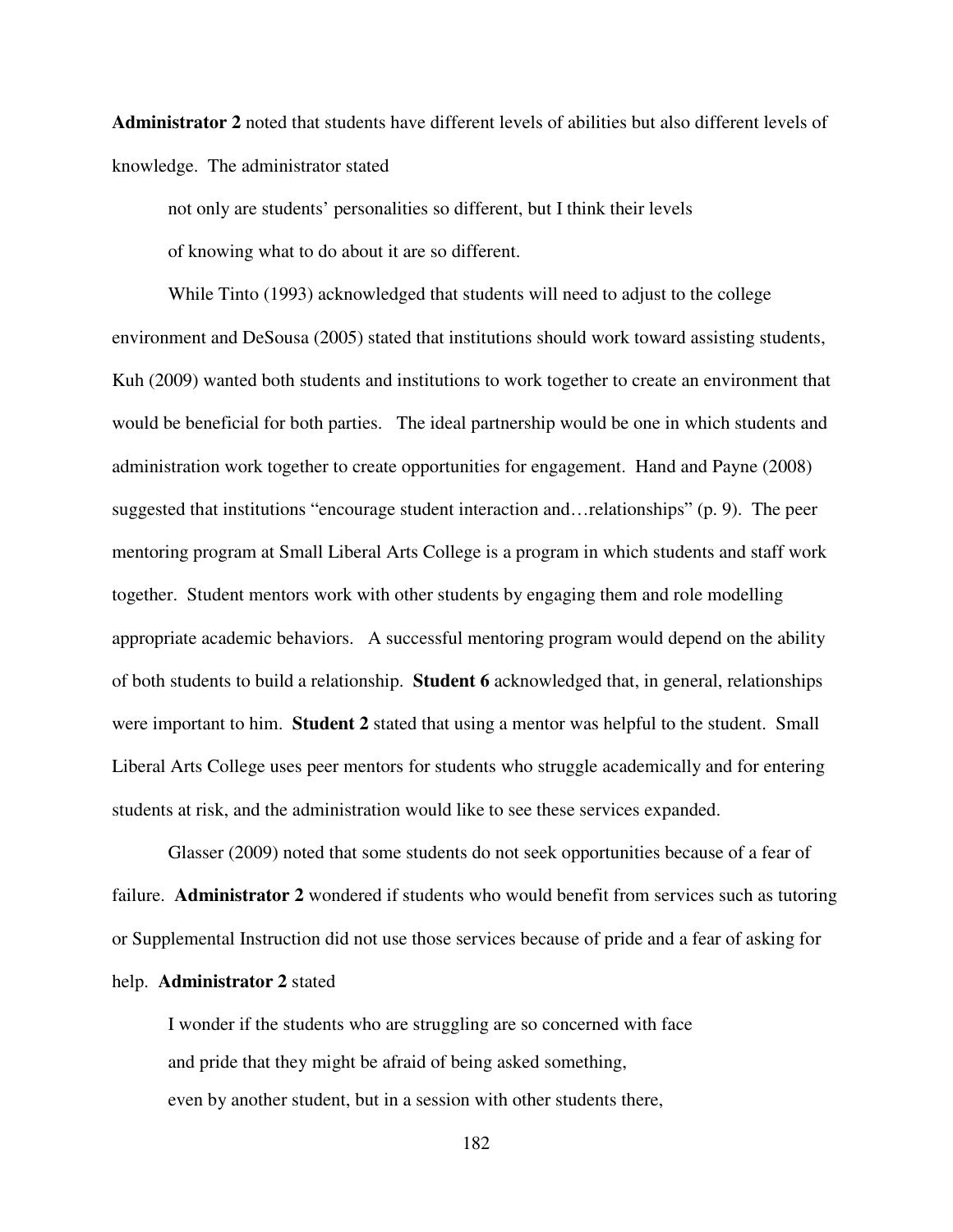that could be embarrassing to them. And while the tutors and SI's try very hard not to put anyone on the spot, you have to go to those sessions to realize that.

**Administrator 2** also stated that student reactions to academic probation were so varied that it would be difficult to know their true perceptions. Some students become very worried and adopt study strategies that don't really serve them in an attempt to do well. Other students were so anxious and didn't know what to do that they became paralyzed and did nothing academically. Instead they escaped into other activities and it appeared as if they didn't care. **Administrator 2** believes these students care but they don't outwardly demonstrate their feelings.

Student emotions do seem to play a role in how they react to the news that they have been placed on academic probation. **Administrator 2** stated,

some students are absolutely horrified that they have that label, and they're really scared and working as hard as they can…to get back into good academic standing. Others seem not to be impacted at much. And I think it's just so individual and varied because I think, not only are students' personalities so different, but I think their levels of knowing what to do about it are so different.

**Administrator 2**'s advice for students on academic probation is

don't … let this news paralyze you…..don't let it lower your self-esteem.

**Administrator 2** noted that academic probation "should be a motivator" and students should not feel "like it's defining you."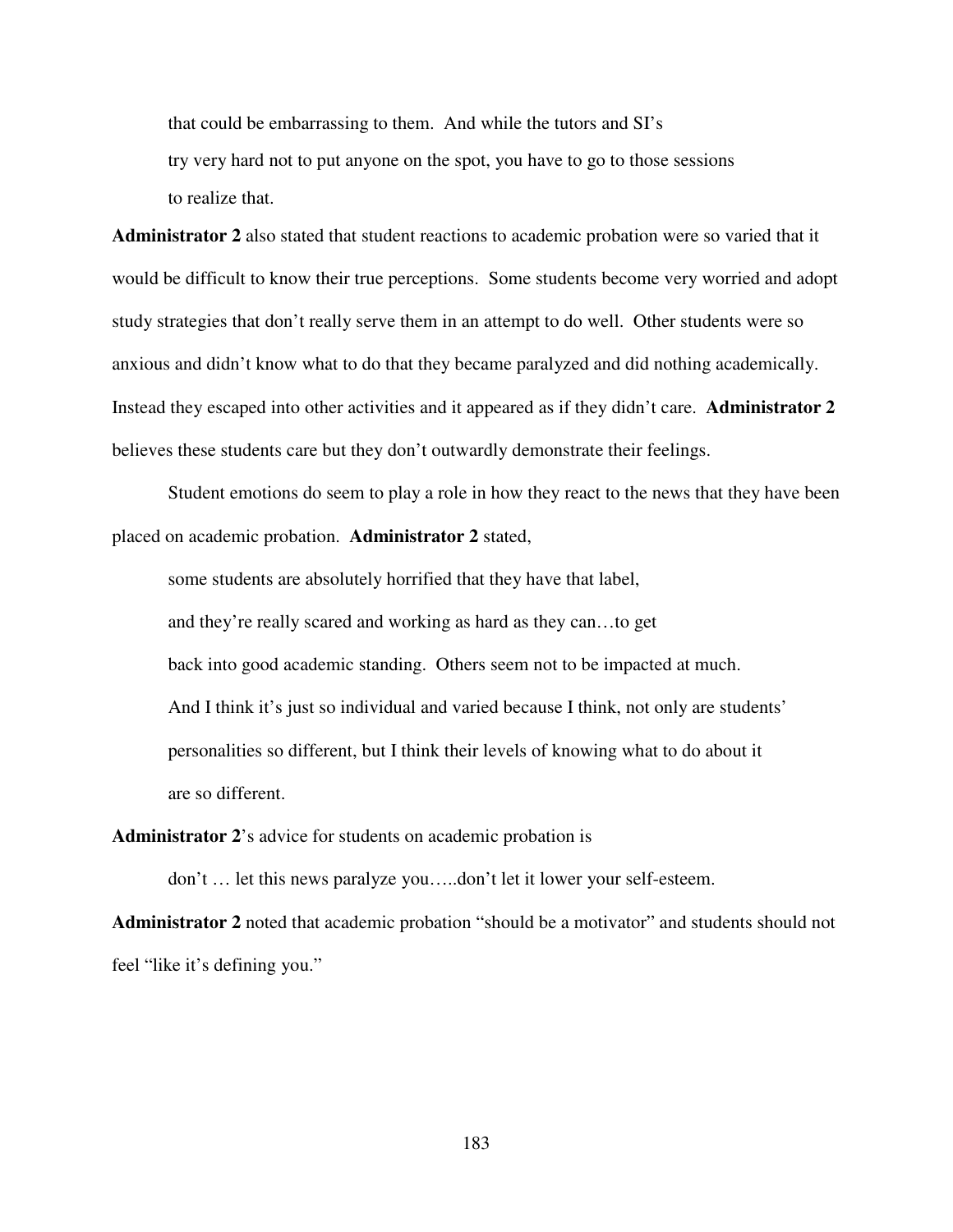**Student 4** echoed this sentiment. This student stated that academic probation was just a label not a definition. It doesn't mean anything. Just a nudge to tell you do better. Don't feed into it. Take it for what it is and don't make it something it ain't!!!

Chambers (2010) stated that students reported being unaware of what help was available to them and were unaware of how to ask for it. Despite the efforts of administrators, students in this study stated they did not know much about academic probation before they were placed on it. Perhaps not knowing about the policy affected their ability to recognize, and ask for, services. **Student 6** stated that he didn't know much about academic probation before he was placed on it. He noted that he had heard about it through the grapevine so he knew it existed, but he didn't know much more. He advocated that administrators try to inform students early about academic probation and how it can affect them. **Students 1** and **4** stated they knew "nothing" about academic probation before being placed on it. **Student 2** stated that academic probation was a "2<sup>nd</sup> chance" for students. **Student 3** said the student didn't know there was academic probation. This student understood that if students had F's for two semesters, they were asked to leave the institution. This lack of knowledge about the policy and the consequences of being placed on probation may have affected student abilities in asking for assistance from the college.

While students stated they were unaware of the policy of academic probation and what it would mean for them, three of the students did express disappointment in themselves for being placed on probation. **Student 6** stated that he was disappointed in himself, that he knew he could do better and he believed the administration thought he could do better as well. **Student 3** stated that the student felt "defeated" by the circumstances surrounding being placed on probation and **Students 1** and **2**, like **Student 6**, expressed disappointment about their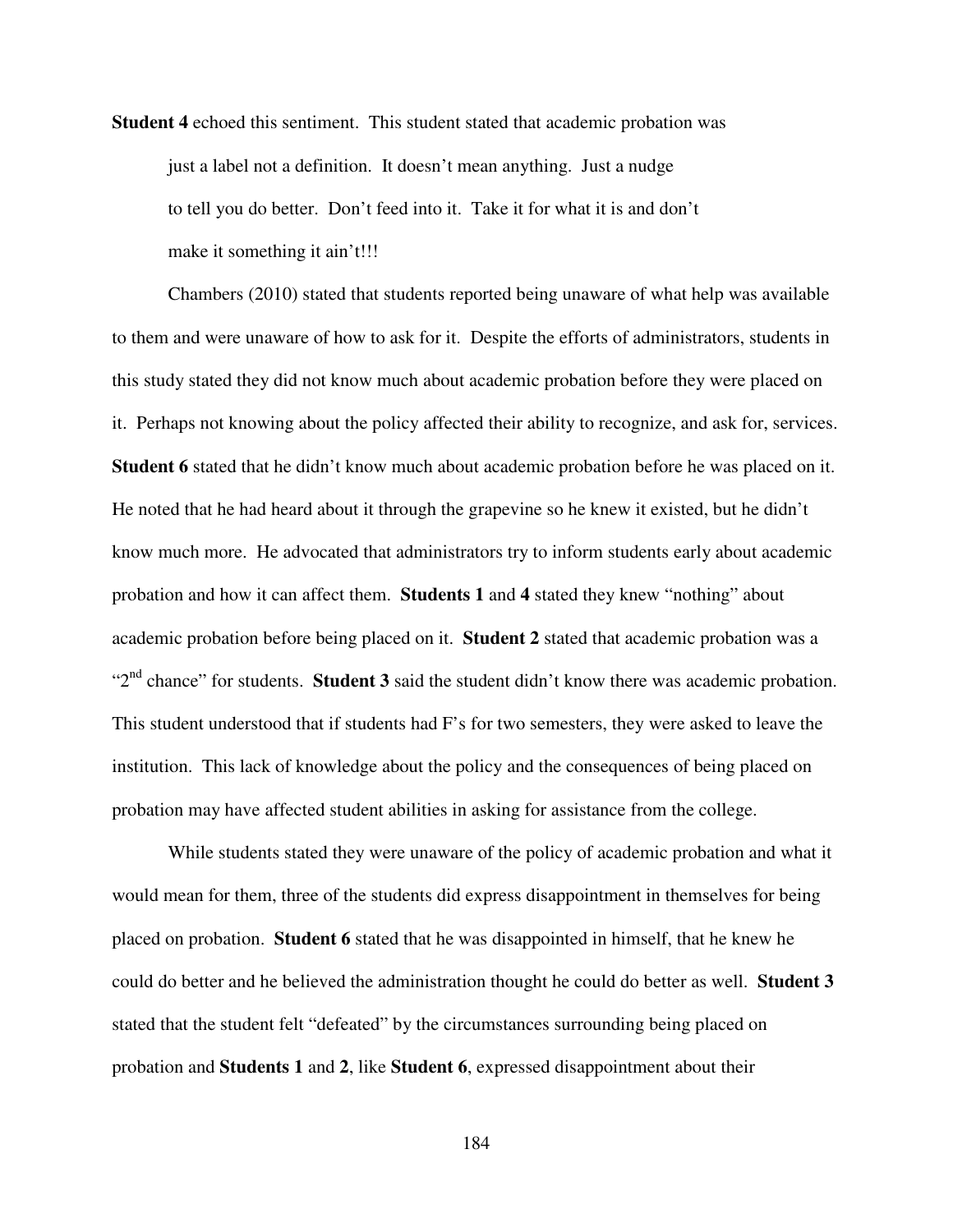probationary status. Anderman and Anderman (2009) stated that some students define themselves in terms of how well they perform academically. They identify with the role of student and are motivated to do well as students. Other students don't identify with the role of student in the same way and are, therefore, not motivated to do well. **Student 6** stated during the interview that he could do well with his academic work but that he actually preferred to be doing other things. He did identify himself as a hard worker and saw the role of student as one that required work. When asked if he considered his academic work as something he had to work at, he stated,

yeah…I'd much rather be doing something else…'cause I'm an outdoor…

I'm a hands on person…but…I find it…enjoyable and I can…be interested in it. Student disappointment with being placed on academic probation could stem from student identification as a "good" or hardworking student. Though students responding to the survey questions did not explain their disappointment, the fact that they were disappointed implies these students wanted to do well.

**Students** identified poor grades as a reason for being on academic probation, but they also identified low motivation or commitment, and family or medical issues. **Students** also stated they did not know much about academic probation before being placed on it, and **Student 6**, though aware that academic probation existed, did not seem to understand fully the impact it would have on him. He recommended students be told early in their college careers, or even as high school students, about what being on academic probation would mean for them.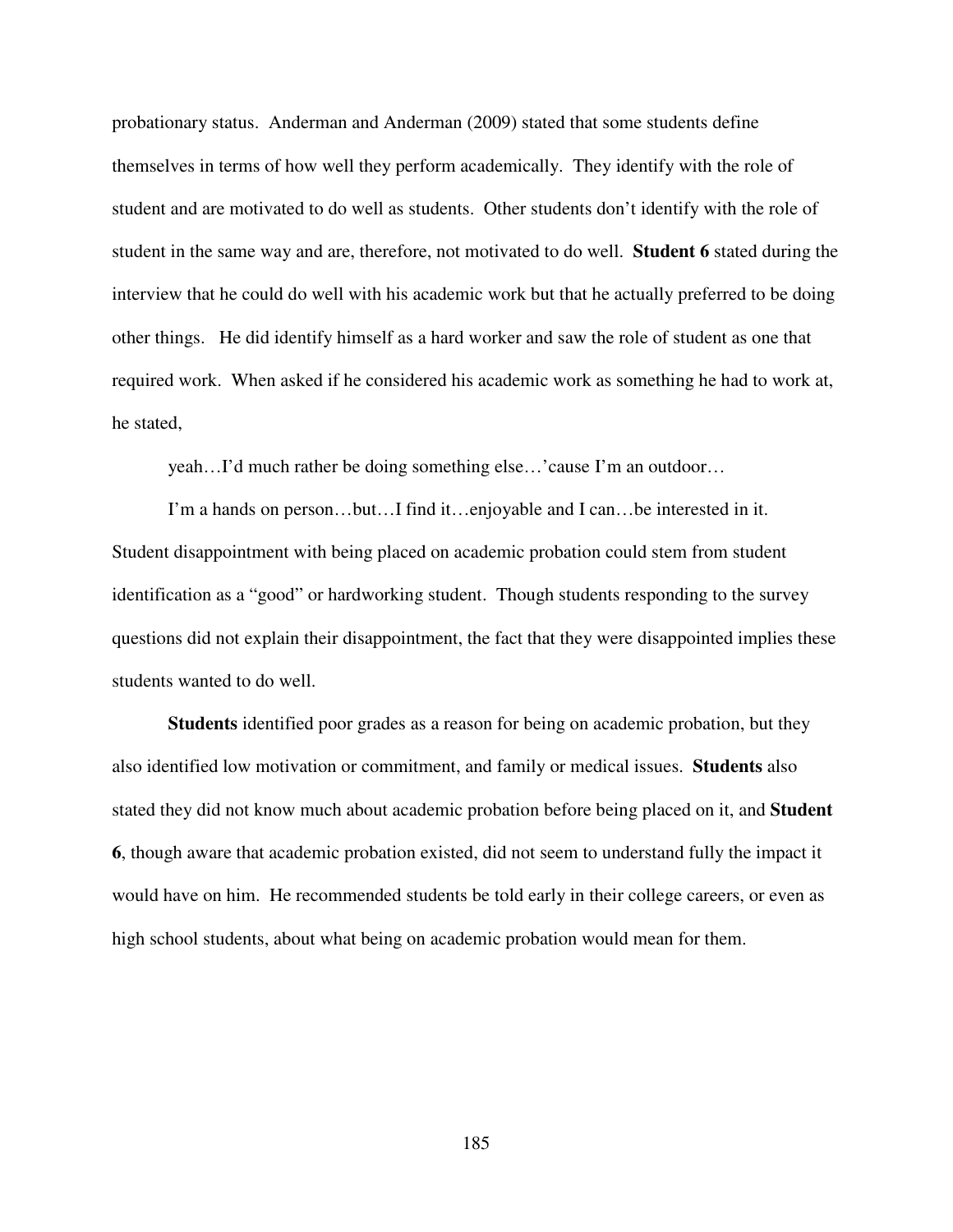### *Research Question 5*

### *What services do students believe the institution should offer to help them succeed, and why?*

Student suggestions for the institution varied. Some students had no information they wanted to share with the institution and no suggestions for services. Some suggestions were practical in nature such as reporting grades more often to students. Other suggestions focused more on changing the classroom atmosphere to one that was more encouraging. **Student 6**  stated he would offer other students a lot of what the institution already offered. It seemed especially important to him to have a safe place to go to or a safe person to talk with about different issues, whether they be academic or personal. Kuh (2009) noted that engagement was important to student success, and Chambers (2010) noted that students wanted engagement. For **Student 6**, having that personal connection was important to him. One of the reasons he stated he liked the college he was attending was because he had met "some really good people." He also acknowledged that he missed his family, a situation that may have negatively impacted him though he didn't say so. He did, however, state several times that counseling services were helpful to him at the college. In counseling services, clients are asked to discuss personal issues including relationships with others, with their environment, and themselves. **Administrator 1** noted that the greatest increase in student usage of services was in counseling services.

**Student 2** suggested having a buddy system for students on academic probation. This student suggested

pick a friend, [sic] that has classes you are in…[and] study with that friend. This student is one who used the peer mentoring services and stated that the service was helpful; the student's grades had improved. For this student, the peer relationship helped; therefore, the student felt studying with a friend, a similar relationship, would be helpful to other students. The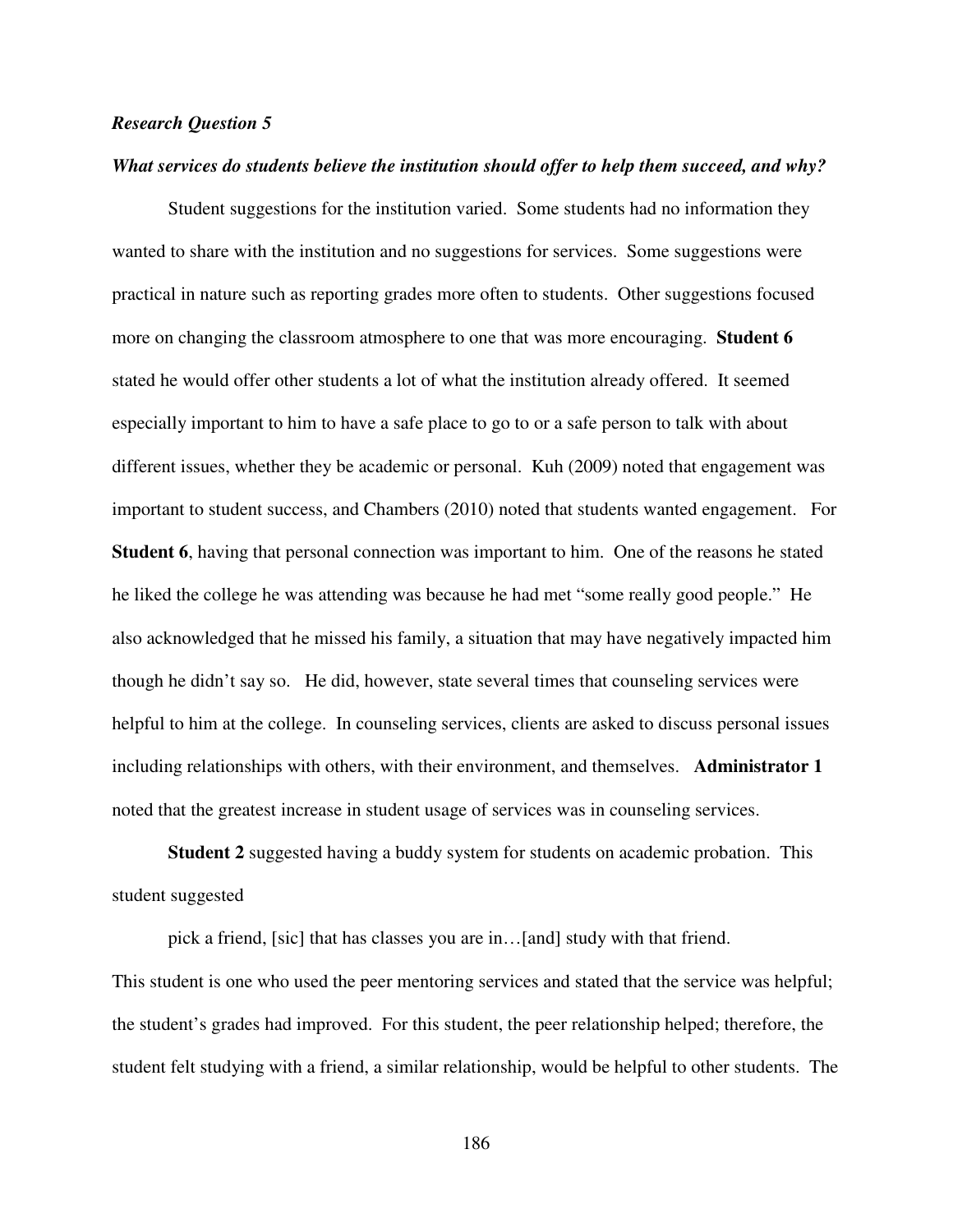administration also felt the personal connection was important; hence their advocating for peer mentoring and providing role models for other students. Kuh (2009) noted that engagement, satisfaction and achievement were all positively linked together in student success. Braxton and Hirschy (2005) noted that student involvement with the institution was also important. The students who stated they were doing better in their work also stated they felt more positive about this semester than another, or more confident. **Student 6** stated that he had to relearn that he was a hard worker; **Student 3** stated the student now felt "more on top of things."

As students felt better about the work they were doing, they felt better about themselves. These good feelings about the self should translate into good feelings about the institution. Braxton and Hirschy (2005) identified that student interaction with the environment would lead to feelings that affect the student's interest or motivation in their work. Hand and Payne (2008) discussed the importance of relationships in student success. Bean (2005) noted that student interaction with academic resources, including the courses they take, impacts student success. In this study, **Student 5** expressed resentment and bitterness about having to take the required class because it interfered with another goal important to the student. These negative feelings about the class could translate into negative feelings toward the institution and toward remaining there until graduation.

To his fellow students, **Student 6** suggested they find "something to motivate" themselves. To the administration, he advised sharing information with students as soon as possible about academic probation. He stated that students are excited during orientation and nervous and unsure about what's going on. Maybe sharing information at another time would be better. He suggested maybe information such as this should be shared with students in high school.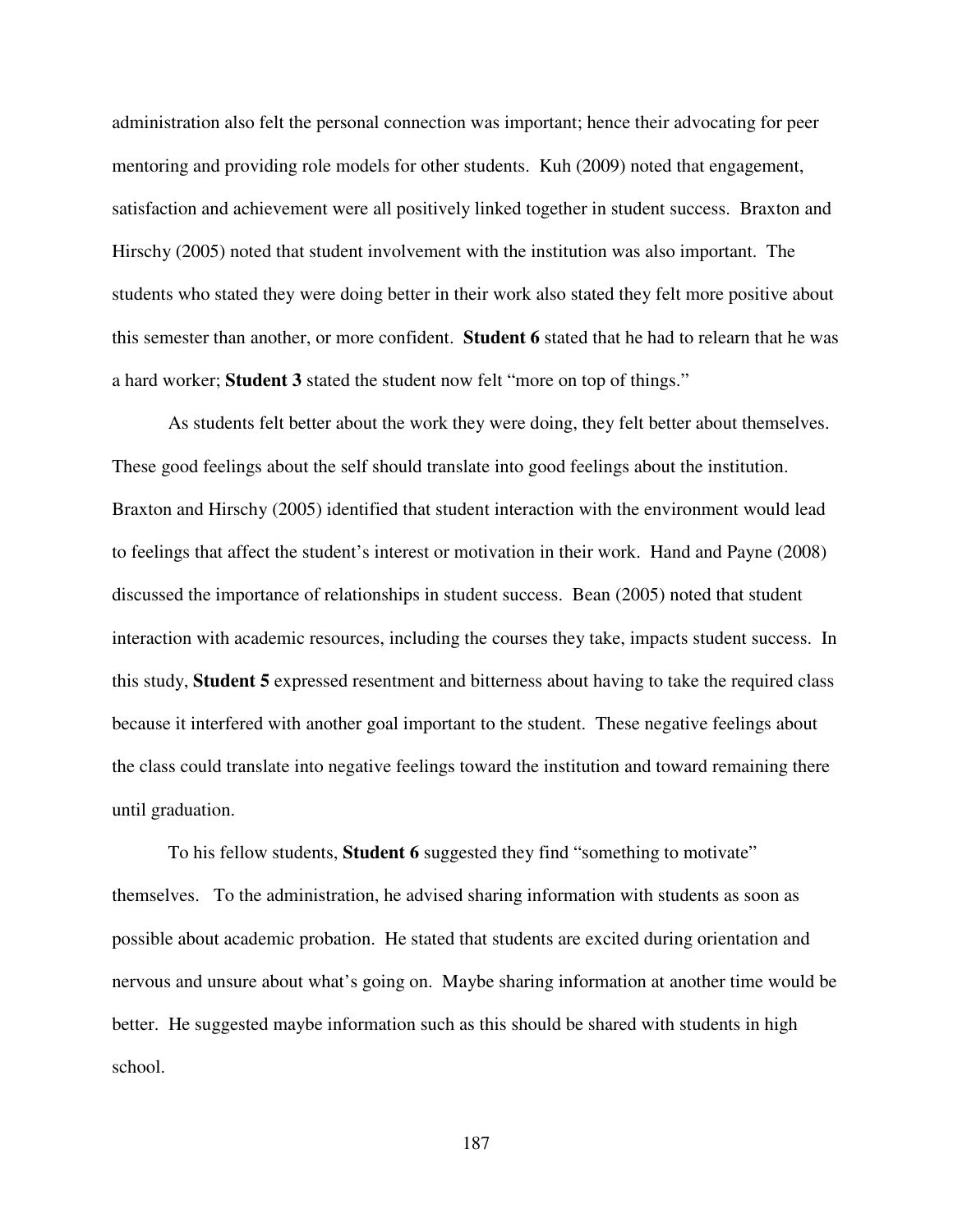**Student 1** stated that students who obtained a 1.9 GPA be given different options than other students. The implication is that the student who is very close to the required GPA may deserve some leeway. **Administrator 1** stated that the college's policy regarding the GPA was strict but that it was concrete. The administrator stated that student's had to earn the correct GPA in order to be removed from probation. **Administator 1** said,

Here...the GPA is the GPA, and if you had to get a 2.33 to stay...

of probation and you got a 2.31, that's not a 2.33, so…there's much less…

gray area.

**Student 2** suggested the college report grades more frequently. The student said,

Report grades every 3 weeks.

Presumably this would help students remain aware of their academic situation and help them stay on top of their grades. **Student 3** wanted the institution to lighten the class load to give students the opportunity to understand where they went wrong and how to rectify that for the future. This student also advised the administration to give students two semesters to get back on track. According to the academic probation policy in the college catalog, a student would be placed on warning before being placed on probation. This action alone gives students a minimum of two semesters to raise their GPA. Some students can remain on extended academic probation for up to three semesters. This suggests that **Student 3** may be unaware of just how much time the student has to raise the GPA. **Student 4** wanted a classroom environment that was

full of success and [would] boost courage for them.

Student suggestions involved having a safe place to go to and someone to talk to about issues. Their suggestions also reinforced the idea that relationships are important to success. Whether the relationship was with other students, administrators, or the life of the institution,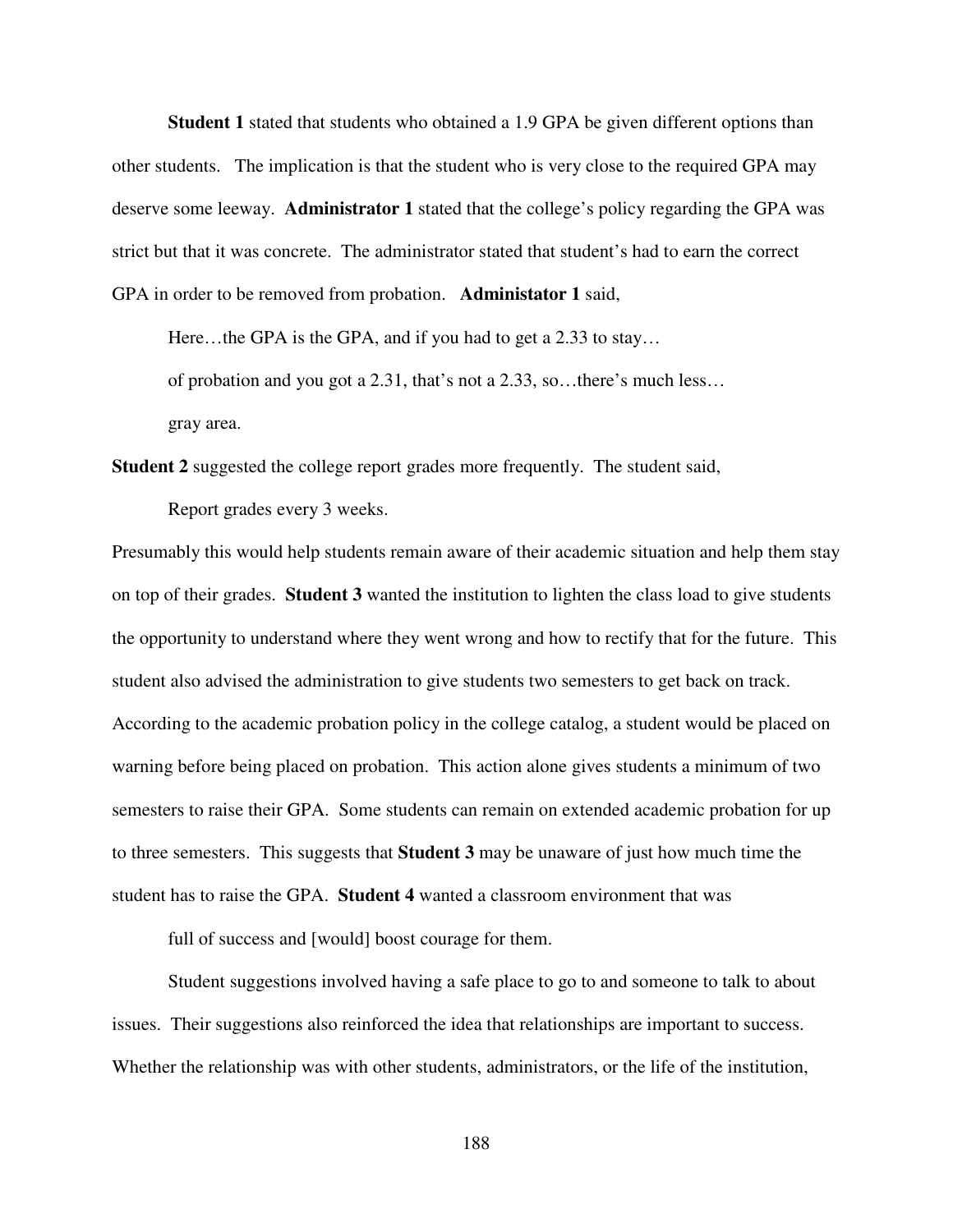that connection was important to them in terms of services they received and services suggested for others. **Student 6** especially discussed the importance of relationships in the services he used (counseling and one on one meetings with staff) but also in his suggestion that the college get to know its applicants in a more personal way than through SAT scores and grades. The student wanted more information for others regarding academic probation, and in general, these students wanted to offer encouragement and support to others.

#### *The Institution's Academic Probation Policy*

As a part of this study I also wanted to look at the policy itself. **Administrator 1** answered questions about the creation, review, and implementation of the policy of academic probation at this institution. **Administrator 1** had been in his position for 7 years and could speak about recent changes but could not give more historical information regarding the policy. Brawner et al. (2010) stated that there was little research published about methods academic institutions used to create changes in policy. Regarding the policy of academic probation at this institution, **Administrator 1** stated that the institution does not have a

systematic way of reviewing policies on an...annual basis.

This administrator stated that he, or others on campus, could bring a policy that needed reviewing to the academic policies committee for consideration.

Policies are written through the same formal review process. The academic policies committee consists of faculty representation, the registrar, and the Academic Dean. This committee reviews policies, new and established, as those policies are brought to their attention. After the committee approves any changes, the full faculty votes to approve the policy or not. Therefore reviews of policy exist on an ongoing basis, though those reviews are as needed rather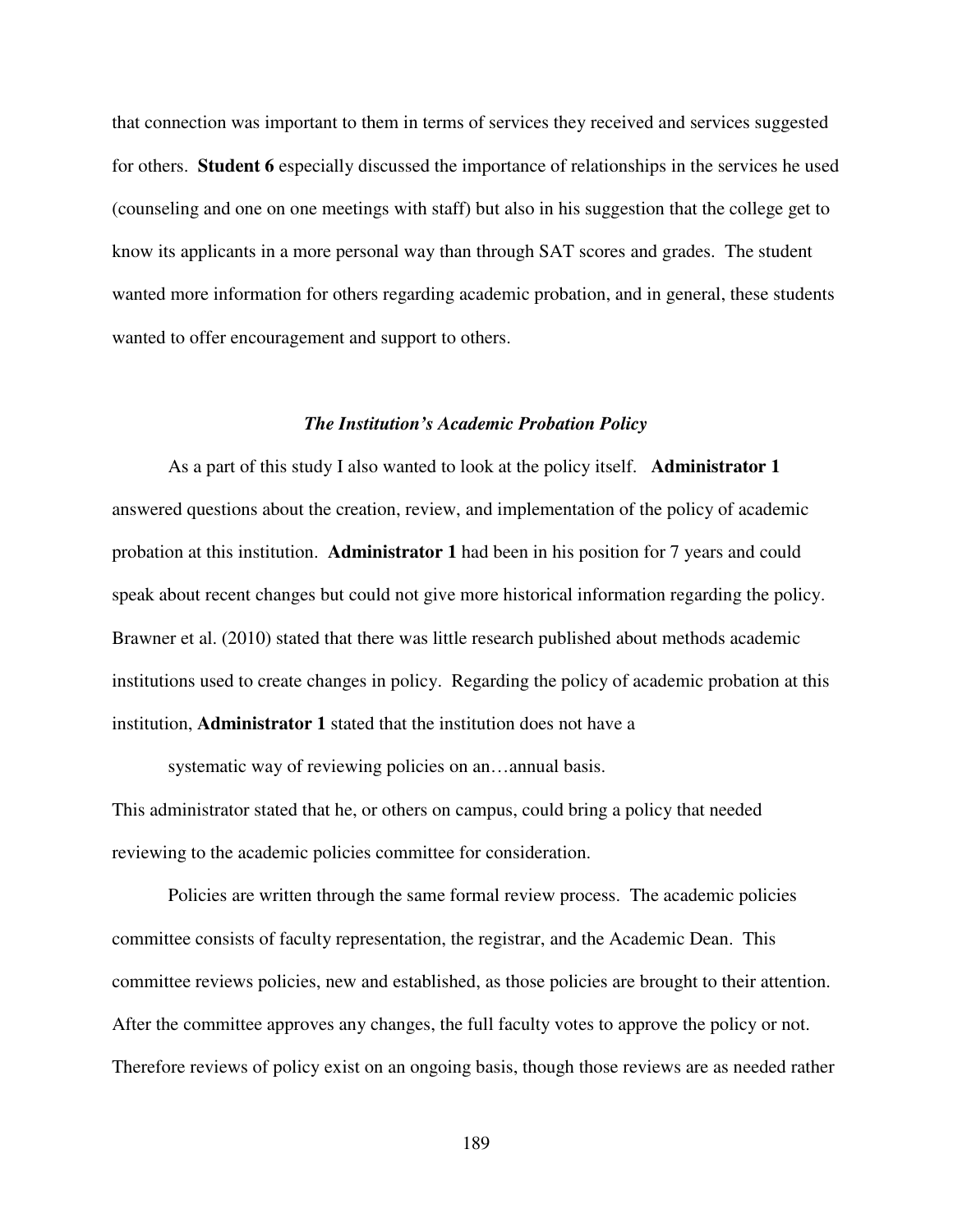than through a formal review process. **Administrator 1** stated the policy of academic probation at this institution had not been revised in the last 7 years though the Studies Skills classes students are now required to take was added to the policy "to supplement it." Changes were made so that the administration remained proactive in providing resources to students.

While the institution may not have a formal review process for its policies, it does have regular and consistent program evaluations. According to **Administrator 1**, every 7 years, every program on campus completes a full self-study review. Students do not have input into the creation of policies or their implementation, though they do have the opportunity to provide their responses to programs and services offered. Through this mechanism the college can determine whether programs need to be modified in some way. Kuh (2009) stated that it was important for institutions to use data to determine how well students are doing. Brock (2010) advocated for the use of program evaluation in helping students be successful. This institution has program evaluations, satisfaction surveys for students, and keeps track of the number of students using its services. **Administrator 1** also said the institution implemented the use of its new software program through a "pilot test year." The institution is working to collect data to determine the effectiveness of its programs.

Morgan and Hoshijima (2011) stated that students affected by policies are not likely to have input into the creation of the policy. Students at this institution have not had input into the policy of academic probation. They do have the ability to discuss their levels of satisfaction with current policy. Connelly and Connelly (2010) stated that policy revisions tend to be handled by select groups. At this institution that group is the academic policies committee that does not have student representation.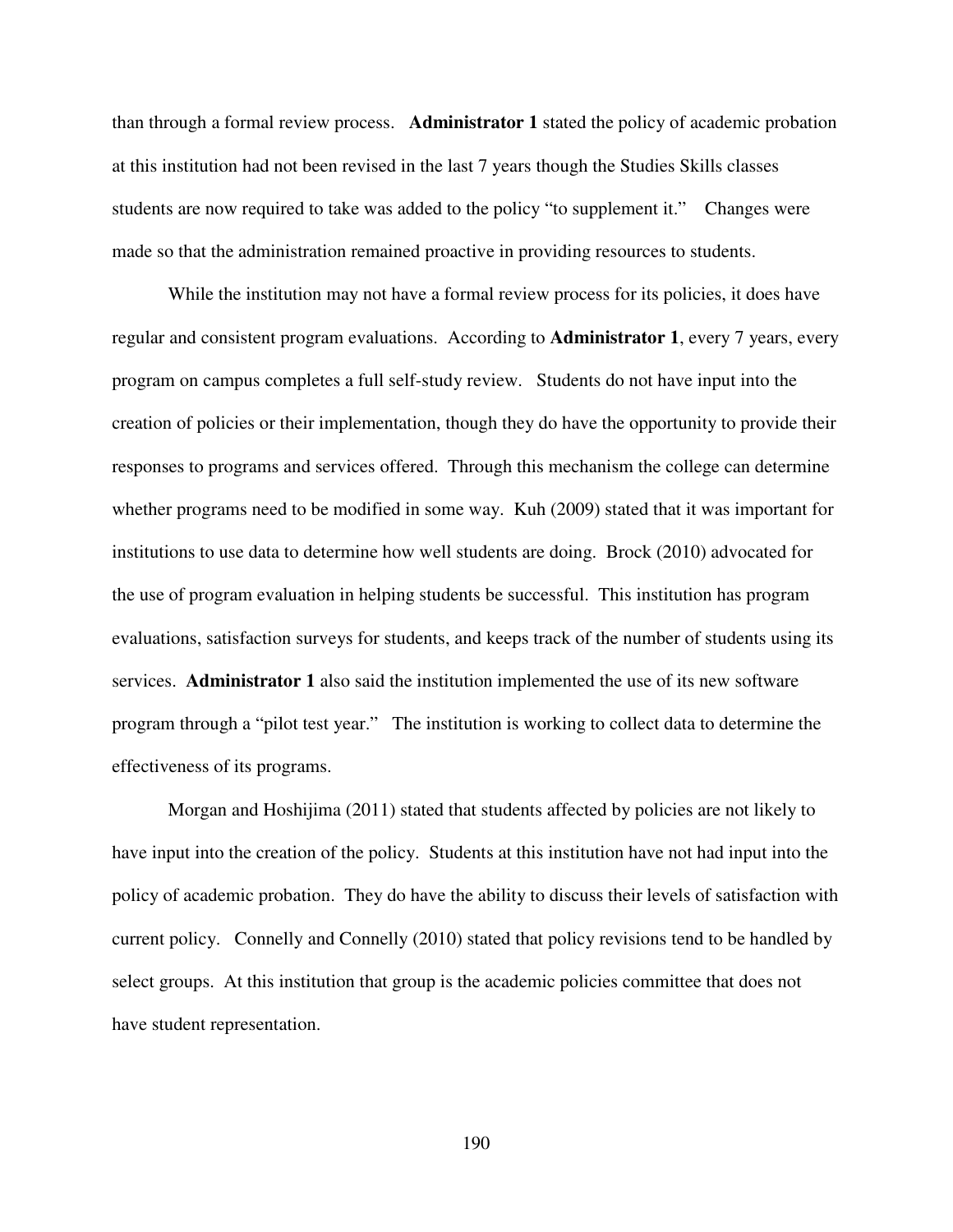Seidman (2005) discussed the fact that many students on academic probation do not find out they have been placed on academic probation until after a term is over. **Administrator 2** discussed how she is not present when students find out about being placed on probation and so she is not truly aware of their response to being placed on probation. **Administrator 2** only knows what students tell her when they return after break, often when they are placed in one of the Study Skills classes in which some feel they do not belong. They will tell her that they don't belong in the class and **Administrator 2** will tell them that she did not place them in the class; the registrar did that. When students go to the registrar to complain, the registrar can refer them to the policy of academic probation in the college catalog and state that is why they have been placed in the course. If students wish to appeal that decision, they can do so through the college's appeals process. The policy in this case clearly states what the consequences are for students who have not earned the minimum required GPA.

However, as Seidman (2005) noted, for these students, the intervention meant to help them comes after a period of inactivity. Not only do students not receive intervention quickly, but the notice that they have been placed on academic probation likely comes during a Christmas break or over the summer. In these scenarios it is likely that the student have not engaged in any academic activities during that period of time. Upon return to the institution, students at Small Liberal Arts College may find that they are enrolled in a class they did not plan on taking, and depending on their academic load, they may have been dropped from other courses they had already scheduled. As we saw from **Student 5**, these unexpected changes can cause students stress and frustration.

 As mentioned in Chapter 4, the language of the policy as it is written in the college catalog is different than how the policy was discussed by administrators of the policy. The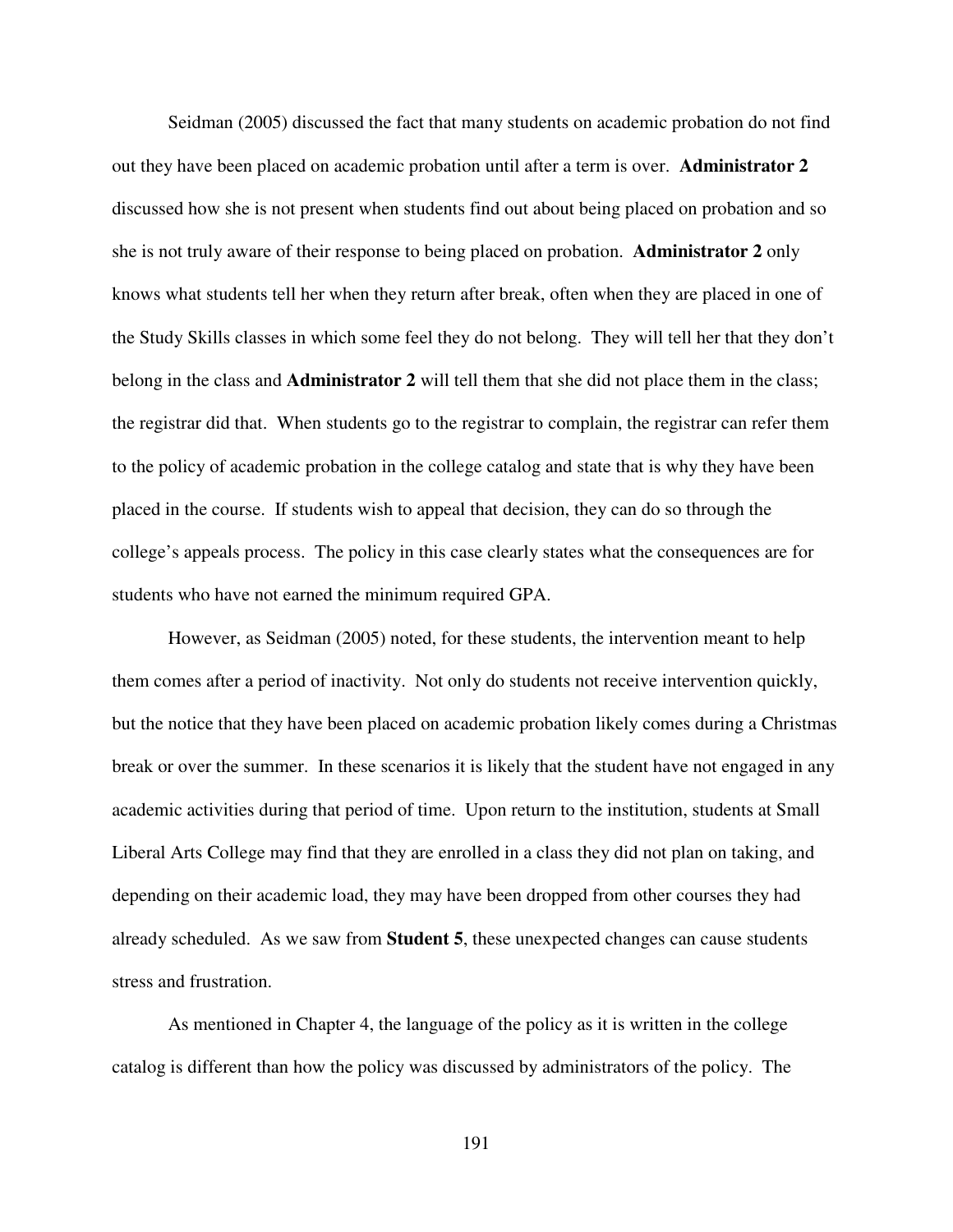policy is seen as a service, an intervention, and yet it is referred to as a penalty in the college catalog. The intent of the policy is not stated in the same terms that administrators use to discuss it. In the college catalog it states that "each student's academic performance must meet certain minimum requirements for the student to continue at [Small Liberal Arts College]" (p. 36). Failure to meet this requirement results in academic penalties. Students who do not improve are faced with dismissal. It is stated that seniors need a minimum 2.0 cumulative GPA, but this section of the policy does not state that the 2.0 is needed for graduation. That information is implied. Information regarding the criteria for graduation is detailed in another section of the catalog.

 Students in this study stated they were unaware of the policy of academic probation before they were placed on probation or their knowledge was cursory. Having the intent of the policy more explicitly stated in the catalog and couching the policy in terms that are more understandable to students may help in increasing their knowledge about the policy. Another issue is whether or not students read or refer to the college catalog to gain information. Today's students have so much information available to them, often immediately available to them on their phones or other devices, that documents such as the college catalog may lose significance. If instructors discuss academic standing in the required freshmen course, then a review of the policy as it is written in the catalog at that time would be warranted.

### *Some Personal Thoughts*

When I began this study I worked at a small liberal arts institution with students who were placed on academic probation. In my experience some students worked hard to raise their GPA, though others did not appear to be working toward improving their grades at all and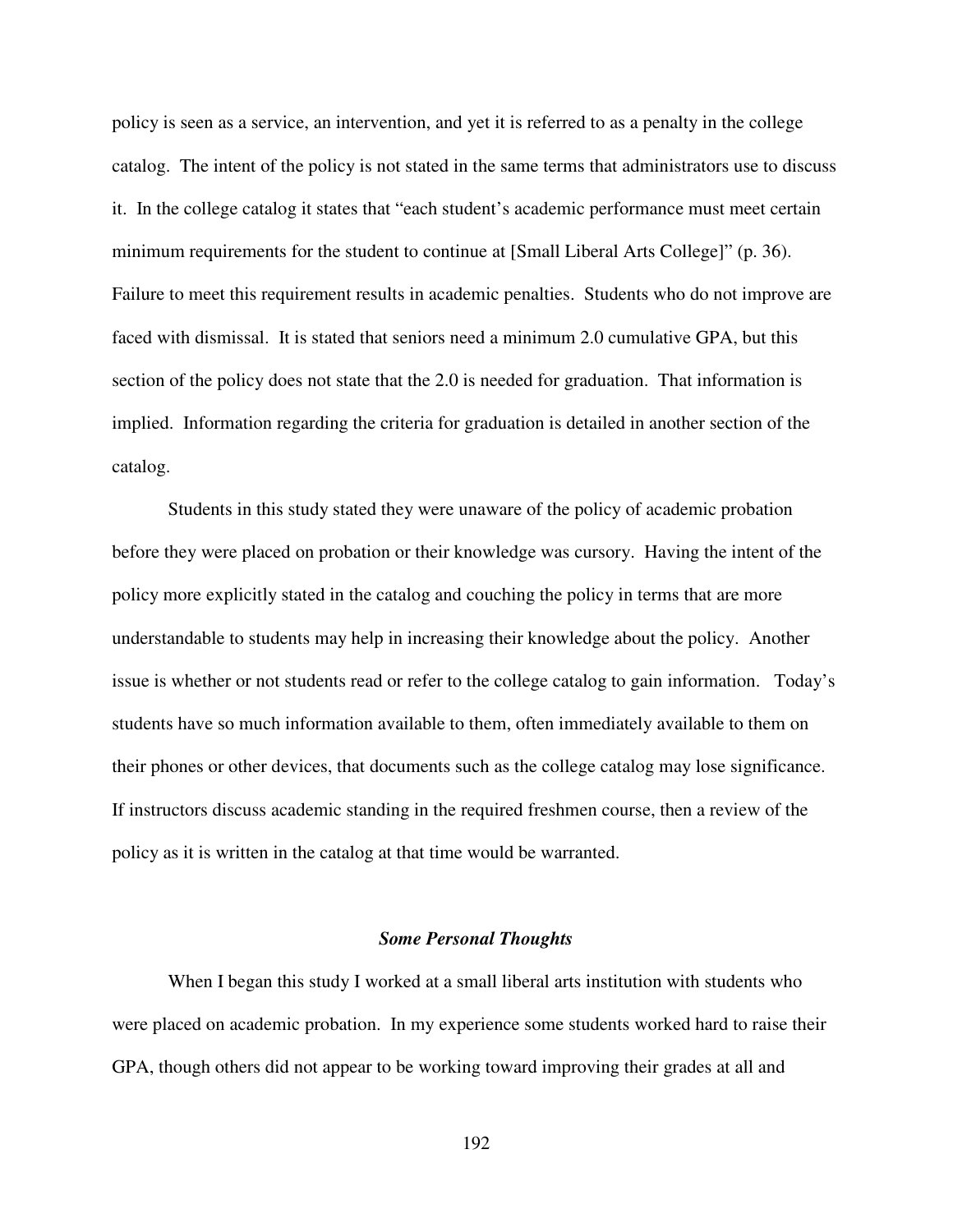instead seemed more interested in doing other things. I appreciate the perspective offered by **Administrator 2** that students may not seem to care, but that perception may be false and there may be reasons for it. Many of the students I worked with also did not seem to know what services were available to them. Those who said they knew what services were available didn't necessarily use them. Students at my institution were required to meet with me periodically throughout the semester. Some students did that and seemed to use the time we were together wisely. Others never graced my door. I've often wanted to find just the right approach, the right thing to say, the right thing to do, to help these students want to do well and use the services available to them. I thought that if I just did the 'right thing,' I had the ability to impact whether or not students used services or improved by using them.

What I have learned through this study is that there may not be a 'right' approach. For these students, their experiences are so individual and so personal to them, that no matter what is offered, the student will use the service or not, seek the service or not, depending on personal values and beliefs. It is important for administrators to keep the doors open, be available and build relationships with students. I was concerned that the policy of academic probation emphasized student "failure" rather than student success, and I worried that students on academic probation would feel negatively toward the institution for doing so. However, after speaking with both **administrators** and **Student 6** at this institution, I see that the policy of academic probation can be a declaration of care and concern for students and be the 'wake up' call that some students need. I am curious to see how the policy of academic probation is instituted at other colleges and how students at those institutions feel about it. Is this particular institution doing something different than others? Looking at academic probation this way allows the institution to concentrate on the strengths of its students. It allows students to see the institution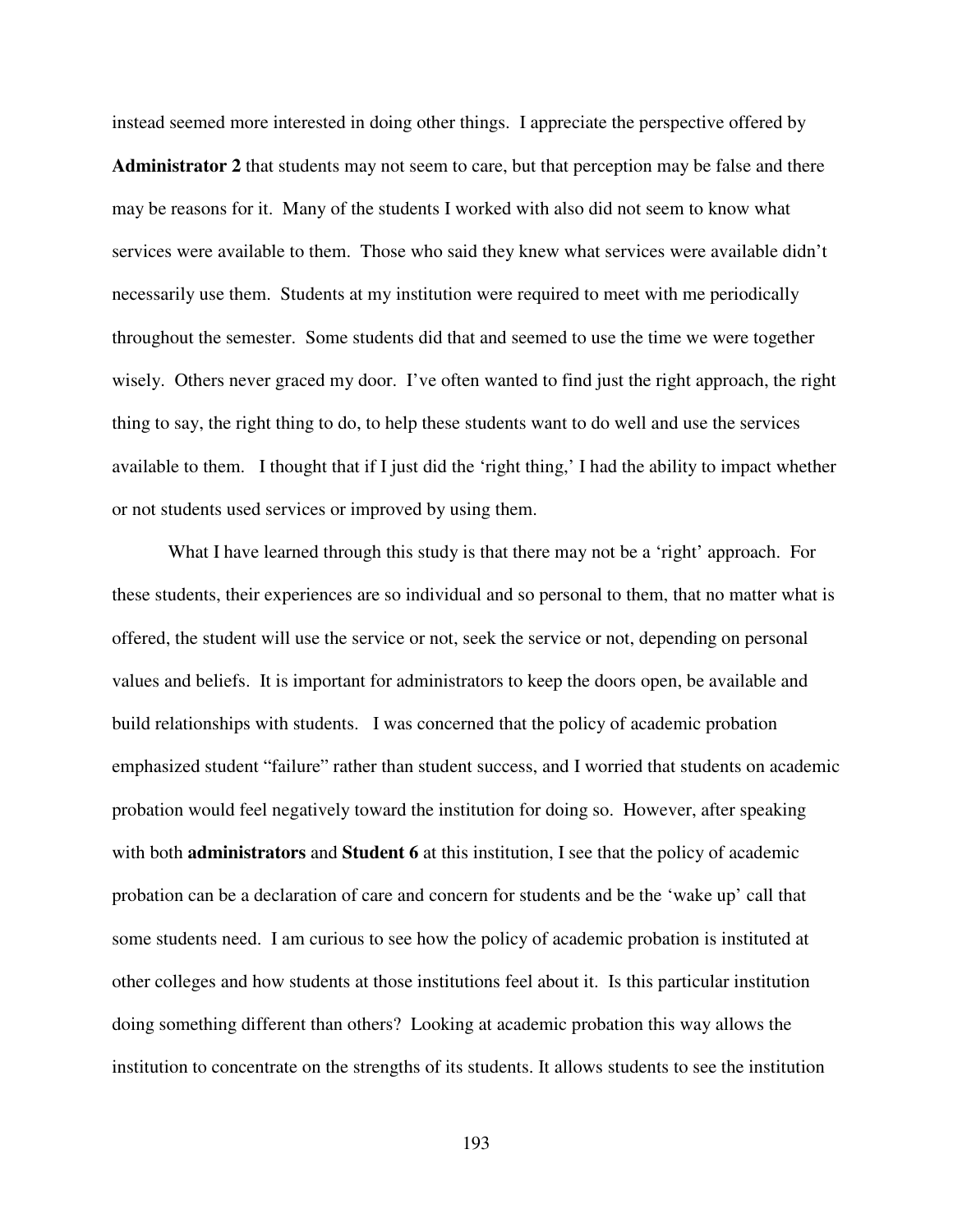as a helper and should allow both parties to come together to work toward the common goal of success for the students.

### *Recommendations for Practice*

This study was limited in the amount of information gathered and therefore has limited recommendations for practice. This study cannot be generalized to students on other campuses, to the general student population of Small Liberal Arts College, or even to other students there on academic probation. The main participants in the study were two administrators and one student who agreed to be interviewed. Four other students responded to survey questions, but those answers were not very detailed. One student wrote a note at the top of the survey stating some feelings about being placed on academic probation. I also conducted a document review of the policy of academic probation as it is written in the college catalog.

The analysis of information gathered demonstrated that some students at this institution viewed the policy of academic probation as in intervention as the administration did. However, each student had a very individualized experience. The administrators at this college were already aware that students have different levels of abilities, knowledge, and reactions to their academic work and being placed on academic probation. The institution actually acknowledges these differences through its graduated system of good standing and the institution offers many services to help students succeed academically.

One of the main issues for the institution is that students stated they were not aware of the policy before being placed on it. While the administration felt it took every opportunity to disseminate information to students about academic standing and academic probation, students in this study stated they did not know about academic probation, or they did not know much about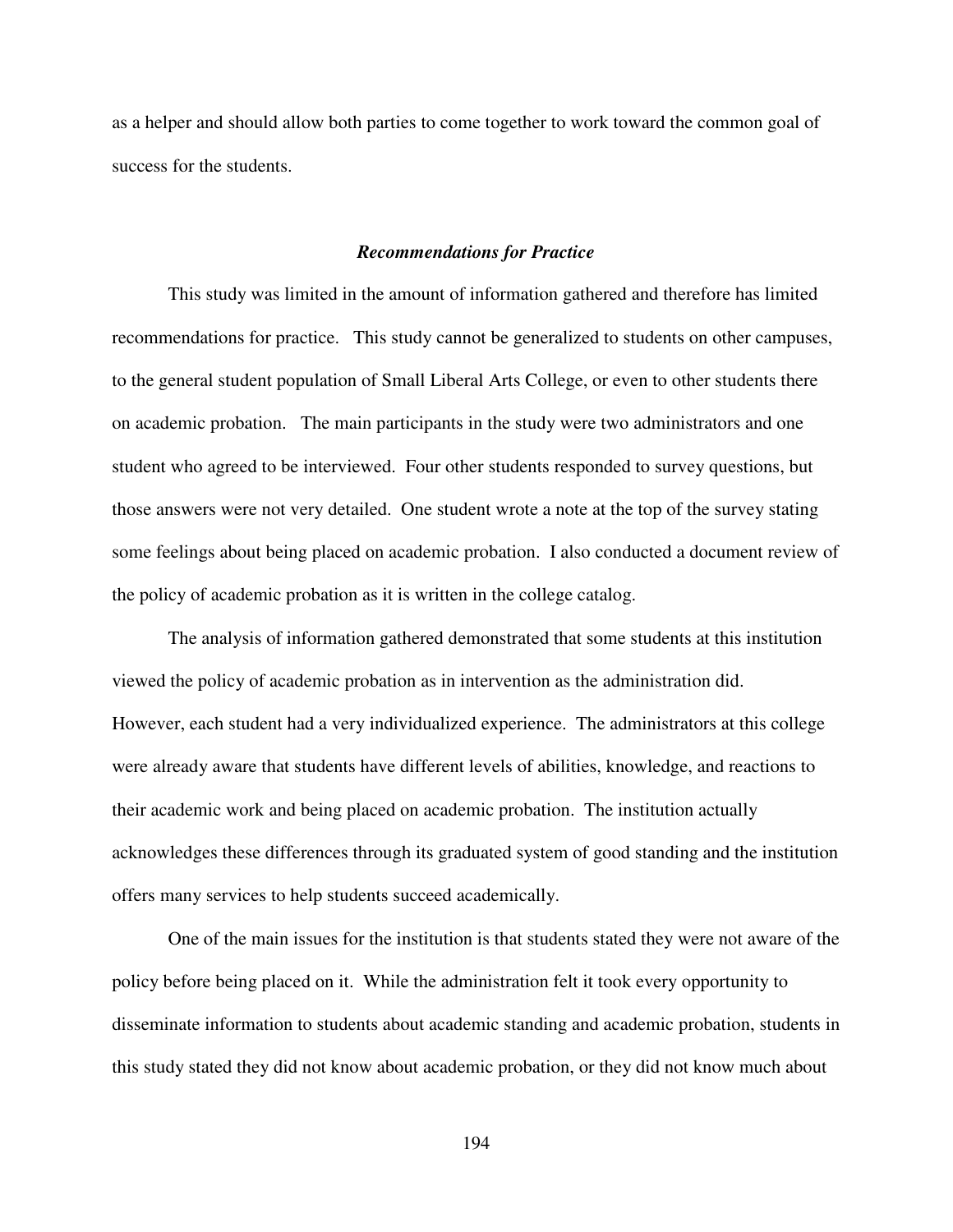it, before they were placed on probation. Ensuring that students are aware of the policy is of utmost importance to having an informed student body. Traditional age students are still learning and growing, emotionally and intellectually. Though we live in a world where access to information is constant through electronic media, having access does not ensure that students will access the information, understand it, or use it if they do. This institution should re-examine how it provides policy information to students and expectations regarding how and when students should access that information. Policies should be written with the student in mind. It is recommended that the policy of academic probation, and other policies, be reviewed on a regular basis and that the language of the policy fully explain its intent and purpose. It is recommended that there be input into policy revisions by those who implement it and those who are affected by it. Student representation on committees that review policies may be appropriate.

It is also important that the institution review the avenues it uses for disseminating information. Freshmen orientations can very easily be high energy events in which institutions try to disseminate as much information as possible to students as they orient them to the environment, help them register for classes, and try to help students build relationships. Many students are excited and nervous as Student 6 stated. They can easily become overwhelmed and will be less likely to hear and understand what is being shared. Students need to hear the information in different and varied ways.

### *Recommendations for Future Research*

 This study was very small and limited to students' recounting their experiences at one point in time. A longitudinal study that looks at students' perceptions about being on academic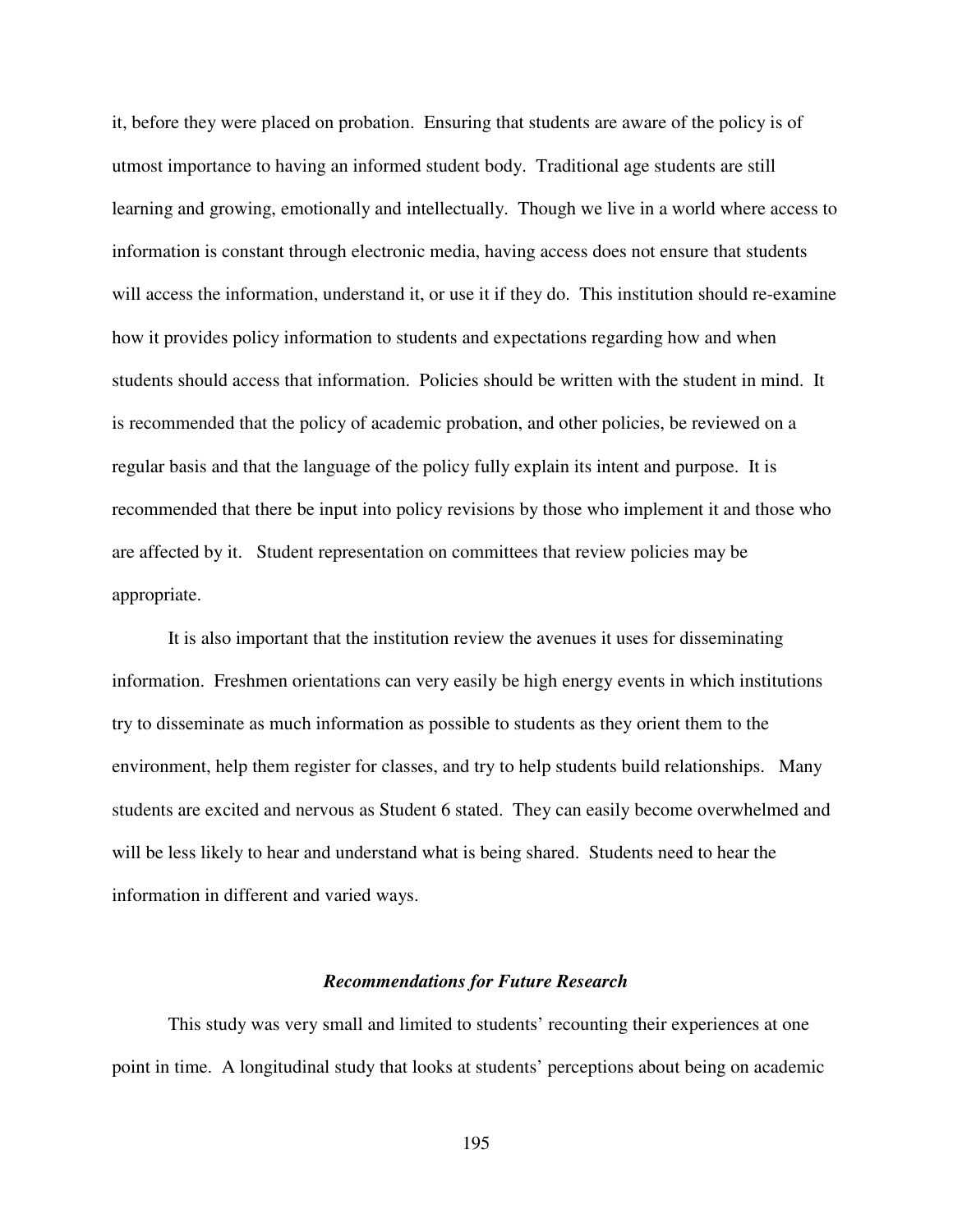probation is recommended for future research. A larger study that incorporates more student input and one that gathers information over a longer period of time would increase data gathered. Having more data would allow researchers to investigate variant patterns and search for stronger connections within the data. Data collected over time would allow for changes to the students' perceptions during different stages of the probationary period. Allowing the researcher to gather information over various points in time would also allow students the opportunity for personal reflection on their experiences. Students who have been on probation for more than one semester would be expected to have different feelings than students who have been placed on academic probation for the first time.

 This study also focused on the experiences of one traditional student. Conducting a study that includes nontraditional students, or adult students who may have different experiences than traditional students would also be beneficial.

 Policies guide administrative and student actions in higher education including operating hours on campus to employee compensation to student organizations and activities. They also contribute to student success. To further investigate the effects of policies on students, other research questions can be proposed. Questions may be geared toward a specific policy of interest to the researcher or include more generalized questions regarding policy. Some questions for further research include:

- What input do students have into the creation of policy at their institutions?
- What impact does policy have on the student experience?
- Do students believe the policies of the institution meet the needs of the students?
- How does policy affect student-student or student-faculty interaction?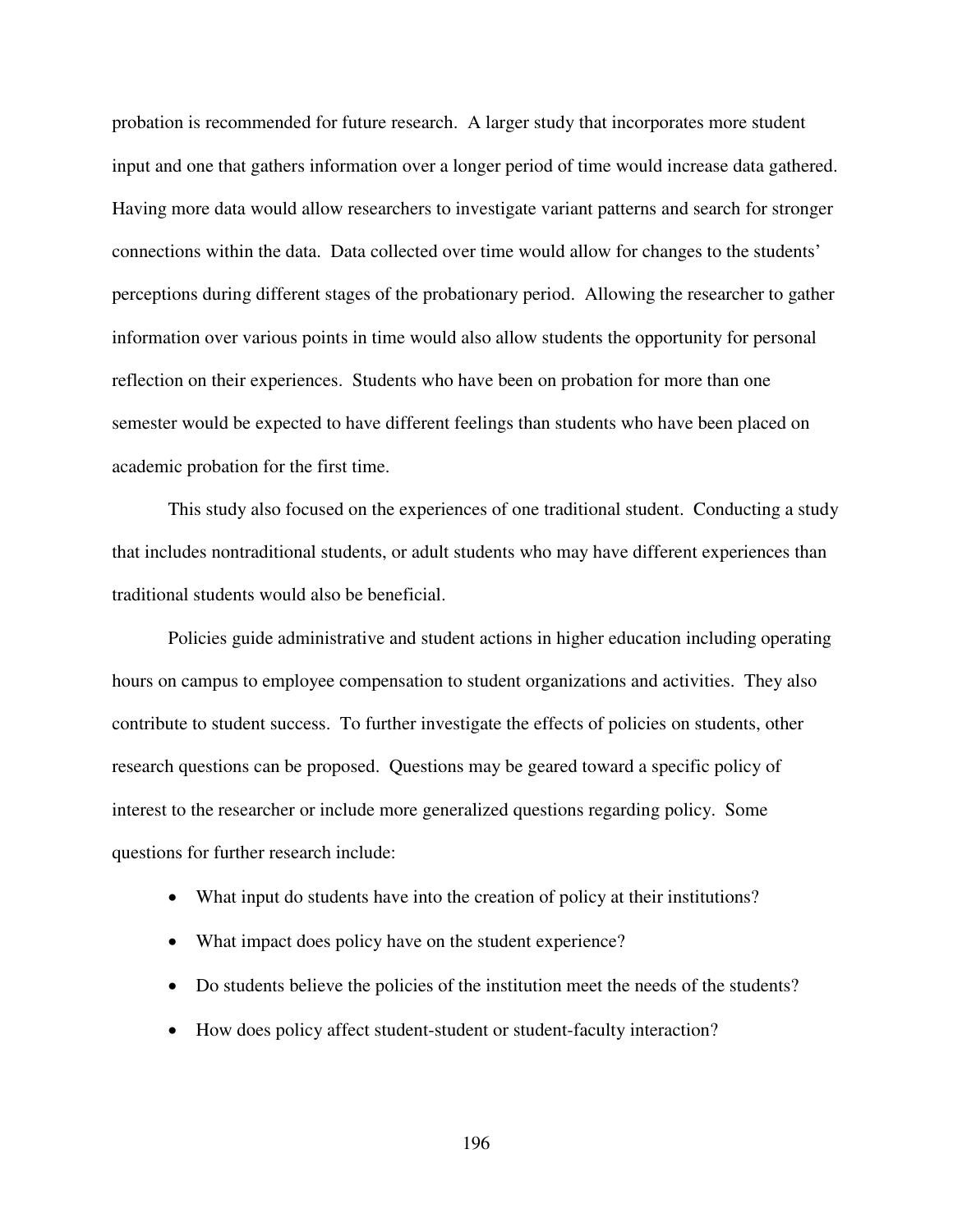- Are there differences in how academic policies and nonacademic policies at one particular institution are drafted and implemented? If so, how and why?
- What dynamics are involved in the drafting of policy?
- How do the same policies across institutions differ in intent? In practice?
- How do institutions view policy?
- How do students view policy?

### *Conclusion*

The purpose of this study was to understand the perception of undergraduate students placed on academic probation at one 4-year institution and to compare that perception with the intent of the policy by administrators at this college. Calls to increase graduation rates for college students make it important that higher education institutions create policies that meet the needs of their students. Students must also understand the policies that are in place to guide them through their academic work.

Administrators at Small Liberal Arts College defined probation as an intervention, a wake up call for students and an opportunity for administrators at this small college to intervene with students. Some students in this study acknowledged that academic probation for them was a second chance and an opportunity for them to work harder and make different decisions about their academic work. The college strives to be proactive in providing assistance to its students and it offers a wide array of services available to all students. Additionally it mandates or offers specific services for students placed on academic probation. However, student identification of those services seemed to depend on the services the student actually used. The use of services also seemed to be tied to the reasons students felt caused them to struggle so that their GPA fell below the minimum required. Motivation, commitment, hard work, feeling engaged with other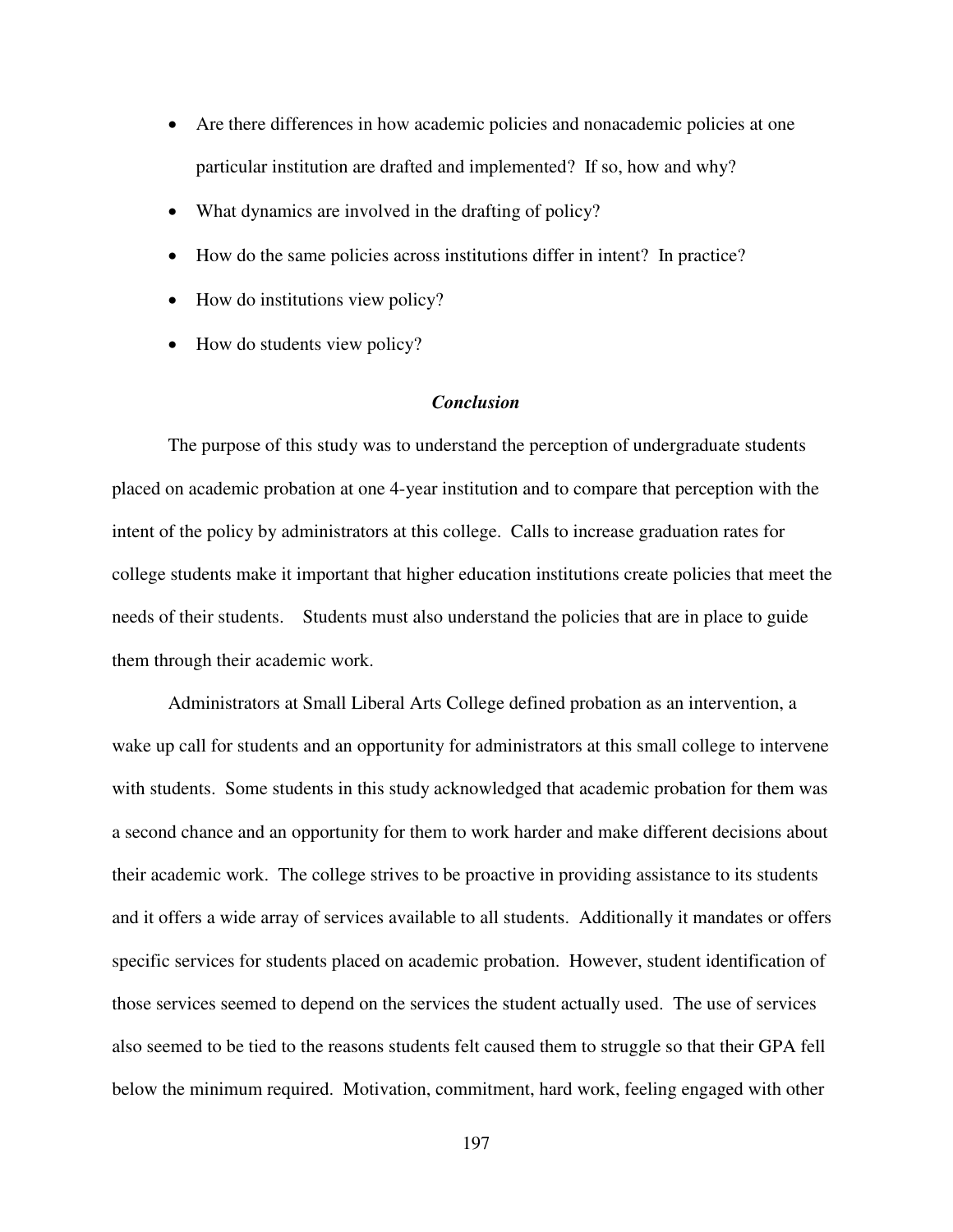students and with the institution all impacted the academic experience of the students as did personal and family issues. Some students did use the services provided to them; others only took the class that was required of them and about which they had no choice. All of these students acknowledged that some service was helpful to them, even the one student who expressed bitterness and resentment toward the institution regarding the required class. Students felt the institution should continue to use the services it was offering and had some suggestions for providing more services to students such as having an encouraging classroom environment, providing more information about academic probation provided earlier to students, and reporting grades to students more frequently.

 While the administration stated that policy was accessible through the college catalog, in the student handbook, and through discussions in a required freshmen course, students in this study stated they had no knowledge of the policy or only a cursory knowledge of it before being placed on probation. It appears then that students are not accessing the policy or fully understanding it. Administrators should find other ways of introducing policy to students. By allowing students to participate in policy discussions, student leaders can help shape how information on the campus is disseminated.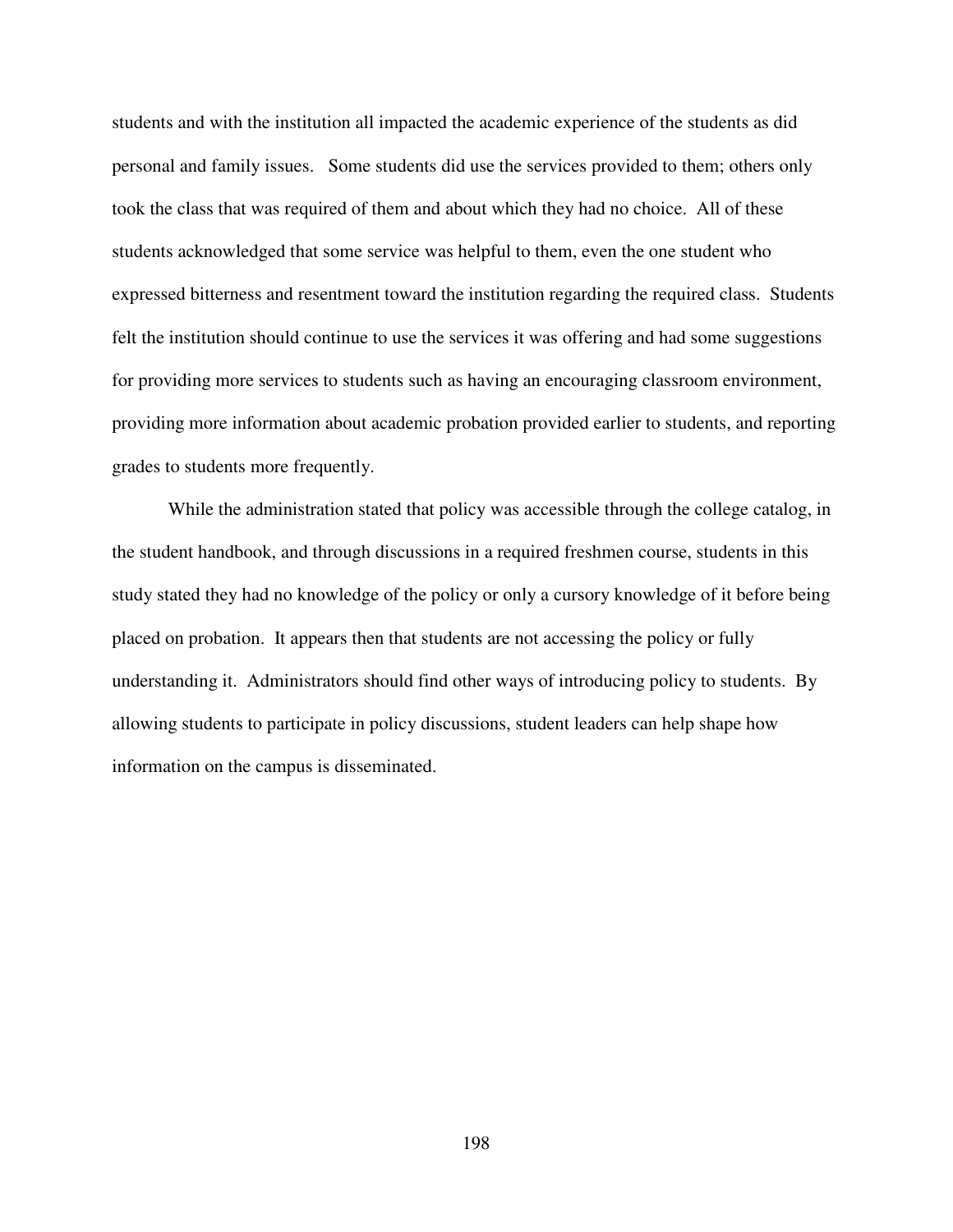### REFERENCES

- Achieve. (2013, November). *Closing the expectations gap: 2013 annual report on the alignment of state K-12 policies and practice with the demands of college and careers.* Retrieved from http://www.achieve.org/files/2013ClosingtheExpectationsGapReport.pdf
- Ackermann, M. E., & Morrow, J. A. (2007). A principal components analysis and validation of the coping with the college environment scale (cwces). *Journal of College Student Retention, 9*(2), 133-148. Retrieved from

http://www.metapress.com.ezproxy.etsu.edu:2048/content/glv1715p613wk1nm/fulltext.p df

Amelga, M. (2012, October). *College and career readiness: A quick stats fact sheet*. National High School Center at the American Institutes for Research. Retrieved from http://www.betterhighschools.org/pubs/documents/NHSC\_CollegeCareerReadinessFactS heet\_Oct12.pdf

American Association of State Colleges and Universities State Relations and Policy Analysis Team. (2012, January). *Top 10 higher education state policy issues for 2012*. *A higher education policy brief*. Retrieved from http://www.aascu.org/uploadedFiles/AASCU/Content/Root/PolicyAndAdvocacy/PolicyP ublications/Policy\_Matters/Top\_Ten\_State\_Policy\_Issues\_2012.pdf

American Association of State Colleges and Universities State Relations and Policy Analysis Team. (2013, January). *Top 10 higher education state policy issues for 2013. A higher education policy brief*. Retrieved from http://www.aascu.org/policy/publications/policy-matters/topten2013.pdf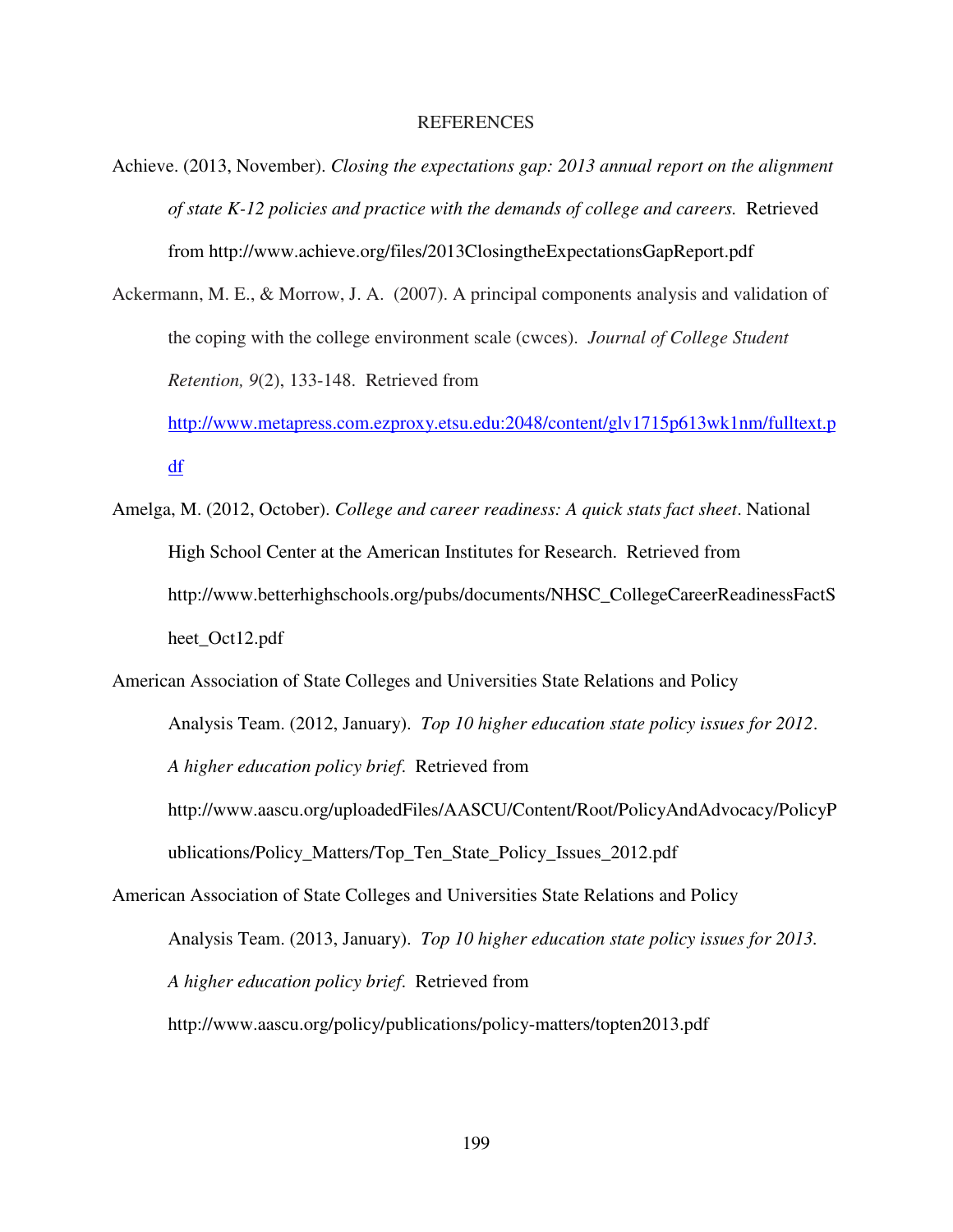American College Testing. (2010). *What works in student retention? Fourth national survey*. *Report for all colleges and universities*. Retrieved from

http://www.act.org/research/policymakers/pdf/droptables/AllInstitutions.pdf

American College Testing. (2011). *The condition of college and career readiness 2011*. Retrieved from

http://www.act.org/research/policymakers/cccr11/pdf/ConditionofCollegeandCareerRead iness2011.pdf

- American College Testing. (2012). *The reality of college readiness: National*. Retrieved from http://www.act.org/readinessreality/12/pdf/Reality-of-College-Readiness-2012.pdf
- American College Testing. (2013). *The reality of college readiness: National.* Retrieved from http://www.act.org/readinessreality/13/pdf/Reality-of-College-Readiness-2013.pdf
- American Council on Education. (2005). *College students today: A national portrait*. Washington, DC: American Council on Education. Retrieved from http://www.acenet.edu/news-room/Documents/College-Students-Today-A-National-Portrait-2005.pdf
- Anderman, E. M., & Anderman, L. H. (2009). Identification with academics. In E. M. Anderman and L. H. Anderman (Eds.) *Psychology of classroom learning: An encyclopedia* (Vol. 1, pp. 475-478). Detroit, MI: Macmillan Reference USA/Gale Cengage Learning.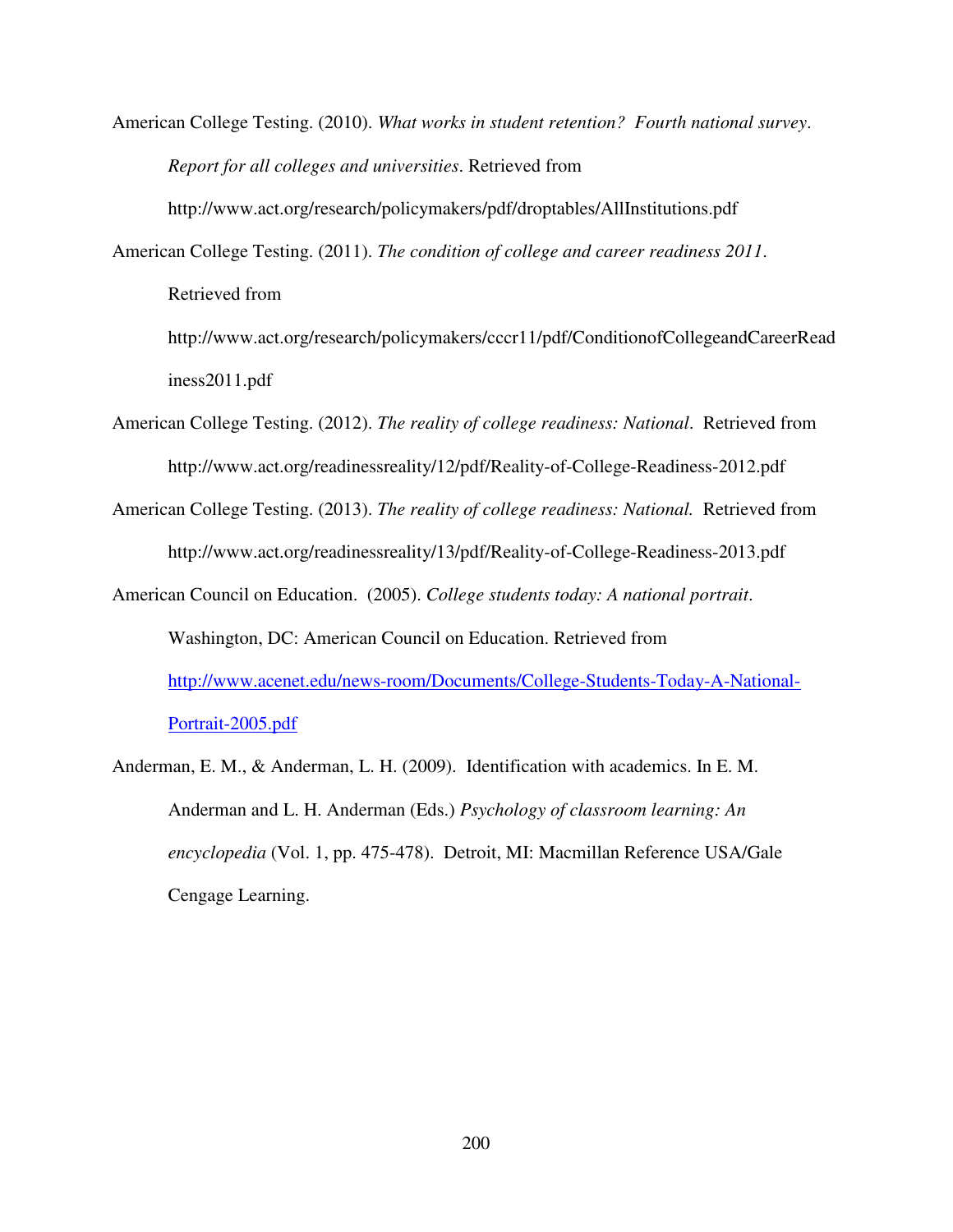Arendale, D. R. (2004). Mainstreamed academic assistance and enrichment for all students: The historical origins of learning assistance centers. *Research for Educational Reform, 9(*4*),*  3-21*.* Retrieved from

http://www.tc.umn.edu/~arend011/HistoryLAC.pdf

- Astin, A. W. (1984,1999). Student involvement: A developmental theory for higher education. *Journal of College Student Development, 40(*5*)*, 518-529. Retrieved from http://www.ydae.purdue.edu/lct/hbcu/documents/Student\_Involvement\_A\_Developmenta l\_Theory\_for\_HE\_Astin.pdf
- Aud, S., Wilkinson-Flicker, S., Kristapovich, P., Rathbun, A., Wang, X., & Zhang, J. (2013). *The condition of education 2013* (NCES 2013-037). Washington, DC: U.S. Department of Education, National Center for Education Statistics. Retrieved from http://nces.ed.gov/pubs2013/2013037.pdf
- Bai, H., & Pan, W. (2009). A multilevel approach to assessing the interaction effects on college student retention. *Journal of College Student Retention, 11(*2*)*, 287-301. doi: 10.2190/CS.11.2.g
- Balbach, E. D. (1999, March). *Using case studies to do program evaluation*. Sacramento, CA: California Department of Health Services. Retrieved from http://www.case.edu/affil/healthpromotion/ProgramEvaluation.pdf

Balduf. M. (2009). Underachievement among college students. *Journal of Advanced Academics, 20(*2*),* 274-294. doi: 10.1177/1932202X0902000204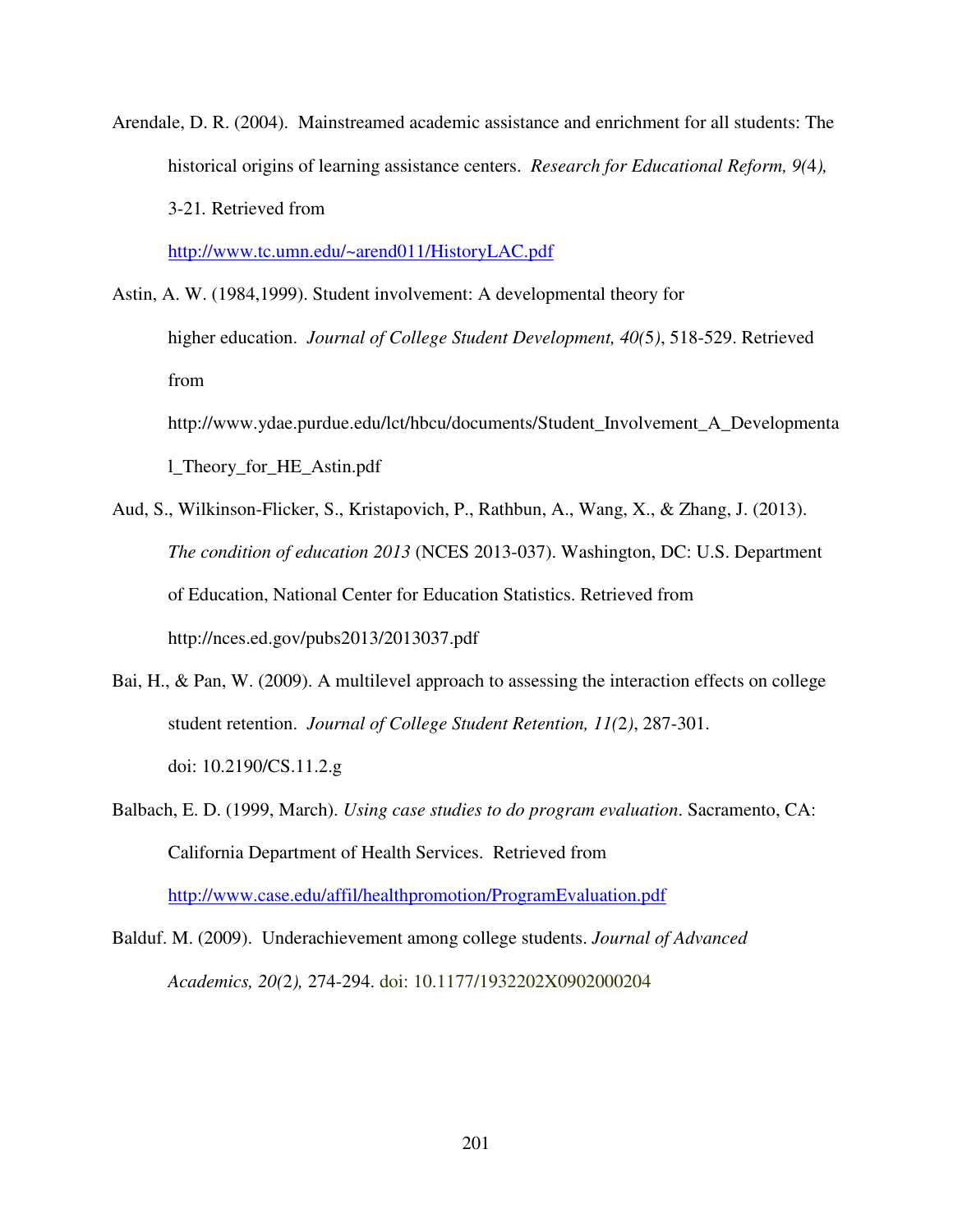Balz, F. J., & Esten, M. R. (1998). Fulfilling private dreams, serving public priorities: An analysis of TRIO students' success at independent colleges and universities. *The Journal of Negro Education, 67(*4*)*, 333-345. Retrieved from http://www.jstor.org/stable/2668134

- Barr, M. J. (2003). Legal foundations of student affairs practice. In S. R. Komives, D. B. Woodard, Jr., & Associates (Eds.), *Student services: A handbook for the profession* (4<sup>th</sup> ed., pp. 128-149). San Francisco, CA: Jossey-Bass.
- Bean, J. P. (2005). Nine themes of college student retention. In A. Seidman (Ed.), *College student retention: Formula for student success* (pp. 215-243). Westport, CT: American Council on Education and Praeger Publishers.
- Bell, J. H., & Short, S. (2003). Buckling down: Achieving and underachieving in the first year of university. J*ournal of College Reading and Learning, 34(*1*),* 6-25*.*
- Berger, J. B., & Lyon, S. C. (2005). Past to present: A historical look at retention. In A. Seidman (Ed.), *College student retention: Formula for student success* (pp. 1-29). Westport, CT: American Council on Education and Praeger Publishers.
- Boretz, E. (2012). Midsemester academic interventions in a student-centered research university. *Journal of College Reading and Learning, 42(*2*),* 90-108. Retrieved from http://files.eric.ed.gov/fulltext/EJ972862.pdf
- Brawner, C. E., Frillman, S., & Ohland, M. W. (2010). A comparison of nine universities' academic policies from 1988 to 2005. Retrieved from http://files.eric.ed.gov/fulltext/ED508293.pdf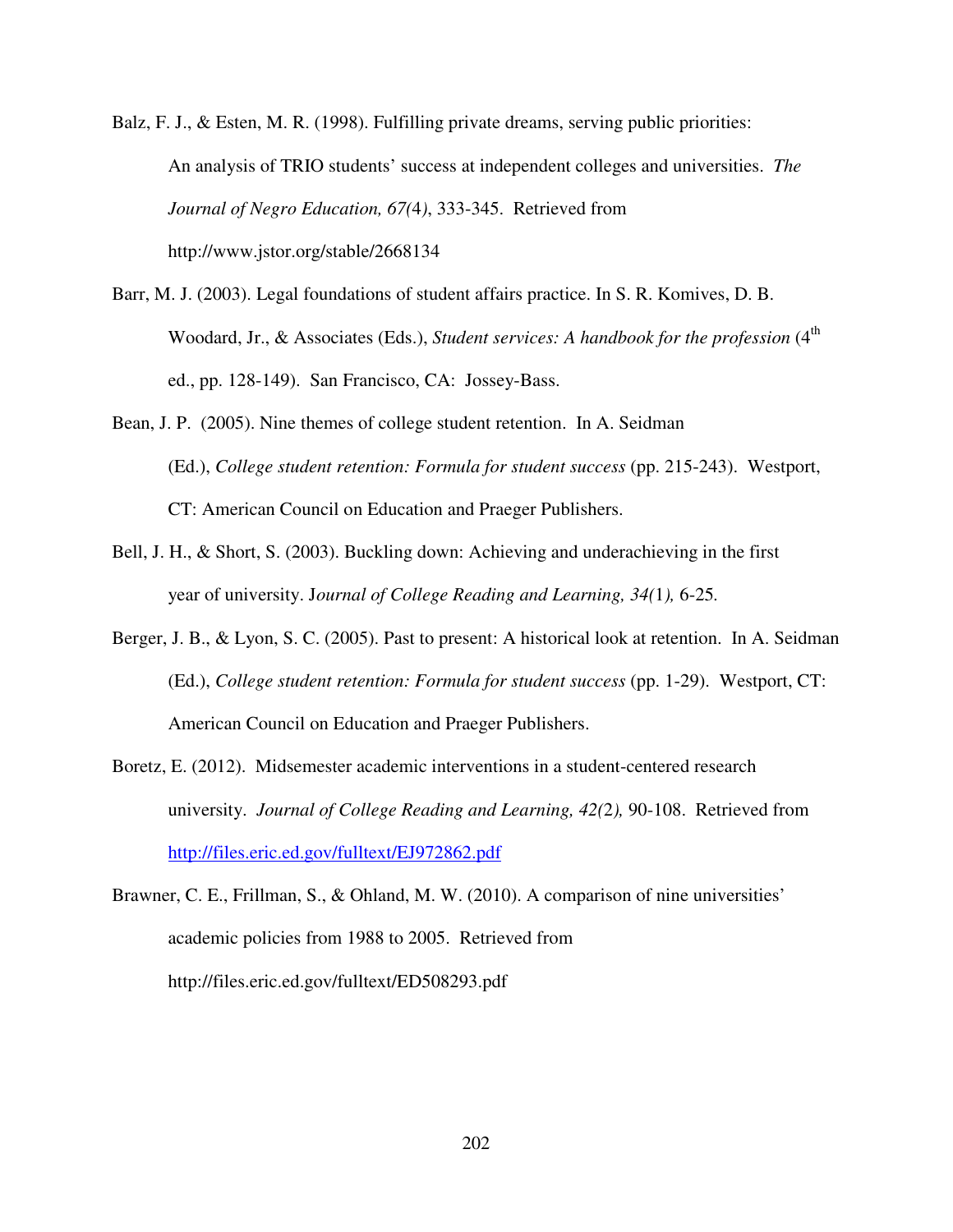- Braxton, J. M., & Hirschy, A. S. (2005). Theoretical developments in the study of college student departure. In A. Seidman (Ed.), *College student retention: Formula for student success* (pp. 61-87). Westport, CT: American Council on Education and Praeger Publishers.
- Braxton, J. M., & Lee, S. D. (2005). Toward reliable knowledge about college student departure. In A. Seidman (Ed.), *College student retention: Formula for student success* (pp.107-127). Westport, CT: American Council on Education and Praeger Publishers.
- Brock, T. (2010). Young adults and higher education: Barriers and breakthroughs to success. *The Future of Children, 20(*1*),* 109-132. Retrieved from http://www.jstor.org/stable/27795062
- Chambers, T. (2010). What I hear you saying is…: Analysis of student comments from the NSSE. *College Student Journal, 44(*1*),* 3-24. Retrieved from http://cpr.iub.edu/uploads/Chambers%20T%20%20(2010)%20%20What%20I%20hear% 20you%20saying%20is.pdf
- Connelly, F. M., & Connelly, G. (2010). Curriculum policy. In C. Kridel (Ed.), *Encyclopedia of curriculum studies vol. 1* (pp. 224-227*).* Thousand Oaks, CA: Sage.
- Cross, K. P. (1971). *Beyond the open door: New students to higher education.* San Francisco, CA: Jossey-Bass.
- Curs, B. R., & Harper, C. E. (2012). Financial aid and first-year collegiate GPA: A regression discontinuity approach. *The Review of Higher Education, 35(*4), 627-649. doi: 10.1353/rhe.2012.0040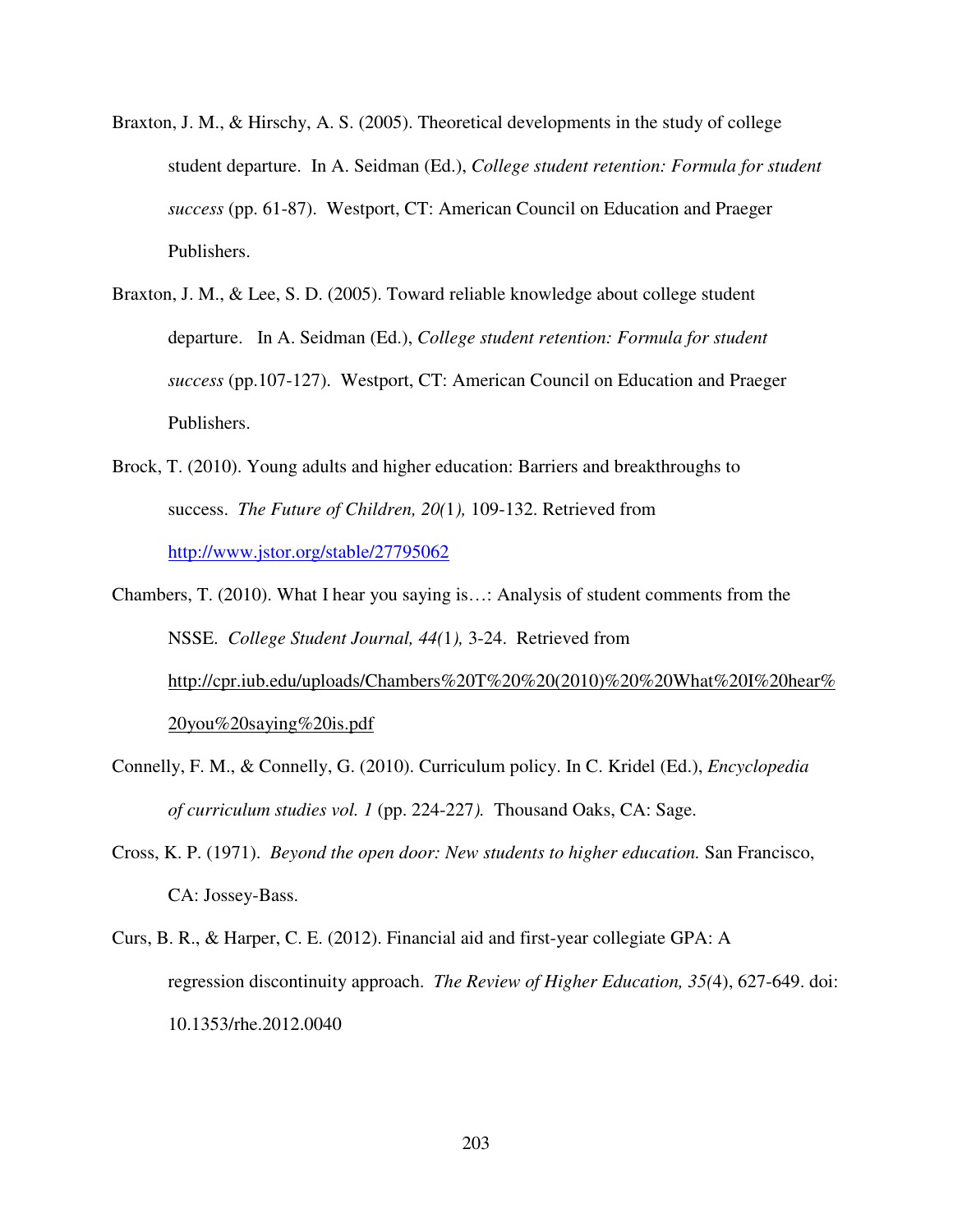- De Sousa, D. J. (2005). *Promoting student success: What advisors can do* (Occasional Paper No. 11). Bloomington, IN: Indiana University Center for Postsecondary Research.
- Dixon, J. P. (1966). The student's role in educational policy. In L. E. Dennis & and J. F. Kauffman (Eds.), *The college and the student: An assessment of relationships and responsibilities in undergraduate education by administrators, faculty members, and public officials* (pp. 164-168). Washington, DC: American Council on Education.
- Education Commission of the States. (2012, April). Defining college readiness: Where are we now and where do we need to be? *The Progress of Education Reform, 13(*2*).* Retrieved from http://www.ecs.org/clearinghouse/01/01/22/10122.pdf
- Ewell, P., & Wellman, J. (2007, May). Enhancing student success in education: Summary report of the NPEC initiative and national symposium on postsecondary student success. In *The National Postsecondary Education Cooperative Symposium on Student Success* conducted by the U.S. Department of Education in Washington, DC: November 1-3, 2006. Retrieved from http://nces.ed.gov/npec/pdf/Ewell\_Report.pdf
- Friedman, B. A., & Mandel, R. G. (2009). The prediction of college student academic performance and retention: Application of expectancy and goal setting theories. *Journal of College Student Retention, 11(*2*),* 227-246. doi: 10.2190/CS.11.2.d
- Fry, R., & Parker, K. (2012, November). *Record shares of young adults have finished both high school and college.* Washington, DC: Pew Research Center Social and Demographic Trends. Retrieved from Pew Research Center Social and Demographic Trends website: http://www.pewsocialtrends.org/2012/11/05/record-shares-of-young-adults-havefinished-both-high-school-and-college/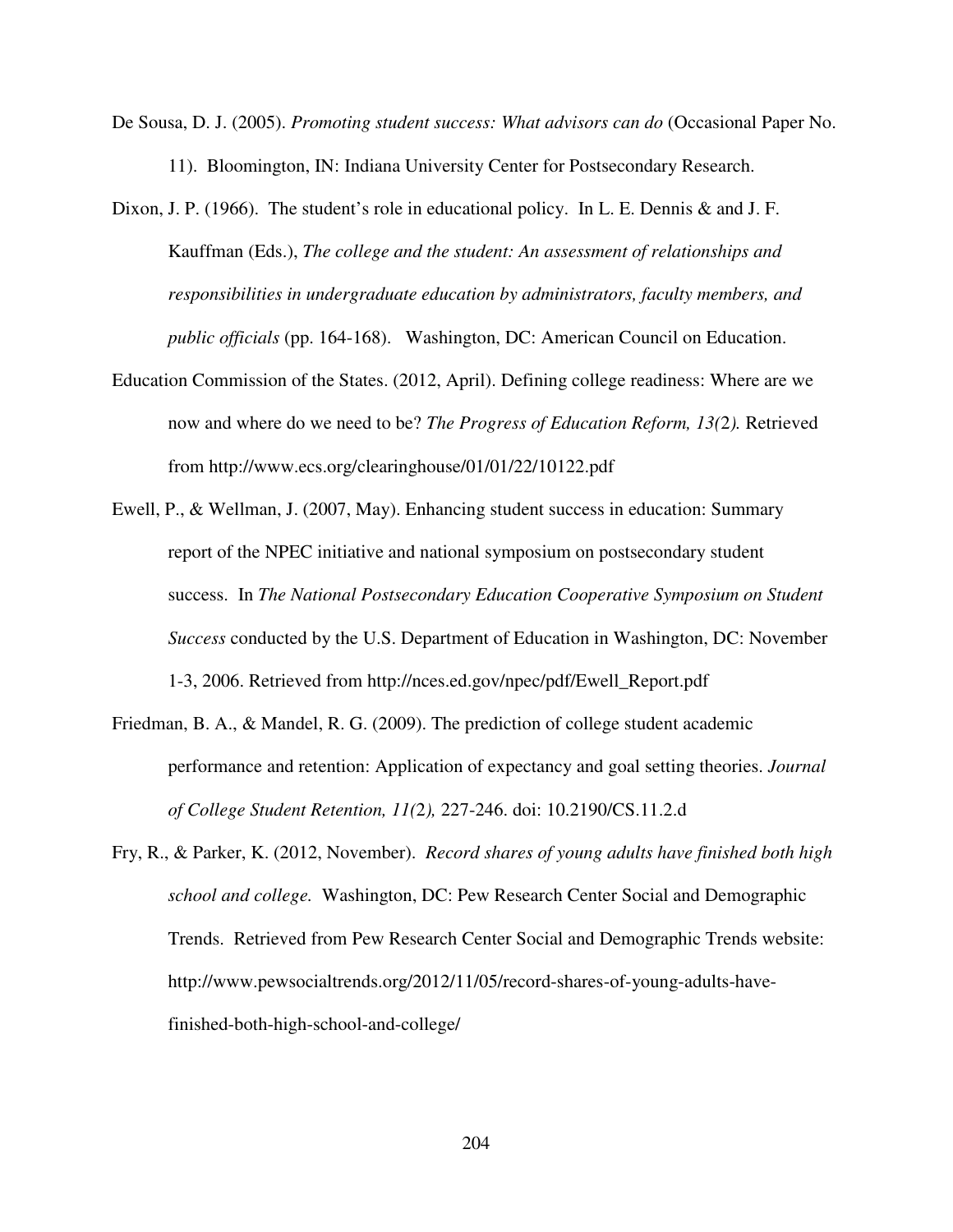Gehrke, R. L. (2006). *Dynamics between the academic advisor and student on probation which lead to academic success*. (Doctoral dissertation, University of Texas at Austin). Retrieved from

http://repositories.lib.utexas.edu/bitstream/handle/2152/2867/gehrker68529.pdf?sequence  $=2$ 

Giaquinto, R. A. (2009). Instructional issues and retention of first-year students. *Journal of College Student Retention. 11(*2*),* 267-285. doi: 10.2190/CS.11.2.f

Glasser, L. B. (2009, May). *We must teach students to fail well*. Retrieved from http://www.ugs.usf.edu/ue/resources/Article%20-

%20We%20Must%20Teach%20Students%20to%20Fail%20Well.pdf

- Gorman, S. (2007). Managing research ethics: A head-on collision? In A. Campbell & S. Groundwater-Smith (Eds.), *An ethical approach to practitioner research: Dealing with issues and dilemmas in action research* (pp. 8-23). New York, NY: Routledge.
- Grillo, M. C., & Leist, C. W. (2013). Academic support as a predictor of retention to graduation: New insights on the role of tutoring, learning assistance, and supplemental instruction. *Journal of College Student Retention, 15*(3), 387-408. Retrieved from http://www.metapress.com.ezproxy.etsu.edu:2048/content/y27jw4m551q7t370/fulltext.p df
- Groundwater-Smith , S. (2007). Student voice: Essential testimony for intelligent schools. In A. Campbell & S. Groundwater-Smith (Eds.), *An ethical approach to practitioner research*: *Dealing with issues and dilemmas in action research* (pp. 113-128). New York, NY: Routledge.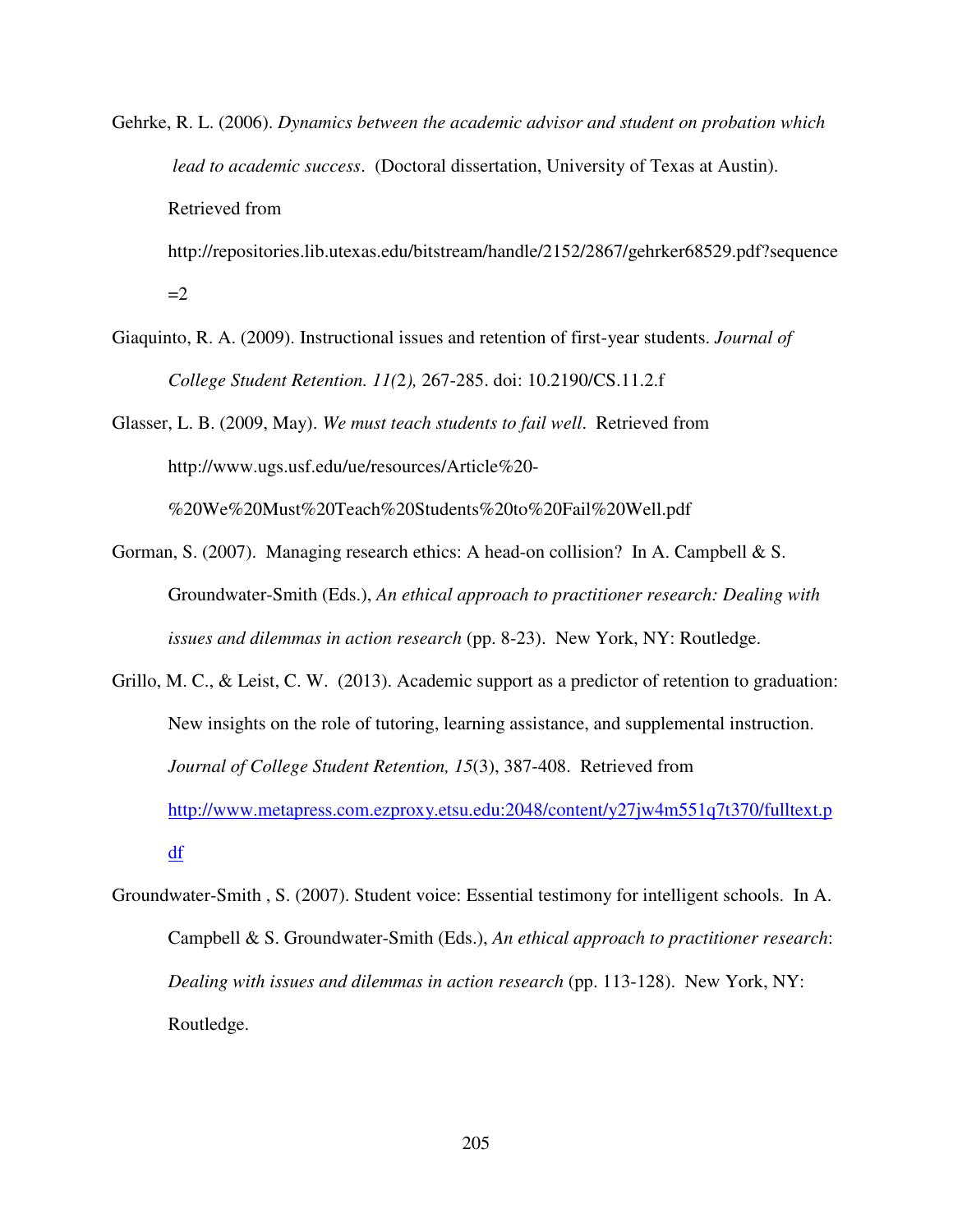- Hagedorn, L.S. (2005). How to define retention: a new look at an old problem. In A. Seidman (Ed.), *College student retention: Formula for student success* (pp. 89-105). Westport, CT: American Council on Education and Praeger Publishers.
- Hand, C., & Payne, E. M. (2008). First-generation college students: A study of Appalachian student success. *Journal of Developmental Education, 32(*1*)*, 4-15. Retrieved from http://iws.collin.edu/dweasenforth/Calderwood/JDE%2032-1\_Hand&Payne.pdf
- Heisserer, D. L, & Parette, P. (2002). Advising at-risk students in college and university settings. *College Student Journal 36(*1*),* 69-83. Retrieved from http://connection.ebscohost.com/c/articles/6539430/advising-at-risk-students-collegeuniversity-settings
- Hossler, D., Ziskin, M., Gross, J. P. K., Kim, S., & Cekic, O. (2009). Student aid and its role in encouraging persistence. In J. C. Smart (Ed.), *Higher education: Handbook of theory and research* (pp. 389-425). Netherlands: Springer Media B.V.
- Hurtado, S. (2003). Institutional diversity in American higher education. In S. R. Komives, D. B. Woodard, Jr., & Associates (Eds.), *Student services: A handbook for the profession*  $(4<sup>th</sup>$  ed., pp. 23-44). San Francisco, CA: Jossey-Bass.
- Kelley, K. N. (1996). Causes, reactions, and consequences of academic probation: A theoretical model. *NACADA Journal 16(*1*)*, 28-34.
- Krathwohl, D. R., & Smith, N. L. (2005). *How to prepare a dissertation proposal: Suggestions for students in education and the social and behavior sciences*. Syracuse, NY: Syracuse University Press.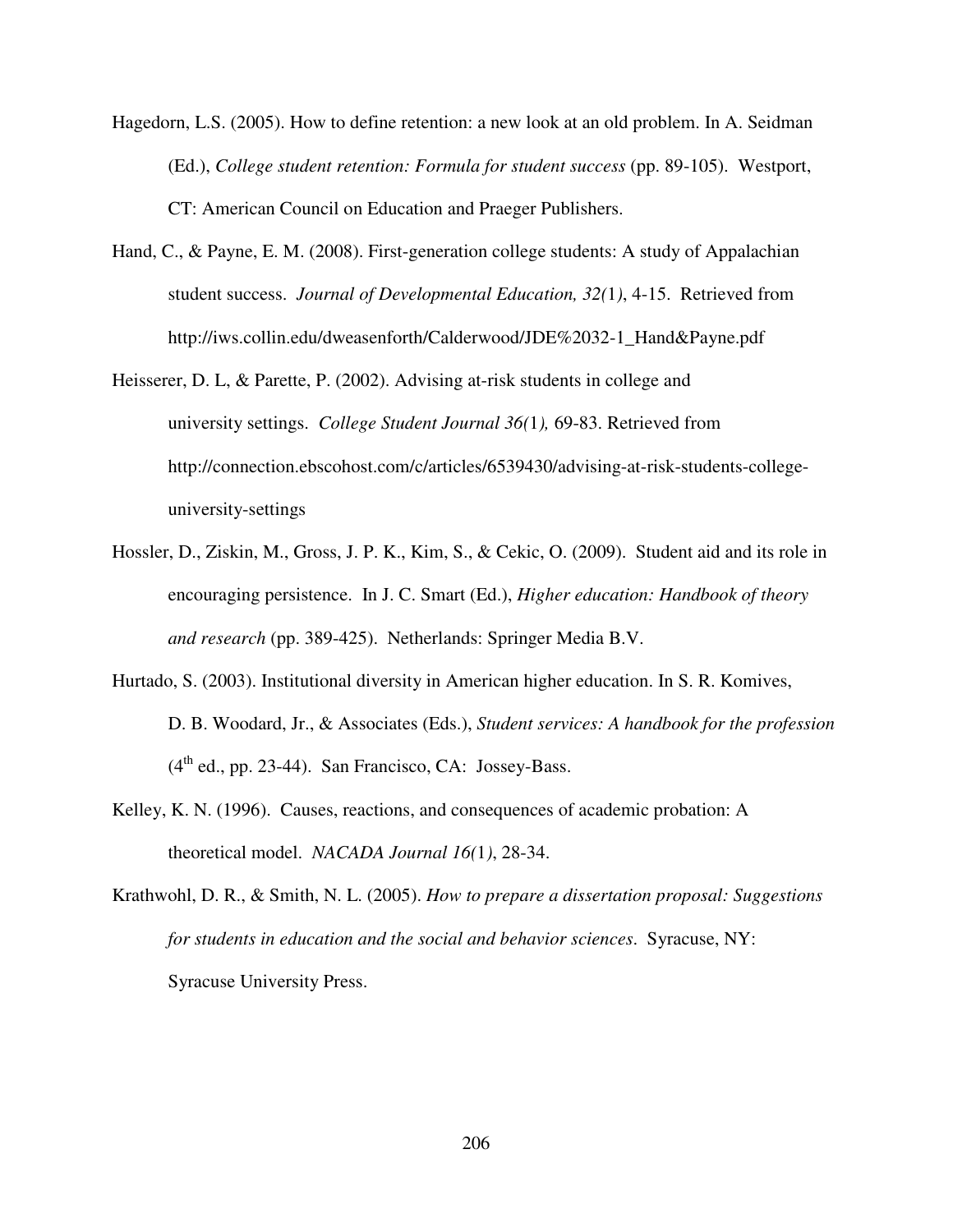Kuh, G. D. (2003). *Built to engage: Liberal arts colleges and effective educational practice.* Invited paper prepared for the ACLS Conference on Liberal Arts Colleges in American Higher Education in Williamstown, Massachusetts. Retrieved from http://cpr.iub.edu/uploads/Kuh%20(2007)%20Built%20to%20engage- %20Liberal%20arts%20colleages%20and%20effective%20educational%20practice.pdf

Kuh, G. D. (2009). What student affairs professionals need to know about student engagement. *Journal of College Student Development, 50(*6*),* 683-706. doi: 10.1353/csd.0.0099

Laitinen, A. (2012). *Cracking the credit hour*. New America Foundation and Education Sector. Retrieved from http://higheredwatch.newamerica.net/sites/newamerica.net/files/policydocs/Cracking\_the \_Credit\_Hour\_Sept5\_0.pdf

Levine, A. (2012, November 2). *Digital natives and their customs/Interviewer: Tamar Lewin*. New York Times. Retrieved from http://www.nytimes.com/2012/11/04/education/edlife/arthur-levine-discusses-the-new-

Lewis, J., & Ritchie, J. (2003). Generalising from qualitative research. In J. Ritchie & J. Lewis (Eds.), *Qualitative research practice: A guide for social science students and* 

 *researchers* (pp. 263-286). Los Angeles, CA: Sage.

generation-of-college-students.html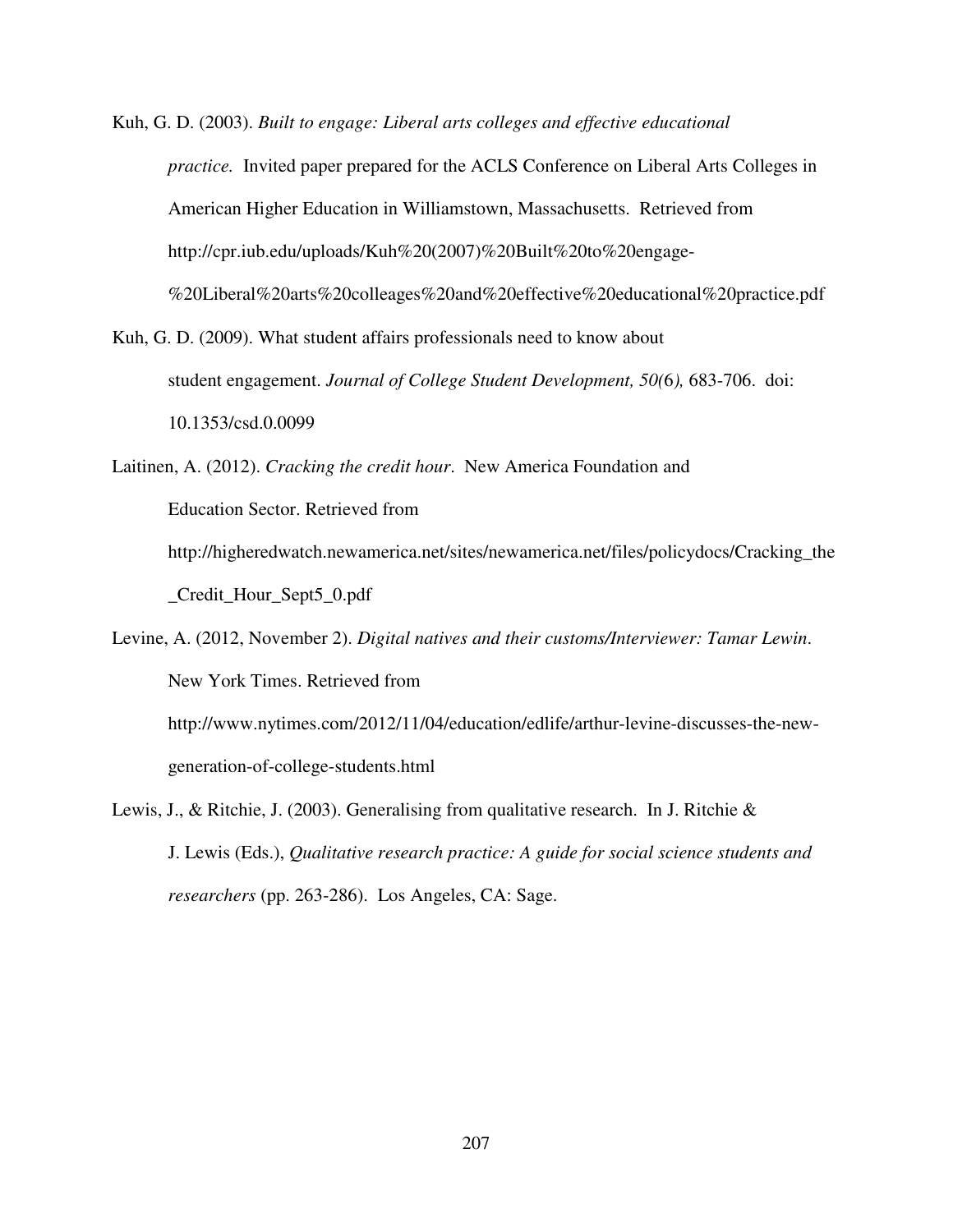Lumina Foundation. (2011, August). *College productivity: Four steps to finishing first: An agenda for increasing college productivity to create a better-educated society*. Lumina Foundation for Education. Retrieved from

http://www.luminafoundation.org/publications/Four\_Steps\_to\_Finishing\_First\_in\_Higher \_Education.pdf

- Mayhew, L. B. (1966). Institutional factors and the learning environment. In L. E. Dennis & J. F. Kauffman (Eds.), *The college and the student: An assessment of relationships and responsibilities in undergraduate education by administrators, faculty members, and public officials* (pp. 211-230). Washington, DC: American Council on Education.
- McCormick, A. C., & McClenney, K. (2012). Will these trees *ever* bear fruit? A response to the special issue on student engagement. *The Review of Higher Education*, *35(*2*),* 307-333. Retrieved from http://www.ccsse.org/center/resources/docs/research/The\_Review\_of\_Higher\_Education

\_Winter\_2012.pdf

- Miller, A., Smith, C. T., & Nichols, A. (2011, May). *Promising practices supporting low income, first-generation students at deVry university.* The Pell Institute for the Study of Opportunity in Higher Education. Retrieved from http://www.devryinc.com/resources/pdfs/Pell\_DeVry\_Report\_May2011.pdf
- Morgan, J. M., & Hoshijima, T. (2011, November). *Including more student voices in higher education policymaking: Rising tuitions and student debts mean rising stakes for college students.* Center for American Progress. Retrieved from http://www.americanprogress.org/wpcontent/uploads/issues/2011/11/pdf/student\_voices.pdf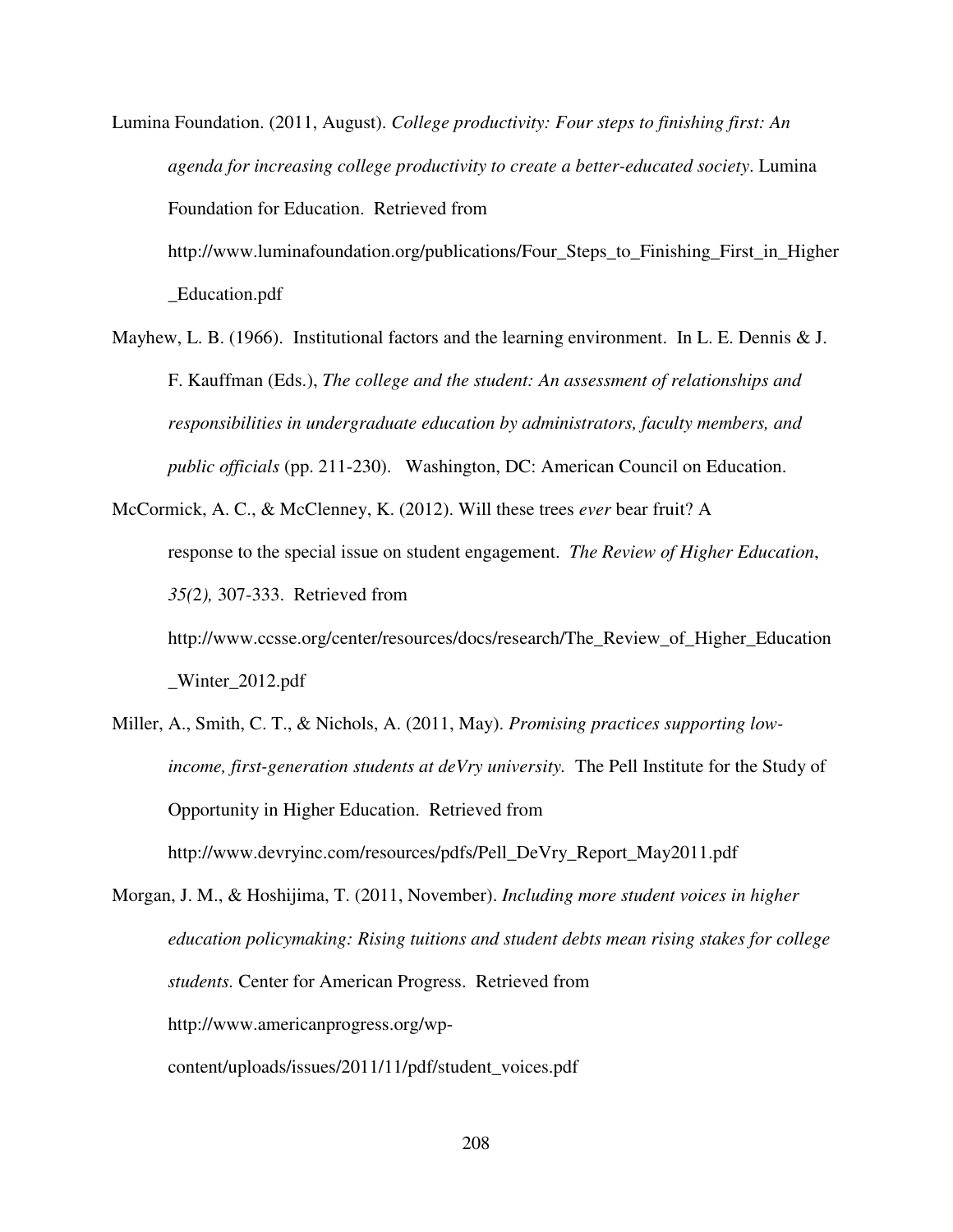- Morphew, C. C., & Hartley, M. (2006). Mission statements: A thematic analysis of rhetoric across institutional type. *The Journal of Higher Education, 77(*3*)*, 456-471. Retrieved from http://www.jstor.org/stable/3838697
- Morrison, M. C. (2012). Graduation odds and probabilities among baccalaureate colleges and universities. *Journal of College Student Retention, 14*(2), 157-179. Retrieved from http://www.metapress.com.ezproxy.etsu.edu:2048/content/8148765702434j12/fulltext.pd f
- National Association of Independent Colleges and Universities. (2013). *Nine myths about private nonprofit higher education.* Retrieved from

http://www.naicu.edu/special\_initiatives/nine\_myths/

- Northeastern University, & FTI Consulting, & Brookings Institution. (2012, November). *Innovation in higher education: Public opinion survey results*. Retrieved from http://www.northeastern.edu/innovationsurvey/pdfs/InnovationinHigherEducationPresent ation.pdf
- Nuss, E. M. (2003). The development of student affairs. In S. R. Komives, D. B. Woodard, Jr., & Associates (Eds.), *Student services: A handbook for the profession* (4<sup>th</sup> ed., pp. 65-88). San Francisco, CA: Jossey-Bass.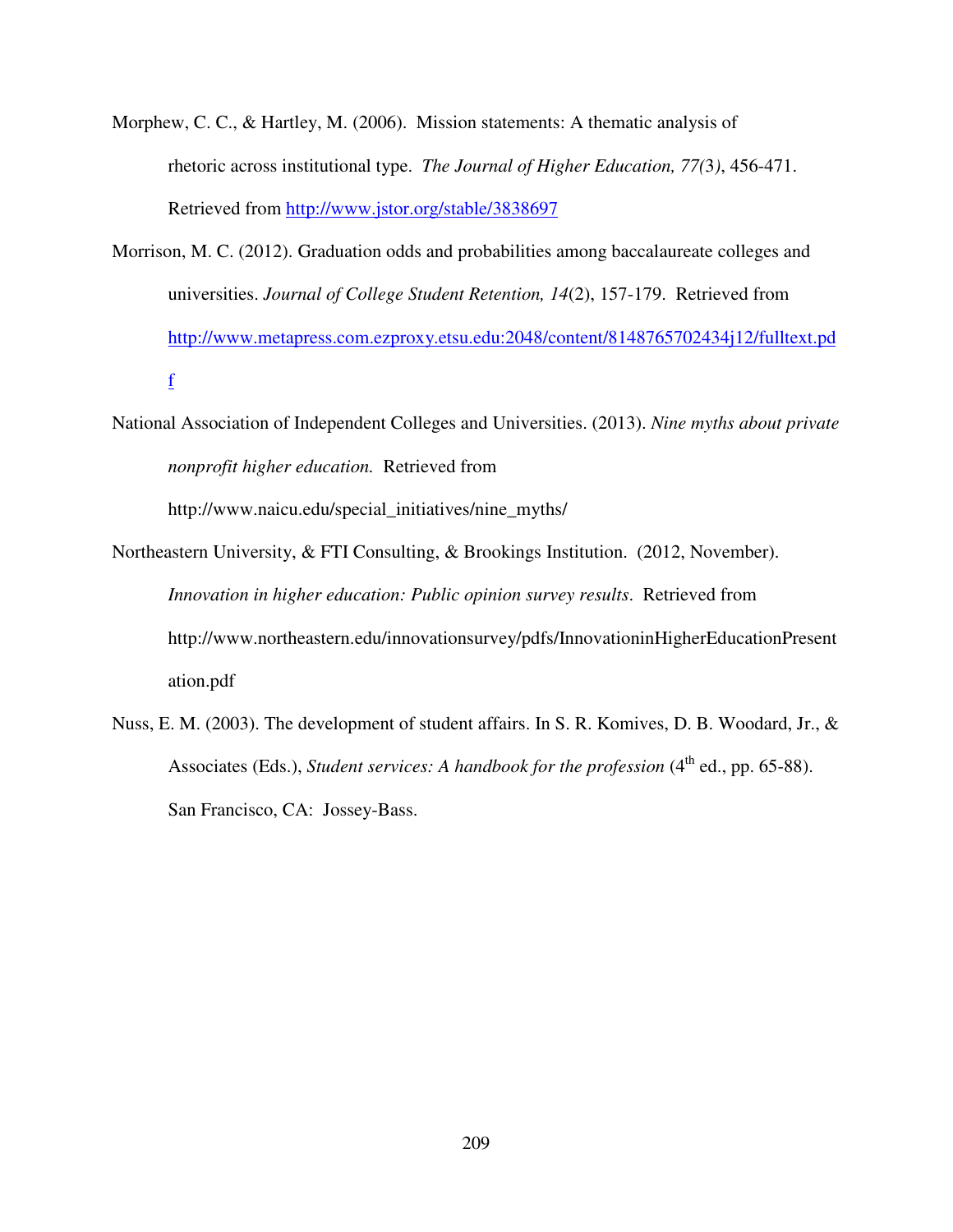- Obama, Barack. (2009, February 24). *Remarks of President Barack Obama As Prepared for Delivery Address to Joint Session of Congress Tuesday, February 24th, 2009*. The White House. Office of the Press Secretary. Retrieved from http://www.whitehouse.gov/the\_press\_office/Remarks-of-President-Barack-Obama-Address-to-Joint-Session-of-Congress/
- Obama, Barack. (2010, August 9). *Remarks by the President on Higher Education and the Economy at the University of Texas at Austin*. The White House. Office of the Press Secretary. Retrieved from http://www.whitehouse.gov/the-pressoffice/2010/08/09/remarks-president-higher-education-and-economy-university-texasaustin
- O'Donoghue, T. (2007). *Planning your qualitative research project: An introduction to interpretivist research in education*. London, England: Routledge.
- Olszewski-Kubilius, P. (1998). Early entrance to college: Students' stories. *Journal of Secondary Gifted Education, 10(*1*),* 226-248. Retrieved from http://0-web.ebscohost.com.library.acaweb.org/ehost/detail?sid=756167c5-5638-4680 b54f-c8c15058fafb%40sessionmgr115&vid=6&hid=118&bdata= JnNpdGU9ZWhvc3QtbGl2ZQ%3d%3d#db=a9h&AN=1237559
- Padgett, R. D., Johnson, M. P., & Pascarella, E. T. (2012). First generation undergraduate students and the impacts of the first year of college: Additional evidence. *Journal of College Student Development, 53*(2), 243-266. doi: 10.1353/csd.2012.0032
- Pascarella, E. T., & Terenzini, P. T. (2005). *How college affects students: Volume 2: A third decade of research.* San Francisco, CA: Jossey-Bass.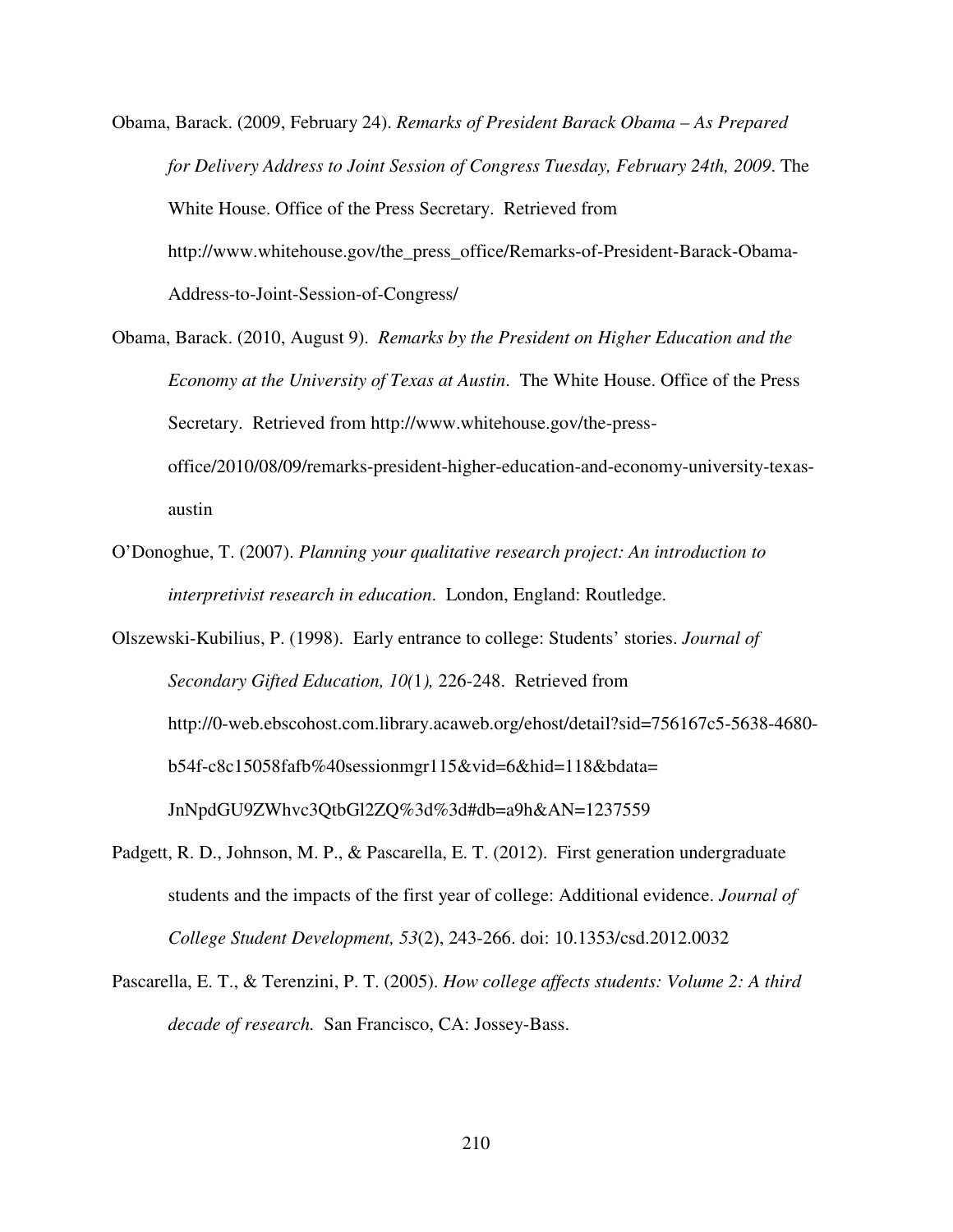- Peck, J., Chivers, L., & Lincoln, Y. (2010). Learning support: Student perceptions and preferences. *Art, Design & Communication in Higher Education, 9(*2*),* 135-149. doi: 10.1386/adch.9.2.135\_1
- Preuss, M., & Switalski, R. (2008, February). *Academic probation intervention through academic assistance advising.* Retrieved from http://www.eric.ed.gov/PDFS/ED502891.pdf
- Ritchie, J. (2003). The applications of qualitative methods to social research. In J. Ritchie & J. Lewis (Eds.), *Qualitative research practice: A guide for social science students and Researchers* (pp. 24-46). Los Angeles, CA: Sage.
- Ritchie, J., Lewis, J., & Elam, G. (2003). Designing and selecting samples. In J. Ritchie & J. Lewis (Eds.), *Qualitative research practice: A guide for social science students and researchers*. Los Angeles, CA: Sage.
- Royal, K. D., & Tabor, A. J. (2008, October). *Theories of student success: Evaluating the effectiveness of an intervention strategy.* Paper presented at the 2008 Mid-Western Educational Research Association Annual Conference. Columbus, OH.
- Russell, A. (2011). *A guide to major u.s. college completion initiatives*. (A higher education policy brief by the American Association of State Colleges and Universities). Retrieved from the American Association of State Colleges and Universities website: http://www.aascu.org/policy/publications/policymatters/2011/collegecompletion.pdf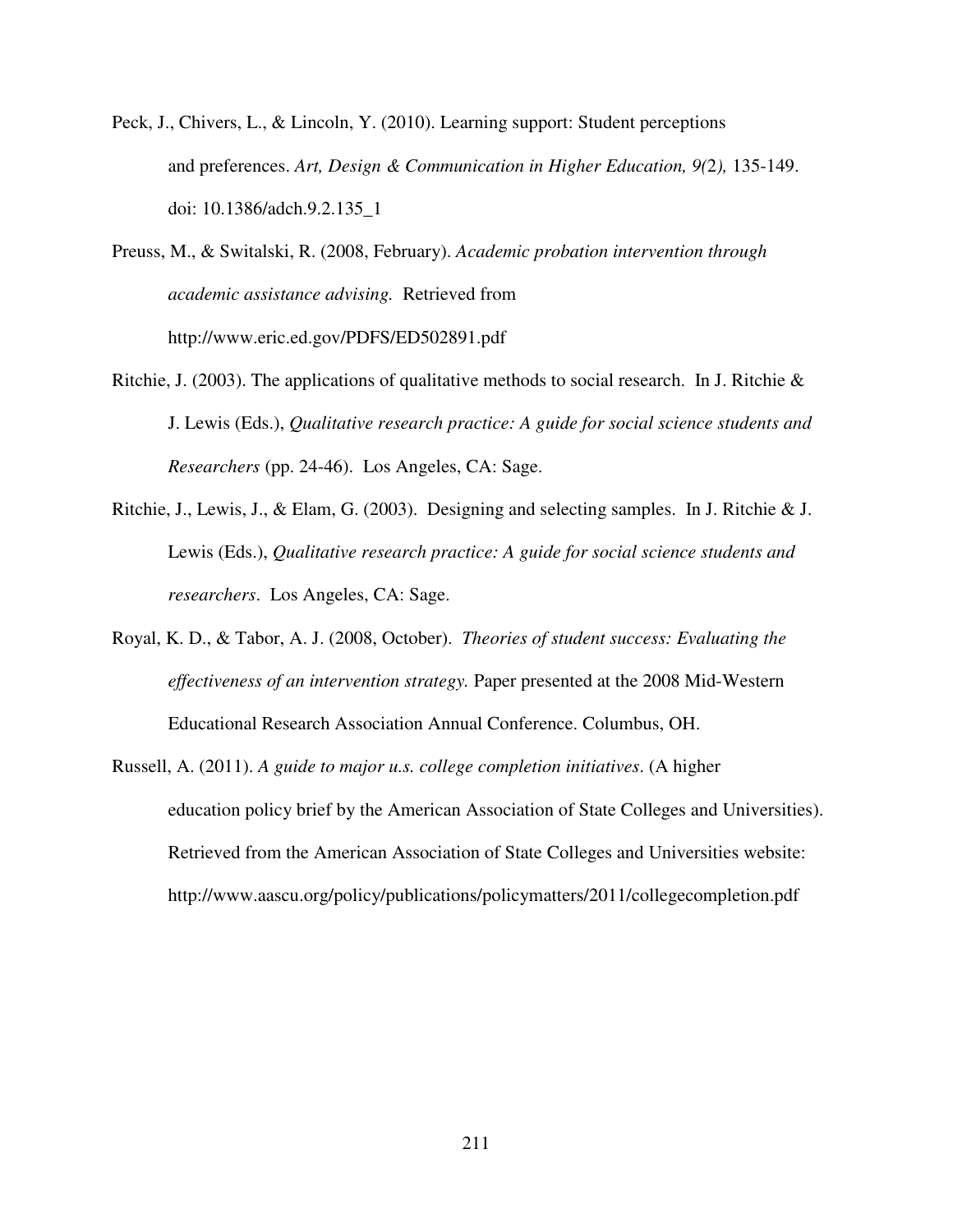Ryan, M. P., & Glenn, P. A. (2002). Increasing one-year retention rates by focusing on academic competence: An empirical odyssey. *Journal of College Student Retention, 4*(3), 297-324. Retrieved from

http://www.metapress.com.ezproxy.etsu.edu:2048/content/kunna2wwrfqtpy3h/fulltext.pd f

- Saldana, J. (2013). *The coding manual for qualitative researchers.* (2<sup>nd</sup> ed.). Los Angeles, CA: Sage.
- Scott-Clayton, J. (2008, October 29). *On money and motivation: A quasi-experimental analysis of financial incentives for college achievement*. Retrieved from http://www.uboost.com/Portals/95911/docs/ScottClayton\_WVIncentives\_Oct2008\_final. pdf
- Seidman, A. (2005). Where we go from here: A retention formula for student success. In A. Seidman (Ed.), *College student retention: Formula for student success* (pp. 295-316). Westport, CT: American Council on Education and Praeger Publishers.
- Seirup, H., & Rose, S. (2011). Exploring the effects of hope on GPA and retention among college undergraduate students on academic probation. *Education Research International*, Vol.2011, (no pages). doi: 10.1155/2011/381429
- Seirup, H., & Tirotta, R. (2010). Utilizing distance learning as a strategy for academic success for undergraduate students on academic probation: Atypical candidates for online learning. *Online Journal of Distance Learning Administration, 13*(3), no page numbers. Retrieved from

 http://www.westga.edu/~distance/ojdla/Fall133/seirup\_tirotta133.html "Small Liberal Arts College." (2014). Retrieved from www.smallliberalartscollege.edu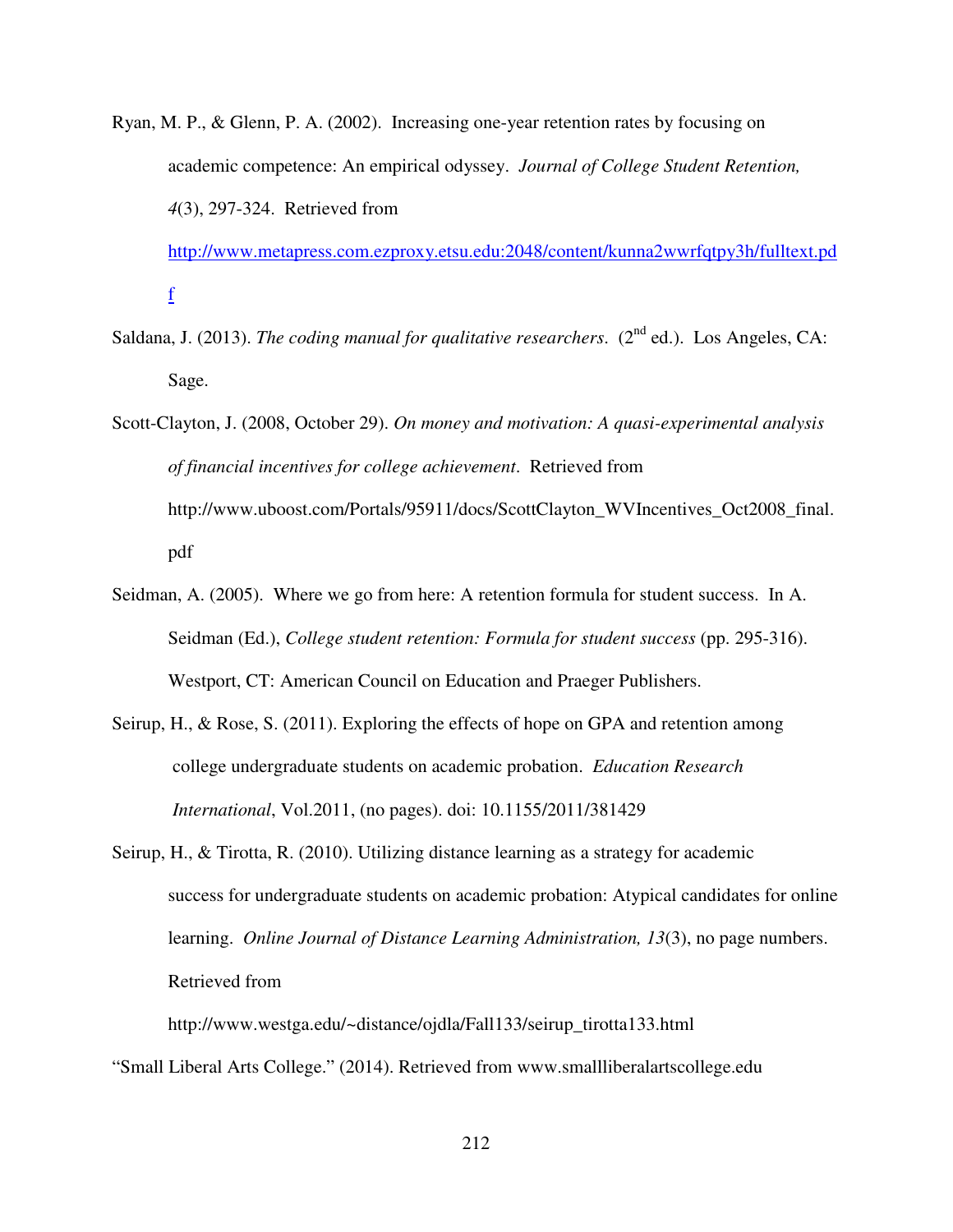- Smart, J. C., Feldman, K. A., & Ethington, C. A. (2006, July). Holland's theory and patterns of college student success: Executive summary: Commissioned report for the national symposium on postsecondary student success: Spearheading a dialog on student success. In *The National Postsecondary Education Cooperative Symposium on Student Success* conducted by the U.S. Department of Education. Washington, DC. Retrieved from http://nces.ed.gov/npec/pdf/Smart\_Team\_ExecSumm.pdf
- Smith, C. P., & Winterbottom, M. T. (1970). Personality characteristics of college students on academic probation. *Journal of Personality,* 38, 379–391. doi: 10.1111/j.1467- 6494.1970.tb00016.x
- Snape, D., & Spencer, L. (2003). The foundations of qualitative research. In J. Ritchie & J. Lewis (Eds.), *Qualitative research practice: A guide for social science students and researchers* (pp. 1-23). Los Angeles, CA: Sage.
- Thelin, J. R. (2003). Historical overview of american higher education. In S. R. Komives, D. B. Woodard, Jr., & Associates (Eds*.), Student services: A handbook for the Profession* (4<sup>th</sup> ed., pp. 3-22). San Francisco, CA: Jossey-Bass.
- Tinto, V. (1993). *Leaving college: Rethinking the causes and cures of student attrition.* (2<sup>nd</sup> ed.). Chicago, IL: The University of Chicago Press.
- Tinto, V. (2005). Epilogue: Moving from theory to action. In A. Seidman (Ed.), *College student retention: Formula for student success* (pp. 317-333). Westport, CT: American Council on Education and Praeger Publishers.
- U. S. Department of Education. (2003). Archived: Factors related to college enrollment. Retrieved from http://www2.ed.gov/offices/OUS/PES/finaid/enroll98.pdf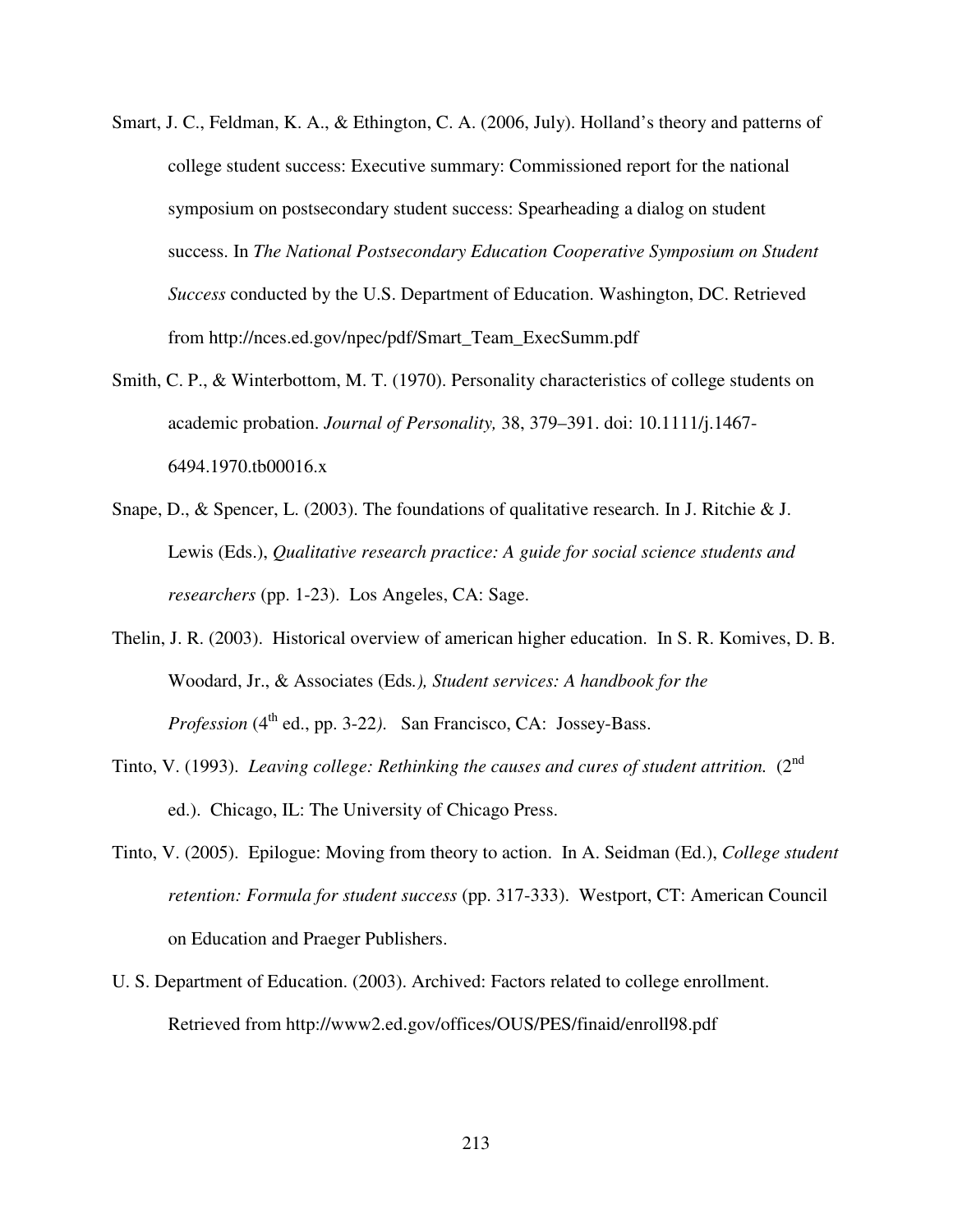- U. S. Department of Education, Office of Financial Aid. (n. d.). Retrieved from http://studentaid.ed.gov/eligibility/basic-criteria
- U. S. Department of Education, Institute of Education Sciences, National Center for Education Statistics. (2013). *Fast facts: Enrollment.* Retrieved from http://nces.ed.gov/fastfacts/display.asp?id=98
- U. S. Department of Education, Institute of Education Sciences, National Center for Education Statistics. (2014). *Annual earnings of young adults*. Retrieved from http://nces.ed.gov/programs/coe/indicator\_cba.asp
- U. S. Department of the Treasury & U. S. Department of Education. (2012). New report from the treasury, education departments: The economic case for higher education. Retrieved from http://www.treasury.gov/press-center/press-

releases/Documents/The%20Economics%20of%20Higher%20Education\_REPORT%20 CLEAN.pdf

- Wlazelek, B. G., & Coulter, L. P. (1999). The role of counseling services for students in academic jeopardy: A preliminary study. *Journal of College Counseling,* 2*,* 33-41. doi: 10.1002/j.2161-1882.1999.tb00140.x
- Yin, R. K. (2009). *Case study research: Design and methods*. (4<sup>th</sup> ed.). Applied Social Research Methods Series, Volume 5. Los Angeles, CA: Sage.
- Zost, L. (2009). Academic probation: A detour on the road to college success. (Doctoral dissertation). Retrieved from ProQuest/UMI. (10889)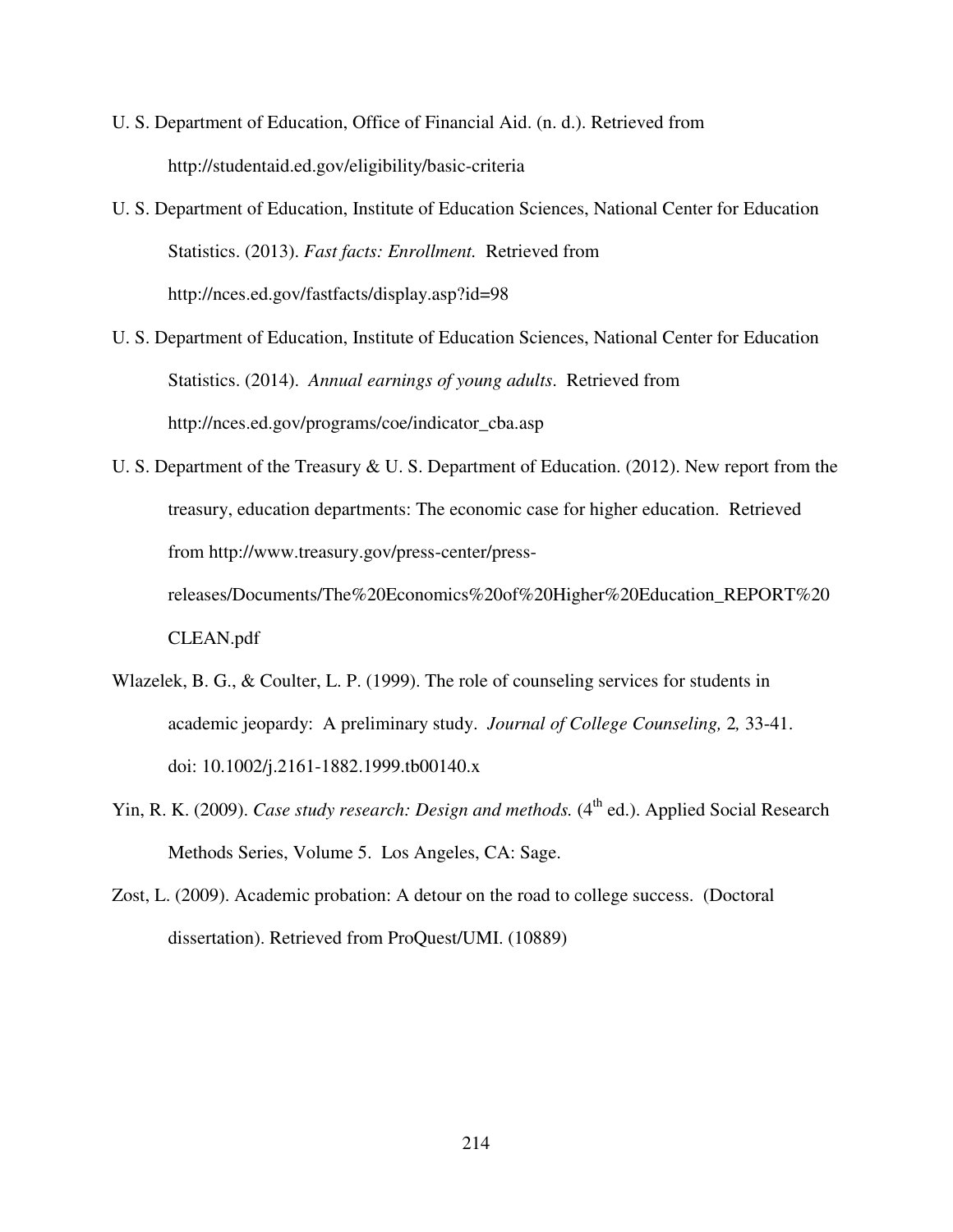### **APPENDICES**

# Appendix A

## Interview Questions for Students

Thank you for agreeing to participate in my graduate research project. You have agreed to be interviewed for the purpose of a research study being conducted by me, a doctoral graduate student at East Tennessee State University. I am going to ask you some questions regarding your experiences being on academic probation. Please answer freely and honestly. With your written permission, I will tape record this interview for accuracy. You are free to stop the interview at any time. You may also decline to answer any question you feel uncomfortable answering.

Demographic Information:

| Marital Status_________________                                                            |
|--------------------------------------------------------------------------------------------|
| Please take a few moments to tell me about yourself. Where are you from?                   |
| How long have you been a student at _____?                                                 |
| Why did you choose to come to school here?                                                 |
| What is your major?                                                                        |
| What are your plans after you graduate?                                                    |
| Are you working? If so, what kind of work do you do?                                       |
| Describe for me your overall college experience so far.                                    |
| How would you describe the academic climate of the campus?                                 |
| How would you describe your academic performance up to this time?                          |
| Please describe for me what your academic performance was before you came to college.      |
| Since you began studying at this college, have you ever been placed on academic probation? |
| If so, when was that?                                                                      |
| Describe how you felt about being placed on academic probation.                            |
| 215                                                                                        |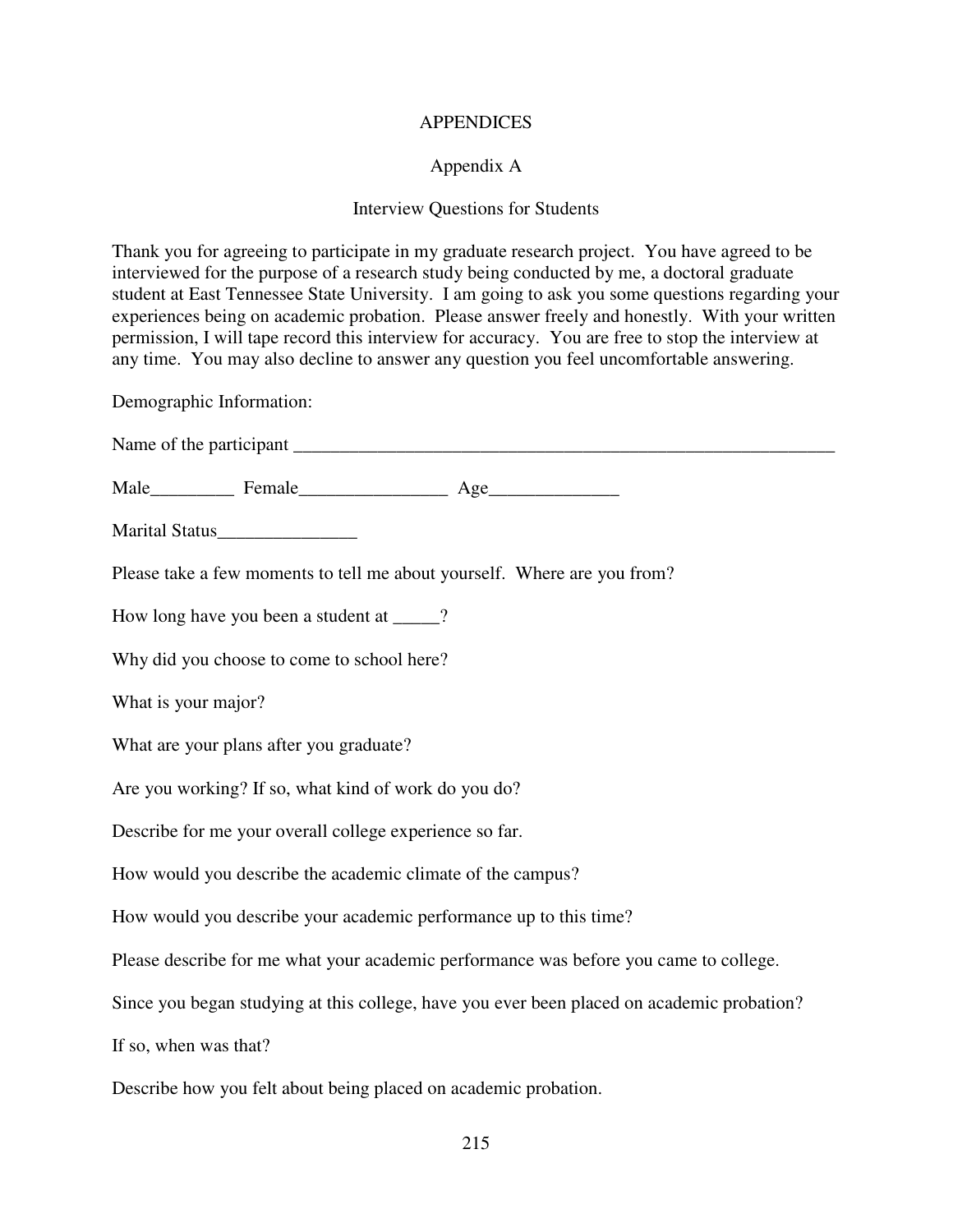Why do you think the college placed you on academic probation?

What did you know about academic probation before you were placed on it?

What have you learned about academic probation after having been placed on it?

Are you currently on academic probation?

If you have been placed on academic probation more than once, how has that affected you?

What do you believe is the purpose of the institution placing students on academic probation?

What services does the institution offer to students on academic probation?

What services did you use? Why?

What services did you not use? Why?

What services were helpful to you? Why?

Which services were not? Why?

What would you like to share with other students who may be placed on academic probation? If you could create your own program for students with a low GPA, what would it be like? How do you feel about the institution now that you have had the experience of being on academic probation?

If you could talk to the administration about the policy of placing students on academic probation, what would you like to tell them?

Is there anything else about your academic performance that you would like to share?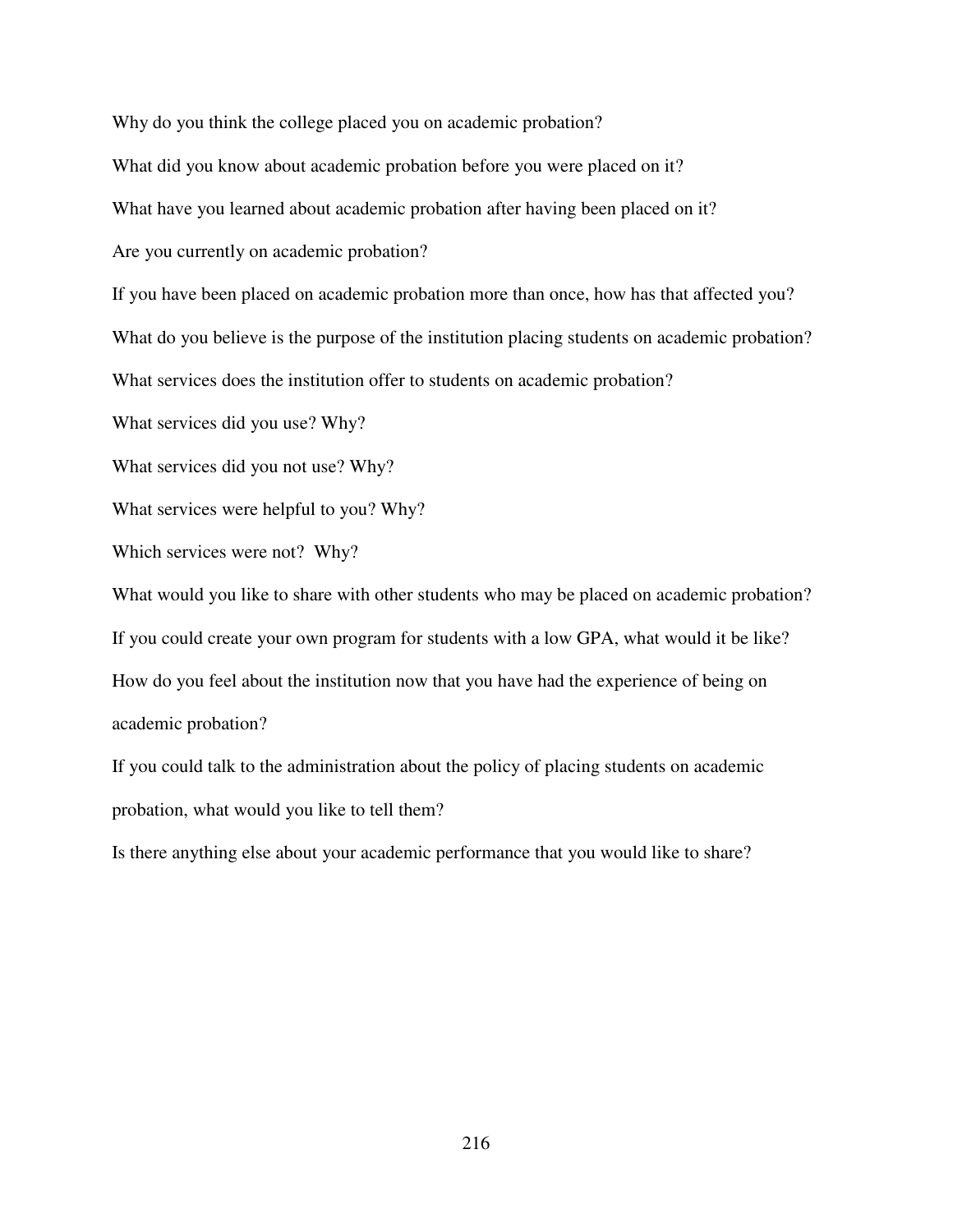#### Appendix B

### Interview Questions for Administrators

## Administrator 1

How long has the current academic probation policy been in place?

Who was involved in the writing of the policy?

Who is involved in the implementation of the policy?

Can you describe the history of the policy of academic probation; that is, what changes have

been/were made to the policy over the years?

Would you describe why those changes were made?

What is the purpose of the policy of academic probation for the institution?

What is the purpose of the policy of academic probation for the student?

What services does the institution offer students who are on academic probation?

Of those services, which services are most used? Why?

Which services are not used as much as the institution would like them to be?

Do you know why those services are not being used?

What other services has the institution considered offering to students? Why?

Has student input been sought in the services offered to students on academic probation?

Has student input been sought in the implementation of the academic probation policy?

What is the impact of academic probation on students as observed by the administration?

How does the administration inform students about the policy of academic probation?

Of being placed on academic probation?

Of being removed from academic probation?

217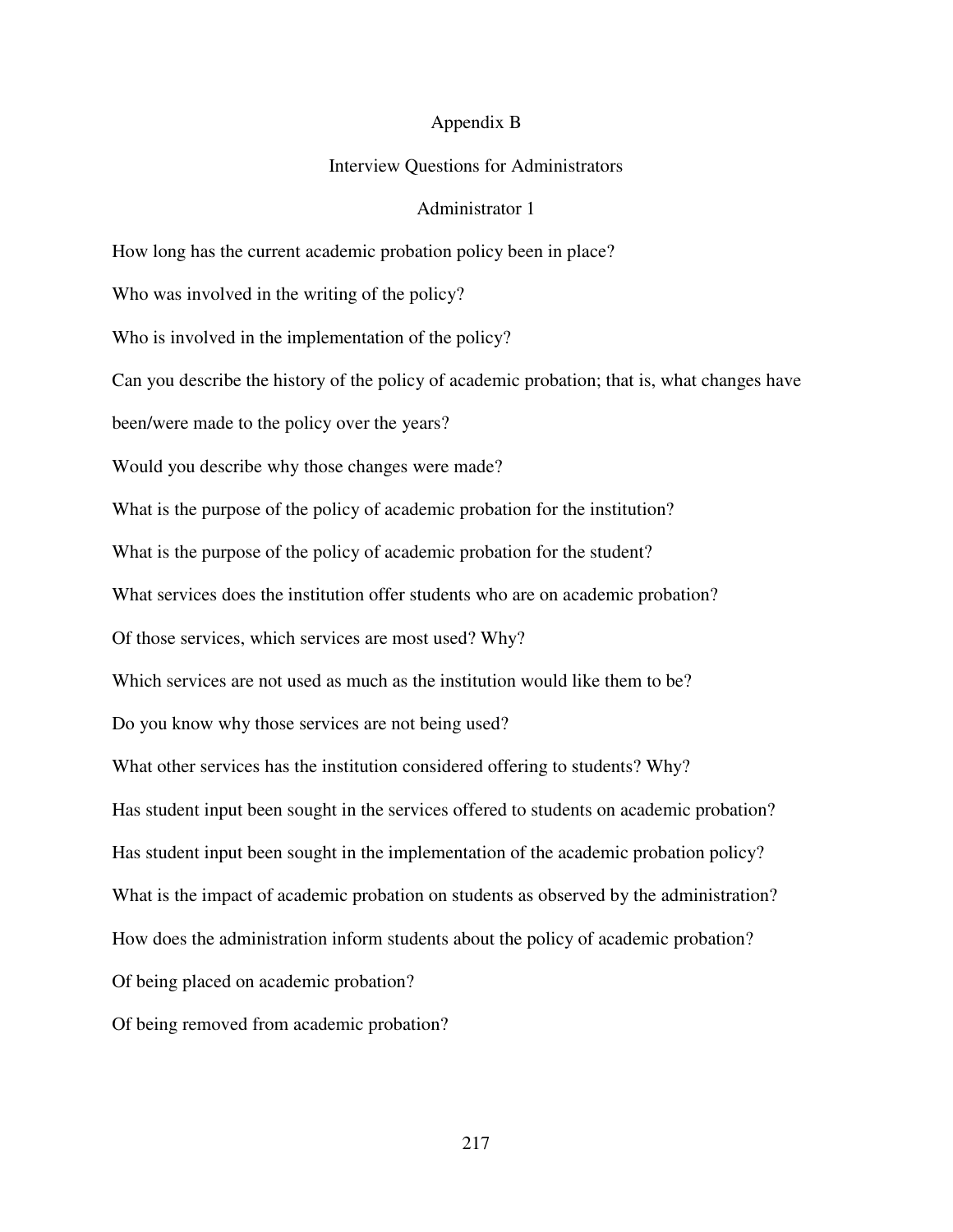#### Administrator 2

Please describe your position at the institution and your duties.

What student population(s) do you work with?

Why did you choose to be in the position you are in?

How do you in your position work with students who are placed on academic probation?

From your perspective, what is the role or purpose of the policy of academic probation?

How does academic probation fit into the larger educational perspective of the institution?

In your experience, how do students view the policy of academic probation?

What services do you provide students on academic probation?

What services do students on academic probation use?

Why do they use these services?

What services do they not use?

Why are these services not being used?

From your perspective, are these services helpful to students?

What other services do you think would be helpful to students?

From your perspective, what is the impact of academic probation on students? From your perspective, how do students feel about being placed on academic probation? What do students say to you about the institution after being placed on academic probation? From your perspective, how do students perceive being placed on academic probation? After having worked with students on academic probation, what would you like to say to students who have been placed on academic probation?

After having worked with students on academic probation, what would you like to say to the administration that places students on academic probation?

218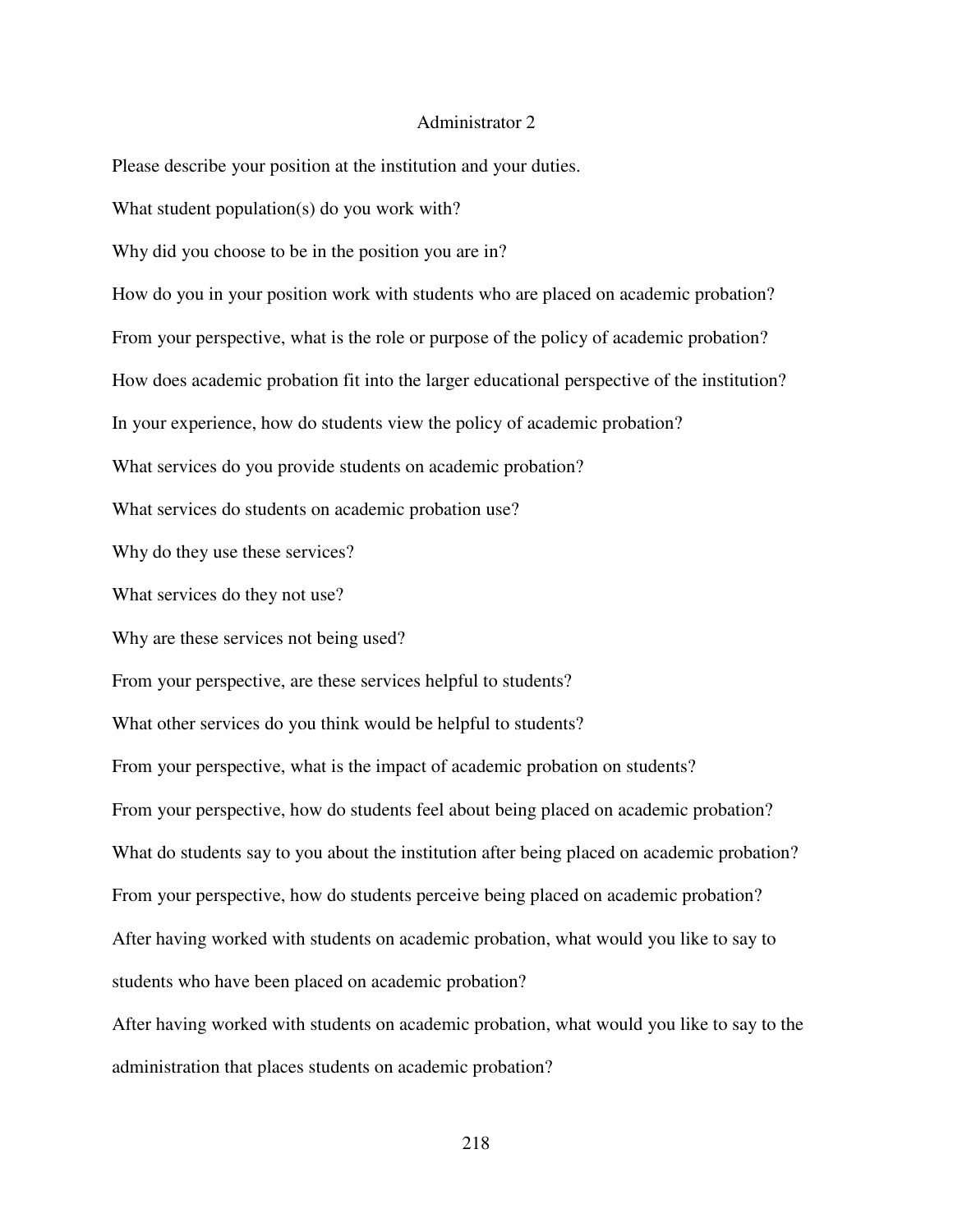You are the "face" of the institution, the personal connection to the student, and you work with the institution and with students. What is that experience like?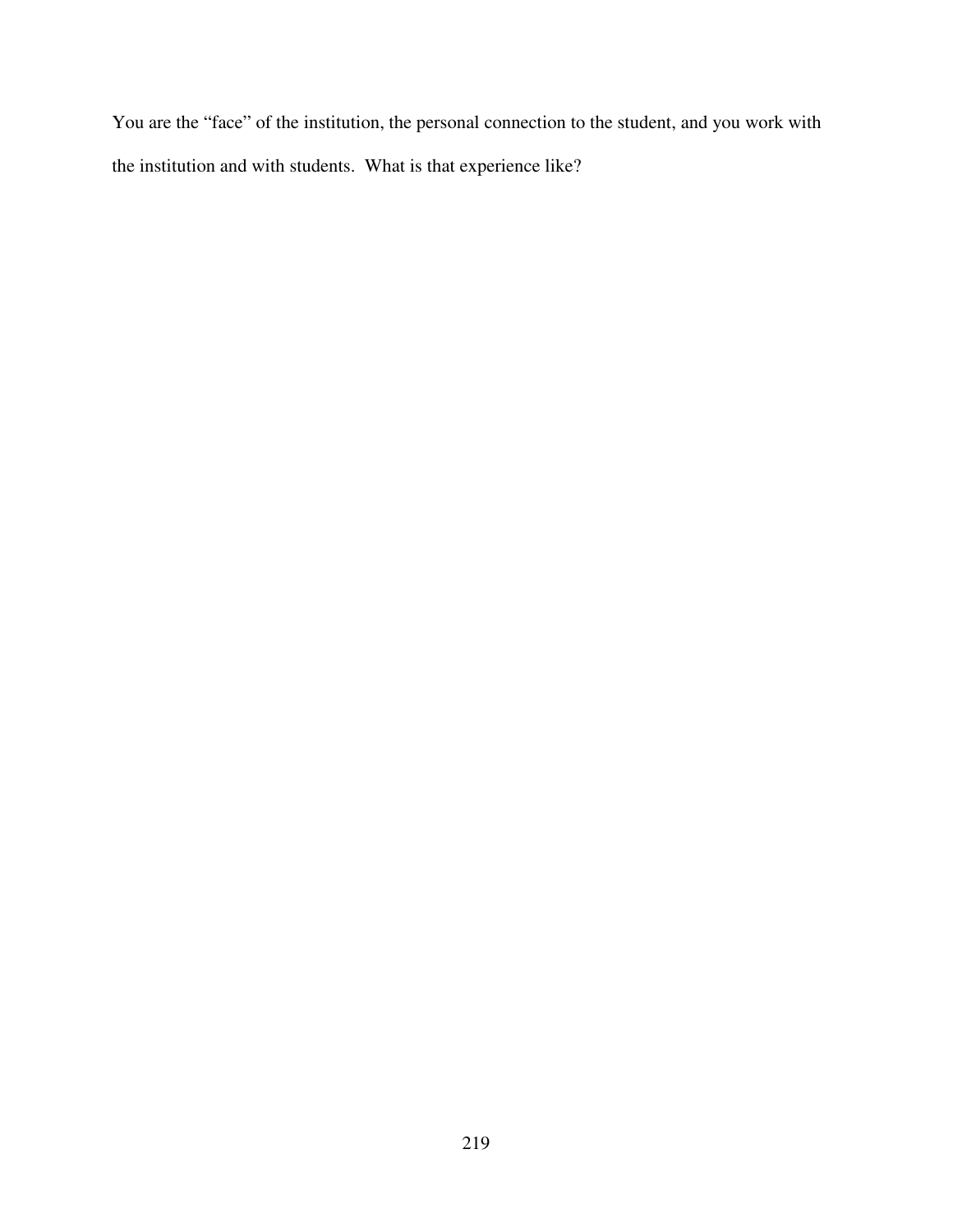## Appendix C

## Letter to Personnel Asking Them to Send Email Requests

Dear \_\_\_\_\_\_\_\_\_\_\_\_\_\_\_\_\_\_\_\_\_\_,

I am a graduate student at East Tennessee State University conducting research for my dissertation on the policy of academic probation and its effects on students at your institution. I am requesting that you send the enclosed email to students, or alumni, who have been on academic probation within the last two years (since January 2011) or students who are currently on academic probation.

The purpose of the email is to ask students to volunteer to be participants in my study by allowing me to interview them regarding their experiences of being a student on academic probation.

If you have any questions or concerns, please feel free to contact me at

hooverc@goldmail.etsu.edu or 276-\*\*\*-\*\*\*\*. If you would like to further discuss other options I may pursue to advertise my study and request participants, please let me know.

I appreciate your willingness to help me find participants for my study.

Thank you for your time and effort.

Sincerely,

Charlotte Hoover

ETSU doctoral graduate student

Educational Leadership and Policy Analysis (ELPA)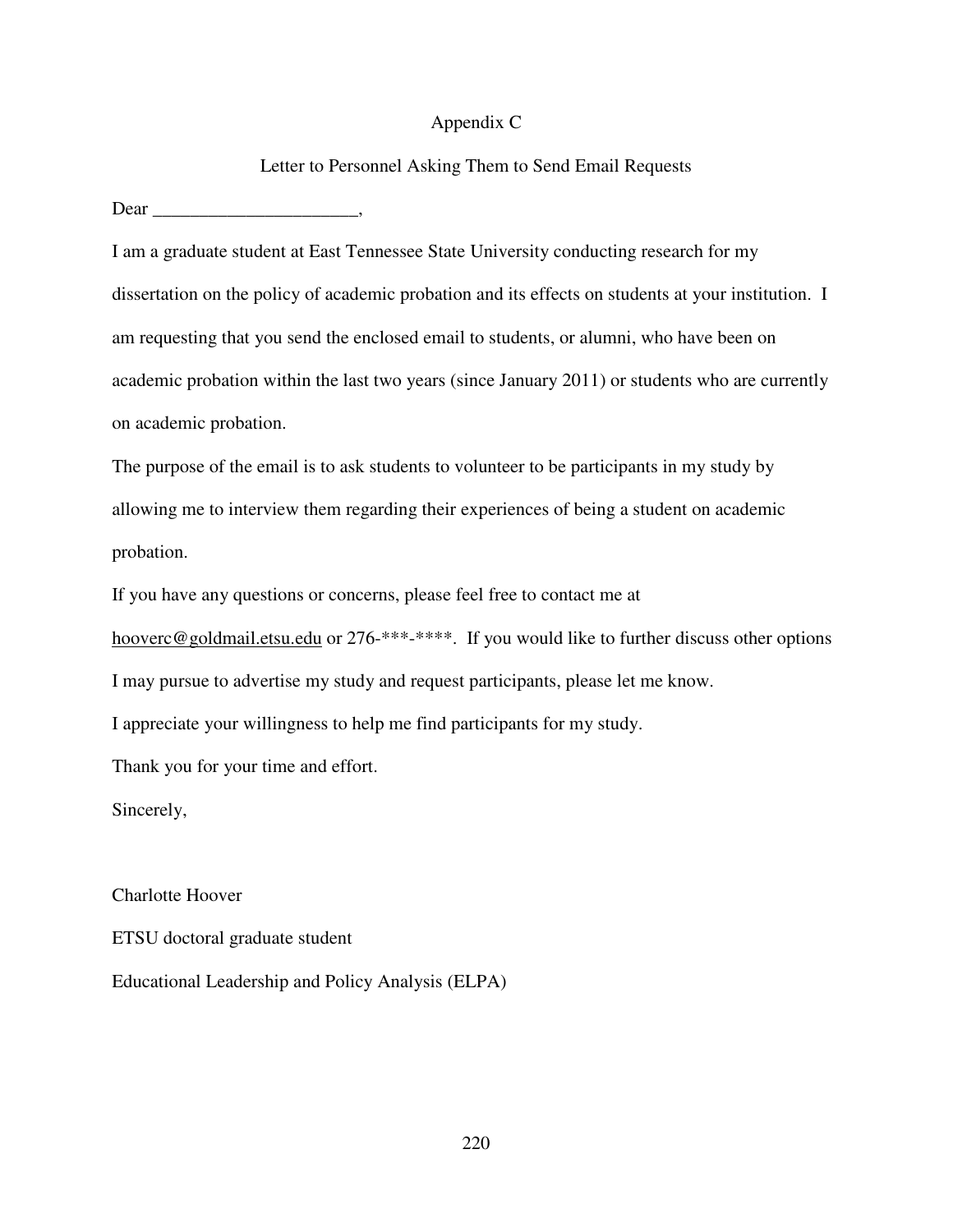#### Email to Students Requesting Participation

Dear Student,

I am a graduate student at East Tennessee State University working on my doctorate in Education. As a part of my dissertation, I am conducting research regarding the policy of academic probation. The intent of the study is to understand the purpose of the administration in using the policy of academic probation and how being on academic probation affects students. As a part of the research, I am interesting in speaking with students about their experiences of being on academic probation. If you are a student who is currently on academic probation, or who has been on academic probation at this institution within the last two calendar years, you are a potential participant in this study.

As a participant in this study, I would ask you to allow me to interview you to discuss your experiences as a student who is, or has been, on academic probation. The interview would last approximately an hour to an hour and a half. Your identity will be protected and you would have the ability to withdraw from the study at any time without penalty.

If you are interested in participating, or finding out more information about the study, please contact me at  $hover@goldmail.etsu.edu$  with the subject line research study, and include the following information in the body of the email.

| Phone number: | or other |
|---------------|----------|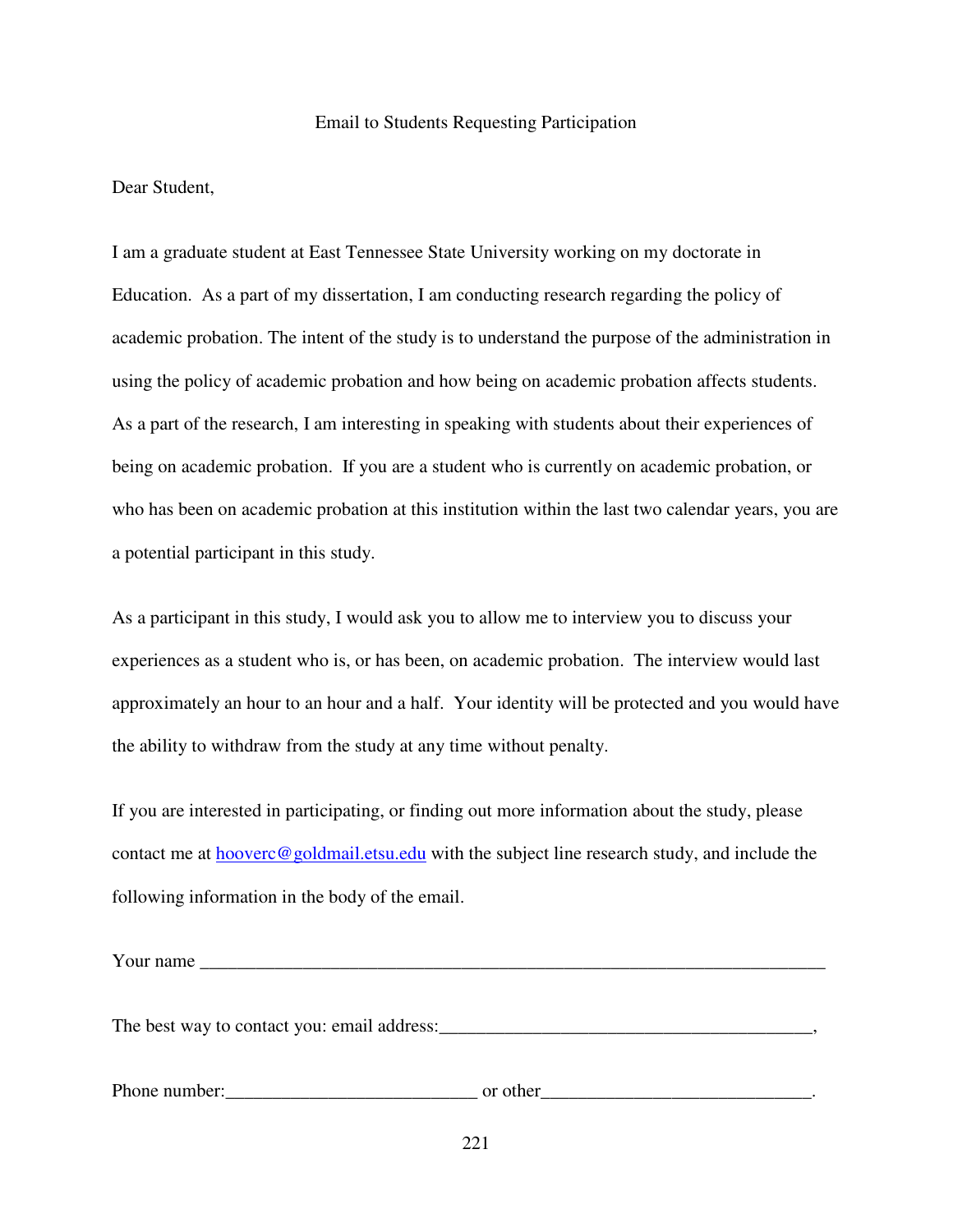| Your classification:                                                             | freshman    | sophomore   | junior         | senior      |             |     |
|----------------------------------------------------------------------------------|-------------|-------------|----------------|-------------|-------------|-----|
| Are you currently on academic probation?                                         |             | Yes         | N <sub>0</sub> |             |             |     |
| Have you been on academic probation at this institution within the last 2 years? |             |             |                |             |             | Yes |
| N <sub>o</sub>                                                                   |             |             |                |             |             |     |
| If so, during which terms? Summer 2013                                           |             | Spring 2013 | Fall 2012      |             | Summer 2012 |     |
|                                                                                  | Spring 2012 | Fall 2011   |                | Summer 2011 | Spring 2011 |     |
|                                                                                  |             |             |                |             |             |     |

Once I receive your information, you will be contacted within 7 days with further correspondence. If you have any questions, please contact me at **hooverc@goldmail.etsu.edu** or 276-\*\*\*-\*\*\*\*.

Thank you for your willingness to consider participating in this research study.

Sincerely,

Charlotte Hoover,

Graduate Student at East Tennessee State University,

Educational Leadership and Policy Analysis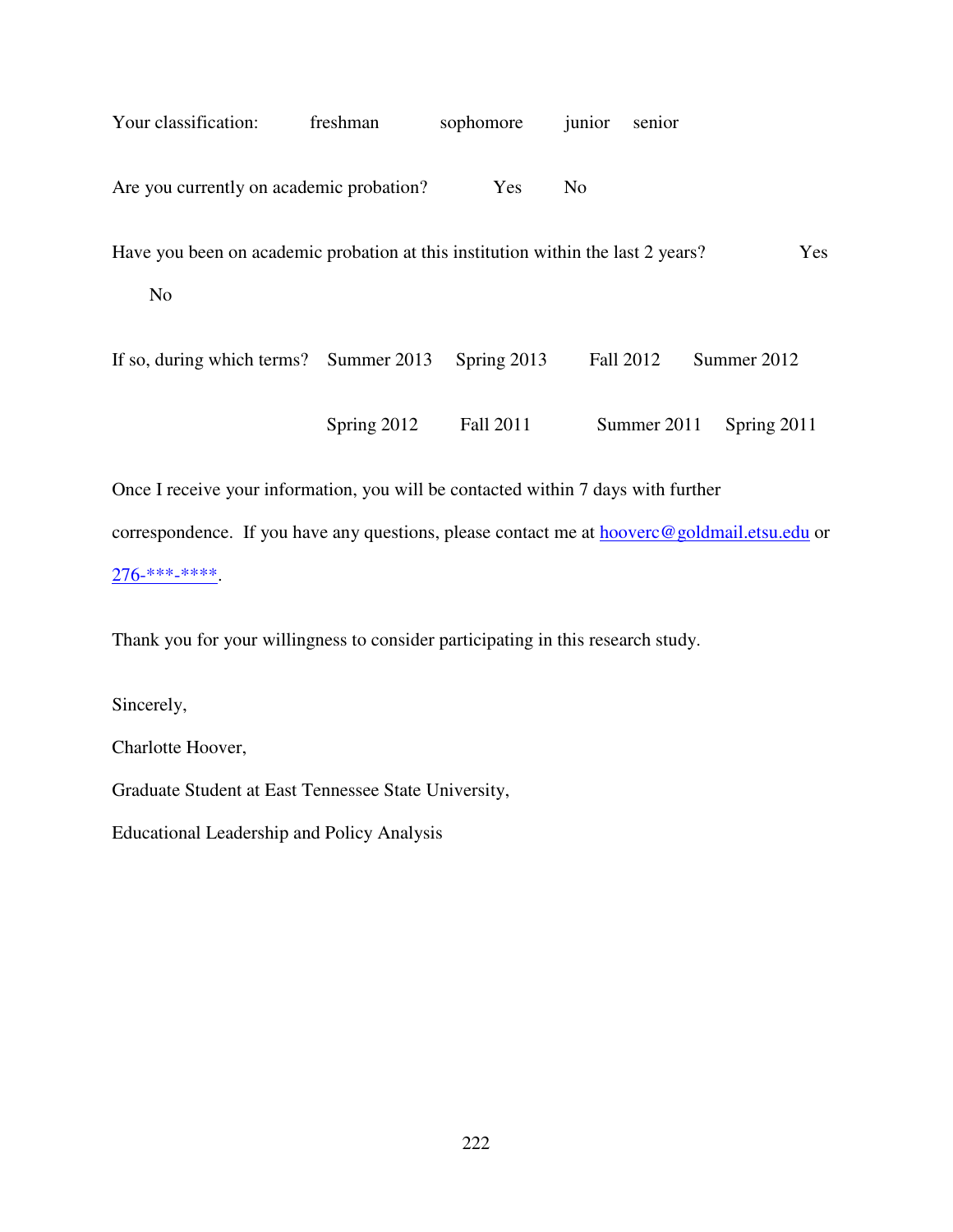## Appendix D

## Flier to Request Participation

Are you currently on academic probation?

Have you been on academic probation within the last 2 years?

If so, I would be interested in talking to you about your experiences.

I am looking for individuals to participate in a doctoral research study that explores the policy of academic probation and the effects being on probation has on the student.

What you would be asked to do:

- Meet with the researcher for an interview  $(1 \text{ to } 1 \frac{1}{2})$  hours)
- Review a transcription of the interview for accuracy

Information obtained during the interview is **confidential** and **your privacy will be protected**. If you are interested, please contact Charlotte Hoover at **hooverc@goldmail.etsu.edu** or 276-614-6292 for more information.

Please consider sharing your experiences. Your participation can help your school and other students in the future.

Participation is voluntary and there is no compensation. Thank you!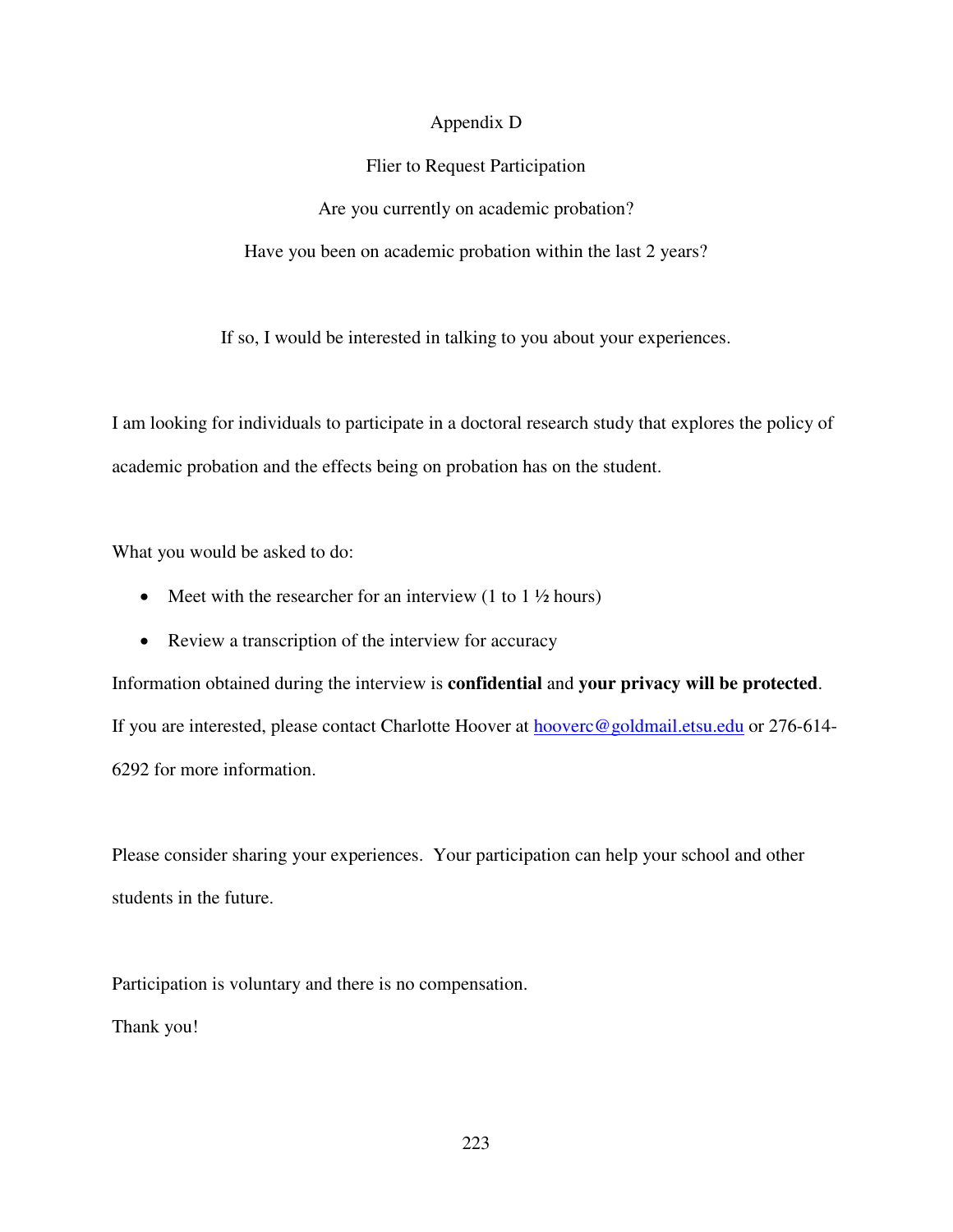# Appendix E

# Survey Questions for Students

Dear Student,

My name is Charlotte Hoover and I am a graduate student at ETSU. For a required project, I am asking students who have been placed on academic probation within the past two years at your institution to answer some questions. The purpose of the survey is to find out how students who have been placed on academic probation feel about being on probation.

If you are 18 years of age or older and if you have been on probation in any of these semesters, you qualify to participate:

# **Spring 2012, Summer 2012, Fall 2012, Spring 2013, Summer 2013, Fall 2013.**

Please answer the following questions as completely as possible. This survey is completely anonymous. Your identity will not be revealed.

- 1. In which semester(s) were you placed on academic probation?
- 2. Describe your thoughts and feelings about being placed on academic probation at the time it happened and now.
- 3. Why do you think the college placed you and other students on academic probation?
- 4. What did you know about academic probation before you were placed on it?
- 5. What have you learned about academic probation after having been placed on it?
- 6. If you have been placed on academic probation more than once, how has that affected your perspective of the college and learning in general?
- 7. What services does your college offer to students on academic probation?
- 8. Which services did you use?
- 9. Were those services helpful to you? Why or why not?
- 10. What would you like to share with other students who may be placed on academic probation?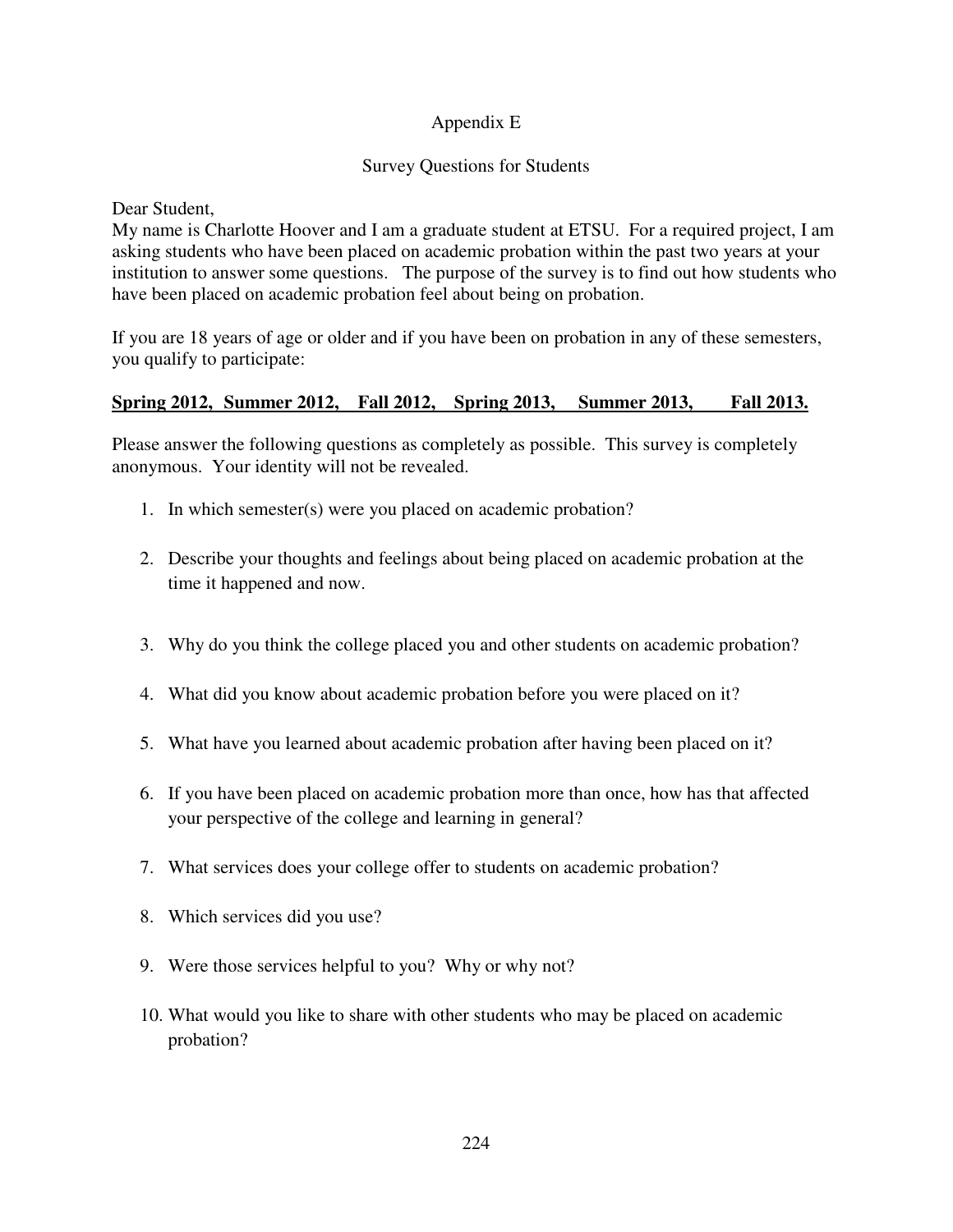- 11. If you could create your own program for students with a low GPA, what would it be like?
- 12. If you could talk to the administration about the policy of placing students on academic probation, what would you like to tell them?
- 13. What other information about your experience of being on academic probation would you like to share?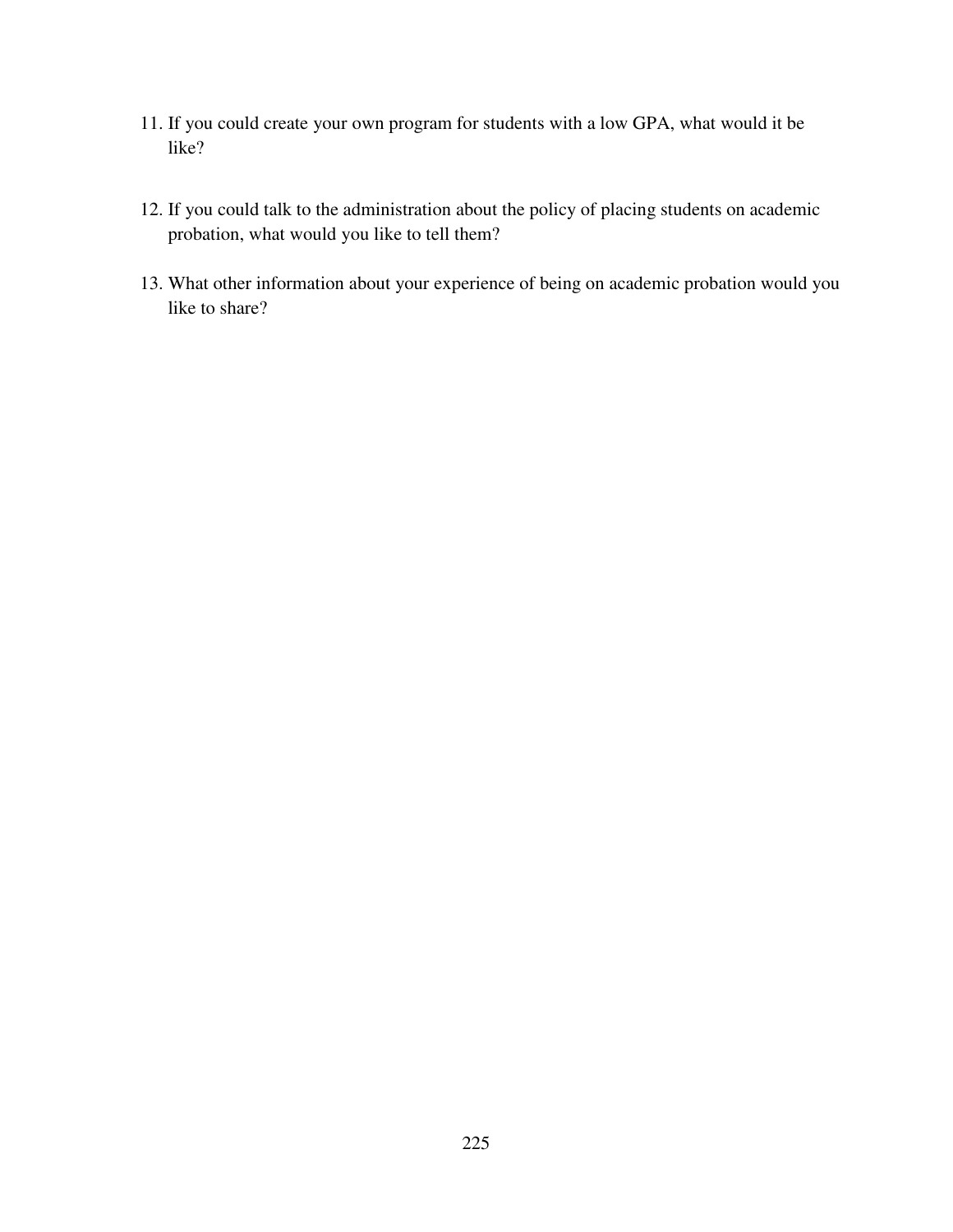## Appendix F

## Student Classification Based on Credit Hours Earned

Freshmen are identified as students who have earned less than 26 credit hours. Sophomore students are those who have earned more than 26 credit hours and fewer than 57. Juniors are those students who have earned more than 56 credit hours and fewer than 87. Seniors are identified as those students who have earned more than 86 credit hours (Small Liberal Arts College).

| Classification | Number of Credit Hours            |
|----------------|-----------------------------------|
| Freshman       | fewer than 26 credit hours earned |
| Sophomore      | between 26 and 56 hours earned    |
| Junior         | between 57 and 86 hours earned    |
| Senior         | 87 earned credit hours or more    |

*Student Classification Based on Credit Hours Earned*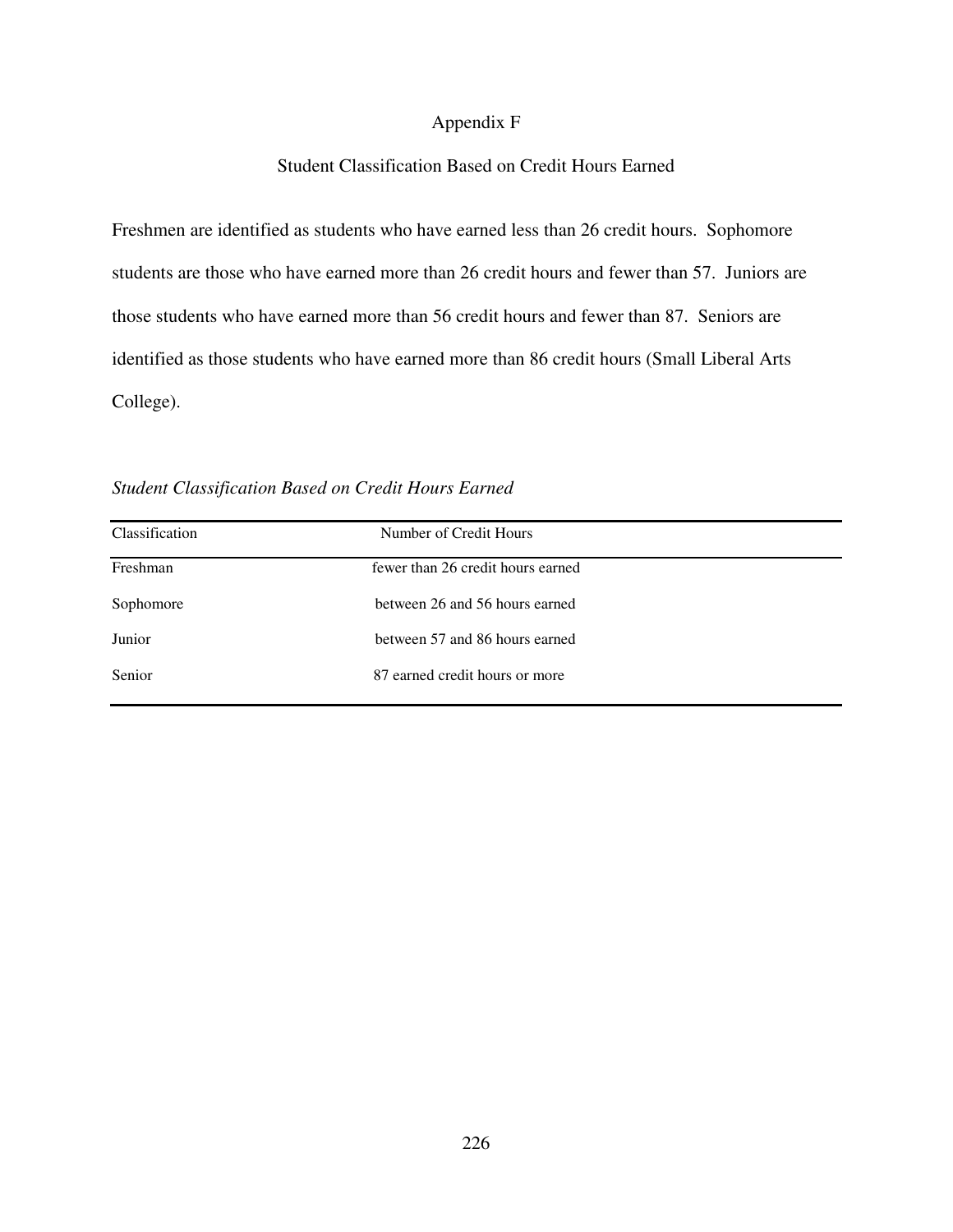# Appendix G

# Grading Scale at Small Liberal Arts College

| Letter Grade              | Number Equivalent |  |
|---------------------------|-------------------|--|
| $A+$                      | 4.00              |  |
| $\mathbf A$               | 4.00              |  |
| $A-$                      | 3.67              |  |
| $B+$                      | 3.33              |  |
| $\, {\bf B}$              | 3.00              |  |
| $\mathbf{B}\text{-}$      | $2.67C+$          |  |
| $\mathrm{C}+$             | 2.33              |  |
| $\mathsf C$               | 2.00              |  |
| $\mathrm{C}\text{-}$      | 1.67              |  |
| $D+$                      | 1.33              |  |
| ${\bf D}$                 | $1.00\,$          |  |
| $\mathbf{D}\text{-}$      | $0\;.67$          |  |
| $\boldsymbol{\mathrm{F}}$ | 0 (failure)       |  |
|                           |                   |  |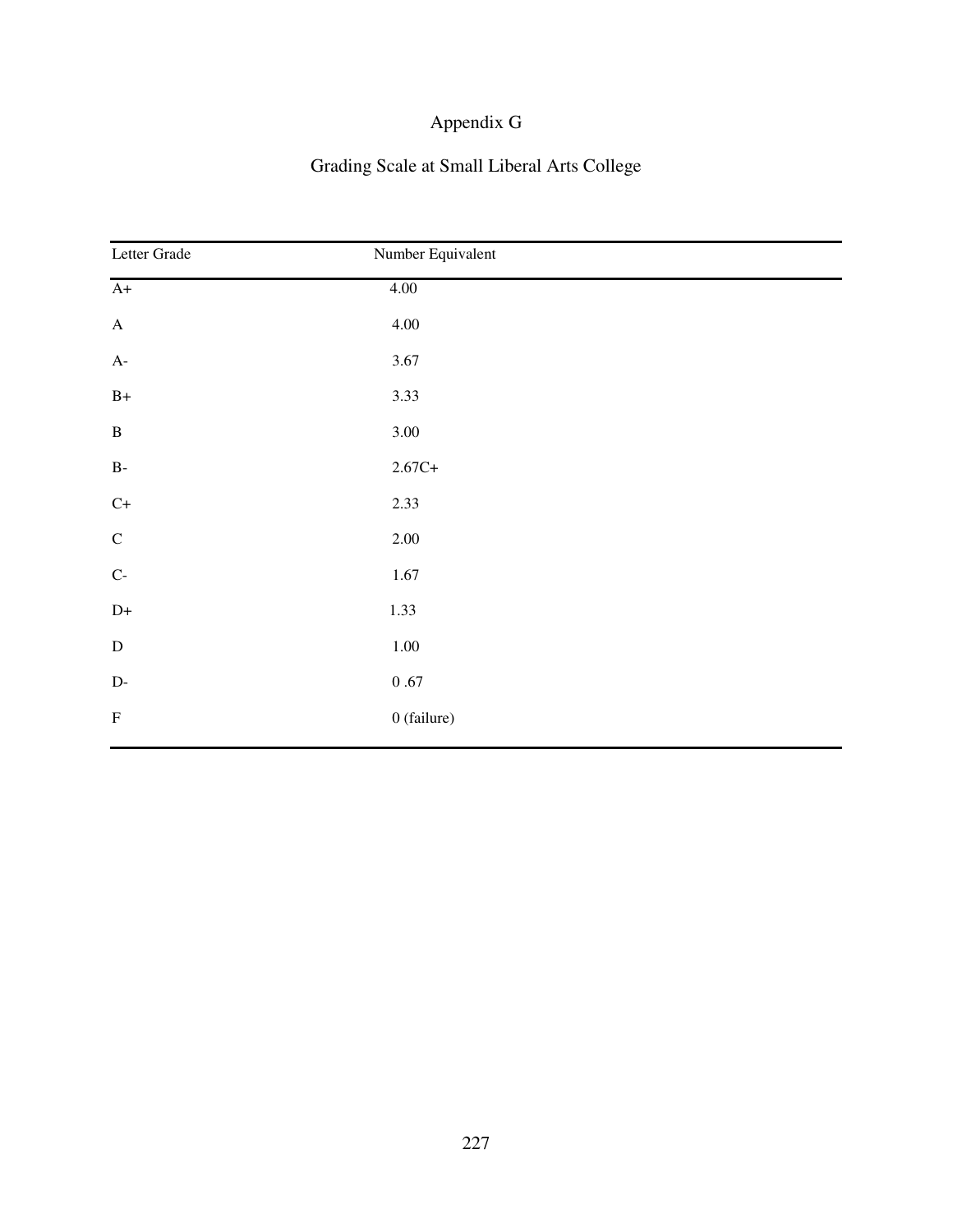### Appendix H

# Sample Letter to Participants Who Agree to Be Interviewed

Dear Name of Student,

Thank you for your willingness to participate in my dissertation research on the subject of academic probation. The intent of this study is to explore the student's experience of being on academic probation and the intent of the institution in having the policy of academic probation. Students who participate in this study will be asked to share their experiences with me in an interview that may last an hour to an hour and a half. During the interview, I will ask you questions about your experiences of being on academic probation. You will be asked to choose an alternate name so that your identity will remain private and the information you share will be confidential. You have the option to discontinue as a participant in this study at any time you choose.

I appreciate your willingness to discuss your experiences of being on academic probation with me. Sharing your experiences can be helpful in determining what services and policies work best for students in higher education. I believe it is best to have the input of students in creating the best educational environments.

With your permission, I will ask that I be allowed to tape record our interview for the sake of accuracy. A copy of the permission form is included with this letter. Please review the form and let me know if you have any questions or concerns.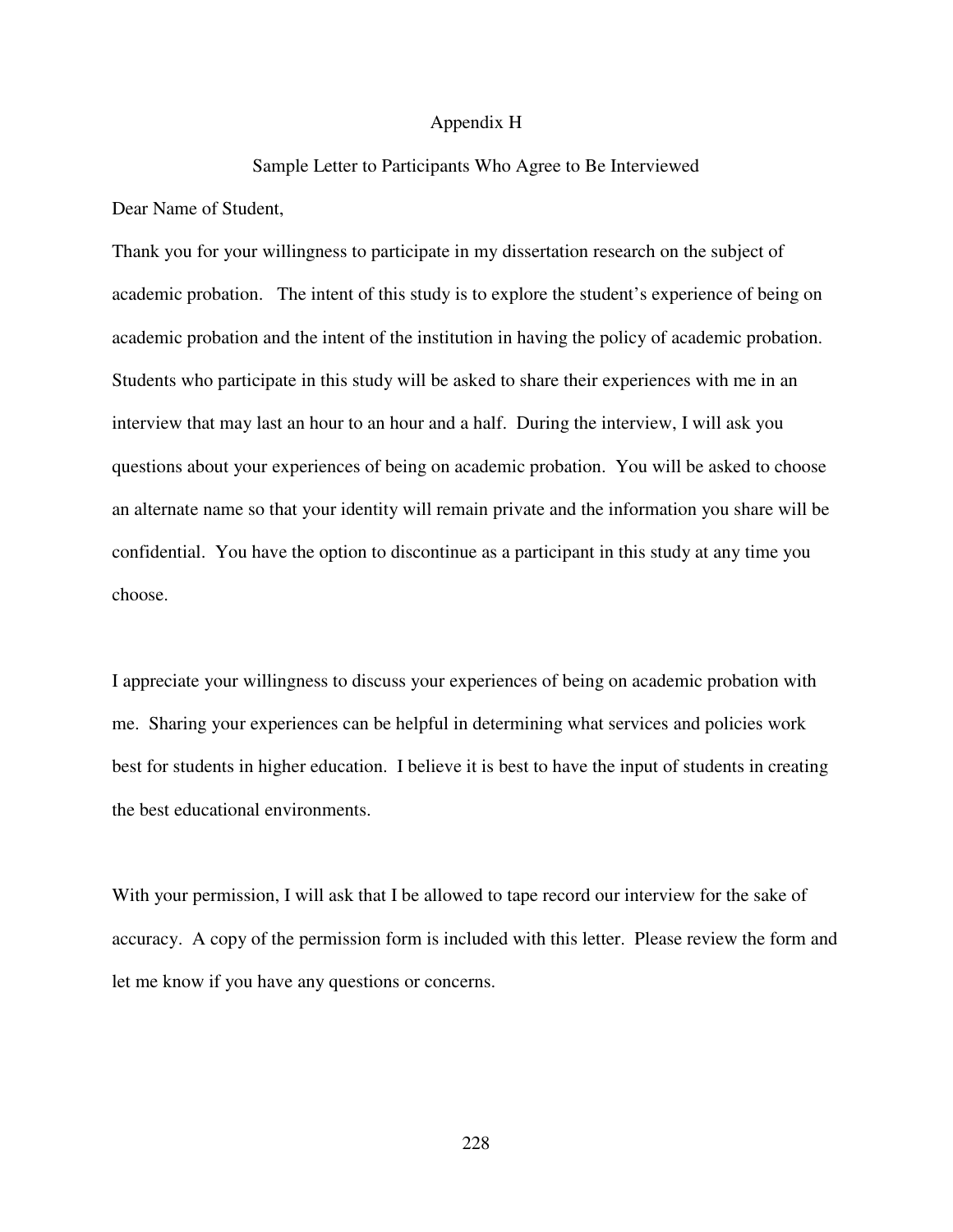This letter is also to confirm our meeting at (place) on (date) at (time). I look forward to meeting with you then.

Sincerely,

Charlotte Hoover,

Graduate Student at East Tennessee State University

Educational Leadership and Policy Analysis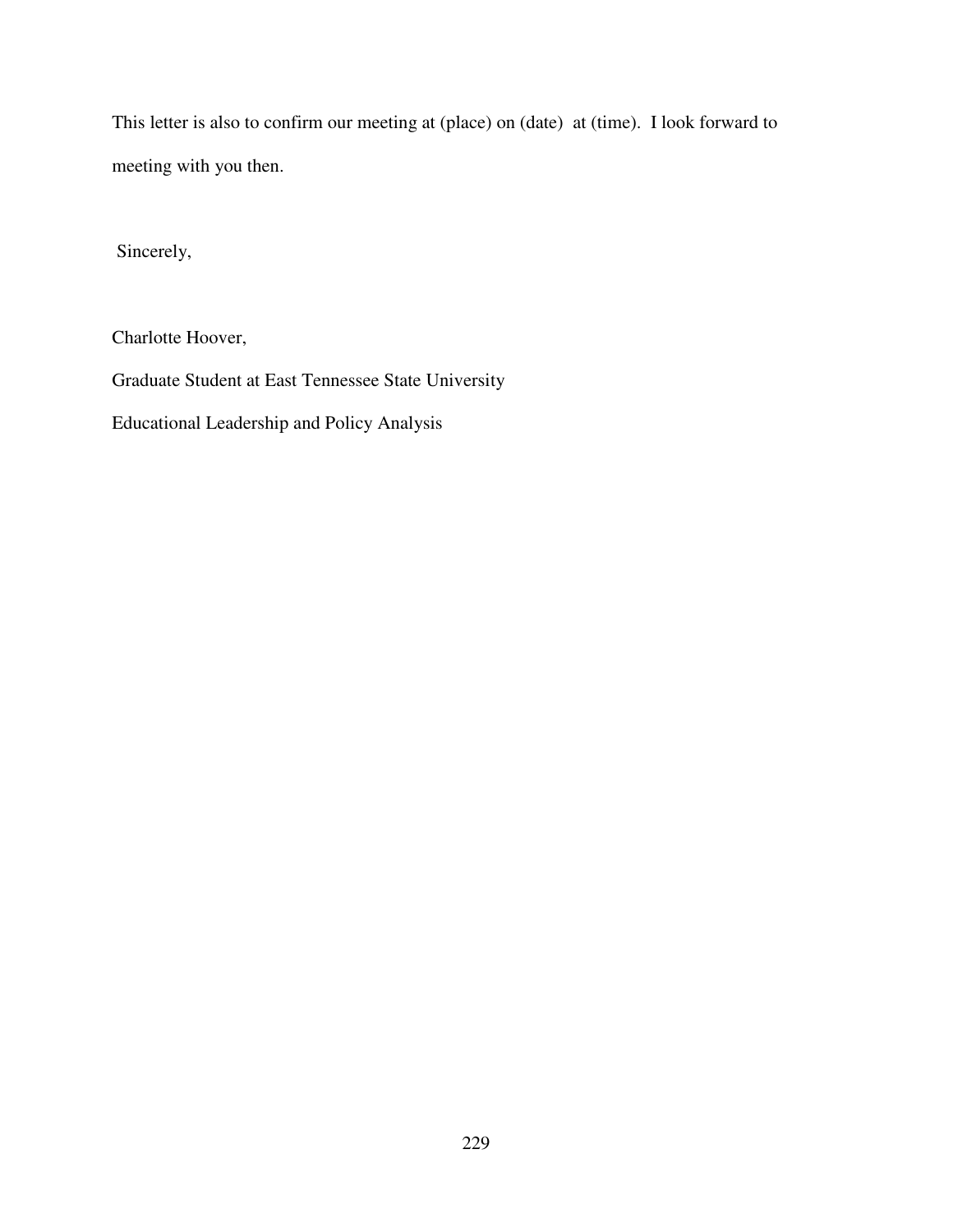# Appendix I

# Permission to Tape Record the Interview

(Name of Interviewee)

Date

\_\_\_\_\_\_\_\_\_\_\_\_\_\_\_\_\_\_\_\_\_\_\_\_\_\_\_\_\_\_\_\_\_\_\_\_\_\_\_\_\_\_\_\_\_\_\_\_\_\_\_\_\_\_\_\_

Thank you for agreeing to participate in this doctoral study regarding the experience of being on academic probation. I appreciate your willingness to contribute your time and energy to this project and your willingness to share your experiences, which is invaluable to the research.

By placing your signature below, you are granting me permission to tape record our interview and transcribe its contents exactly. Your signature also indicates that you fully understand the purpose of this research, your role in the research, your right as a participant in the research, and that the confidentiality of your identity will be maintained.

\_\_\_\_\_\_\_\_\_\_\_\_\_\_\_\_\_\_\_\_\_\_\_\_\_\_\_\_\_\_\_\_\_\_\_\_\_\_\_\_\_\_\_\_\_\_\_\_\_\_\_\_\_\_\_\_\_\_\_\_\_\_\_\_\_\_\_\_\_\_\_\_\_\_\_

Thank you for your assistance.

\_\_\_\_\_\_\_\_\_\_\_\_\_\_\_\_\_\_\_\_\_\_\_\_\_\_\_\_\_\_\_\_\_\_\_\_\_\_\_\_\_\_

(Signature)

(Date)